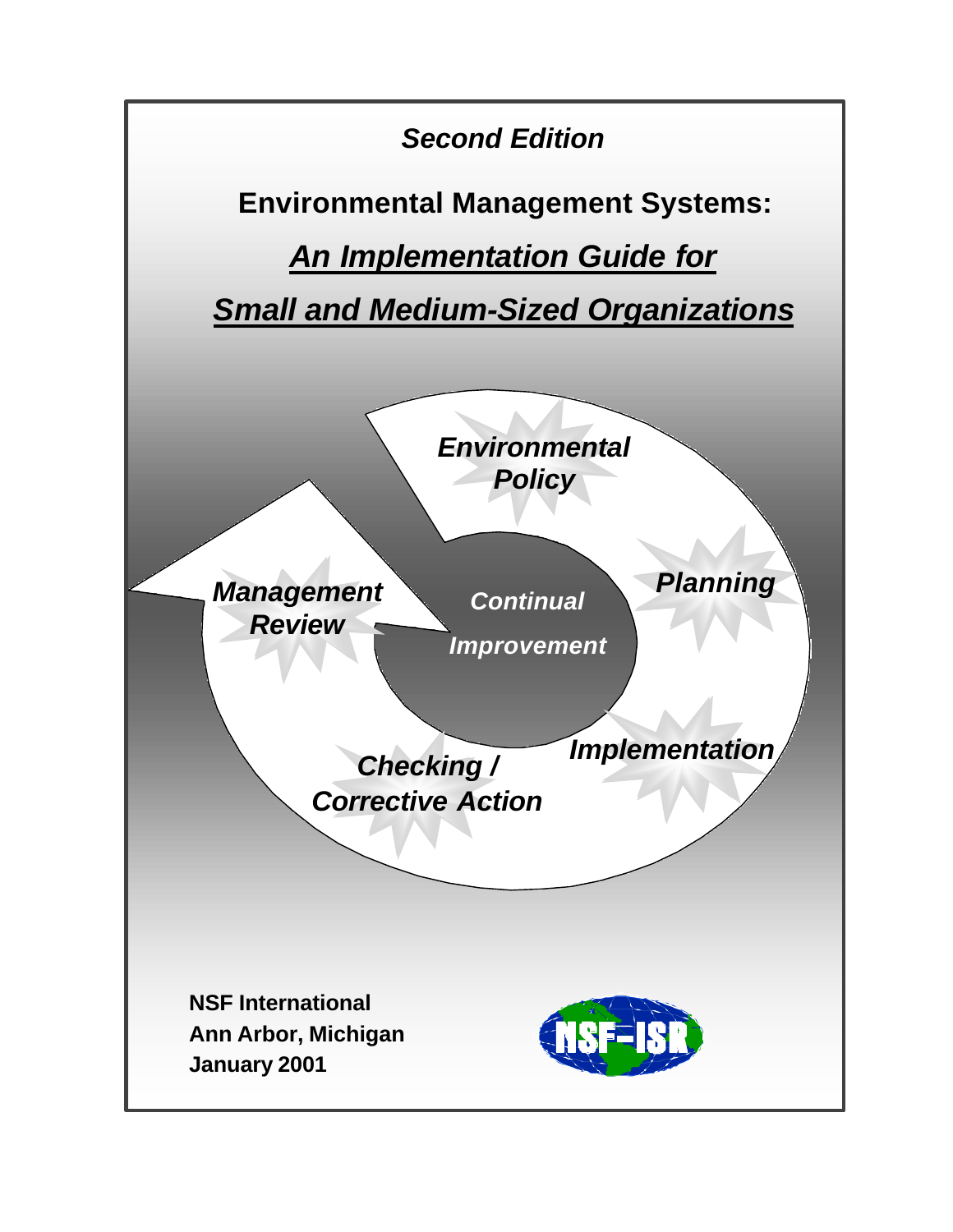### **Second Edition**

### **Environmental Management Systems:**

*An Implementation Guide for Small and Medium-Sized Organizations*

**Written by:**

**Philip J. Stapleton, Principal**

**Margaret A. Glover, Principal**

**Glover-Stapleton Associates, Inc. 3 Bunkers Court Grasonville, MD 21638 410-827-7232**

**and**

**S. Petie Davis, Project Manager**

**NSF ISR 789 N. Dixboro Road Ann Arbor, MI 48158 1-888-NSF-9000**

**Copyright © NSF 2001 All rights reserved**

**This work has been copyrighted by NSF to preserve all rights under U.S. Copyright law and Copyright laws of Foreign Nations. It is not the intent of NSF to limit by this Copyright the fair use of these materials. Fair use shall not include the preparation of derivative works.**

**Published by NSF International: E-mail: information@nsf-isr.org Web: www.nsf-isr.org**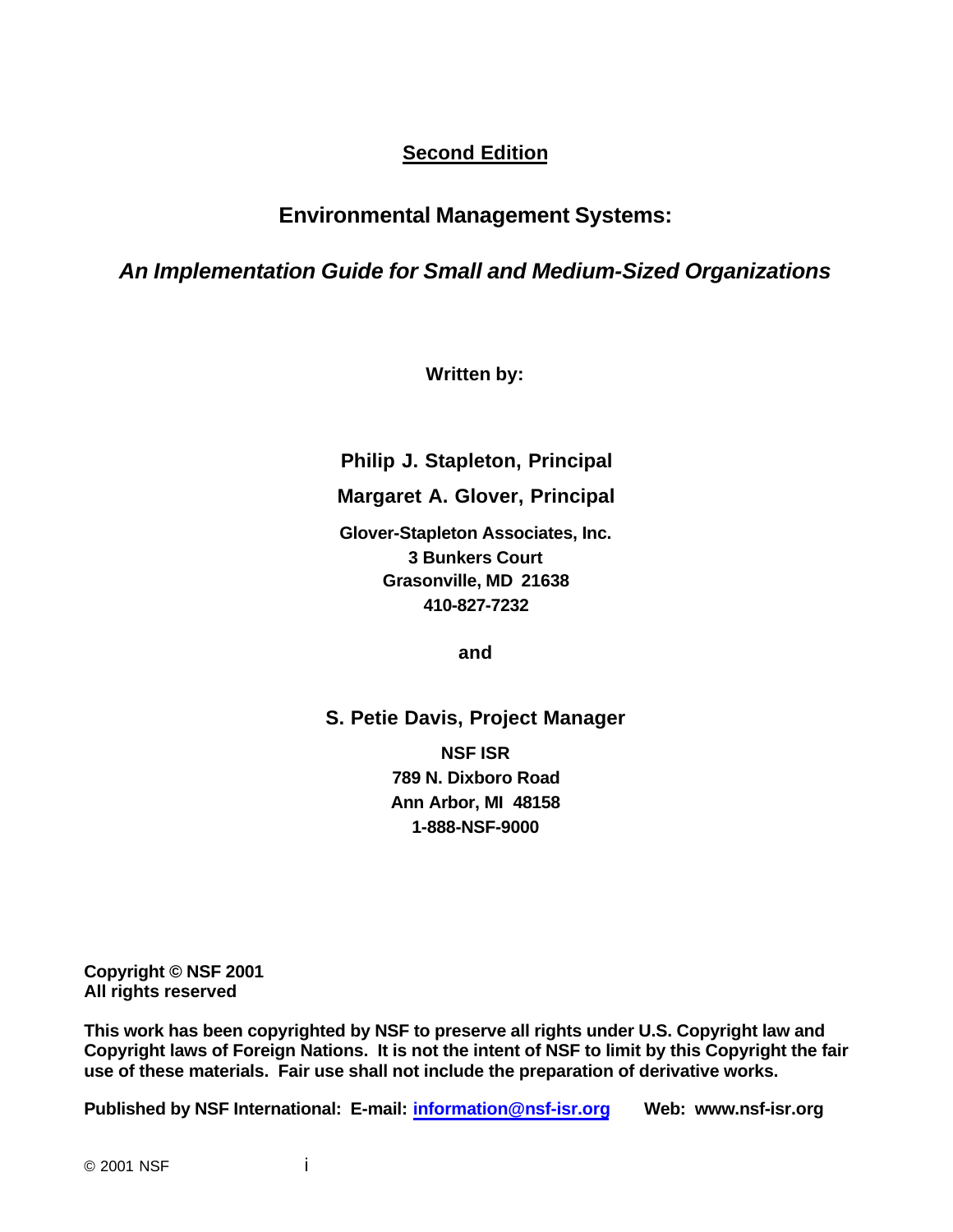### **Acknowledgments**

When the first edition of this Guide was published in November 1996, the use of environmental management systems (EMS) was a relatively new, but rapidly expanding phenomenon. Considerable experience in EMS design and implementation has been gained since the first edition of this Guide was published. The authors' primary goal in preparing this second edition of the Guide was to take advantage of the many new developments in the EMS field as well as the insights and experiences of many organizations that have implemented EMS over the past few years.

The second edition was prepared by NSF International with funding through a cooperative agreement with the U.S. Environmental Protection Agency's Office of Wastewater Management; Office of Enforcement and Compliance Assistance; Office of Pesticides, Prevention and Toxic Substances; and Office of Policy Economics – Innovation.

In preparing the second edition, the authors solicited input from a variety of organizations that used the Guide in EMS planning and implementation activities. Feedback from the user community was very helpful in framing the changes that are reflected in this second edition. In particular, the authors would like to thank the following individuals for sharing experiences and insights on their use of the first edition of the Guide.

- Sue Mills, Champion International,
- Charles Tellas, Milan Screw Products, Inc.,
- Ronda Moore, Zexel Corporation
- Susan Briggs, Brookhaven National Laboratory

NSF International also would like to acknowledge the following individuals for their many contributions to the first edition of this Guide:

- Jeffrey R. Adrian, The John Roberts Company
- Lemuel D. Amen, Washtenaw County Department of Environment & Infrastructure Services
- Stephen P. Ashkin, Rochester Midland
- Christine A. Branson, Industrial Technology Institute
- Ken Burzelius, Midwest Assistance Programs, LeSueur County
- Marci Carter, Iowa Waste Reduction Center, University of Northern Iowa
- John Dombrowski, U. S. Environmental Protection Agency (Office of Compliance)
- David Fiedler, Michigan Department of Environmental Quality (Environmental Assistance Div.)
- Wendy Miller, U. S. Environmental Protection Agency (Office of Compliance)
- Charles Tellas, Milan Screw Products, Inc.
- Bryant Winterholer, K. J. Quinn & Co., Inc.

Finally, the authors of this Guide would like to thank Jim Horne of the U. S. Environmental Protection Agency (Office of Wastewater Management) for his significant contributions to the development of this Guide.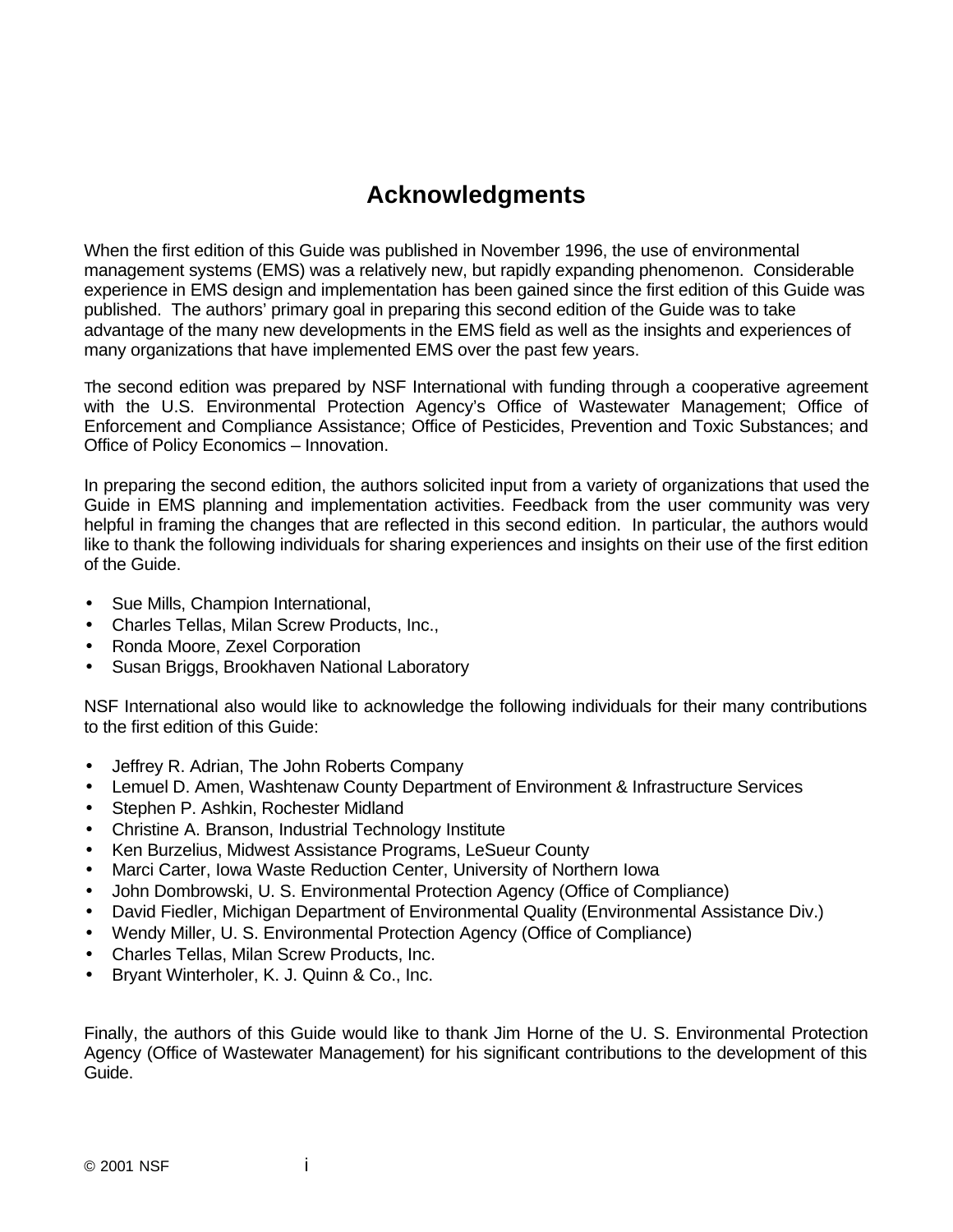### **Second Edition**

# Environmental Management Systems:<br>An Implementation Guide for Small and Medium-Sized Organizations

### **CONTENTS**

| Environmental Impact Identification and Evaluation: Techniques and Data Sources96 |  |
|-----------------------------------------------------------------------------------|--|
| Sample Procedure: Instructions for Environmental Aspects Identification Form 98   |  |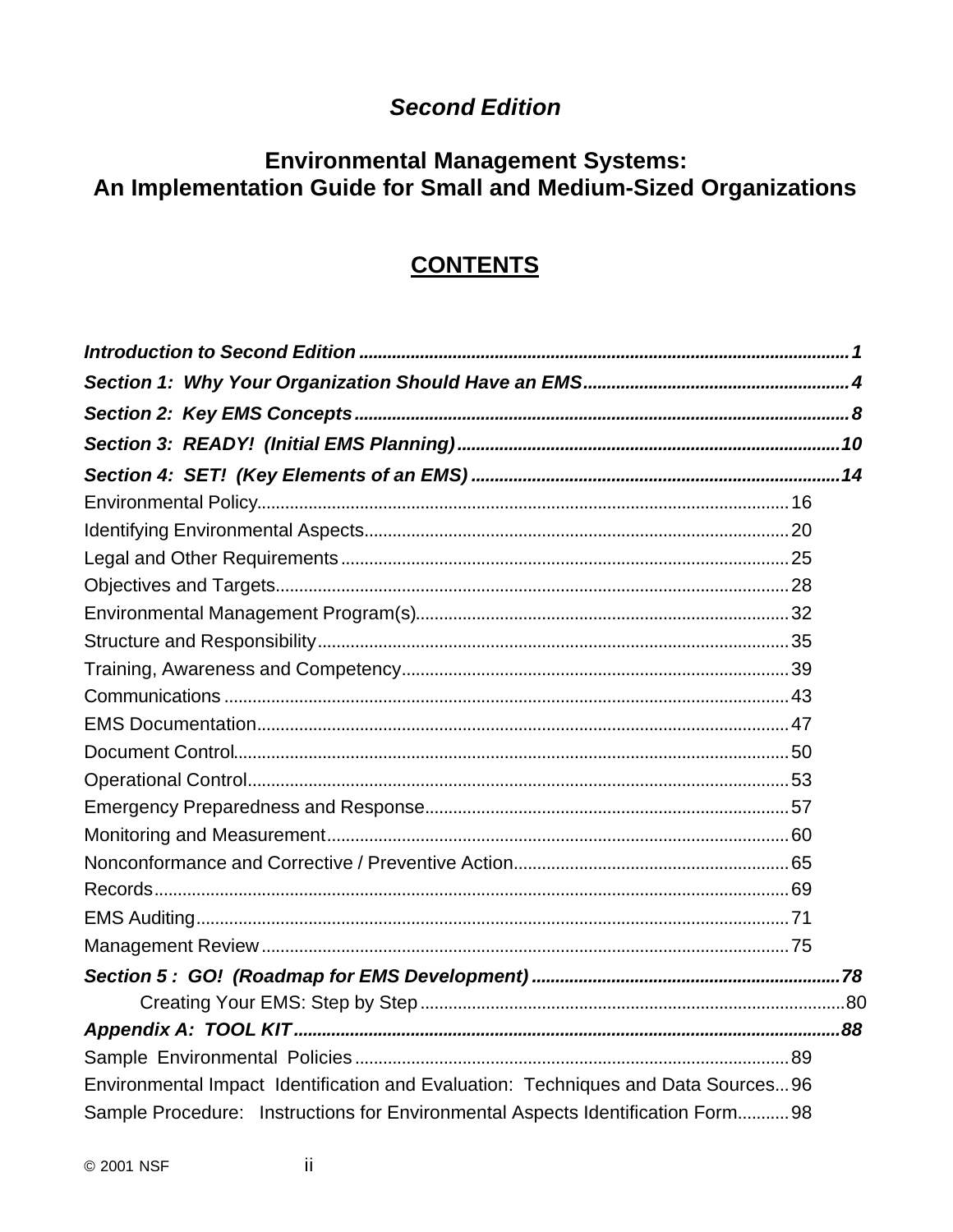| Sample Procedure: Instructions for Environmental Aspects Identification Form103 |  |
|---------------------------------------------------------------------------------|--|
|                                                                                 |  |
|                                                                                 |  |
|                                                                                 |  |
|                                                                                 |  |
|                                                                                 |  |
|                                                                                 |  |
|                                                                                 |  |
|                                                                                 |  |
|                                                                                 |  |
|                                                                                 |  |
|                                                                                 |  |
|                                                                                 |  |
|                                                                                 |  |
|                                                                                 |  |
|                                                                                 |  |
|                                                                                 |  |
|                                                                                 |  |
|                                                                                 |  |
|                                                                                 |  |
|                                                                                 |  |
| Appendix B: EPA's Performance Track and Other Government EMS Initiatives159     |  |
| Appendix C: Information on Process Mapping and Design for Environment169        |  |
| Appendix D: Registration of Environmental Management Systems178                 |  |
| <b>Appendix E: Integration of Environmental Management Systems and Quality</b>  |  |
|                                                                                 |  |
|                                                                                 |  |
|                                                                                 |  |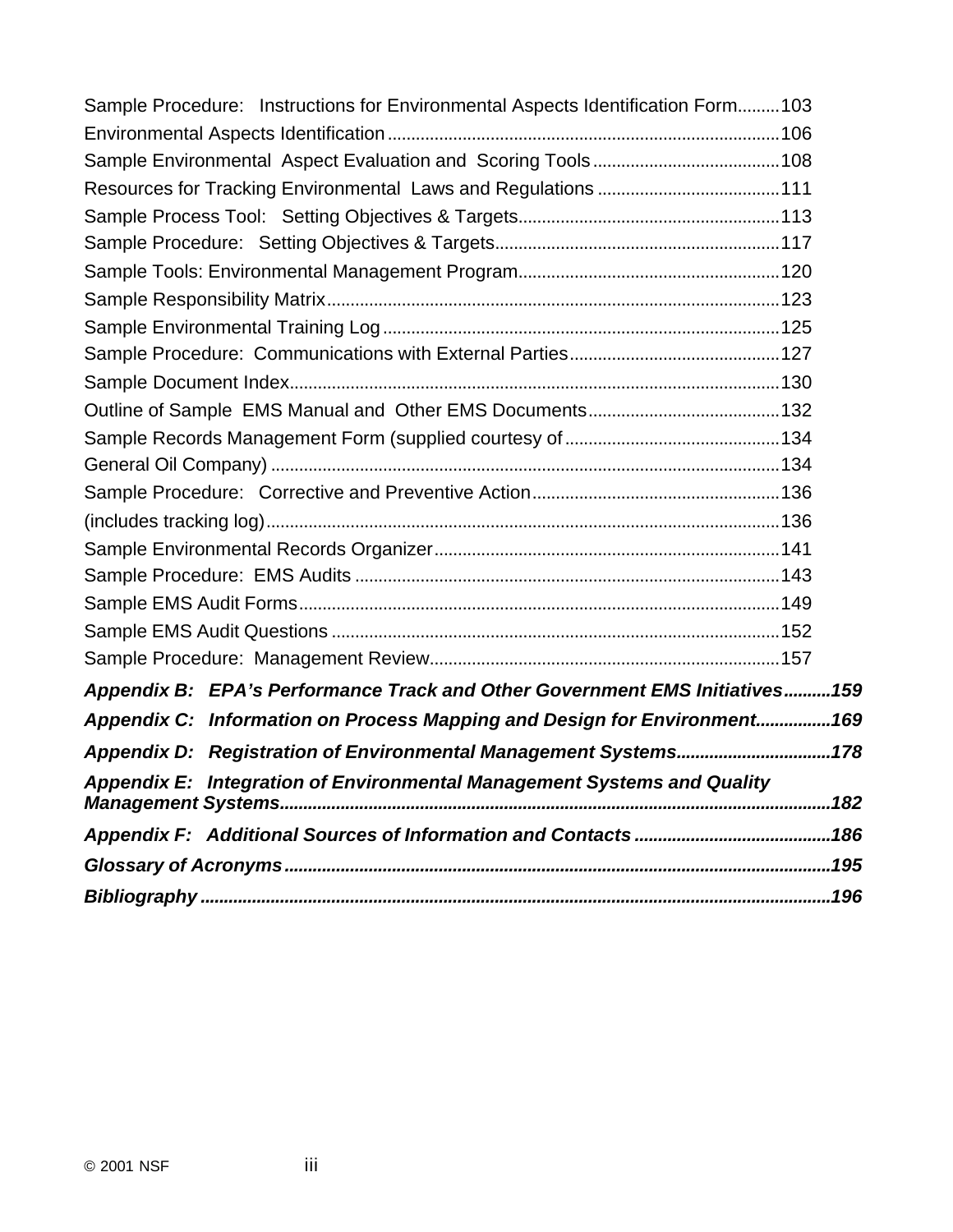### **Introduction to Second Edition**

The first edition of this Guide was published in November 1996. Like its predecessor, this second edition is designed to explain environmental management system (EMS) concepts and to support and facilitate the development of EMS among small and medium-sized organizations. Implementation of an EMS is a **voluntary** approach to improving environmental performance. Over the past several years, many public and private sector organizations have implemented EMS and their numbers grow daily. These organizations report a number of important EMS benefits, as described in this Guide.

Many changes were made in this edition of the Guide to improve its usefulness and to reflect EMS experience gained over the last four years The changes were based on feedback solicited from selected users of the first edition of the Guide, lessons learned and implementation examples from the NSF/EPA projects, the Multi-State Working Group, *Guide* users, and Technical Committee 207-Small and Medium-Sized Enterprise efforts. In particular, the authors have provided additional information on certain EMS elements that many organizations have found to be particularly challenging – including environmental aspects, communications and operational controls, among others. Sections 3 through 5 have been reconfigured into a new "Ready-Set-Go" format. The new Section 5 (GO!) has been added to provide a "roadmap" or logical sequence for implementing the key elements of an EMS. In addition, pollution prevention success stories and examples of EMS implementation practices from public sector and service based-organizations have been added to help demonstrate the value of EMS.

This Guide is designed primarily for use by EMS **implementers —** the people in a small or mediumsized organization that lead the EMS development effort. The heart of the Guide is found in **Section 4**, "Key Elements of an EMS." For each of the key EMS elements, this section describes the importance of the element, how to get started on implementation, and other key suggestions. In this edition, worksheets have been added to help users "capture their learning" as they progress from one EMS element to the next. Readers of the Guide can use these worksheets to summarize and evaluate their existing management processes, to initiate needed improvements and to help maintain implementation momentum.

The Guide continues to use the ISO 14001 standard as one important EMS model. ISO 14001, published in November 1996, is the most widely accepted international standard for EMS. EPA, as part of its effort to promote the use of EMS's that can help organizations improve environmental performance (including compliance) and make greater use of pollution prevention approaches, is implementing several EMS initiatives that might be useful to some organizations. These include the National Environmental Performance Track, the EMS Initiative for Local Governments and the Design for Environment EMS Guide. Information on the National Environmental Performance Track program and other Federal and state-level EMS initiatives can be found in *Appendix B* and other relevant sections of this Guide.

While this Guide is intended primarily for organizations outside the Federal government, some Federal agencies are developing EMS's at their facilities. These agencies may wish to use this Guide to support their EMS efforts.

This Guide is **not** intended for use by registrars (or others) for registration purposes, nor is it intended to provide specific interpretations of the ISO 14001 Standard.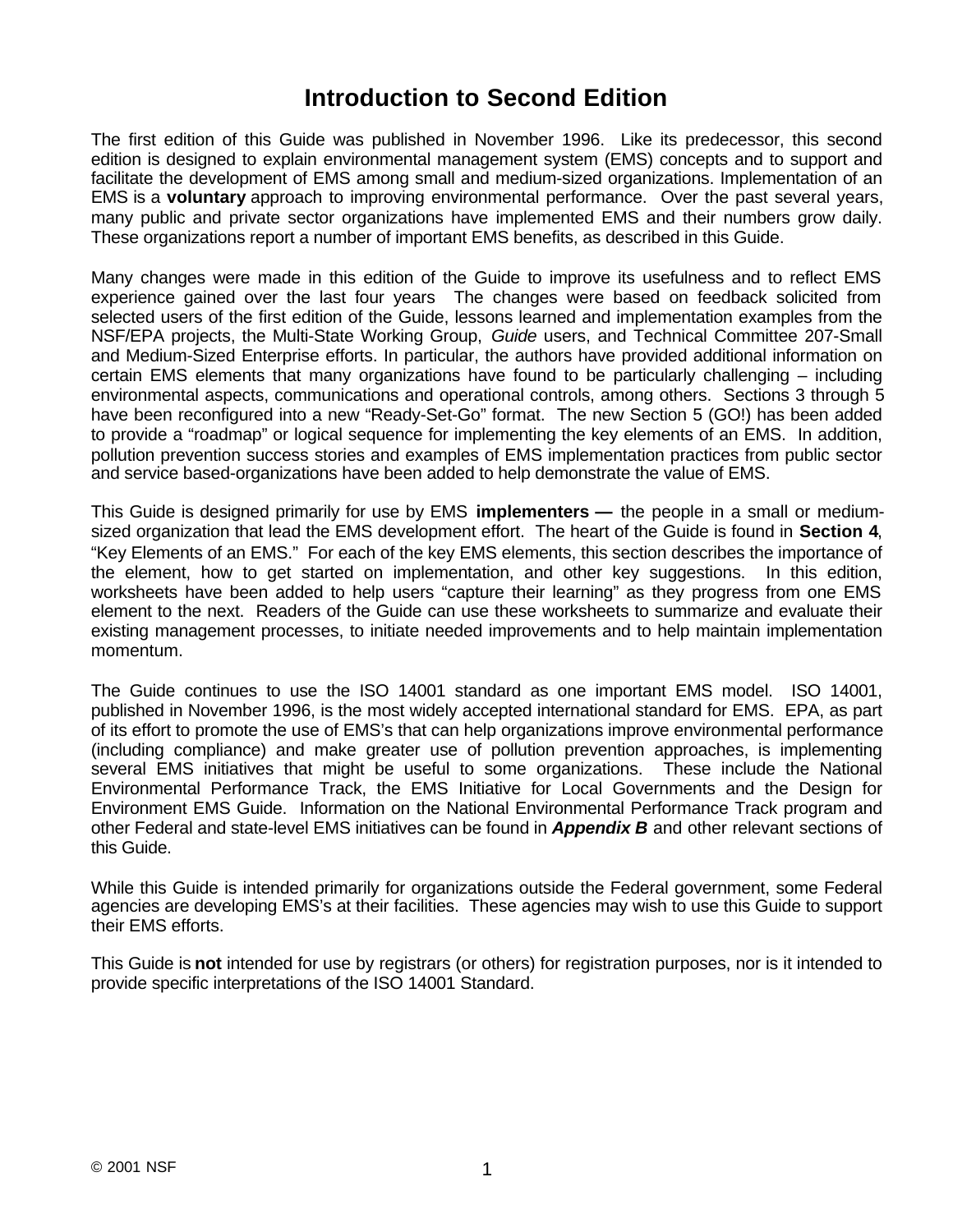### **How this Guide is Organized**

| Section 1:                                   | Describes the many benefits of an EMS and how such a system can                                                                                                                                                                                                                                                                                                                                                                                 |  |
|----------------------------------------------|-------------------------------------------------------------------------------------------------------------------------------------------------------------------------------------------------------------------------------------------------------------------------------------------------------------------------------------------------------------------------------------------------------------------------------------------------|--|
| Why Your Organization                        | help your organization to compete and prosper in today's global                                                                                                                                                                                                                                                                                                                                                                                 |  |
| <b>Should Have an EMS</b>                    | marketplace.                                                                                                                                                                                                                                                                                                                                                                                                                                    |  |
| <b>Section 2:</b><br><b>Key EMS Concepts</b> | Summarizes overall management systems concepts. This section<br>explains what a management system is and what must be in place for<br>a successful EMS.                                                                                                                                                                                                                                                                                         |  |
| Section 3:                                   | Describes the initial process for planning an EMS and recommends                                                                                                                                                                                                                                                                                                                                                                                |  |
| <b>Initial EMS Planning</b>                  | some steps in the overall EMS planning effort.                                                                                                                                                                                                                                                                                                                                                                                                  |  |
| Section 4:                                   | Provides detailed guidance on how each element of your EMS could                                                                                                                                                                                                                                                                                                                                                                                |  |
| <b>Key Elements</b>                          | be designed and implemented. Discusses each of the key elements of                                                                                                                                                                                                                                                                                                                                                                              |  |
| of an EMS                                    | an EMS and suggests how to put them in place.                                                                                                                                                                                                                                                                                                                                                                                                   |  |
| Section 5:                                   | Describes a sequence of events or "roadmap" for implementing the                                                                                                                                                                                                                                                                                                                                                                                |  |
| Roadmap for                                  | key elements of an EMS and explains why the implementation of                                                                                                                                                                                                                                                                                                                                                                                   |  |
| <b>EMS Development</b>                       | certain elements might precede others.                                                                                                                                                                                                                                                                                                                                                                                                          |  |
| <b>Appendices</b>                            | Describe sources of EMS information and related EPA and state<br>programs. Also describe the process for registering an EMS and<br>selecting and working with a registrar. The Tool Kit (Appendix A)<br>provides sample EMS policies, procedures and other tools that your<br>organization can tailor to fit its EMS needs. The sample procedures<br>are adapted from actual EMS procedures used by organizations that<br>have implemented EMS. |  |

### *Use of Icons*

A variety of icons are used in this Guide to highlight key concepts and suggestions for the reader. The most frequently used icons include:



The light bulb is used to highlight **EMS examples and experiences** from various organizations.



The hand is used to point out **hints** for implementing EMS elements.



The key is used to indicate **keys to successful EMS implementation**, as identified by various organizations.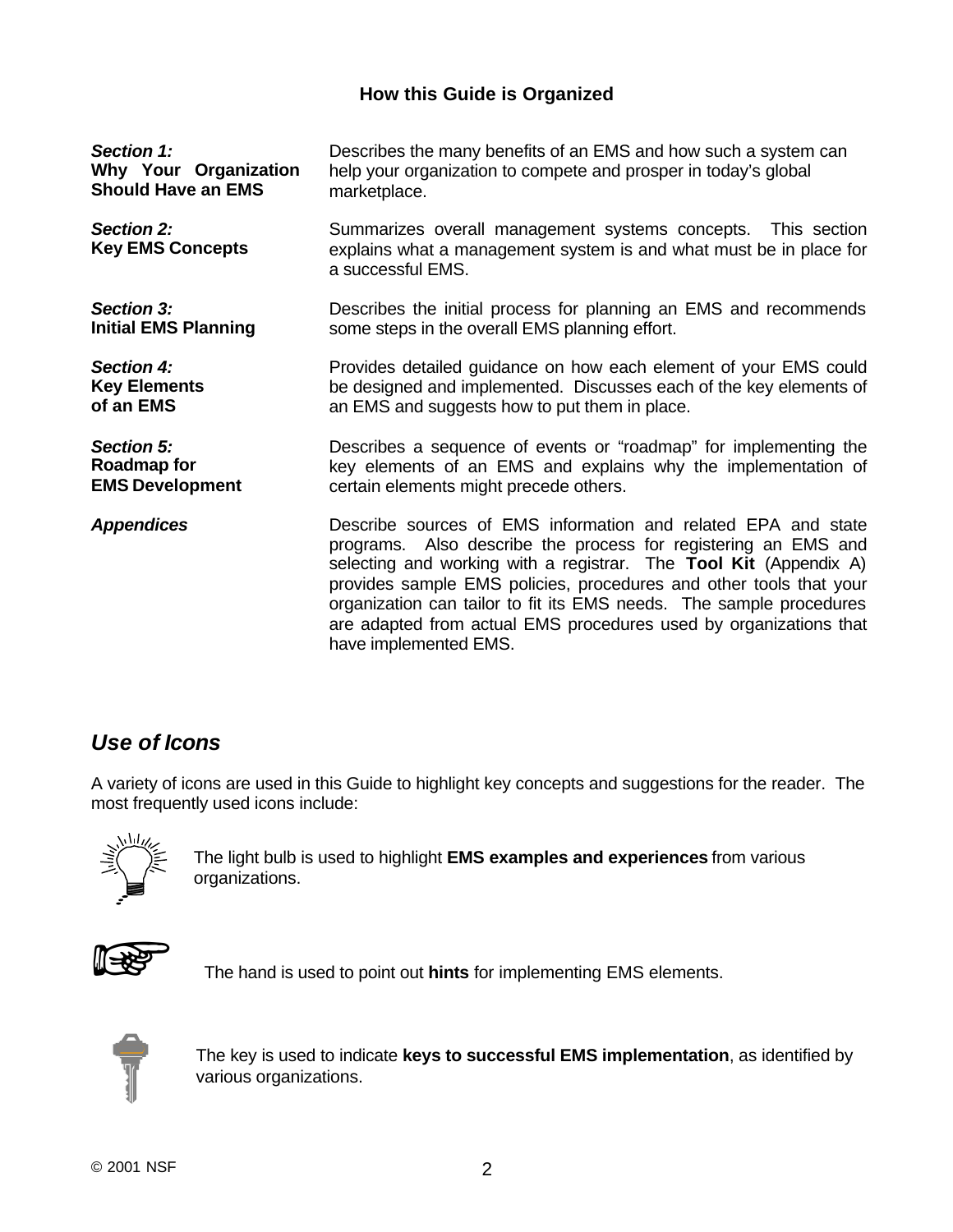

The speech balloon is used to indicate **quotes** from representatives of organizations that have implemented an EMS, as well as **definitions** from various sources (such as ISO 14001).



The Tool Box icon is used to highlight **references to useful examples and other tools** that are found in Appendix A (the Tool Kit).



The Links icon is used to summarize **critical linkages among EMS elements**.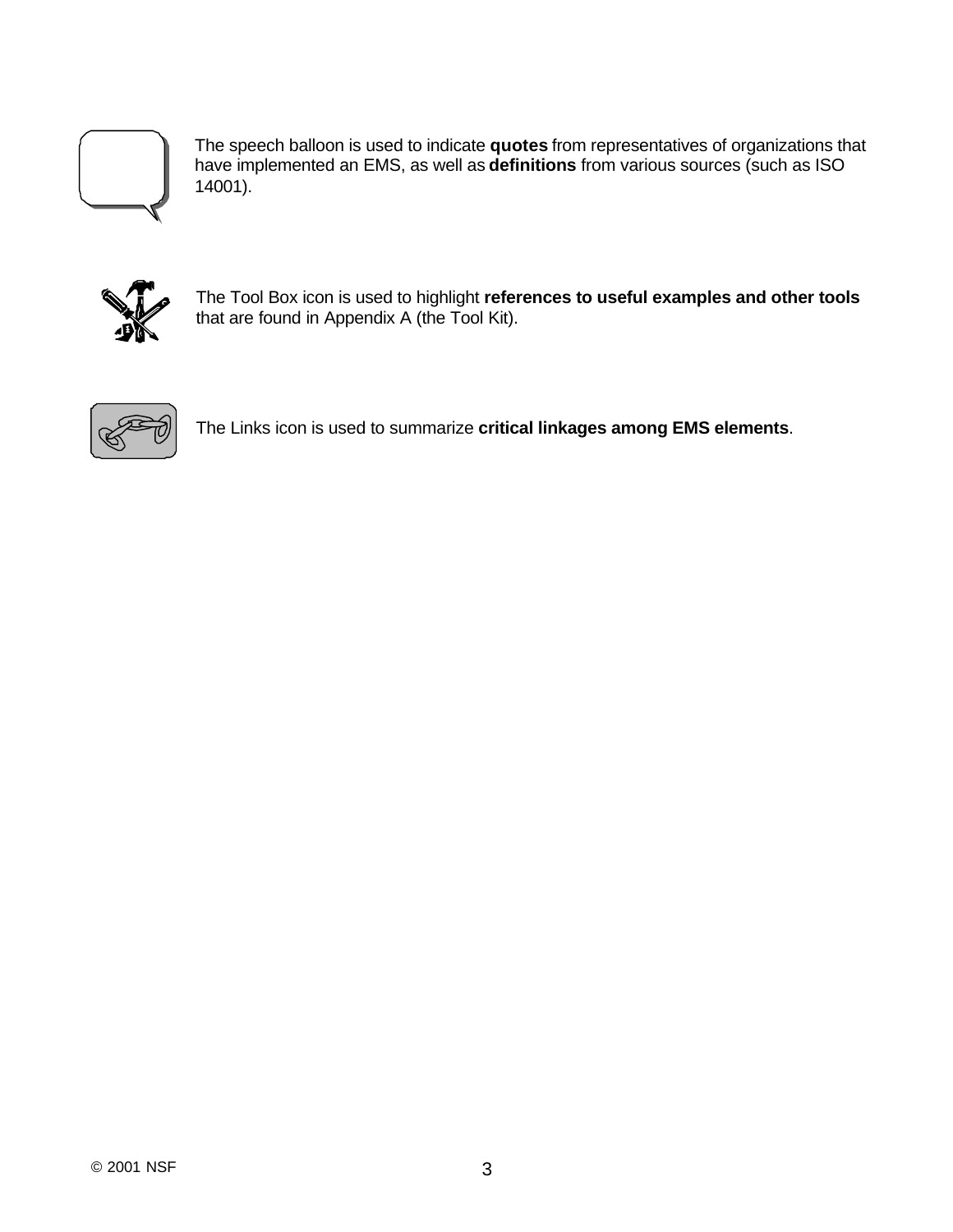

### **Section 1: Why Your Organization Should Have an EMS**

*A systematic approach to achieve your environmental and other organizational goals*



*"We view the establishment of an EMS as a process that forces us to better organize our priorities and projects and to identify problems and exposures before they occur."*

> - K.J. Quinn & Co., a small specialty chemical company

**Does your organization need an EMS? Well, ask yourself the following questions:**

- Is your organization required to comply with **environmental laws and regulations**?
- Are you looking for ways to improve your **environmental performance**?
- Is the state of your organization's environmental affairs a significant **liability**?
- Does a **lack of time or resources** prevent your organization from managing its environmental obligations effectively?
- Is the relationship between your organization's **environmental goals** and other goals unclear?

**If you answered YES** to one or more of the above questions**,** an **EMS can help your organization and so will this Guide!**

As one of your organization's leaders, you probably know that interest in environmental protection and sustainable development is growing each year. You might hear about these issues from customers, the public or others. Like many, your organization may be increasingly challenged to demonstrate its commitment to the environment. Implementing an EMS can help you **meet this challenge** in several important ways.

First, an effective EMS makes good sense, whether your organization is in the public or private sector. By helping to identify the **causes** of environmental problems and then **eliminate** them, an EMS can help you **save money**. Think of it this way:

- v Is it better to **make a product (or provide a service) right the first time** or to fix it later?
- v Is it cheaper to **prevent a spill in the first place** or to clean it up afterwards?
- v Is it more cost-effective to **prevent pollution** or to manage it after it has been generated?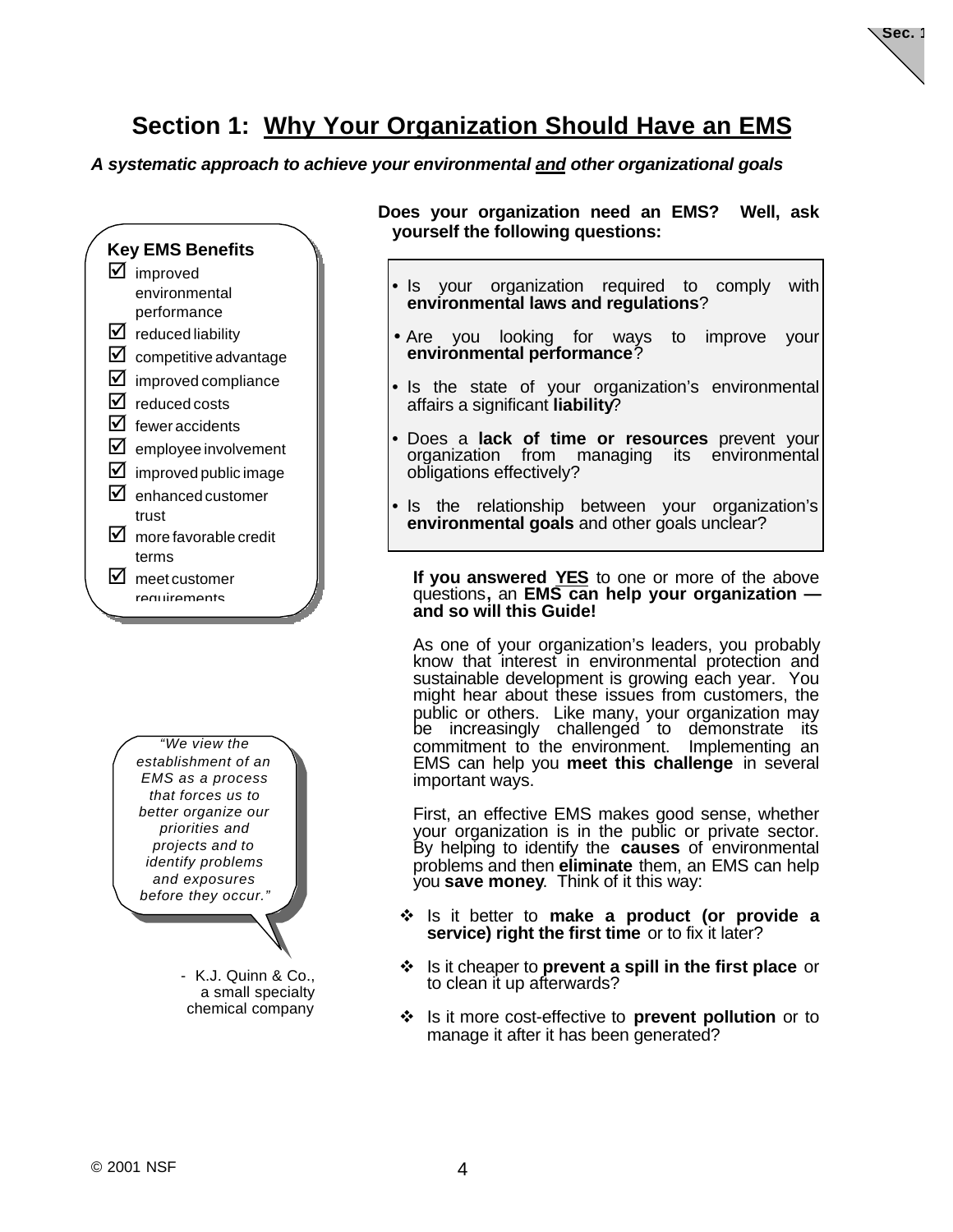

*"We found that an EMS could improve employee retention, new hire selection, working conditions, and the perceptions of our customers, suppliers, lenders, neighbors, and regulators."*

Milan Screw Products, a 32-person manufacturer of precision fittings

### **Some reasons that municipalities have implemented an EMS:**

- $\boxtimes$  Improved compliance performance
- □ Enhanced management confidence
- $\boxtimes$  Increased efficiency
- $\boxtimes$  Public image concerns
- $\boxtimes$  Growth management
- $\boxtimes$  Desire to be seen as leaders and innovators

Second, an EMS can be an **investment in longterm viability** of your organization. An EMS can help you to be more effective in achieving environmental goals. And, by helping businesses to keep existing customers and attract new ones, an EMS **adds value**.

Here's some good news: Much of what you need for an EMS may **already be in place!** The management system framework described in this Guide includes many elements that are common to **managing many organizational processes**, such as quality, health & safety, finance, or human resources. As you review this Guide, you will probably find that your organization has many EMS processes in place, even though they may have been designed for other purposes. Integrating environmental management with other key organizational processes can improve financial, quality **and** environmental performance.

The key to effective environmental management is the use of a **systematic approach** to planning, controlling, measuring and improving an organization's environmental performance. Potentially significant environmental improvements (and cost savings) can be achieved by assessing and<br>improving your organization's **management** improving your organization's **processes**. Many environmental "problems" can be solved without installing expensive pollution control equipment.

Of course, there is some work involved in planning, implementing and maintaining an EMS. But many organizations have found that the development of an EMS can be a **vehicle for positive change**. Many organizations have seen that the benefits of an EMS far outweigh the potential costs. And while these EMS concepts certainly apply to the private sector, a number of **public sector** organizations (including municipalities) have found that they can benefit from an EMS.

In the Total Quality Management (TQM) world, they say that "quality is free"  $\overline{\phantom{a}}$  as long as you are willing to make the investments that will let you reap the rewards. The same holds true for environmental management.

Want to know more about EMS costs and benefits? *Then read on …*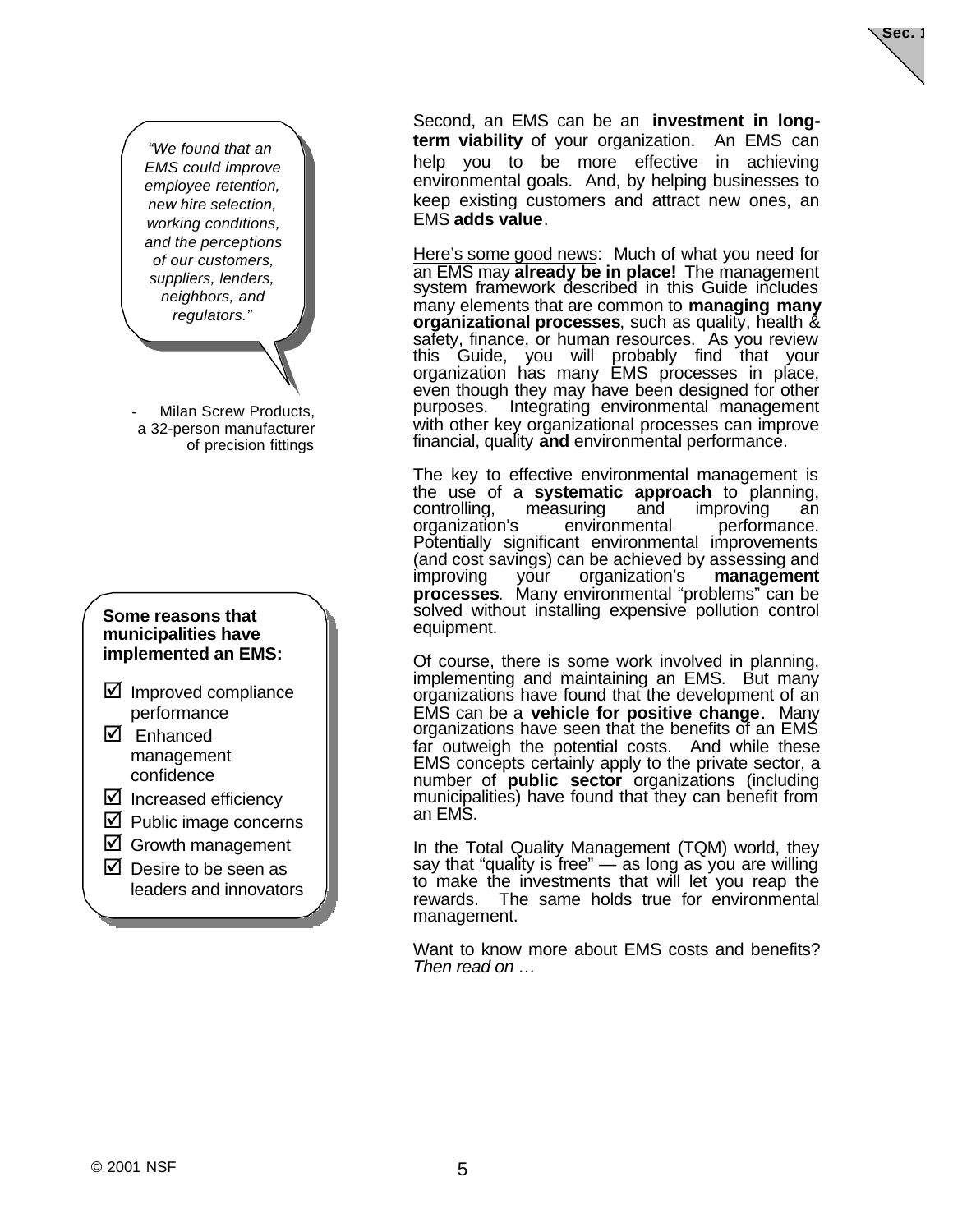

*EPA encourages the use of EMS that improve compliance, pollution prevention and other forms of environmental performance. The Agency is assessing how EMS can be used to strengthen environmental programs and policies.*

"We needed a system to manage things that came up in a consistent way. Our area is growing and an EMS will help us handle development issues such as controlling soil erosion and preserving the natural features of the area. An EMS is a way to control environmental problems in a rapidly growing community."

**Steve Daut, Council Trustee Village of Chelsea, Michigan**

### **Frequently Asked Questions about EMS**

**Sec. 1**

#### *1. We already have a compliance program – why do we need an EMS?*

An EMS can help you to comply with regulations more consistently and effectively. It also can help you identify and capitalize on environmental opportunities that go beyond compliance.

### *2. How big does an organization need to be to successfully implement an EMS?*

EMS have been implemented by organizations ranging in size from a couple of dozen employees to many thousands of employees. The elements of an EMS (as described in this Guide) are flexible by design to accommodate a wide range of organizational types and sizes.

### *3. Will an EMS help us to prevent pollution?*

A commitment to preventing pollution is a cornerstone of an effective EMS and should be reflected in an organization's policy, objectives and other EMS elements. Examples throughout this Guide show how organizations have used an EMS to prevent pollution.

### *4. To implement an EMS, do we have to start from scratch?*

Much of what you have in place now for environmental management probably can be incorporated into the EMS. There is no need to "start over".

### *5. How will an EMS affect my existing compliance obligations?*

An EMS will not result in more or less stringent legal compliance obligations. But an EMS should improve your efforts to comply with legal obligations, and, in some cases, may lead to more flexible compliance requirements. (See discussion of Performance Track in **Appendix B**.)

### *6. Do we need to be in 100% compliance in order to have an EMS?*

No. The concept of continual improvement assumes that no organization is perfect. While an EMS should help your organization to improve compliance and other measures of performance, this does not mean that problems will never occur. However, an effective EMS should help you find and fix these problems and prevent their recurrence.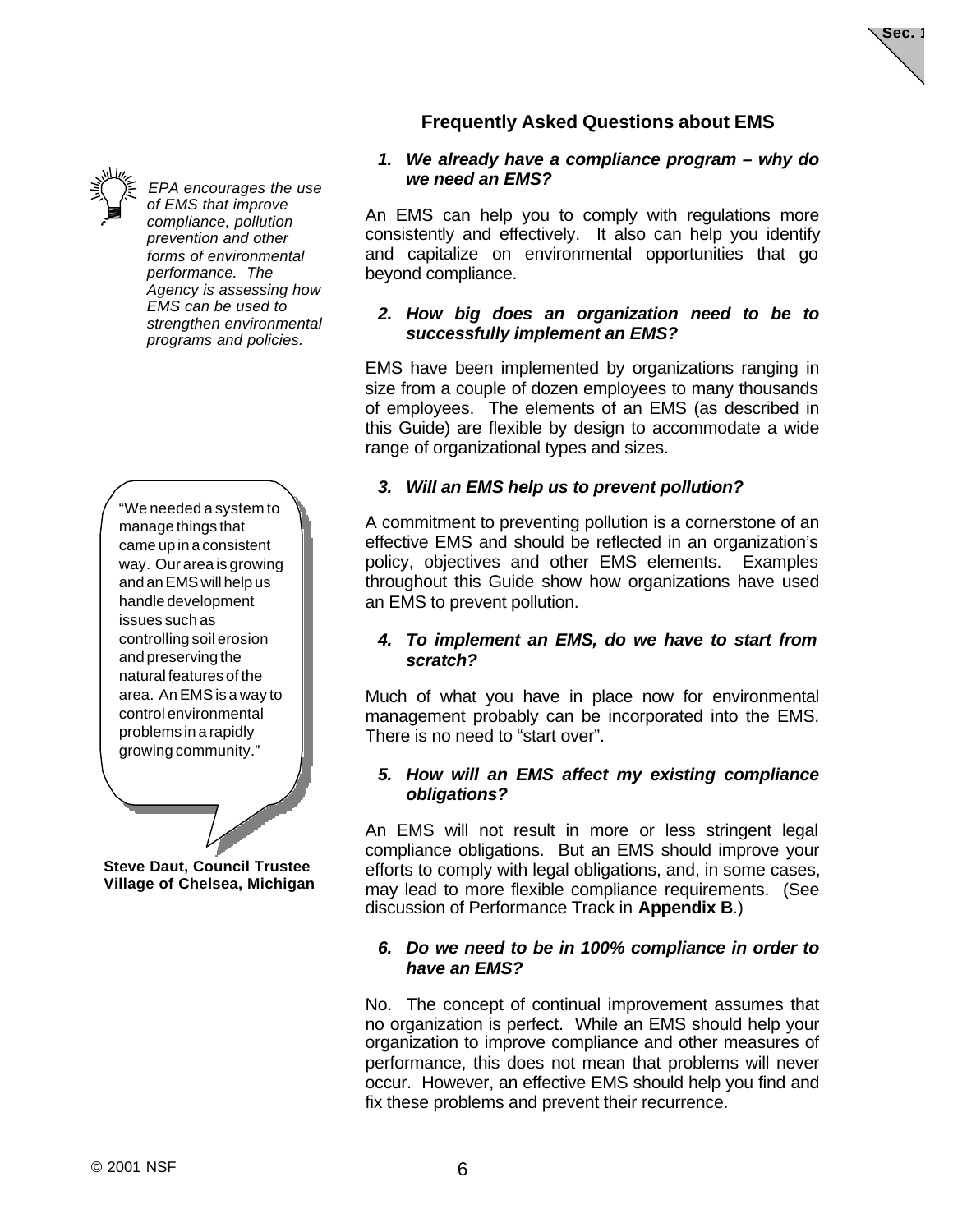### **EMS Costs and Benefits**

| <b>POTENTIAL COSTS</b>                                                                                                                                                                                                                                              | <b>POTENTIAL BENEFITS</b>                                                                                                                                                                                                                                                                                                                                      |
|---------------------------------------------------------------------------------------------------------------------------------------------------------------------------------------------------------------------------------------------------------------------|----------------------------------------------------------------------------------------------------------------------------------------------------------------------------------------------------------------------------------------------------------------------------------------------------------------------------------------------------------------|
| Internal<br>• Staff (manager) time<br>• Other employee time<br>(Note: Internal labor costs represent the<br>bulk of the EMS resources expended<br>by most organizations)<br><b>External</b><br>• Potential consulting assistance<br>• Outside training of personnel | • Improved environmental performance<br>• Enhanced compliance<br>• Prevention of pollution/resource conservation<br>• New customers / markets<br>• Increased efficiency / reduced costs<br>• Enhanced employee morale<br>• Enhanced image with public, regulators, lenders,<br>investors<br>Employee awareness of environmental issues and<br>responsibilities |
|                                                                                                                                                                                                                                                                     | If your organization already has or is                                                                                                                                                                                                                                                                                                                         |

**Some Common Aspects of Quality and Environmental Management Systems**

| <b>QMS</b><br><b>EMS</b><br>Quality Policy<br>• Environmental Policy<br>• Adequate Resources<br><b>Adequate Resources</b><br>Responsibilities and Authorities<br><b>Responsibilities and Authorities</b><br>$\bullet$<br>$\bullet$ Training<br>Training<br>• System Documentation<br>• System Documentation<br>• Process Controls<br><b>Operational Controls</b><br>• Document Control<br>• Document Control<br><b>System Audits</b><br>• System Audits<br>Management Review<br>Management Review |
|---------------------------------------------------------------------------------------------------------------------------------------------------------------------------------------------------------------------------------------------------------------------------------------------------------------------------------------------------------------------------------------------------------------------------------------------------------------------------------------------------|
|---------------------------------------------------------------------------------------------------------------------------------------------------------------------------------------------------------------------------------------------------------------------------------------------------------------------------------------------------------------------------------------------------------------------------------------------------------------------------------------------------|

**One final note**: Small and medium-sized organizations often have certain **advantages** over larger organizations in ensuring effective environmental management. In smaller organizations, lines of communication are generally shorter, organizational structures are less complex, people often perform multiple functions, processes are generally well understood, and access to management is simpler. These can be real advantages for effective environmental management.

**considering a quality management system** (based on ISO 9001, for example), you will find significant synergy between what you need for **quality** management and for **environmental** management (see below).

**Sec. 1**

*Are you interested in learning more about how an EMS can help your organization?* If so, let's look at some key management systems concepts and how they are applied in the environmental area.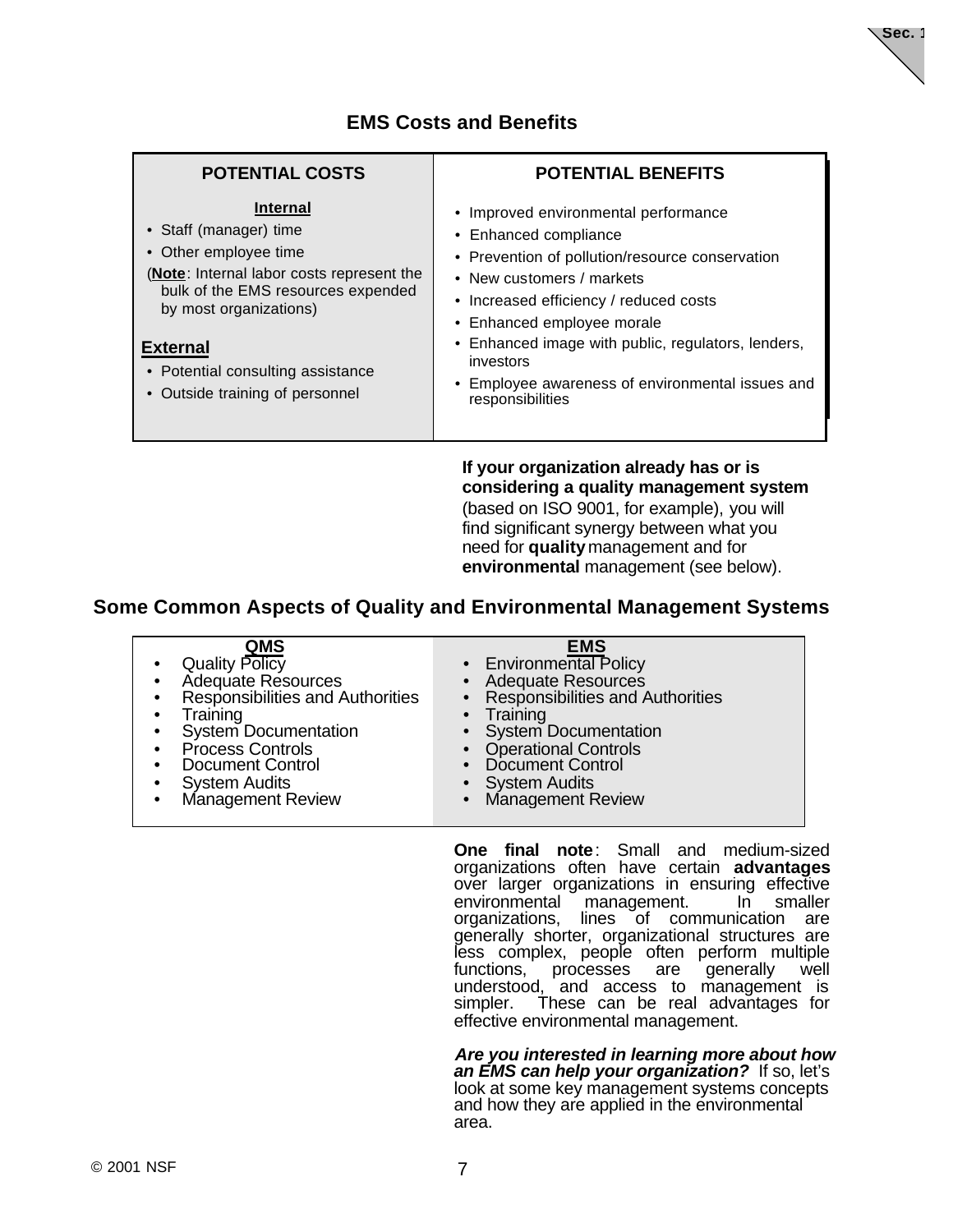

### **Section 2: Key EMS Concepts**

*Figure 1*

*The focus on quality principles*

*An EMS is:* A continual cycle of **planning**, **implementing**, **reviewing and improving** the processes and actions that an organization undertakes to meet its environmental obligations.

You have probably heard of **Total Quality Management** (TQM). Your organization may apply TQM principles to some of its operations and activities.

An effective EMS is built on TQM concepts. To improve environmental management, your organization needs to focus not only on **what** things happen but also on **why** they happen. Over time, the systematic identification and correction of system deficiencies leads to better environmental (and overall organizational) performance.

Most EMS models (including the ISO 14001 standard, which is described later) are built on the "Plan, Do, Check, Act" model introduced by Shewart and Deming. This model endorses the concept of **continual improvement**.





In the EMS model described in this Guide, the "Plan, Do, Check, Act" steps have been expanded into seventeen elements that are **linked together**. These EMS elements that are **linked together**. elements and their linkages are discussed in **Section 4**.

Some of the **keys** to a successful EMS include:

### **Top Management Commitment**

Applying TQM principles to the environmental area and providing adequate resources are the job of **top management**. To initiate and sustain the EMS effort, top management must communicate to all employees the importance of :

- *making the environment an organizational priority* (thinking of effective environmental management as fundamental to the organization's survival)
- *integrating environmental management throughout the organization* (thinking about the environment as part of product/service and process development and delivery, among other activities)

Enhancing your EMS



*An effective EMS doesn't just happen. An effective EMS needs ongoing and visible management support*



Top management" is the person or group with executive responsibility for the organization"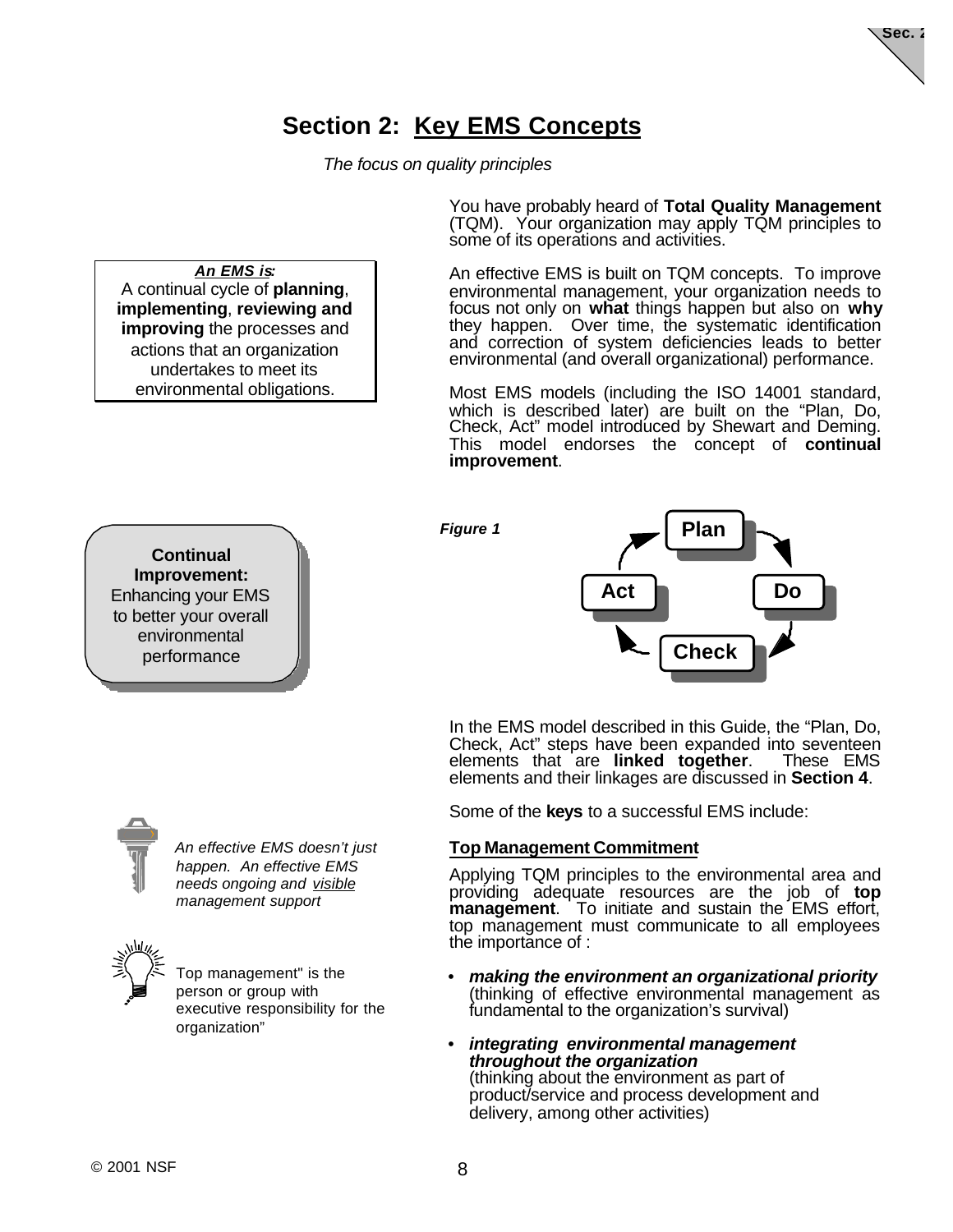

#### • *looking at problems as opportunities*

(identifying problems, determining root causes and preventing problem recurrence)

#### **Focus on Continual Improvement**

No organization is perfect. The concept of continual improvement recognizes that problems will occur. A committed organization **learns from its mistakes** and **prevents** similar problems from recurring.

#### **Flexibility**

An effective EMS must be **dynamic** to allow your organization to adapt to a quickly changing environment. For this reason, you should keep your EMS flexible and simple. This also helps make your EMS **understandable for the people who must implement** it — your organization's managers and other employees.

#### **Compatibility with Organizational Culture**

The EMS approach and an organization's culture should be compatible. For some organizations, this involves a choice: (1) tailoring the EMS to the culture, or (2) changing the culture to be compatible with the EMS approach. Bear in mind that changing an organization's culture can be a long-term process. Keeping this compatibility issue in mind will help you ensure that the EMS meets your organization's needs.

#### **Employee Awareness and Involvement**

As you design and implement an EMS, roadblocks may be encountered. Some people may view an EMS as bureaucracy or extra expense. There also may be resistance to change or fear of new responsibilities. To overcome potential roadblocks, make sure that everyone understands **why** the organization needs an effective EMS, **what** their role is and **how** an EMS will help to control environmental impacts in a cost-effective manner. Employee involvement helps to demonstrate the organization's commitment to the environment **and** helps to ensure that the EMS is realistic, practical and adds value.

Building or improving an EMS (with the help of this Guide) provides an opportunity to assess how your organization manages environmental obligations and to find better (and more cost-effective) solutions. While you will probably identify some areas where your current EMS can be improved, this does **not** mean that you should change things that are working well! By reviewing what your organization does and how well it works, you can ensure that your EMS will be viable and effective, both now and in the future.

Don't get discouraged if your system has some bugs at first — the focus is on *continual improvement!*

### **Flexible & Simple = Adaptable & Understandable**



*Some organizations have found that an effective EMS allows them to design pollution and other environmental impacts out of their products, services and operations. This can save money and reduce liability.*



*Employee involvement is crucial. An effective implementation team is pivotal to the success of many organizations.*



*An EMS should integrate environmental management into day-today operations as well as strategic decisions. It can make the environment the responsibiity of every employee.*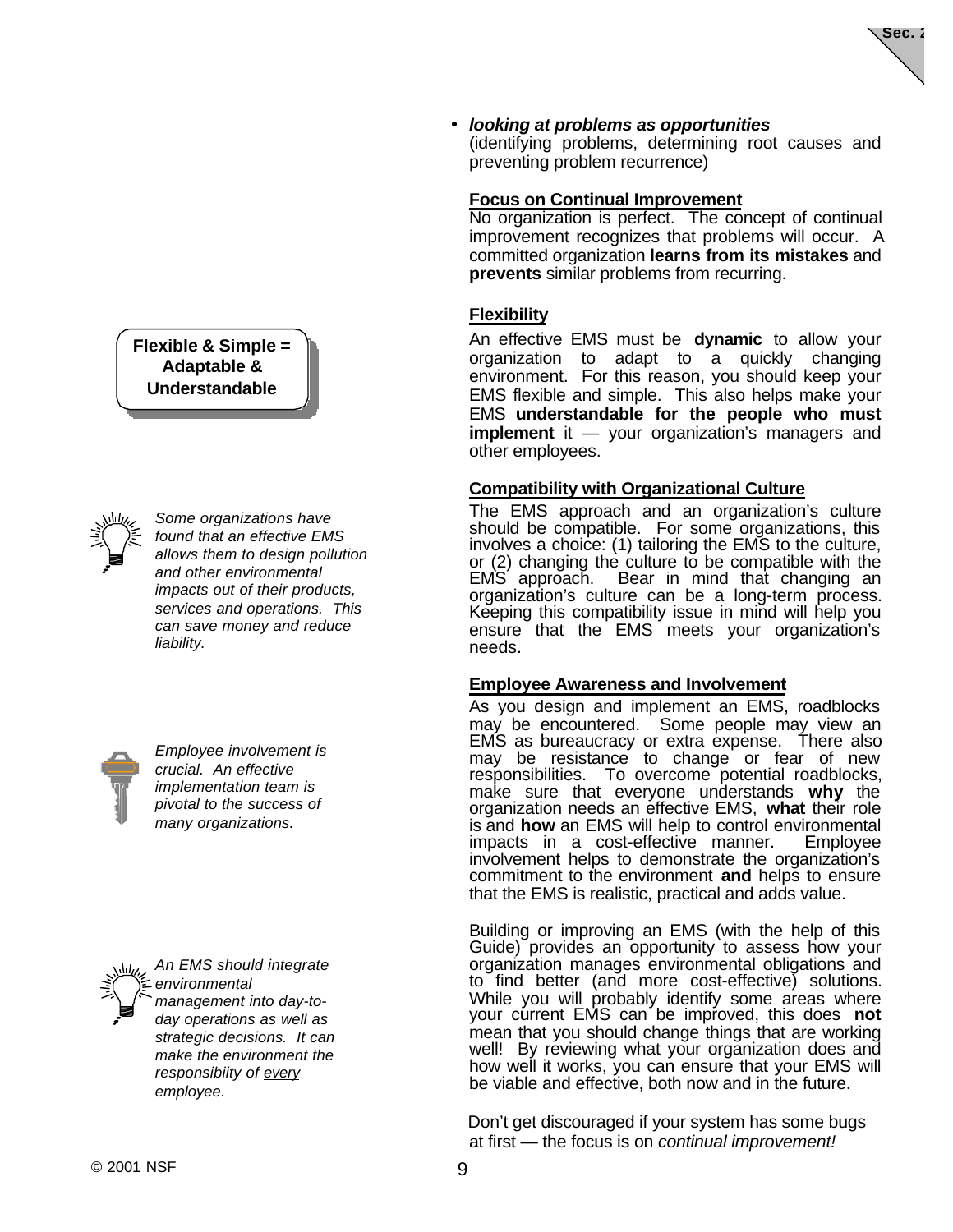## **Section 3: READY! (Initial EMS Planning)**

### *Putting the theory of EMS into practice*



*Milan Screw Products found that the use of a crossfunctional team (the environmental task group) was the key to progress in evaluating and implementing their EMS. Participation of line managers and employees is essential in successfully implementing an EMS.*



*Appendix F has information on EMS resources*



*K.J.Quinn & Company found that it could perform an initial assessment of its environmental programs in 20-25 hours*



*Preliminary Review Tools: See the "NSF ISO 14001 Self Assessment Tool" (at www.nsf-isr.org) or "Incorporating Design for Environment into your Gap Analysis" (at www.epa.gov/dfe)*

Building an EMS might sound like an overwhelming task for a smaller organization, but it need not be. Since time and other resources are limited in any organization, it is important that you use resources wisely. One way to do this is by preparing and following a simple, effective **plan**. Fortunately, you can build on the experiences of other organizations that have already implemented an EMS. Examples are provided throughout this Guide.

**Figure 2** illustrates the initial steps in the EMS planning process. The importance of careful planning cannot be overemphasized. Taking the time to figure out **what** you need to do, **how** you will do it, and **who** must be involved will pay big dividends down the road.

Experience shows that using a **team approach** to planning and building an EMS is an excellent way to promote commitment and ensure that your objectives, procedures and other system elements are realistic, achievable, and cost-effective. Ideas for using a team and involving employees are discussed in this section.

A few **hints** to keep in mind as you build your EMS:

- Help is available don't hesitate to use it. (See **Appendix F** for information on resources.)
- Pace yourself. Move quickly enough that employees stay interested and engaged, but not so fast that those involved are overloaded or that the effort becomes superficial.
- Don't re-invent the wheel -- existing management practices should help you to meet EMS requirements.
- Consultants can help you evaluate your EMS and suggest approaches used successfully elsewhere. Explore ways to hold consulting costs down. You may be able to join forces with other organizations to hire a consultant or sponsor a training course.

|  |  |  | <b>Some Thoughts on Using Consultants</b> |
|--|--|--|-------------------------------------------|
|--|--|--|-------------------------------------------|

- Assess your own in-house resources first.
- Ensure both parties understand the scope of work.
- Get references and check them. Look for consultants with experience in small organizations and your specific industry.
- Use consultants to gain insights on approaches used by other organizations.
- An EMS developed by consultants "in isolation" will not work. Your own people need to be involved in the EMS development process.



Sec.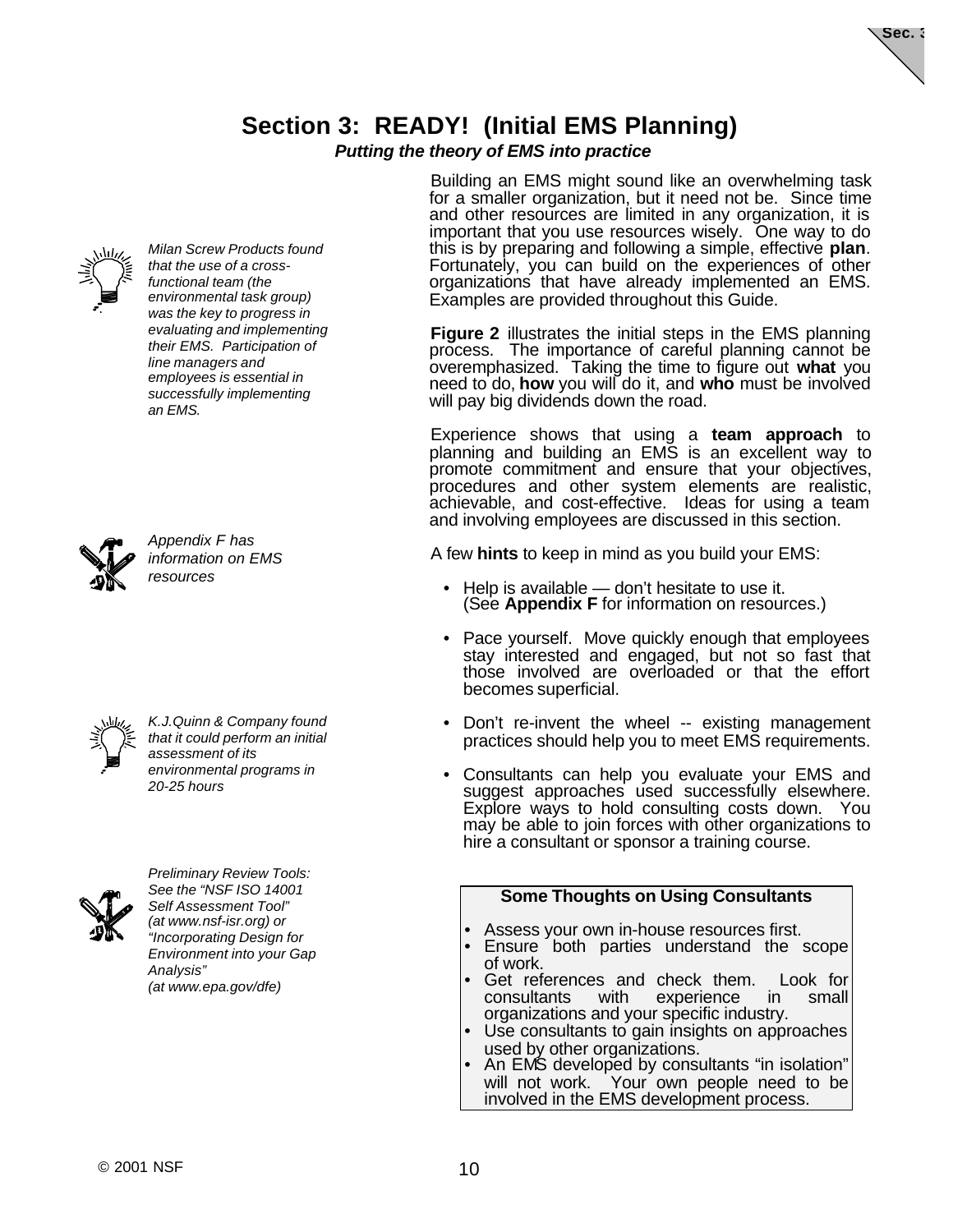

### **FIGURE 2: INITIAL EMS PLANNING STEPS**

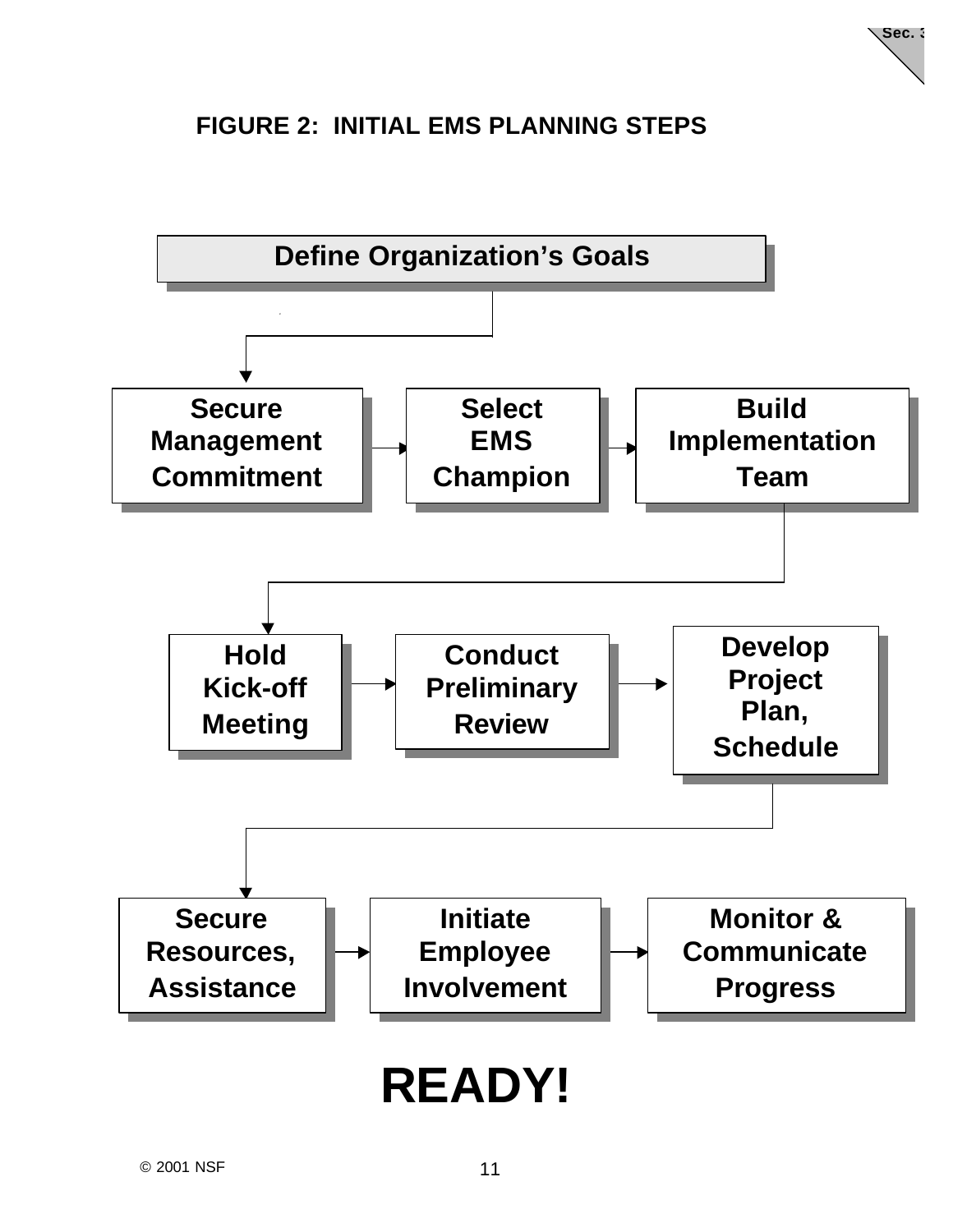

### **Laying the Groundwork for an EMS: Key Steps**

A first step in EMS planning is to **decide why you are pursuing the development of an EMS**. Are you trying to improve your environmental performance (for example, compliance with regulations or prevent pollution)? Are you trying to promote involvement throughout the organization? Write your goals down and refer back to them frequently as you move forward. As you design and implement the EMS, ask: How is this task going to help us achieve our goals? This also is a good time to define the **project scope** or "fenceline" (i.e., what is the "organization" that the EMS will cover? One location? Multiple locations? Should we "pilot" the EMS at one location then implement the system at other locations later?).

One of the most critical steps in the planning process is **gaining top management's commitment** to support **EMS** development and implementation. Management must first understand the benefits of an EMS and what it will take to put an EMS in place. Explain the strengths and limitations of your current approach and how those limitations can affect the organization's financial and other performance. Management also has a role in ensuring that the **goals** for the EMS (see above) are clear and consistent with other<br>organizational goals. Management's commitment Management's commitment should be communicated across the organization.

Not all small- or medium-sized organizations have the luxury of choosing among multiple candidates, but your choice of **project champion** is critical. The champion should have the necessary authority, an understanding of the organization, and project management skills. The champion should be a "systems thinker" (ISO 9000 experience can be a plus, but is not necessary), should have the time to commit to the EMS-building process and must have top management support.

A **team** with representatives from key management functions (such as engineering, finance, human resources, production and/or service) can identify and assess issues, opportunities, and existing processes. Consider including contractors, suppliers or other external parties as part of the project team, where appropriate. The team will need to meet regularly, especially in the early stages of the project. A crossfunctional team can help to ensure that procedures are practical and effective and can build commitment to and "ownership" of the EMS.

Once the team has been selected, **hold a kick-off meeting** to discuss the organization's objectives in implementing an EMS, the steps that need to be taken initially, and the roles of team members, among other topics. If possible, get top management to describe its



mitment to the EMS at this meeting. The kick-off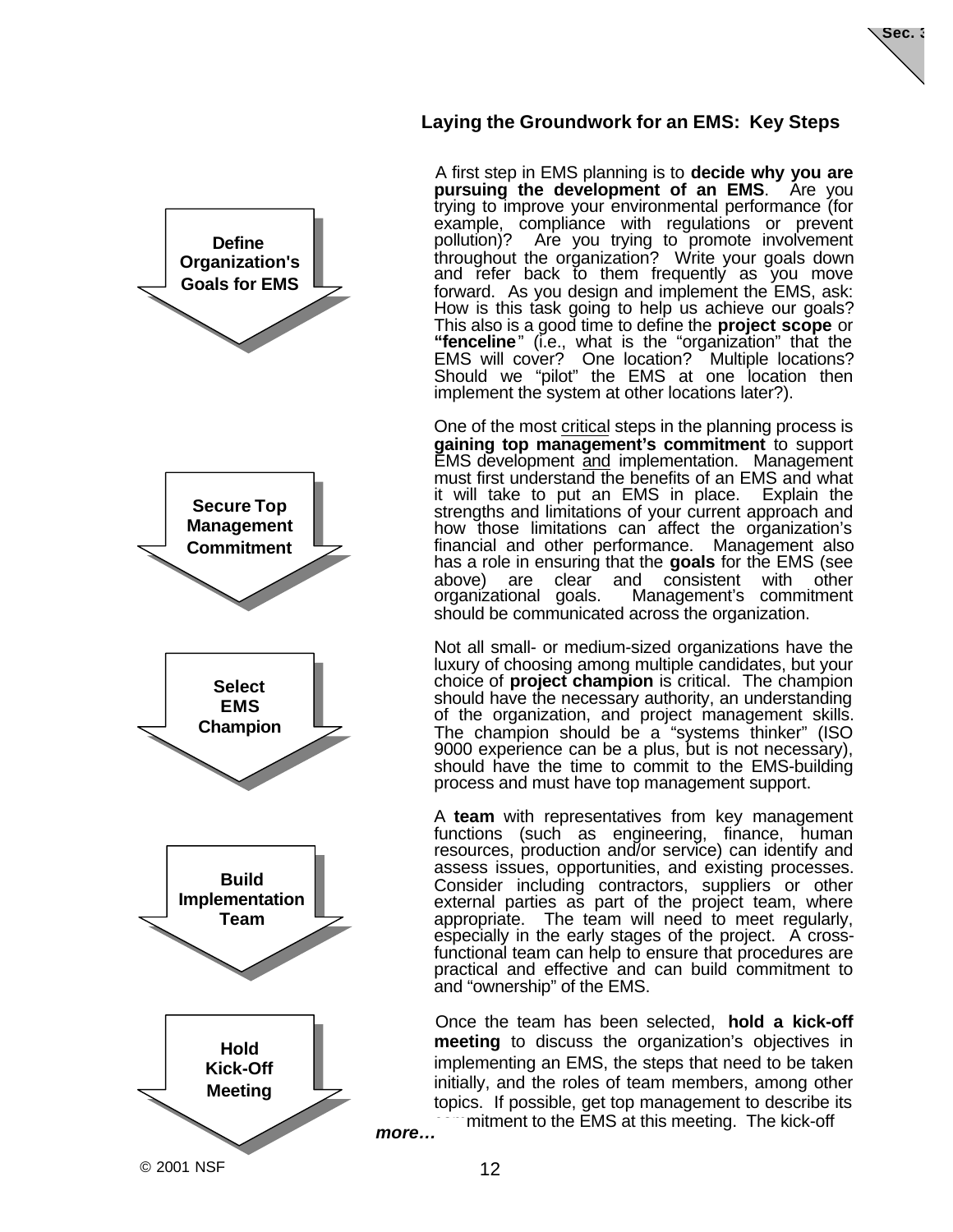

### **Creating Your Own EMS (cont'd.)**

meeting also is a good opportunity to provide some EMS training for team members. Follow-up this meeting with a communication to all employees. The next step is for the team to conduct a **preliminary review** of your current compliance and other environmental programs/systems and to compare these against the criteria for your EMS (such as ISO 14001). Evaluate your organization's structure, procedures, policies, environmental impacts, training programs and other factors. Determine which parts of your current EMS are in good shape and which need additional work. See the "NSF ISO 14001 Self-Assessment Tool" (www.nsf-isr.org) or "Incorporating Design for the Environment into Your Gap Analysis" (www.epa.gov/dfe) for gap analysis tools.

Based on the results of the preliminary review, prepare a **project plan and budget**. The plan should describe in detail what key actions are needed, who will be responsible, what resources are needed, and when the work will be completed. Keep the plan flexible, but set some stretch goals. Think about how you will maintain project focus and momentum over time. Look for potential "early successes" that can help to build momentum and reinforce the benefits of the EMS.

The plan and budget should be reviewed and **approved by top management**. In some cases, there may be **outside funding or other types of assistance** that you can use (from a trade association, a state technical assistance office, etc.). See Appendix F for more ideas on possible sources of help.

Employees are a great source of knowledge on environmental and health & safety issues related to their work areas as well as on the effectiveness of current processes and procedures. They can help the project team in drafting procedures. **Ownership** of the EMS will be greatly enhanced by meaningful employee involvement in the EMS development process.

As you build the EMS, be sure to regularly **monitor your progress** against the project plan and **communicate** this progress within the organization. Be sure to communicate the **accomplishments** that have been made and describe what happens next. Build on small successes. Be sure to keep top management informed and engaged, especially if additional resources might be required.

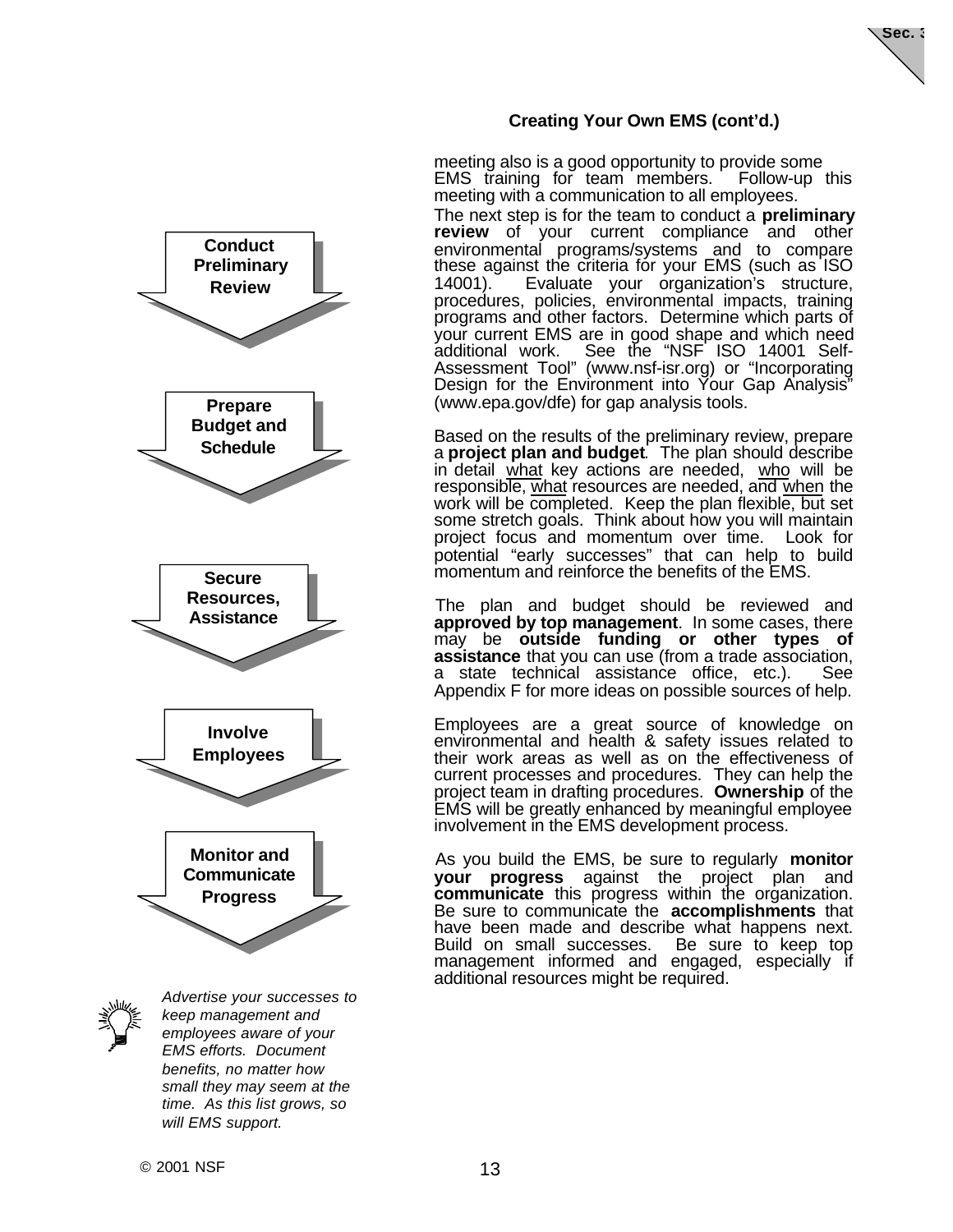

**Sec. 4**

### **Section 4: SET! (Key Elements of an EMS)**

*What does an EMS consist of? How are the elements linked together?*

As mentioned earlier, your EMS should be built on the "Plan, Do, Check, Act" model to ensure that environmental matters are systematically **identified, controlled, and monitored**. Using this approach will help to ensure that performance of your EMS **improves** over time and that you meet your goals for implementing an EMS in the first place.

This section describes seventeen EMS elements that are common to most EMS models. This section also notes the **key linkages** among these elements. While there are several good EMS models available, this Guide generally uses the ISO 14001 Standard as a starting point for describing EMS elements. This has been done for several reasons:

- ISO 14001 is a widely accepted international standard for EMS that focuses on continual improvement;
- Companies may be asked to demonstrate conformance with ISO 14001 as a condition of doing business in some markets; and
- The Standard is consistent with the key elements found in many EMS models, including the European Union's Eco-Management and Audit Scheme, EPA's Performance Track and the Code of Environmental Management Principles for Federal Agencies, among others.

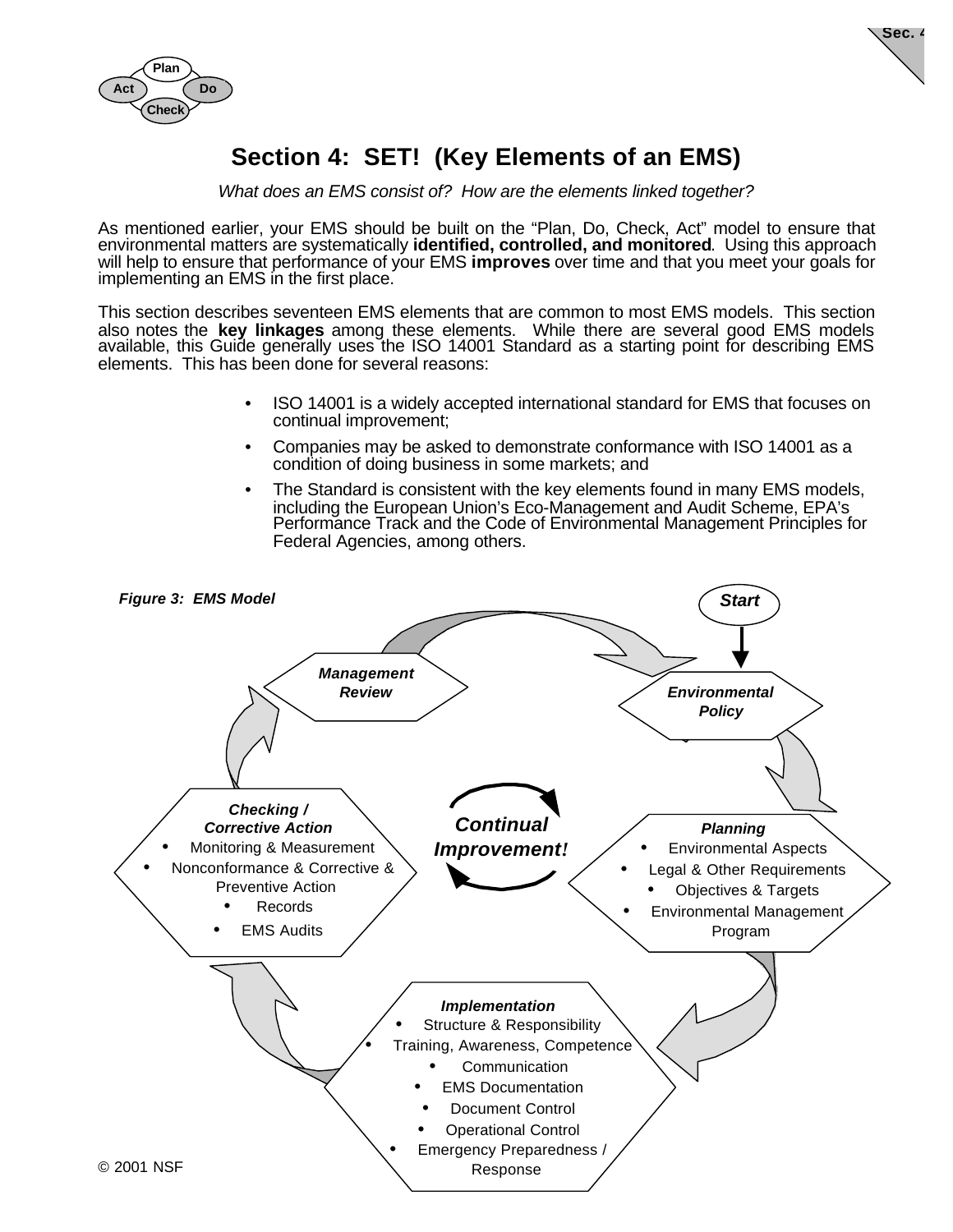

### **Key Elements of an EMS: A Snapshot**

**Sec. 4**

- **Environmental policy** Develop a statement of your organization's commitment to the environment. Use this policy as a framework for planning and action.
- **Environmental aspects** Identify environmental attributes of your products, activities Determine those that could have significant impacts on the environment.
- **Legal and other requirements** Identify and ensure access to relevant laws and regulations, as well as other requirements to which your organization adheres.
- **Objectives and targets** Establish environmental goals for your organization, in line with your policy, environmental impacts, the views of interested parties and other factors.
- **Environmental management program** Plan actions necessary to achieve your objectives and targets.
- **Structure and responsibility** Establish roles and responsibilities for environmental management and provide appropriate resources.
- **Training, awareness and competence** Ensure that your employees are trained and capable of carrying out their environmental responsibilities.
- **Communication** Establish processes for internal and external communications on environmental management issues.
- **EMS documentation** Maintain information on your EMS and related documents.
- **Document control** Ensure effective management of procedures and other system documents.
- **Operational control** Identify, plan and manage your operations and activities in line with your policy, objectives and targets.
- **Emergency preparedness and response** Identify potential emergencies and develop procedures for preventing and responding to them.
- **Monitoring and measurement** Monitor key activities and track performance. Conduct periodic assessments of compliance with legal requirements.
- **Nonconformance and corrective and preventive action** Identify and correct problems and prevent their recurrence.
- **Records** Maintain and manage records of EMS performance.
- **EMS audit** Periodically verify that your EMS is operating as intended.
- **Management review** Periodically review your EMS with an eye to continual improvement.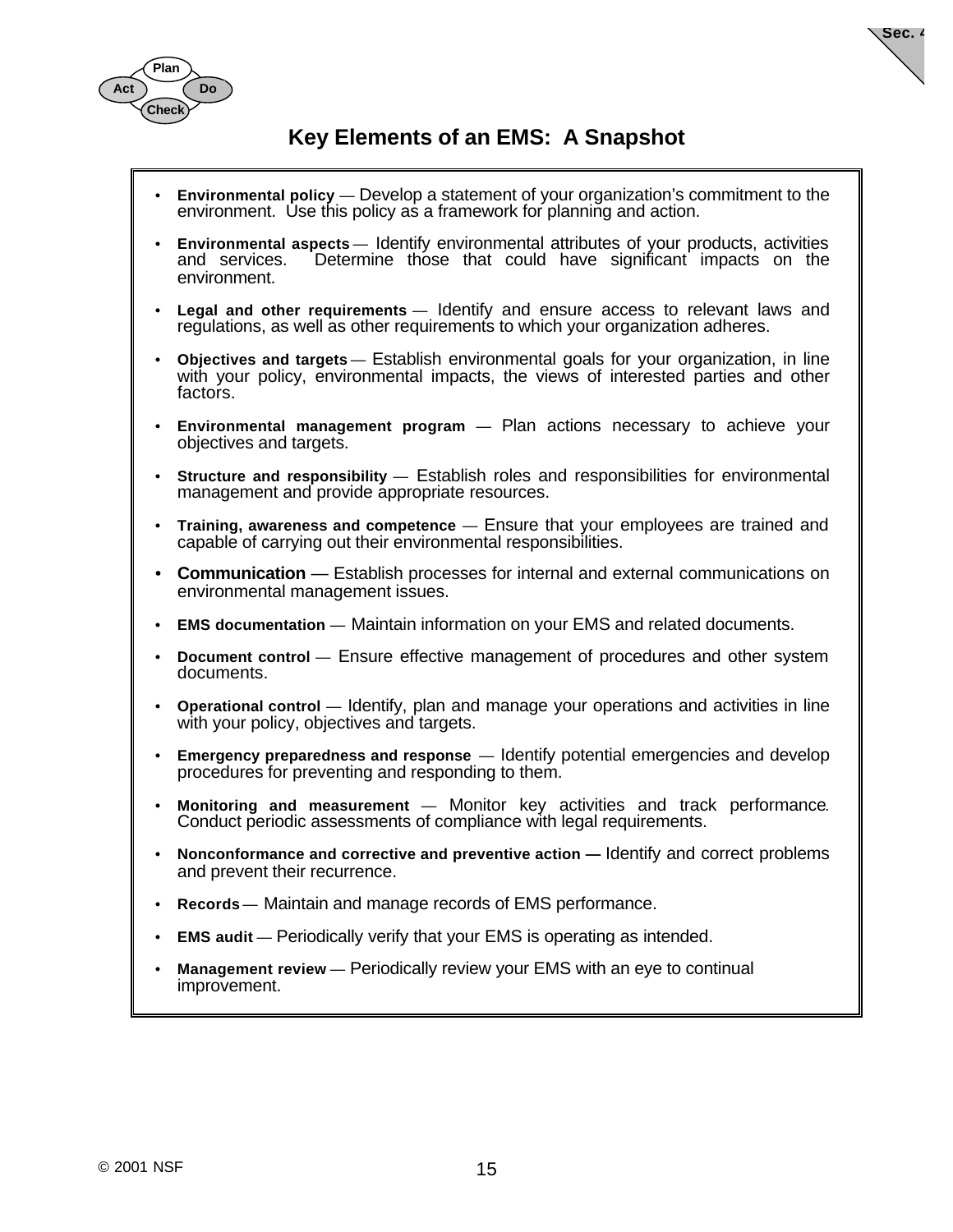



### **Environmental Policy**

### *Communicating your environmental vision*

### **Key Policy Commitments**:

- $\boxtimes$  Continual improvement
- $\boxtimes$  Pollution prevention
- $\boxtimes$  Compliance with relevant laws and regulations



*Sample environmental policies are provided in the Tool Kit (see Appendix A).*



#### **Continual Improvement:**

*"Process of enhancing the environmental management system to achieve improvements in overall environmental performance in line with the organization's environmental policy."*

ISO 14001

An environmental policy is top management's declaration of its commitment to the environment. This policy should serve as the **foundation** for your EMS and provide a **unifying vision** of environmental concern by the entire organization. Given its importance, your policy should be more than just flowery prose.

Since it serves as the framework for setting environmental objectives and targets, the policy should be **brought to life** in your plans and deeds. Everyone in the organization should **understand** the policy and what is expected of them in order to achieve the organization's objectives and targets.

Your policy should reflect three key commitments *(see box),* including a commitment to **continual improvement**. While this does **not** mean that you must improve in all areas at once, the policy should drive your organization's efforts to continually improve environmental management (and the improved performance that results from these efforts).

#### **Hints**:

- Your organization probably has some type of environmental policy now, **even if it's not written down**. For example, your organization probably is committed to complying with the law and avoiding major environmental problems, at a minimum. Document existing commitments and goals as a starting point.
- The policy should relate to your products and services, as well as supporting activities. Consider the results of your **preliminary review** (see Section 3) and your analysis of the **environmental aspects** of your products, services and activities before finalizing the policy. These two steps can provide insight as to how your organization interacts with the environment and how well it is meeting its challenges. For example, information obtained during the preliminary review might help you define specific policy commitments.
- Keep your policy **simple and understandable**. Ask yourself: What are we trying to achieve? How can we best communicate this to the rest of the organization? One test to use: Could our employees describe the intent of our policy in twenty words or less?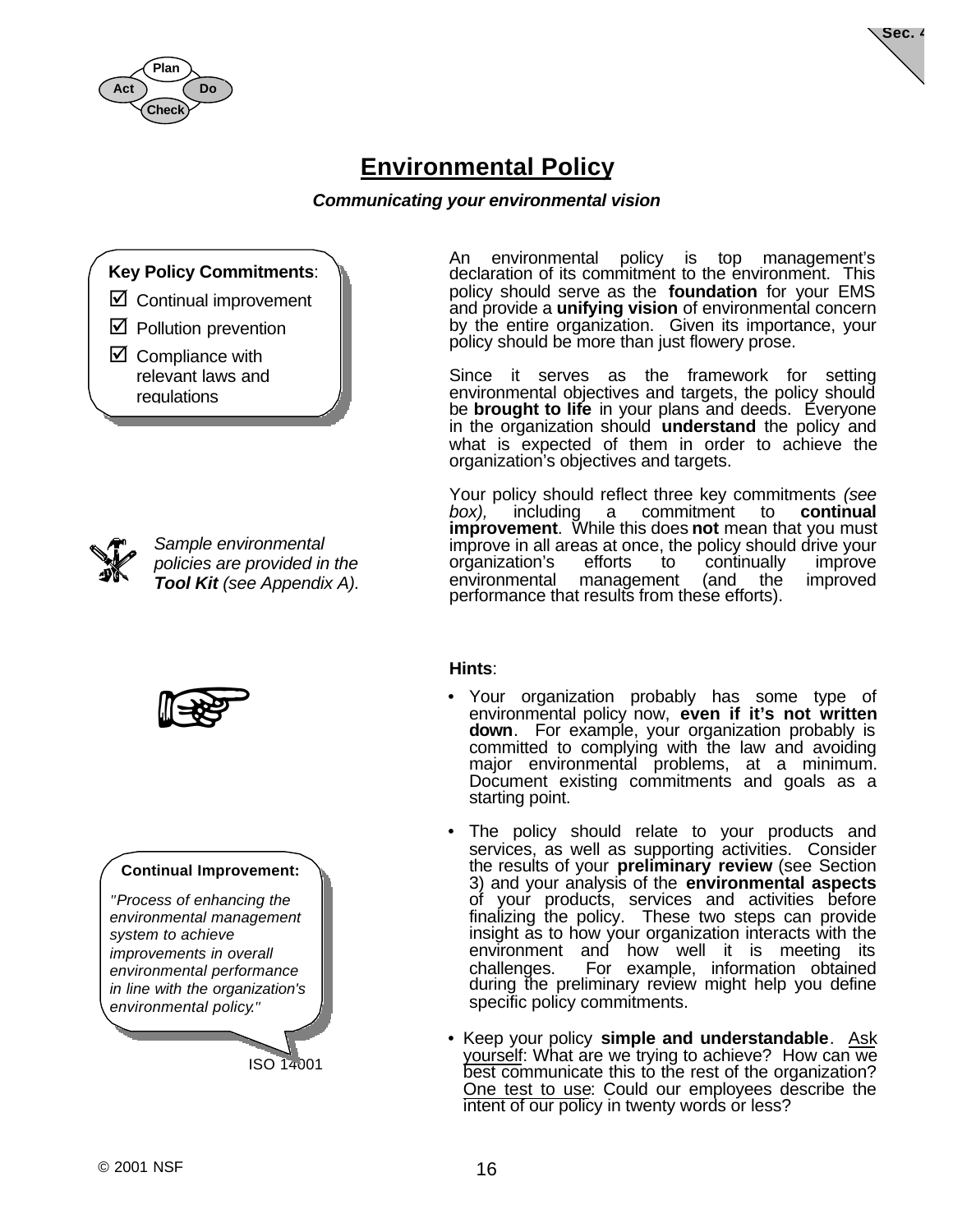

*Figure 4: Three Pillars of an Environmental Policy*

- 
- *Environmental Aspects*
- *Objectives & Targets*
- *Training & Awareness*
- *Communication*
- *Management Review*

• The environmental policy should be **explicit enough to be audited**. If you choose to use phrases such as "We are committed to excellence and leadership in protecting the environment", consider how you would demonstrate that such a commitment is being met.

**Sec. 4**

- The environmental policy can be a stand-alone document or it can be **integrated** with your health & safety, quality, or other organizational policies.
- Consider who should be involved in **developing the policy** and the best process for writing it. Input from a range of people within your organization should increase commitment and ownership.
- Make sure that your employees **understand** the policy. Options for communicating your policy internally include posting it around work sites (e.g., in lunchrooms), using paycheck stuffers, incorporating the policy into training classes and materials, and referring to the policy at staff or all-hands meetings. **Test awareness** and understanding from time to time by asking employees what the policy means to them and how it affects their work.
- The policy also should be communicated **externally**. Some options for external communications include placing the policy on business cards, in newspaper advertisements and in annual reports, among other options. You might choose to communicate the policy proactively or in response to external requests (or both). This decision should be factored into your overall strategy for external communication (see later discussion under "Communications").
- Consider how you would **demonstrate** that you are living by the commitments laid out in the policy. This is a good test of whether or not the policy is a "living document".

### **For EPA's Performance Track program, an organization's policy must include:**

- **compliance with legal requirements and voluntary commitments;**
- **pollution prevention (see Figure 5);**
- **continuous improvement in environmental performance, including areas not subject to regulation, and**
- **sharing information on environmental performance and their operation of the EMS with the community.**

**For more information see Appendix B.**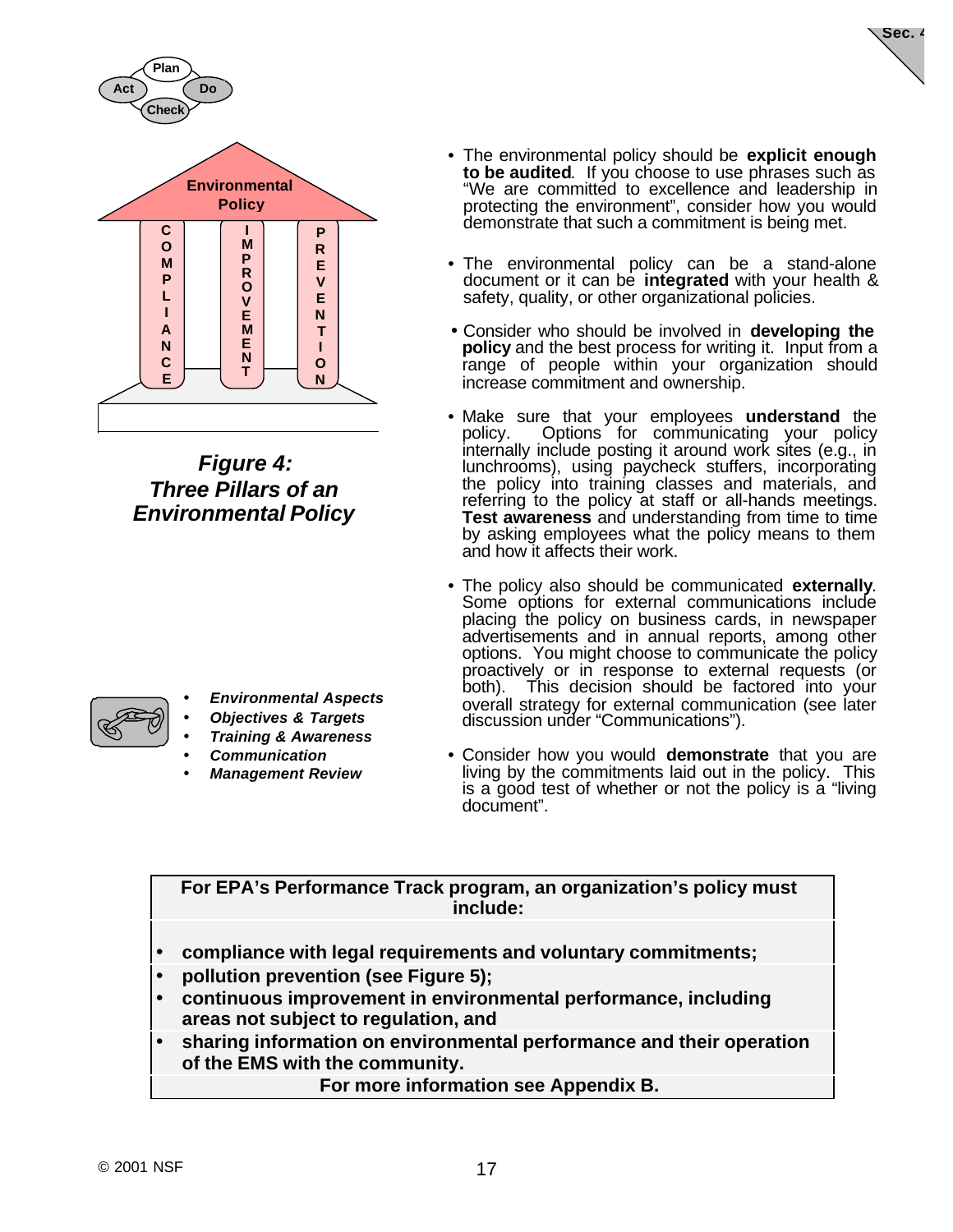

**Sec. 4**

#### **Commitments to Compliance with Legal Requirements and Pollution Prevention**

**Compliance with legal requirements is a critical consideration in EMS development and implementation. EMS implementation requires an organization, among other things, to:**

- develop and communicate an environmental **policy** that includes a commitment to compliance*;*
- develop and implement a procedure to identify, analyze and have **access to environmental laws and regulations**;
- set **objectives and targets** in line with its environmental policy, which includes a commitment to compliance;
- establish **management programs** to achieve its objectives;
- **train employees** and **communicate** relevant EMS requirements to them;
- establish and implement **operational control** procedures;
- establish and implement a procedure for **periodically evaluating compliance**; and
- establish and implement a procedure to carry out **corrective and preventive actions**.

While the requirements noted above relate directly to an organization's management of legal requirements, each of the seventeen EMS elements described in this Guide can contribute to enhanced compliance (including communication, documentation and document control, records management, EMS audits, and management review). An EMS that includes the elements described in this Guide will help your organization improve or maintain its compliance performance and facilitate the establishment of objectives and targets that go "beyond compliance."



EMS design and implementation also should take into account the **Pollution Prevention** (P2) **hierarchy**. In evaluating P2 opportunities, organizations should start at the top of the pyramid (i.e., source reduction) and work their way down as needed to define the most appropriate methods for preventing pollution. Examples and best practices of P2 in operation are provided throughout this Guide.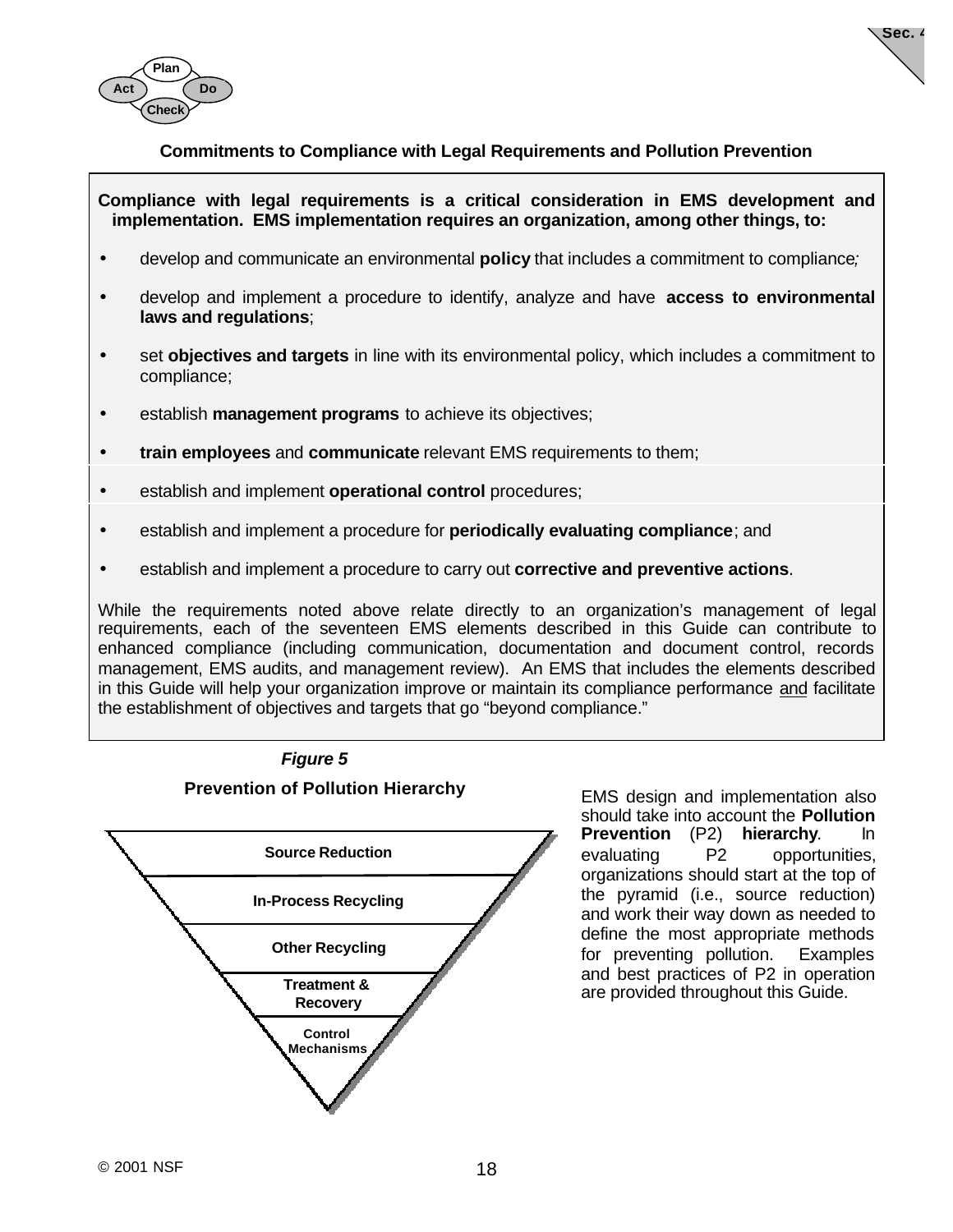

### **Capture the Learning: Environmental Policy Worksheet**

**Sec. 4**

| Do we have an existing policy?<br>If yes, how was the policy developed?<br>When was the policy last reviewed?                                                                                              |  |
|------------------------------------------------------------------------------------------------------------------------------------------------------------------------------------------------------------|--|
| Does the policy reflect the three key<br>commitments (commitments to<br>compliance, prevention of pollution and<br>continual improvement?)<br>What other commitments does or<br>should our policy contain? |  |
| How does our policy take into account<br>the environmental attributes of our<br>products, activities and services?                                                                                         |  |
| How would we demonstrate<br>conformance to our policy?                                                                                                                                                     |  |
| How is the policy communicated to<br>our employees? Do our employees<br>understand the critical elements of our<br>policy? How do we know?                                                                 |  |
| What feedback have we received on<br>the policy (from employees, contractors<br>or other interested parties)?<br>What happens when we receive<br>feedback on the policy?                                   |  |
| How do we make our policy available<br>to external parties? Is this process<br>effective?                                                                                                                  |  |
| Our next step on environmental<br>policy is to                                                                                                                                                             |  |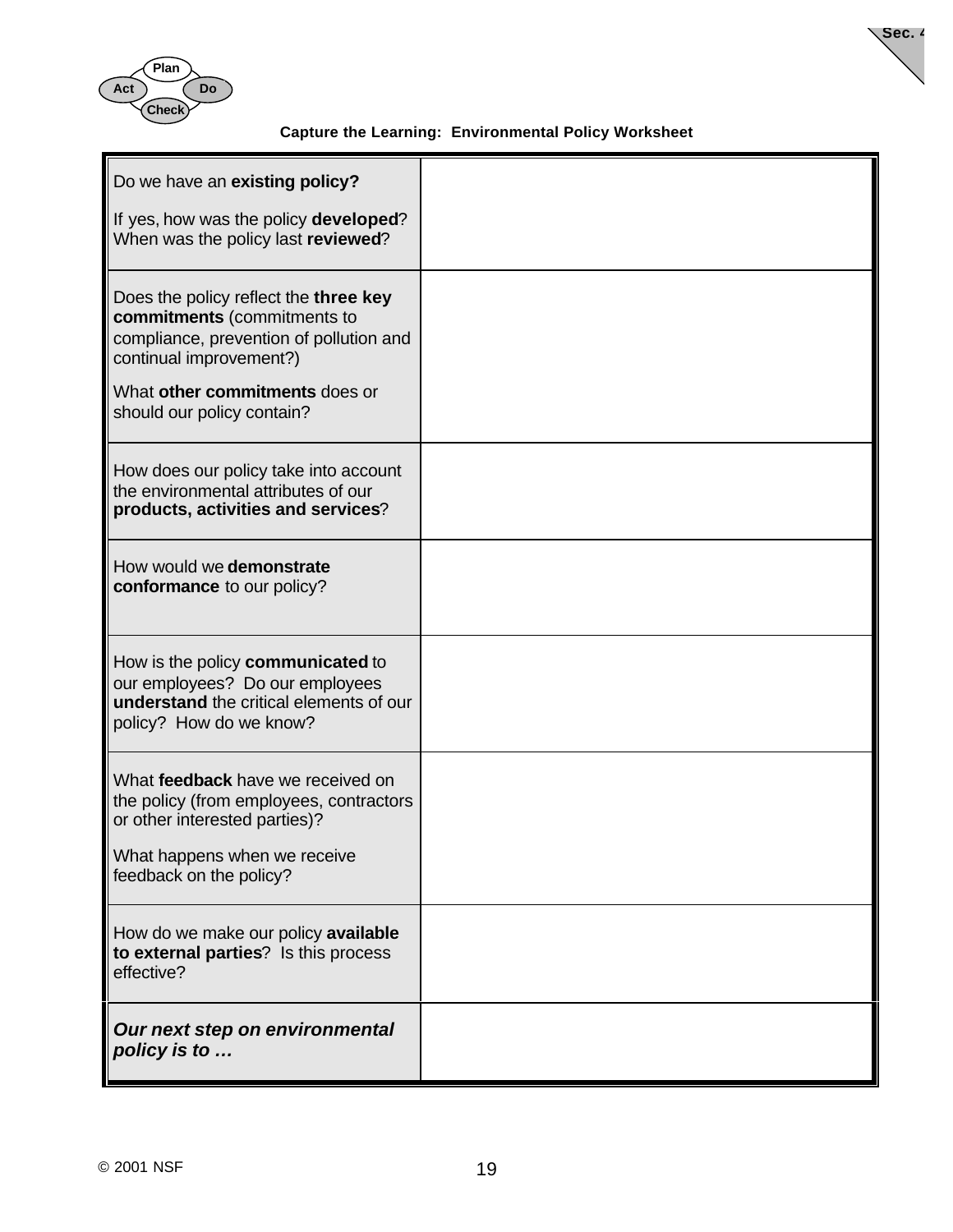



### **Identifying Environmental Aspects**

### *How an organization interfaces with the environment*



To plan for and control its environmental impacts, an organization must know what these impacts are. But knowing **what** the impacts are is only part of the challenge — you also should know **where these impacts come from**. Stated another way, *how does your organization (i.e., your products, services and activities) interact with the environment?*

If your organization has undertaken pollution prevention projects, you are probably familiar with this concept — that is, you must know **how and where** a waste is generated in order to minimize or eliminate it. prevention, the identification and management of environmental aspects can (1) have positive impacts on the bottom line and (2) provide significant environmental improvements.

So, an EMS should include a procedure to identify and assess environmental **aspects** that the organization:

- can **control,** and
- over which it can **have an influence**.

Your organization **is not expected** to manage issues outside its sphere of influence or control. For example, while your organization probably has control over how much electricity it buys from a supplier, it likely does **not** control or influence the way in which that electricity is generated. Similarly, if your organization manufactures a product that is subsequently incorporated into another product (for example, a bumper that becomes part of an automobile), your organization does not control the environmental aspects of that "finished" product (the automobile). Thus, your focus should be on the environmental aspects of **your** products or services.

The relationship between aspects and impacts is often one of **cause and effect**. The term "aspects" *(see definition above)* is neutral, so keep in mind that your environmental aspects can be either **positive** (such as making a product out of recycled materials) or **negative** (such as discharging toxic materials to a stream). Aspects may result from **past activities**, such as spills.

Once you have identified the environmental aspects of your products, activities, and services, you should determine which aspects could have significant i**mpacts** on the environment. Aspects that have one or more significant impact should be considered **significant environmental aspects**. These significant aspects should be considered when you establish environmental **objectives**, define **operational controls** and consider other actions, as discussed later.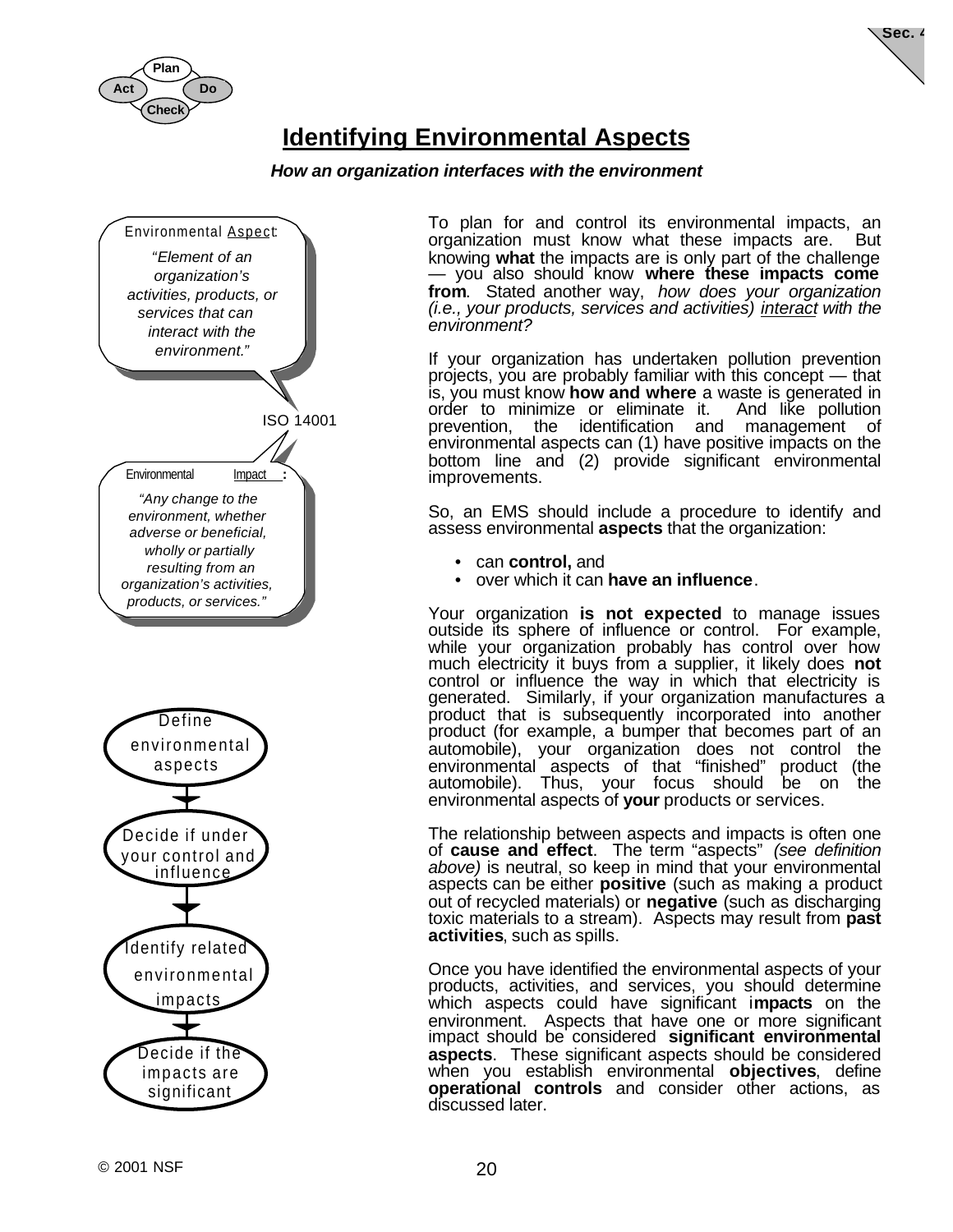



### *US Postal Service Assesses Its Environmental Aspects*

The **US Postal Service** examined environmental aspects related to the vehicles it operates, the chemicals it uses to maintain equipment, the solid wastes it generates, and the products (stamps) that it sells.

 "Products" are tangible results of a process that transforms inputs into outputs (for example, cars or computers). "Services" also result from processes, but are intangible in that you cannot "hold" them (such as dry cleaning or equipment maintenance at a customer site). "Activities" may relate directly or indirectly to the provision of products or services to customers (such as purchasing or product design).



*an internal task group to identify environmental aspects. As part of this process, external stakeholders were identified and interviewed to understand their environmental concerns. These stakeholder concerns were added to the list of environmental aspects.*

*Milan Screw Products set up*

A multi-step process can be used to make this evaluation. Keep the resulting information **up-to-date**, so that potential aspects of new products, services, and activities are factored into your objectives and controls.

**Sec. 4**

### **Hints**:

- In identifying aspects and impacts, look **beyond activities covered by laws and regulations**. But because many of your aspects/impacts may be addressed by legal requirements, your compliance program might yield some valuable information. Permits, audit reports, and monitoring records can be useful inputs. Beyond regulated aspects, consider land, energy, and natural resource use, for example.
- Once you have identified environmental aspects and related significant impacts, use this information in setting your objectives and targets. **This does not mean that you need to address all of your impacts at once**. There may be good reasons (such as cost, availability of technology or scientific uncertainty) for addressing some impacts now while deferring action on others. Keep in mind that managing environmental aspects can have **positive impacts** on the organization.
- Remember to look at **services** as well as products. While the need to examine on-site operations might be obvious, you also should consider the potential impacts of what you might do "**off-site"** (such as servicing equipment at customer sites). Similarly, the environmental aspects of the products, vendors, and contractors **you use** may be less obvious, but should still be considered.
- Identifying significant environmental aspects is one of the most critical steps in EMS implementation. It can be one of the most **challenging** – as well as one of the most **rewarding**. Decisions you make in this step can affect many other system elements (such as, setting objectives and targets, establishing operational controls and defining monitoring needs). Careful planning of this activity will pay dividends in later steps.

### **Getting Started**

• To understand your environmental aspects, it helps to understand the processes by which you generate products and services. **Flow charting** your major processes can help you understand the process inputs and outputs as well as how materials are used. A sample flow chart is provided in the **Tool Kit** (see Appendix C). You might also want to consider the **views of interested parties** (e.g., neighbors, civic groups, regulators, etc.) in this process. Some organizations have found external parties to be a good resource in identifying environmental aspects.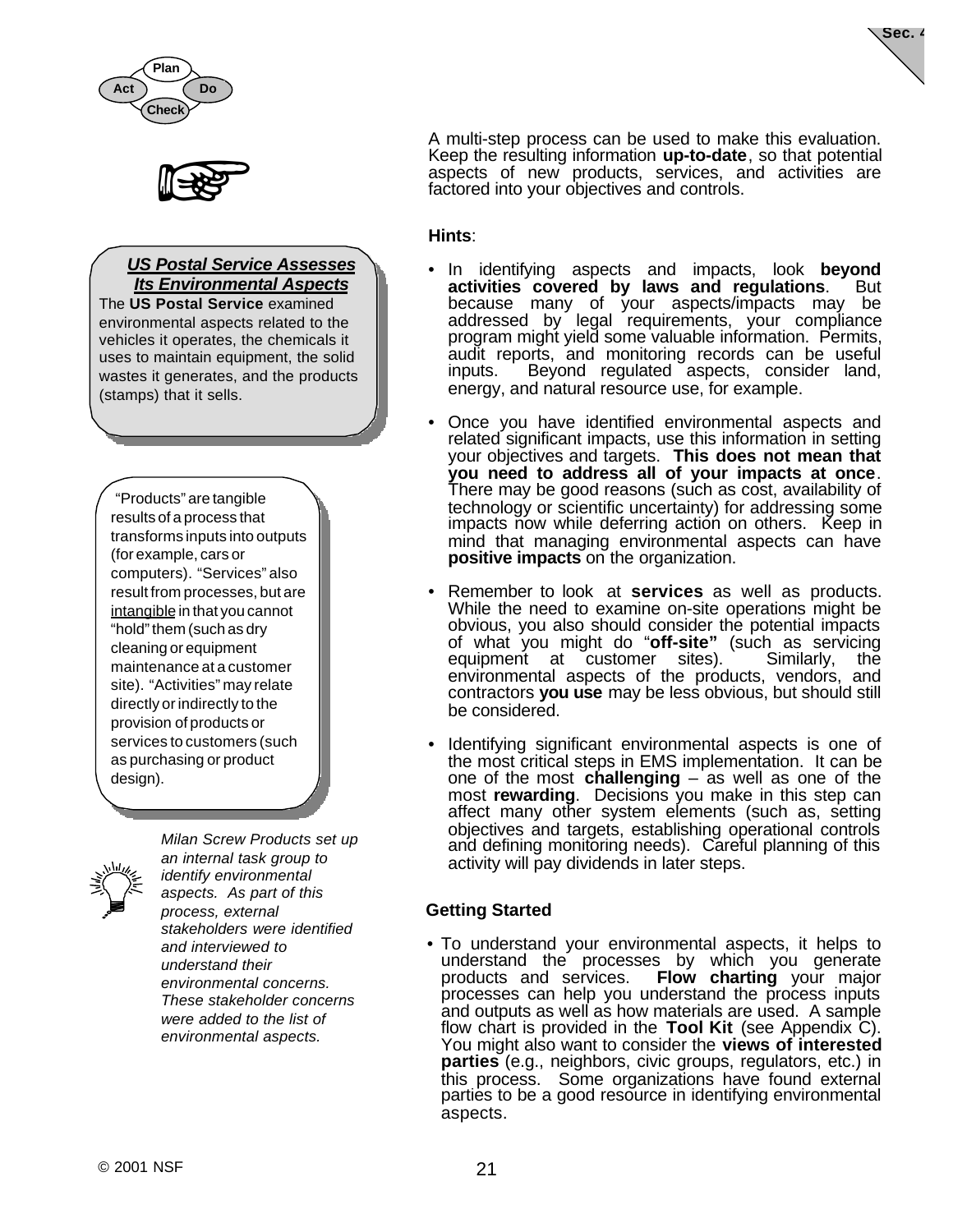

In evaluating your environmental aspects and impacts, consider both normal and abnormal (such as start-up and shutdown) operating conditions.



*Use visual tools. As a starting point, some organizations prepare maps of their site and building(s), along with surrounding land uses. The implementation team uses these maps to "audit" the site and identify potential environmental aspects.*

• You can use many sources of information to help you identify and assess your environmental aspects. For starters, look at your permits, the regulations that apply to your operations, EPCRA reports, Material Safety Data Sheets and monitoring records. Trade associations, regulatory agencies, customers and suppliers also might provide useful information to support the assessment

**Sec. 4**

- Your team should define the **criteria** that will be used to determine significance. Such criteria often include the types of impact; the magnitude, frequency and duration of the impact; regulatory status, and other factors. Consider the **questions on the following page** for identifying and characterizing aspects and impacts.
- Various approaches exist for evaluating environmental aspects and impacts. Select one that can be readily adapted for your use and that makes sense for your organization. Examples of approaches for evaluating environmental aspects and impacts can be found in the **Tool Kit** (see Appendix A).
- Once you've found a process that works for your organization, describe the process in the form of a written **procedure**. A sample procedure for performing the assessment is provided in the **Tool Kit**.
- You can **start out with a simple process** for identifying aspects and impacts, then refine the process in the future as needed. You also can identify and consider more obvious environmental impacts or "low hanging fruit" first, then enhance the assessment process to consider more complex environmental impacts later. As with any element of the EMS, there is virtue in considering how your process for identifying aspects and impacts might be improved over time. Ask yourself: *Is there additional information we should consider in this process? Do we have the right people involved? Are we using the results in a meaningful way?*

- Use the **worksheet** at the end of this section to capture some of your ideas. Using this worksheet will give you a "jump start" on implementing this EMS element.
- *Training & Awareness*

• *Objectives & Targets*

- *Communications*
- *Operational Controls*
- *Monitoring & Measurement*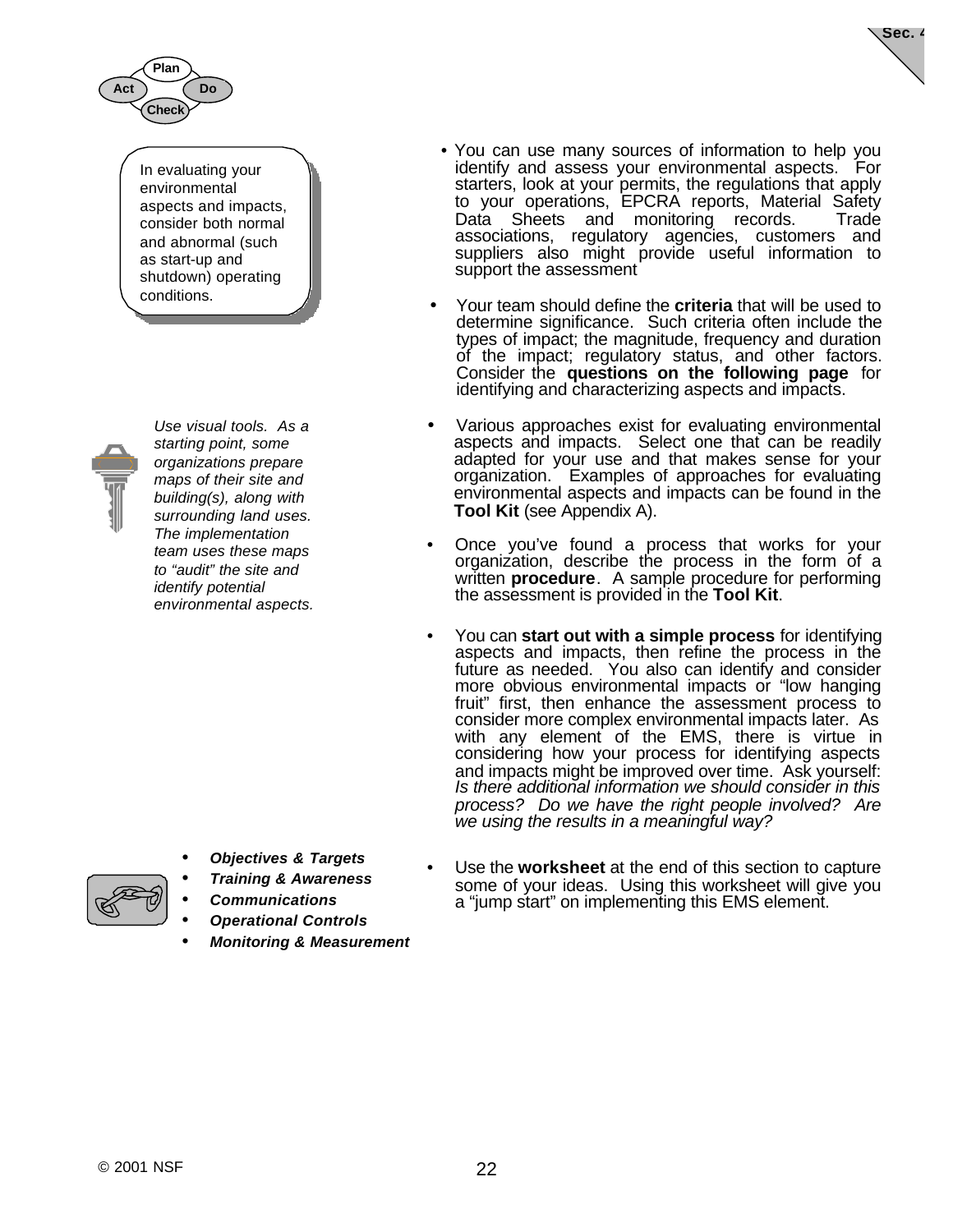

**Identifying Aspects and Impacts: Some Questions to Consider:**

**Sec. 4**

|        | <b>Identifying Aspects</b>                                                                    |        | <b>Evaluating Impacts</b>                                                                   |
|--------|-----------------------------------------------------------------------------------------------|--------|---------------------------------------------------------------------------------------------|
| ❏      | Which operations and activities interface with                                                | □      | Are the impacts actual or potential?                                                        |
|        | the environment in a way that could result (or<br>has resulted) in environmental impacts?     | $\Box$ | Are the impacts beneficial or damaging to the<br>environment?                               |
| □      | What materials, energy sources and other<br>resources do we use in our work?                  | □      | What is the magnitude or degree of these<br>impacts?                                        |
| ❏      | Do we have emissions to the air, water or<br>land?                                            | $\Box$ | What is the frequency or likelihood of these<br>impacts?                                    |
| ❏      | Do we generate wastes, scrap or off-spec<br>materials? If so, does the treatment of           | $\Box$ | What is the duration and geographic area of<br>these impacts?                               |
|        | disposal of these materials have potential<br>environmental impacts?                          | □      | Which parts of the environment might be<br>affected (e.g., air, water, land, flora, fauna)? |
| ◻      | Which characteristics or attributes of our<br>products or services could result in impact the | □      | Is the impact regulated in some manner?                                                     |
|        | environment (through their intended use, end-<br>of-life management, etc.)?                   | ◻      | Have our interested parties expressed<br>concerns about these impacts?                      |
| $\Box$ | Does our land or infrastructure (e.g.,<br>buildings) interact with the environment?           |        |                                                                                             |
| ❏      | Which activities (for example, chemical<br>storage) might lead to accidental releases?        |        |                                                                                             |

### **The Link Between Aspects and Impacts (some examples from a real company)**

| <b>Aspects</b>                             | <b>Potential Impacts</b>                                    |
|--------------------------------------------|-------------------------------------------------------------|
| Emissions of volatile organic<br>compounds | Increase in ground level ozone                              |
| Discharges to stream                       | Degradation of aquatic habitat and drinking<br>water supply |
| Spills and leaks                           | Soil and groundwater contamination                          |
| Electricity use                            | Air pollution, global warming                               |
| Use of recycled paper                      | Conservation of natural resources                           |

#### **Some Potential Environmental Aspect Categories:**

• Air Emissions

- Water Discharges
- Solid and Hazardous Wastes
- Contamination of Land
- Energy Use
- Raw Material and Resource Use (water, energy, etc.)
- Local Issues (e.g. noise, odor, dust, traffic, etc.)
	- Hazardous Material Storage and Handling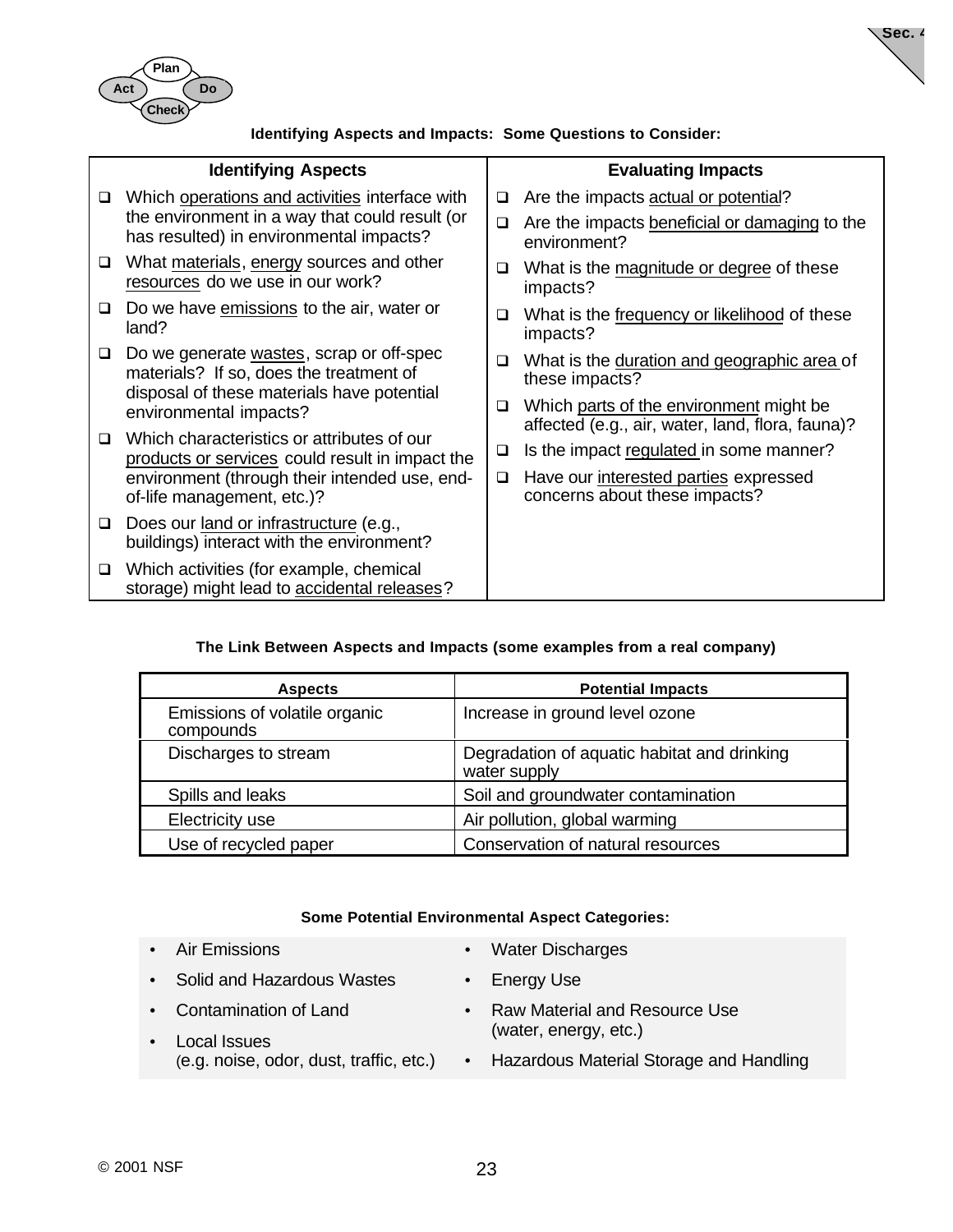

**Sec. 4**

### **Capture the Learning: Environmental Aspects Worksheet**

| Do we have an existing process for<br>identifying aspects and/or impacts?<br>If yes, does that process need to be<br>revised? In what way?                                                  |  |
|---------------------------------------------------------------------------------------------------------------------------------------------------------------------------------------------|--|
| Who needs to be involved in this<br>process within our organization?<br>Should any outside parties be<br>involved?                                                                          |  |
| When is the <b>best time</b> for us to<br>implement this process? Can it be<br>linked to an existing organizational<br>process (such as our budget, annual<br>planning or auditing cycles?) |  |
| What are some obvious<br>environmental aspects of our:<br>Operations and activities?<br>☞<br>Products?<br>☞<br>☞ Services?                                                                  |  |
| What sources of information can we<br>use to identify environmental aspects?                                                                                                                |  |
| What sources of information can be<br>used to determine the environmental<br>impacts of these aspects?                                                                                      |  |
| What significance criteria might make<br>sense for our organization?                                                                                                                        |  |
| How will we keep this information up-<br>to-date?                                                                                                                                           |  |
| Our next step on environmental<br>aspects is to                                                                                                                                             |  |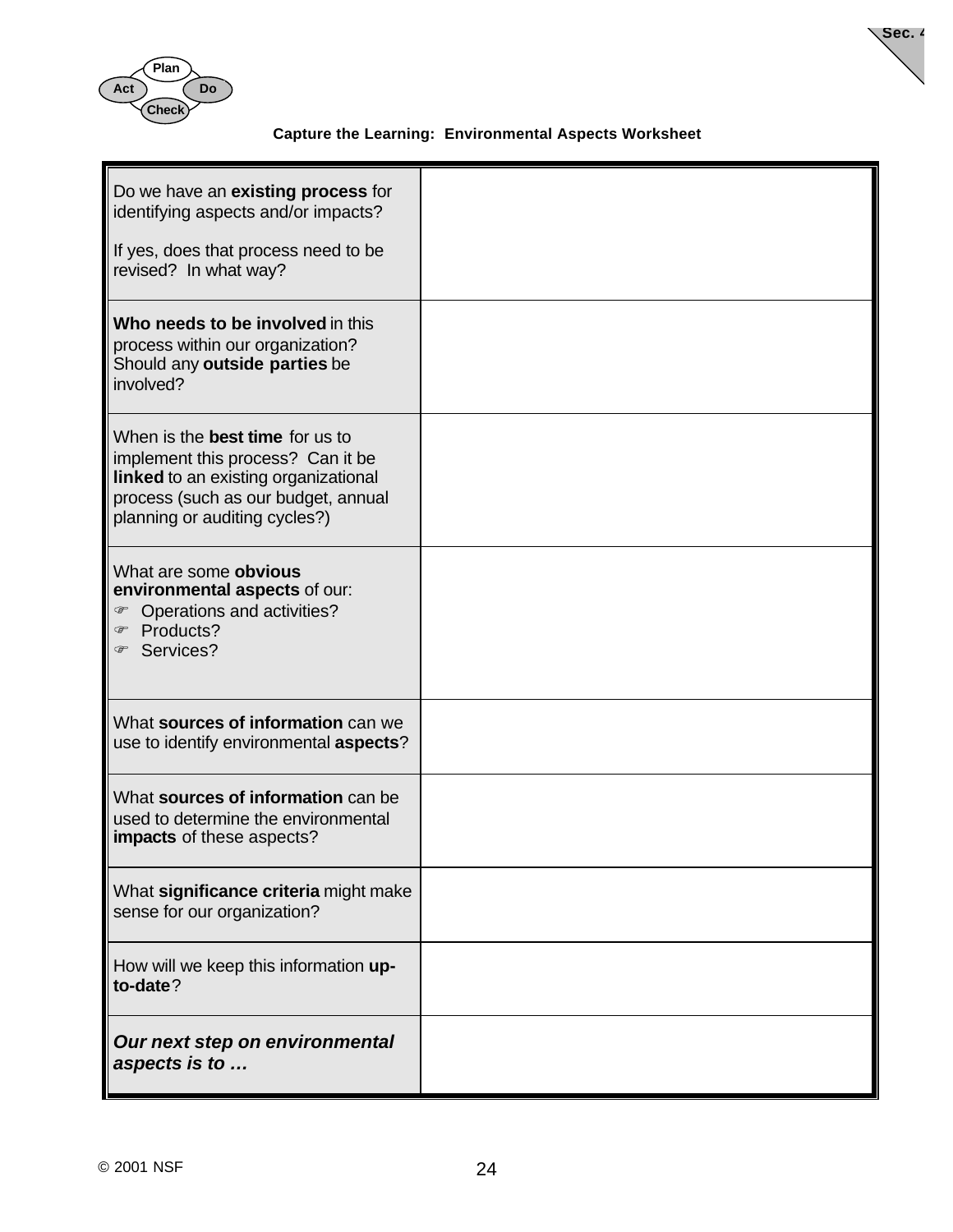



### **Legal and Other Requirements**

### *Setting the legal framework for your EMS*

#### **Legal requirements include:**

- Federal requirements
- State and local requirements
- Standards in locations where you sell products/services
- Permit conditions

#### **Other requirements might include ( for example**):

- Company-specific codes
- International Chamber of Commerce (ICC) Charter for Sustainable Development
- American Chemistry Council's (ACC) Responsible Care
- American Petroleum Institute's Strategies for Today's Environmental Partnership (API STEP)
- Other industry codes or programs to which your organization voluntarily subscribes.



In order to comply with laws and regulations that apply to your organization, you must first know **what the rules are** and **how they affect** what you do. As discussed earlier, compliance with legal requirements is one of the "three pillars" upon which your environmental policy should be based. The potential costs of non-compliance (possible damage to the environment, revenue loss and impact on public image, for example) can be very high.

Thus, an effective EMS should includes processes to:

- **identify** and **communicate** applicable legal and other requirements, and;
- **ensure** that these requirements are factored into the organization's management efforts.

New or revised legal requirements might require modification of your environmental objectives or other EMS elements. By **anticipating new requirements** and making changes to your operations, you might avoid some future compliance obligations and their costs.

### **Getting Started**

Your EMS should include a procedure for **identifying, having access to and analyzing** applicable legal and other requirements. "Other requirements" might include industry codes of practice or similar requirements to which your organization might subscribe.

Identifying applicable regulations, interpreting them, and determining their impacts on your operations can be a time-consuming task. Fortunately, there are many Fortunately, there are many methods for obtaining information about applicable laws or regulations. These methods include:

- commercial services (with updates offered on-line, on CD-ROM or in paper form);
- regulatory agencies (federal, state and local);
- trade groups / associations;
- the Internet (see USEPA web site at *www.epa.gov*);
- public libraries;
- seminars and courses;
- newsletters / magazines;
- consultants and attorneys; and
- customers, vendors and other companies.

Small business assistance programs exist in every state. Under the Clean Air Amendments of 1990, each state environmental regulatory agency has established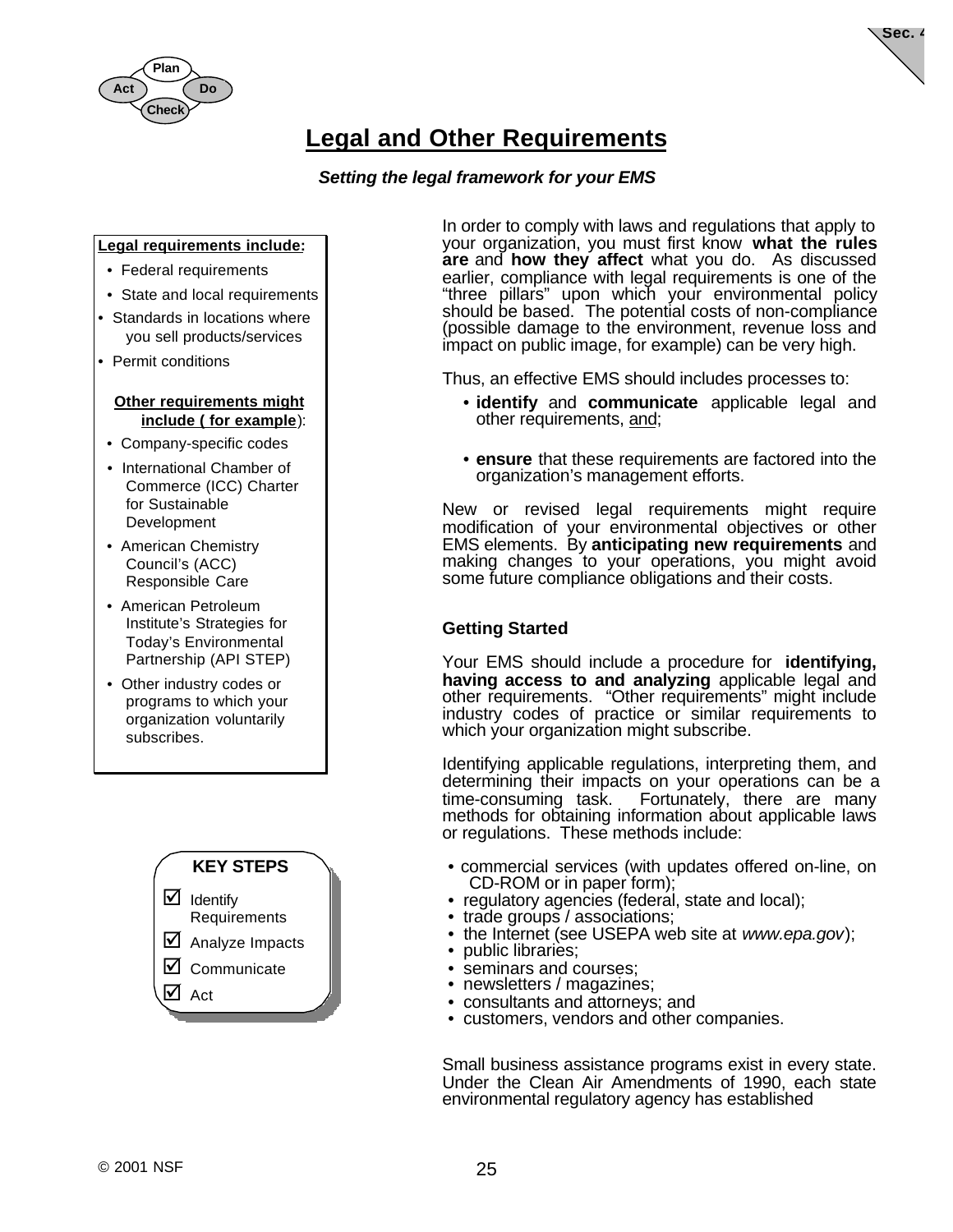





**Act**

*For more information on EMS and compliance, see "Improving Environmental Performance and Compliance: Ten Elements of Effective Environmental Management Systems" (see Appendix F for details)*

**Do**

**Check**

 **Plan**



- *Environmental Policy*
- *Objectives & Targets*
- *Training & Awareness*
- *Communication*
- *Operational Controls*



*See Appendix A for information on resources for tracking environmental laws and regulations.*

technical and compliance assistance programs to help companies comply with air quality rules. In some cases, these programs have expanded into other environmental "media", such as water and waste management. In addition, National Compliance Assistance Centers can provide compliance assistance for certain industry sectors (see Appendix F for more information).

Once applicable requirements have been identified and analyzed for potential impacts, **communicate** these requirements (and plans for complying with them) to employees, on-site contractors and others, as needed. Communicating "other applicable requirements" (as well as their impacts on the organization) is an important but often overlooked step. Keep in mind that different people may have different information needs.

As with many EMS elements, this is **not a "one time" activity**. Since legal and other requirements change over time, your process should ensure that you are working with up-to-date information.

Resources to identify and track environmental laws and regulations are described in the **Tool Kit** (Appendix A).

| <b>Clean Air Act (CAA)</b>                                           | Establishes ambient and source emission standards and permit                                                                           |
|----------------------------------------------------------------------|----------------------------------------------------------------------------------------------------------------------------------------|
| [40 CFR Parts 50-99]                                                 | requirements for conventional and hazardous air pollutants.                                                                            |
| <b>Clean Water Act (CWA)</b>                                         | Establishes ambient and point source effluent standards and                                                                            |
| [40 CFR Parts 100-145, 220-232, 410-471]                             | permit requirements for water pollutants, including sources that                                                                       |
|                                                                      | discharge directly to a waterbody or to a public sewer system.                                                                         |
| Federal Insecticide, Fungicide and<br><b>Rodenticide Act (FIFRA)</b> | Establishes a program for Federal review of, registration and<br>control of pesticides.                                                |
| [40 CFR Parts 150-189]                                               |                                                                                                                                        |
| <b>Resource Conservation and Recovery</b>                            | Establishes regulations and permit requirements for hazardous                                                                          |
| Act (RCRA)                                                           | waste management. Also, creates standards for underground                                                                              |
| [40 CFR Parts 240-299]                                               | storage tanks that hold oil or hazardous substances.                                                                                   |
| <b>Toxic Substances Control Act (TSCA)</b>                           | Regulates the use, development, manufacture, distribution and                                                                          |
| [40 CFR Parts 700-799]                                               | disposal of chemicals. Certain chemicals (such as PCB's) are                                                                           |
|                                                                      | subject to specific management standards.                                                                                              |
| <b>Comprehensive Environmental</b>                                   | Establishes a program for cleaning up contaminated waste sites                                                                         |
| <b>Response, Compensation and Liability</b>                          | and establishes liability for clean-up costs. Also, provides                                                                           |
| Act (CERCLA, also known as "Superfund")                              | reporting requirements for releases of hazardous substances                                                                            |
| [40 CFR Parts 300-311]                                               |                                                                                                                                        |
| <b>Emergency Planning and Community</b>                              | Establishes a program (also known as the "Toxic Release                                                                                |
| <b>Right-To-Know Act (EPCRA)</b>                                     | Inventory") to inform the public about releases of hazardous and                                                                       |
| [40 CFR Parts 350-374]                                               | toxic chemicals. Reporting requirements apply to companies that<br>use, process or store specific chemicals over specified quantities. |
| <b>Hazardous Materials Transportation Act</b>                        | Establishes standards for the safe transportation of hazardous                                                                         |
| (HMTA) [49 CFR Parts 100-180]                                        | materials.                                                                                                                             |
|                                                                      |                                                                                                                                        |

#### **Commonly Applicable Federal Environmental Laws in the US**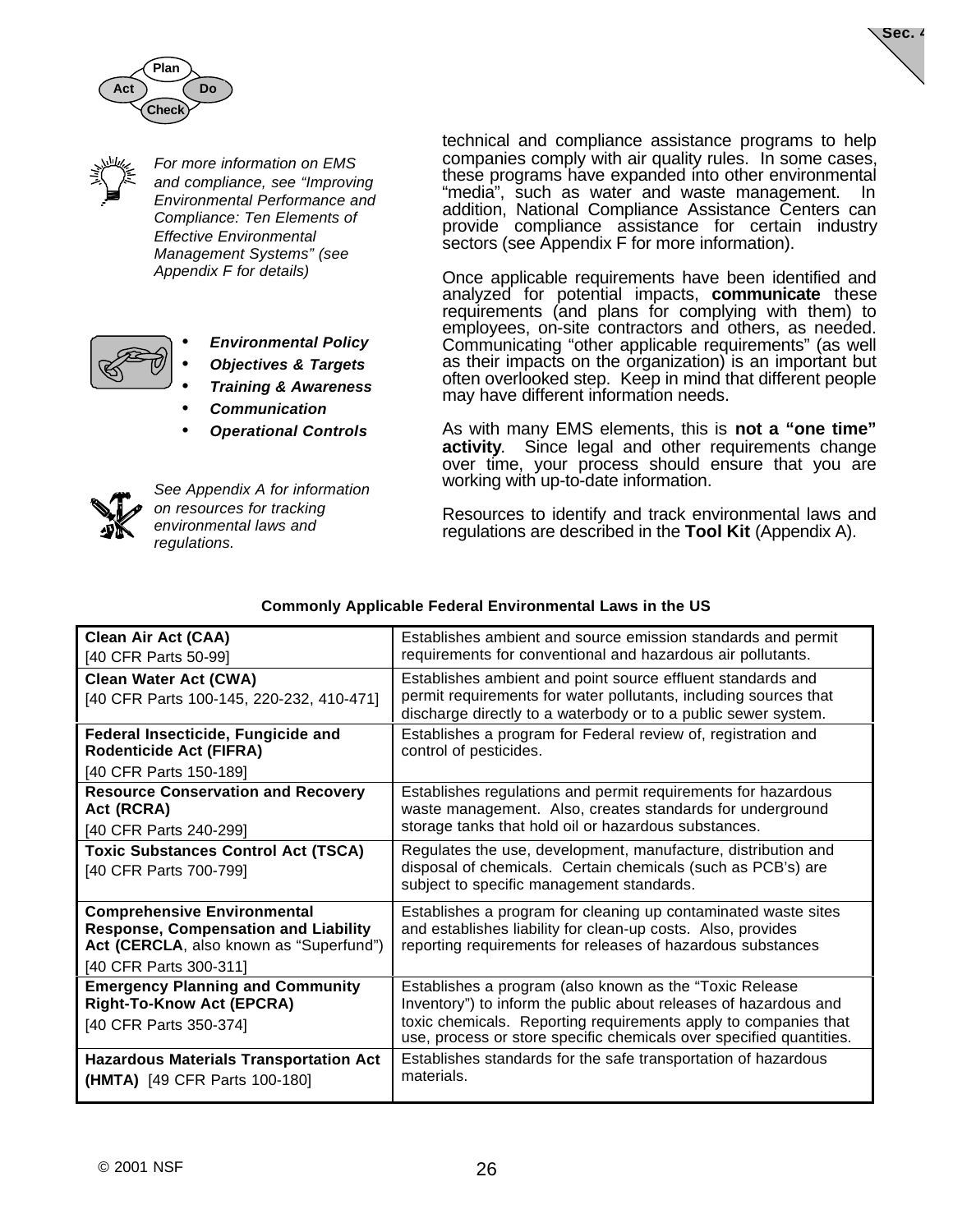

### **Capture the Learning: Legal & Other Requirements Worksheet**

**Sec. 4**

| Do we have an <b>existing process</b> for<br>identifying applicable legal and other<br>requirements?                                                                            |  |
|---------------------------------------------------------------------------------------------------------------------------------------------------------------------------------|--|
| If yes, does that process need to be<br>revised? In what way?                                                                                                                   |  |
| Who needs to be involved in this<br>process within our organization? What<br>should their responsibilities be?                                                                  |  |
| What sources of information do we<br>use to identify applicable legal and<br>other requirements?                                                                                |  |
| Are these sources adequate and<br>effective? How often do we review<br>these sources for possible changes?                                                                      |  |
| How do we ensure that we have<br>access to legal and other<br>requirements? (List any methods<br>used, such as on-site library, use of<br>web sites, commercial services, etc.) |  |
| How do we communicate information<br>on legal and other requirements to<br>people within the organization who<br>need such information?                                         |  |
| Who is responsible for analyzing new<br>or modified legal requirements to<br>determine how we might be affected?                                                                |  |
| How will we keep information on legal<br>and other requirements up-to-date?                                                                                                     |  |
| Our next step on legal and other<br>requirements is to                                                                                                                          |  |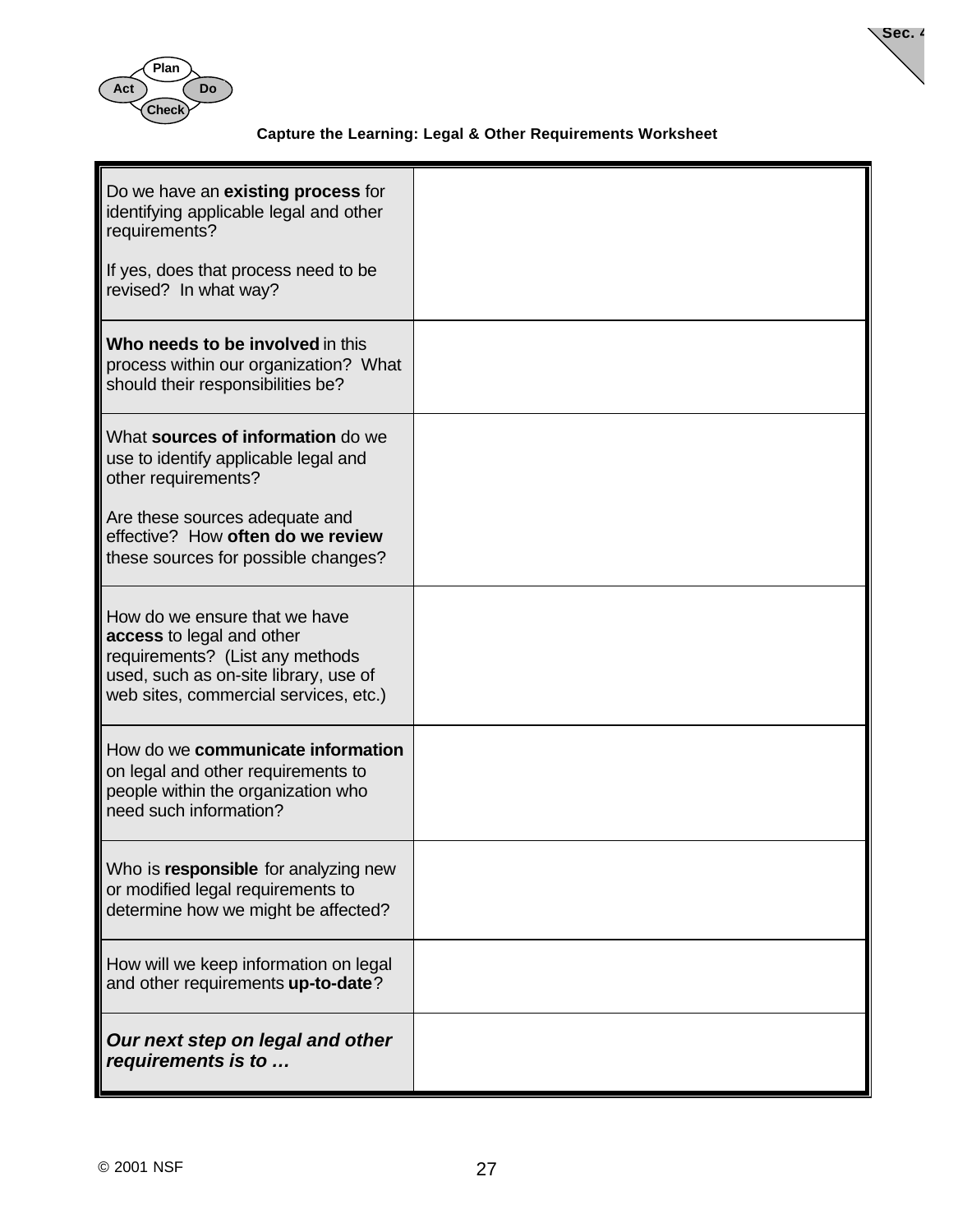



### **Objectives and Targets**

### *Establishing goals for environmental management*



Objectives and targets help an organization **translate purpose into action.** These environmental goals should be factored into your strategic plans. This can facilitate the integration of environmental management with your organization's other management processes.

**You determine** what objectives and targets are appropriate for your organization. These goals can be applied organization-wide or to individual units, departments or functions -- depending on where the implementing actions will be needed.

In setting objectives, keep in mind your environmental **policy,** including its three "pillars." You should also consider your significant environmental **aspects**, applicable **legal and other requirements**, the **views of interested parties**, your **technological options**, and **financial, operational,** and **other organizational considerations**.



There are no "standard" environmental objectives that make sense for all organizations. Your objectives and targets should reflect what your organization does, how well it is performing and what it wants to achieve.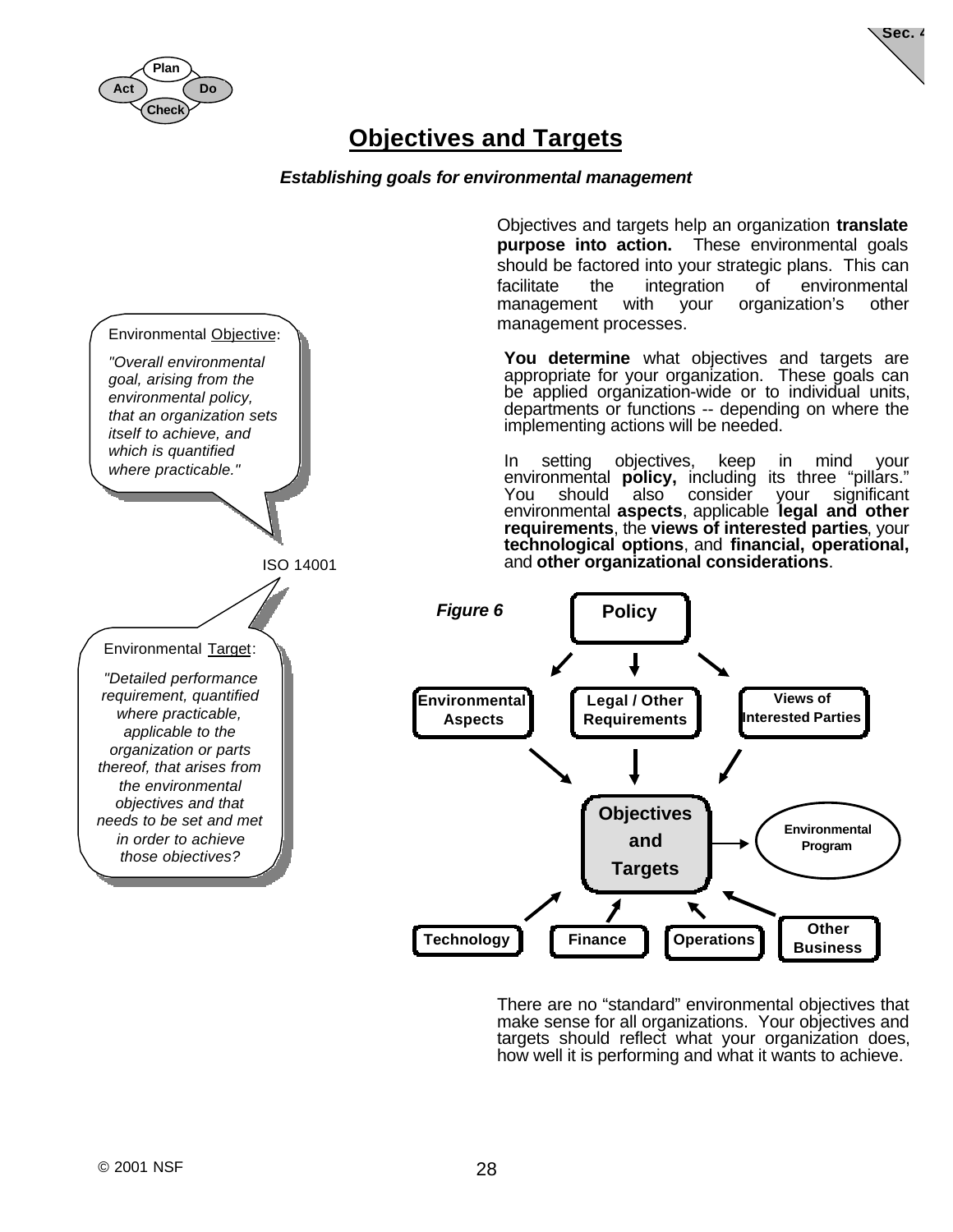



*A sample process tool and procedure for setting objectives and targets are included in the Tool Kit (Appendix A).*

- *Environmental Policy*
- *Environmental Aspects*
- *Legal & Other Requirements*
- *Structure & Responsibility*
- *Operational Control*
- *Monitoring & Measurement*
- *Management Review*

**Sec. 4**

### **Hints**:

- Setting objectives and targets should involve **people in the relevant functional area(s)**. These people should be well positioned to establish, plan for, and achieve these goals. **Involving people** helps to **build commitment.**
- Get **top management buy-in** for your objectives. This should help to ensure that adequate resources are applied and that the objectives are integrated with other organizational goals.
- In **communicating objectives to employees,** try to link the objectives to the **actual environmental improvements** being sought. This should give people something tangible to work towards.
- Objectives should be **consistent** with your overall mission and plan and the key commitments established in your **policy** (pollution prevention, continual improvement, and compliance). Targets should be sufficiently clear to answer the question: "Did we achieve our objectives?"
- Be **flexible** in your objectives. Define a desired result, then let the people responsible determine **how** to achieve the result.
- Objectives can be established to **maintain** current levels of performance as well as to **improve** performance. For some environmental aspects you might have both maintenance and improvement objectives.
- Communicate your **progress** in achieving objectives and targets across the organization. Consider a regular report on this progress at staff meetings.
- **•** To obtain the **views of interested parties**, consider holding an open house or establishing a focus group with people in the community. These activities can have other payoffs as well.
- How many objectives and targets should an organization have? Various EMS implementation projects for small and medium-sized organizations indicate that it is best to start with a limited number of objectives (say, three to five) and then expand the list over time. **Keep your objectives simple** initially, gain some early successes, and then build on them.
- Make sure your objectives and targets are **realistic.** Determine how you will **measure progress** towards achieving them.
- Keep in mind that your **suppliers** (of service or materials) can help you in meeting your objectives and targets (e.g., by providing more "environmentally friendly" products).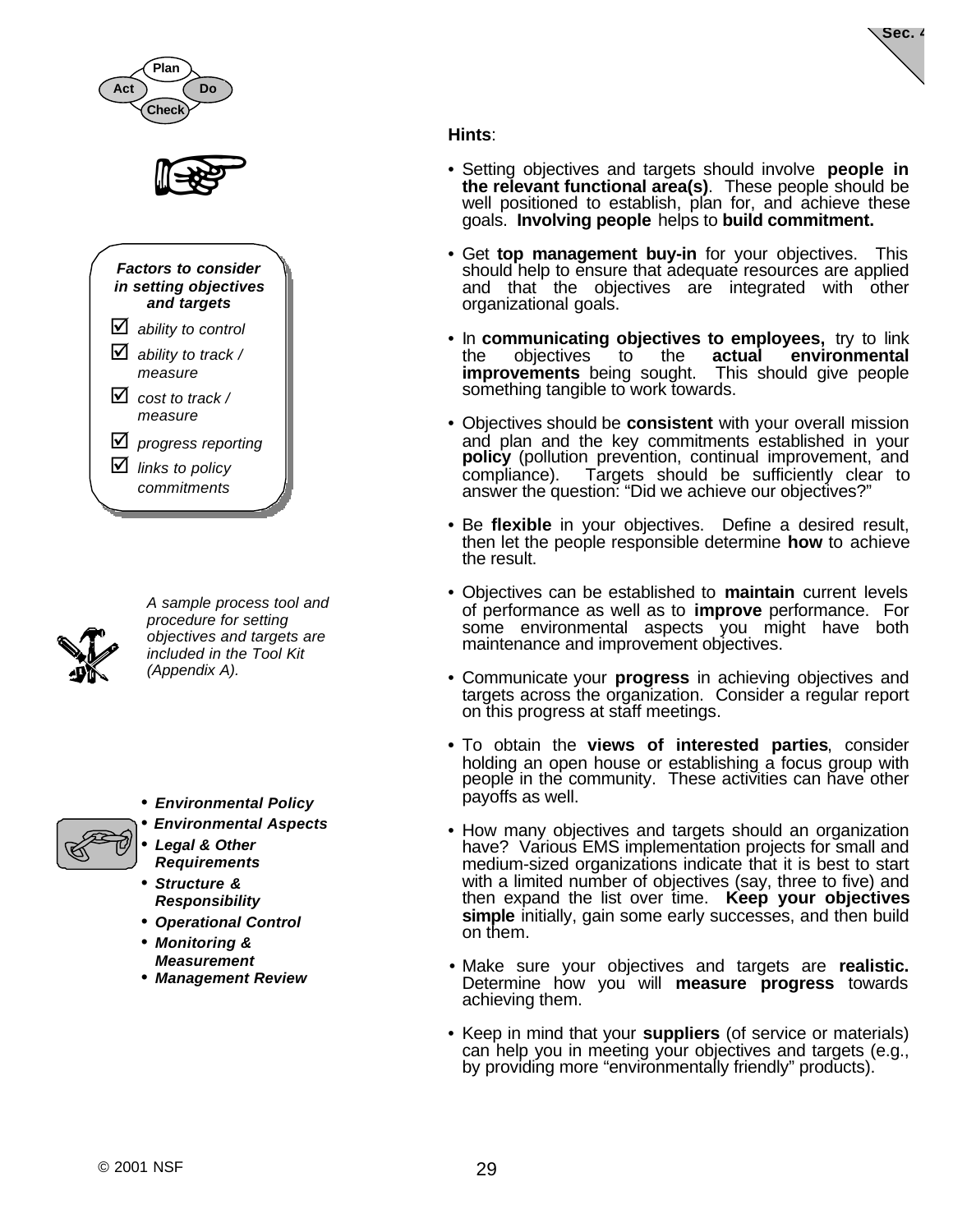

### **Comparing Objectives and Targets - Some Examples**

**Sec. 4**

| <b>Objectives</b>                                             | <b>Targets</b>                                                                     |
|---------------------------------------------------------------|------------------------------------------------------------------------------------|
| Reduce energy usage                                           | • Reduce electricity use by 10% in 2001<br>• Reduce natural gas use by 15% in 2001 |
| Reduce usage of hazardous chemicals                           | • Eliminate use of CFCs by 2002<br>• Reduce use of high-VOC paints by 25%          |
| Improve employee awareness of                                 | • Hold monthly awareness training courses                                          |
| environmental issues                                          | • Train 100% of employees by end of year                                           |
| Improve compliance with wastewater<br>discharge permit limits | • Zero permit limit violations by the end of<br>2001                               |

### **READ POLLUTION PREVENTION**

Pfizer Global Research & Development (formerly Warner-Lambert Parke-Davis) has a pollution prevention program that shows that improving the environment and the bottom line can go hand-in-hand. For example:

- By replacing chillers and redesigning chilling systems to be more efficient, the company has realized \$250,000 in energy savings. Also, because the company is more energy efficient, it has reduced emissions from its local power supplier.
- By redesigning and modifying its dust collection system, the company replaced its 100-hp motors with 40 hp motors, without compromising the effectiveness of the dust collection system. This project lowered the company's operating costs and reduced emissions at the local power plant.

### $\Re$  **POLLUTION PREVENTION**  $\Re$

Some Motorola manufacturing sites have reduced their water consumption and wastewater discharges by greater than 95% by installing ion exchange technology and employing better operating techniques. These changes have lowered usage of water treatment chemicals and have resulted in considerable cost savings.

**EPA's Performance Track program requires organizations to consider the following factors in setting** *measurable* **objectives and targets:**

- **Prevention of noncompliance,**
- **Prevention of pollution at the source**
- **Minimization of cross-media pollutant transfers, and**
- **Environmental performance improvement.**

**Participating organizations also must show** *continued improvement* **in specific environmental categories, such as energy use, water discharges, or waste generation, among others.**

**See Appendix B for more information.**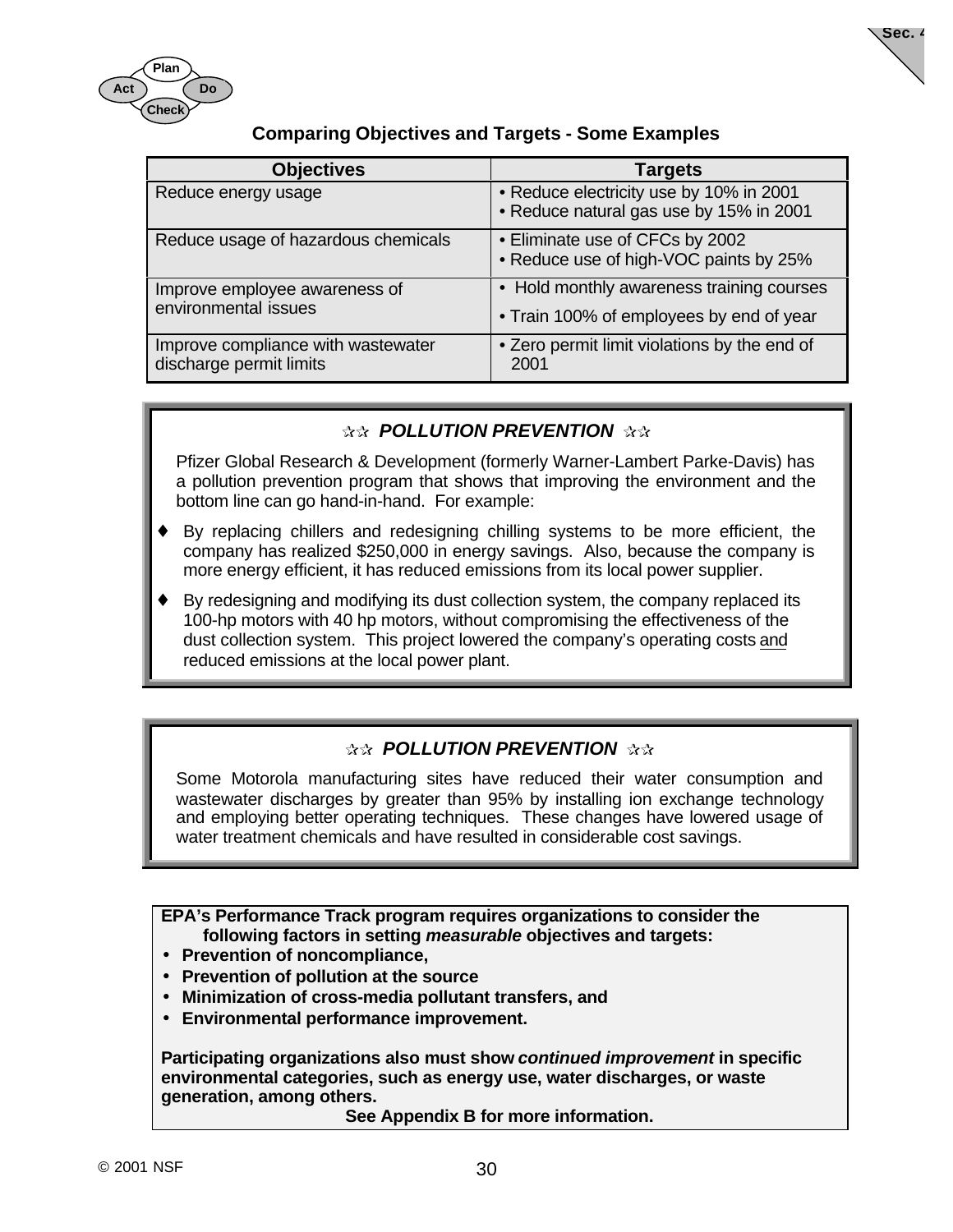



**Sec. 4**

| Do we have an existing process for<br>setting and reviewing environmental<br>objectives and targets?<br>If so, does that process need to be<br>revised? In what way(s)?                 |  |
|-----------------------------------------------------------------------------------------------------------------------------------------------------------------------------------------|--|
| Who needs to be involved in this<br>process within our organization?<br>Should any outside parties be<br>involved?                                                                      |  |
| When is the <b>best time</b> for us to<br>implement this process? Can it be<br>linked to another existing<br>organizational process (like our annual<br>or strategic planning process?) |  |
| What are our existing environmental<br>goals? How were these developed?<br>Who was involved?<br>What factors were considered in<br>setting these goals?                                 |  |
| Who are our interested parties?<br>How do we obtain their views?<br>How effective has our process been?                                                                                 |  |
| How can we effectively and efficiently<br>track our progress and communicate<br>the results?                                                                                            |  |
| Who is in the best position to do this?                                                                                                                                                 |  |
| Our next step on environmental<br>objectives and targets is to                                                                                                                          |  |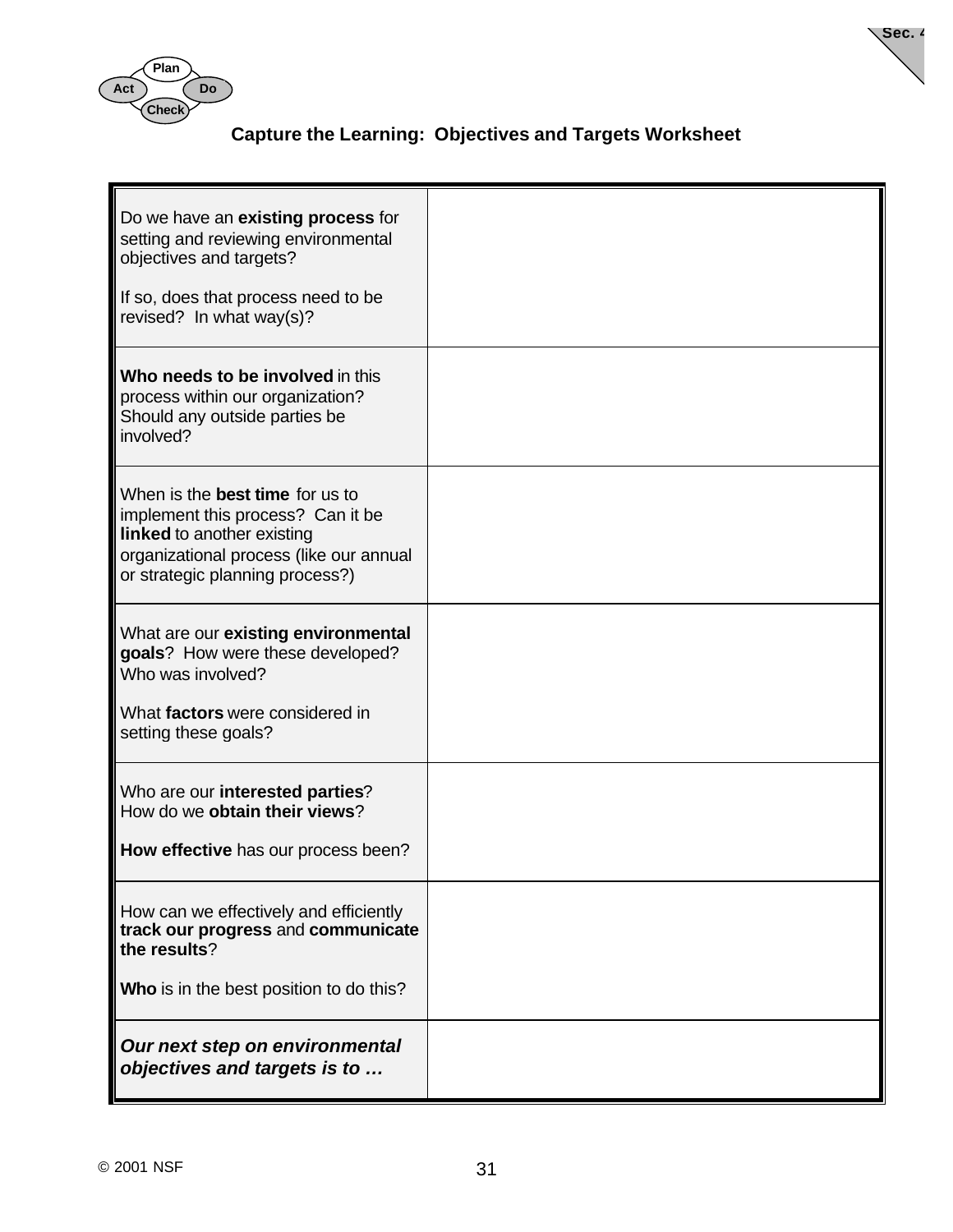

**Sec. 4**

## **Environmental Management Program(s)**

#### *A road map for achieving environmental goals*





*At St. Joseph's Mercy Hospital (in Michigan), mercury was in widespread use. The Hospital had a contract with a professional environmental response company to clean up and dispose of any discarded equipment and waste that resulted from mercury spills. Mercury was identified as an environmental aspect during EMS implementation, leading to the development of a Mercury Reduction Initiative. This Initiative is expected to save the Hospital as much as \$20,000 per year.*



So far, this Guide has focused on the **foundations** of an EMS -- the planning elements. An important part of this planning effort is defining what your organization intends to achieve in the environmental area. To achieve your objectives and targets, you need an **action plan --** also known as an environmental management program.

Your environmental management program should be **linked directly to your objectives and targets** — that is, the program should describe **how** the organization will **translate its goals and policy commitments into concrete actions** so that environmental objectives and targets are achieved.

To ensure its effectiveness, your environmental management program should define:

- the **responsibilities** for achieving goals *(who will do it?)*
- the **means** for achieving goals *(how will they do it?)*
- the **time frame** for achieving those goals *(when?)*

Keep in mind that your program should be a **dynamic** one. For example, consider modifying your program when:

- objectives and targets are modified or added;
- relevant legal requirements are introduced or changed;
- substantial progress in achieving your objectives and targets has been made (or has not been made); or
- your products, services, processes, or facilities change or other issues arise.

Your action plan need **not** be compiled into a single document. A "**road map**" to several action plans is an acceptable alternative, as long as the key responsibilities, tactical steps, resource needs and schedules are defined adequately in these other documents.

This program should **not** be developed in a vacuum — it should be **coordinated or integrated with other organizational plans, strategies, and budgets**. For example, if you are planning for a major expansion in one of your service operations, then it makes sense to look at the possible environmental issues associated with this operational expansion at the same time.

#### **Hints:**

- **Build** on the plans and programs you have now for compliance, health & safety or quality management.
- **Involve your employees** early in establishing and carrying out the program.
- Clearly **communicate** the expectations and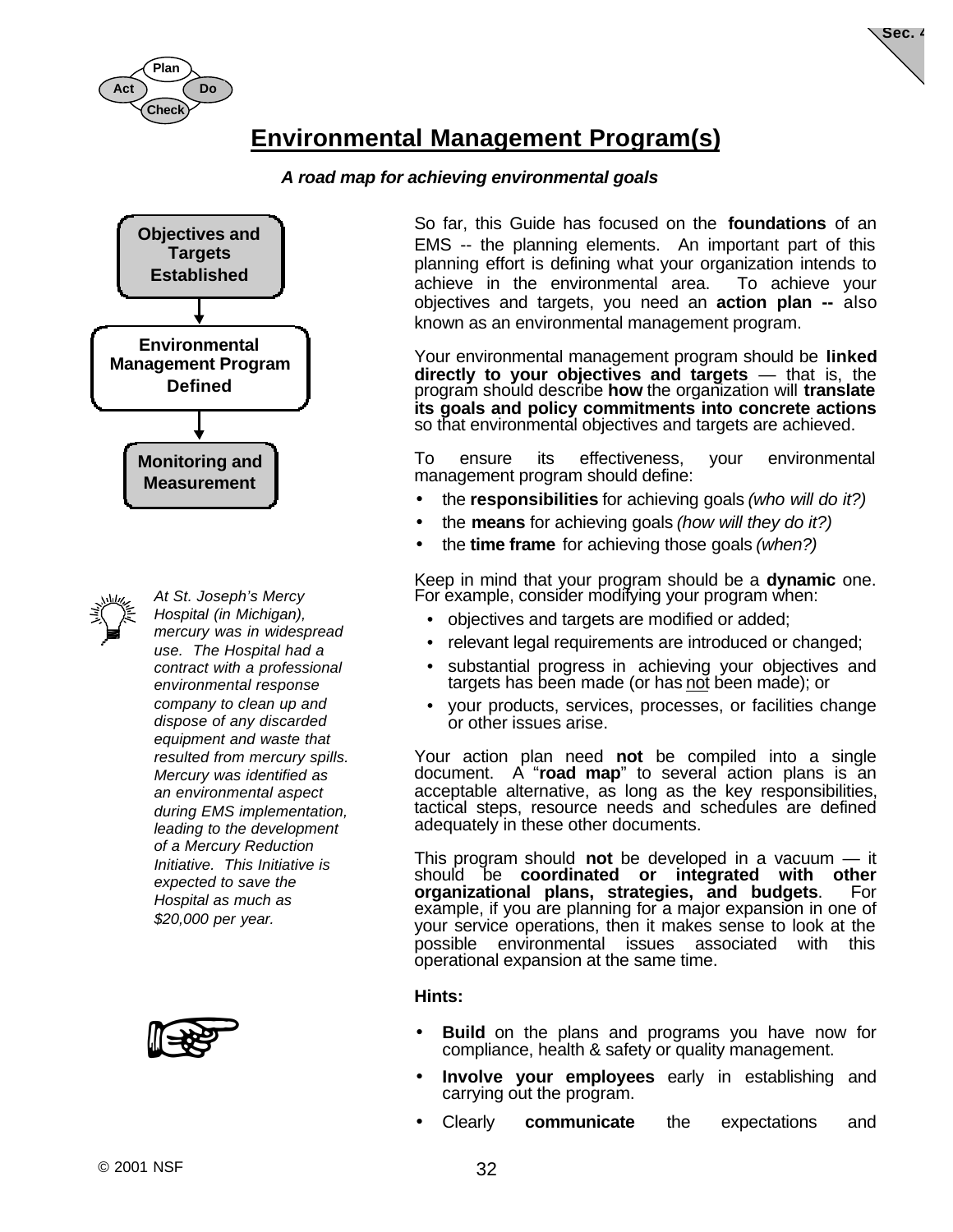

"Before, we focused on compliance issues without the benefit of an EMS. Now, we have a strategic plan in place to look beyond legal requirements and save money. It makes my job easier when I can prove my department does not have to be a cost center."

Charlie Saunders, EMS Manager, Pfizer Global Research & Development



- *Objectives & Targets* • *Structure &*
- *Responsibility*
- *Communication*
- *Operational Control*
- *Monitoring & Measurement*

responsibilities defined in the program to those who need to know.

**Sec. 4**

- In some cases, your environmental management program may encompass a number of existing **operating procedures or work instructions** for particular operations or activities. In other cases, new operating procedures or work instructions might be required to implement the program.
- Re-evaluate your action plan when you are considering changes to your products, processes, facilities or materials. Make this re-evaluation part of your **change management process**.
- **Keep it simple** (see sample tool, below) and **focus on continual improvement** of the program over time.
- There may be real **opportunities** here! Coordinating your environmental program with your overall plans and strategies may position your organization to exploit some significant cost-saving opportunities.

#### **Figure 7: Environmental Management Program (Sample Form)**

.

|                                                                                                                     | Objective / Target #1: _____ |          |                  |          |                     |          |
|---------------------------------------------------------------------------------------------------------------------|------------------------------|----------|------------------|----------|---------------------|----------|
|                                                                                                                     | Action<br><b>Items</b>       | Priority | Responsibilities | Schedule | Resources<br>Needed | Comments |
| A full-size copy of<br>this form and<br>another sample<br>form are provided in<br>the Tool Kit (see<br>Appendix A). |                              |          |                  |          |                     |          |

### $\Re$ **<b>R** POLLUTION PREVENTION  $\Re$

March Coatings operated a de-ionization unit to purify water for its coating process. While effective, the unit required 39,000 pounds of hydrochloric acid to operate. Concerns about potential spills and worker health & safety impacts led the company to replace the de-ionizer with a reverse osmosis unit, which completely eliminated the use of hydrochloric acid.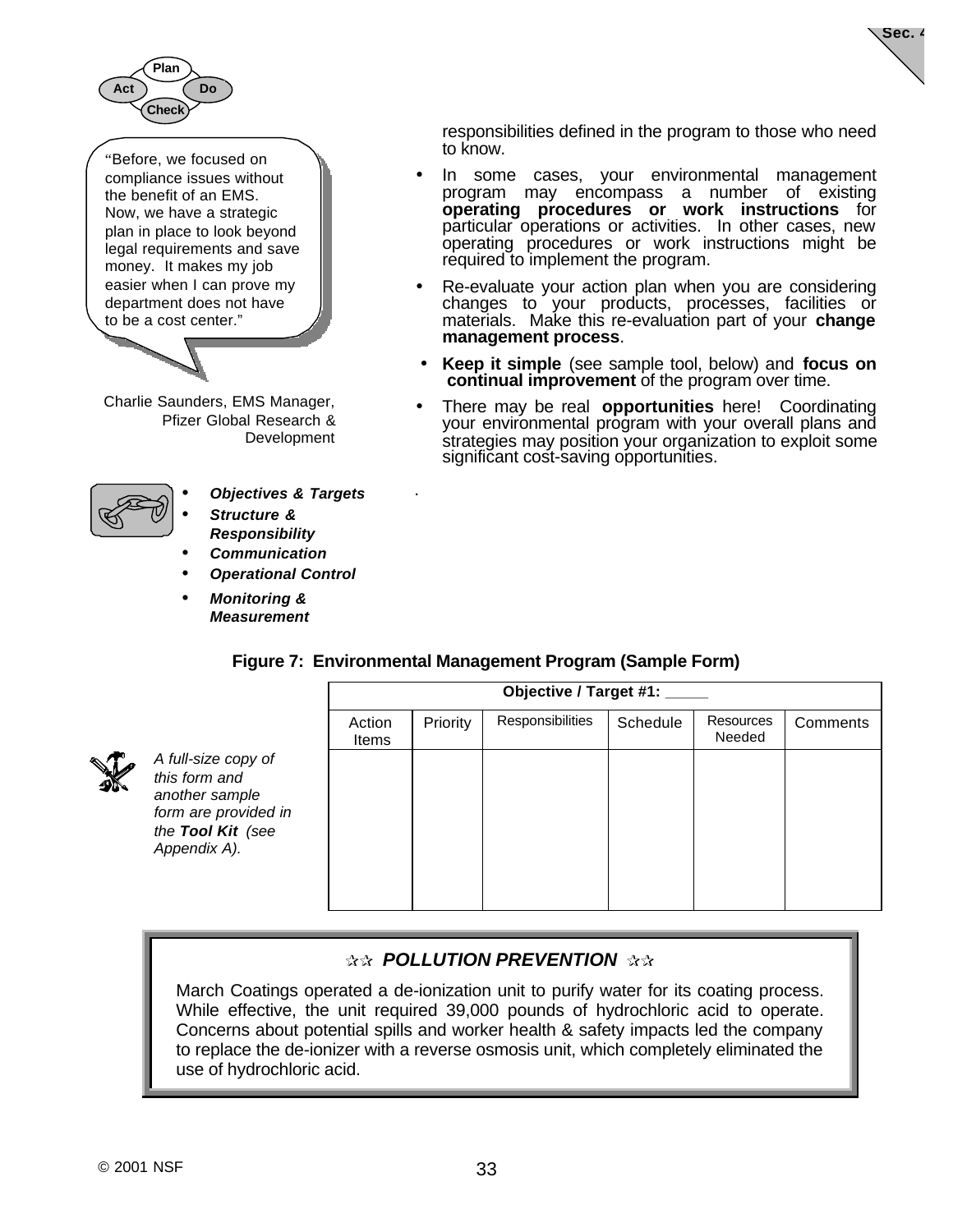



**Sec. 4**

| Do we have an <b>existing process</b> for<br>establishing environmental<br>management programs?                                                                                                                           |  |
|---------------------------------------------------------------------------------------------------------------------------------------------------------------------------------------------------------------------------|--|
| If yes, does that process need to be<br>revised? In what way?                                                                                                                                                             |  |
| What environmental management<br>programs do we have in place now?                                                                                                                                                        |  |
| What is the <b>basis</b> for our<br>environmental management programs<br>(for example, do they consider our<br>environmental objectives, our<br>environmental policy commitments and<br>other organizational priorities)? |  |
| Who needs to be involved in the<br>design and implementation of these<br>programs within our organization?                                                                                                                |  |
| When is the <b>best time</b> for us to<br>establish and review such programs?<br>Can this effort be linked to an existing<br>organization process (such as our<br>budget, planning or auditing cycles?)                   |  |
| How do we ensure that changes to<br>products, processes, equipment and<br>infrastructure are considered in our<br>programs?                                                                                               |  |
| How will we otherwise keep our<br>programs up-to-date?                                                                                                                                                                    |  |
| Our next step on environmental<br>management programs is to                                                                                                                                                               |  |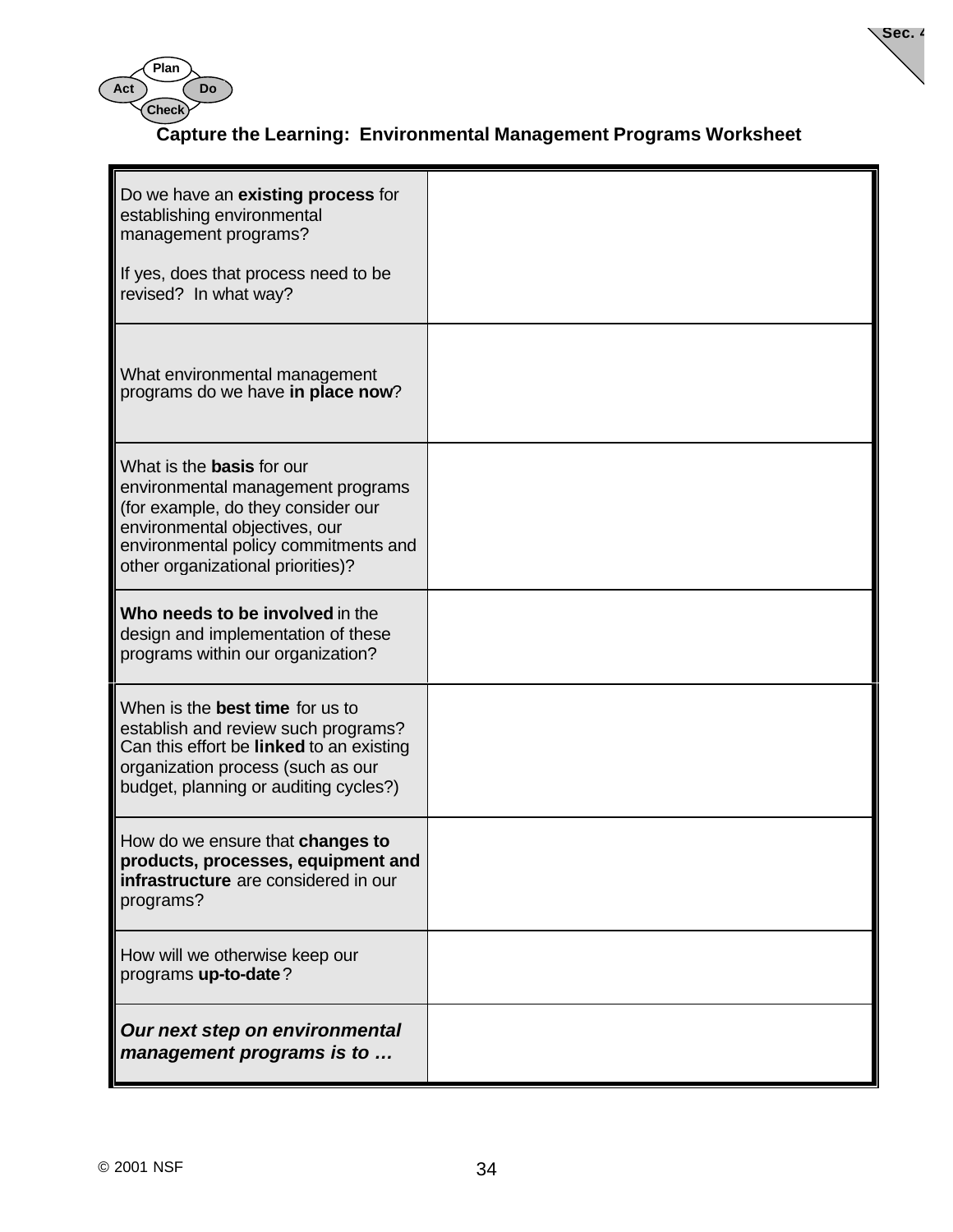



# **Structure and Responsibility**

#### *Aligning your resources to succeed*



For an EMS to be effective, roles and responsibilities must be clearly defined and communicated. The commitment of all employees is needed for an EMS to live up to its full potential.

Top management plays a key role by **providing resources** needed to implement the EMS. This is one of the most important jobs of top management (see "Finding Resources" on next page). In some organizations, "top management" might be a single individual, while in others it might be a group of people (such as a board of directors).

An effective management system needs an advocate. Thus, top management should **appoint a management representative**. This representative (1) ensures that the EMS is established and implemented; (2) reports on its performance over time; and (3) works with others to modify the EMS as needed. representative can be the same person who serves as the project champion (as discussed in Section 3), but this is not mandatory. A business owner, plant or shop manager, or any number of other people might serve as an effective EMS management representative.

Small and medium-sized organizations may have **advantages** over larger ones in structuring their resources for environmental management. Because personnel and other resources are generally more limited in smaller organizations, people often "wear more than one hat" and have experience in performing multiple functions. An individual responsible for environmental management in a smaller organization also might be responsible for quality, health & safety, facilities, or other functions. In such cases, integrating environmental responsibilities with other functions can be greatly simplified.

#### **Getting Started:**

The following questions can help you determine the right organizational structure for environmental management:

- *What is the scope of our environmental management program?* What capabilities do we need? Who will help to make the EMS effective? What training or other resources do we need?
- *What are our significant environmental aspects and compliance needs?* What operations / activities need to be controlled? Who needs to be involved to ensure that controls are implemented?

 $\boxtimes$  Previous audits  $\boxtimes$  Other systems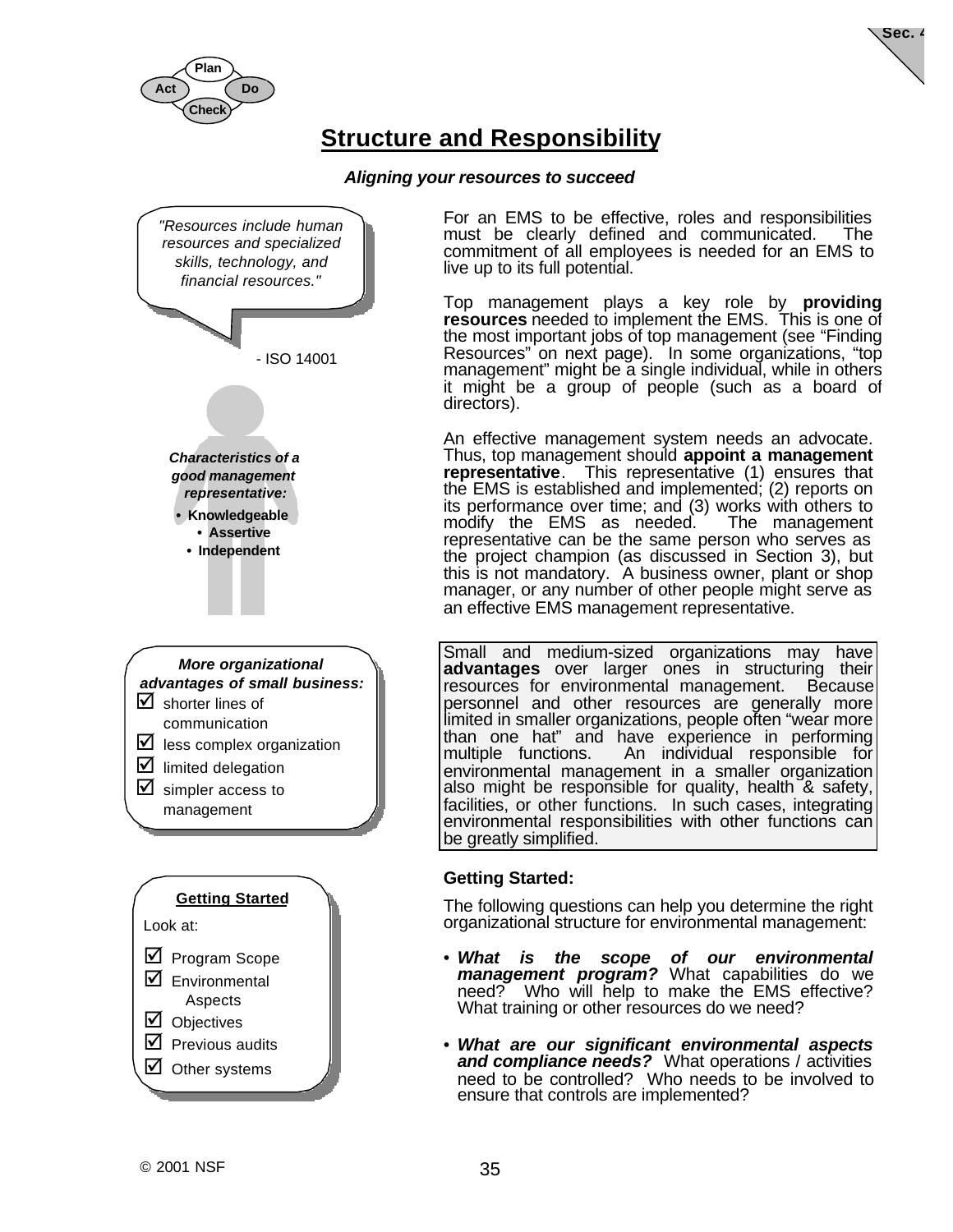



*See Appendix C for information on process mapping*



| ¢      |
|--------|
|        |
| Ф<br>٠ |

*Appendix A provides a sample responsibility matrix*



*More information on resources is found in Appendix F of this Guide*



- *Objectives & Targets*
- *Training & Awareness*
- *Communication*
- *Management Review*

*What are the results of previous audits or other assessments*? What does this information tell us about the effectiveness of our organizational structure and how it might be improved?

**Sec. 4**

- *What are the current responsibilities for environmental management?* enhance ownership of environmental management across the organization? How can other functions support the EMS? (See next page.)
- *What are our objectives and targets, including those related to compliance and pollution prevention?* How will the organizational structure help up achieve these goals?
- *What quality management and / or other existing management systems exist?* What roles and responsibilities exist in these management systems? Do opportunities for system integration exist?

Consider **flow charting** your existing environmental management activities. This can help you understand how these processes work and the final product can be a great communication and training tool. Flow charts also can be useful to look at processes such as chemical purchasing and distribution, employee training, and preventive maintenance, among others. **Appendix C** provides information on process mapping.

#### **Hints:**

- Build **flexibility** into your organizational structure. Recognize that environmental (and other) management needs will change over time.
- **Communicate** to people what their roles are (as well as the roles of others). One tool for communicating these responsibilities is a **responsibility matrix.** (See the **Tool Kit** in Appendix A for an example of such a matrix.)

#### **Finding Resources**

In most cases, developing and maintaining an EMS will not require large capital outlays. What an EMS will require is **time**. Many smaller organizations find they can make effective use of interns or temporary employees to perform potentially time-consuming EMS development tasks (such as collecting data, drafting procedures, etc.). This allows in-house personnel to focus on more complex EMS development tasks. Also, look for areas where environmental management can support other organizational functions (and vice-versa see next page).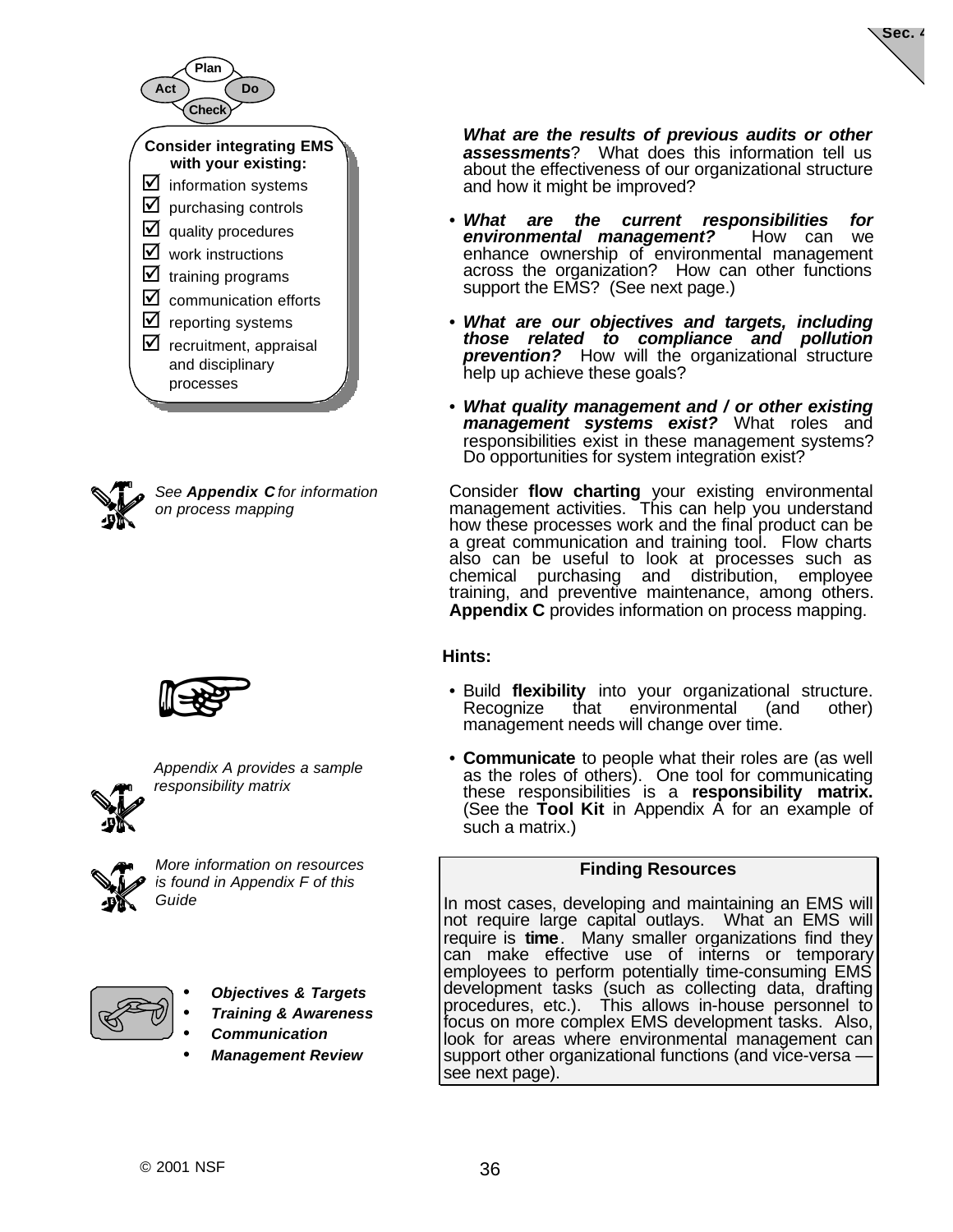



**Sec. 4**

| <b>Functions</b>       | How They Can Help (Possible Roles)                                                                                                                                                                                                                    |
|------------------------|-------------------------------------------------------------------------------------------------------------------------------------------------------------------------------------------------------------------------------------------------------|
| <b>Purchasing</b>      | • Develop and implement controls for chemical / other material<br>purchases                                                                                                                                                                           |
| <b>Human Resources</b> | • Define competency requirements and job descriptions for<br>various EMS roles<br>• Train temporary workers and contractors; maintain training<br>records<br>• Integrate environmental management into reward, discipline<br>and appraisal systems    |
| <b>Maintenance</b>     | • Implement preventive maintenance program for key<br>equipment<br>• Support identification of environmental aspects                                                                                                                                  |
| <b>Finance</b>         | • Track data on environmental-related costs (such as<br>resource, material and energy costs, waste disposal costs,<br>$etc.$ )<br>• Prepare budgets for environmental management program<br>• Evaluate economic feasibility of environmental projects |
| Engineering            | • Consider environmental impacts of new or modified products<br>and processes<br>• Identify pollution prevention opportunities                                                                                                                        |
| <b>Top Management</b>  | • Communicate importance of EMS throughout organization<br>• Provide necessary resources<br>• Track and review EMS performance                                                                                                                        |
| Quality                | · Support document control, records management and<br>employee training efforts<br>• Support integration of environmental and quality<br>management systems                                                                                           |
| <b>Line Workers</b>    | • Provide first-hand knowledge of environmental aspects of<br>their operations<br>• Support training for new employees                                                                                                                                |

#### **For EPA's Performance Track program, organizations must provide appropriate incentives for personnel to meet EMS requirements. See Appendix B for more information.**



See the EPA/NSF project report*, Implementing an EMS in Community-Based Organizations* for more ideas on how organizations with limited resources can implement an EMS. Download the report free of charge at www.nsf-isr.org or www.epa.gov.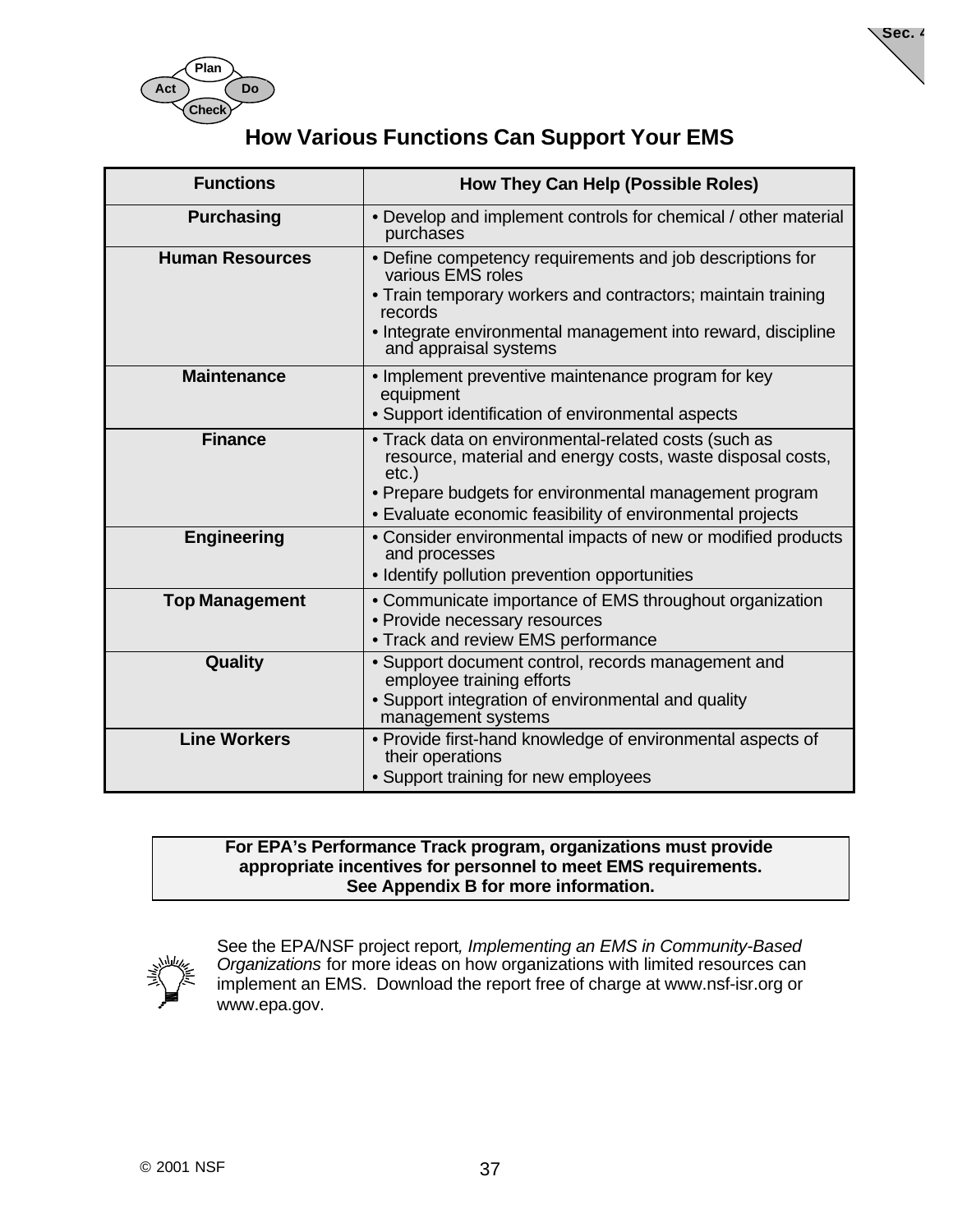



## **Capture the Learning: Structure & Responsibility Worksheet**

| How do we define roles,<br>responsibilities and authorities for<br>environmental management now?<br>Is this process effective?                                                                                              |  |
|-----------------------------------------------------------------------------------------------------------------------------------------------------------------------------------------------------------------------------|--|
| Who is / should be our EMS<br><b>Management Representative? Does</b><br>this individual have the necessary<br>authority to carry out the<br>responsibilities of this job?                                                   |  |
| Are our key roles and responsibilities<br>for environmental management<br>documented in some manner? If so,<br>how (e.g., job descriptions,<br>organizational charts, responsibility<br>matrix, etc.)?                      |  |
| How are EMS roles and responsibilities<br>communicated within our<br>organization?                                                                                                                                          |  |
| How do we ensure that adequate<br>resources have been allocated for<br>environmental management? How is<br>this process integrated with our overall<br>budgeting process?<br>How are environmental expenditures<br>tracked? |  |
| How will we keep this information up-<br>to-date?                                                                                                                                                                           |  |
| Our next step on structure and<br>responsibility is to                                                                                                                                                                      |  |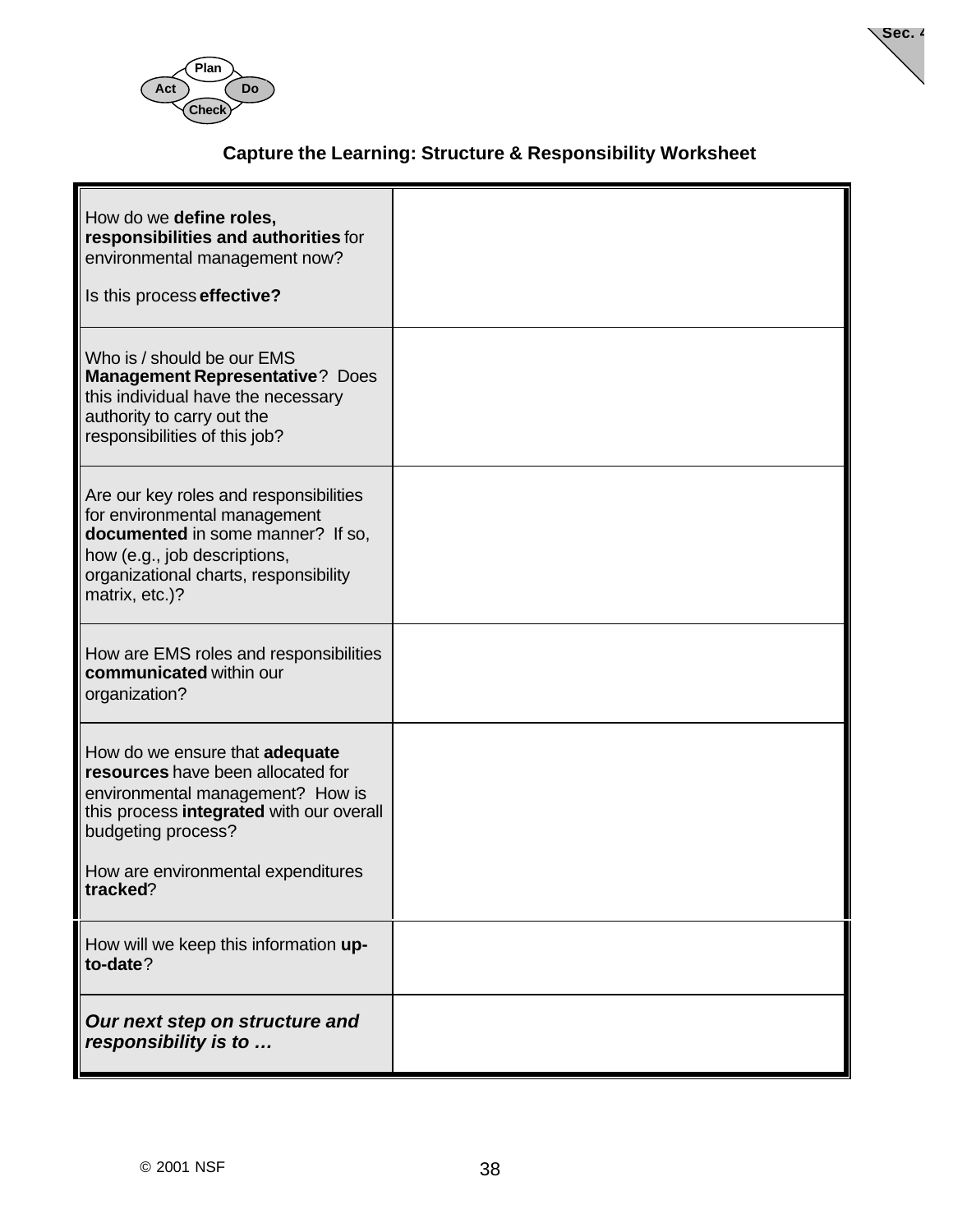

**Sec. 4**

## **Training, Awareness and Competency**

#### *Building internal capabilities*







*An example of a trainin log is provided in the Tool Kit (see Appendix A)*



- *Environmental Aspects* • *Legal/Other*
- *Requirements*
- *Structure & Responsibility*
- *Operational Control*
- *Records*

Here are two excellent reasons for training employees about environmental management and your EMS:

- Every employee can have potential **impacts** on the environment, and
- Any employee can have **good ideas** about how to improve environmental management efforts.

Each person and function within your organization can play a role in environmental management. For this reason, your training program should cast a wide net. Every employee and manager should be aware of the environmental policy, the significant environmental impacts of their work activities, key EMS roles and responsibilities, procedures that apply to their work and the importance of conformance with EMS requirements. Employees also should understand the **potential consequences** of not following EMS requirements (such as spill, releases, fines or other penalties).

All personnel should receive appropriate training. Such training should be **tailored** to the different needs of various levels or functions in the organization. However, training is just one element of establishing **competence,** which is typically based on a combination of education, training, and experience. For certain jobs (particularly tasks that can cause significant environmental impacts), you should establish criteria to measure the competence of individuals performing those tasks.

#### **Getting Started:**

- A critical first step in developing your training program is **assessing your training and skill needs**. In assessing these needs, you should consider both **general** and **specific** needs (e.g., "What EMS procedures affect Joe's daily work and what happens if they aren't followed?" "What environmental impacts might Joe's work cause?" "What broader understanding of environmental issues and our EMS does Joe need?")
- Look at the **training you conduct already**, for compliance with environmental and health and safety regulations and other purposes. You may find that your existing training efforts go a long way towards satisfying the requirements for the EMS. Competence might be established on the basis of regulatory-required training, in some instances.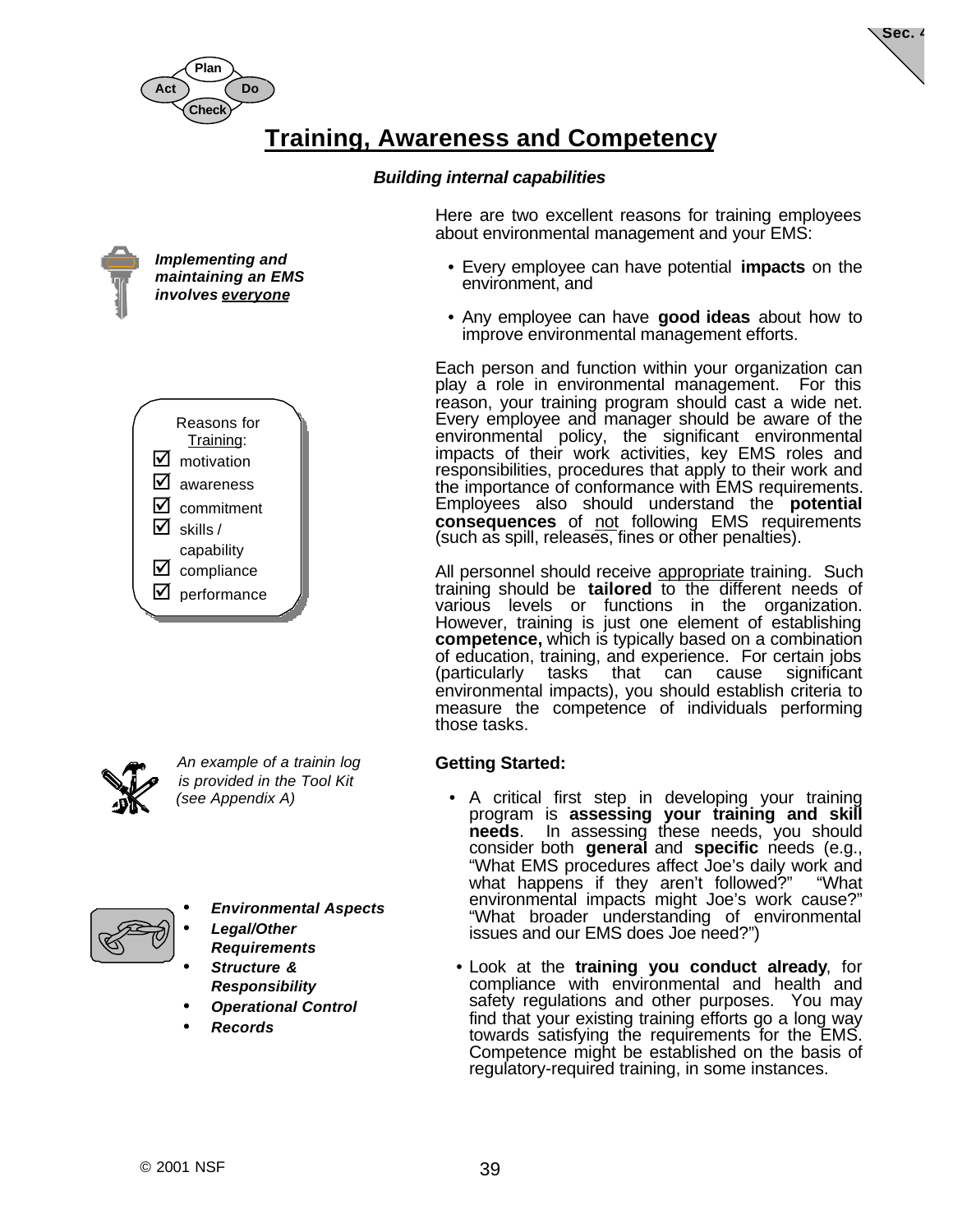



*Milan Screw Products found that it could provide a great deal of its training during "brown bag" lunches, during which employees bring their lunches, participate in a training session, and remain "on the clock" for the lunch period.*



#### **Training Resources:**

- $\triangleright$  internal trainers / experts
- $\triangleright$  consultants
- $\boxtimes$  community colleges
- $\triangleright$  vendors / suppliers
- $\boxdot$  customers
- $\boxtimes$  technical / trade / business associations
- $\boxtimes$  self-study or study groups
- $\triangleright$  training consortia (teaming with other local companies)
- $\boxtimes$  computer-based training

### **Key Steps in Developing a Training Program**

**Sec. 4**

- *Step 1*: Assess training needs & requirements
- *Step 2*: Define training objectives
- *Step 3*: Select suitable methods and materials
- *Step 4:* Prepare training plan (who, what, when, where, how)
- *Step 5*: Conduct training
- *Step 6*: Track training (and maintain records)
- *Step 7*: Evaluate training effectiveness
- *Step 8*: Improve training program (as needed)

#### **Hints:**

- Because of the level of effort involved in training, this is one EMS element where you don't want to start from scratch. Many employees may be qualified on the basis of their experience and previous training. (Keep in mind that all training should be documented.) Since some employees might require training on how to operate equipment safely, on-the**job training** certainly can play an important role. **Computer-based training** also may be an option, especially for employees who spend much of their time in the field.
- **Plan and schedule** training opportunities carefully. While finding enough time for training can be a challenge, you might find creative ways to make "more time" (see "tip", above left). Use safety meetings, staff meetings, and tool box meetings to provide training and reinforce key messages.
- New employees can pose a significant training challenge. Consider developing an EMS training package for **new employee orientation**. Even better, videotape one of your current EMS training courses to show to new employees.
- In reviewing training needs, don't forget to consider the qualifications and training needs of your **environmental manager** and your **trainers**. programs may be appropriate for certain functions.
- If the organization uses **temporary or contract workers**, assess their training needs as well.
- Factor EMS skills requirements into your **recruiting**, **selection**, and new employee **orientation** processes.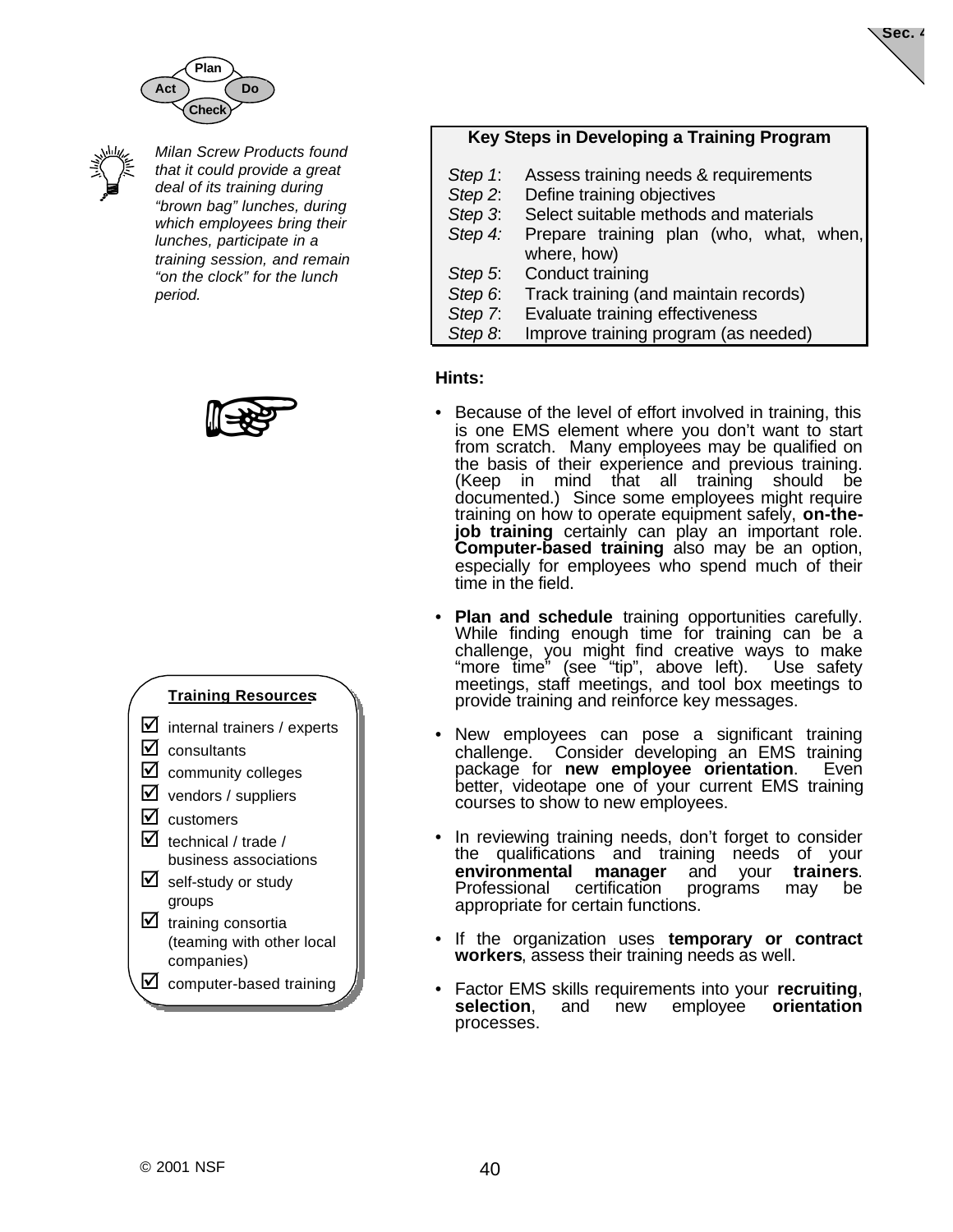

• Establishing **competency** for various tasks can be a challenge. Competency criteria for jobs that can cause significant environmental impacts should be as objective as possible.

**Sec. 4**

One informal method for assessing competency is to question employees in critical functions as to how they perform various aspects of their jobs (e.g., "Show me how you..."). Use responses to determine whether they have the requisite skills and understanding to perform the job safely. This can help you gauge whether additional training might be needed.

- Consider visual **"job aids"** to supplement training or help establish competence. Examples of job aids include written or pictorial job procedures, decision tables or flow charts posted at the workstation.
- Finally, some organizations have been successful in **blending environmental awareness training into existing safety training** programs. This can be particularly effective where safety training is mandated (i.e., by regulation or other organizational requirements) and has strong management support.

## **A Few Thoughts About Adult Learning**

- Adults need the opportunity to integrate new ideas with what they already know.
- Information that conflicts sharply with existing beliefs or has little conceptual overlap with what is already known is acquired more slowly.
- Adults prefer self-directed learning and want to have a hand in shaping the training program.
- Adults have expectations. It is important to clarify these up-front.
- Adults prefer active participation to straight lecture.

*- Adapted from "Adults Learning: What Do We Know For Sure" (Training Magazine, June 1995)*

**For EPA's Performance Track, organizations must provide specific training for employees whose responsibilities relate directly to achieving objectives and targets and legal compliance. See Appendix B for more information.**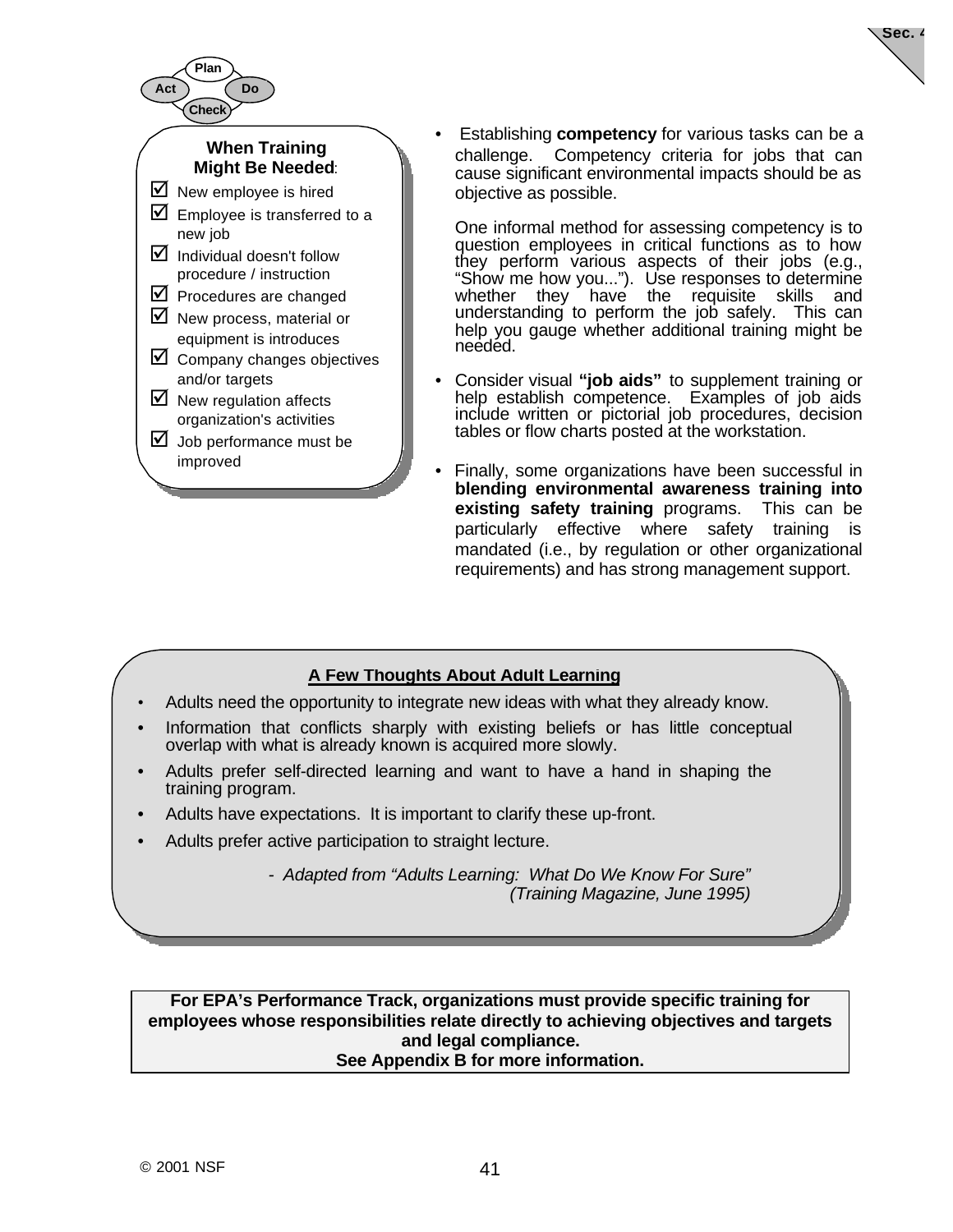



## **Capture the Learning: Training, Awareness & Competence Worksheet**

| Do we have an existing process for<br>environmental training?<br>If so, does that process need to be<br>revised? In what way(s)?                                                                    |  |
|-----------------------------------------------------------------------------------------------------------------------------------------------------------------------------------------------------|--|
| What types of training do we provide<br>now (e.g., new employee orientation,<br>contractor training, safety training)?<br>How would EMS-related training fit with<br>our existing training program? |  |
| Who is responsible for training<br>now? Who else might need to be<br>involved within our organization?                                                                                              |  |
| How do we determine training needs<br>now? (List methods used) Are these<br>processes effective?                                                                                                    |  |
| Who is responsible for ensuring that<br>employees receive appropriate<br>training? How do we track training to<br>ensure we are on target?                                                          |  |
| How do we evaluate training<br>effectiveness? (List methods used,<br>such as course evaluation, post-<br>training testing, behavior observation)                                                    |  |
| How do we establish competency,<br>where needed? (List methods used,<br>such as professional certifications)                                                                                        |  |
| What are the key job functions and<br>activities where we need to ensure<br>environmental competency?                                                                                               |  |
| Our next step on training,<br>awareness & competence is to                                                                                                                                          |  |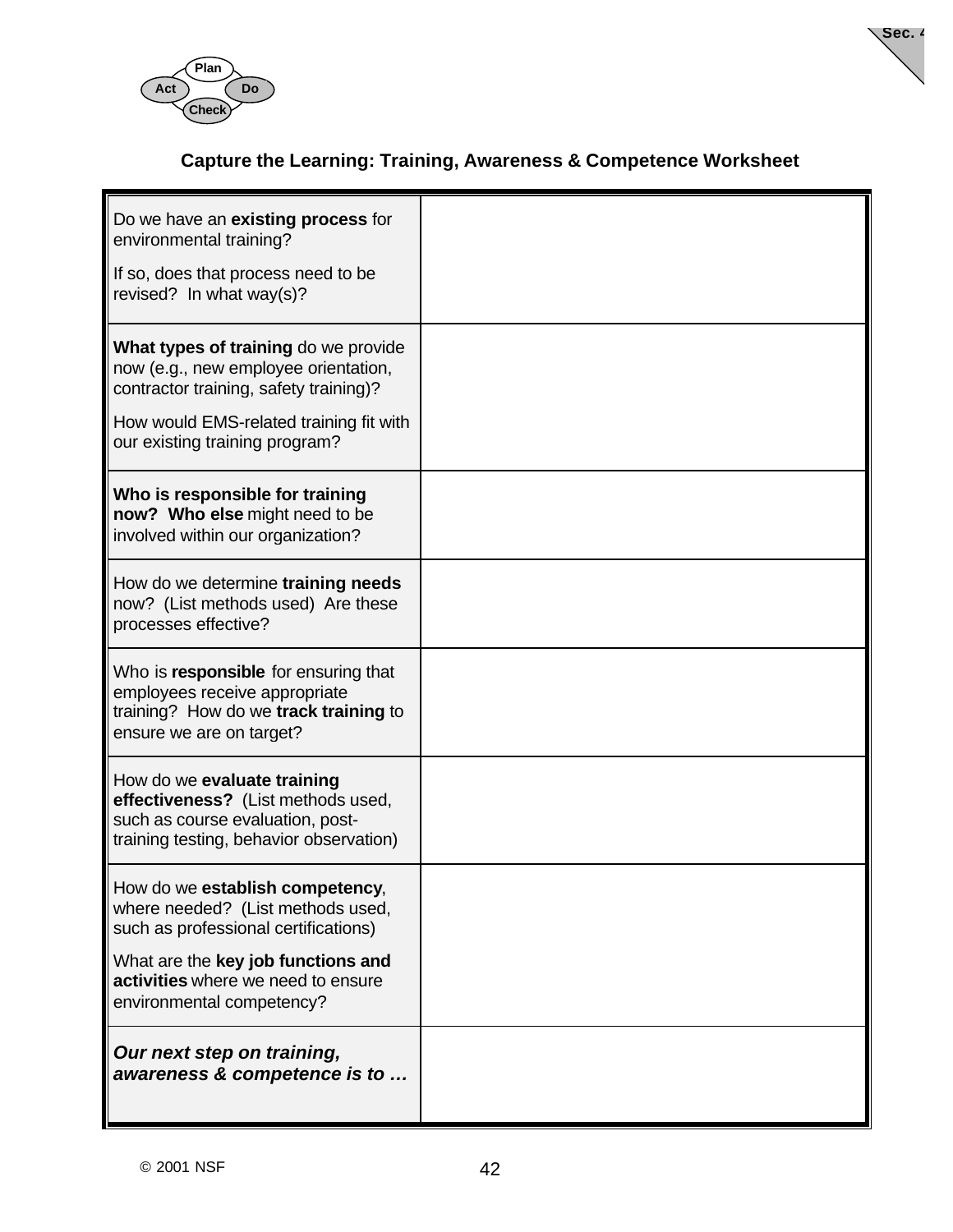

**Sec. 4**

# **Communications**

### *Maintaining the flow of information*



*Pfizer Global Research & Development (formerly Warner-Lambert Parke-Davis) has hosted local community leaders, state agencies, and federal agencies, to share its environmental activities and programs and to obtain feedback.*

The importance of employee involvement in developing and implementing your EMS has been discussed earlier. In addition, there may be parties with an interest in your environmental performance and management efforts outside the organization. Effective environmental management requires effective communications, both internally **and** externally.

#### **Effective communications will help you**:

- motivate your workforce;
- gain acceptance for your plans and efforts;
- explain your environmental policy and EMS and how they relate to the overall organizational vision;
- ensure understanding of roles and expectations;
- demonstrate management commitment;
- monitor and evaluate performance; and,
- identify potential system improvements.

Effective **internal** communication requires mechanisms for information to flow top-down, bottom-up and across functional lines. Since employees are on the "front lines," they can be an excellent source of information, issues, concerns and ideas.

Proactive, two way communication with external parties is also important for an effective environmental management system. Taking steps to obtain the views of these stakeholders, which can include neighbors, customers, community groups, and regulators, will help you better understand how your organization is perceived by others. These stakeholders can also bring important environmental issues to your attention that should be addressed in your EMS. Your should also condiser ways to get specific advice from these stakeholders when developing critical elements of your EMS such as setting objectives and targets. Involving these parties, however, does not mean you should cede control of your EMS to them, but rather use their input to make your EMS stronger and more responsive to community concerns. Doing so will usually provide long-term benefits to your organization.

Thus, an effective EMS should include procedures for:

- communicating internally (between levels and functions within the organization), and
- soliciting, receiving, documenting and responding to external communications.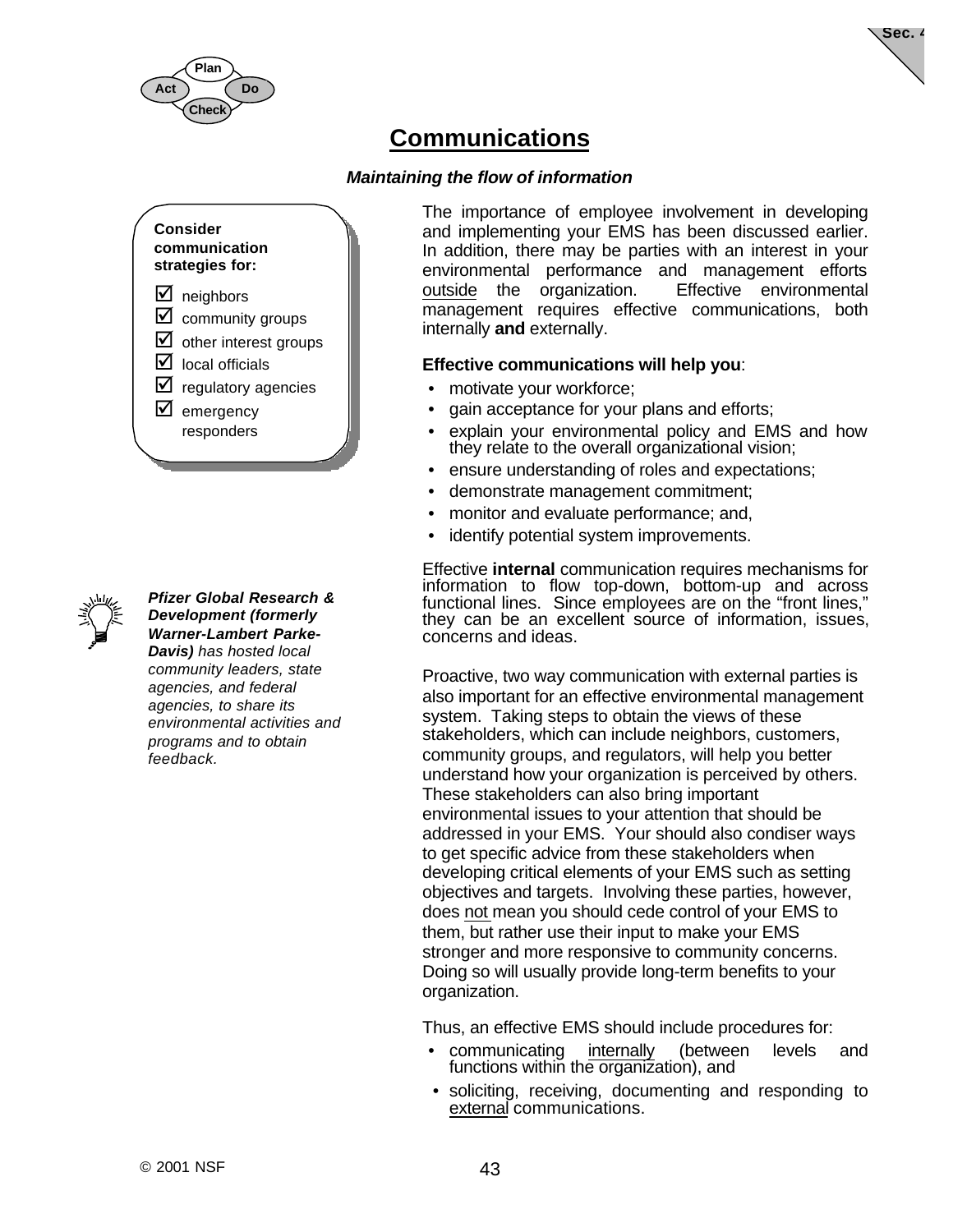





*Milan Screw Products' staff interviewed neighbors, customers, suppliers, and employees' family members to obtain the views of external parties.*



*A sample procedure for external communication is provided in the Tool Kit (see Appendix A)*



• *Environmental Policy*



- *Environmental Aspects*
- *Objectives & Targets*
- *Structure & Responsibility*
- *Monitoring & Measurement*
- *Management Review*

### **Getting Started**:

The first step in designing a communications program is determining **your key audiences**. Make a list of internal and external audiences.

Once you have identified the audiences, determine **what** you need to communicate to them. (What do they need to know about your products, operations or management efforts? What are their concerns?)

Next, decide **how** you can best reach them. Appropriate communication methods might vary from audience to audience. Start by looking at your **existing methods** for communicating, both internally and externally. These might include:

| <b>Internal Methods</b> | <b>External Methods</b>    |
|-------------------------|----------------------------|
| • newsletters           | • open houses              |
| • intranet              | • focus or advisory groups |
| • staff meetings        | • web site or e-mail list  |
| • employee meetings     | • press releases           |
| • bulletin boards       | • annual reports           |
| • brown bag lunches     | • advertising              |
| • training              | • informal discussions     |

#### **Hints:**

- Determine how **proactive** your external communications strategy should be. Select an approach that fits your organization's culture and strategy. Consider, for example, whether reporting on environmental performance and progress might give you a competitive edge.
- While a proactive external communications program may require some resources, many organizations find that a proactive communication strategy can be beneficial. Weigh the costs and benefits for yourself, but keep in mind that you might have many interested audiences.
- In communicating with employees, it is helpful to explain not only **what** they need to do but also **why** they need to do it. For example, when describing a requirement based on a regulation, explain the purpose behind the rule and why it is important. Also, make a clear connection between the requirement and how it applies to each person's job.
- **•** Keep the message **simple,** clear, concise, and accurate.
- Managing responses to external inquiries does not have to be burdensome. Use a simple method, such as stapling an inquiry to its written response and then filing them together. The key is to be able to demonstrate that the organization has a process for gathering and responding to external inquiries.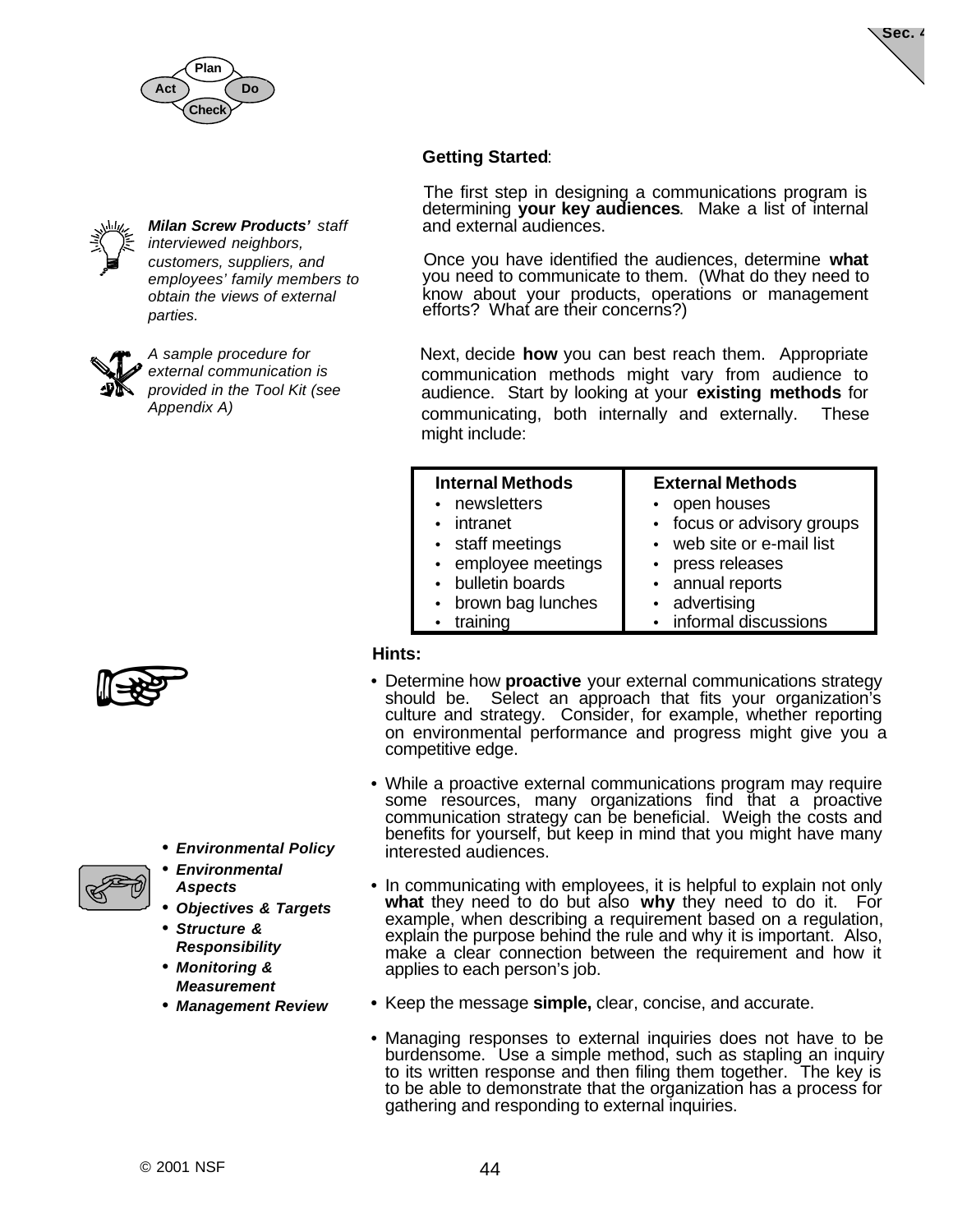

**Sec. 4**

### **☆☆ POLLUTION PREVENTION ☆☆** and **Public Involvement**

**Motorola has conducted Household Waste Electronics Recycling Days for local residents. Working in collaboration with local solid waste authorities, the Company has collected for recycle a variety of home electronic and entertainment equipment, small appliances and other products. At one of these events, over 21 tons of materials were collected and over 95% of these materials were recycled.**

**For EPA's Performance Track, organizations must commit to public outreach and performance reporting. Specifically, participating organizations must prepare an annual report on their EMS, a summary of progress on performance commitments, and of their public outreach activities. See Appendix B for more information.**



 **The community as part of the solution….**

In an effort to involve stakeholders in the EMS process the Town of Londonderry, NH and the City of Lowell, MA engaged residents to collect information pertaining to environmental issues that affect their communities. For example, the Town of Londonderry, NH in conjunction with its household hazardous waste collection day, asked residents to complete a survey to prioritize community related environmental issues. The residents identified the fast pace at which the small community is growing as their top-priority issue. The City of Lowell, MA's wastewater treatment plant asked local residents to assist with efforts to address the plant's odor issues. A number of residents throughout the surrounding area recorded weather information on days the odor was prevalent. This information identified odor patterns which would aid the City's efforts to identify a solution to this problem.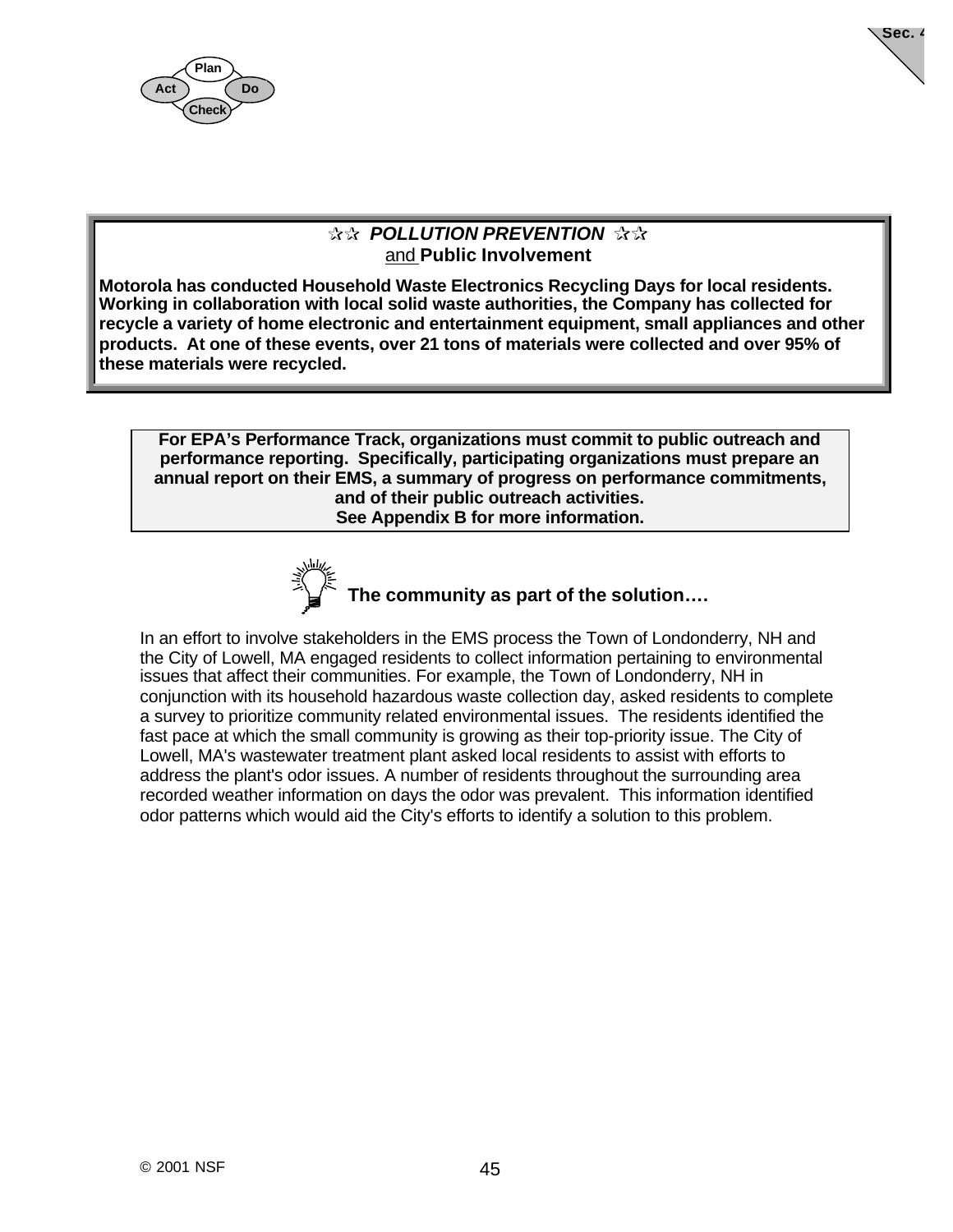

## **Capture the Learning: Communications Worksheet**

**Sec. 4**

| Who are our key external<br>stakeholders?<br>How were these stakeholders<br>identified?                                                                                                                                 |  |
|-------------------------------------------------------------------------------------------------------------------------------------------------------------------------------------------------------------------------|--|
| With regard to our organization, what<br>are the key concerns of these<br>stakeholders?<br>How do we know this?                                                                                                         |  |
| What community outreach efforts<br>are we making now (or have we made<br>in the recent past)?<br>How successful have these efforts<br>been?                                                                             |  |
| What methods do we use for external<br>communications? Which appear to be<br>the most effective?<br>Who has primary responsibility for<br>external communications?                                                      |  |
| How do we gather and analyze<br>information to be communicated?<br>Who has responsibility for this?                                                                                                                     |  |
| How do we communicate internally<br>(as well as with our suppliers and<br>contractors)? What processes do we<br>have to respond to internal inquiries,<br>concerns and suggestions?<br>How effective are these methods? |  |
| Our next step on communication<br>is to $\ldots$                                                                                                                                                                        |  |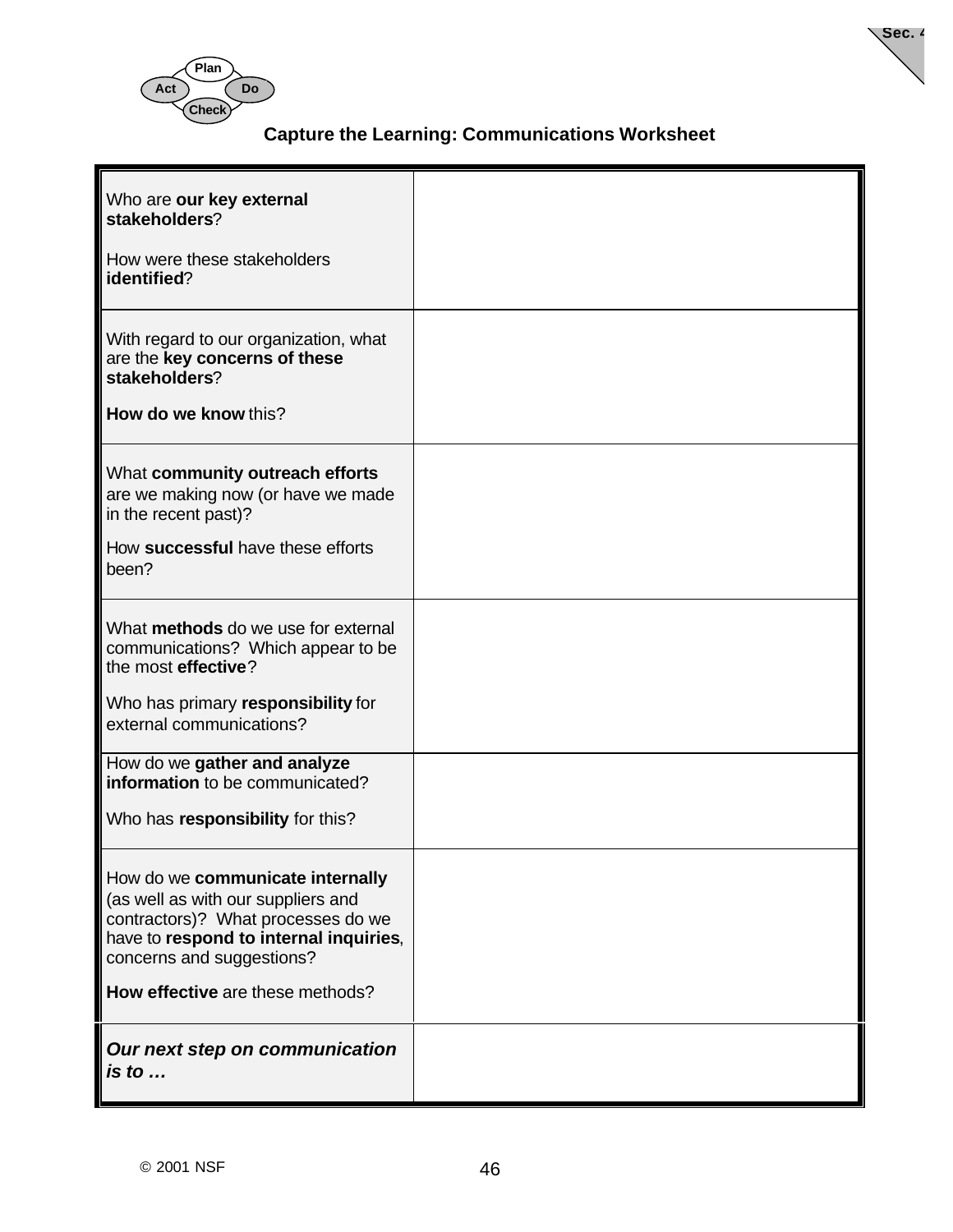



## **EMS Documentation**

#### *Describing the EMS and how the pieces fit together*

**Rule of thumb: Try to keep the EMS description document (or manual) to no more than one page per EMS element**

 Easy to read and understand *equals* easy to implement





To ensure that your EMS is well understood and operating as designed, you must provide adequate information to the people doing the work. There also may be external parties that want to understand how your EMS is designed and implemented, such as customers, regulators, lending institutions, registrars and the public. For these reasons, the various processes that make up your EMS should be documented.

#### **The EMS Manual (or description document)**

A "road map" or description that summarizes how the pieces of the EMS fit together can be a very useful tool. This roadmap generally takes the form of an EMS manual.

An EMS manual is a series of explanations of the processes your organization implements to conform to the EMS criteria (such as the elements discussed in the While you don't need to maintain a single "manual" that contains all of your EMS documentation, you should maintain a summary of the EMS that:

- describes the system's **core elements** (and how the elements relate to each other), and
- provides **direction** to related documentation.

#### **Other EMS Documentation**

In addition to the EMS manual, your organization should maintain other documentation of its EMS.

First, you should document the processes used to meet<br>the EMS criteria. (For example. "How do we identify (For example, "How do we identify environmental aspects?" "How do we implement corrective actions?") This documentation generally takes the form of system **procedures**. In addition, you might maintain area-or activity-specific documentation (such as work instructions) that instructs employees on how to carry out certain operations or activities.

EMS documentation is related to (but not the same as) EMS **records**. EMS **documentation describes** what your system consists of (i.e., what you do and how you do it), while EMS **records demonstrate** that you are doing what the documentation said you would do. Document control and records management are discussed later in this Guide.

One way to think about your EMS documentation is to use the figure shown at left, which also can be applied to quality or other management system documents.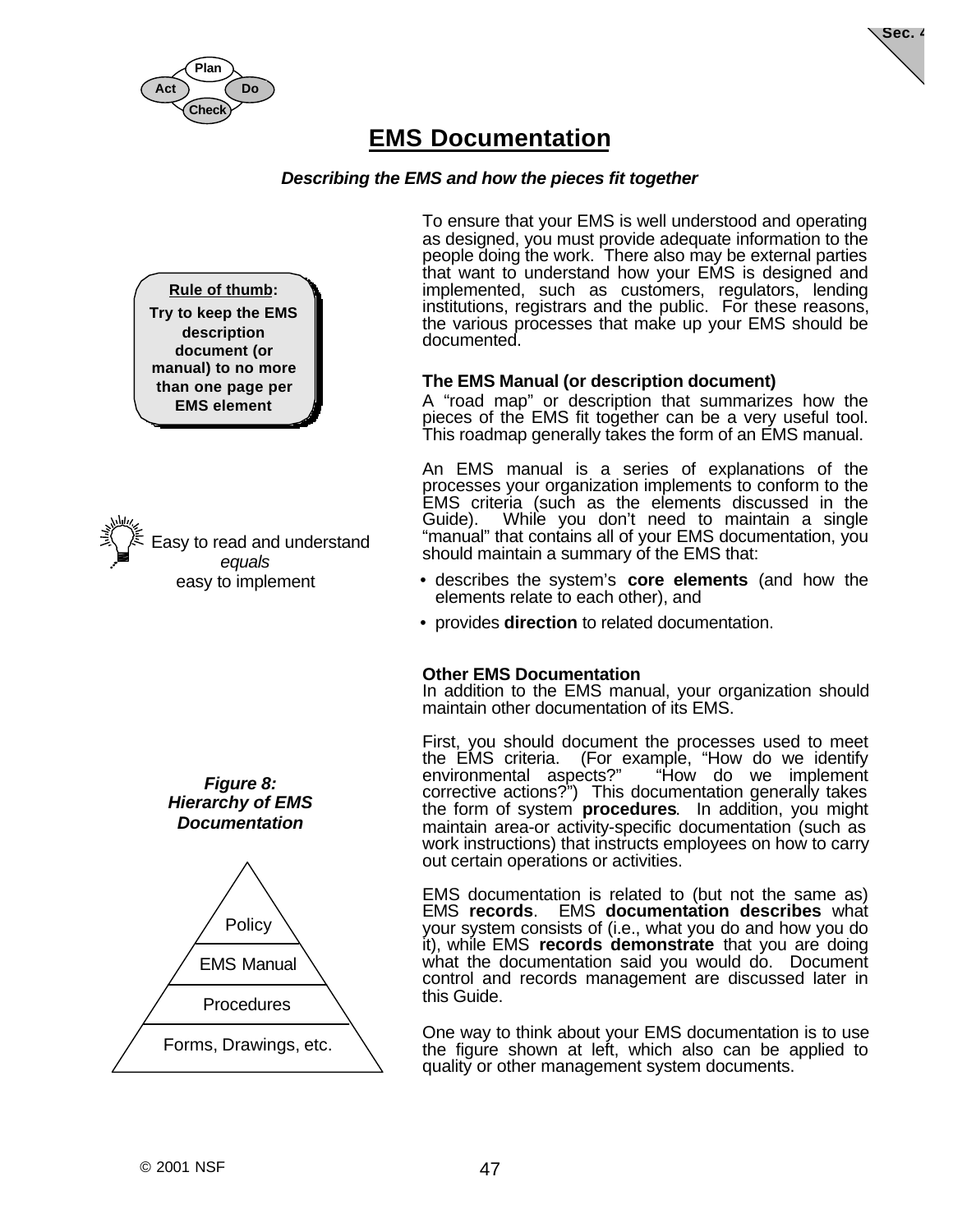

+

*Use flow charts or other graphics where they help explain the linkages from one system element to another*

- *Environmental Policy*
- *Environmental Management Programs*
- *Document Control*
- *Operational Control*

**Sec. 4**

You can maintain EMS documentation either on paper or electronically. There may be some advantages to maintaining documents electronically, such as ease of updating, controlling access, and ensuring that all readers are using the most up-to-date versions of documents.

#### **Hints:**

- Keep EMS documentation **simple**. Choose a format that works best for your organization. Your manual does not need to describe every detail of your EMS. Instead, the manual can **provide references** to other documents or procedures.
- Use the **results of your preliminary assessment** to prepare your EMS documentation. In the course of conducting this assessment, you should have collected or prepared useful material on how your organization satisfies the selected EMS criteria. The box below illustrates what constitutes EMS documentation.
- The usefulness of your EMS manual can be improved by including the organization's mission statement, vision or guiding principles (if these exist). These will improve understanding of the organization and **how the EMS supports** its overall goals.
- An EMS manual can be a useful tool for explaining your EMS to new employees, customers and others. A sample outline for an EMS manual is provided in the **Tool Kit** (see Appendix A).
- EMS documentation should be updated as needed, based on any system improvements you put in place. However, if you put too much detail in an EMS manual, you might need to update the manual frequently (see first hint, above).

#### **What Constitutes EMS Documentation?** *Consider the following:*

- your environmental policy
- your organizational structure and key responsibilities
- a description or summary of **how** your organization satisfies EMS requirements (e.g., "How do we identify environmental aspects?". "How do we control documents?" How do we comply with legal requirements?")
- system-level procedures (e.g., procedure for corrective action)
- activity- or process-specific procedures / work instructions
- other EMS-related documents (such as emergency response plans, training plans, etc.)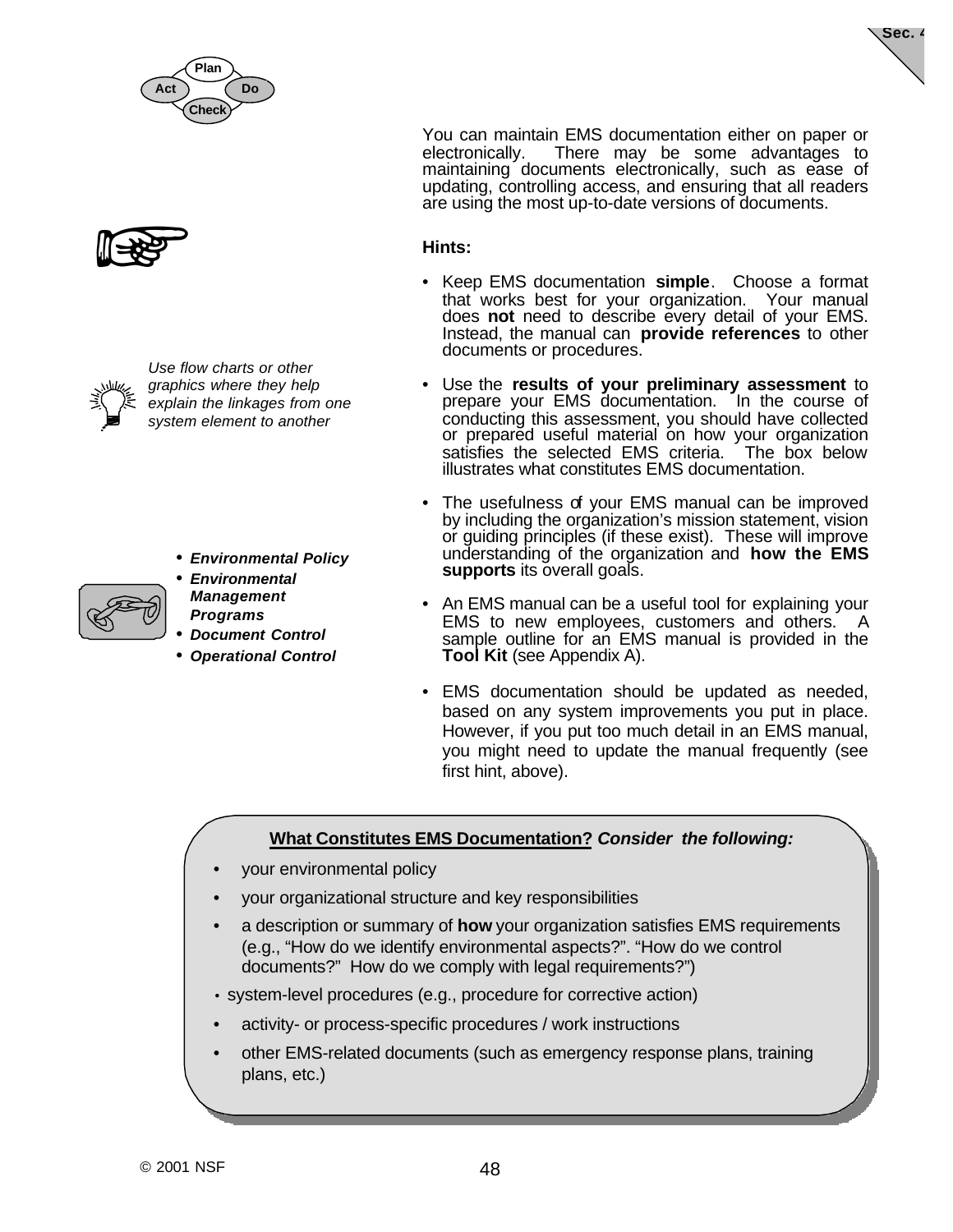



## **Capture the Learning: EMS Documentation Worksheet**

| Do we have existing documentation<br>of our EMS?                                                                                                                                                 |  |
|--------------------------------------------------------------------------------------------------------------------------------------------------------------------------------------------------|--|
| If yes, how is this EMS documentation<br>maintained (electronically? In paper<br>form?)                                                                                                          |  |
| Who is responsible for maintaining<br><b>EMS</b> documentation within our<br>organization?                                                                                                       |  |
| Do we have an <b>EMS manual</b> or other<br>summary document that describes the<br>key elements of the EMS?                                                                                      |  |
| If so, does this document describe the<br>linkages among system elements?                                                                                                                        |  |
| <b>What does our EMS documentation</b><br>consist of? (List components such as<br>environmental policy, EMS manual,<br>activity-level procedures or work<br>instructions, emergency plans, etc.) |  |
| Is our EMS documentation integrated<br>with other organizational<br>documentation (such as human<br>resource plans or quality procedures)?                                                       |  |
| If so, how do we ensure proper<br>coordination between environmental<br>and these other functions?                                                                                               |  |
| How will we keep our EMS<br>documentation up-to-date?                                                                                                                                            |  |
| <b>Our next step on EMS</b><br>documentation is to                                                                                                                                               |  |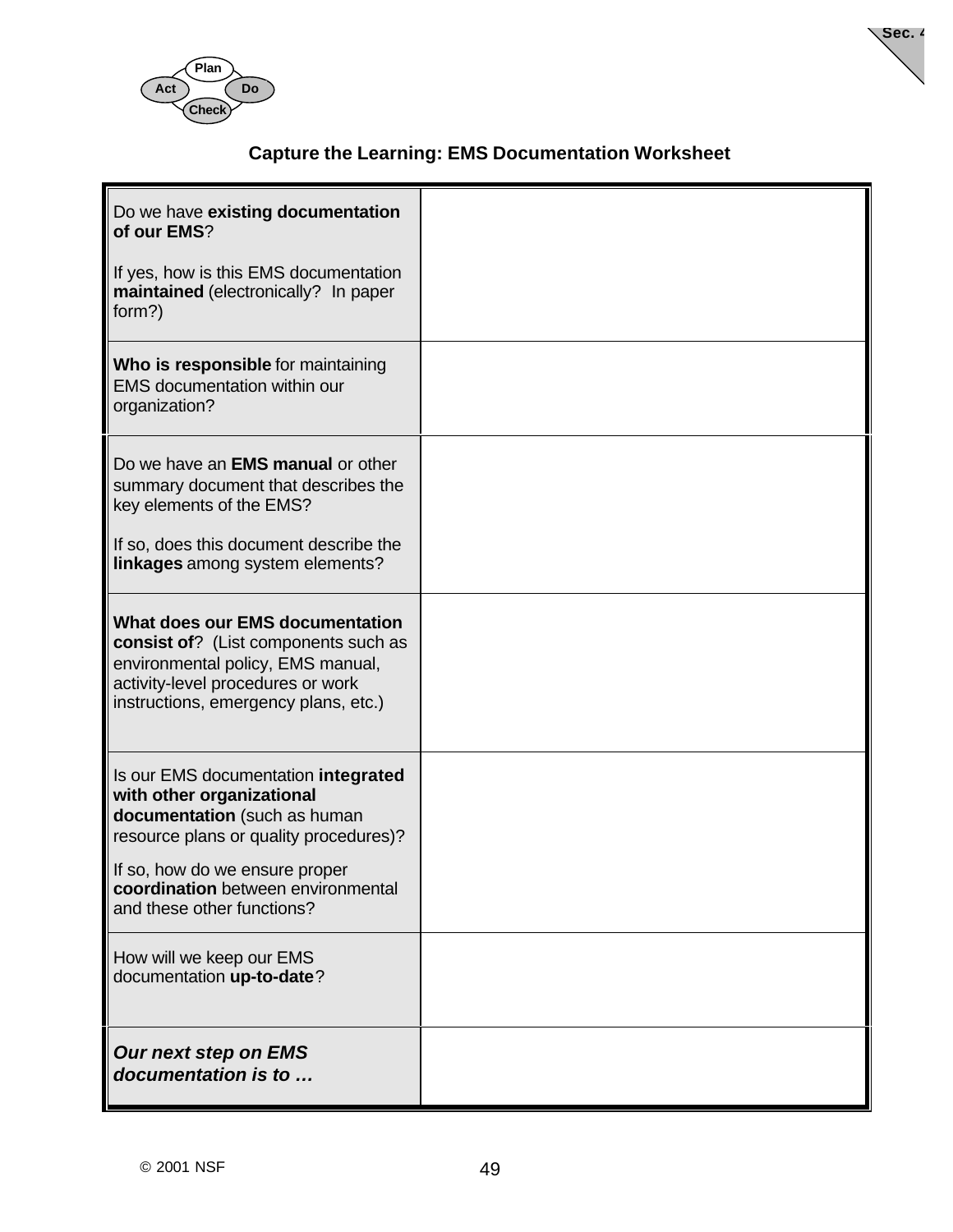



## **Document Control**

#### *Ensuring that everyone works with the right tools*



- *Document control should address:*
- *Preparation*
- *Issuance / distribution*
- *Revision*
- *Periodic review*
- *Disposition of obsolete documents*

**Key Questions:**

**Is everyone working with the same set of documents?**

**Do people who need access have access?**

People in your organization probably use various documents (procedures, work instructions, forms, drawings and the like) as they perform their duties. To ensure that personnel are **consistently** performing their jobs in the right way, the organization must provide them with the proper tools. In the context of an EMS, the "tools" needed are correct and up-to-date procedures, are correct and up-to-date procedures, instructions and other documents. Without a mechanism to manage these EMS documents, the organization cannot be sure that people are working with the right tools.

To ensure that everyone is working with the proper EMS documents, your organization should have a **procedure** that describes how such documents are controlled. Implementation of this procedure should ensure that:

- EMS documents can be **located** *(we know where to find them),*
- they are periodically **reviewed** *(we check to make sure they are still valid),*
- current versions are **available** where needed *(we make sure the right people have access to them*), and
- obsolete documents are **removed** *(people don't use the wrong documents by mistake).*

Your procedure should designate **responsibility and authority** for preparing documents, making changes to them and keeping them up-to-date. In other words, you need to make it clear **who** can actually generate and change documents and **the process for doing so**.

### **Getting Started:**

- EMS document control requirements are almost a mirror image of the ISO 9001 requirements. Organizations that have or are developing an ISO 9001 management system can enjoy some advantages here.
- Even if your organization doesn't have an ISO 9001 system, you might be better off than you think. Your organization probably has document controls in place for **other purposes** (such as finance, human resources or purchasing). Assess how well these controls work and if they can be adapted for your EMS.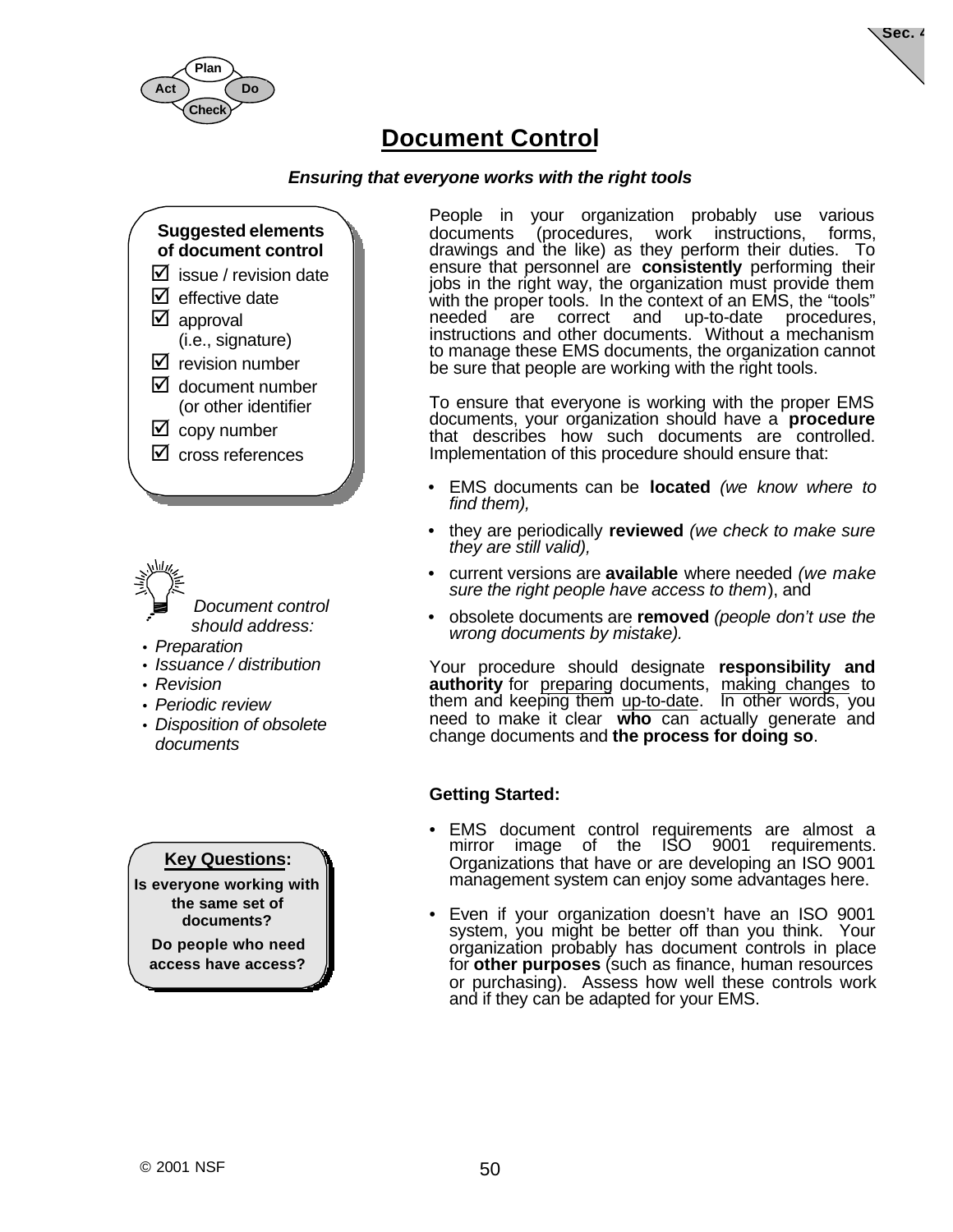



- *EMS Documentation*
- *Operational Control*
- *Records*



*The Tool Kit contains a sample index of EMS-controlled documents (see Appendix A).*

#### **Hints:**

• Don't make your procedure more complicated than it needs to be. While larger organizations often have complex processes for document control, smaller organizations can use simpler processes.

**Sec. 4**

- **Limiting distribution** can make the job easier. Could everyone have access to one or a few copies? Determine **how many copies you really need** and where they should be maintained for **ease of access**.
- If the people that need access to documents are connected to a **local area network** or have access to the organization's **internal web site**, consider using a paperless system. Such systems can facilitate control and revision of documents considerably. There also are a number of **commercial software packages** that can simplify the document control effort.
- Prepare a **document control index** that shows all of your EMS documents and the history of their revision. Include this index in your manual. Also, if multiple paper copies of documents are available at the facility, prepare a **distribution list**, showing who has each copy and where the copies are located.
- As your procedures or other documents are revised, **highlight** the changes (by underlining, boldface, etc.). This will make it easier for readers to find the changes.

### *What EMS documents should be controlled? Consider the following:*

- $\boxtimes$  Environmental policy
- $\boxtimes$  Objectives and targets
- $\boxtimes$  Roles, responsibilities and authorities
- $\boxtimes$  EMS description document ("manual")
- $\boxtimes$  System-level procedures
- $\boxtimes$  Process- or activity-level procedures / work instructions
- $\boxtimes$  Related plans (such as emergency response plans)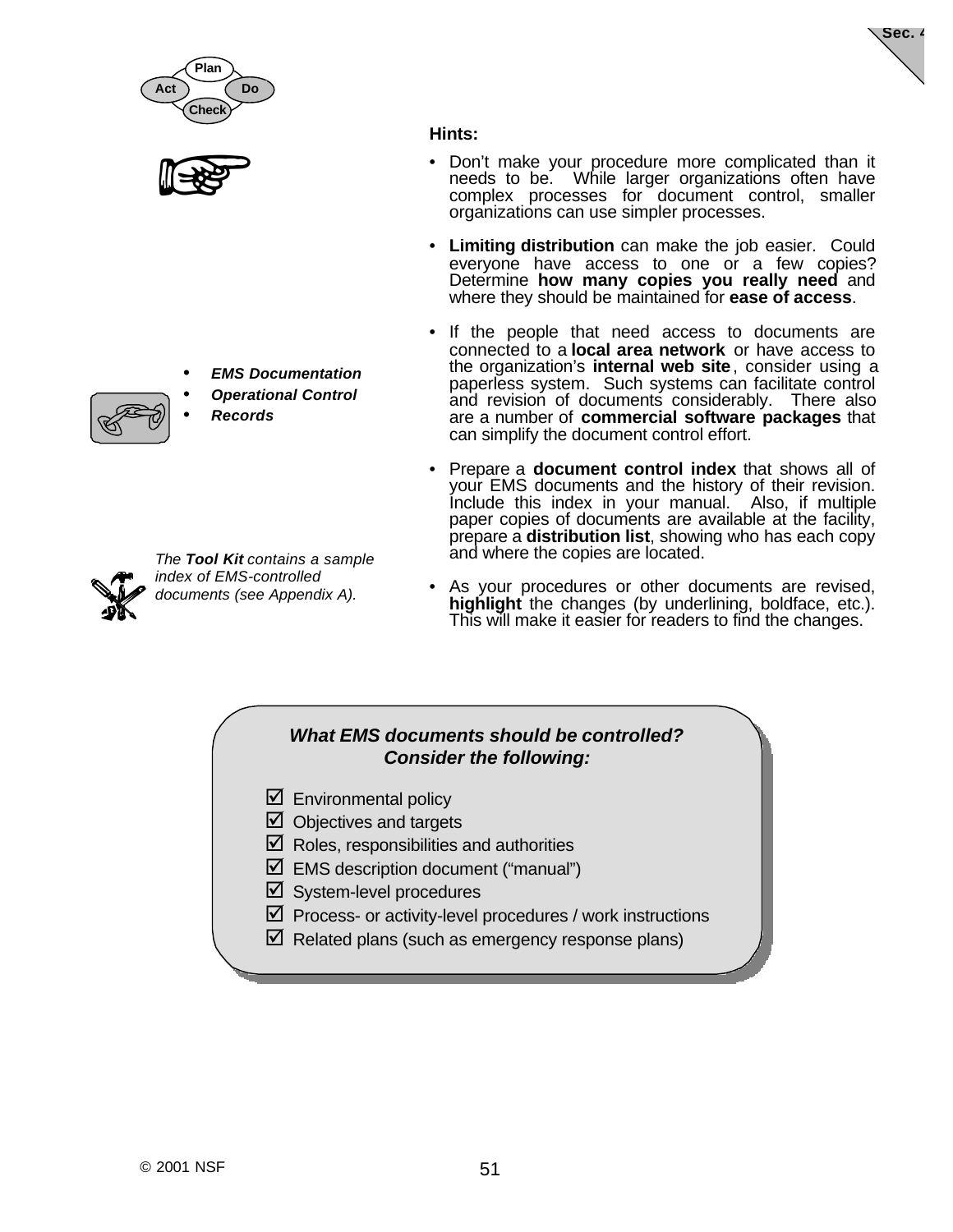



## **Capture the Learning: Document Control Worksheet**

| Do we have an existing process for<br>controlling EMS documents?<br>If yes, does that process need to be<br>revised? In what way? |  |
|-----------------------------------------------------------------------------------------------------------------------------------|--|
| Who needs to be involved in this<br>process within our organization?                                                              |  |
| Who needs <b>access</b> to controlled<br>copies of EMS documents? How do<br>we ensure that they have access?                      |  |
| How do we ensure that EMS<br>documents are periodically reviewed<br>and updated as necessary?                                     |  |
| Who has authority to generate new<br>documents or modify existing ones?<br>How is this process managed?                           |  |
| How are users alerted to the<br>existence of new EMS documents or<br>revisions to existing ones?                                  |  |
| How do we ensure that obsolete<br>documents are not used?                                                                         |  |
| Is our EMS document control process<br>integrated with other organizational<br>functions (such as quality)?                       |  |
| If so, how do we ensure proper<br>coordination between environmental<br>and other functions?                                      |  |
| Our next step on document<br>control is to                                                                                        |  |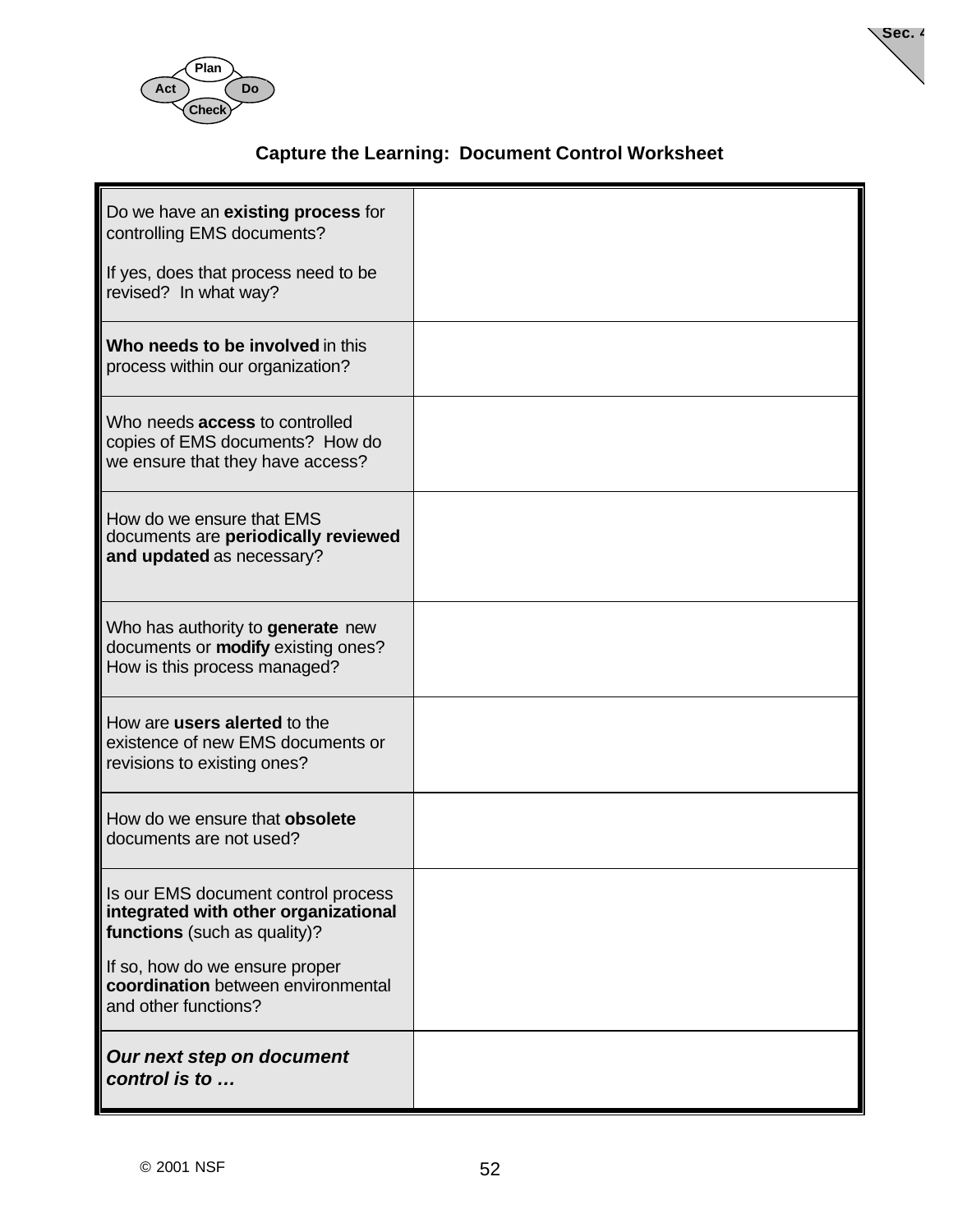

**Sec. 4**

# **Operational Control**

#### *Building environmental performance into operations and activities*



**Figure 9** To ensure that you satisfy the commitments in your environmental policy, certain operations and activities must be controlled. Where operations or activities are complex and/or the potential environmental impacts are significant, controls should include documented procedures. Procedures can help your organization to manage its **significant environmental aspects**, ensure regulatory **compliance** and achieve **environmental objectives**. Procedures can also play a prominent role in employee **training**.

> Documented procedures should be established where the absence of procedures could lead to **deviations from the environmental policy** (including the commitments to compliance and pollution prevention) or from your **objectives and targets**. Determining **which operations** should be covered by documented procedures and **how** those operations should be controlled is a critical step in designing an effective EMS. Keep in mind that you might need operational controls in order to manage significant aspects or legal requirements, regardless of whether you established objectives and targets for each of them.

> In determining which operations and activities need to be controlled, look beyond routine production or service. Activities such as **equipment maintenance**, management of on-site **contractors**, and services provided by **suppliers or vendors** could affect your organization's environmental performance significantly.

#### **Getting Started:**

- Start by looking at the **environmental aspects** and **legal requirements** that you identified earlier. Identify the **operations** and other activities that are related to these significant impacts and legal requirements, then consider what types of controls might be needed to manage these aspects and compliance requirements. If you have **flow charts** of these processes (or can develop them), this may simplify the identification of the process steps where some type of control might be appropriate.
- Prepare draft procedures and review them with the people who will need to **implement** them. This will help to ensure that the procedures are appropriate, realistic and practical. Don't be surprised if reviewers come up with a simpler way to achieve the same results!



- $\boxtimes$  storage & handling of raw materials and chemicals
- $\boxtimes$  equipment servicing
- $\nabla$  wastewater treatment
- $\triangleright$  operation of paint line
- $\boxtimes$  operation of plating system
- $\nabla$  management of contractors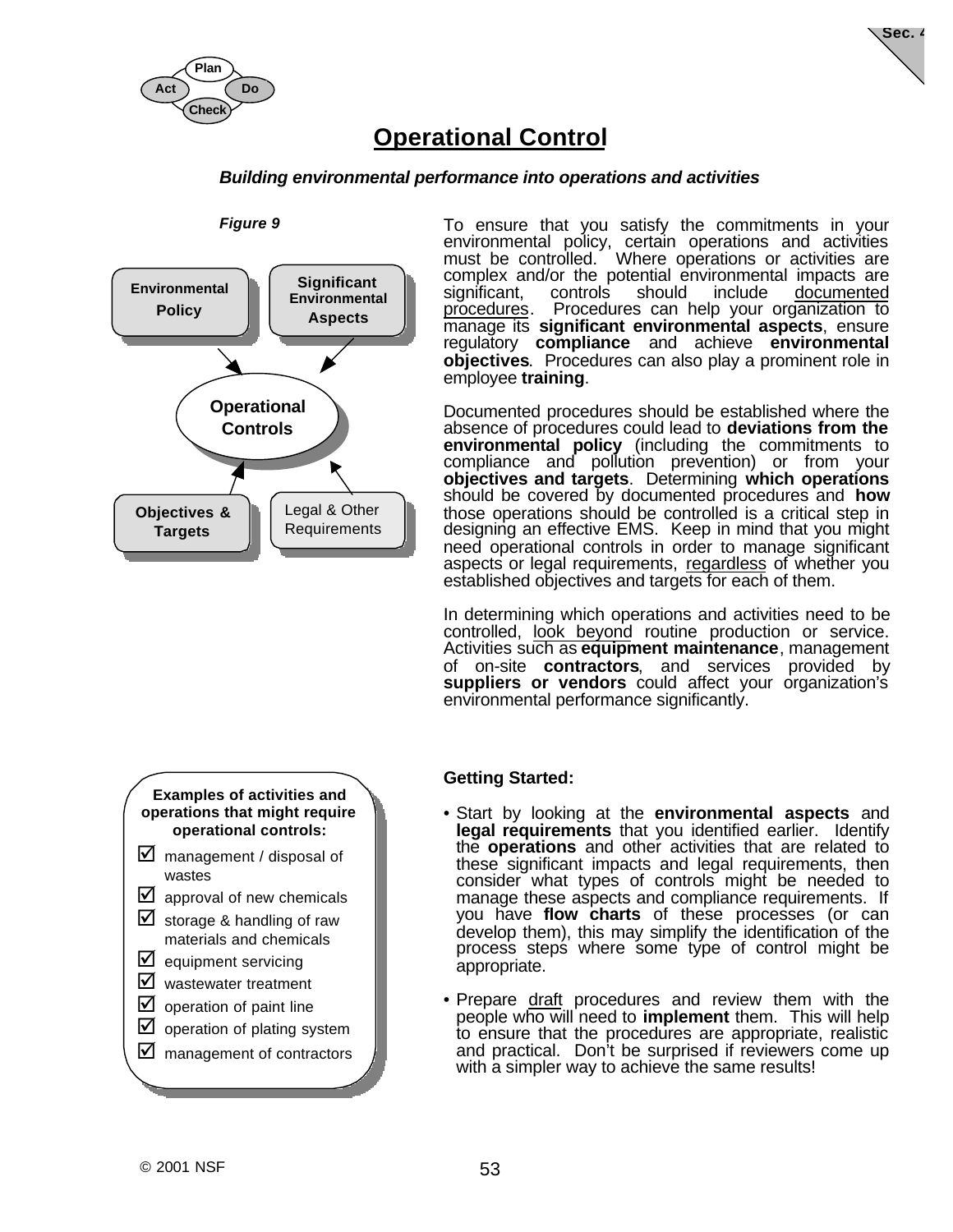



#### **Hints:**



• Review procedures you already have in place to **comply with** environmental and health & safety **regulations.** Some of these may be adequate to control significant impacts (or could be modified to do so). Develop a chart to keep track of what controls are needed, such as:

| Operation or<br>Activity | Procedure is<br>needed (none<br>exists) | Procedure<br>exists, but is not<br>documented | Procedure<br>exists and is<br>documented | No procedure<br>is needed |
|--------------------------|-----------------------------------------|-----------------------------------------------|------------------------------------------|---------------------------|
|                          |                                         |                                               |                                          |                           |
|                          |                                         |                                               |                                          |                           |
|                          |                                         |                                               |                                          |                           |
|                          |                                         |                                               |                                          |                           |

- **Rules of Thumb**: In general, the more highly skilled and trained your employees are, the less critical documented work instructions become. As work becomes more complex or as the potential impact on the environment increases, the more important these documented work instruction will be.
- Once you have identified operations that require control, consider what kinds of maintenance and calibration may be appropriate. **Maintenance** of equipment that could have significant environmental impacts or result in non-compliance should be considered, and the need for a plan to manage such maintenance should not be overlooked. An elaborate preventive or predictive maintenance program is **not** needed in all cases. Assess your existing maintenance program and its effectiveness before making significant changes.



- Understand the existing process. Start with a flow chart, if one is available. Build on informal procedures where possible.
- Focus on steps needed for consistent implementation.
- Use a consistent format and approach.
- Review draft procedures with employees that will have to implement them. (Better yet, enlist employees to help write them.)
- Keep procedures simple and concise. Excessive detail does not provide better control and can confuse the user.
- **Factors that could affect the need for documented procedures**
- $\triangleright$  risk of activity  $\Box$  complexity of activity / methods
- $\triangle$  degree of supervision
- $\boxtimes$  skills / training of workforce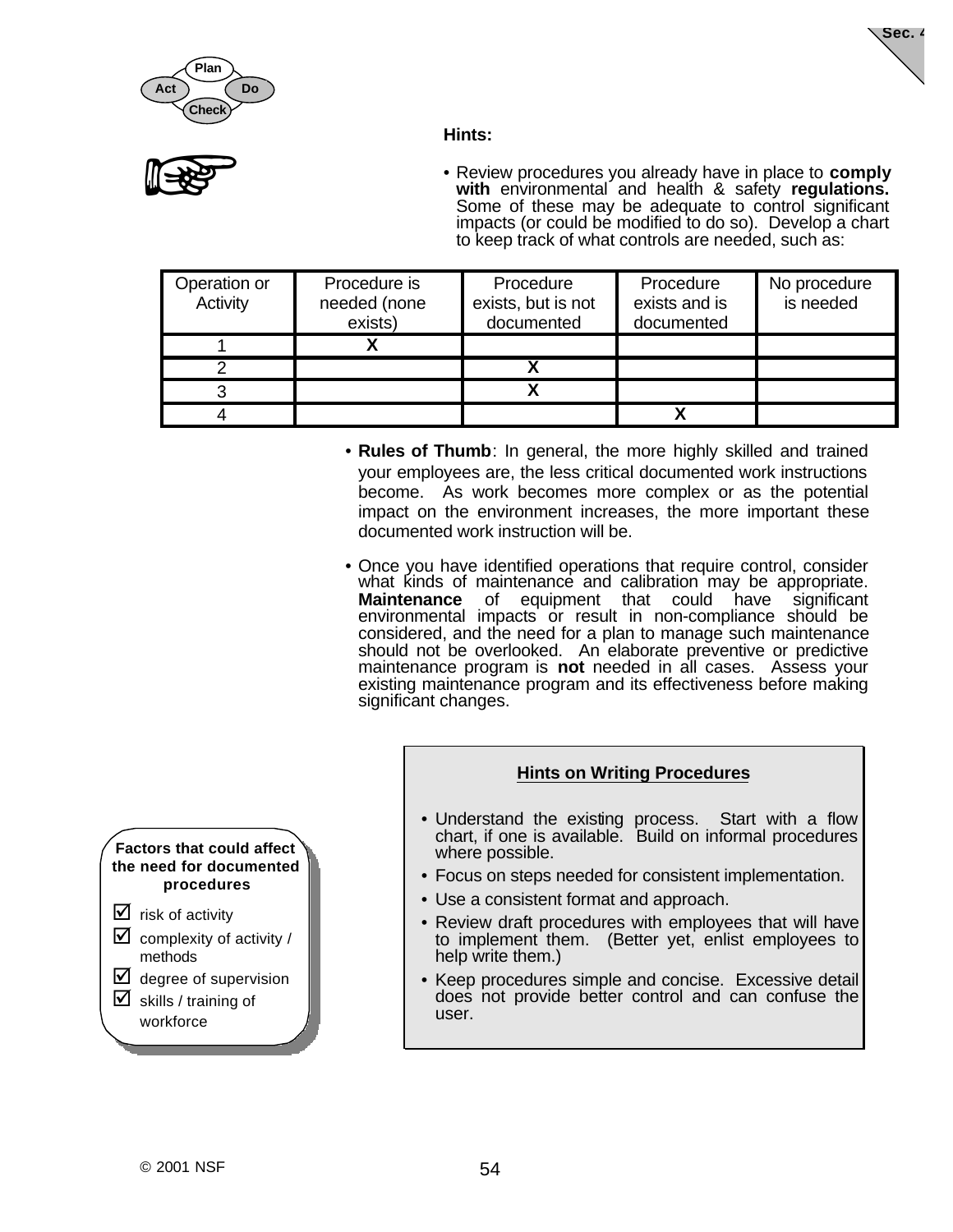



• Some of your identified environmental aspects may relate to the chemicals, raw materials, or other goods and services you obtain from **vendors/suppliers**. Likewise, the activities of your **contractors** can affect your Communicate your **expectations** (including any relevant procedures) to these business partners.



- *Policy* • *Environmental Aspects* • *Legal/Other Requirements*
- *Objectives & Targets*
- *Training*
- *Monitoring & Measurement*
- While the development of procedures can be timeconsuming, organizations have come up with creative ways to reduce the burden. For example, consider using a college intern or temporary employee to interview employees "on the line", collecting information on what employees do and how they do it.
- If your organization uses a "work team" concept, ask the work teams to draft procedures for their work areas (or to modify existing procedures for EMS purposes).

### *<b>RAM* POLLUTION PREVENTION REPAIR

**Rochester Midland Corporation**, a manufacturer of cleaning and other chemical products, formed a partnership with a cleaning contractor that uses Rochester Midland's products, the owners of a building where the products are used, and building tenants, to lessen the risks associated with cleaning products. The partners began by developing common goals, identifying alternative cleaning products and processes, and identifying opportunities to reduce risks to building occupants and cleaning staff. Over a two-month period, they were able to: reduce chemical exposures; improve tenant satisfaction; improve communication, awareness, and training; achieve a 50% reduction in cleaning products; and achieve measurable cost savings.

**For EPA's Performance Track program, organizations must have operation and maintenance programs for equipment and operations that relate to legal compliance and significant environmental aspects. See Appendix B for more information.**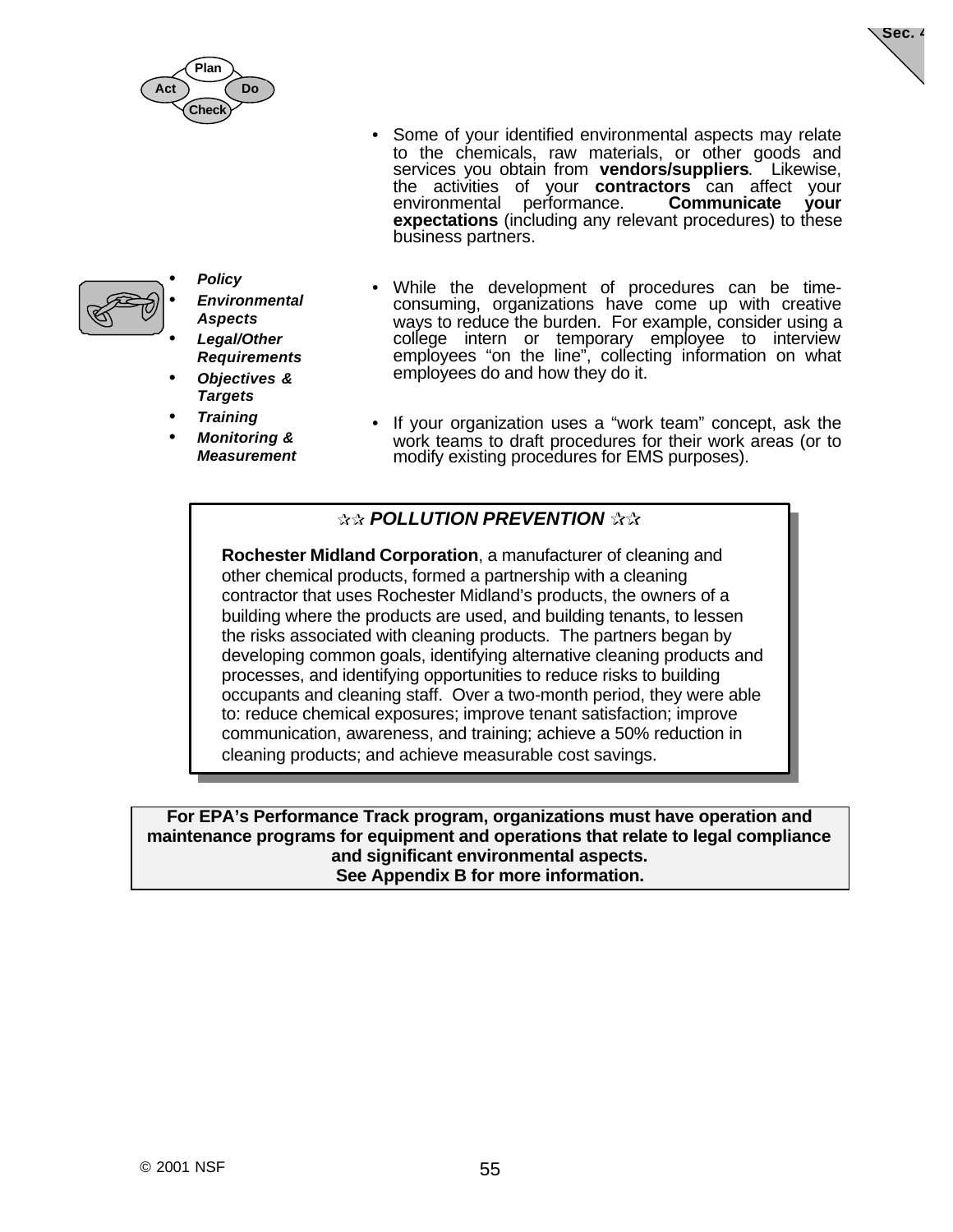

## **Capture the Learning: Operational Controls Worksheet**

**Sec. 4**

| Have we identified operations and<br>activities associated with significant<br>environmental aspects, legal<br>requirements and environmental<br>objectives?<br>If not how will this be accomplished? |  |
|-------------------------------------------------------------------------------------------------------------------------------------------------------------------------------------------------------|--|
| Who should be involved?                                                                                                                                                                               |  |
| What operations and activities are<br>associated with significant<br>environmental aspects?                                                                                                           |  |
| What operations and activities are<br>associated with legal requirements?                                                                                                                             |  |
| What operations and activities are<br>associated with environmental<br>objectives and targets?                                                                                                        |  |
| How are the above operations and<br>activities controlled? (list methods)                                                                                                                             |  |
| How do we know whether these<br>controls are adequate (i.e., to<br>manage significant aspects, to ensure<br>compliance, to achieve objectives?                                                        |  |
| How do we train employees and<br>contractors on relevant operating<br>controls?                                                                                                                       |  |
| If new controls are needed (or<br>existing ones need to be revised),<br>what is our process for doing so?                                                                                             |  |
| Who needs to be <b>involved</b> in this<br>process?                                                                                                                                                   |  |
| Our next step on operational<br>control is to                                                                                                                                                         |  |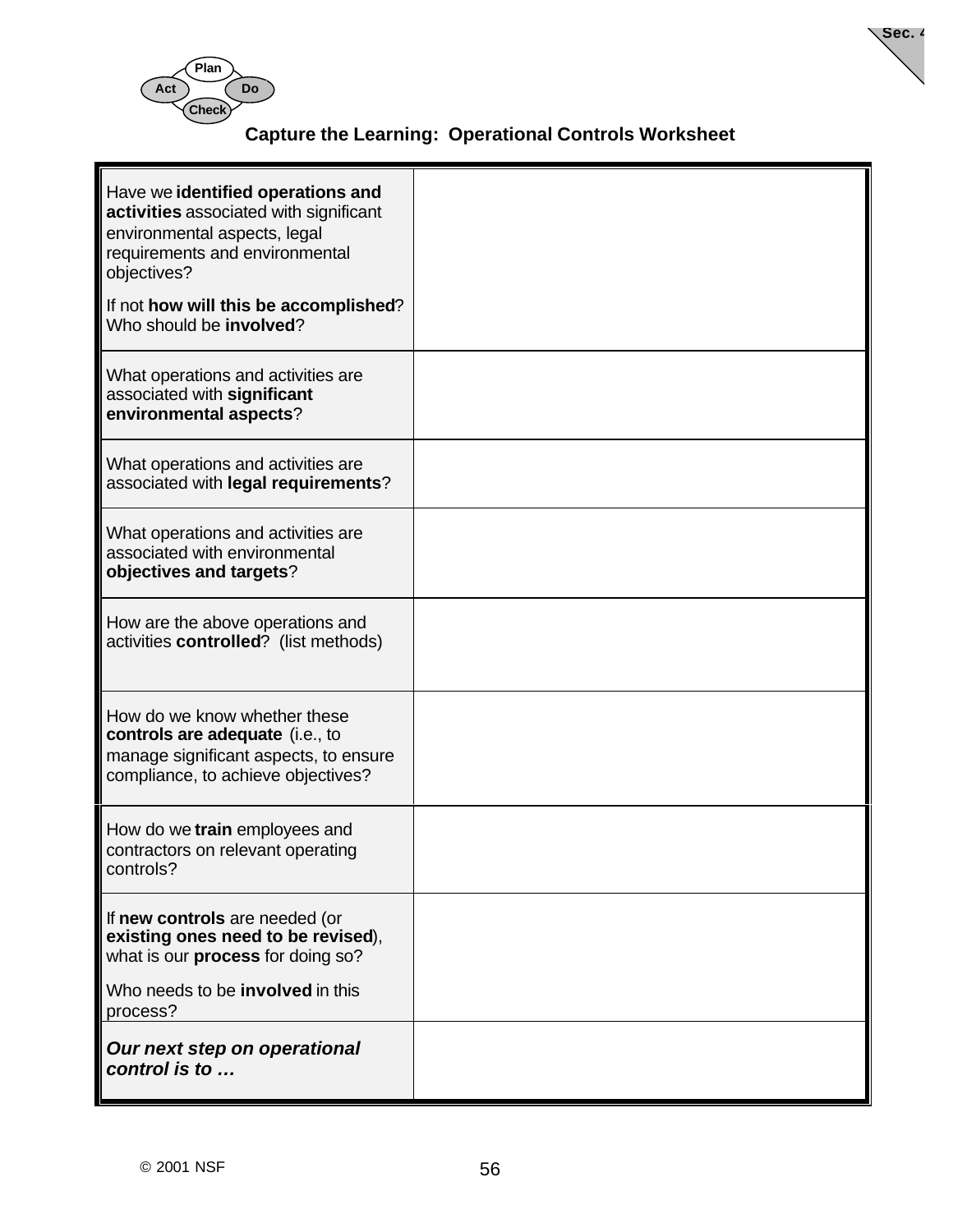



## **Emergency Preparedness and Response**

#### *Minimizing the impacts of uncontrolled events*

*Don't think only about response – focus on how to prevent accidents in the first place*

*Review prior accidents and incidents as one guide to where future incidents may occur.*



- Material safety data sheets
- Plant layout
- Process flow diagrams
- Engineering drawings
- Design codes and standards
- Specifications on safety systems (alarms, sprinklers, etc.)

Despite an organization's best efforts, the possibility of accidents and other emergency situations still exists. Effective **preparation and response** can reduce injuries, prevent or minimize environmental impacts, protect employees and neighbors, reduce asset losses and minimize downtime.

An effective emergency preparedness and response program should include provisions for:

- **assessing the potential** for accidents and emergencies;
- **preventing** incidents and their associated environmental impacts;
- plans / procedures for **responding** to incidents;
- periodic **testing** of emergency plans / procedures; and,
- **mitigating impacts** associated with these incidents.

Consistent with the focus on continual improvement, it is important to **review** your emergency response performance **after an incident** has occurred. Use this review to determine if more training is needed or if emergency plans / procedures should be revised.

### **Getting Started:**

- This is another area where you should not have to start from scratch. Several environmental and health and safety **regulatory programs** require emergency plans and/or procedures. Look at what you have now and assess how well it satisfies the items discussed above.
- Two planning components that many organizations overlook are how they **identify the potential for accidents** and emergencies and how they **mitigate the impacts** of such incidents. A cross-<br>team (with representatives from team (with representatives from engineering, maintenance and environmental health & safety, for example) can identify most potential emergencies by asking a series of "what if" questions related to hazardous materials, activities, and processes hazardous materials, activities, and processes<br>employed at the site. In addition to normal operations, the team should consider start-up and shutdown of process equipment, and other abnormal operating conditions.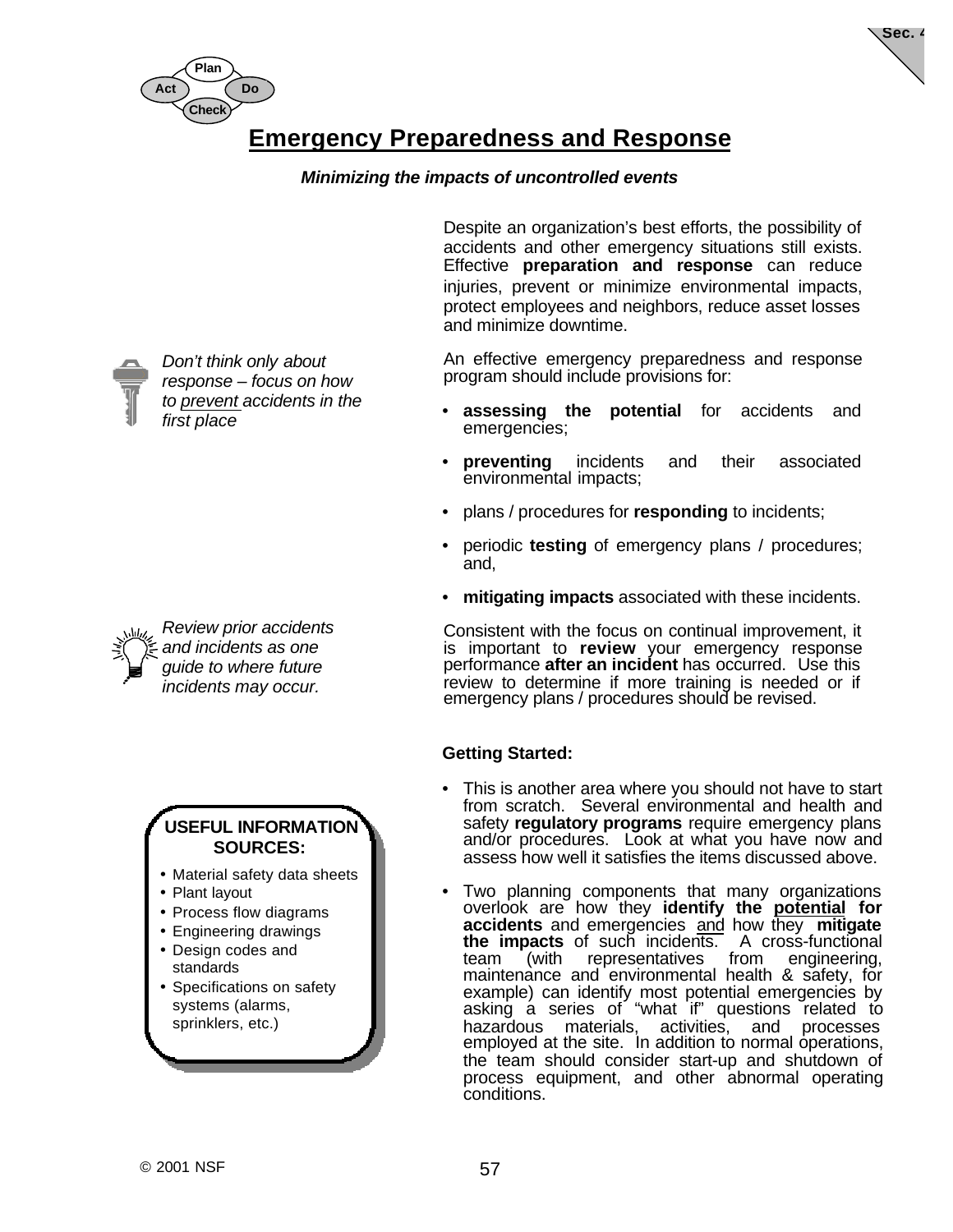

- *Environmental Aspects* • *Legal/Other*
- *Requirements*

**Do**

- *Training & Awareness*
- *Communication*
- *Document Control*



• Ask yourself: Does **everyone** (including new employees) know what to do in an emergency? How would contractors or site visitors know what to do in an emergency situation?

**Sec. 4**

• Communicate with **local officials** (fire department, hospital, etc.) about potential emergencies at your site and how they can support your response efforts.

#### **Hints:**

- **Mock drills** can be an excellent way to reinforce training and get feedback on the effectiveness of your plans / procedures.
- **Post copies** of the plan (or at least critical contact names and phone numbers) around the site and especially in areas where high hazards exist. Include phone numbers for your on-site emergency coordinator, local fire department, local police, hospital, rescue squad, and others as appropriate.
- **Revise and improve your plan** as you learn from mock drills, training or actual emergencies.

#### **Checklist for Emergency Preparedness and Response Plans**

#### *Does your plan describe the following:*

- $\boxtimes$  potential emergency situations (such as fires, explosions, spills or releases of hazardous materials, and natural disasters)?
- $\boxtimes$  hazardous materials used on-site (and their locations)?
- $\boxtimes$  key organizational responsibilities (including emergency coordinator)?
- $\boxtimes$  arrangements with local emergency support providers?
- $✓$  emergency response procedures, including emergency communication procedures?
- $\boxtimes$  locations and types of emergency response equipment?
- $\boxtimes$  maintenance of emergency response equipment?
- $\boxtimes$  training / testing of personnel, including the on-site emergency response team (if applicable)?
- $\boxtimes$  testing of alarm / public address systems?
- $\boxtimes$  evacuation routes and exits (map), and assembly points?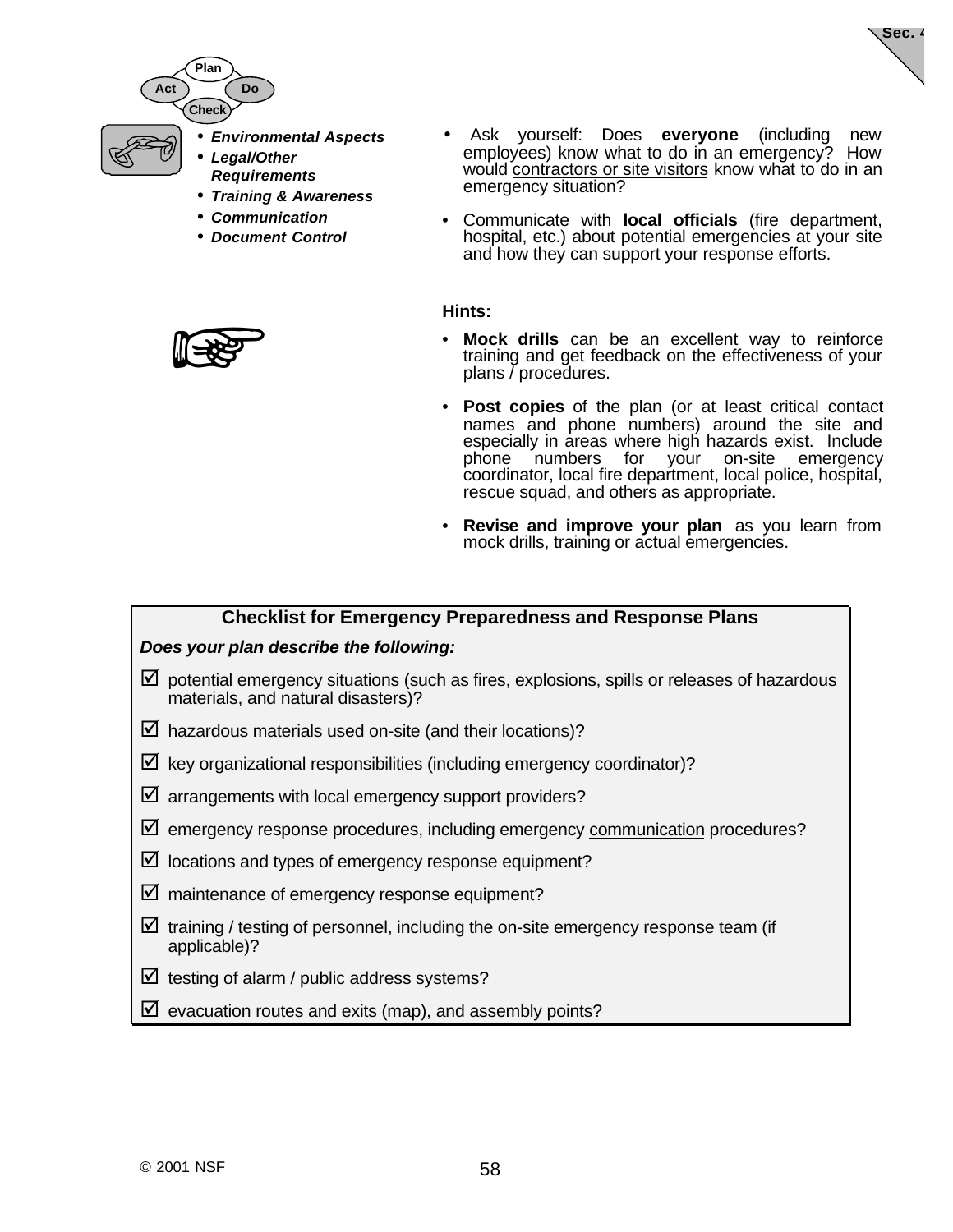



## **Capture the Learning: Emergency Preparedness & Response Worksheet**

| Have we reviewed our operations<br>and activities for potential emergency<br>situations?<br>If not how will this be accomplished?<br>Who should be <b>involved</b> ?                                     |  |
|----------------------------------------------------------------------------------------------------------------------------------------------------------------------------------------------------------|--|
| Do our existing emergency plans<br>describe how we will <b>prevent</b> incidents<br>and associated environmental<br>impacts?<br>If not how will this be accomplished?<br>Who should be <b>involved</b> ? |  |
| Have we trained personnel on their<br>roles and responsibilities during<br>emergencies?                                                                                                                  |  |
| What emergency equipment do we<br>maintain? How do we know that this<br>equipment is adequate for our needs?                                                                                             |  |
| How do contractors and other<br>visitors know what to do in an<br>emergency situation?                                                                                                                   |  |
| When was our last emergency drill? Is<br>there a plan / schedule for conducting<br>future drills?                                                                                                        |  |
| Have we established a <b>feedback loop</b><br>so we can learn from our experiences?                                                                                                                      |  |
| Our next step on emergency<br>preparedness & response is to                                                                                                                                              |  |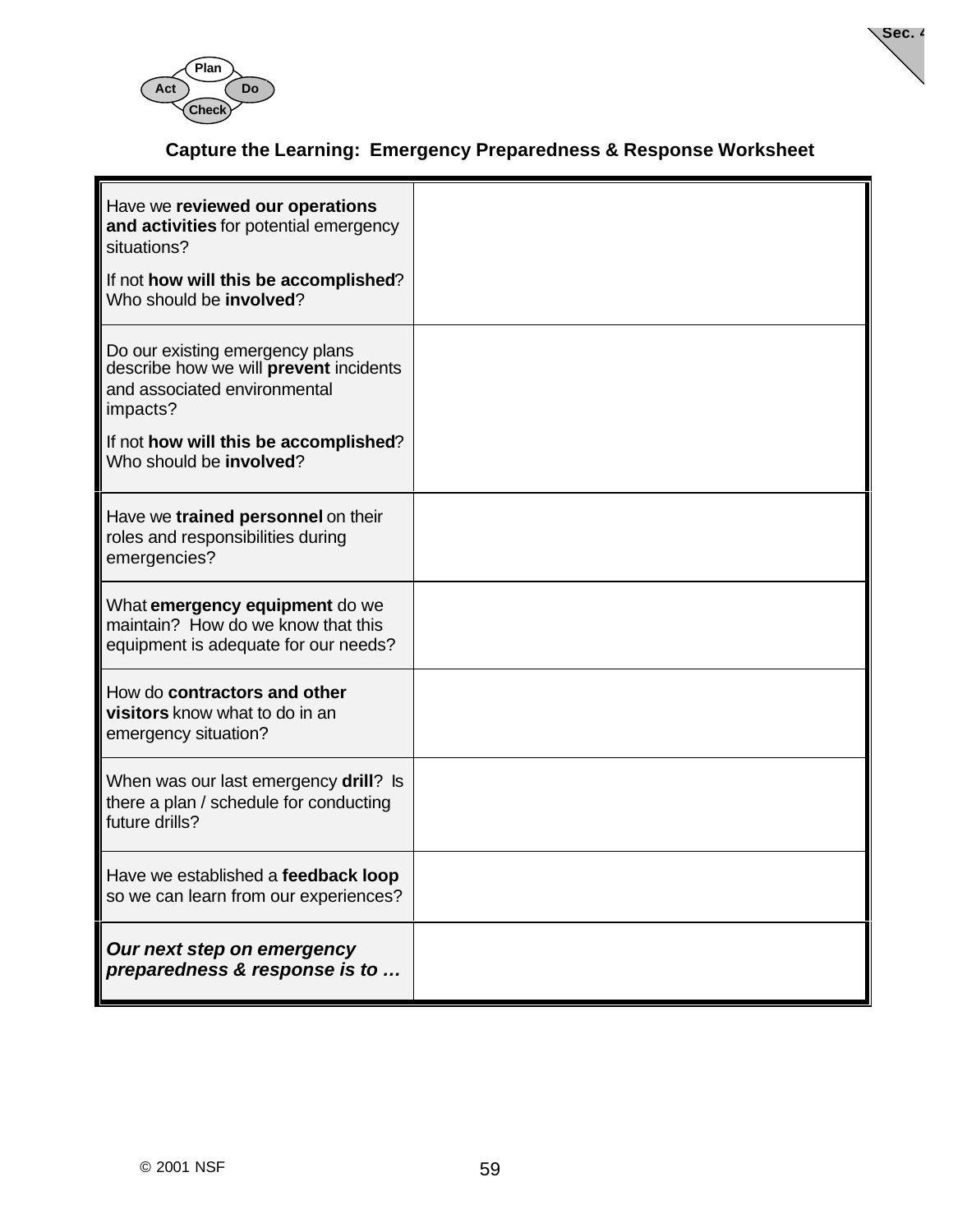



# **Monitoring and Measurement**

#### *Assessing how well the system is performing*



An EMS without effective monitoring and measurement processes is like driving at night without the headlights on —you know that you are moving but you can't tell where you are going! Monitoring and measurement enables an organization to:

- **evaluate** environmental **performance**;
- **analyze root causes** of problems;
- **assess compliance** with legal requirements;
- **identify** areas requiring **corrective action**, and,
- **improve performance** and **increase efficiency**.

In short, **monitoring helps you manage your organization better**. Pollution prevention and other strategic opportunities are identified more readily when current and reliable data is available.

Your organization should **develop procedures** to:

- **monitor key characteristics** of operations and activities that can have significant environmental impacts and/or compliance consequences;
- **track performance** (including your progress in achieving objectives and targets);
- **calibrate and maintain** monitoring equipment; and,
- through internal audits, periodically **evaluate your compliance** with applicable laws and regulations.

#### **Getting Started:**

- Monitoring and measuring can be a resource-intensive effort. One of the most important steps you can take is to clearly **define your needs**. While collecting meaningful information is clearly important, resist the urge to collect data "for data's sake."
- Review the kinds of monitoring you do now for **regulatory compliance** and other purposes (such as quality or health and safety management). How well does this serve your EMS purposes? What additional monitoring or measuring might be needed?
- You can start **with a relatively simple** monitoring and measurement process, then build on it as you gain experience with your EMS.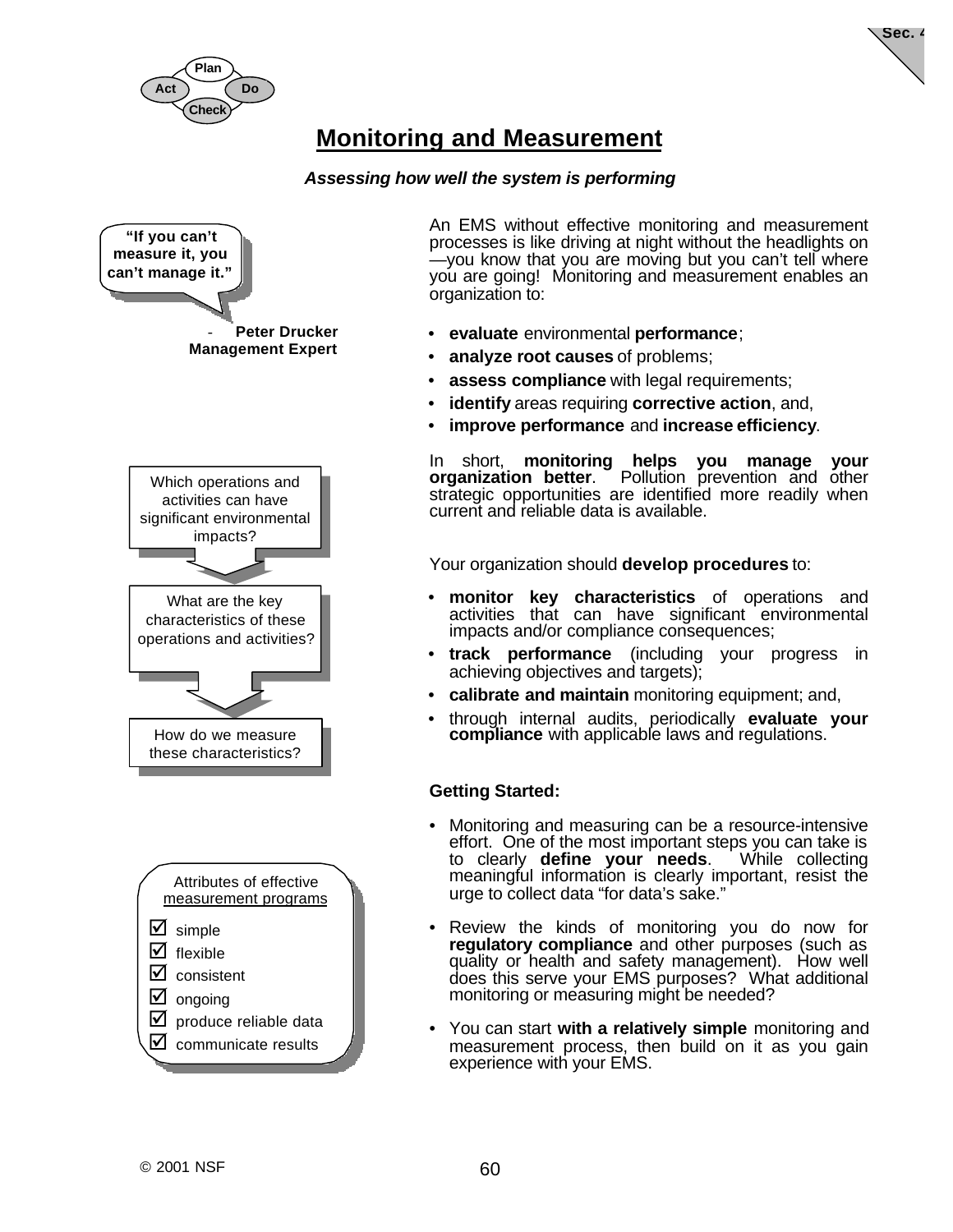





*EPA policies provide incentives for effective compliance management programs. See "Incentives for Self-Policing: Discovery, Disclosure, Correction and Prevention of Violations" (http://es.epa.gov/oeca/finalpo lstate.pdf) and "Small Business Compliance Policy" (http://es.epa.gov/oeca/sbcp 2000.pdf)*



*Employees should have a mechanism to report regulatory violations (or other EMS issues) without fear of retaliation by their employer*



*Focus on things that you can do something about*

## **Hints:**

- **Monitoring key process characteristics**: Many management theorists endorse the concept of the "**vital few**" — that is, that a limited number of factors can have a substantial impact on the outcome of a process. The key is to figure out what those factors are and how to measure them. Process mapping can help you determine what those factors might be.
- Most effective environmental measurement systems use a combination of **process** and **outcome** measures. Outcome measures look at results of a process or activity, such as the amount of waste generated or the number of spills that took place. Process measures look at "upstream" factors, such as the amount of paint used per unit of product or the number of employees trained on a topic. Select a combination of process and outcome measures that are right for your organization.
- **Equipment calibration**: Identify process equipment and activities that truly affect your environmental performance. As a starting point, look at those **key process characteristics** you identified earlier. Some organizations place critical monitoring equipment under a special calibration and preventive maintenance program. This can help to ensure accurate monitoring and make employees aware of which instruments are most critical for environmental monitoring purposes. Some organizations find it is more cost-effective to subcontract calibration and maintenance of monitoring equipment than to perform these functions internally.
- **Regulatory compliance**: Determining your compliance status on a regular basis is very important. You should have a procedure to systematically **identify, correct, and prevent** violations. Effectiveness of the compliance assessment process should be considered during EMS **management review**. EPA encourages "systematic discovery" of regulatory violations, which means detecting potential violations through environmental audits or compliance management systems that show due diligence in preventing, detecting and correcting violations.
- **Operational performance**: Consider what information you will need to determine if the company is implementing operational controls as intended. The example on Page 62 illustrates the relationship among monitoring and measurement, operational controls and significant environmental aspects.
- **Progress on meeting objectives**: You should measure progress on achieving objectives and targets on a regular basis and communicate the results of such measurement to top management. To measure progress in meeting objectives, select appropriate performance indicators (see below).

**Sec. 4**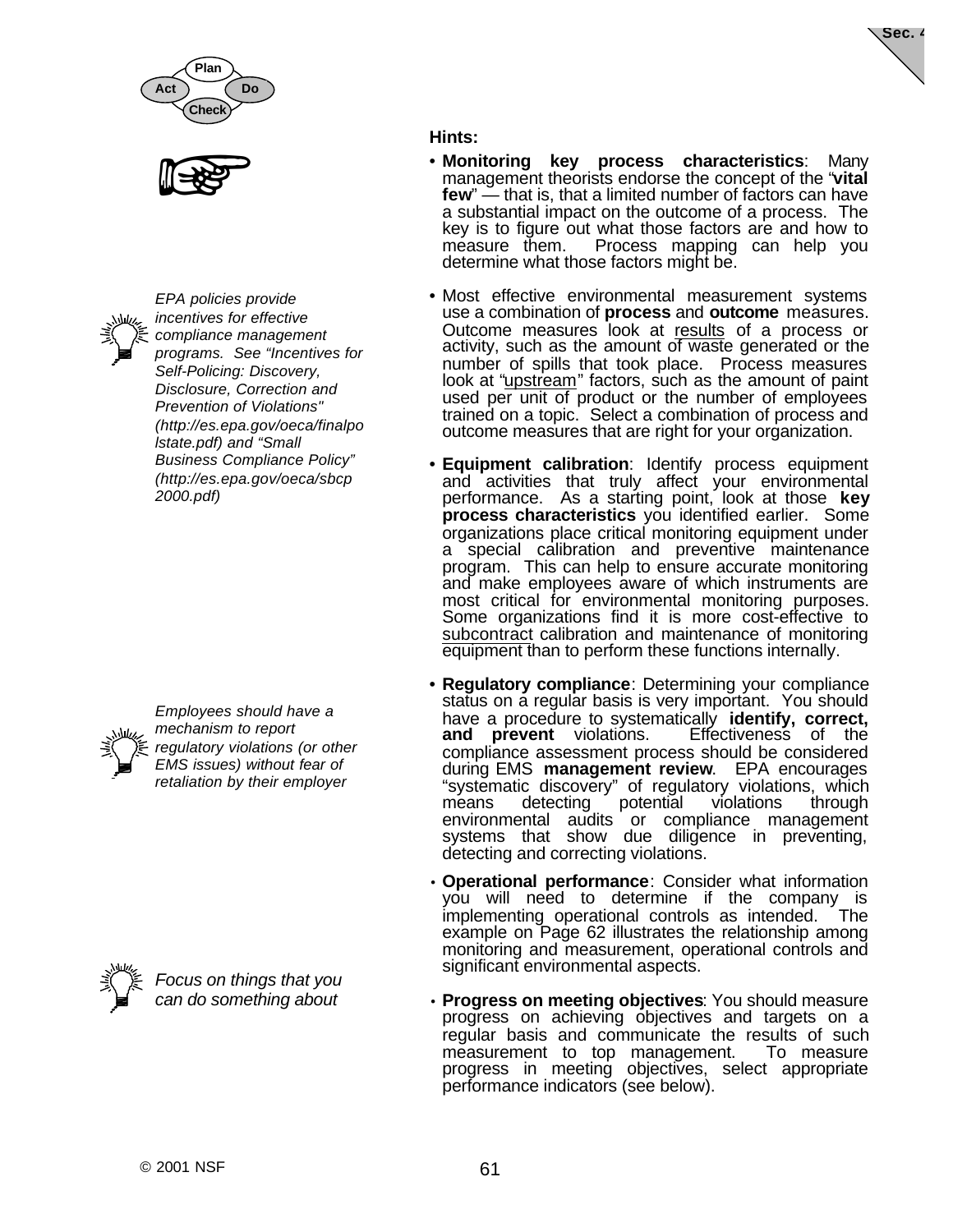

- *Environmental Aspects* • *Legal/Other*
- *Requirements* • *Objectives & Targets*
- *Operational Control*
- *Corrective Action*
- *Management Review*
- **Selecting performance indicators:** Performance indicators can help you to understand how well your EMS is working. Start by identifying a few performance indicators that are:

**Sec. 4**

- **simple** and understandable;
- **objective**;
- **measurable**; and
- **relevant** to what your organization is trying to achieve (i.e., its objectives and targets)

Data collected on performance indicators can be quite helpful during **management reviews**. So, select indicators that will provide top management with the information it needs to make decisions about the EMS.

Make sure you can commit the necessary **resources** to track performance information over time. It is OK to **start small** and build over time as you gain experience in evaluating your performance. Keep in mind that **no single measurement** will tell your organization how it is doing in the environmental area.

- **Communicating performance:** People respond best to information that is meaningful to "their world." Putting environmental information in a form that is **relevant to their function** increases the likelihood they will act on the information. Be sure to link your measurement program with your **communications** program and other elements of the EMS (such as management reviews, as discussed later).
- **Compliance auditing guidance**: The USEPA has prepared guidance documents and protocols for conducting environmental compliance audits under a number of its regulatory programs. For more information, check the EPA web site at www.epa.gov/oeca/index.html.

## $\gg$  **POLLUTION PREVENTION**  $\gg$

**A Pitney Bowes Inc. facility formed a Zero Discharge Task Team to design projects to reduce emissions over a five-year period. Wastes were ranked ordered in terms of their potential risks to the environment and employee safety. Those with high rankings were evaluated on a priority basis. Through the implementation of many projects, the facility has reduced hazardous waste generation by 69%, EPCRA 313 air emissions by 98% and treated wastewater by 93%. Projects included finding substitutes for parts cleaning and degreasing, replacement of all cyanide processes, and installation of fume scrubbers on plating lines, among others.**



### *The value of periodic monitoring:*

*St. Joseph's Mercy Hospital noticed an increase in its discharge of silver to the local wastewater treatment plant. They investigated what had changed at the Hospital and found that a new x-ray processor had been installed without a silver recovery system. Once the recovery system was installed, silver discharge levels returned to permitted levels.*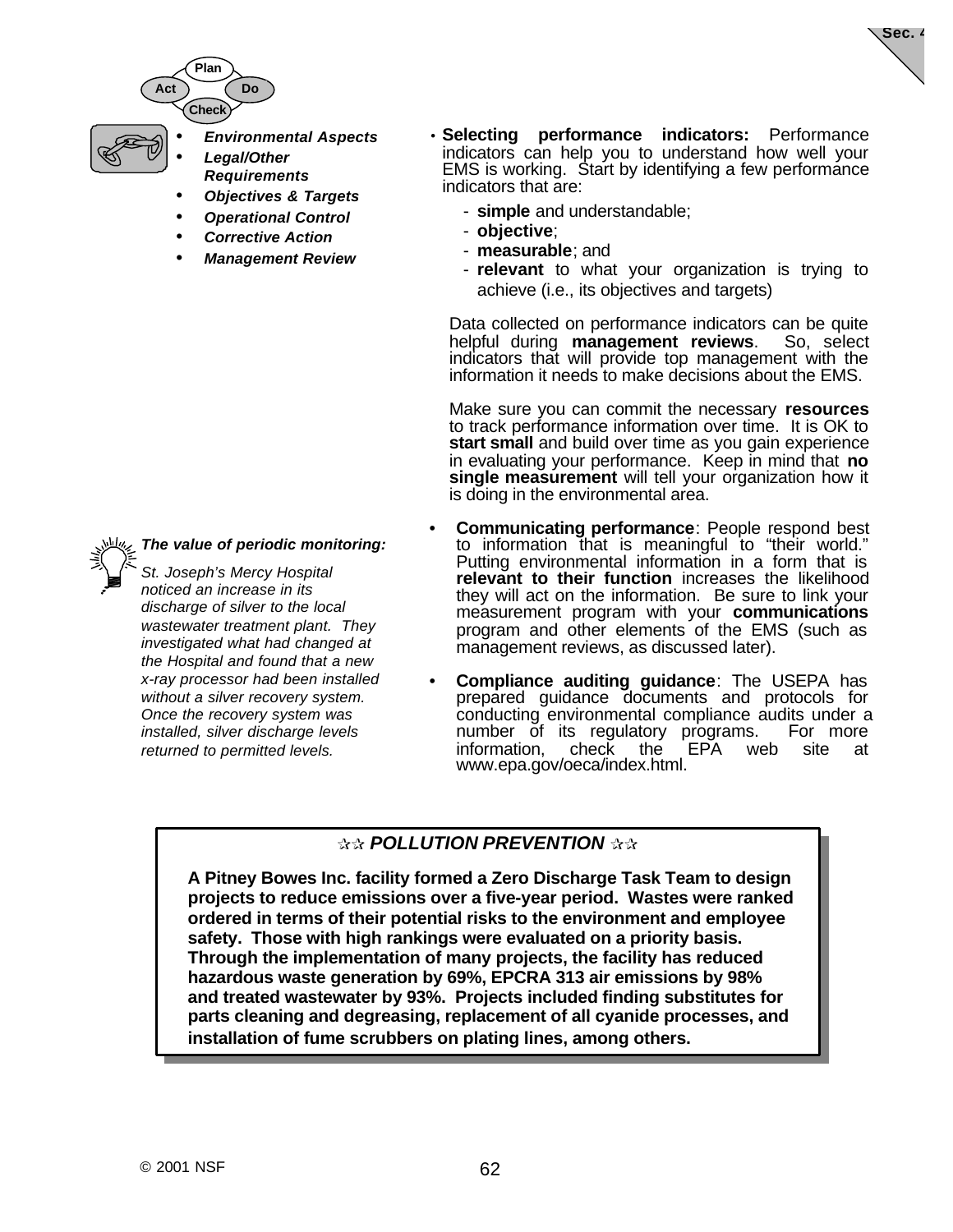



### *Figure 10:* **Linking Monitoring Processes to Operational Controls: One Example**





- $\boxtimes$  Pounds of hazardous waste generated per year
- $\boxtimes$  Percentage of employees completing environmental training
- $\boxtimes$  Average time for resolving nonconformities
- $\boxtimes$  Energy use per unit of production
- $\boxtimes$  Percentage of solid waste recycled / reused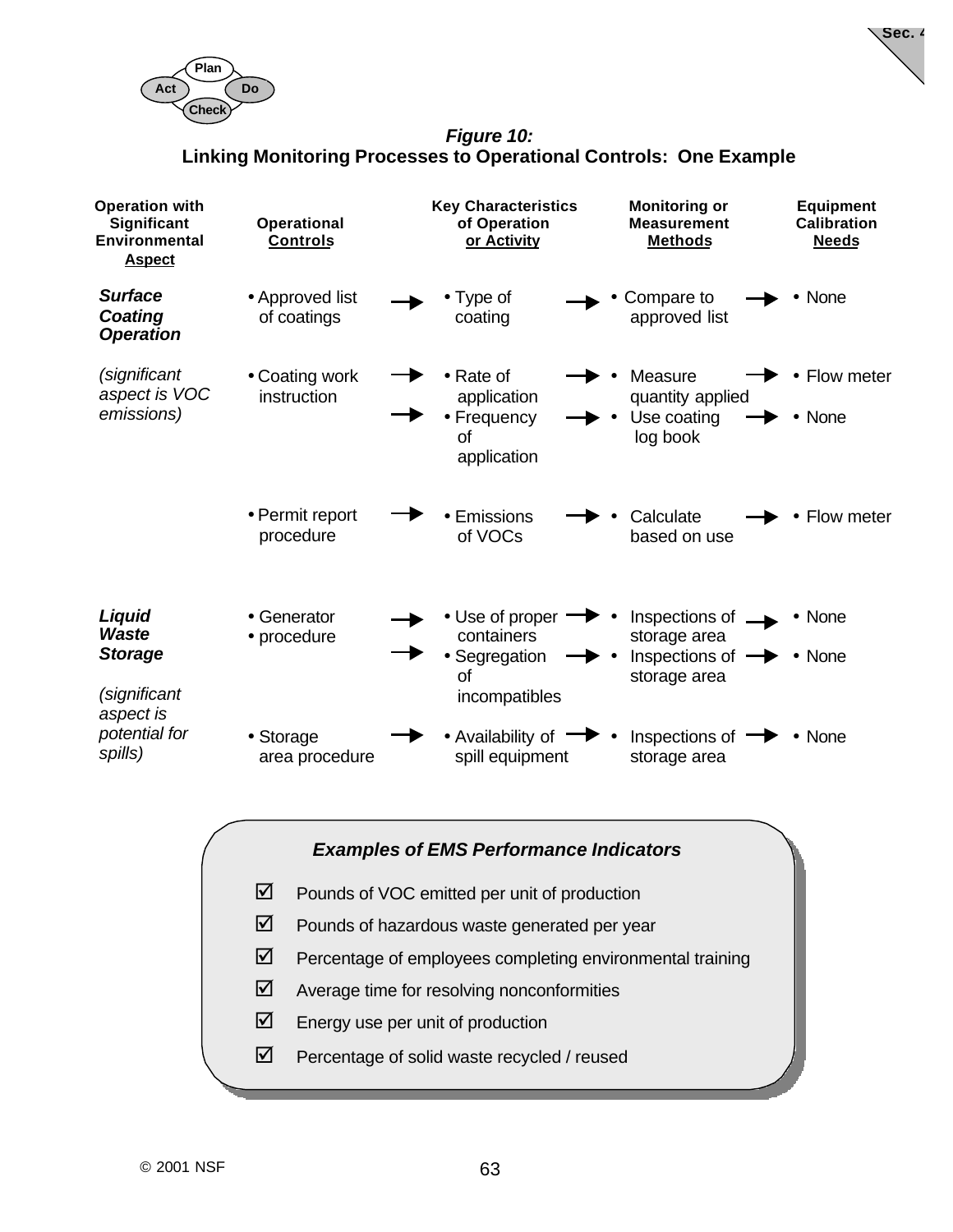



## **Capture the Learning: Monitoring and Measurement Worksheet**

| Have we identified operations and<br>activities associated with significant<br>environmental aspects, legal<br>requirements and environmental<br>objectives? If, not how will this be<br>accomplished? |  |
|--------------------------------------------------------------------------------------------------------------------------------------------------------------------------------------------------------|--|
| What type(s) of monitoring and<br>measurement do we need to ensure<br>that operational controls are being<br>implemented correctly?                                                                    |  |
| What type(s) of monitoring and<br>measurement do we need to ensure<br>that we are complying with applicable<br>legal requirements?                                                                     |  |
| What type(s) of monitoring and<br>measurement do we need to ensure<br>that we are achieving our<br>environmental objectives & targets?                                                                 |  |
| How do we identify the <b>equipment</b><br>used for any of the monitoring or<br>measurement listed above? If not how<br>will this be accomplished?                                                     |  |
| How will we ensure that monitoring and<br>measurement equipment is properly<br>calibrated and maintained?                                                                                              |  |
| What process do we have to<br>periodically evaluate compliance with<br>legal requirements? How effective is<br>this process?                                                                           |  |
| Our next step on monitoring and<br>measurement is to                                                                                                                                                   |  |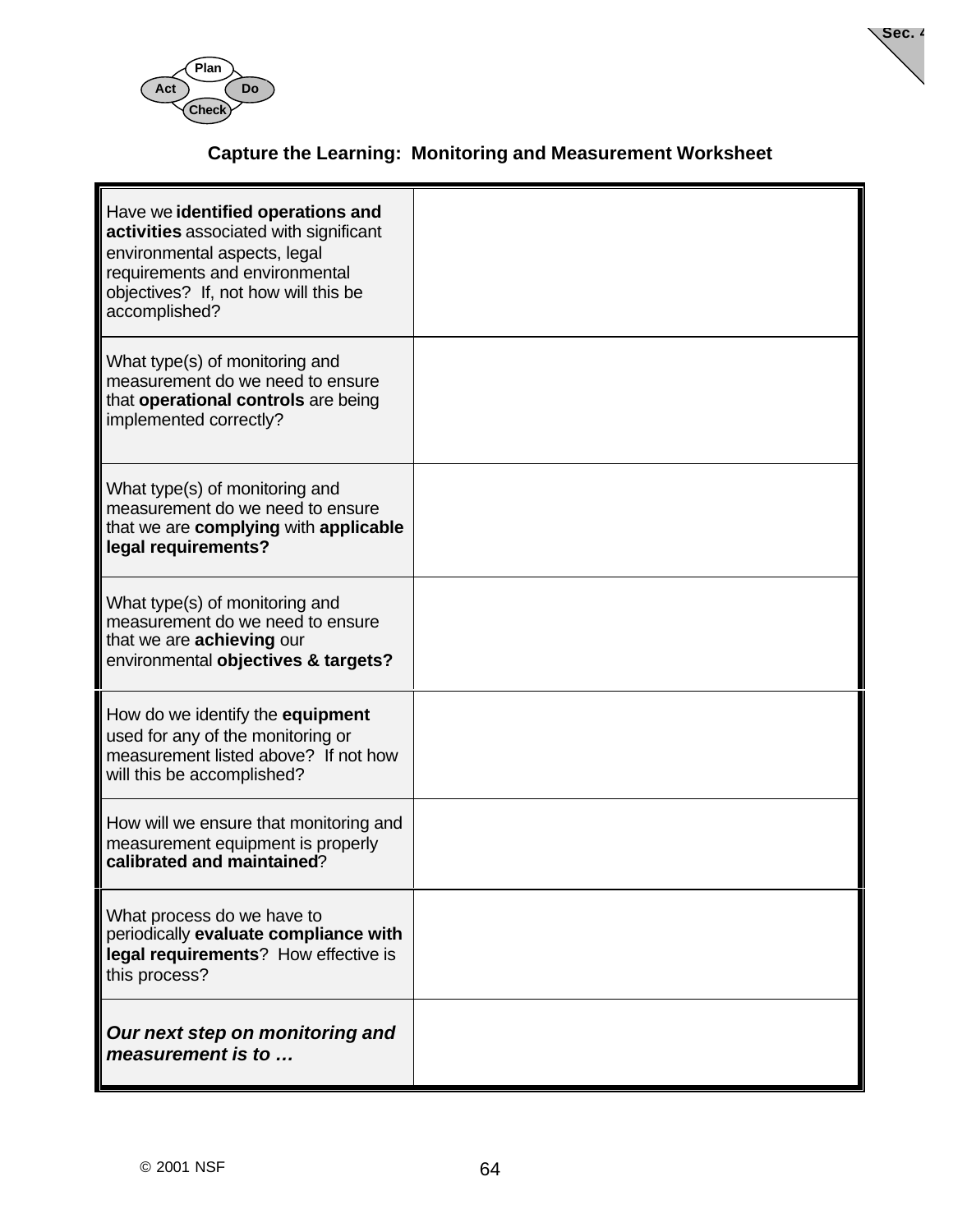

**Sec. 4**

# **Nonconformance and Corrective / Preventive Action**

#### *Fixing EMS problems – and avoiding them in the future*

#### **Key Steps**





• system does not meet the EMS criteria

*-- or --*

• implementation is not consistent with the EMS description



No EMS is perfect. You will probably identify problems with your system (especially in the early phases) through audits, measurement, or other activities. In addition, your EMS will need to change as your organization changes and grows. To deal with system deficiencies, your organization needs a process to ensure that:

- **problems** (including nonconformities) are **identified** and **investigated**;
- root **causes** are **identified**;
- corrective and preventive **actions** are **identified** and **implemented**; and,
- **actions** are **tracked** and their **effectiveness is verified**.

EMS nonconformities and other system deficiencies (such as legal noncompliance) should be analyzed to detect patterns or **trends**. Identifying trends allows you to anticipate and **prevent** future problems.

Focus on correcting **and** preventing problems. Preventing problems is generally cheaper than fixing them after they occur (or after they reoccur). Start thinking about problems as **opportunities to improve!**



**Hints**:

- If your organization has an ISO 9001 management system, you should already have a corrective and preventive action process for **quality** purposes. Use this as a model (or integrate with it) for EMS purposes.
- Some organizations find that they can **combine** some elements of their management review and corrective action processes. These organizations use a portion of their management review meetings to review noncomformities, discuss causes and trends, identify corrective actions and assign responsibilities.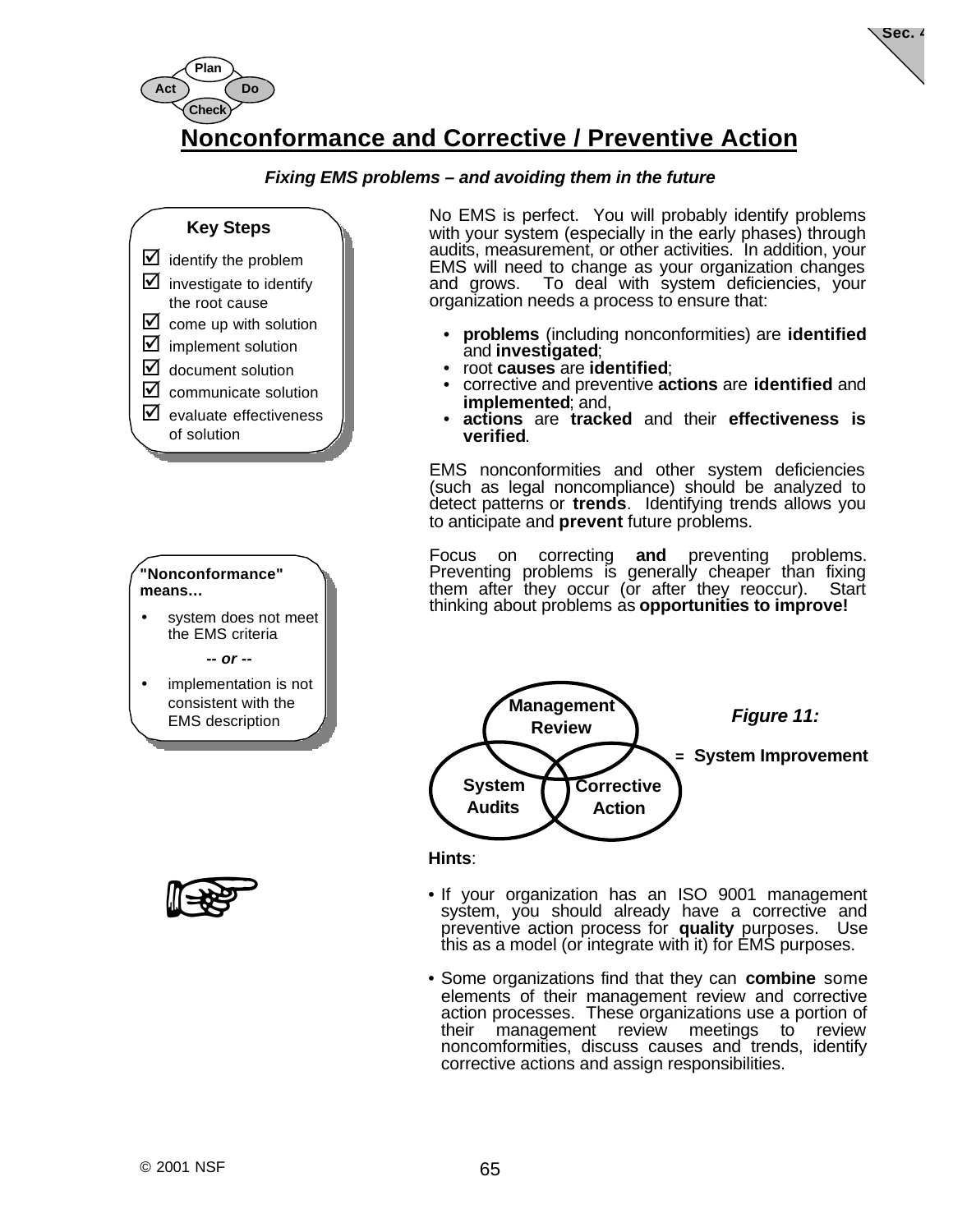



- *Legal & Other Requirements*
- *Operational Control*
- *Monitoring & Measurement*
- *EMS Audits*
- *Management Review*

• The amount of planning and documentation needed for corrective & preventive actions will vary with the **severity** of the problem and its potential environmental **impacts**. Don't go overboard with bureaucracy simple methods often work quite effectively.

**Sec. 4**

- Once you document a problem, the organization must be committed to **resolving it in a timely manner**. Be sure that your corrective & preventive action process specifies **responsibilities** and **schedules** for completion. Review your **progress** regularly and follow up to ensure that actions taken are effective.
- Make sure your actions are based on good information and analysis of causes. While many corrective actions may be "common sense," you need to **look beneath the surface** to determine **why** problems occur. Many organizations use the term "**root cause**" in their corrective and preventive action processes. While this term can be used to describe a very formal analysis process, it can also mean something simpler – looking past the obvious or immediate reason for a nonconformance to determine why the nonconformance occurred.
- **Rule of thumb**: Corrective actions should (1) resolve the immediate problem (2) consider whether the same or similar problems exist elsewhere in the organization, and (3) prevent the problem from recurring. The corrective action process also should define the responsibilities and schedules associated with these three steps.
- Initially, most EMS problems may be identified by your internal auditors. However, over the long run, many problems and good ideas may be identified by the people doing the work. **This should be encouraged**. Find ways to get employees involved in the system improvement process (for example, via suggestion boxes, contests or incentive programs).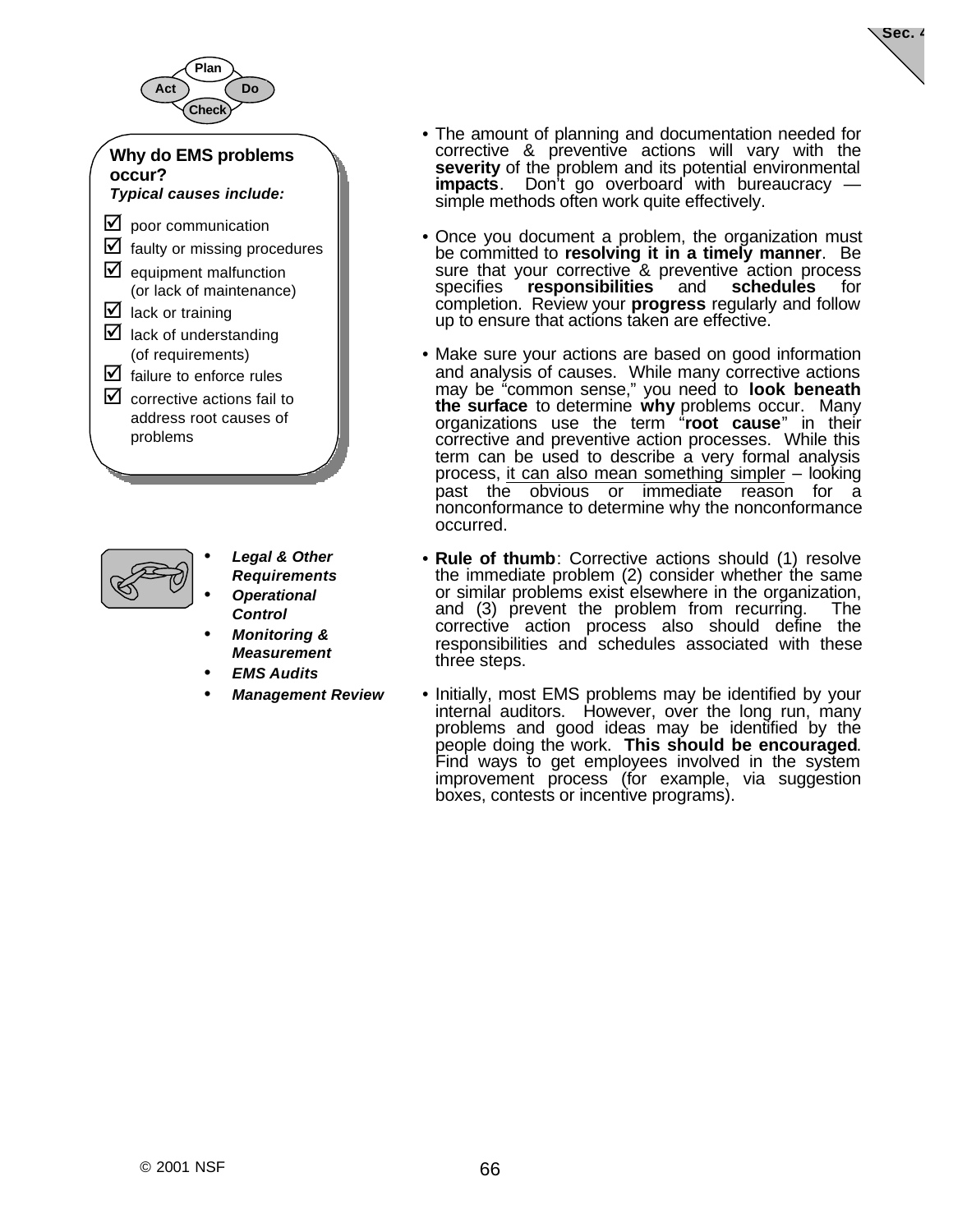

## $\Re$ *ROLLUTION PREVENTION*  $\Re$

By switching from a solvent-based paint that contained lead to a no lead, low-solvent, water-based paint, March Coatings dramatically decreased its volatile organic compound (VOC) air emissions from over 19 tons in 1995 to less than 6 tons in 1999 while simultaneously increasing production. The company went from being a large quantity generator of hazardous waste to small quantity generator status under RCRA. March Coatings accomplished this by working closely with its paint supplier to find a formula that met their needs.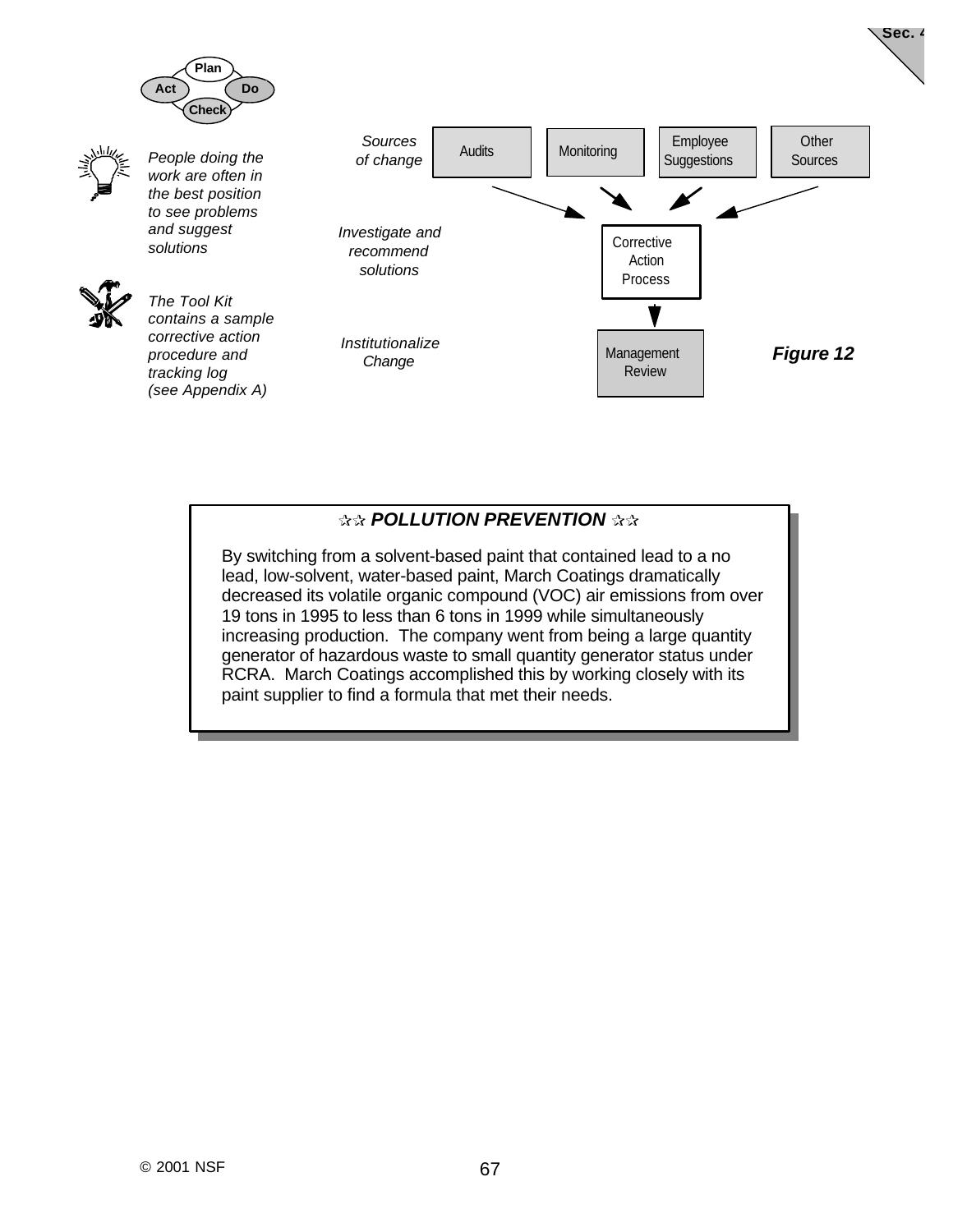



### **Capture the Learning: Corrective & Preventive Action Worksheet**

| Do we have an existing process for<br>corrective and preventive action?                                                                                                                                             |  |
|---------------------------------------------------------------------------------------------------------------------------------------------------------------------------------------------------------------------|--|
| If yes, does that process need to be<br>revised? In what way?                                                                                                                                                       |  |
| Who needs to be involved in this<br>process within our organization?                                                                                                                                                |  |
| How are nonconformities and other<br>potential system deficiencies<br>identified? (List methods such as<br>audits, employee suggestions, ongoing<br>monitoring, etc.)                                               |  |
| How do we determine the causes of<br>nonconformities and other system<br>deficiencies? How is this information<br>used?                                                                                             |  |
| How do we track the status of our<br>corrective and preventive actions?                                                                                                                                             |  |
| How is / can information on<br>nonconformities and corrective actions<br>be used within the EMS (for example,<br>in management review meetings, in<br>employee training sessions, in review<br>of procedures, etc.) |  |
| How do we ensure the effectiveness<br>of our corrective and preventive<br>actions?                                                                                                                                  |  |
| Our next step on corrective and<br>preventive action is to                                                                                                                                                          |  |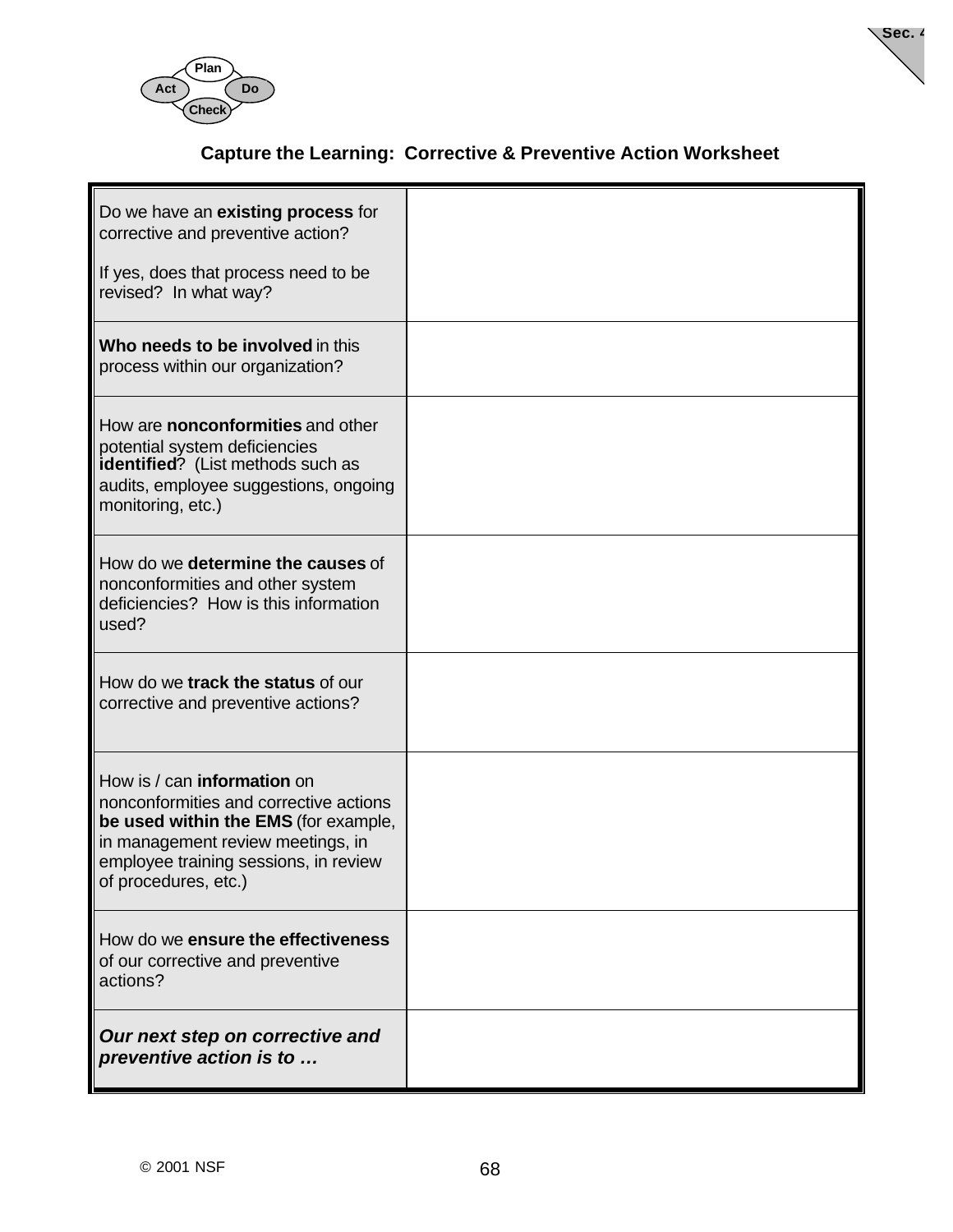



### **Records**

### *Evidence that the EMS is working as intended*

The value of records management is fairly simple — you should be able to **demonstrate** that your organization is actually implementing the EMS as designed. While records have value internally, over time you may need to provide **evidence of EMS implementation to external parties** (such as customers, a registrar, or the public). management is sometimes seen as bureaucratic, but it is difficult to imagine a system **operating consistently** without accurate records.

The basics of records management are straightforward: you need to decide **what** records you will keep, **how** you will keep them and for **how long**. You should also think about how you will **dispose** of records once you no longer need them.

If your organization has an ISO 9001 (or other) management system, you should have a process in place for managing records. This process could be adapted for EMS purposes.

### **Hints:**

- Start by **identifying** what **EMS records are required**. Look at your other procedures and work instructions to determine **what evidence is needed to demonstrate implementation**. Also consider records that are required by various **legal requirements**.
- **Focus on records that add value —** avoid bureaucracy. If records have no value or are not specifically required, don't collect them. The records you choose to keep should be **accurate and complete**.
- You may need to generate certain **forms** in order to implement your EMS. When these forms are filled out, they<br>become records. Forms should be **simple and** Forms should be **simple and understandable** for the users.
- Establish a records retention policy and stick to it. Make sure that your policy takes into account **records retention requirements specified in applicable environmental regulations**.
- In designing your records management process, be sure to consider:
	- who needs access?
	- to what records?
	- in what circumstances?

**What are "records"?**

**Records provide evidence that the processes that make up your EMS are being implemented as described.**





*Records should be important to the operation of the EMS, including your regulatory compliance efforts.*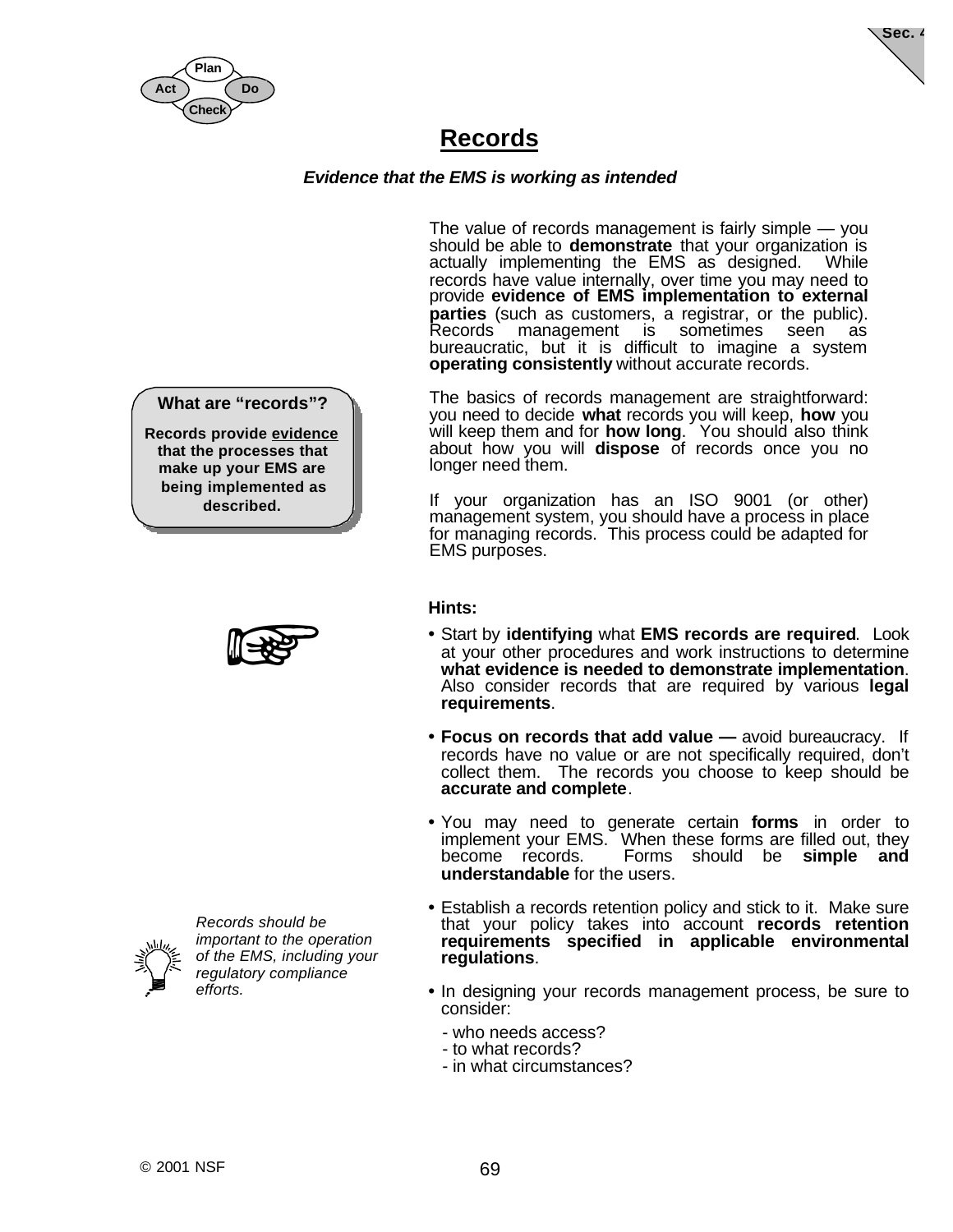



*Virtually every element of an EMS can result in the generation of records*



*The Tool Kit contains a tool for organizing your filing system (see Appendix A). You can copy the pages, cut out the tabs, and use them to set up your filing system.*

• If your organization uses computers extensively, consider using an electronic EMS records management system. Maintaining records electronically can provide an excellent means for rapid retrieval of records as well as controlling access to sensitive records.

**Sec. 4**

Think about which records might require additional security. Do you need to restrict access to certain records? Should a back-up copy of critical records be maintained at another location?

#### **Types of Records You Might Maintain (Examples):**

- legal, regulatory and other code requirements
- results of environmental aspects identification
- reports of progress towards meeting objectives and targets
- permits, licenses and other approvals
- job descriptions and performance evaluations
- training records
- EMS audit and regulatory compliance audit reports
- reports of identified nonconformities, corrective action plans and corrective action tracking data
- hazardous material spill / other incident reports
- communications with customers, suppliers, contractors and other external parties
- results of management reviews
- sampling and monitoring data
- maintenance records
- equipment calibration records

### **Capture the Learning: Records Management Worksheet**

| Have we identified what records<br>need to be maintained? Where is this<br>defined? |  |
|-------------------------------------------------------------------------------------|--|
| Have we determined records retention<br>times? Where is this defined?               |  |
| Have we established an effective<br>storage and retrieval system?                   |  |
| Our next step on records is to                                                      |  |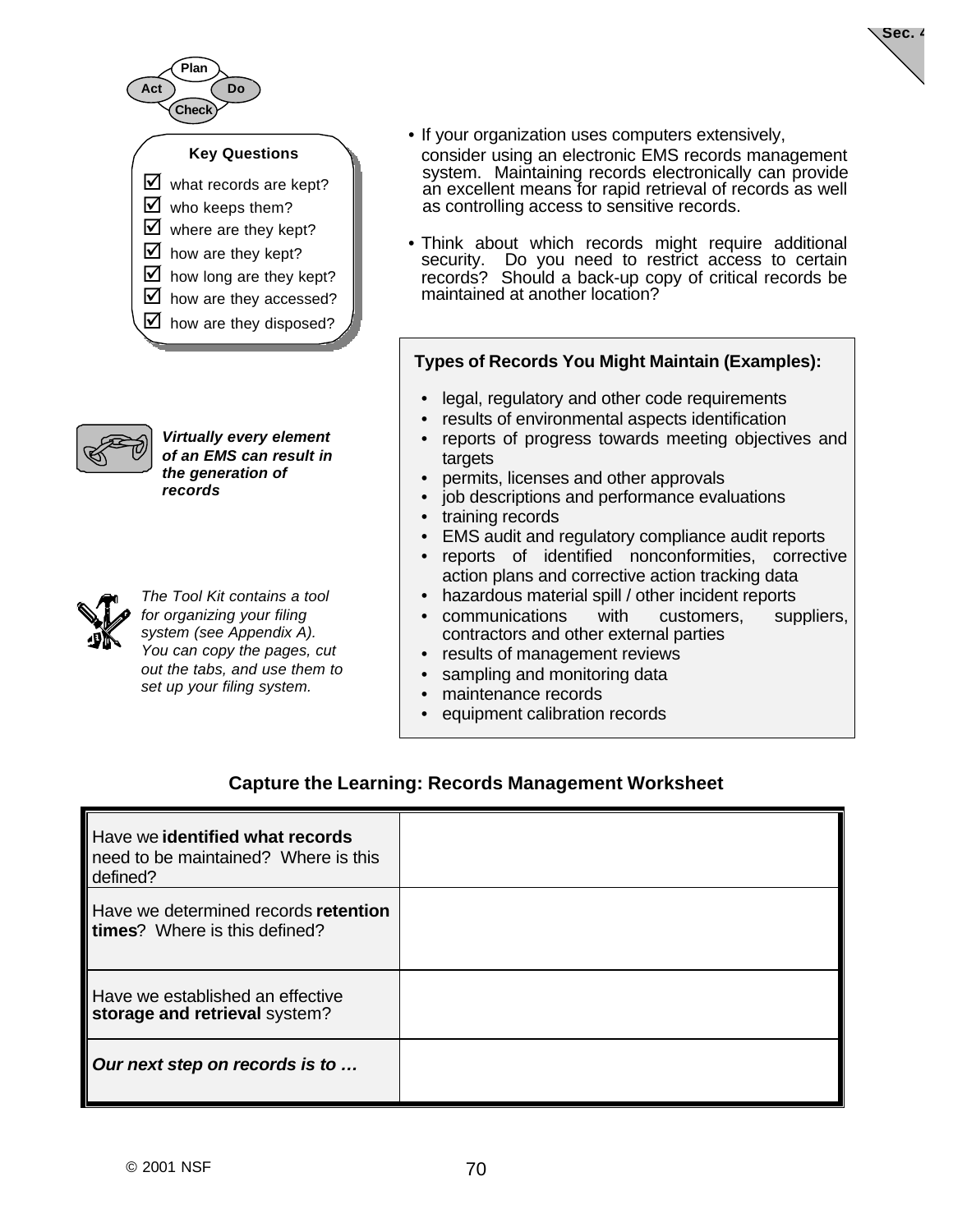



### **EMS Auditing**

#### *Objective evidence of conformance with EMS requirements*

Once your organization has established its EMS, verifying the implementation of the system will be critical. To identify and resolve EMS deficiencies you must **actively seek them out**.

In a smaller organization, periodic audits can be particularly valuable. Managers are often so close to the work performed that they may not see problems or bad habits that have developed. Periodic EMS audits will help determine whether **all** of the requirements of the EMS are being carried out **in the specified manner**.

For your EMS audit program to be effective, you should:

- develop audit **procedures** and protocols;
- determine an appropriate audit **frequency**;
- select and **train** your auditors; and,
- maintain audit **records.**

Results of your EMS audits should be linked to the **corrective** and **preventive action** process, as described earlier.

While they can be time-consuming, EMS audits are critical to EMS effectiveness. Systematic identification and reporting of EMS deficiencies to management provides a great opportunity to:

- maintain **management focus** on the environment,
- **improve** the EMS and its performance, and
- ensure the system's **cost-effectiveness**.

#### **Getting Started:**

- *How frequently do we need to audit?* To determine an appropriate frequency of your EMS audits, consider the following factors:
	- the nature of your **operations** and **activities**,
	- your significant environmental **aspects / impacts** (which you identified earlier),
	- the results of your **monitoring** processes, and
	- the results of **previous audits**.

As a rule of thumb, all parts of the EMS should be audited **at least annually**. You can audit the entire EMS at one time or break it down into discrete elements for more frequent audits. (There may be advantages to conducting frequent audits, but the decision is up to you).

#### **Audits are vital to continual improvement**

**of your EMS**

#### *EMS Audit*

*"A systematic and documented verification process of objectively obtaining and evaluating evidence to determine whether an organization's environmental management system conforms to the environmental management system audit criteria set by the organization, and for communication of the results of this process to management.*

 *- ISO 14001*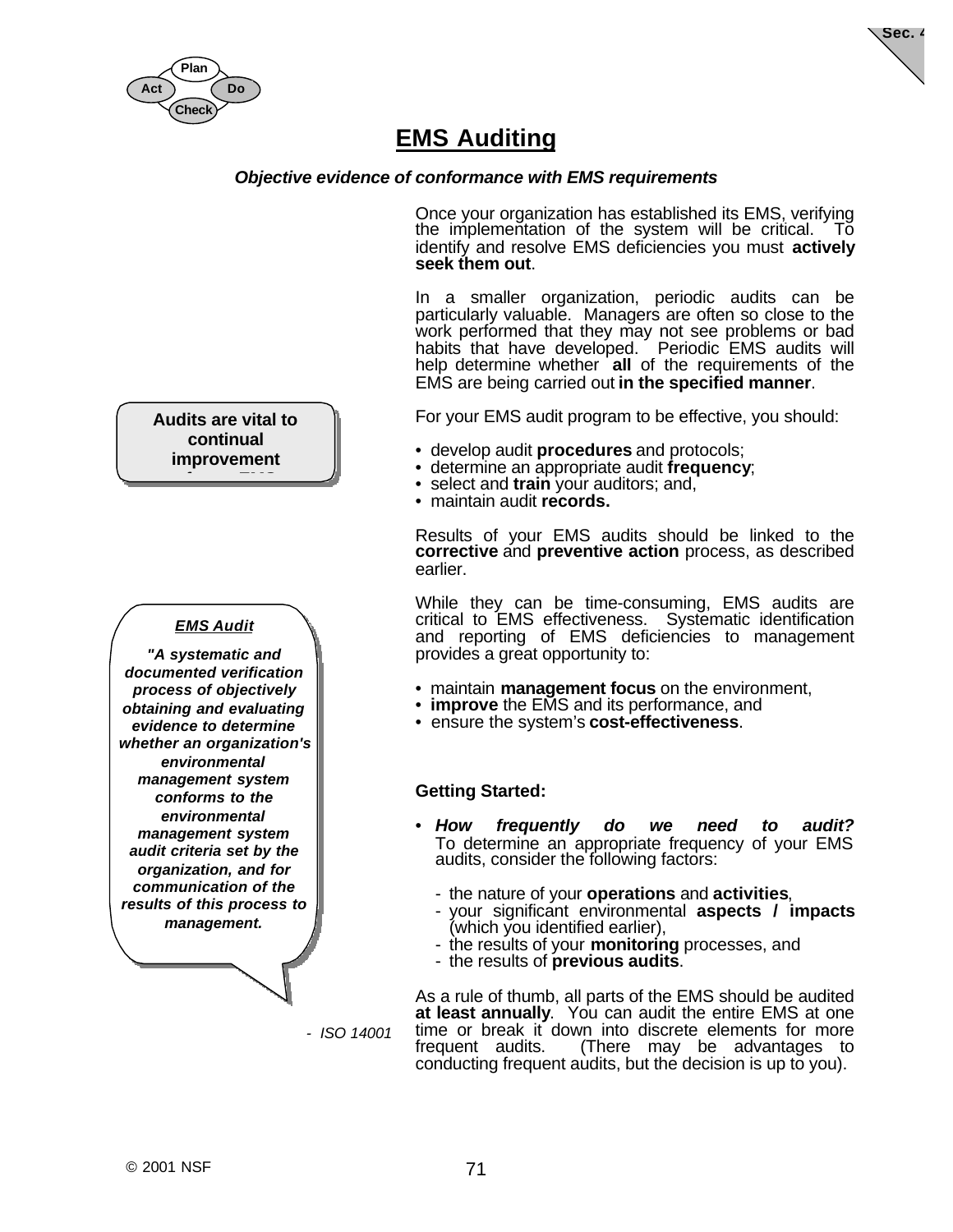



- ˛ *Independent (of the activity being audited*
- ˛ *Objective*
- ˛ *Impartial*
- ˛ *Tactful*
- ˛ *Attentive to detail*



Sources of Evidence

- $\nabla$  interviews
- $\boxtimes$  document review
- $\boxtimes$  observation of work practices

• *Who will perform the audits?* You should select and train EMS auditors. Auditor training should be both **initial and ongoing**. Commercial EMS auditor training is available, but it might be more cost-effective to link up with businesses or other organizations in your area (perhaps through a trade association) to sponsor an auditor training course. Some local community colleges also offer EMS auditor training courses.

**Sec. 4**

Auditors should be trained in **auditing techniques** and **management system** concepts. Familiarity with environmental regulations, facility operations, and environmental science can be a big plus, and in some cases may be essential to adequately assess the EMS.

Some auditor training can be obtained **on-the-job**. Your organization's first few EMS audits can be considered part of auditor training, but make sure that an **experienced auditor** leads or takes part in those "training" audits.

Auditors should be **independent of the activities being audited**. This can be a challenge for small organizations. See the box on next page for ideas.

If your company is registered under **ISO 9001**, consider using your internal quality auditors as EMS auditors. While some additional training might be needed for EMS auditing, many of the required skills are the same.

*• How should management use audit results?*

Management can use EMS audit results to **identify trends or patterns** in EMS deficiencies. The organization also should ensure that identified system gaps or deficiencies are **corrected** in a timely fashion and that corrective actions are **documented**.

#### **Hints:**

- Your EMS audits should focus on **objective evidence of conformance**. During an audit, auditors should resist the temptation to evaluate, for example, **why** a procedure was not followed — that step comes later.
- During an audit, auditors should **review identified deficiencies** with people who work in the relevant area(s). This will help the auditors verify that their audit findings are correct. This also can reinforce employee awareness of EMS requirements.
- If possible, train at least **two** people as internal auditors. This will allow your auditors to work as a **team**. It also allows audits to take place when one auditor has a schedule conflict, which is often unavoidable in a smaller organization!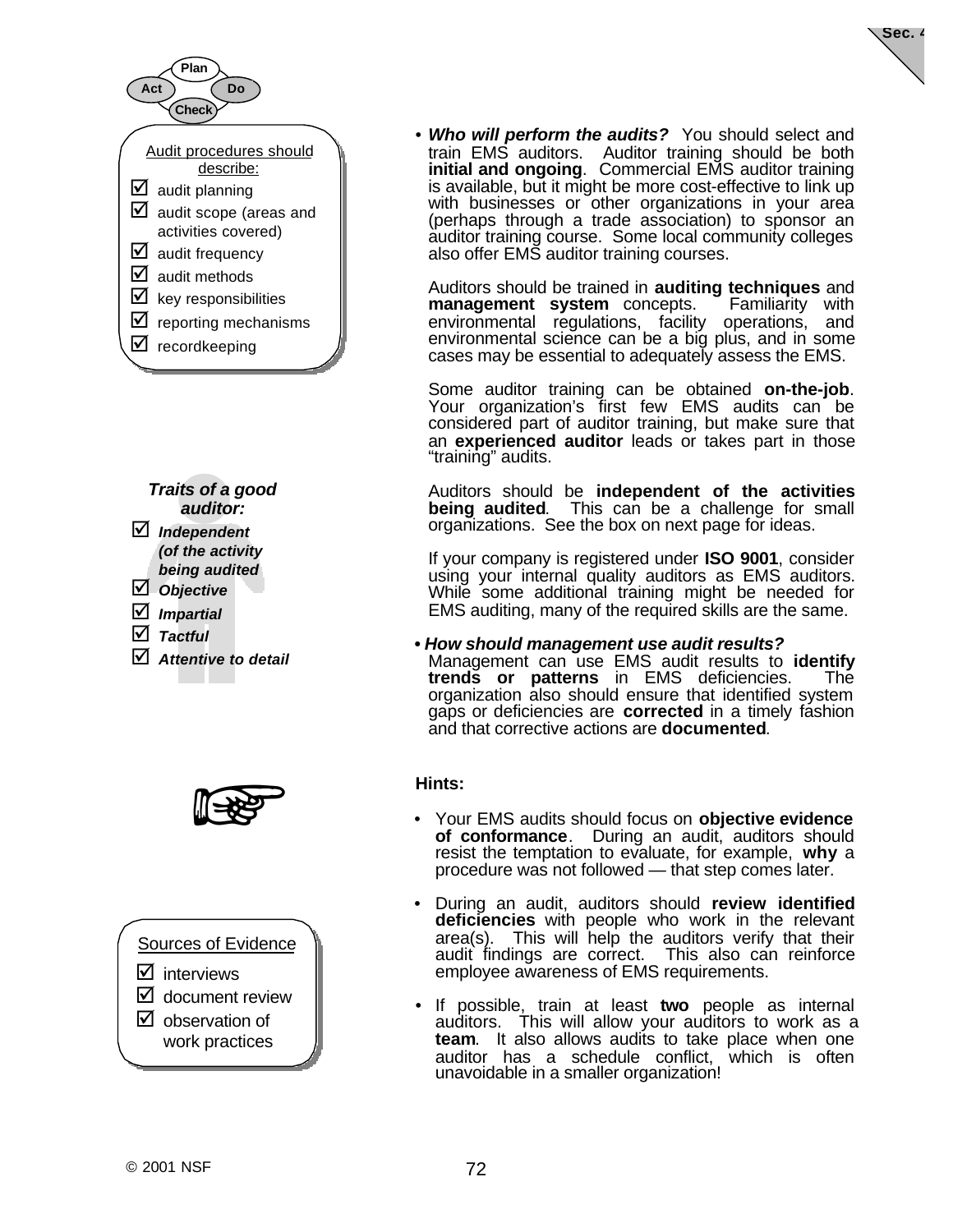

*Results of regulatory compliance audits are often good indicators of EMS deficiencies. Use*

*compliance audit findings to guide your EMS efforts*



**Sec. 4**

- Barter for audit services with other small organizations in your area
- Use external auditors
- Have office personnel audit production areas (and vice versa)
- **Before you start** an audit, be sure to **communicate** the audit scope, criteria, schedule, and other pertinent information to the people in the affected area(s). This helps to avoid confusion and facilitate the audit process.
- Consider **integrating** your EMS and regulatory compliance audit processes, **but** keep in mind that these audit processes have different purposes. While you might want to **communicate the results** of EMS audits widely within your organization, the results of compliance audits might need to be communicated in a more limited fashion.
- Final thought: An EMS audit **is** a check on how well your system meets your own established EMS requirements. An EMS audit is **not** an assessment of how well employees do their jobs. Auditors should avoid the "gotcha" mentality. Audits should be judged on the **quality** of findings, rather than on the number of findings.

#### *Figure 13: Linkages among EMS audits, corrective action and management reviews*



*Even if you have an effective internal audit program, consider periodic external audits to ensure objectivity*



- *Structure & Responsibility*
	- *Training & Awareness*
- *Corrective Action*

*The Tool Kit includes a sample EMS audit procedure, sample*

• *Management Review*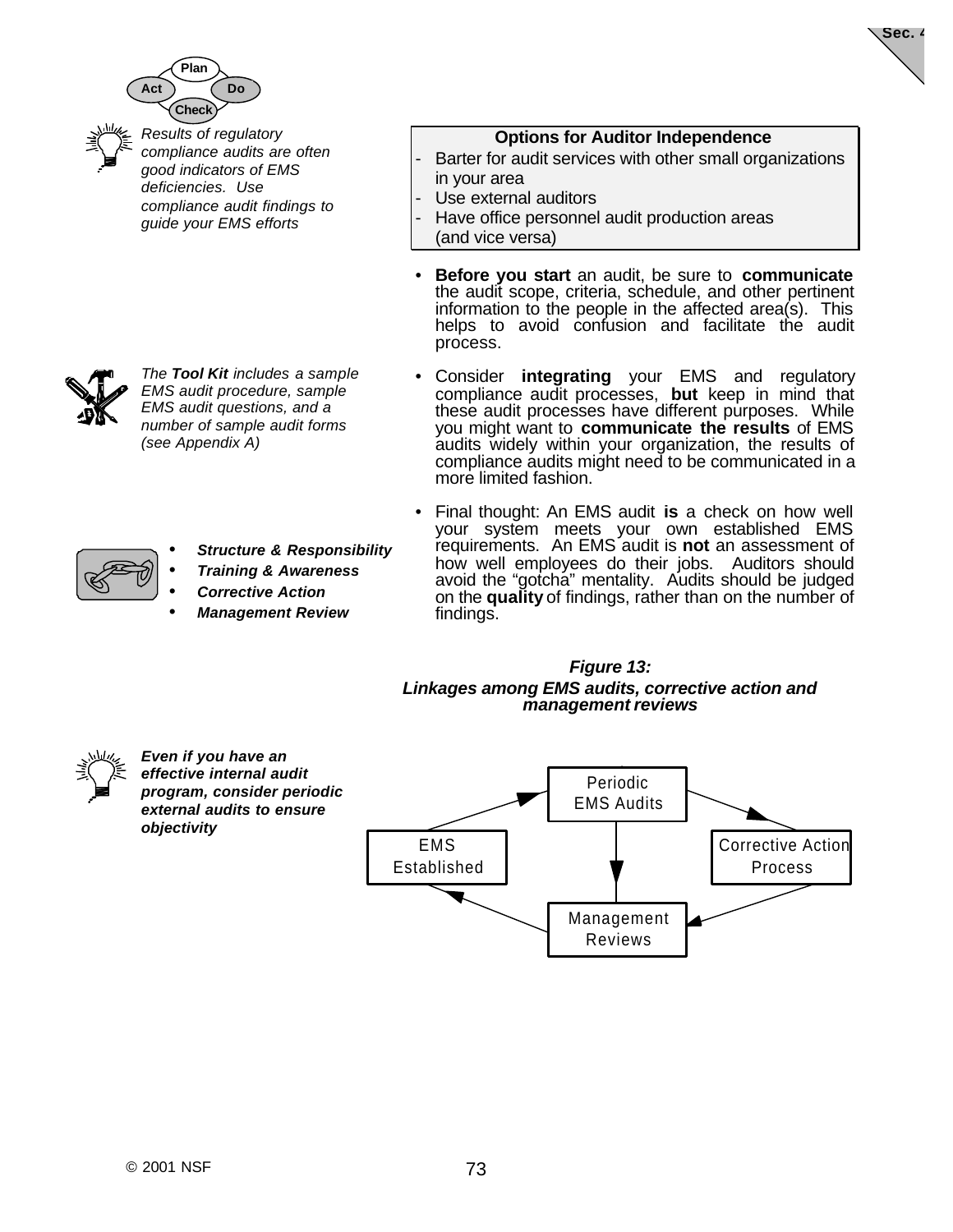

### **Capture the Learning: EMS Auditing Worksheet**

**Sec. 4**

| Have we developed an EMS audit<br>program? If not, how will this be<br>accomplished?<br>Who need to be involved in the audit                              |  |
|-----------------------------------------------------------------------------------------------------------------------------------------------------------|--|
| process?                                                                                                                                                  |  |
| Is there another audit program with<br>which our EMS audits could be linked<br>(for example, our quality or health &<br>safety management system audits)? |  |
| Have we determined an appropriate<br>audit frequency? What is the basis<br>for the existing frequency? Should the<br>frequency of audits be modified?     |  |
| Have we selected EMS auditors?<br>What are the qualifications of our<br>auditors?                                                                         |  |
| What training has been conducted or<br>is planned for our EMS auditors?                                                                                   |  |
| Have we conducted EMS audits as<br>described in the audit program?<br>Where are the results of such audits<br>described?                                  |  |
| How are the results of EMS audits<br>communicated to top management?                                                                                      |  |
| How are the records of these audits<br>maintained?                                                                                                        |  |
| Our next step on EMS auditing<br>$is$ to $\ldots$                                                                                                         |  |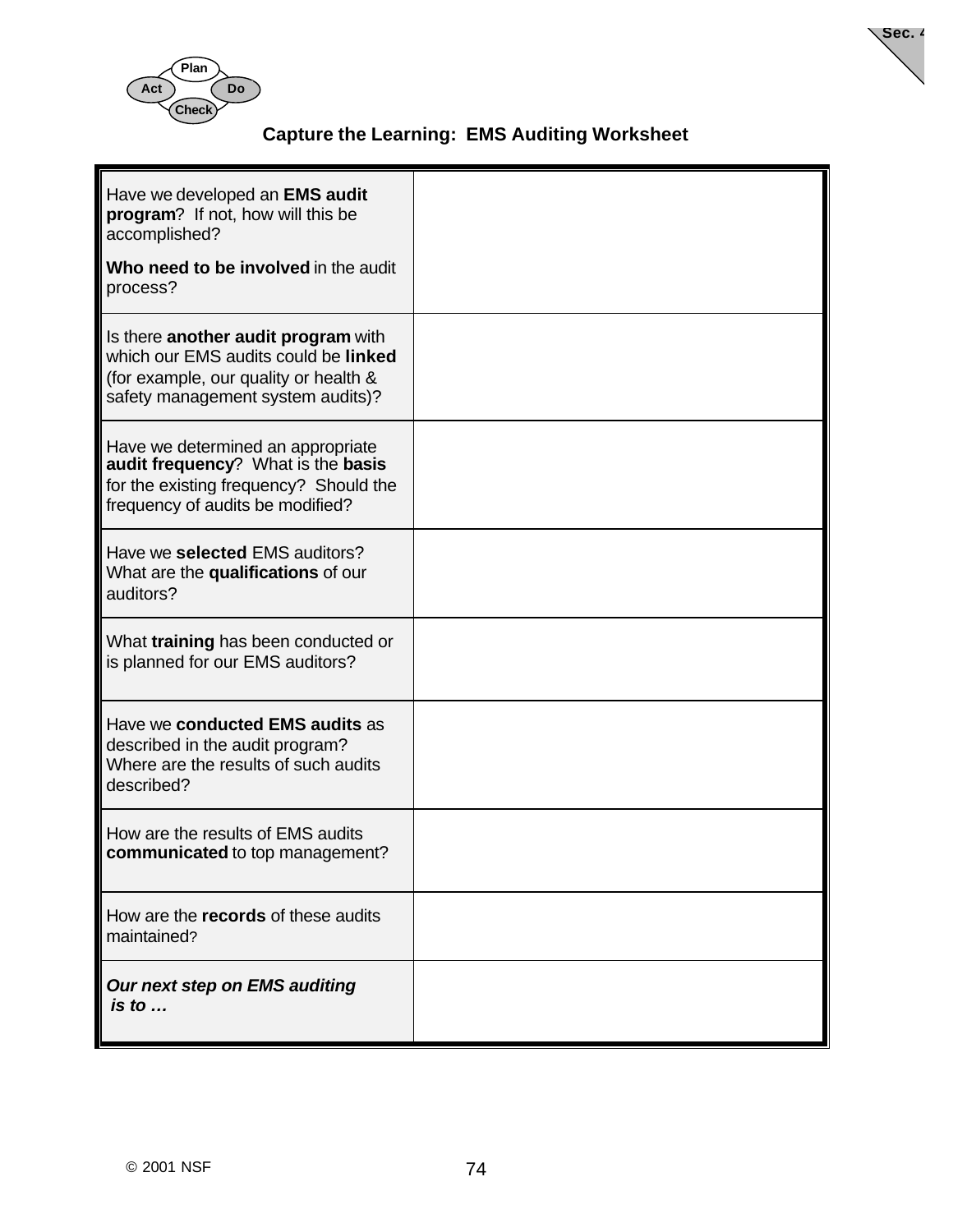



### **Management Review**

#### *Closing the continual improvement loop*





**"Many of the benefits of an EMS cannot be anticipated beforehand. You will have to discover them as pleasant surprises at some point after implementation. They will be there.**

*Milan Screw Products*



*The Tool Kit contains a sample Management Review procedure. (See Appendix A)*

Just as a person should have periodic physical exams, your EMS must be reviewed periodically by top management to stay "healthy". Management reviews are one **key to continual improvement** and for ensuring that the EMS will continue to meet your organization's needs over time.

Management reviews also offer a great opportunity to<br>keep your EMS **efficient and cost-effective**. For keep your EMS efficient and cost-effective. example, some organizations have found that certain procedures and processes initially put in place were not needed to achieve their environmental objectives or to control key processes. **If EMS procedures and other activities don't add value, eliminate them.**

The key question that a management review seeks to answer:

"Is the system **working**?" (i.e., is it suitable, adequate and effective, given our needs?)

#### **Hints:**

- Two kinds of people should be involved in the management review process:
	- people who have the right **information** / knowledge,
	- people who can **make decisions** about the organization and its resources (top management).
- Determine management review **frequency** that will work best for your organization. Some organizations combine these reviews with other meetings (such as director meetings). Other organizations hold "standalone" reviews. At a minimum, consider conducting management reviews at least once per year.
- During management review meetings, make sure that someone records what **issues** were discussed, what **decisions** were arrived at, and what **action** items were selected. Results of management reviews should be **documented**.
- Management reviews should assess how **changing circumstances** might influence the suitability, effectiveness or adequacy of your EMS. circumstances might be **internal** to your organization (such as new facilities, new raw materials, changes in products or services, new customers, etc.) or might be **external** factors (such as new laws, new scientific information or changes in adjacent land use).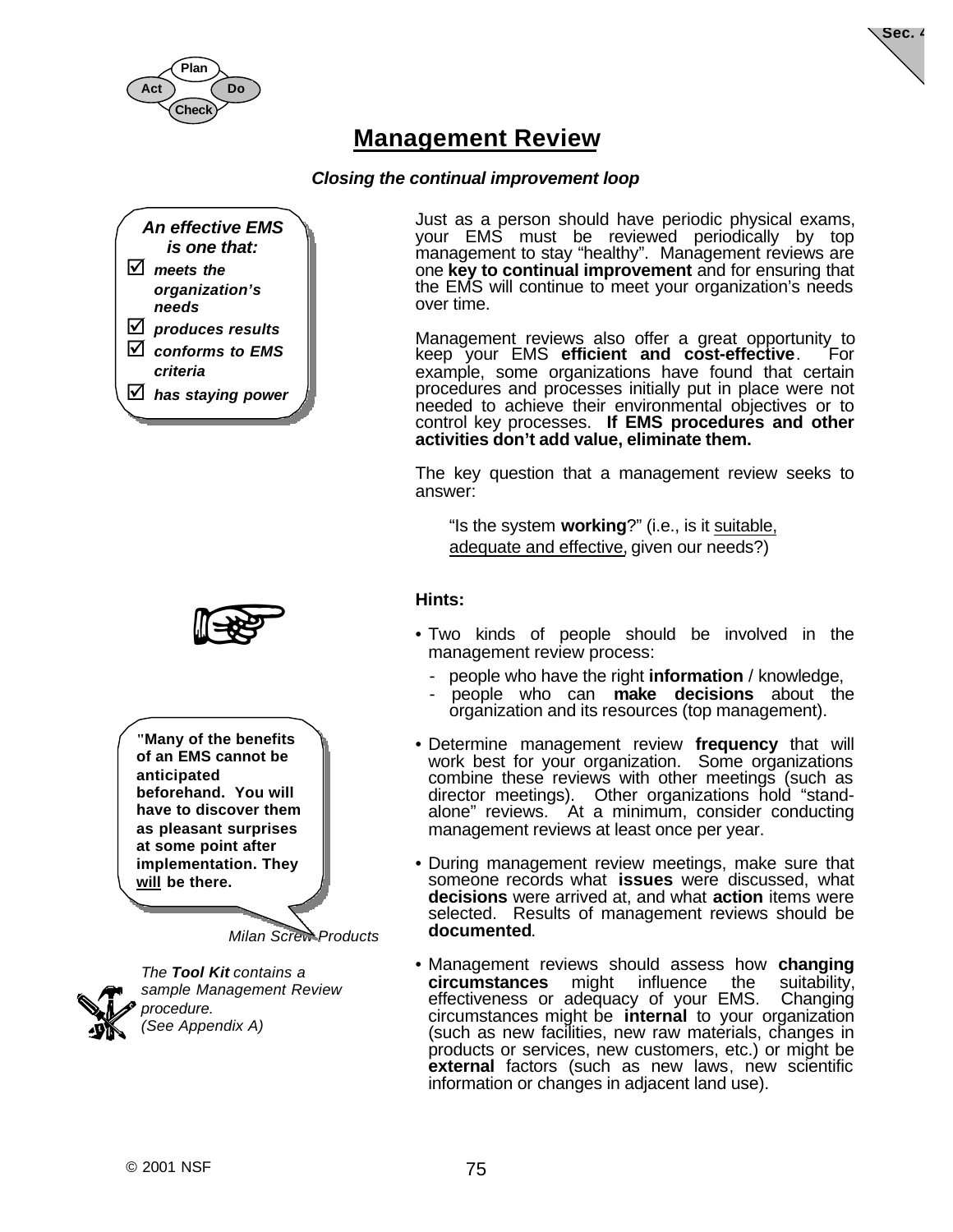

#### *Information sources to consider:*

- $\boxtimes$  Audit results
- $\triangleright$  Internal suggestions
- $\triangleright$  External communications
- $\nabla$  Progress on objectives and targets
- $\boxtimes$  Other environmental performance measures
- $\boxtimes$  Reports of emergencies, spills, other incidents
- $\nabla$  New or modified legislation and regulations
- $\boxtimes$  New scientific / technical data on materials and processes used by the organization

*Consider holding management review meetings "after hours" to minimize disruption of work.*



*All elements of the EMS should be considered as part of Management Review*

• After documenting the action items arising from your management review, be sure that someone **follows-up**. Progress on action items should be tracked to completion.

**Sec. 4**

• As you assess potential changes to your EMS, consider **other organizational plans and goals**. In this way, environmental decision-making can be integrated into your overall management and strategy.

### **Management Review: Questions to Ponder**

- Did we achieve our **objectives and targets**? If not, why not? Should we modify our objectives?
- Is our environmental **policy** still relevant to what we do?
- Are **roles and responsibilities** clear, do they make sense and are they communicated effectively?
- Are we applying **resources** appropriately?
- Are our **procedures** clear and adequate? Do we need other controls? Should we eliminate some of them?
- Are we **fixing problems** when we find them?
- Are we **monitoring our EMS** (e.g., via system audits)? What do the results of those audits tell us?
- What effects have **changes in materials, products, or services** had on our EMS and its effectiveness?
- Do changes in **laws or regulations** require us to change some of our approaches?
- What other changes are coming in the near term? What impacts (if any) will these have on our EMS?
- What **stakeholder concerns** have been raised since our last review? How are concerns being addressed?
- Is there a **better way**? What can we do to **improve**?



*Smaller organizations often favor employee experience over written procedures and documented systems. However, personnel turnover without documented systems can stall progress. When the manager of the Washtenaw County Home Toxics Reduction Program took over his position, there had been a six-month gap since his predecessor had left and very little in place to tell him what to do, whom to contact, or what the history of the program was. Having an EMS can facilitate a smooth transfer of responsibilities for environmental management.*

*The Washtenaw County Home Toxics Reduction Program (HTRP) successfully*

### **YOU SHOULD NOW UNDERSTAND ALL OF THE ELEMENTS OF AN EFFECTIVE EMS !!**

**NOW YOU'RE READY TO "GO"! (See next section)**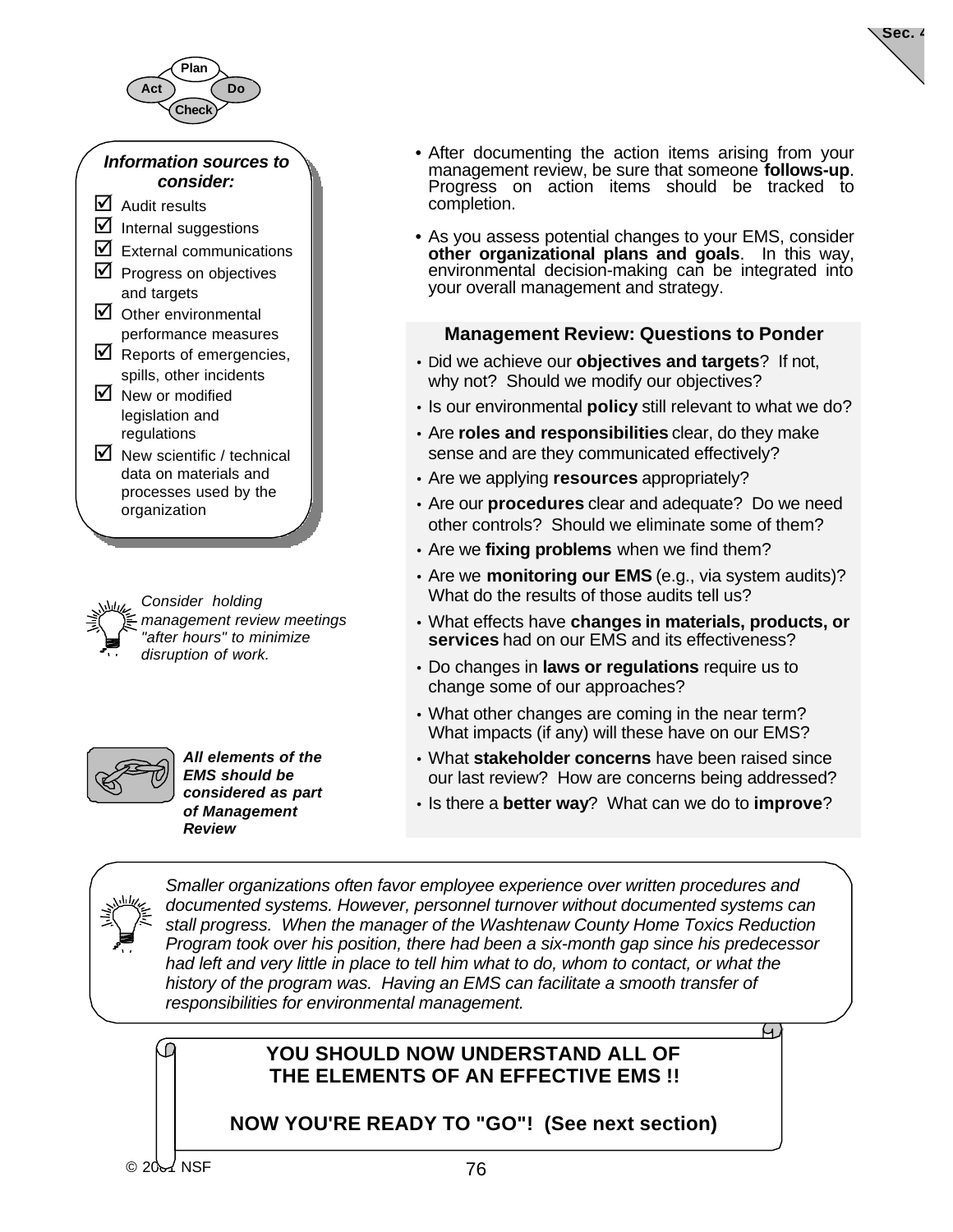



**Sec. 4**

| Do we have an existing process for<br>conducting management reviews?<br>If yes, does that process need to be<br>revised? In what way?                                                                 |  |
|-------------------------------------------------------------------------------------------------------------------------------------------------------------------------------------------------------|--|
| Who needs to be involved in this<br>process within our organization?                                                                                                                                  |  |
| When is the <b>best time</b> for us to<br>implement this process? Can this<br>effort be linked to an existing<br>organization process (such as our<br>budget, annual planning or auditing<br>cycles?) |  |
| How frequently are management<br>reviews? What is the <b>basis</b> for this<br>frequency?                                                                                                             |  |
| Should we conduct reviews more or<br>less frequently?                                                                                                                                                 |  |
| Who is responsible for gathering the<br>information needed to conduct<br>management reviews? Who is<br>responsible for presenting this<br>information?                                                |  |
| How do we ensure that changing<br>circumstances (both internal and<br>external to the organization) are<br>considered I this process?                                                                 |  |
| How do we ensure that the<br>recommendations of management<br>reviews are tracked and acted upon?                                                                                                     |  |
| Our next step on management<br>review is to                                                                                                                                                           |  |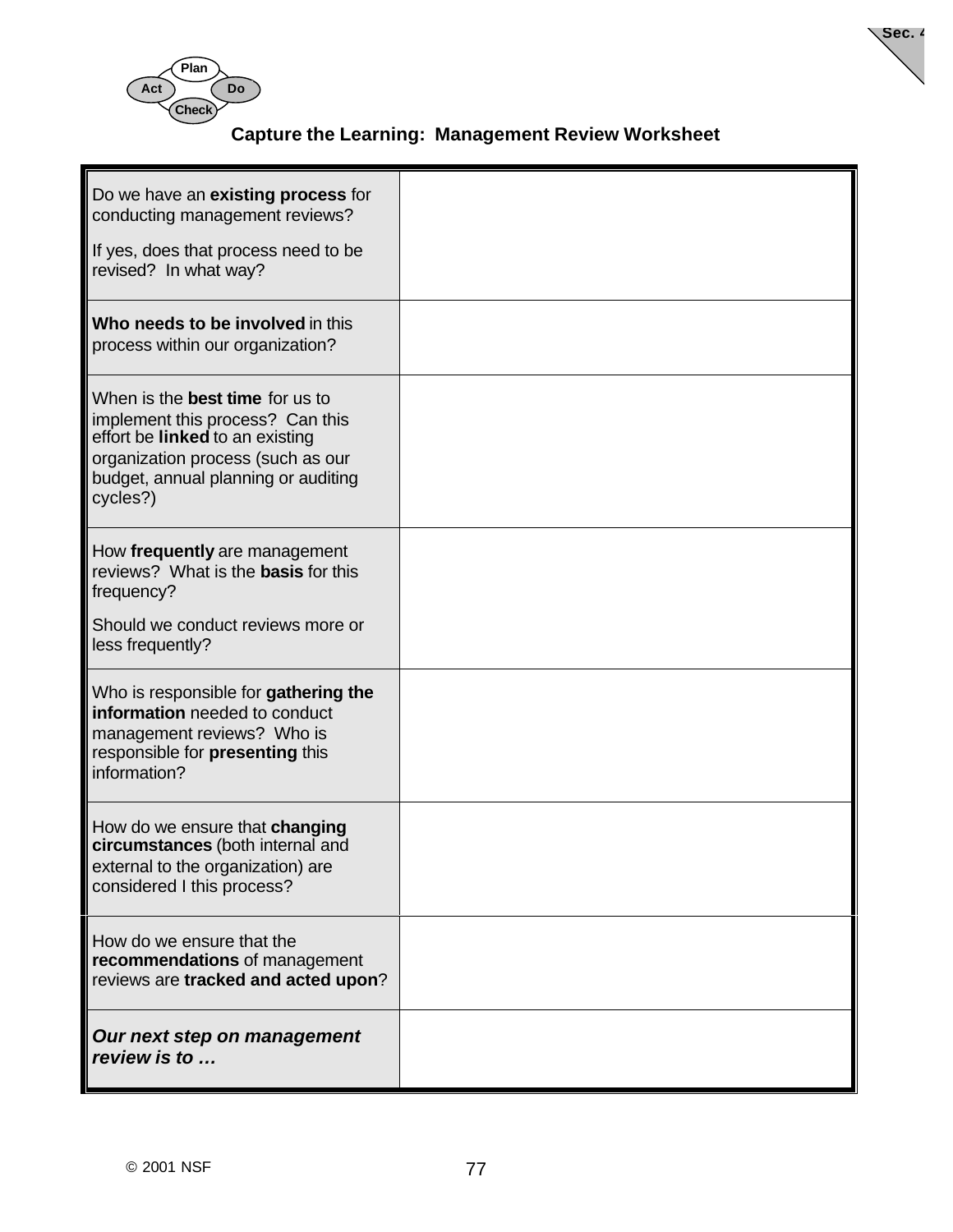

### **Section 5 : GO! (Roadmap for EMS Development)**

*A sequence of activities for building an EMS from the ground up*



*Ford Motor Company conducted ISO 14001 implementation workshops for its suppliers. Part of these workshops was devoted to a discussion of how to "launch" the EMS effort through a set of implementation steps.*



*The Washtenaw County Home Toxics Reduction Program (HTRP) successfully linked its management review process with its new Business Improvement Process (BIP). HTRP used its environmental objectives as input to the BIP and reviewed progress annually to determine what worked and to make adjustments, where needed. The output of BIP will feed into the County's budgeting process.*

Once you gain an understanding the individual elements of an EMS, you can begin the process of **putting these elements in place**. Each of the individual EMS elements is described in detail in Section 4. Also, several "up front" EMS planning tasks (such as gaining top management commitment) were described in Section 3.

Experience of many organizations shows that the **order** in which EMS implementation activities should take place is not always obvious or intuitive. Further, the optimal **sequence of implementation activities** does not necessarily follow the order in which elements are described in various EMS models, such as ISO 14001. Using a logical sequence can save time and money and minimize the "false starts" an organization might make.

This section provides a **step by step action plan** for developing and implementing the elements of an EMS. It describes a logical sequence or "roadmap" for planning and implementing EMS elements and explains how this sequence can be important in building an effective EMS.

Keep in mind that this is just one way to do the job– you might find other approaches that work just as well.

**Figure 14** illustrates the suggested implementation process flow. Each of the steps (and a rationale for their sequence) is discussed below.

A few **hints** to keep in mind as you build your EMS:

- **You may already have some EMS elements in place**, as indicated by the preliminary review that you performed earlier (see Section 3 for more details).
- Make sure to build in the **links between elements**. Refer back to Section 4 for information on the key links. The effectiveness of your EMS depends as much on the strength of its links as it does on the strength of the individual elements themselves.
- For many EMS elements, you will need to **design and implement a process**. In these cases, you also should consider **documenting** the process in the form of a **procedure**.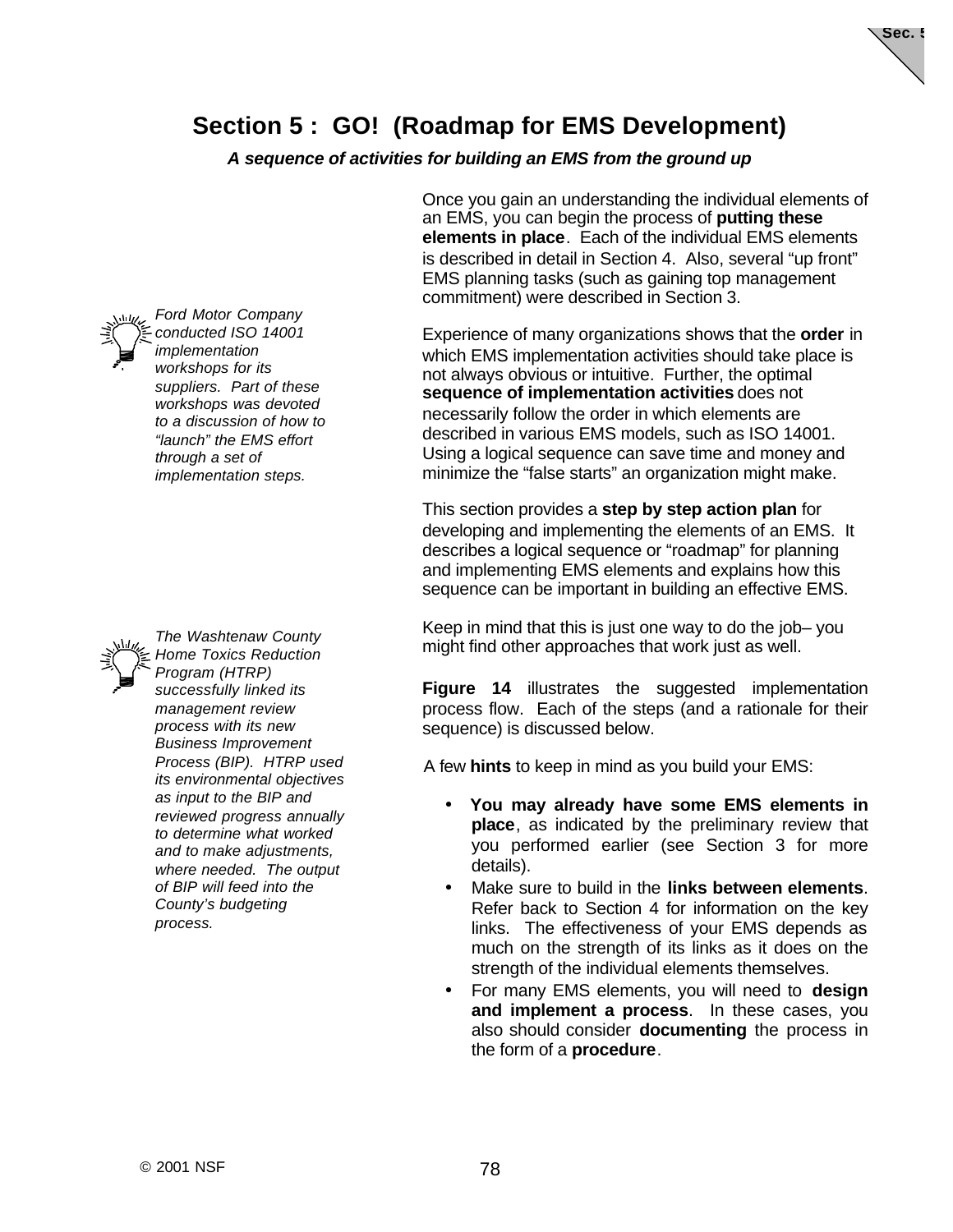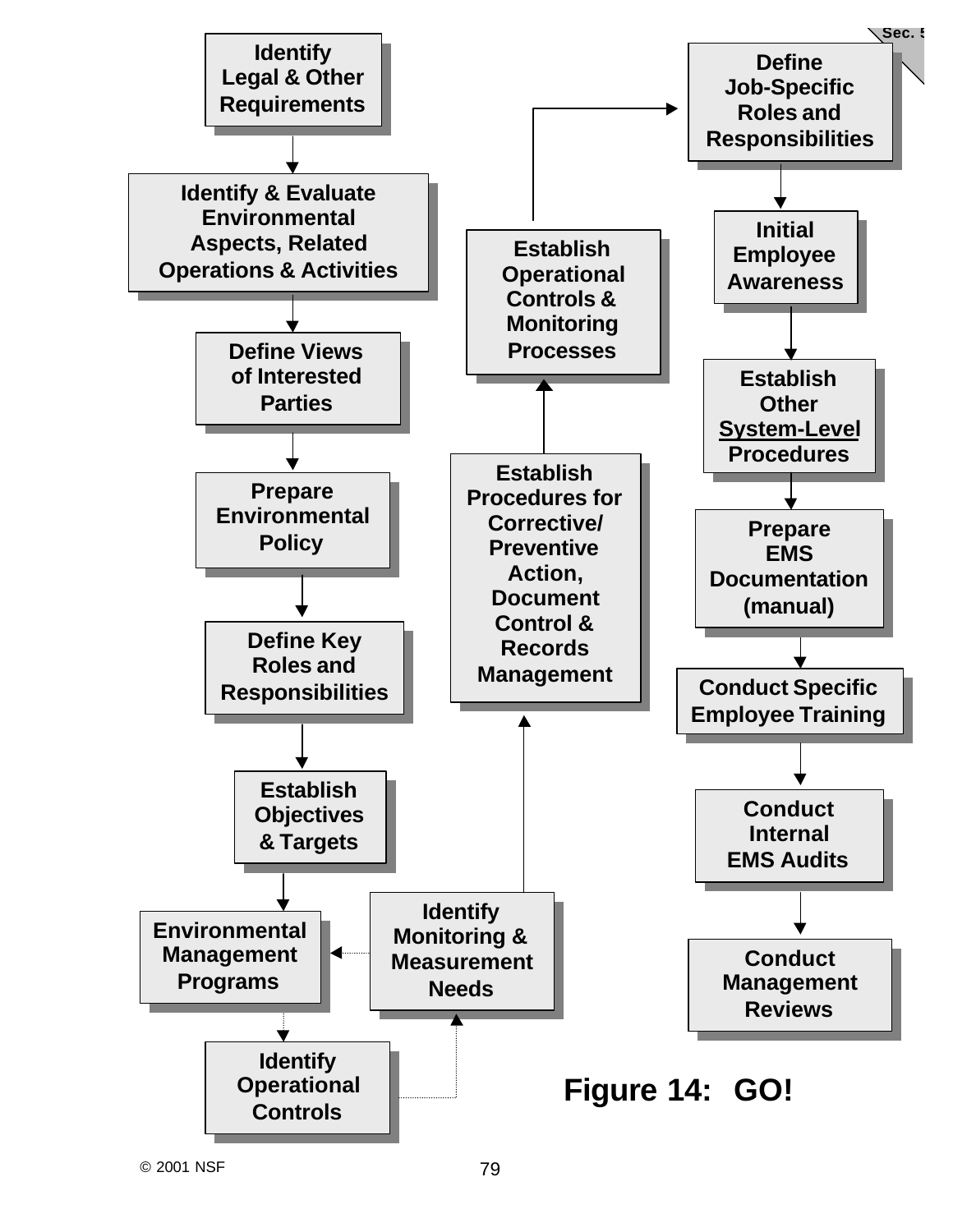

### **Creating Your EMS: Step by Step**

A first step in the EMS-building process is **understanding the legal and other requirements** that apply to what you do (i.e., that apply to your products, activities and services). This step is important for understanding compliance obligations and how these obligations affect the overall EMS design. For example, you might have an operation that is covered by an air quality permit or might provide a service that results in the generation of regulated wastes. Your EMS should include processes to ensure that such legal requirements are addressed when you conduct these operations (or when they are modified).

Your EMS should be designed to help you accomplish more that just compliance with applicable laws and regulations, but these compliance requirements should be a major consideration. Performing this step first allows you to understand how legal requirements might relate to the environmental aspects and impacts of your products, activities and services, as discussed next.

Once you understand what "rules" apply, you should **assess how your organization interacts with the environment.** This is accomplished by identifying your environmental **aspects and impacts** and determining which of them are significant. Some of your environmental aspects may be regulated, while others may not be.

As you identify and assess your aspects, you also should **identify specific products, operations and activities** from which these aspects / impacts arise. Likewise, you can identify any **monitoring** that is performed of these operations or activities for environmental purposes. For example, if you identify the generation of a particular air emission as a significant environmental aspect, it would help to know which operation(s) generate such air emissions. It might also help to know whether these air emissions are monitored or otherwise measured in some manner.

Collecting this information at an early stage will help you implement subsequent EMS elements. You can use a form (such as **Figure 15**) to capture this information. One caveat - just because you identify an existing control and/or monitoring activity related to a particular operation or activity, **don't automatically assume that these controls are adequate** for EMS purposes. The adequacy of these controls will depend on several factors, including your objectives and targets.

**Identify Environmental Aspects and Related Products, Operations and Activities**

**Identify Legal and Other Requirements**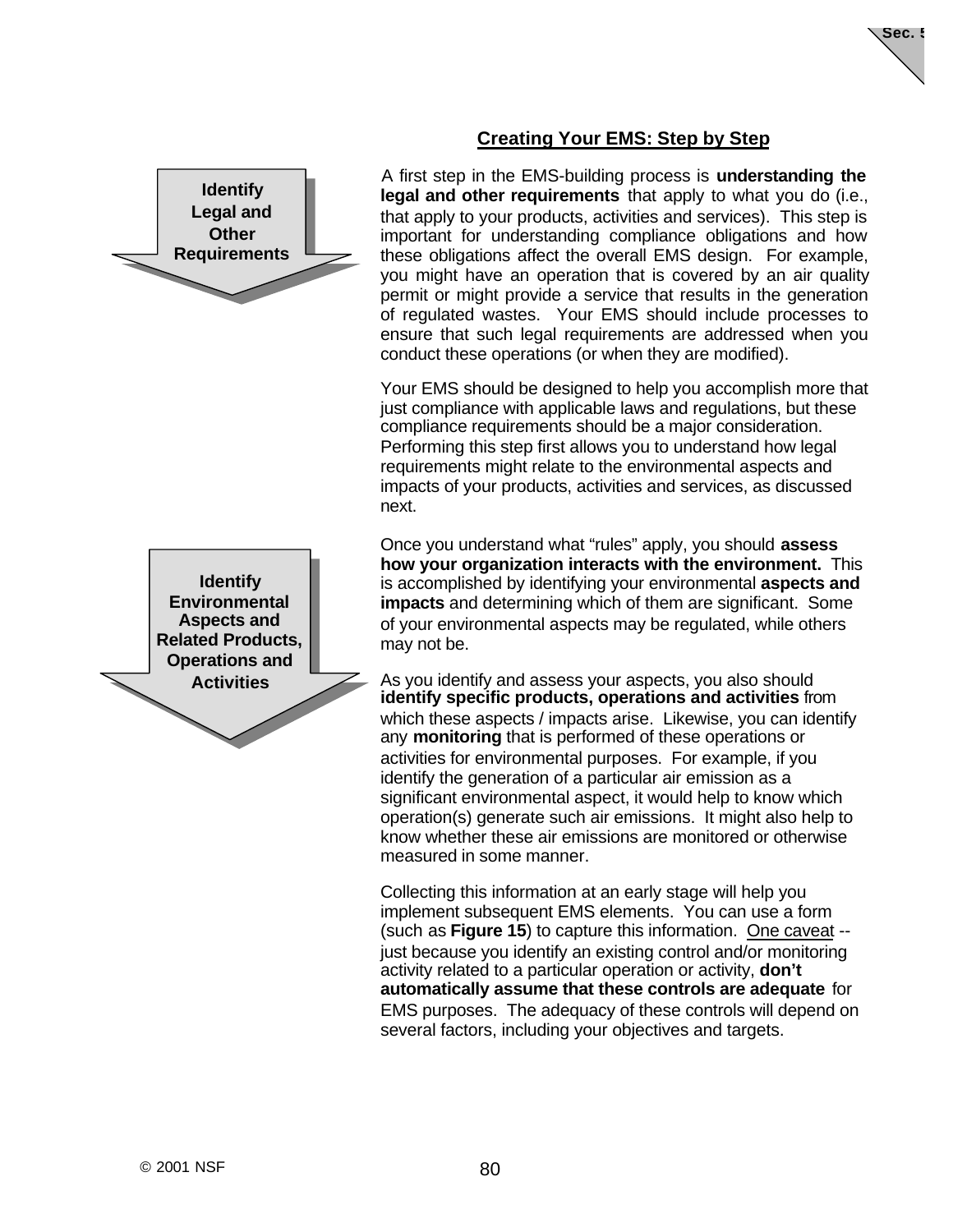**Sec. 5**

| <b>Source</b>                                                      | <b>Significant Aspect(s)</b>                                        | <b>Regulated?</b>       | <b>Associated Controls</b>                                                                                                   | <b>Associated</b><br><b>Monitoring</b><br>or Measurement                                             |
|--------------------------------------------------------------------|---------------------------------------------------------------------|-------------------------|------------------------------------------------------------------------------------------------------------------------------|------------------------------------------------------------------------------------------------------|
| <b>Operations</b><br>Parts painting                                | Air emissions<br>(VOCs)<br>Solvent waste<br>$\bullet$<br>generation | Yes<br>Yes              | Limits on VOC<br>$\bullet$<br>content in paints<br>and operating hours<br><b>SOP</b><br>for<br>HW<br>$\bullet$<br>generation | Paint use records,<br>$\bullet$<br>log of operating<br>hours<br>Waste tracking<br>$\bullet$<br>sheet |
| Parts plating                                                      | Waste generation<br>$\bullet$<br>Water discharges<br>$\bullet$      | Yes<br>$\bullet$<br>Yes | HW<br>SOP<br>for<br>$\bullet$<br>generation<br>Notification to site<br>$\bullet$<br>effluent treatment<br>plant              | $\bullet$<br>Waste tracking<br>sheet<br>Pre-discharge<br>sampling                                    |
| <b>Other Activities</b><br>Raw material<br>storage                 | Potential spills<br>$\bullet$                                       | Yes                     | Stormwater<br>$\bullet$<br><b>Pollution Prevention</b><br>Plan                                                               | Weekly<br>$\bullet$<br>inspections of<br>storage area                                                |
| Fleet maintenance                                                  | Waste oil generation<br>$\bullet$<br>Potential spills<br>$\bullet$  | Yes<br>$\bullet$<br>Yes | HW<br><b>SOP</b><br>for<br>$\bullet$<br>generation<br>Stormwater<br>$\bullet$<br><b>Pollution Prevention</b><br>Plan         | $\bullet$<br>Waste tracking<br>sheet<br>Weekly<br>inspections of<br>storage area                     |
| <b>Products</b><br>Pumps                                           | <b>Energy Use</b><br>Chromium content<br>$\bullet$                  | No<br><b>No</b>         | None<br>$\bullet$<br>None<br>$\bullet$                                                                                       | None<br><b>None</b>                                                                                  |
| <b>Services</b><br><b>Equipment servicing</b><br>at customer sites | Waste generation<br>$\bullet$<br>Fuel use<br>$\bullet$              | No<br>No                | SOP for equipment<br>$\bullet$<br>service<br>None                                                                            | <b>Waste tracking</b><br>$\bullet$<br>sheet<br>Fuel dispensing<br>records                            |

### *Figure 15:* **Linking Operations, Aspects, Controls and Monitoring (example)**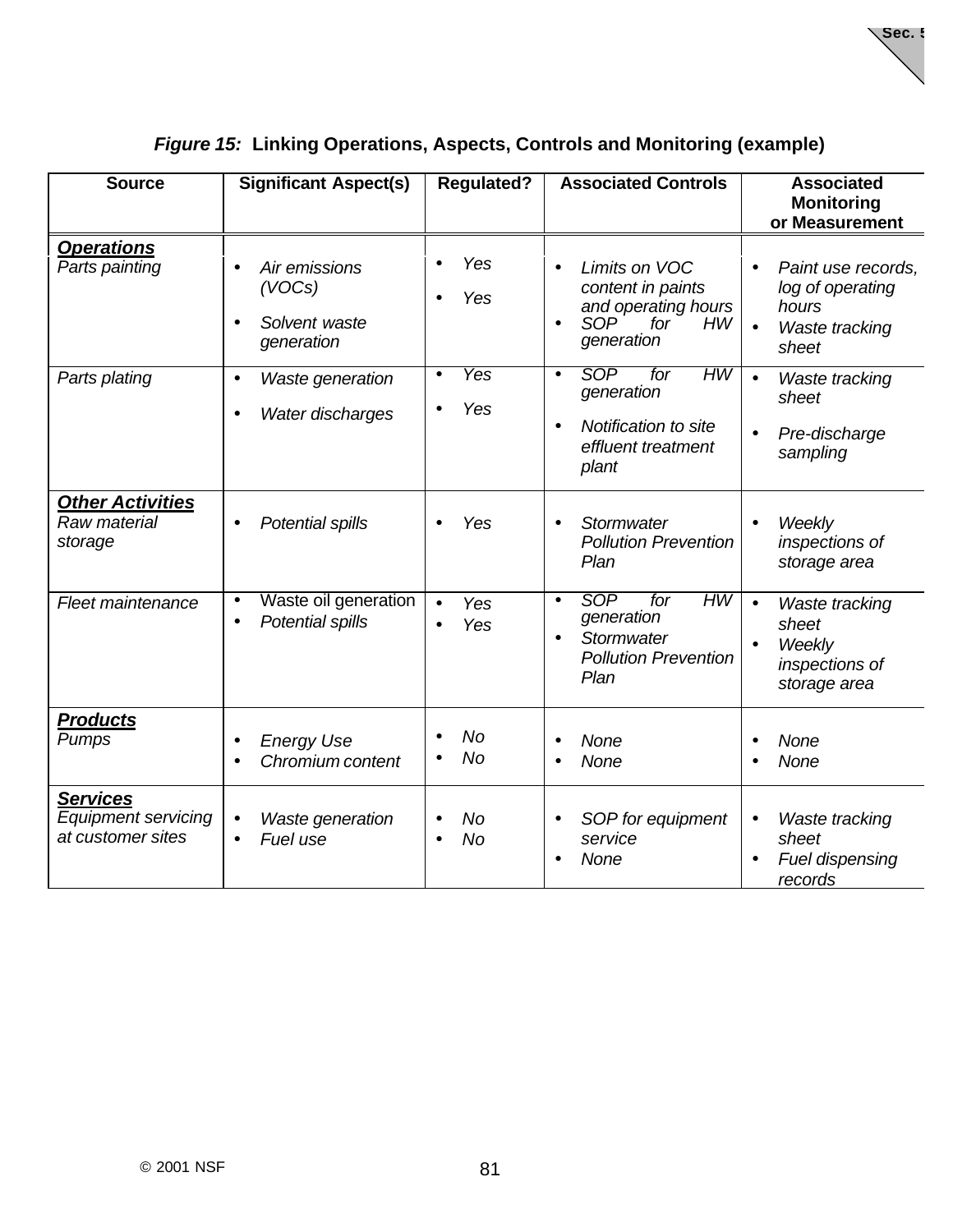



Armed with information on applicable legal and other requirements as well as the environmental attributes of your products, activities and services, you should **gather information of the views of your "stakeholders"** (or interested parties). Stakeholders might include, for example, your neighbors, interest groups, regulators and others. Their views might address how your organization affects the environment, how well you are meeting your environmental obligations, and whether your organization is a "good neighbor", among other topics. There are many ways to collect information on stakeholder views, as discussed in Section 4 (See "Communication").

Gathering this information now allows you to consider stakeholder input in the development of your environmental policy. Since you have already assessed your legal and other requirements and your environmental aspects, you should be in a good position to have meaningful dialogues with these stakeholders.



Keep in mind that you evaluated your current environmental programs when you performed the preliminary review (see Section 3), so you should understand how (and how well) you are currently managing these key issues.



**Prepare Environmental Policy**

> Once the environmental policy has been written, you can begin to **define key roles and responsibilities** within the EMS. At this stage of implementation, focus on "higher-level" responsibilities, such as the roles and responsibilities of senior management, key functional leaders and environmental staff (if one exists). EMS responsibilities for other specific jobs or functions will be identified in a later step. Once the key roles and responsibilities have been defined, obtain the input of these individuals in the next step of the process – establishing objectives and targets.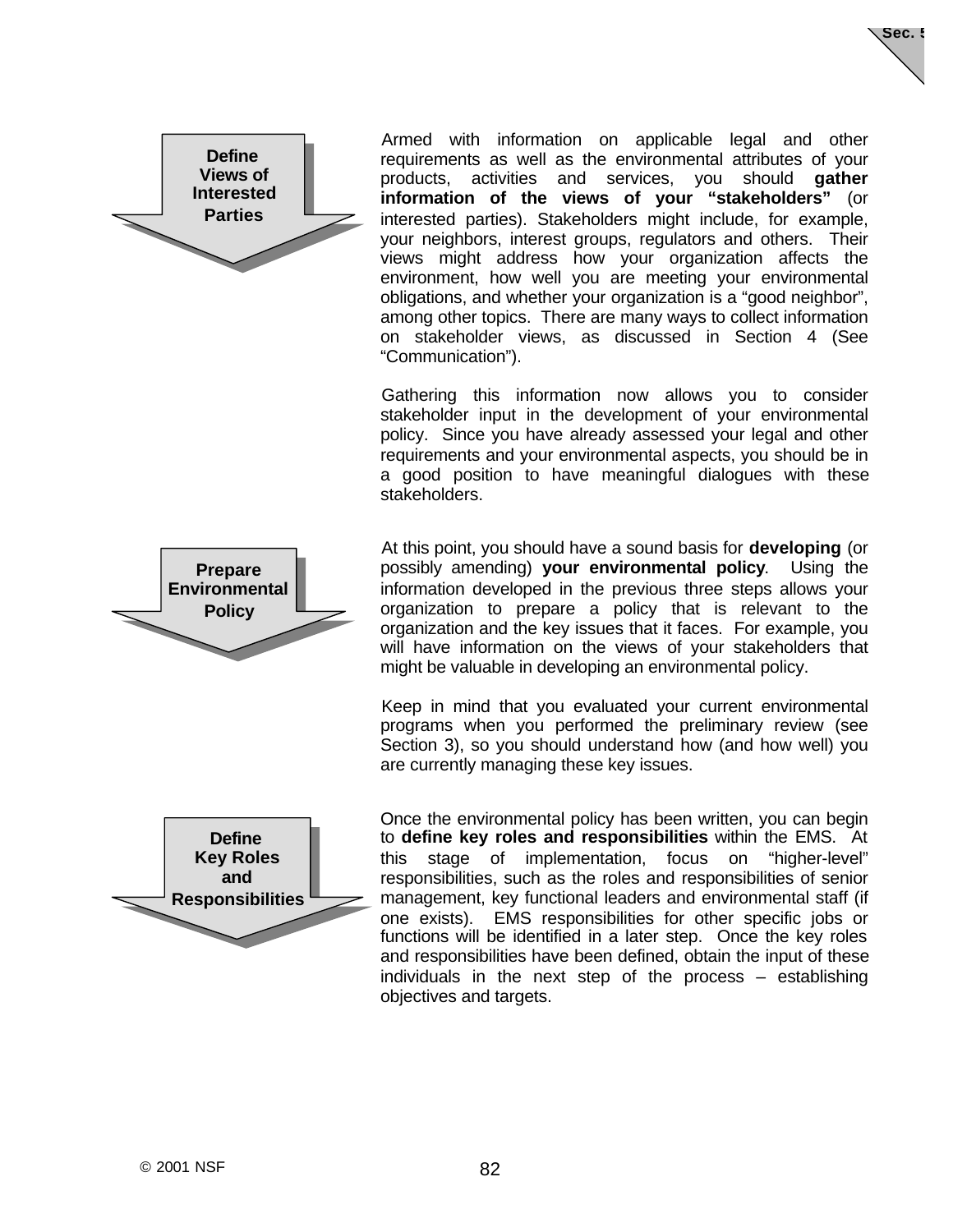

*Figure 16*



At this point you are ready to **establish environmental objectives and targets** for your organization. These objectives should be consistent with your environmental policy. Each of your objectives also should reflect the analyses you carried out on legal and other requirements, environmental aspects and impacts, and the views of interested parties (as well as the other factors discussed in Section 4).

**Sec. 5**

You identified the operations and activities related to your significant aspects and impacts in an earlier step. Also, you defined certain key roles and responsibilities. This information will help you to determine the **relevant levels and functions** within the organization for achieving objectives and targets. For example, if you set an objective to reduce hazardous waste generation by 10% this year, you also should know which parts of the organization must be involved in order to meet this objective.

> This brings us to one of the most challenging (and potentially most valuable) steps in the overall process. Armed with an understanding of legal requirements, your significant environmental aspects and impacts, and your objectives and targets, your are ready to **tackle several EMS elements simultaneously**. These elements include the design of environmental **management programs**, the initial identification of necessary **operational controls**, and the initial identification of **monitoring and measurement** needs. One reason combining these steps is that they can often overlap significantly. For example, your environmental management program for achieving a certain objective (such as maintaining compliance with regulations) might consist of a number of existing operational controls (procedures) and monitoring activities. Similarly, achieving an objective might require a feasibility study or the implementation of certain "new" operational controls. Likewise, determining progress on achieving objectives often requires some form of monitoring or measurement.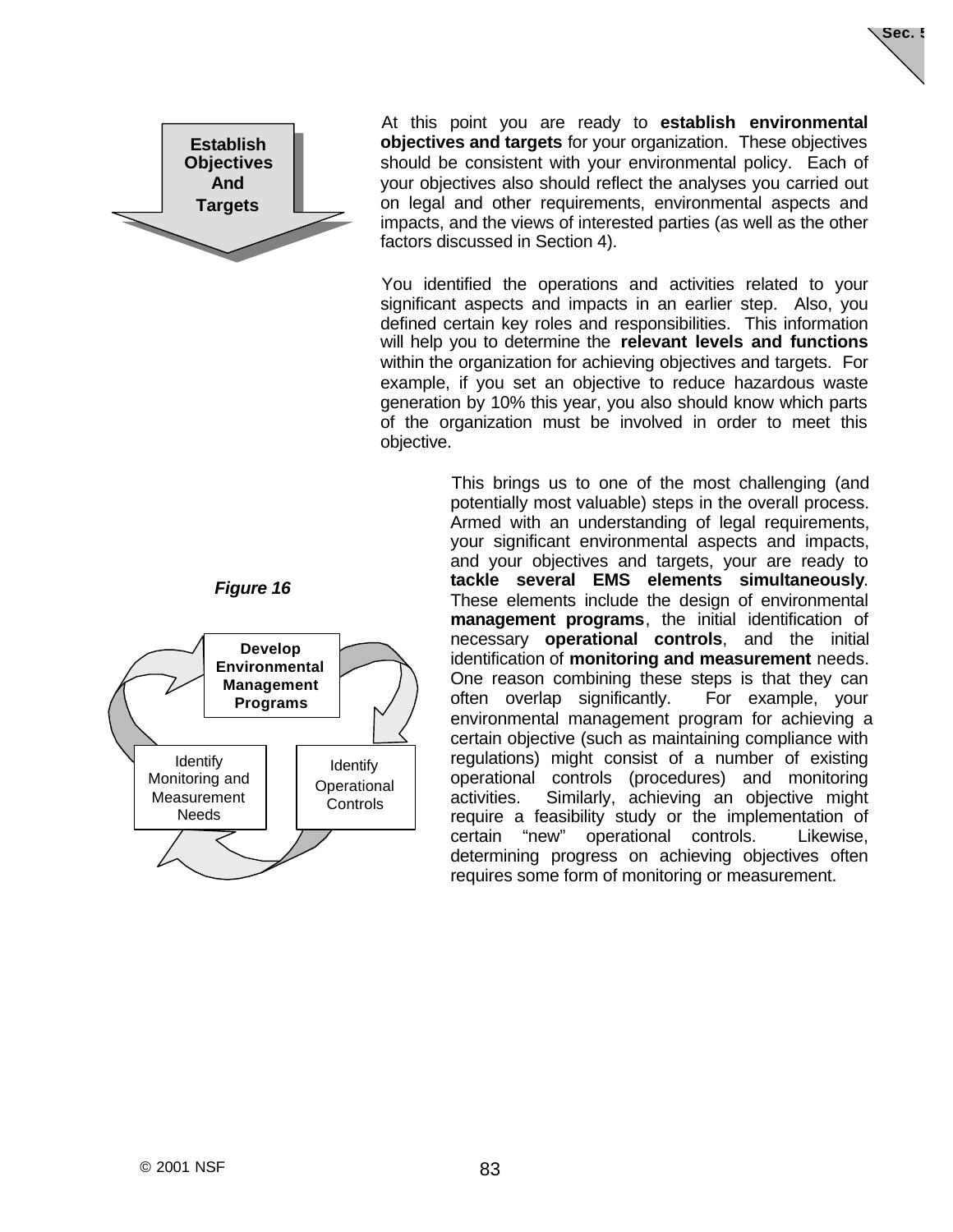



*An example of a form for describing environmental management programs that shows the links between programs and operational controls is provided in the Tool Kit (Appendix A)*



**One important caveat**: Keep in mind that operational controls and monitoring / measurement processes might be needed **even if** no objective (or corresponding management program) exists for a particular operation or activity. For example, controls might be needed for certain operations to ensure compliance with legal requirements or to control a significant environmental aspect, even where no specific objective has been set. The initial identification of operational control needs at this point in the process should be supplemented by a more detailed design of operational controls and monitoring processes, as described in a subsequent process step.

Also keep in mind that this **process is usually iterative.** That is, you might need to "re-visit" your management programs, operational controls and monitoring processes over time to ensure they are consistent and up-to-date.

You should already have a **head start** on this step, since you identified operations and activities related to your significant environmental aspects (as well as existing control and monitoring processes) several steps ago. *Remember how we said this was a good idea?*

Your don't need to fully develop these operational controls and monitoring activities yet – that step comes later (see "Design Operational Controls & Monitoring Processes"). What you need to do now is **compile a list of your operational control and monitoring needs**. As you develop your environmental management programs, ask yourself the following questions:

- How do we control this operation or activity now?
- Are these controls adequate to meet our objectives and to ensure compliance?
- If additional controls are needed, what types of controls make sense?
- What type of monitoring / measurement is needed to track our progress in achieving objectives and to ensure that operational controls are implemented as designed?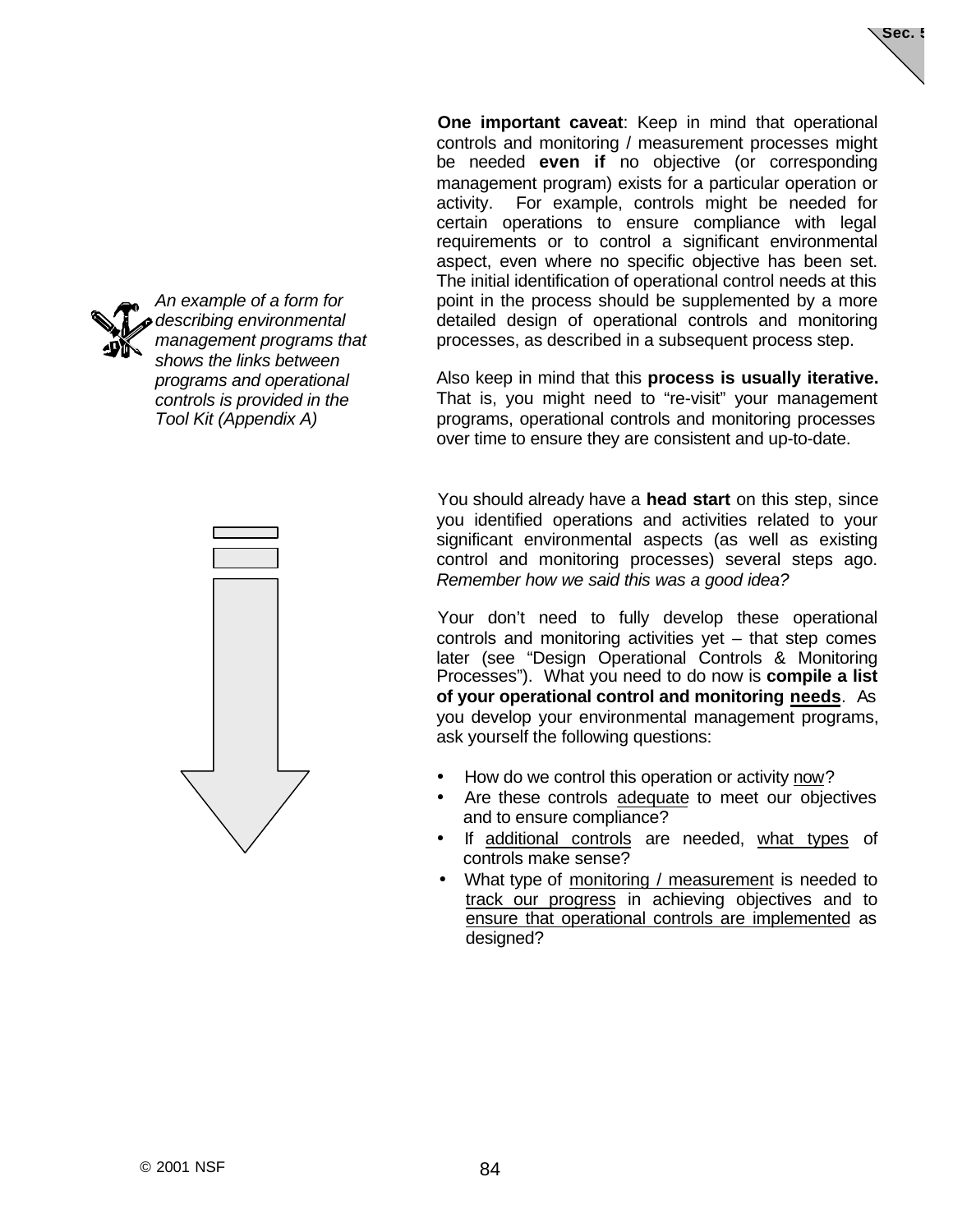

At this stage of implementation, your EMS will begin to generate some documents (such as procedures and forms) and records (that demonstrate that various processes are being carried out). For this reason, it is a good time to **establish procedures for corrective/preventive action, document control, and records management**. These three processes are essentially "system maintenance" functions. As you develop and implement other system-level procedures, work instructions for various activities, and other EMS documents, you need a process for controlling the generation and modification of these documents. Likewise, you will need a process to ensure that you can fix (or correct) problems when they occur. In addition, many of these processes (such as monitoring activities) will generate records, so you need an effective way to manage the records that your EMS generates.

Sec.

**Establish Operational Controls & Monitoring Processes**

Once the system maintenance functions are in place, you can start in earnest the **establishment of activity- or area-specific operational controls and monitoring processes**. As a starting point, refer back to the list of operational control and monitoring needs that you generated in preparing your environmental management programs (see earlier step). Also, you should have a template for the development of these work instructions (or standard operating procedures), since your document control process was established in the prior step. Remember that you might need operational controls and monitoring processes to meet your **policy commitments** and **control significant environmental aspects**, even where no specific objectives or environmental management programs have been established.

**Employees** that work in relevant operations or activities can provide a lot of support here. Also, note that these operational controls and monitoring processes can play an important role in employee training, as discussed later.

Also keep in mind that you also need a procedure for conducting **periodic compliance evaluations**.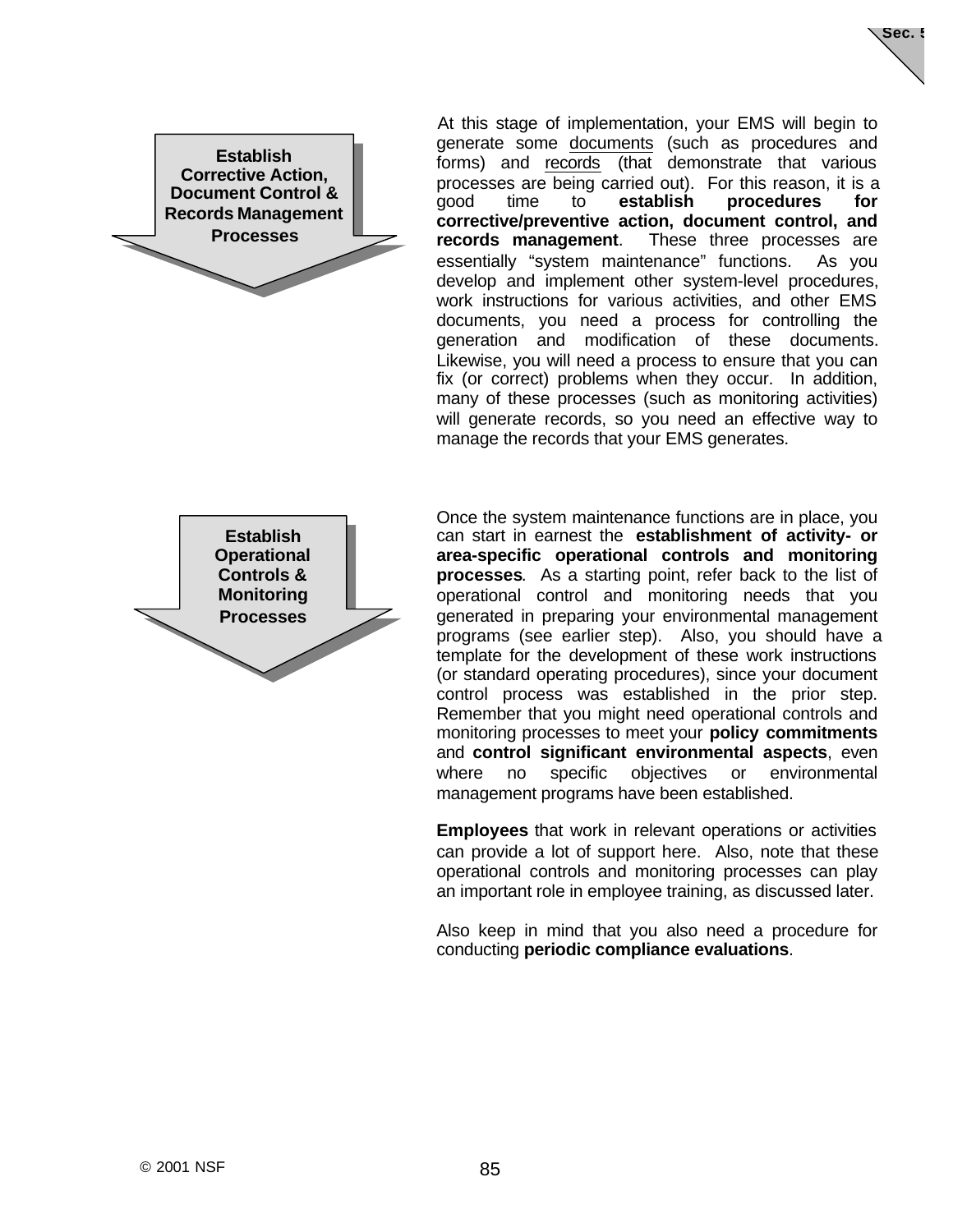



As part of the process described above, you should **define job-specific roles and responsibilities**. Such roles and responsibilities should address the specific operational controls and monitoring processes discussed above. You might want to document these responsibilities in a **responsibility matrix** or in some other form that is easily communicated to employees.

**Initial employee awareness** training should be conducted to promote understanding of the organization's EMS efforts and the progress made to-date. As a first step, train employees on the environmental policy and other elements of the EMS. Discuss the environmental impacts of their activities, any new / modified procedures, the organization's objectives and targets, as well as their EMS responsibilities. If you have contractors or others at your site who are not employees of your organization, consider whether these other individuals should be included in these EMS awareness sessions.

Some system-level procedures (such as the procedures for identification of environmental aspects and access to legal and other requirements) were developed at earlier stages of the process. At this point, you **can establish any other procedures required for the EMS**. These other system-level procedures might include, for example:

- employee training and awareness,
- internal and external communication,
- emergency preparedness and response,
- EMS auditing, and
- management review.

Once you have established roles and responsibilities and defined all of your system-level procedures, **preparing the EMS manual** should be a relatively simple matter. The manual should summarize the results of your efforts so far (that is, it should describe the processes you have developed, the roles and responsibilities you have defined as well as other EMS elements). Also, it is important to describe the **links** among system elements and provide direction to other system documents. Keep the manual simple – there is no need to provide great detail on any particular system process. Readers can be referred to the detailed procedures if more information is needed.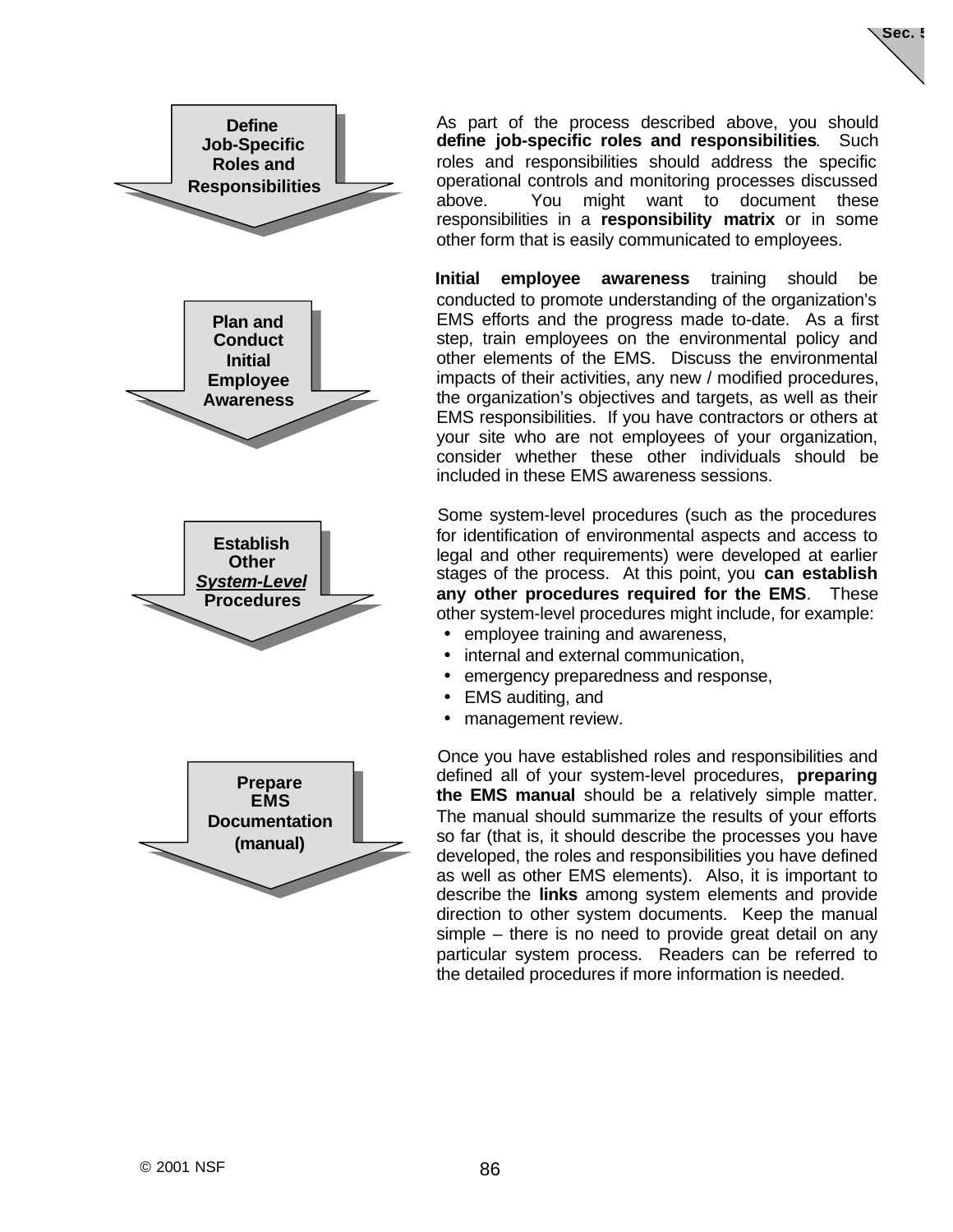



Once the procedures and other system documentation have been prepared, you are ready to **conduct specific employee EMS training**. As a first step, identify specific **training needs**. Employee training should be designed to ensure understanding of:

- key system processes,
- operational controls related to their specific jobs, and
- any monitoring or measurement for which they are responsible.

Job-specific training should also cover topics such as EMS auditing for those employees that will conduct internal EMS audits.

Once internal auditors have been selected and trained, you should **design and initiate the internal auditing process**. At this point, you should have sufficient EMS processes in place to conduct meaningful audits. Many organizations find that it is easier to start with smaller, more frequent audits that to audit the entire EMS at once. These early audits can serve as a learning tool for the auditors.

Once the audit results are known, use **the corrective and preventive action process** you developed earlier to address any identified problems. Audit records should be managed in accordance with the records management process.



Use the results of your internal audits (along with other information on the EMS) to **conduct management reviews**. Management should consider the need for any changes to the EMS and make assignments for any changes needed. Such assignments should be consistent with the roles and responsibilities established previously.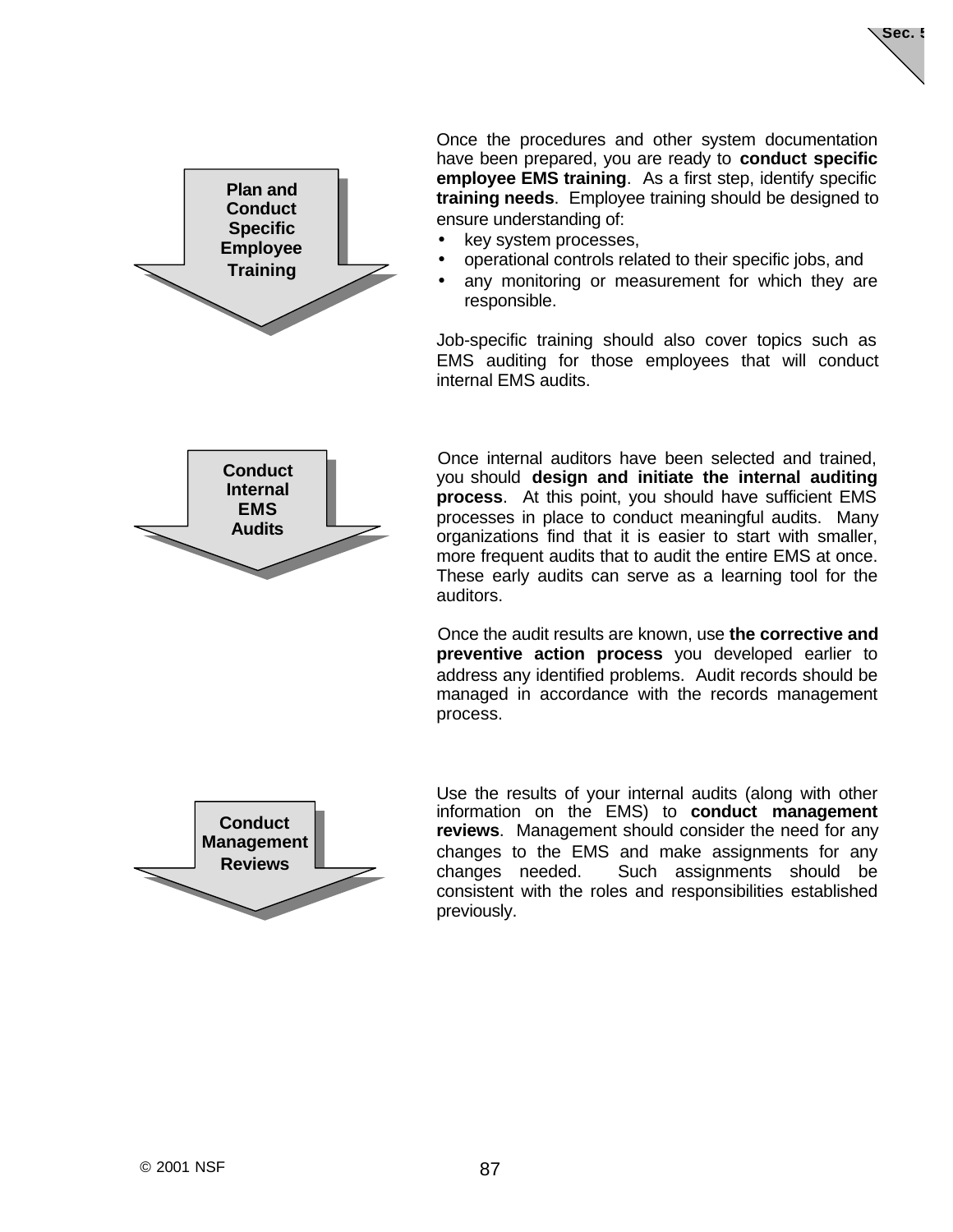## **Appendix A: TOOL KIT**

**A**

| Environmental Impact Identification and Evaluation: Techniques . and Data Sources96 |  |
|-------------------------------------------------------------------------------------|--|
| Sample Procedure: Instructions for Environmental Aspects Identification Form 98     |  |
|                                                                                     |  |
|                                                                                     |  |
|                                                                                     |  |
|                                                                                     |  |
|                                                                                     |  |
|                                                                                     |  |
|                                                                                     |  |
|                                                                                     |  |
|                                                                                     |  |
|                                                                                     |  |
|                                                                                     |  |
|                                                                                     |  |
|                                                                                     |  |
|                                                                                     |  |
|                                                                                     |  |
|                                                                                     |  |
|                                                                                     |  |
|                                                                                     |  |
|                                                                                     |  |
|                                                                                     |  |
|                                                                                     |  |

Note: The examples in the Tool Kit are drawn from many different sources. They are not designed to be used together in EMS development.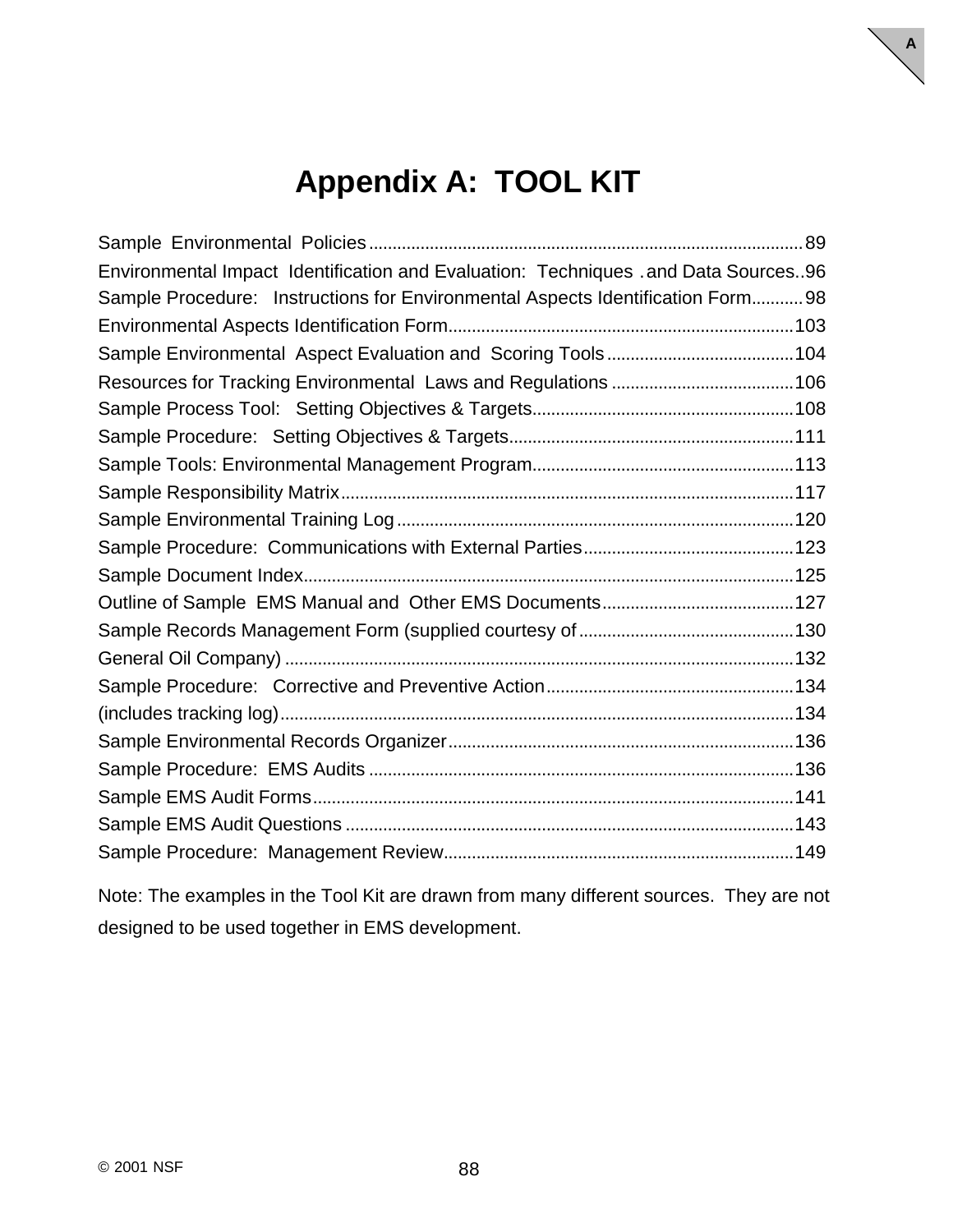## **Sample Environmental Policies**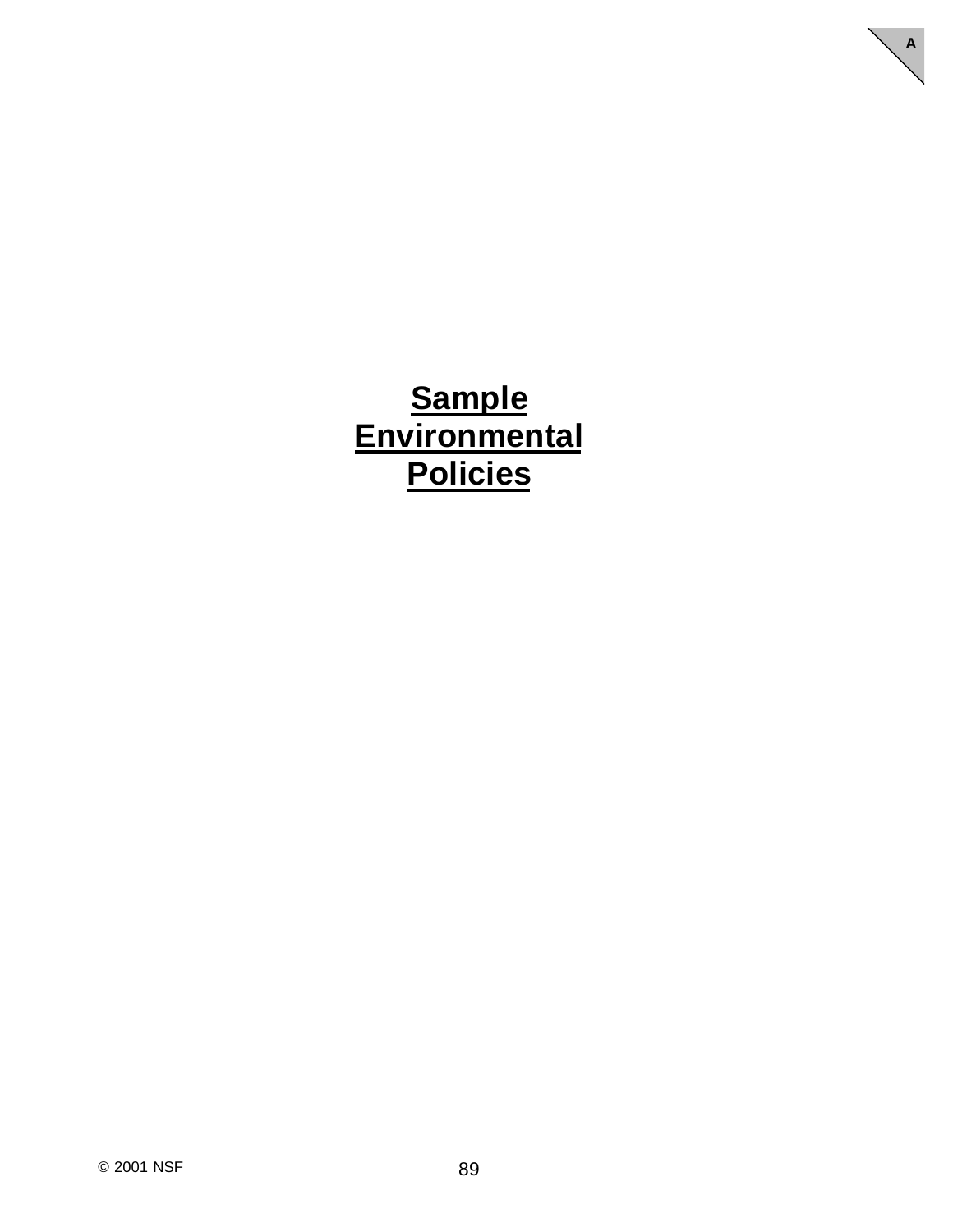

Neo Industries is committed to managing health, safety and environmental (HS&E) matters as an integral part of our business. In particular, it is our policy to assure the HS&E integrity of our processes and facilities at all times and at all places. We will do so by adhering to the following principles:

### **Compliance**

We will comply with all applicable laws and regulations and will implement programs and procedures to assure compliance. Strict compliance with HS&E standards will be a key ingredient in the training, performance reviews and incentives of all employees.

Where existing laws and regulations are not adequate to assure protection of human health, safety and the environment, we will establish and meet our own HS&E quality standards.



We will employ management systems and procedures specifically designed to prevent activities and / or conditions that pose a threat to human health, safety or the environment. We will minimize risk and protect our employees and the communities in which we operate by employing safe technologies and operating procedures, as well as being prepared for emergencies.

We will strive to prevent releases to the atmosphere, land or water. We will minimize the amount and toxicity of waste generated and will ensure the safe treatment and disposal of waste.

### **Communication**

We will communicate our commitment to HS&E quality to our employees, vendors and customers. We will solicit their input in meeting our HS&E goals and in turn will offer assistance to meet their goals.

### **Continuous Improvement**

We will continuously seek opportunities to improve our adherence to these principles, and will periodically report progress to our stakeholders.

{*Signature} Neil K. Holt* March 1995 *President*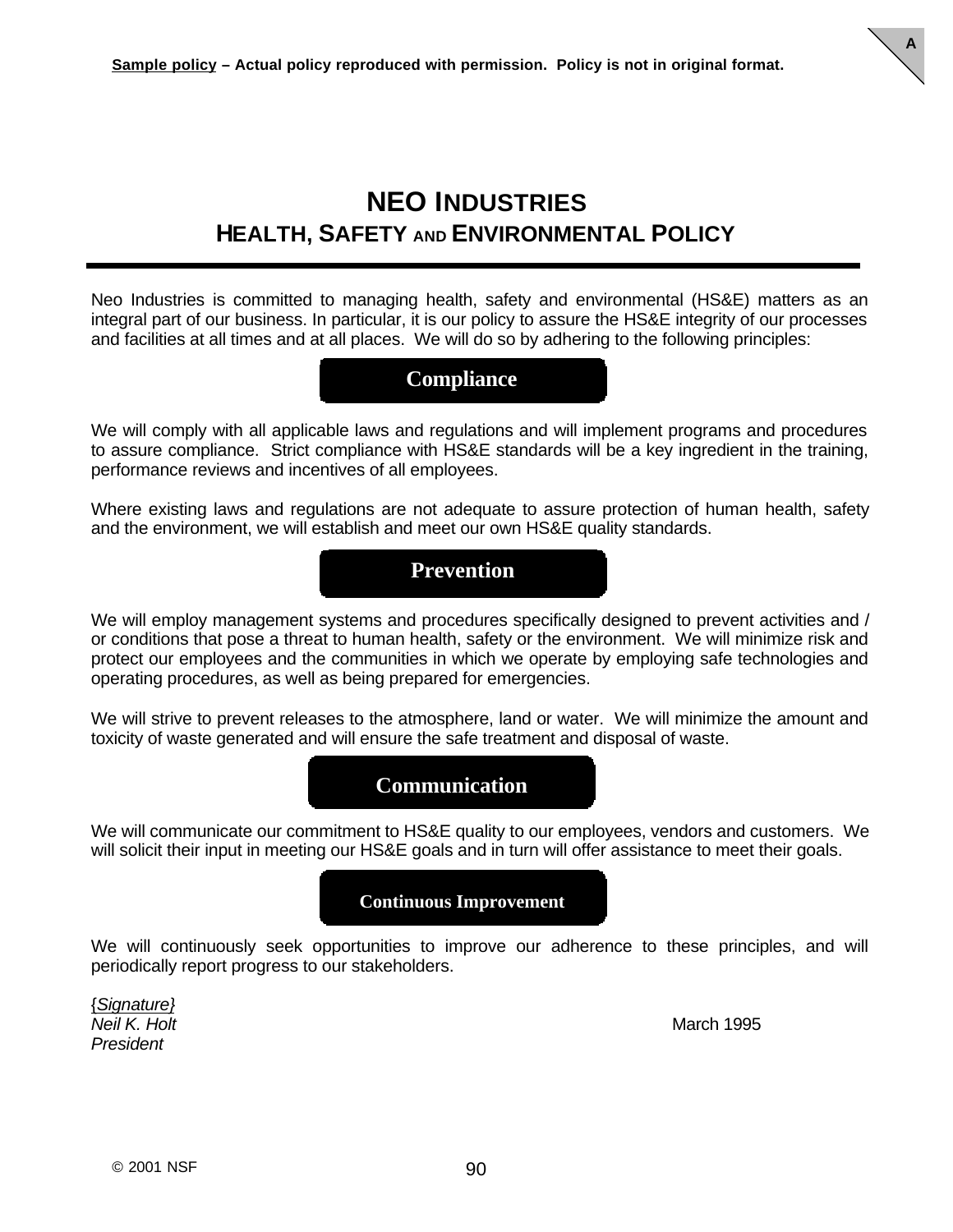# **Pacific Gas and Electric Company Environmental Quality Policy Statement**

**A**

PG&E is committed to a clean, healthy environment. We will provide our customers with safe, reliable, and responsive utility service in an environmentally sensitive and responsible manner We believe that sound environmental policy contributes to our competitive strength and benefits our customers, shareholders, and employees by contributing to the overall well-being and economic health of the communities we serve.

September 1995

*(Actual policy is printed on recycled paper)*

### **We will:**

Comply fully with the letter and spirit of environmental laws and regulations, and strive to secure fundamental reforms that will improve their environmental effectiveness and reduce the cost of compliance.

Consider environmental factors and the full acquisition, use, and disposal costs when making planning, purchasing, and operating decisions.

Work continuously to improve the effectiveness of our environmental management.

Provide appropriate environmental training and educate employees to be environmentally responsible on the job and at home.

Monitor our environmental performance regularly through rigorous evaluations.

Seek to prevent pollution before it is produced, reduce the amount of waste at our facilities, and support pollution prevention by our customers and suppliers.

Manage land, water, wildlife, and timber resources in an environmentally sensitive manner.

Use energy efficiently throughout our operations, and support the efficient use of gas and electricity by our customers and suppliers.

Re-use and recycle whenever possible.

Use environmentally preferred materials.

Clean up residual pollution from past operations in a cost-effective manner.

Work cooperatively with others to further common environmental objectives.

Communicate and reinforce this policy throughout the company.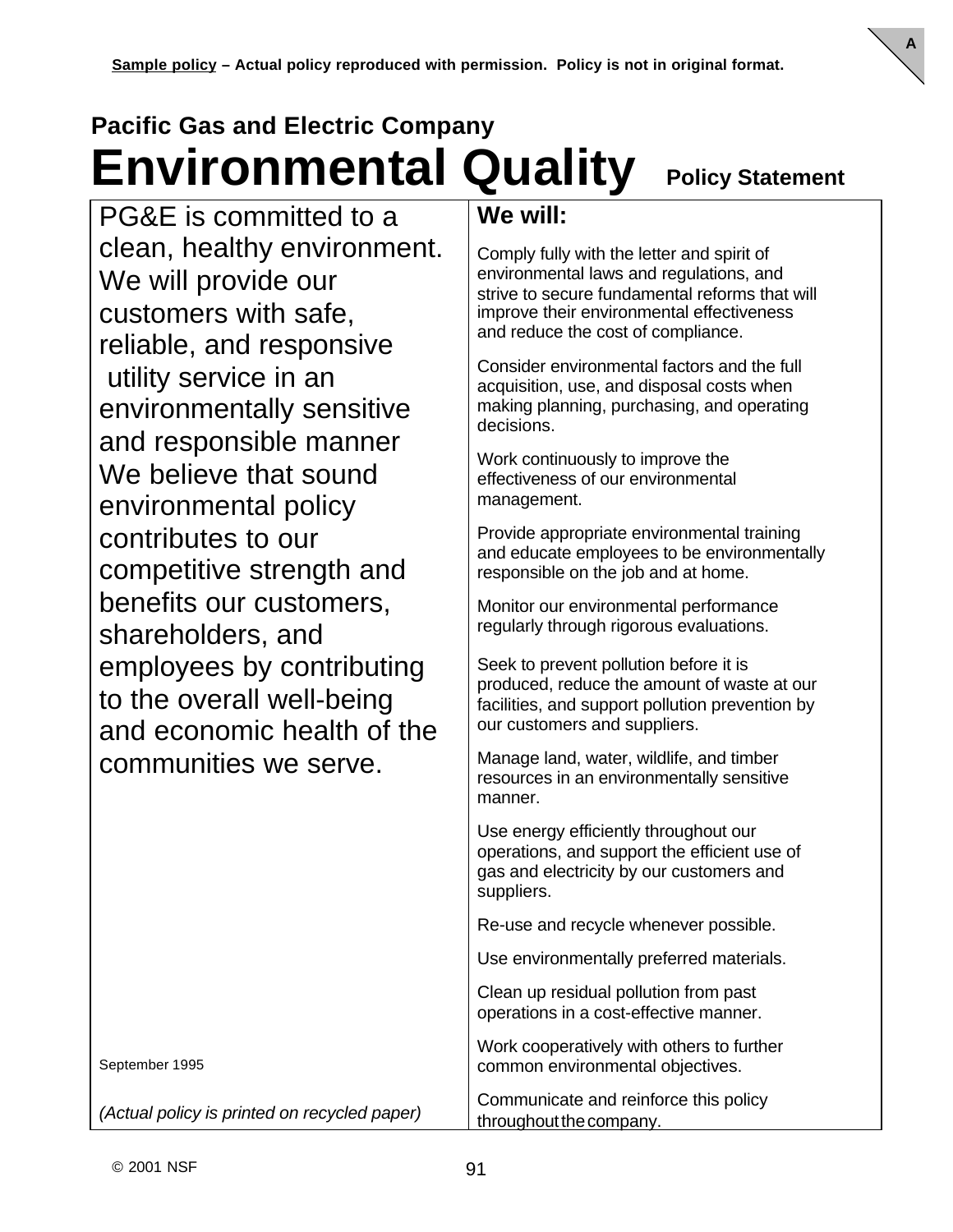

**A**

Campbell & Co's commitment to improve the environment is an expression of our Guiding Principles, and a demonstration of "think globally and act locally" sensibilities.

We strengthen this commitment by employing Quality Operating System methodology as the framework to identify objectives and targets for addressing areas of environmental significance.

Campbell & Co. is improving the condition of our environment by preventing pollution, specifically through the reduction of natural resource usage. We are also helping to preserve the environment by promoting recycling as well as continuing to make responsible environmental choices when purchasing products.

 Campbell & Co. will comply with all federal, state and local legislation and regulatory requirements, as well as those requirements adopted through the Michigan Business Pollution Prevention Partnership Policy.

 Above all, Campbell & Co. employees will strive to continuously improve our efforts to create a cleaner and safer environment.

David Scheinberg, President & CEO

 $\frac{1}{2}$  ,  $\frac{1}{2}$  ,  $\frac{1}{2}$  ,  $\frac{1}{2}$  ,  $\frac{1}{2}$  ,  $\frac{1}{2}$  ,  $\frac{1}{2}$  ,  $\frac{1}{2}$  ,  $\frac{1}{2}$  ,  $\frac{1}{2}$  ,  $\frac{1}{2}$  ,  $\frac{1}{2}$  ,  $\frac{1}{2}$  ,  $\frac{1}{2}$  ,  $\frac{1}{2}$  ,  $\frac{1}{2}$  ,  $\frac{1}{2}$  ,  $\frac{1}{2}$  ,  $\frac{1$ 

Created: June 6, 2000 Revised: October 6, 2000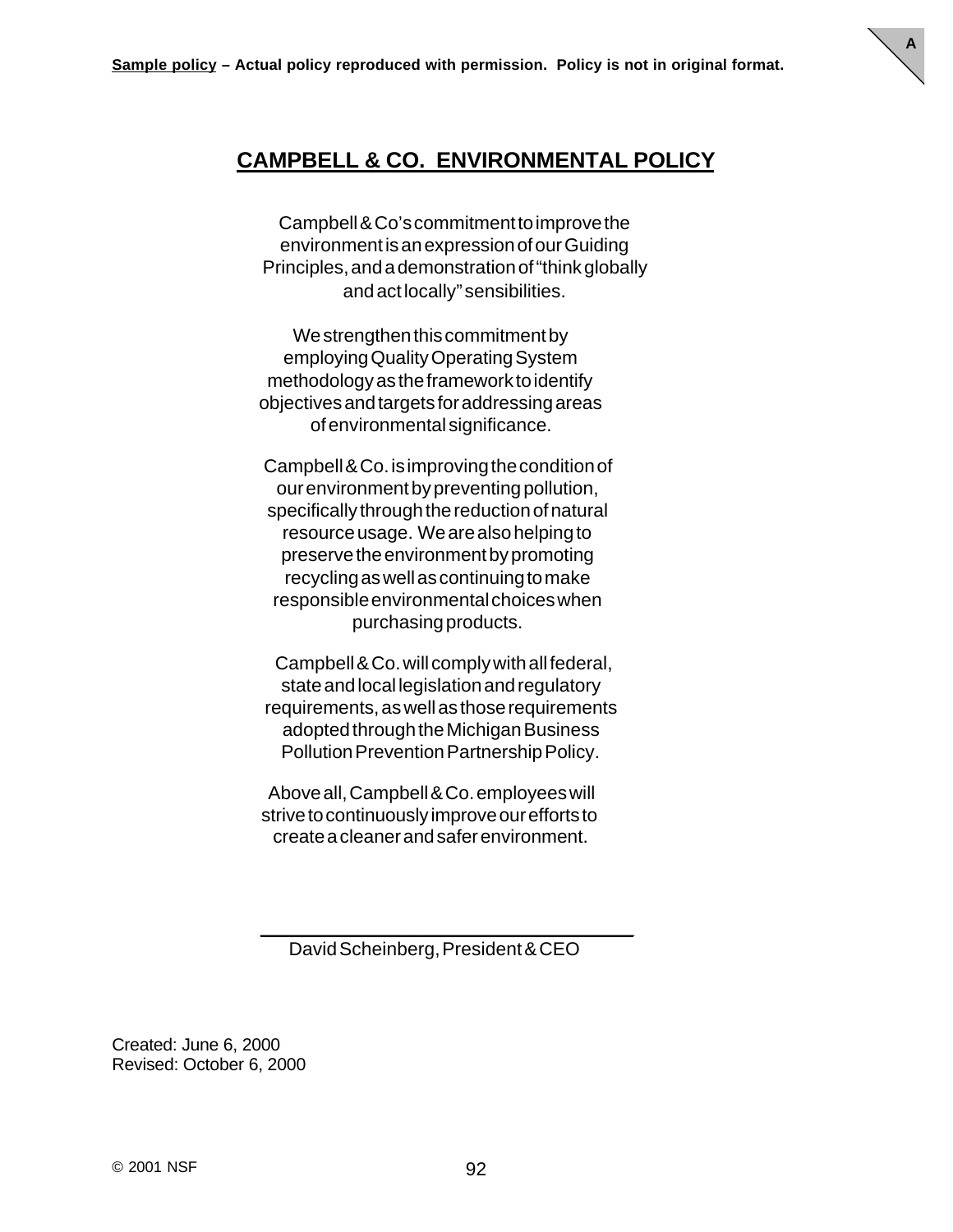

## **Village Of Chelsea, Michigan**

### **Statement Of Environmental Policy**

The Village of Chelsea is committed to continual improvement of its Environmental Management System and is in compliance with all relevant federal, state, and local environmental legislation and regulations. The Village of Chelsea will meet and strive to exceed all environmental requirements and will seek to prevent pollution before it is produced. To sustain this commitment, the requirements of the Environmental Management System described in this Manual apply to all activities and employees. The Village's Department Superintendents are the Village's Management Representatives who have the responsibility and authority to plan, enforce, and maintain the Village's Environmental Management System. This responsibility also includes stoppage of activities that deviate from the requirements of this Manual. The EMS Management Representative may delegate some of this authority downward through the organization in order to implement the system effectively. We will continuously seek opportunities to improve our adherence to the principles of environmental management.

Policy adopted by Village Council on March 11, 1997.

Village President

Village Clerk

*[Signatures included in original policy.]*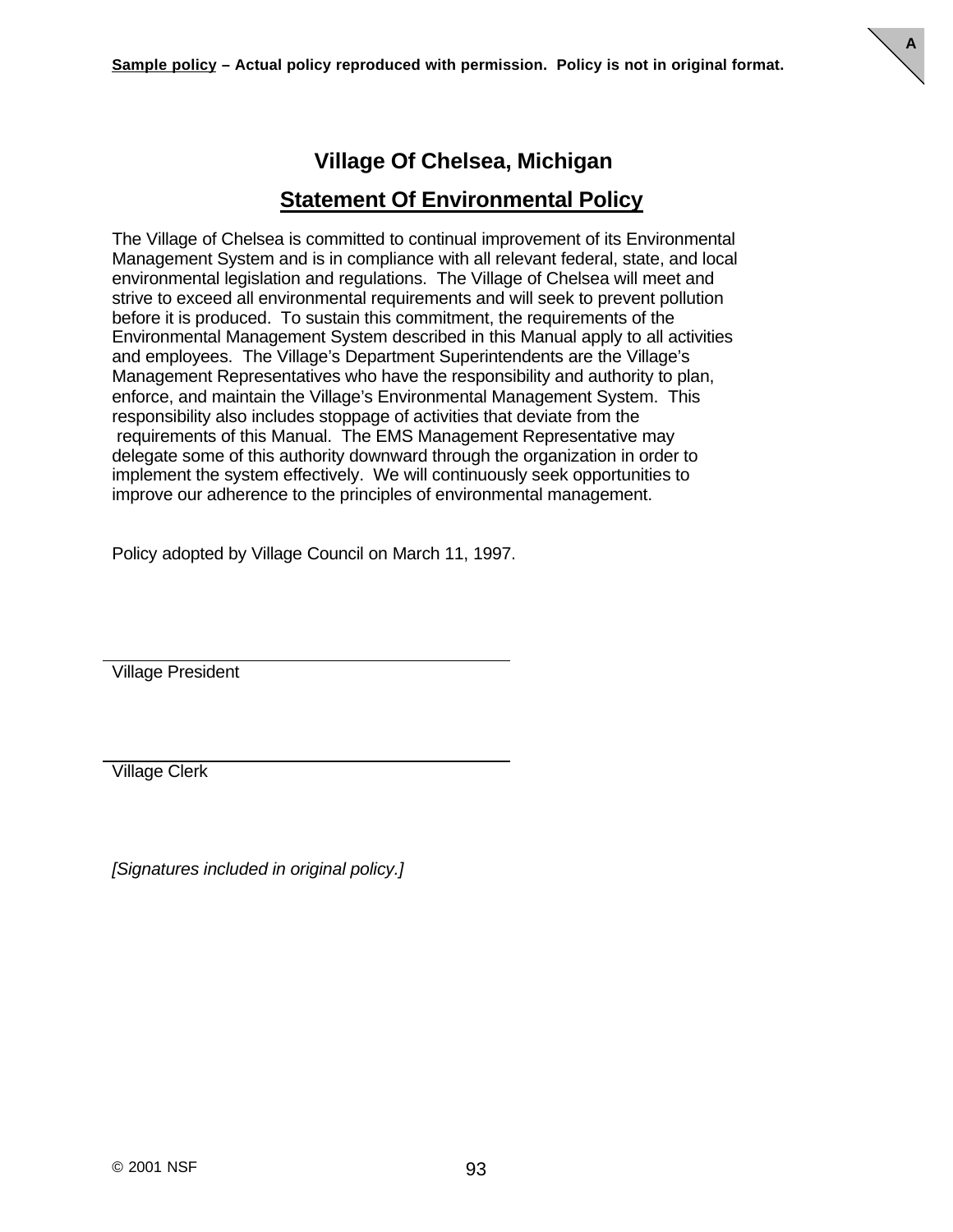*Saint Joseph Mercy Hospital (in Michigan) demonstrated that an environmental policy can be written in the form of a procedure. One advantage of this approach is that hospital staff can make a direct connection between the policy and their departmental responsibilities for implementing the policy. The hospital includes its policy in the Administrative Policy Manual because that manual was already well established and widely distributed. Integrating EMS requirements with existing manuals, procedures, training, and responsibilities was a key implementation strategy for the hospital.*

### **Saint Joseph Mercy Hospital**

### **Administrative Policy and Procedure**

Revised Date:

Subject: Environmental Compliance Policy Effective Date: September 14, 1998

**A**

Approved By: President and CEO

#### **POLICY**

It is the policy of St. Joseph Mercy Hospital (SJMH), which includes all SJMH owned and operated buildings and services, to conduct all of its operations in an environmentally responsible and sensitive manner. St. Joseph Mercy Hospital will fully comply with both the letter and the spirit of all applicable federal, state and local regulatory requirements governing hazardous materials and wastes, pollution prevention and environmental protection. It is recognized that the health and well being of the environment contributes to the health and well being of the communities and populations we serve. St. Joseph Mercy Hospital will strive to continuously improve its systems and procedures related to environmental protection and pollution prevention activities. St. Joseph Mercy Hospital will manage its facilities and properties in an environmentally responsible manner. St. Joseph Mercy Hospital will participate as appropriate in community, industry, and/or governmental sponsored groups addressing environmental issues affecting the communities we serve.

### **NARRATIVE**

Environmental protection is the responsibility of all SJMH departments and employees. As a health care organization, SJMH must handle and manage a wide variety of potentially hazardous or polluting materials including medical wastes, radioactive materials and hazardous chemicals and wastes. Many of our processes present potential water and air quality issues that demand continuous monitoring and control. Proper and responsible handling of these materials and processes is imperative to prevent pollution, reduce waste and protect our environment. A host of federal, state and local regulatory requirements are in place to guide this organization in achieving environmental compliance.

### **PROCEDURE**

- I. Each department will continuously assess its operations to identify potential safety hazards and pollution risks. Each department is responsible for establishing and maintaining department specific policies and procedures designed to reduce or eliminate environmental hazards and minimize any negative environmental impact when applicable.
	- A. Potential risks will be minimized to the extent possible by seeking out less environmentally hazardous products, equipment or procedures.
	- B. Appropriate engineering controls will be implemented when it is not possible to eliminate an environmentally hazardous material or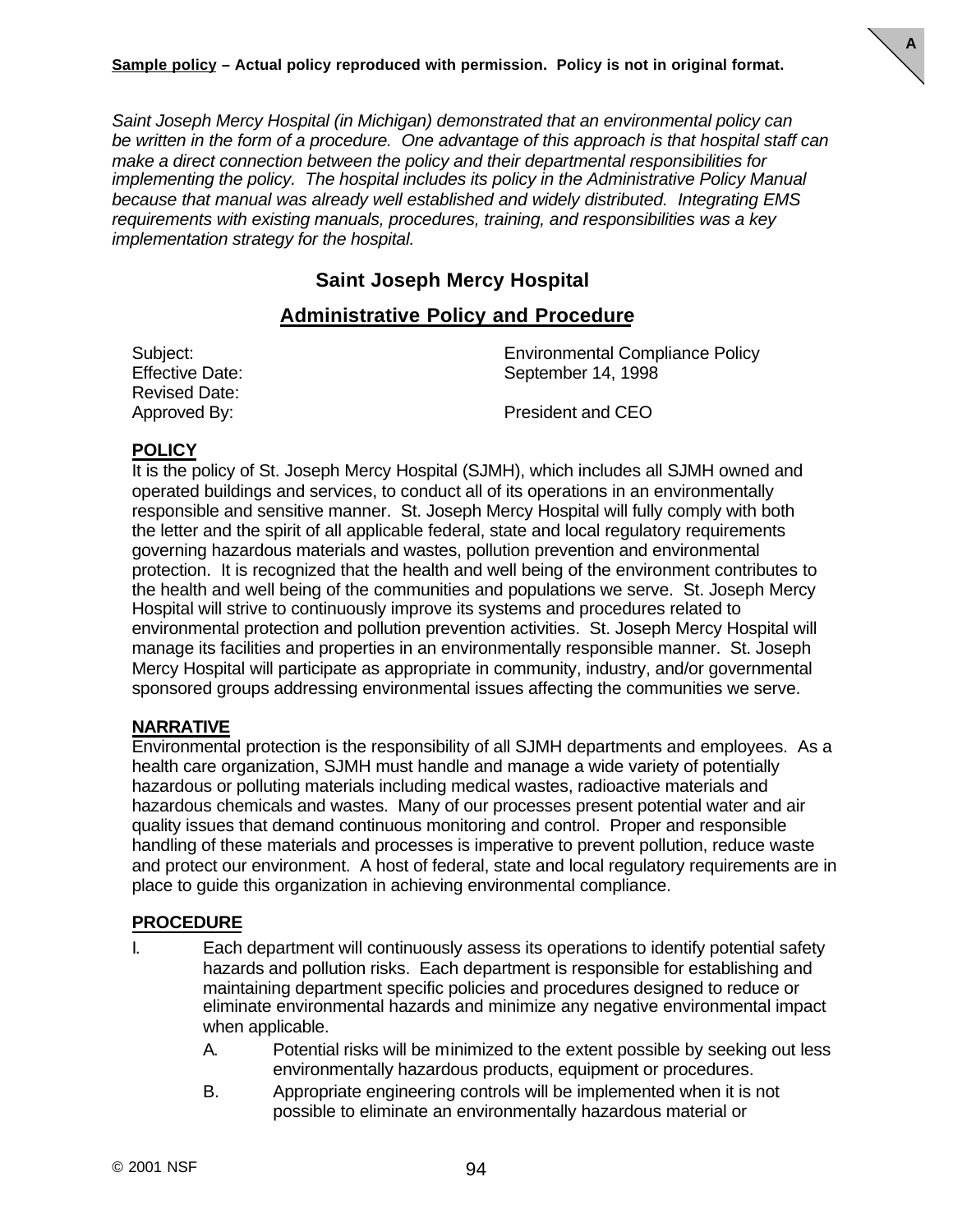

procedure.

- C. All departments and employees will strive to reduce all types of wastes through identifying and eliminating wasteful practices and products and participate in organizational recycling and waste reduction programs.
- D. Departments will educate and communicate organizational and department specific environmental policies, goals and objectives to employees as required.
- E. Departments will consider using products that have recycled content taking economic and quality factors into account.
- II. The Safety Steering Committee is responsible for monitoring environmental compliance issues recommending and assuring that corrective action is implemented as warranted to correct deficiencies.
	- A. Objectives and targets will be established to assure continuous improvement in organizational environmental performance. Safety Committee structure is responsible for establishing goals and implementing programs to meet targets. The Safety Steering Committee is responsible for monitoring progress and reporting activities to Executive Management.

### **REFERENCES**

- Safety Steering Committee
- Hazardous Material and Waste Committee
- Product Value Analysis Committee
- Safety Policy Manual Section III\_300 "Hazardous Materials and Waste"
- Departmental Specific Hazardous Material/Pollution Prevention Policies and Procedures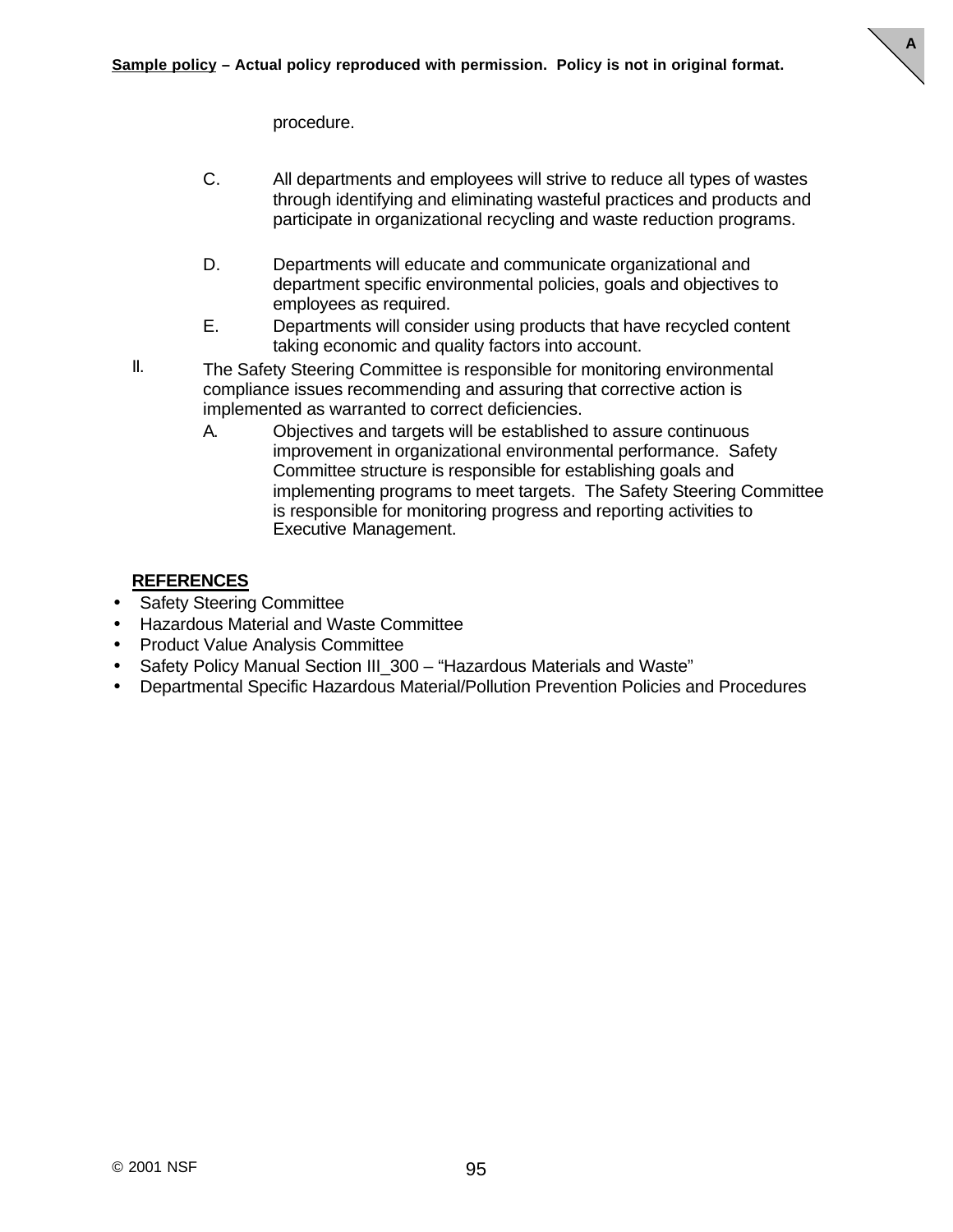**Environmental Impact Identification and Evaluation: Techniques and Data Sources**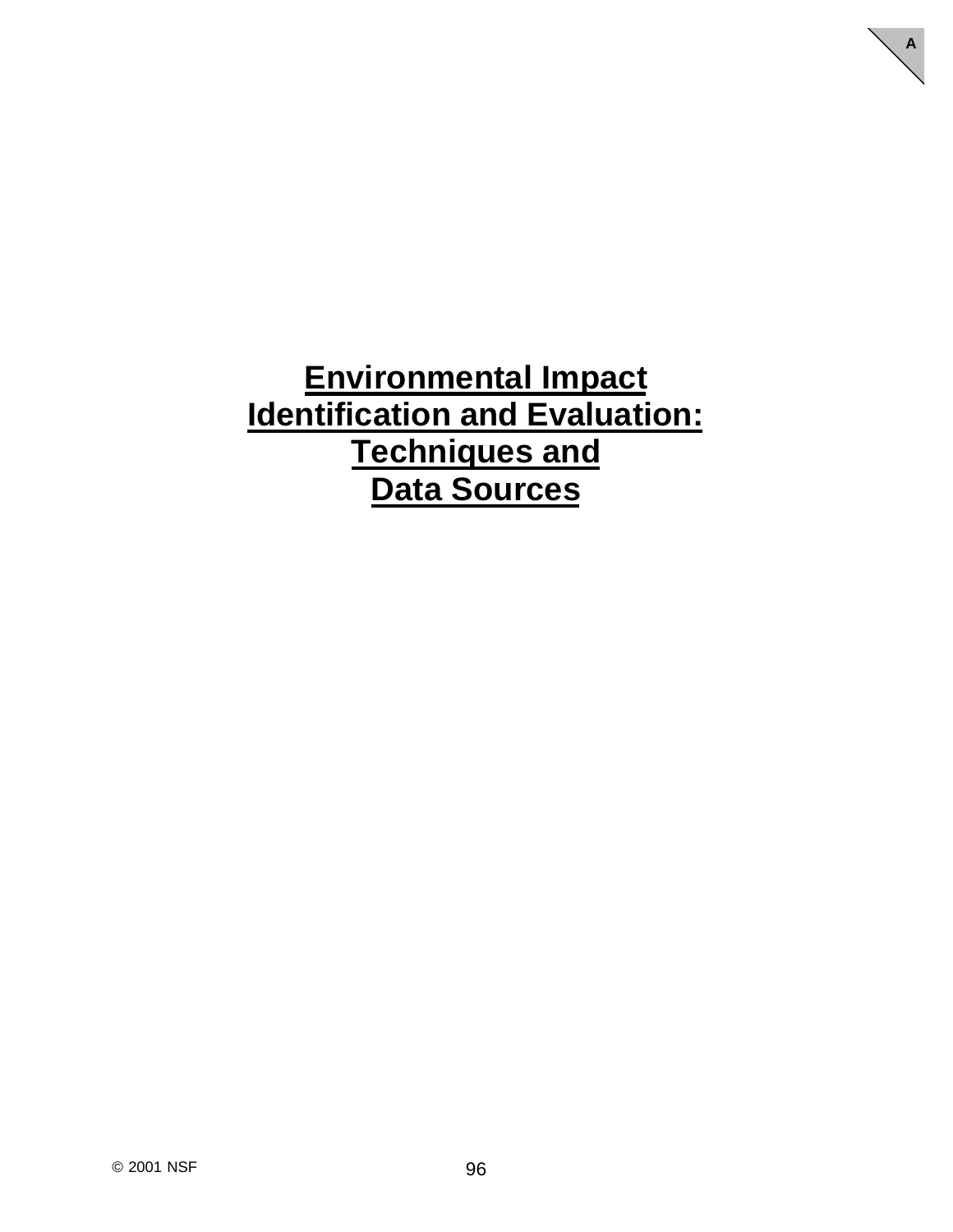#### **SOME TECHNIQUES AND DATA SOURCES FOR IDENTIFYING AND EVALUATING ENVIRONMENTAL IMPACTS**

| <b>Process Hazard</b><br><b>Analyses</b>                              | Used to identify and assess potential impacts associated<br>with unplanned releases of hazardous materials.<br>Methodology in common use due to OSHA Process Safety<br>Management regulations. Typically employs team approach<br>to identify and rank hazards.                                  |
|-----------------------------------------------------------------------|--------------------------------------------------------------------------------------------------------------------------------------------------------------------------------------------------------------------------------------------------------------------------------------------------|
| <b>Failure Mode and</b><br><b>Effects Analyses</b>                    | Commonly used in quality field to identify and prioritize<br>potential equipment and process failures as well as to<br>identify potential corrective actions. Often used as a<br>precursor to formal root cause analyses.                                                                        |
| <b>Process Mapping</b>                                                | See Appendix C for details of this technique.                                                                                                                                                                                                                                                    |
| <b>Environmental Impact</b><br><b>Assessments</b>                     | Used to satisfy requirements of National Environmental<br>Policy Act (NEPA) regarding the evaluation of environmental<br>impacts associated with proposed projects. Methodology in<br>common use, but not typically used to assess environmental<br>impacts associated with existing operations. |
| <b>Life Cycle</b><br><b>Assessments</b>                               | Used to assess full range of impacts from products, from<br>raw material procurement through product disposal.<br>Methodologies somewhat subjective and can be resource<br>intensive. Described in ISO 14040-14048.                                                                              |
| <b>Risk Assessments</b>                                               | Used to assess potential health and/or environment risks<br>typically associated with chemical exposure. Variety of<br>qualitative and quantitative methodologies in common use.                                                                                                                 |
| <b>Project Safety / Hazard</b><br><b>Reviews</b>                      | Used to assess and mitigate potential safety hazards<br>associated with new or modified projects. Methodologies in<br>common use. Typically do not focus on environmental<br>issues.                                                                                                             |
| <b>Emission Inventories</b>                                           | Used to quantify emissions of pollutants to the air. Some<br>data may already by available to the organization, based on<br>EPCRA requirements and CAA Title V permitting program.                                                                                                               |
| <b>Pollution Prevention</b><br>or Waste Minimization<br><b>Audits</b> | Used to identify opportunities to reduce or eliminate pollution<br>at the source and to identify recycling options. Requires<br>fairly rigorous assessment of facility operations. Typically<br>does not examine off-site impacts.                                                               |
| <b>Environmental</b><br><b>Property Assessments</b>                   | Used to assess potential environmental liabilities associated<br>with facility or business acquisitions or divestitures. Scope<br>and level of detail is variable. Typically do not assess<br>impacts associated with products or services.                                                      |
| <b>Environmental Cost</b><br><b>Accounting</b>                        | Used to assess full environmental costs associated with<br>activities and/or products. Emerging protocols require<br>comprehensive assessment to quantify costs.                                                                                                                                 |
| <b>Environmental</b><br><b>Compliance Audits</b>                      | Used to assess compliance with federal, state and local<br>environmental regulations. Methodologies in common use.<br>Scope and detail vary. Not typically directed at examining<br>environmental impacts (particularly for products).                                                           |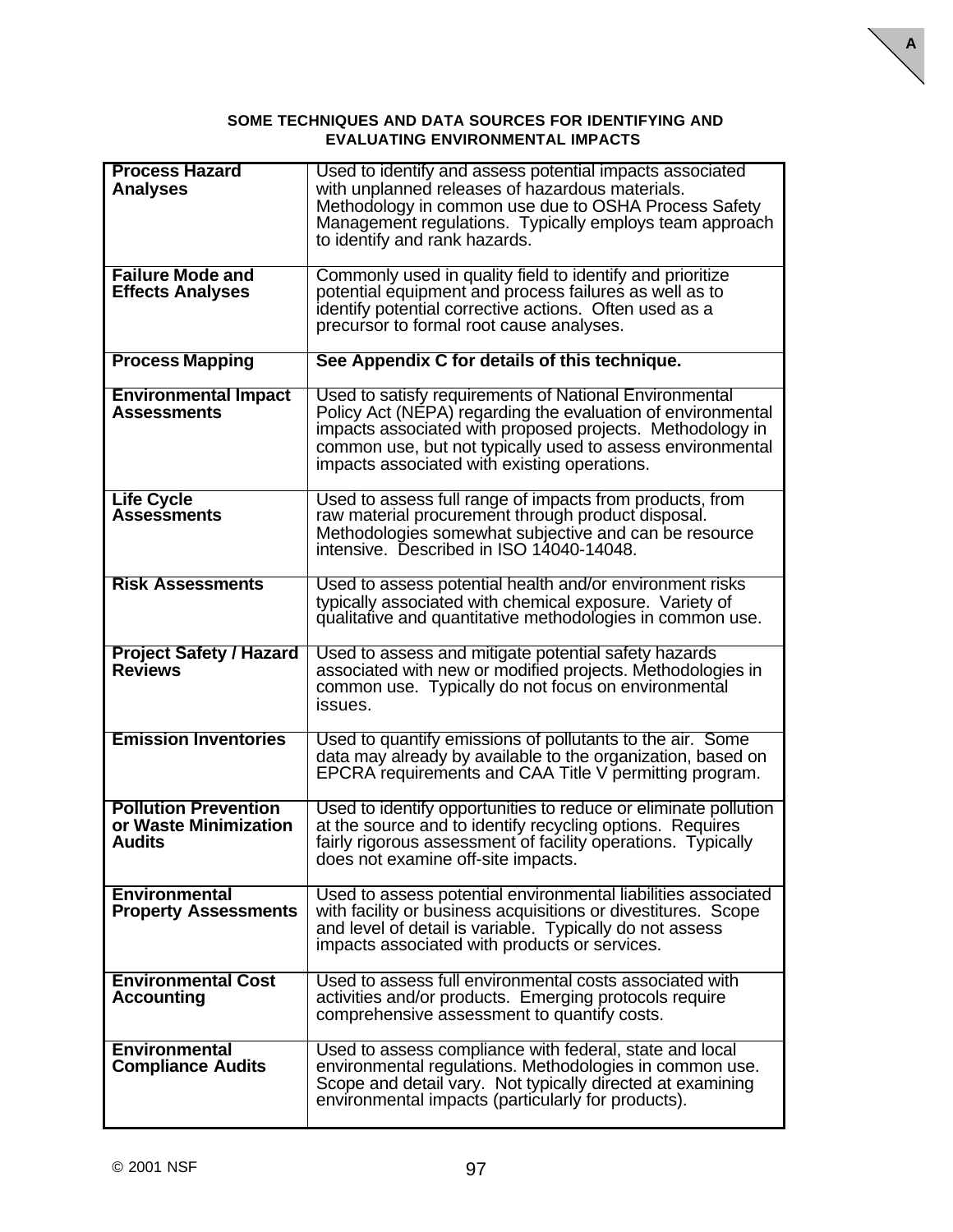**Sample Procedure: Instructions for Environmental Aspects Identification Form** *(courtesy of ZEXEL Corporation)*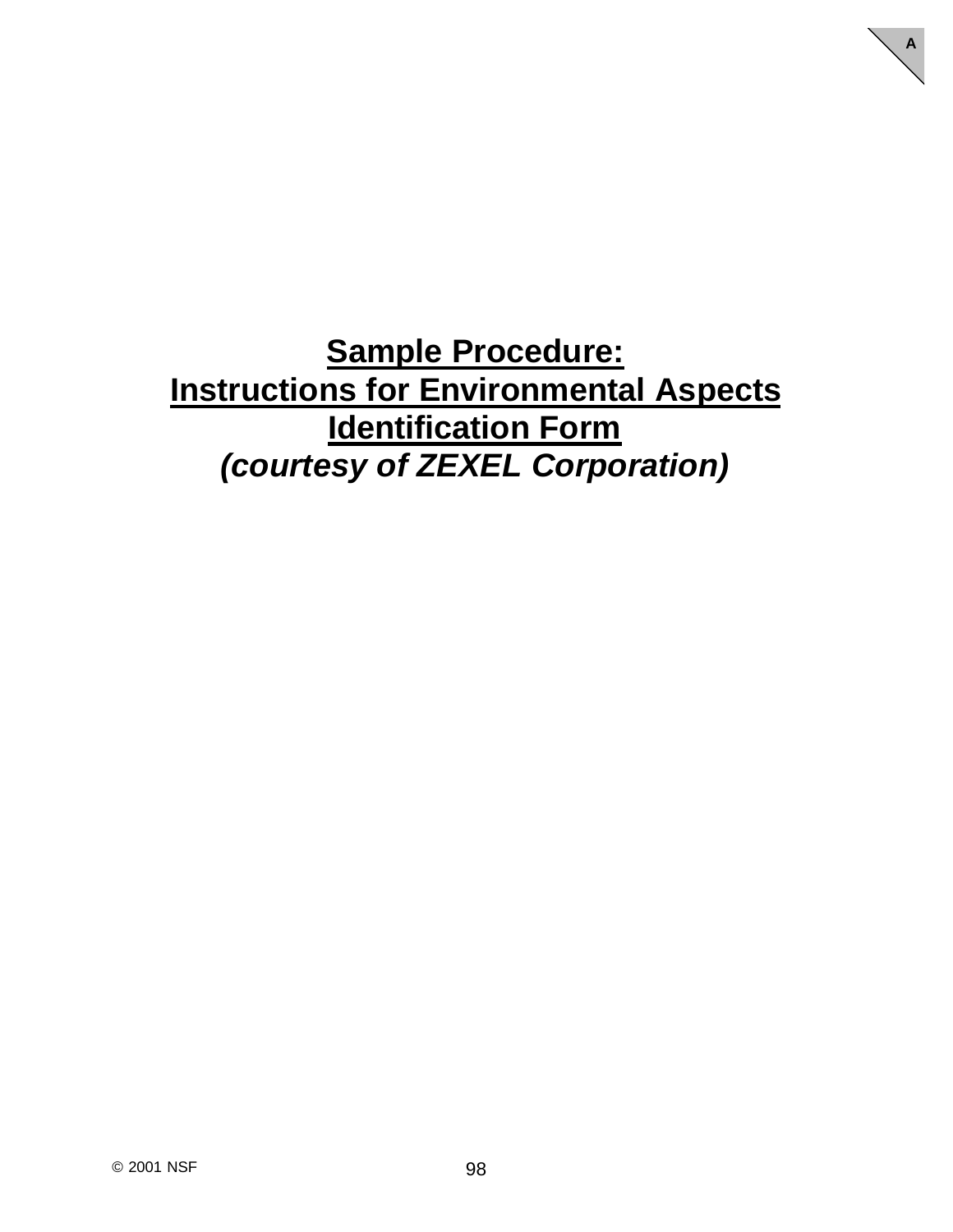| <b>OPERATIONAL PROCEDURE</b>                              |  | <b>Issue Date:</b><br><b>August 04, 2000</b>  |
|-----------------------------------------------------------|--|-----------------------------------------------|
| Number:<br>Author:<br><b>OP-EV0100.R06</b><br>Ronda Moore |  | Approval:<br><b>Vice President Operations</b> |
| Title:<br><b>Environmental Aspects &amp; Impacts</b>      |  | <b>Reviewed By:</b>                           |
|                                                           |  | <b>Waste Water Group Leader</b>               |

**A**

### **1.0 Purpose**

The purpose of this procedure is to provide a system and instructions to identify environmental aspects of ZEXEL's activities, products, and services in order to determine those which may have a significant impact on the environment.

### **2.0 Scope**

This procedure covers all activities, products, and services associated with ZEXEL. For purposes of evaluation, activities, products, and services with similar characteristics may be grouped together.

### **3.0 Reference Documents**

| <b>Document Name</b>                   | <b>Document Number</b> |
|----------------------------------------|------------------------|
| <b>Objectives and Targets</b>          | OP-EV0103              |
| <b>Management Review</b>               | OP-ZX006               |
| <b>Aspect/Impact Evaluation Form</b>   | <b>WF-ES002</b>        |
| <b>Aspect/Impact Listing - Decatur</b> | <b>WF-ES008</b>        |
| Aspect/Impact Listing - Arcola         | <b>WF-ES058</b>        |
| <b>Initial Production Control</b>      | OP-ZX001               |
| <b>Contract Review</b>                 | OP-SA001               |

## **4.0 Procedure**

- **4.1** The procedure consists of an initial screening of activities, products, and services, based on data submitted to the ISO 14000 Task Force by the Area Managers. The Task Force assesses the aspects, determines associated impacts, and assigns an impact rating. The Task Force will review the evaluation results, and up-date as needed.
- **4.2** Area Managers are responsible for developing a flowchart for their department(s) showing all inputs and outputs to their processes. Inputs into the process may include supplies, raw materials, chemicals, packaging, and energy consumption. Outputs from the process may include products, solid wastes, liquid wastes, emissions, noise, and odor. The flowcharts shall also include the current method of handling generated wastes.
- **4.3** The Task Force shall evaluate the information submitted on the flowcharts. The Task Force may call upon other ZEXEL Team Members to assist, as needed. Each activity, product, and service shall be evaluated from the time the material is accepted on site through the time of sale, at the sale location. If a waste is being evaluated, the timeline to consider is the time the material is accepted on site through ultimate disposal, as displayed by the diagram below.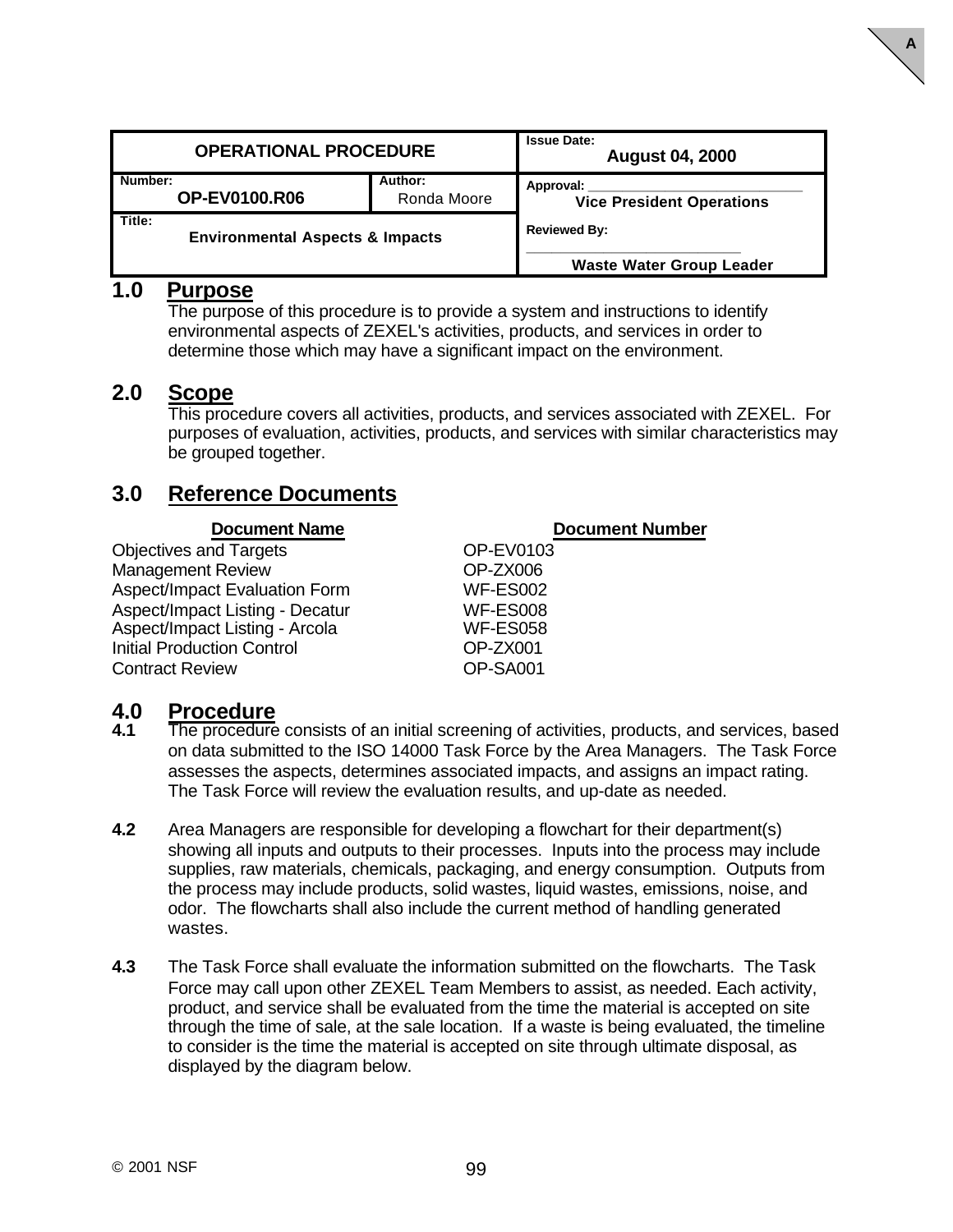Accept Material **Sale Location** Sale Location

**A**

|-----------Product--------------------------------| Ultimate Disposal |-----------Waste-----------------------------------------|

- **4.4** The Task Force shall assign an impact rating according to the scales described below, while considering each of the following stages: raw material storage, production (accidents, start up, and normal operation), product and waste storage, transportation, and ultimate disposal.
- **4.5** The Task Force shall ask for each aspect / impact evaluation:
	- a) Is it in our permits / permittable?
	- b) Is it regulated by law?
	- c) Do we have control over it?

If the answer to a and/or b is "yes", the impact *must* be included on the list of significant impacts. If the answer to c is "no", the impact shall not be included on the list of significant impacts. The following table explains the different possible answers.

| <b>Possible Answer</b> | <b>Permitted /</b><br><b>Permittable</b> | <b>Regulated by Law</b> | Do we have<br><b>Control</b> |
|------------------------|------------------------------------------|-------------------------|------------------------------|
| <b>Yes</b>             | must include                             | must include            | may include                  |
| No                     | may include                              | may include             | shall not include            |

**4.6** When evaluating the "frequency", the number shall be determined from the following scale, based on documented evidence*,* by asking the following questions to determine frequency of use and of accidents: (1). How often does the process occur? and (2). How often has a problem occurred?

| <b>Frequency</b>        | <b>Scale</b> |
|-------------------------|--------------|
| Continuously            | 10           |
| once per shift          | 9            |
| once per day            | 8            |
| Weekly                  | 7            |
| Monthly                 | 6            |
| Quarterly               | 5            |
| semi-annually           | 4            |
| Annually                | 3            |
| once every 1 to 5 years | 2            |
| over 5 years            | 1            |
| Never                   |              |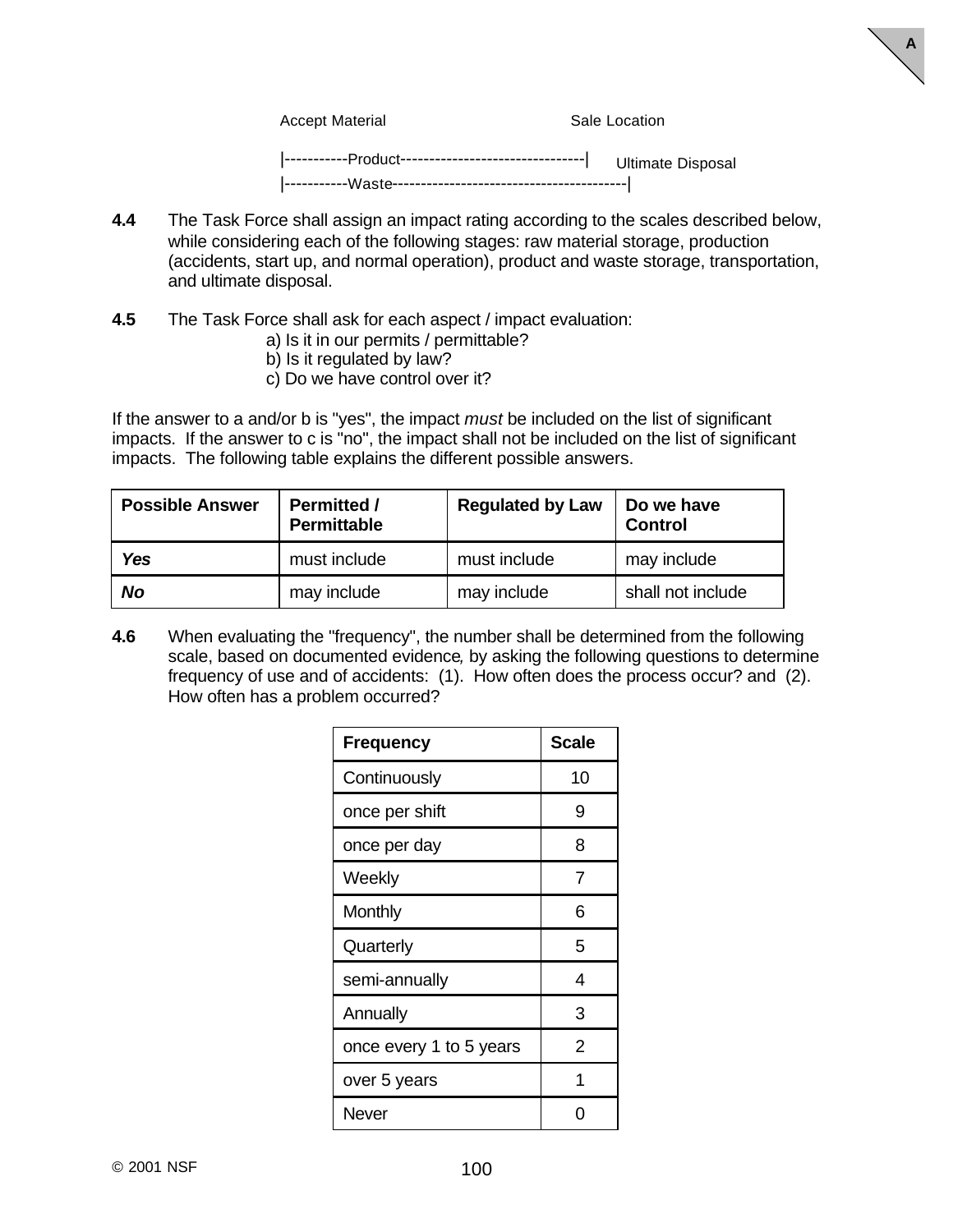- **A**
- **4.7** When evaluating the "severity" the task force shall assign an impact number by selecting the highest evaluated rate from the scale below, based on documented evidence. When considering human impact, it is important to include contractors, neighbors, customers, etc., as well as team members.

| <b>Severity</b><br><b>Scale</b> | <b>Human Impact</b>         | <b>Animal / Plant</b><br><b>Effect</b> | <b>Public Relations</b>      |
|---------------------------------|-----------------------------|----------------------------------------|------------------------------|
| 10                              | multiple deaths             | widespread<br>permanent<br>destruction | plant closure                |
| 9                               | single death                | on-site permanent<br>destruction       | permanent public<br>disfavor |
| 8                               | disabling injury            | widespread genetic<br>impact           | interrupted<br>operations    |
| $\overline{7}$                  | long term health<br>effects | on site genetic<br>impact              | loss of historical<br>assets |
| 6                               | lost time<br>Injury/Illness | wide spread<br>disfigurement           | state or national<br>protest |
| 5                               | restricted duty             | on-site disfigurement                  | city or county protest       |
| 4                               | medical only                | wide spread<br>appearance              | employee protest             |
| 3                               | first aid treatment         | reduction of natural<br>beauty         | public inconvenience         |
| $\overline{2}$                  | <b>Discomfort</b>           | on-site appearance                     | public disfavor              |
|                                 | None                        | none                                   | none                         |

- **4.8** Impact ratings shall be determined by multiplying the frequency and severity numbers. The Task Force shall determine an appropriate cutoff level for significant impacts.
- **4.9** The Environmental Manager shall work closely with ZEXEL's Plant Management to ensure that the identified significant environmental aspects are considered in establishing environmental objectives and targets for ZEXEL, as stated in the Objectives and Targets OP.
- **4.10** The results of the most recent environment aspect / impact identification is reviewed as part of the Management Review process, as specified in the Management Review OP. From this review ZEXEL Management determines the need to update the environmental impact evaluation. Factors considered in the determination to update the assessment include improved methodologies, and major changes in ZEXEL's policies, products, or processes*.* Aspect reviews may also be triggered from the Initial Production Control (IPC) and Contract Review process. Environmental impact evaluations shall be conducted at least, on an annual basis, *by the end of each calendar year,* even if none of the factors listed above dictate a review.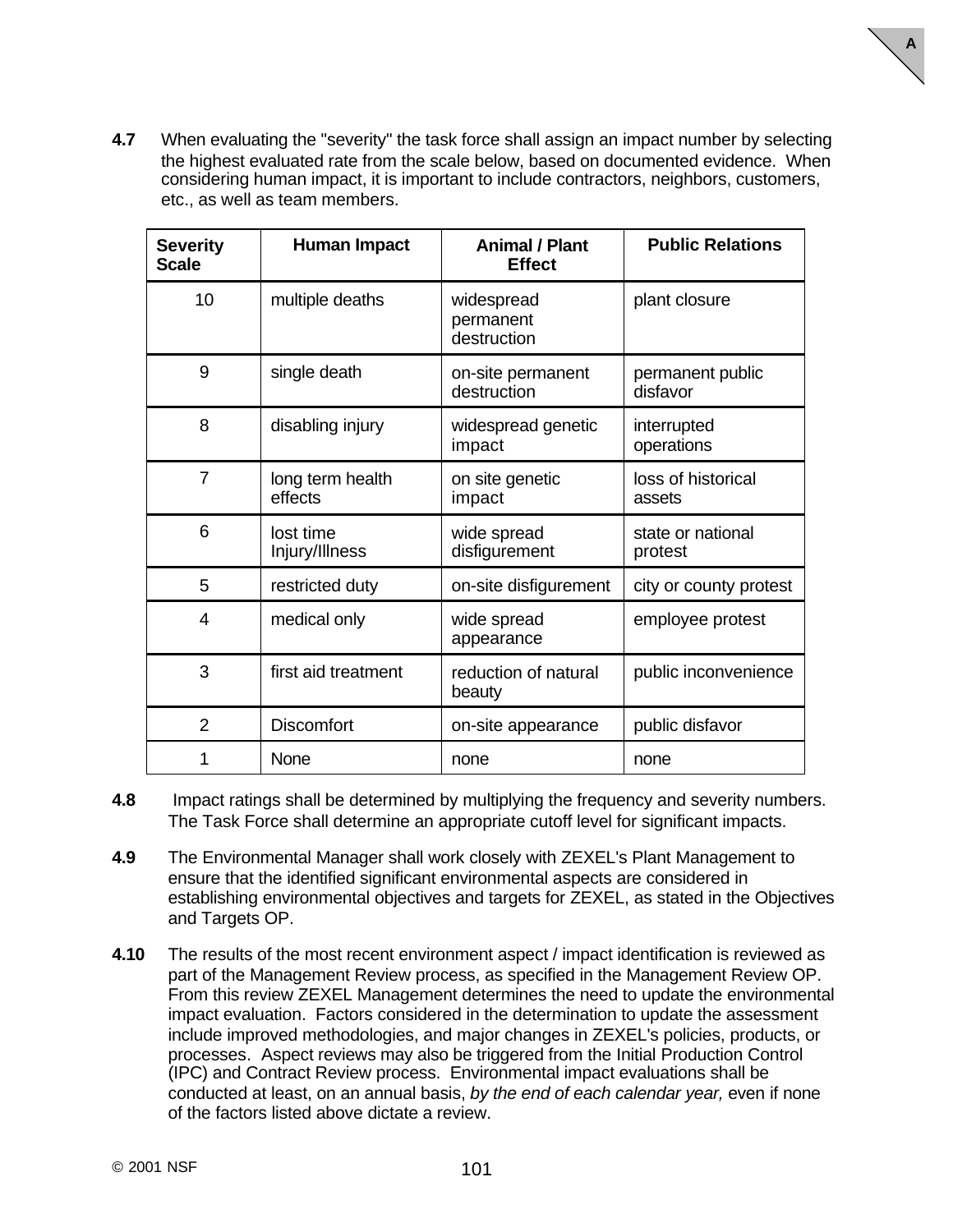### ASPECT / IMPACT EVALUATION

### Aspect/Impact/Activity: **Date:** Date:

**A**

|                     |                      |     | <b>Frequency</b> | <b>Severity</b> |                       |        |                  |
|---------------------|----------------------|-----|------------------|-----------------|-----------------------|--------|------------------|
| Category            | <b>Stages</b>        | Use | Incident         | Human<br>Impact | Animal/Plant          | Public | Impact<br>Rating |
| <b>Air Quality</b>  | <b>Raw Material</b>  |     |                  |                 |                       |        |                  |
|                     | Storage              |     |                  |                 |                       |        |                  |
| Water               | Production           |     |                  |                 |                       |        |                  |
| Quality             | (Start-Up)           |     |                  |                 |                       |        |                  |
| <b>Land Quality</b> | Production           |     |                  |                 |                       |        |                  |
|                     | (Normal)             |     |                  |                 |                       |        |                  |
| Consumption         | Product/             |     |                  |                 |                       |        |                  |
|                     | <b>Waste Storage</b> |     |                  |                 |                       |        |                  |
|                     | Transportation       |     |                  |                 |                       |        |                  |
|                     | <b>Ultimate</b>      |     |                  |                 |                       |        |                  |
|                     | Disposal             |     |                  |                 |                       |        |                  |
|                     |                      |     |                  |                 | <b>Overall Rating</b> |        |                  |

**Please note:** Significant Impact if

- permittable
- required by law
- over the establish cut off

|                     | <b>Severity</b>   |                             |                         |                |  |  |
|---------------------|-------------------|-----------------------------|-------------------------|----------------|--|--|
| <b>Frequency</b>    | Human Impact      | <b>Animal/ Plant Effect</b> | <b>Public Relations</b> | <b>Scale</b>   |  |  |
| continuously        | multiple deaths   | widespread perm.            | plant closure           | 10             |  |  |
|                     |                   | destruction                 |                         |                |  |  |
| 1 per shift         | single death      | on-site permanent           | permanent public        | 9              |  |  |
|                     |                   | destruction                 | disfavor                |                |  |  |
| 1 per day           | disabling injury  | widespread genetic          | interrupted             | 8              |  |  |
|                     |                   | impact                      | operations              |                |  |  |
| weekly              | long term health  | on-site genetic impact      | loss of historical      | $\overline{7}$ |  |  |
|                     | effects           |                             | assets                  |                |  |  |
| monthly             | lost time injury/ | widespread                  | state or national       | 6              |  |  |
|                     | illness           | disfigurement               | protest                 |                |  |  |
| quarterly           | restricted duty   | on-site disfigurement       | city or county          | 5              |  |  |
|                     |                   |                             | protest                 |                |  |  |
| semi-annually       | medical only      | widespread appearance       | employee protest        | 4              |  |  |
|                     |                   |                             |                         |                |  |  |
| annually            | first aid         | reduction of natural        | public                  | 3              |  |  |
|                     | treatment         | beauty                      | inconvenience           |                |  |  |
| 1 every $1 - 5$ yrs | discomfort        | on-site appearance          | public disfavor         | $\overline{2}$ |  |  |
|                     |                   |                             |                         |                |  |  |
| over 5 yrs          | none              | none                        | none                    | 1              |  |  |
|                     |                   |                             |                         |                |  |  |
| never (Use Only)    |                   |                             |                         | $\Omega$       |  |  |
|                     |                   |                             |                         |                |  |  |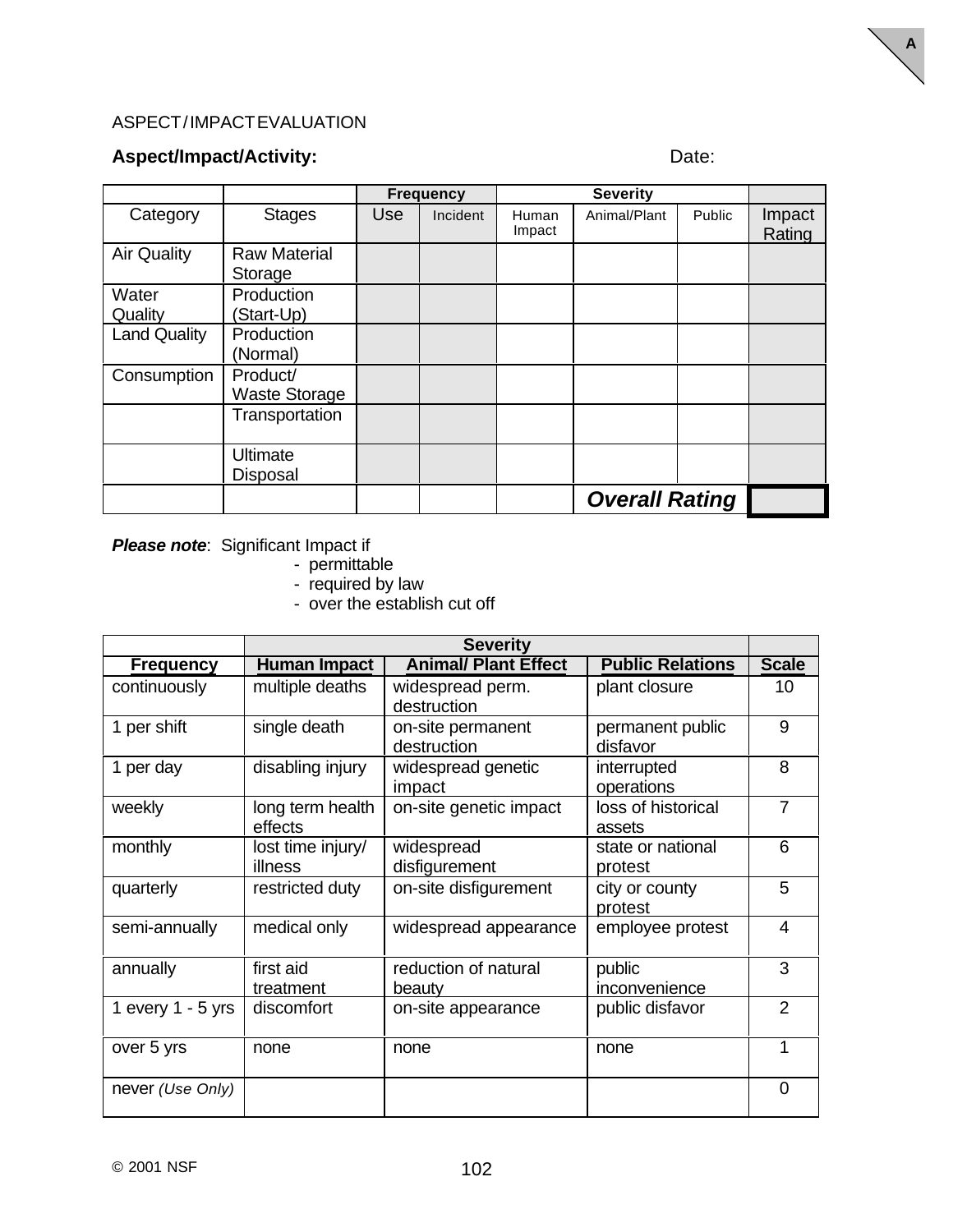## **Environmental Aspects Identification Form** *(courtesy of Johnson Controls, Inc. – Automotive Systems Group)*

**A**

Note: The instructions and form were developed within the context of a comprehensive EMS. References are made to processes outside of the instructions.

This is intended as an example, not a stand-alone document.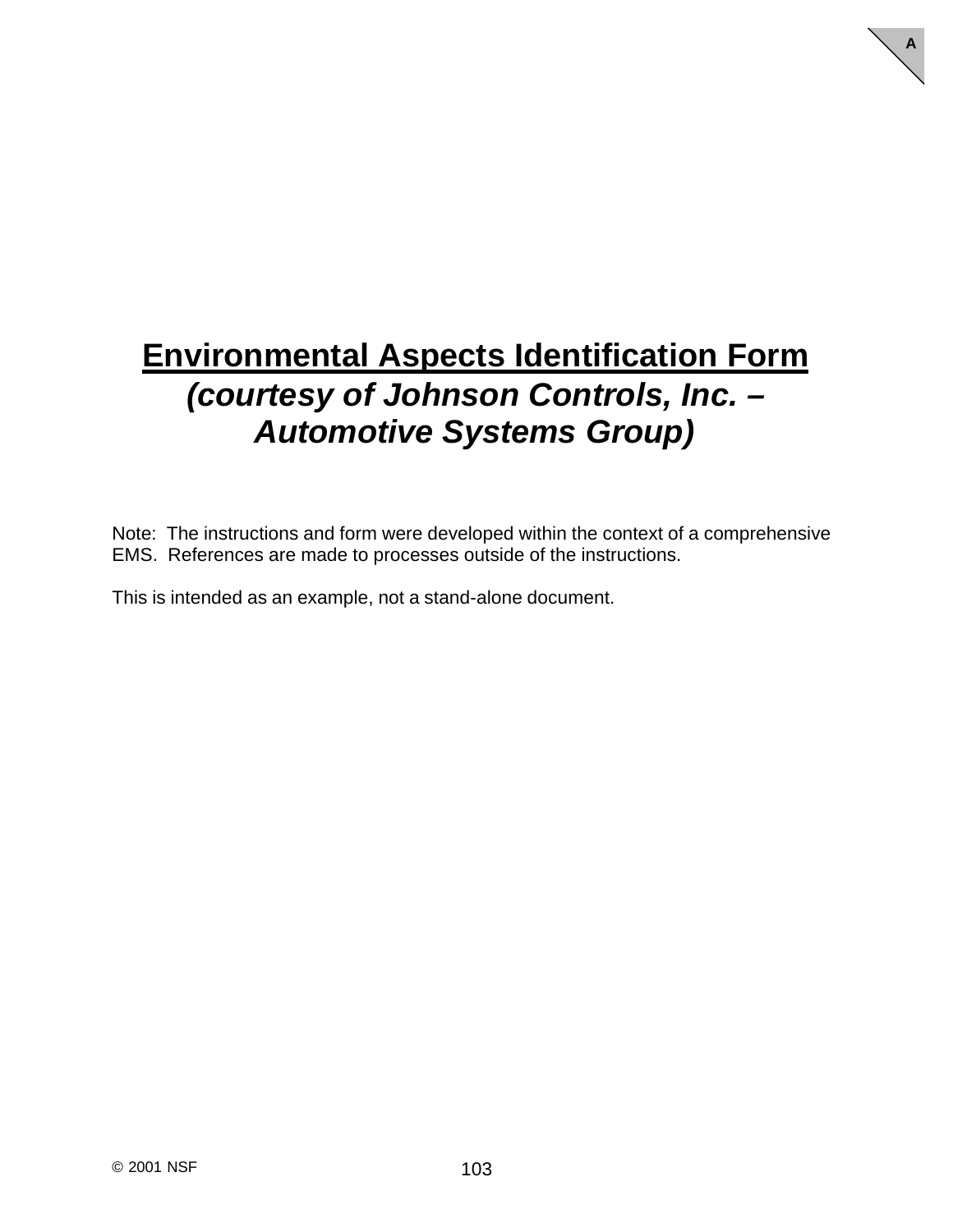

## **Instructions for Environmental Aspect Identification Form**

**A**

### **Responsibilities**

The facility Cross Functional Team (CFT) led by the Management Representative (MR) is responsible for completing this form for each Core Process and Supporting Activity within a facility. If possible, members of the CFT must conduct a physical inspection when completing this form. The completed form is a material balance of a process or activity and is used to identify Environmental Aspects. The facility CFT compares the resulting material balance and list of facility-specific aspects to any information available in the form of generic "HSE Process Profiles" produced for similar type processes or activities.

At a minimum, the CFT will review and revise the completed forms, by means of physical inspection, as necessary at issuance, annually, prior to and immediately following implementation of new or modified processes/activities.

All environmental aspects are evaluated for significance and managed as defined in the Environmental Aspects Control Plan form.

#### **Conducting a Material Balance**

The material balance consists of identifying all raw materials, chemicals, and utilities used as input along with their relative usage rates, and all output as product and by-products produced. The latter is all wastes produced, all recycled materials, water discharges, and air emissions known for the process(es), and any available rates of production.

- **1.0** Record the Plant Name, Process/Activity Name, and Location.
- **2.0** Provide a description of the process/activity.
- **3.0** Determine and record if the Process/Activity is a Contracted Process/Activity.
- **4.0** Record Material Inputs and Outputs. If the Process/Activity is installed or in place, conduct the identification by means of physical inspection.

#### **Raw material inputs**

- Parts: Enter the major, non-chemical parts/supplies used in the process.
- Chemical: Enter any chemical materials used in the process.
- Energy: Enter energy type and usage. (Levels are relative to the facility.)
- Other Input: Enter inputs that are not covered clearly in other categories. (e.g. packaging, containers)
- Water Use: Enter water type (e.g. city, well, storm, process, chilled) and usage. (Levels are relative to the facility.)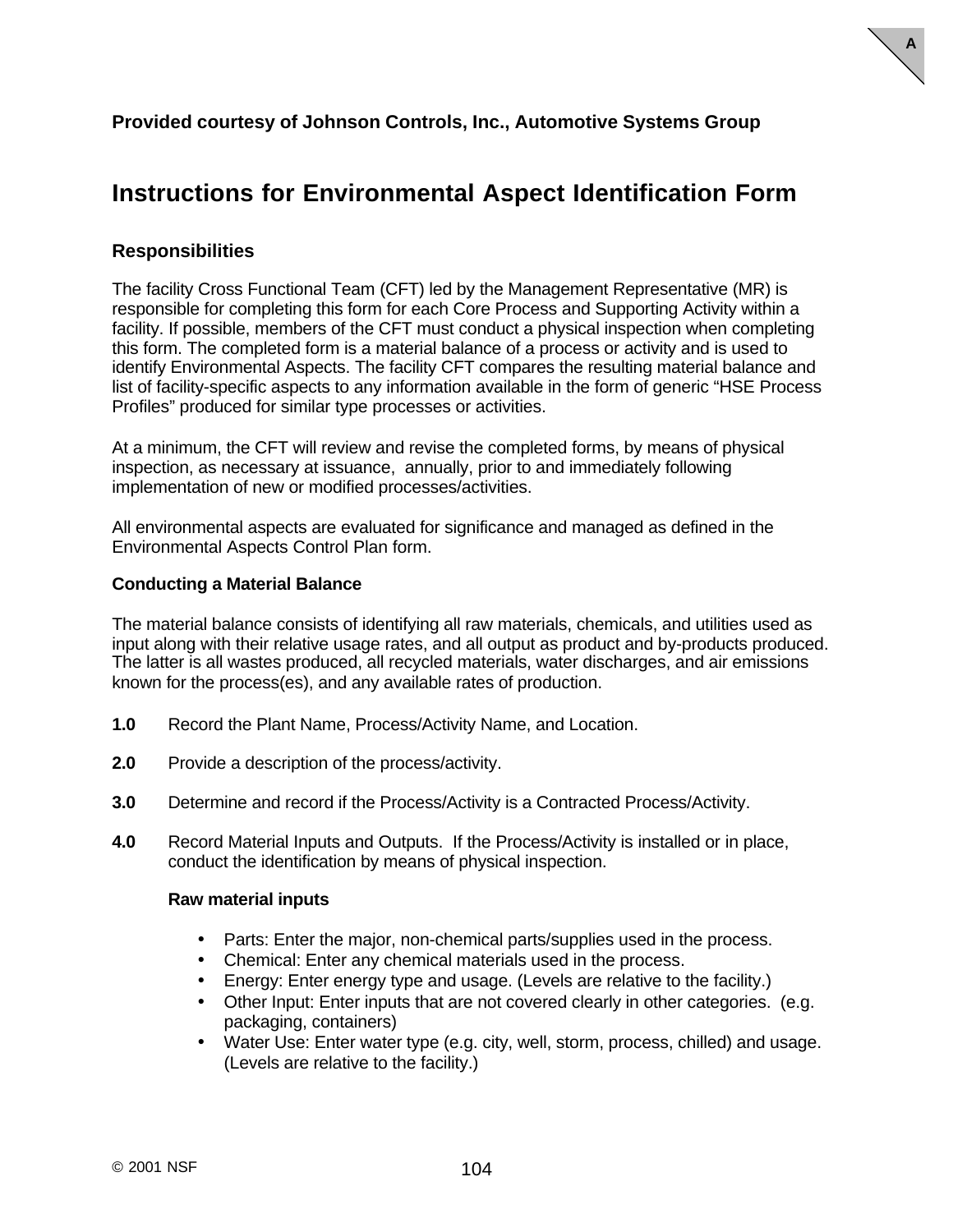### **Provided courtesy of Johnson Controls, Inc., Automotive Systems Group**

#### **Process Output**

• List all products produced by the process specifically produced for sale. Recyclable and Chemical By-Product (e.g. Rebond) outputs are entered in the waste section.

- List all air emissions whether they are drawn directly through a stack or are discharged into the room and escape as fugitive emissions. Include noise and odor as an air emission if potentially noticeable outside the facility.
- Enter wastes. Wastes are any materials intended to be discarded or disposed of, whether regulated or not, and include liquids, solids, and gases. Also include recycled materials, returnable containers and chemical by-products under this category
- Check the recycled box if the material is currently recycled, internally or externally. It does not include materials that go directly back into the process (i.e., Calibration shots returned to day tanks, etc.)
- Include containerized wastewater transported off-site.
- Enter all wastewater streams that discharge directly to storm or sanitary sewer systems or surface waters. Containerized wastewater should be included in the waste section. In the bottom portion of the wastewater section, list any treatment that occurs before the water is discharged.
- **5.0** Compare the completed form to any information available in the form of generic "HSE Process Profiles" produced for similar type processes or activities.
- **6.0** Sign and date the form with the date the form was completed or revised.
- **7.0** Collect all completed Aspect Identification forms and enter data into the supporting Environmental Aspect Control Plan form.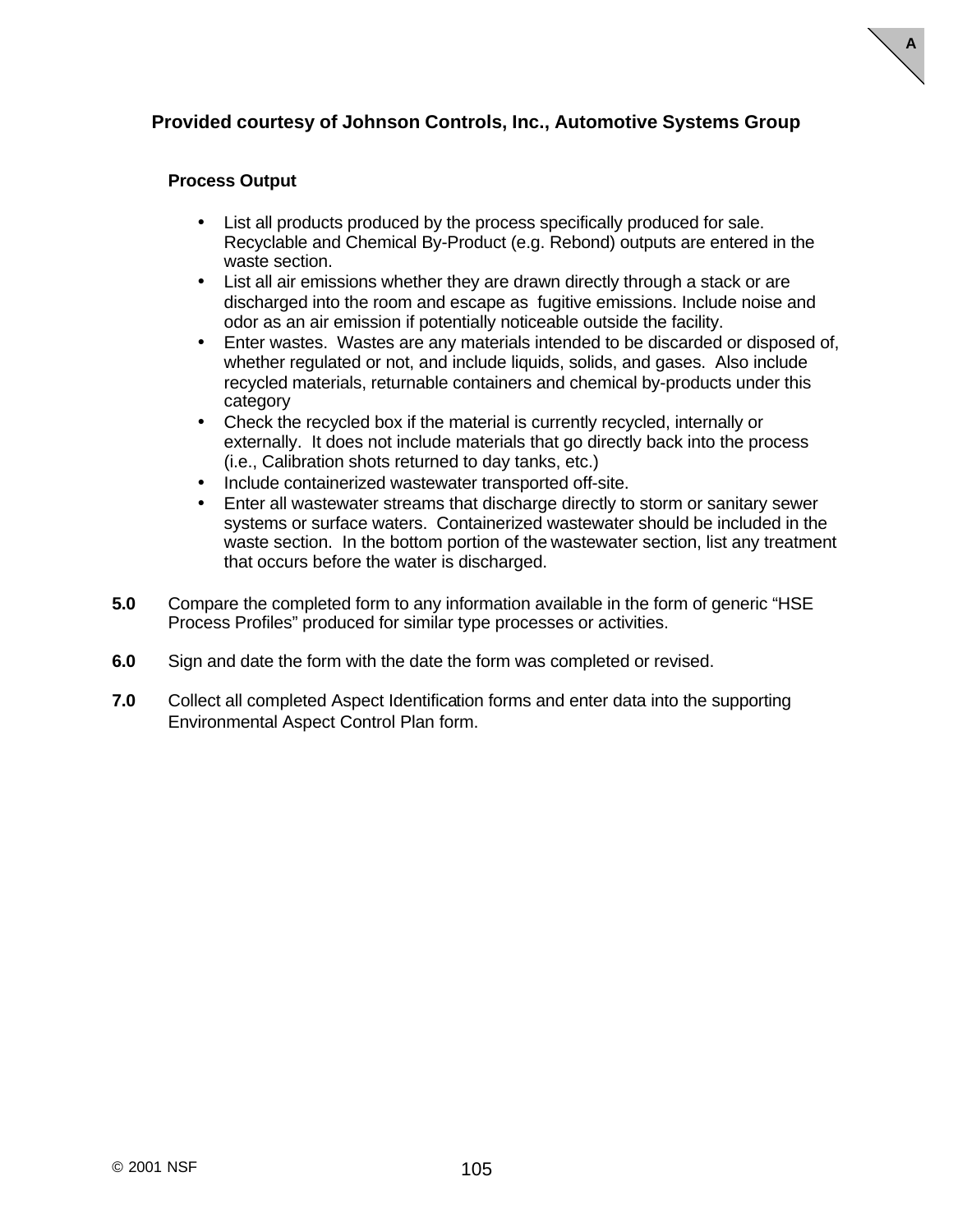### **Environmental Aspects Identification Process Overview**

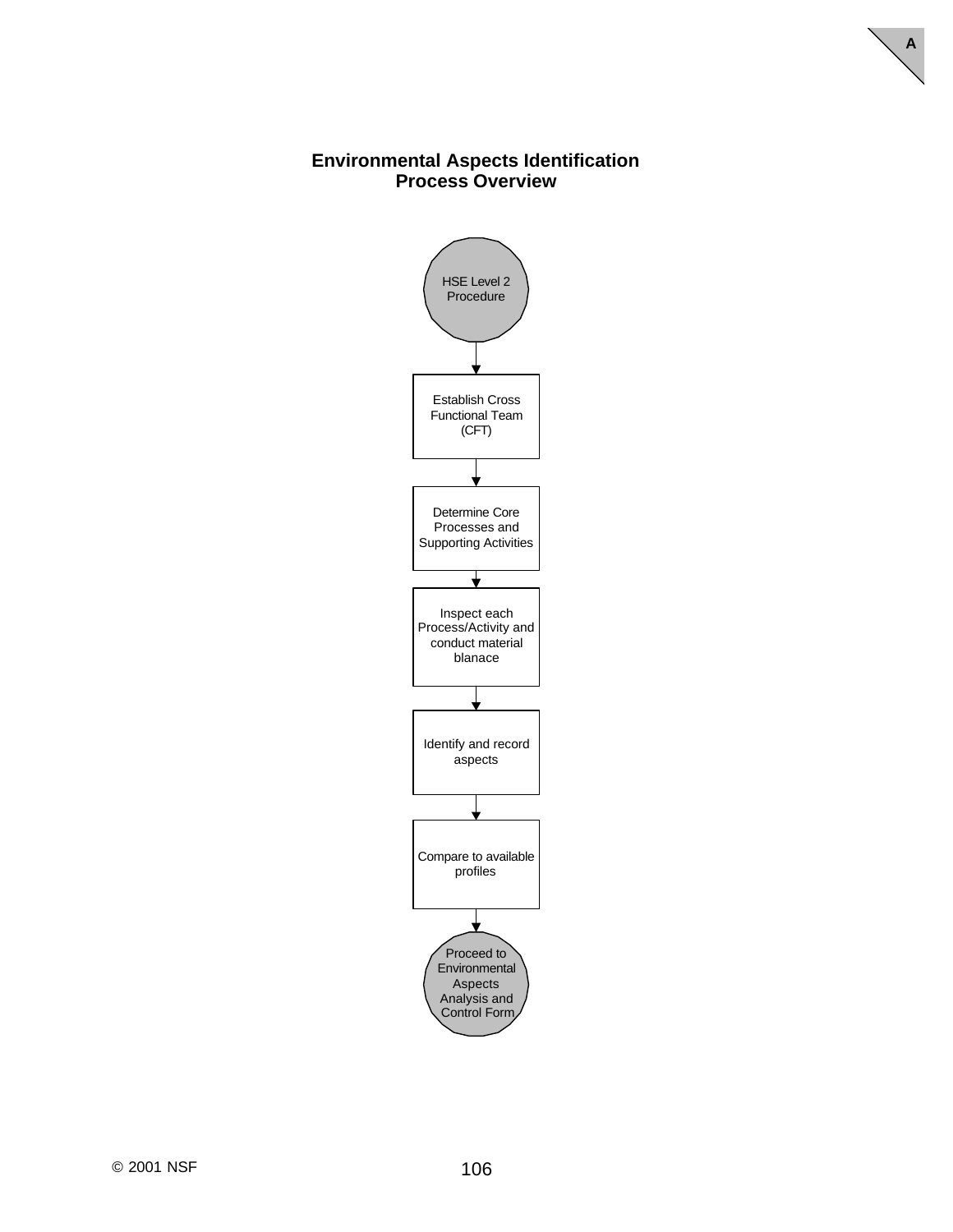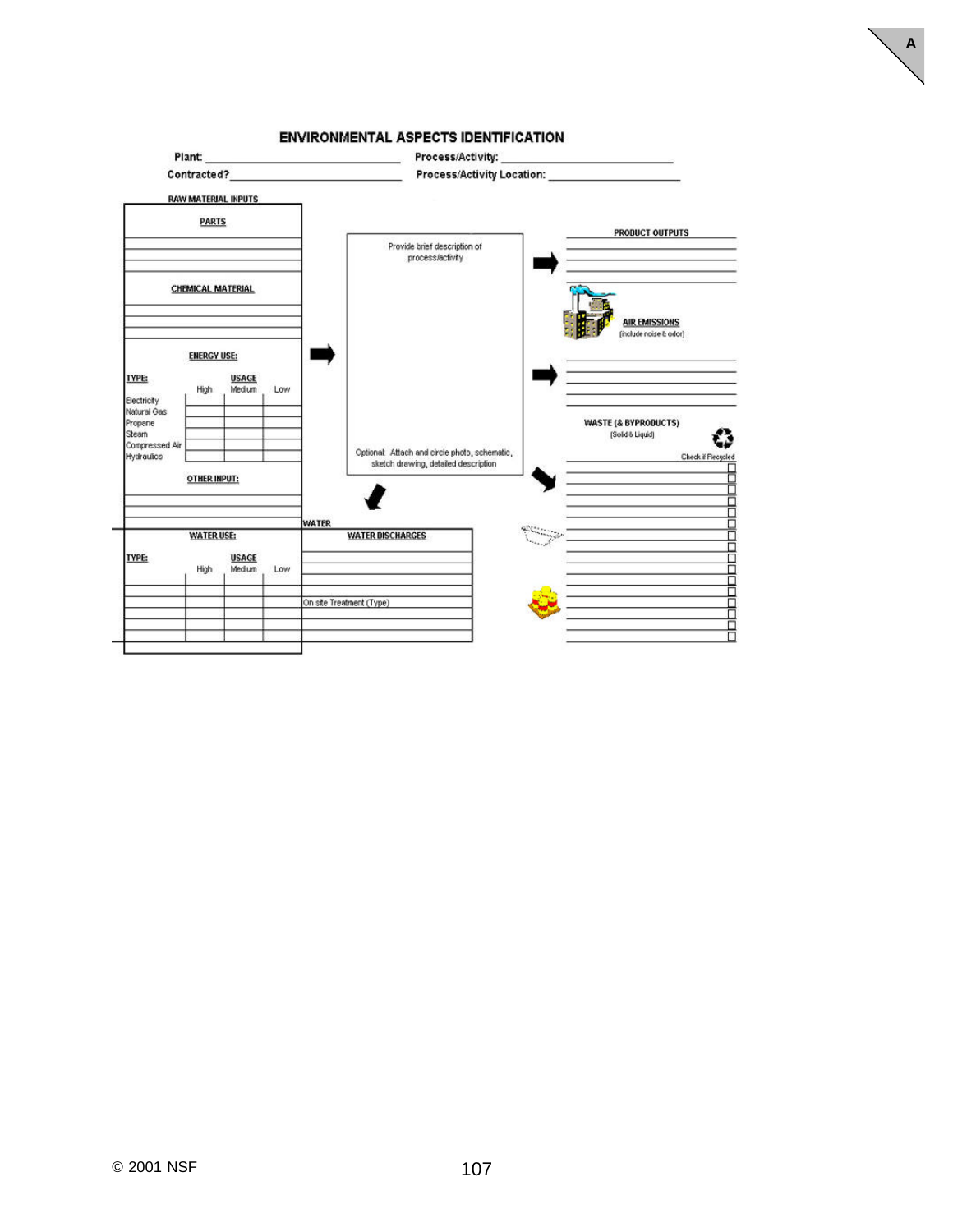# **Sample Environmental Aspect Evaluation and Scoring Tools**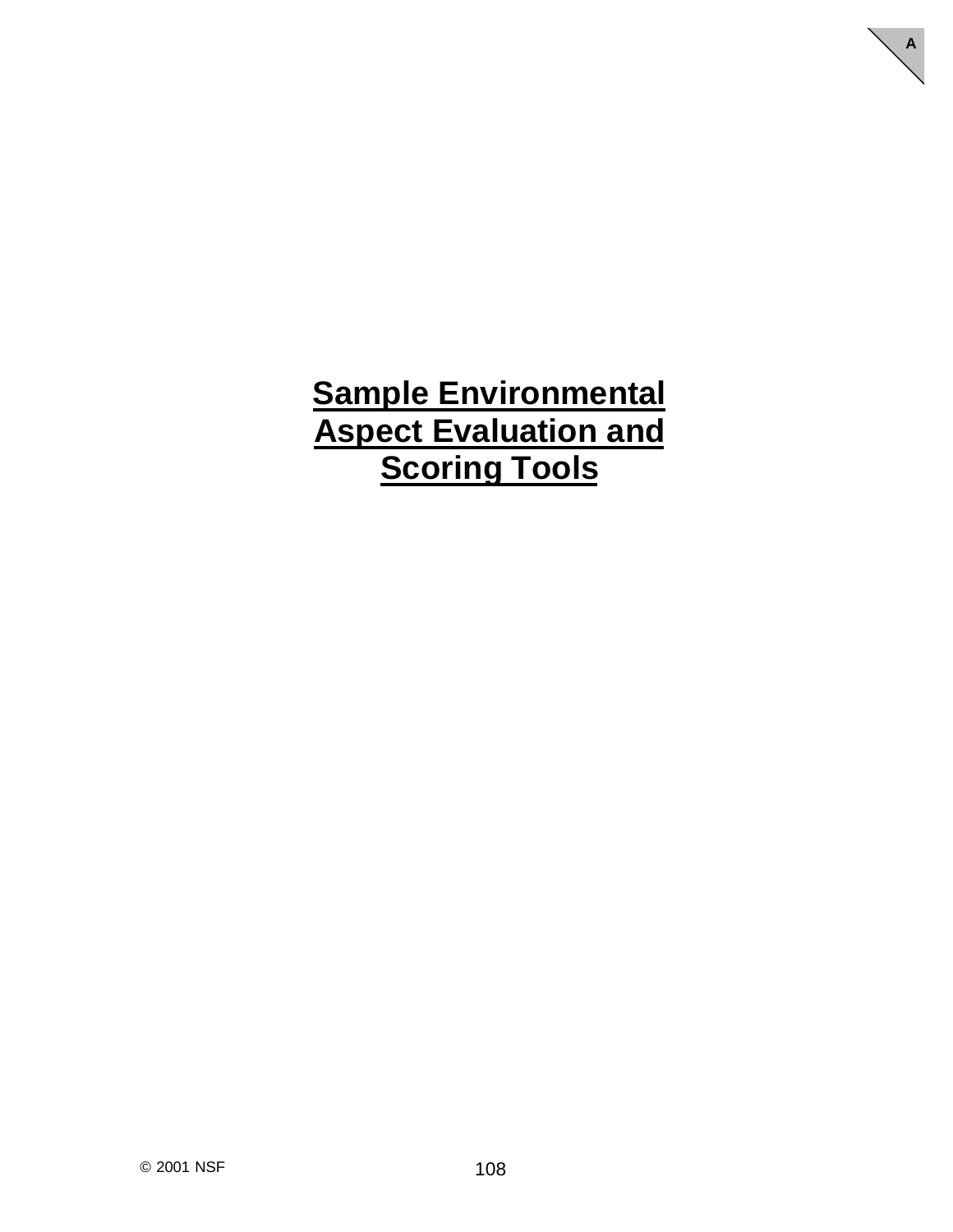## **Sample 1: Environmental Aspect/Impact Scoring Worksheet**

**A**

A company identified "Spills from Unloading Trucks" as an environmental aspect of its operations. The company used the following worksheet and rating criteria to determine whether the environmental impacts (on water quality and/or soil contamination) of this aspect should be considered significant.

First, the company determined that the LIKELIHOOD of a spill was low, since it had not experienced any spills of this type in the prior three years. Second, they determined that the MAGNITUDE (or SEVERITY) of the environmental impact would be moderate for most of the types of materials that they unload from trucks at the loading dock. The company noted, however, that certain chemicals are regulated and that spills of such materials in reportable quantities would require an appropriate response to regulatory agencies.

Using the "**Key to Impact Rating**" (see below), an environmental impact with a Low Likelihood and a Moderate Magnitude received an overall score of "low impact significance". Thus, "spills from unloading trucks" was not considered a significant environmental aspect.

| Area or<br><b>Activity</b> | <b>Aspect</b>                             | <b>Impacts</b>                                       | <b>Impact Scoring</b><br>(see below)                                                                          | <b>Significance</b>                                                                                                                      |
|----------------------------|-------------------------------------------|------------------------------------------------------|---------------------------------------------------------------------------------------------------------------|------------------------------------------------------------------------------------------------------------------------------------------|
| Shipping<br><b>Dock</b>    | Spills from<br>Unloading<br><b>Trucks</b> | <b>Water Quality</b><br>and<br>Soil<br>Contamination | Likelihood is<br>low<br>Magnitude<br>is moderate<br><b>OVERALL</b><br><b>IMPACT</b><br><b>SCORE IS</b><br>LOW | <b>Not</b><br><b>Significant</b><br>(Note: spills)<br>Ωf<br>reportable<br>quantities of<br>certain<br>chemicals<br>must be<br>(reported) |

## **Key to Impact Rating**

| <b>Likelihood of</b><br><b>Occurrence</b><br>or Impact(s) | (severity of impacts, actual or $pq$ ential |                     |              |
|-----------------------------------------------------------|---------------------------------------------|---------------------|--------------|
|                                                           | <b>Severe</b>                               | Low                 |              |
| High                                                      | High                                        | High                | /Medium      |
|                                                           | Significance                                | Significance        | Significance |
| Medium                                                    | High                                        | <b>Medium</b>       | Low          |
|                                                           | Significance                                | Significance        | Significance |
| Low                                                       | Medium                                      | Low                 | Low          |
|                                                           | Significance                                | <b>Significance</b> | Significance |

*Excerpted from "Environmental Management Systems: A Guide for Metal Finishers" (NSF International), available for free download at www.nsf-isr.org.*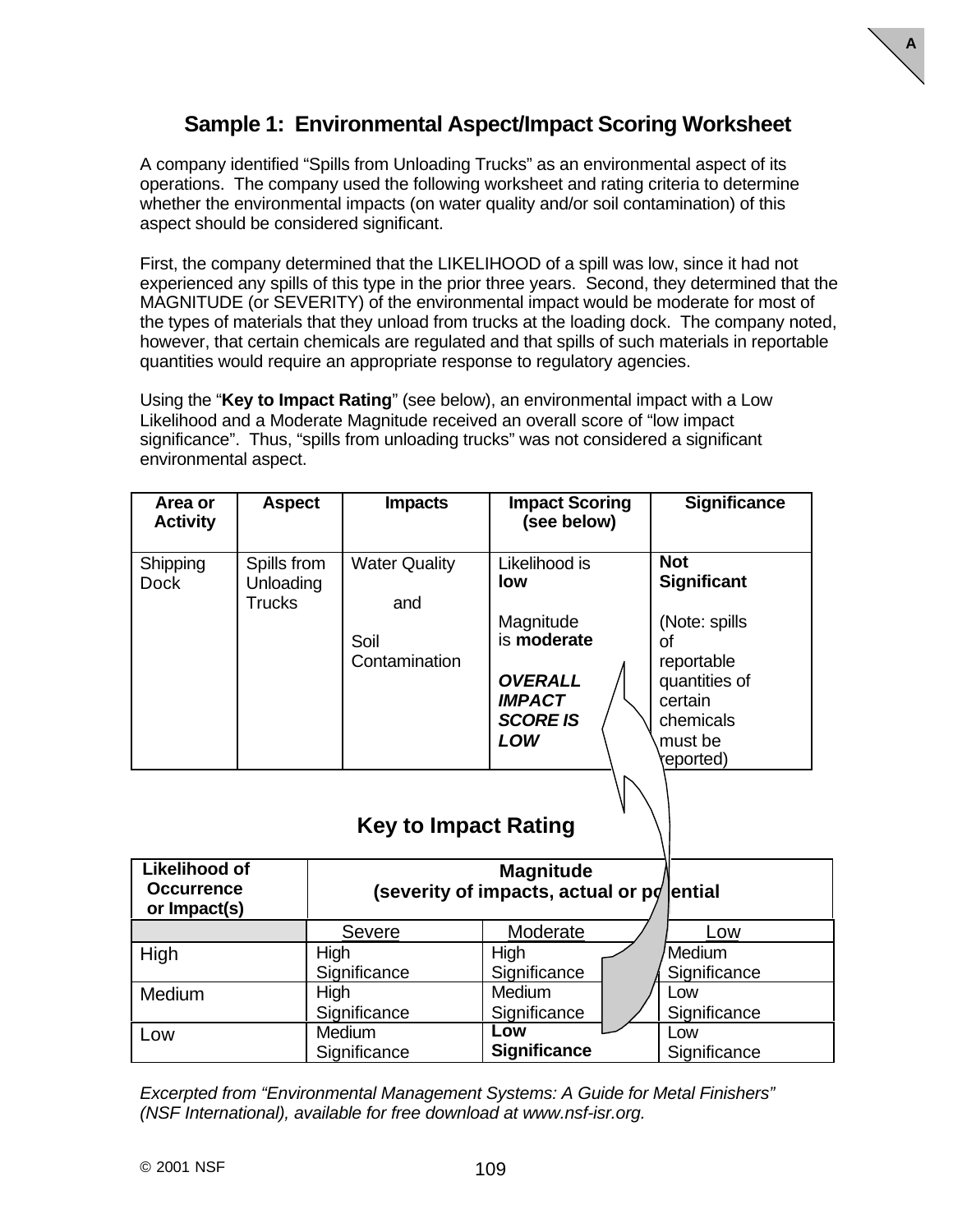## **Sample 2: Environmental Aspect/Impact Scoring Worksheet**

**A**

#### **Approach**

For each product, service or activity (or group of products, services or activities), each element in the table is assigned two scores, based on (1) the degree of impact and (2) frequency or likelihood of the associated environmental impacts.

#### **Degree of Impact**

4 = serious (likely to result in severe or widespread damage to human health or the environment)

- $3 =$  moderate
- $2 =$  minor

1 = no impact (unlikely to have an adverse impact on human health or the environment)

#### **Frequency/Likelihood of Impact**

4 = continuous (impact occurs on an on-going basis)

 $3 =$  frequent (impact occurs more than once  $\zeta$  month)

2 = infrequent (impact occurs more than once / year but less than once / month)

1 = improbable / never (impact has never occurred or is highly unlikely to occur)

Scores are added for each indicator across the relevant life cycle stages (as shown in the example below) to generate a total impact score.

| Category            | Indicator                                                                                                        | Pre-<br>Production | Manufact-<br>uring | Production/<br><b>Distribution</b> | Use /<br>Service | Waste<br>Mgt | <b>TOTAL</b><br><b>SCORE</b> |
|---------------------|------------------------------------------------------------------------------------------------------------------|--------------------|--------------------|------------------------------------|------------------|--------------|------------------------------|
| Human Health        |                                                                                                                  |                    |                    |                                    |                  |              |                              |
|                     | Employees                                                                                                        | 3/2                | 2/2                | 2/1                                | 4/2              | 2/2          | 22                           |
|                     | Surrounding<br>Community                                                                                         | 2/2                | 2/3                | 2/2                                | 1/2              | 2/2          | 20                           |
|                     | Global                                                                                                           | 1/2                | 1/2                | 1/3                                | 1/2              | 1/3          | 17                           |
| Environment         | <b>Air Quality</b><br>Surface<br>Water<br>Ground<br>Water<br>Land / Soil<br>Ecosystem<br><b>Effects</b><br>Noise |                    |                    |                                    |                  |              |                              |
| <b>Resource Use</b> |                                                                                                                  |                    |                    |                                    |                  |              |                              |
|                     | <b>Fuels</b><br>Water<br>Raw<br><b>Materials</b>                                                                 |                    |                    |                                    |                  |              |                              |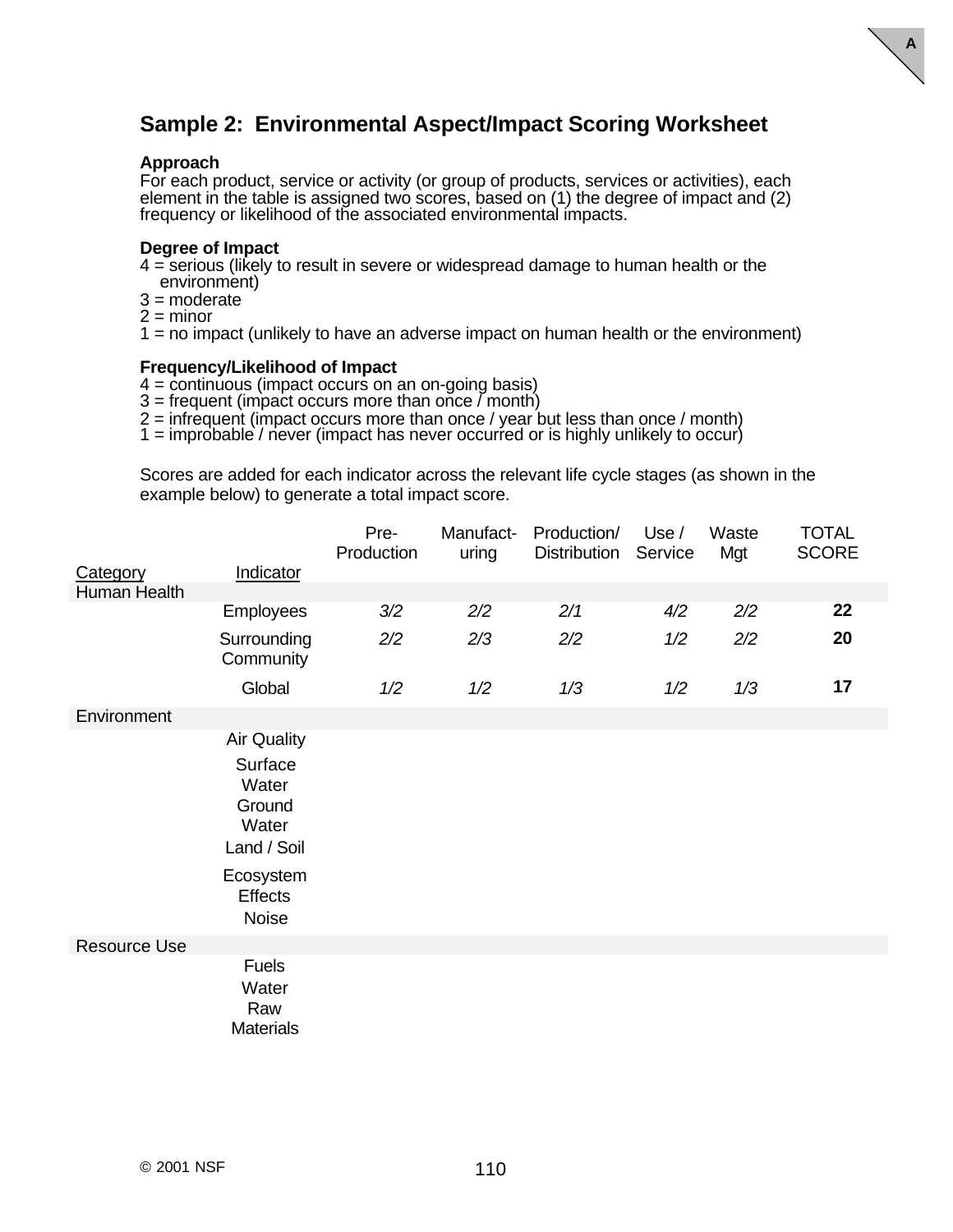# **Resources for Tracking Environmental Laws and Regulations**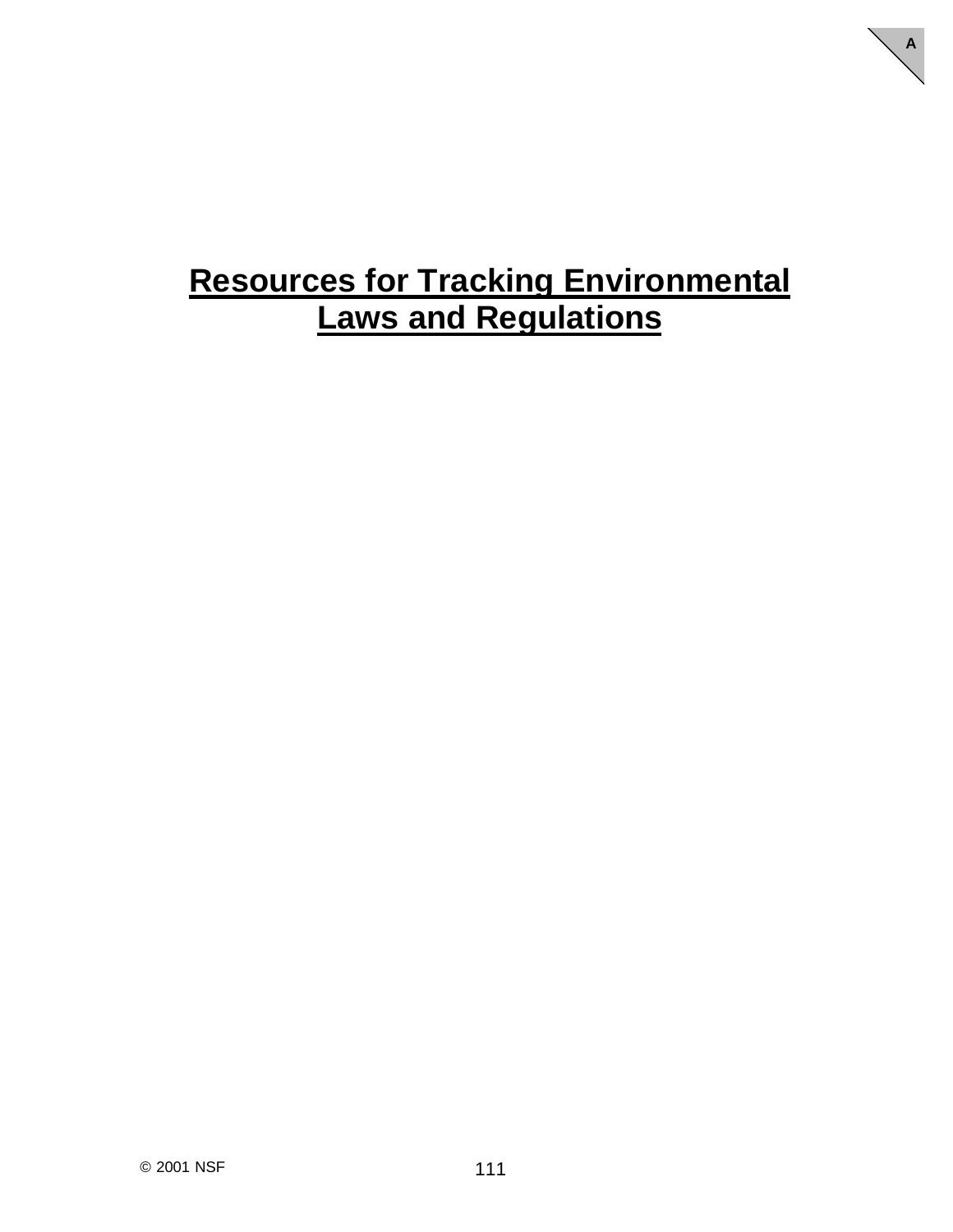

## **Resources for Tracking Environmental Laws and Regulations**

Over the last few years, the Internet has emerged as a tremendous tool for tracking and obtaining information on environmental laws and regulations. For example, the USEPA home page (see address below) in one quite useful Internet source. See **Appendix F** for additional information on resources.

This table describes a variety of commercial and non-commercial sources of information on federal and state environmental laws and regulations. This list is not intended to be comprehensive. Appearance on this list should not be construed as an endorsement by EPA or NSF of any commercial products listed here.

| <b>Source</b>                                                               | <b>Description</b>                                                                                                                                                                                                                     |
|-----------------------------------------------------------------------------|----------------------------------------------------------------------------------------------------------------------------------------------------------------------------------------------------------------------------------------|
| <b>USEPA</b><br><b>Small Business Ombudsman</b><br>$(1 - 800 - 368 - 5888)$ | Regulatory explanations and guidance, research, case<br>studies, contacts for additional information. Variety of hotlines<br>available for particular statutes (such as RCRA). Internet<br>access also available (http://www.epa.gov). |
| <b>USEPA Web Site</b>                                                       | Provides a variety of information of environmental laws and<br>regulations as well as tools and compliance guidance.<br>(http://www.epa.gov).                                                                                          |
| <b>Small Business Assistance</b><br>Programs (various states)               | Guidance on regulations and compliance issues. Initially<br>focused on clean Air Act requirements, but expanding into<br>other environmental media.                                                                                    |
| <b>US Small Business</b><br>Administration                                  | Various services available to small businesses in the US.                                                                                                                                                                              |
| <b>US Government Printing Office</b><br>$(202 - 512 - 1800)$                | Federal Register published daily with all federal proposed and<br>final rules. (Also available on line via GPO Access)                                                                                                                 |
| <b>Trade and Professional</b><br>Associations (various)                     | Provide a variety of services related to environmental laws<br>and regulations, including regulatory updates and training.<br>Contact individual associations for details.                                                             |
| <b>Counterpoint Publishing</b><br>$(1 - 800 - 998 - 4515)$                  | CD-ROM and Internet dial-up access to legal / regulatory<br>information for federal government and all 50 states, updated<br>daily.                                                                                                    |
| <b>Bureau of National Affairs</b><br>$(1 - 800 - 372 - 1033)$               | Information on EHS laws, regulations and activities at<br>international, national and state level. Paper and electronic<br>access available.                                                                                           |
| <b>Thompson Publishing Group</b><br>$(1 - 800 - 677 - 3789)$                | Manuals on a variety of federal and state environmental<br>programs with monthly updates and newsletters.                                                                                                                              |
| Business & Legal Reports, Inc.<br>$(1 - 800 - 727 - 5257)$                  | Access to federal and state regulations with monthly, updates<br>on available on CD-ROM.                                                                                                                                               |
| Aspen Law and Business<br>$(1 - 800 - 638 - 8437)$                          | Publishes compliance manuals with regular update service for<br><b>RCRA and Clean Air Act.</b>                                                                                                                                         |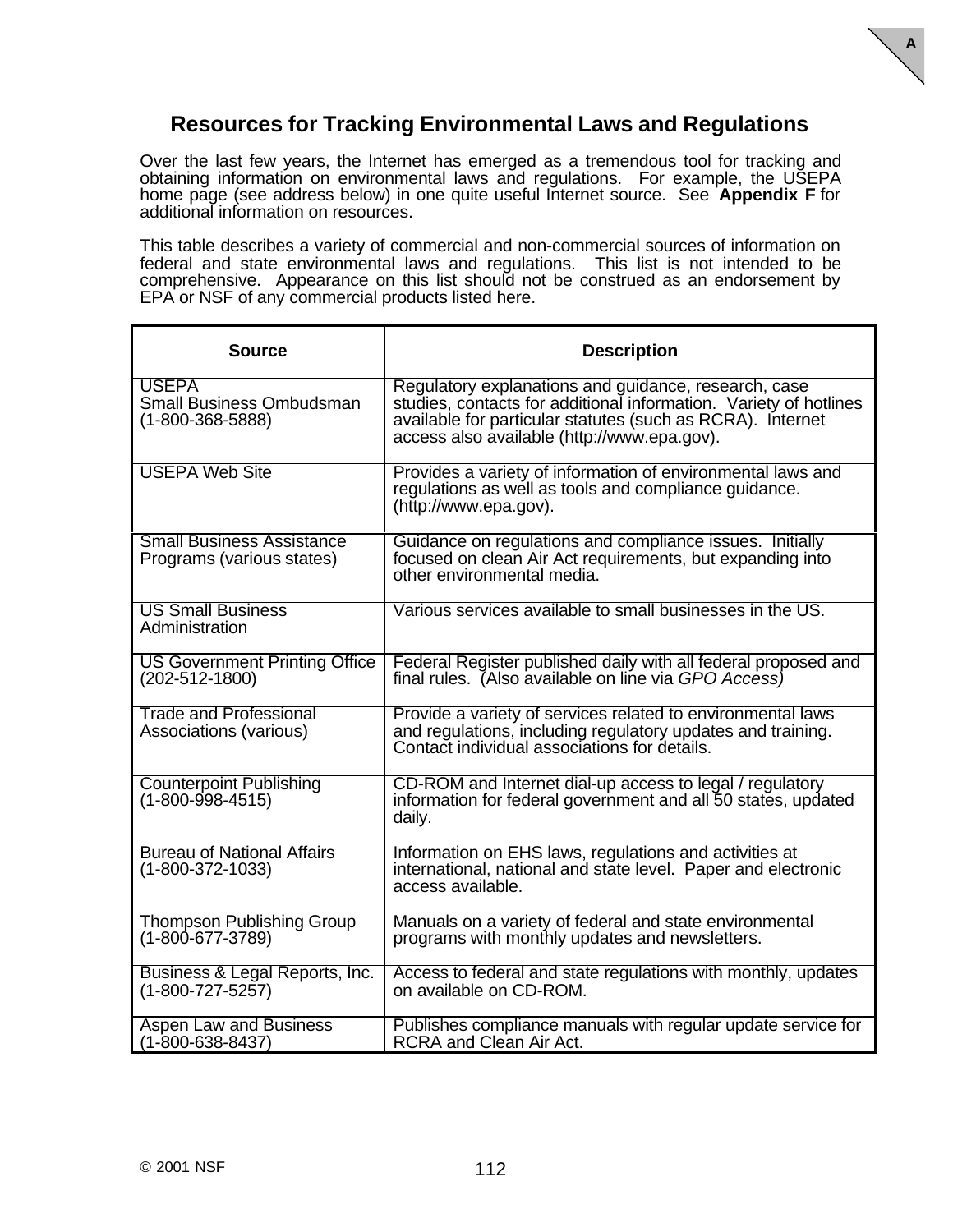# **Sample Process Tool: Setting Objectives & Targets**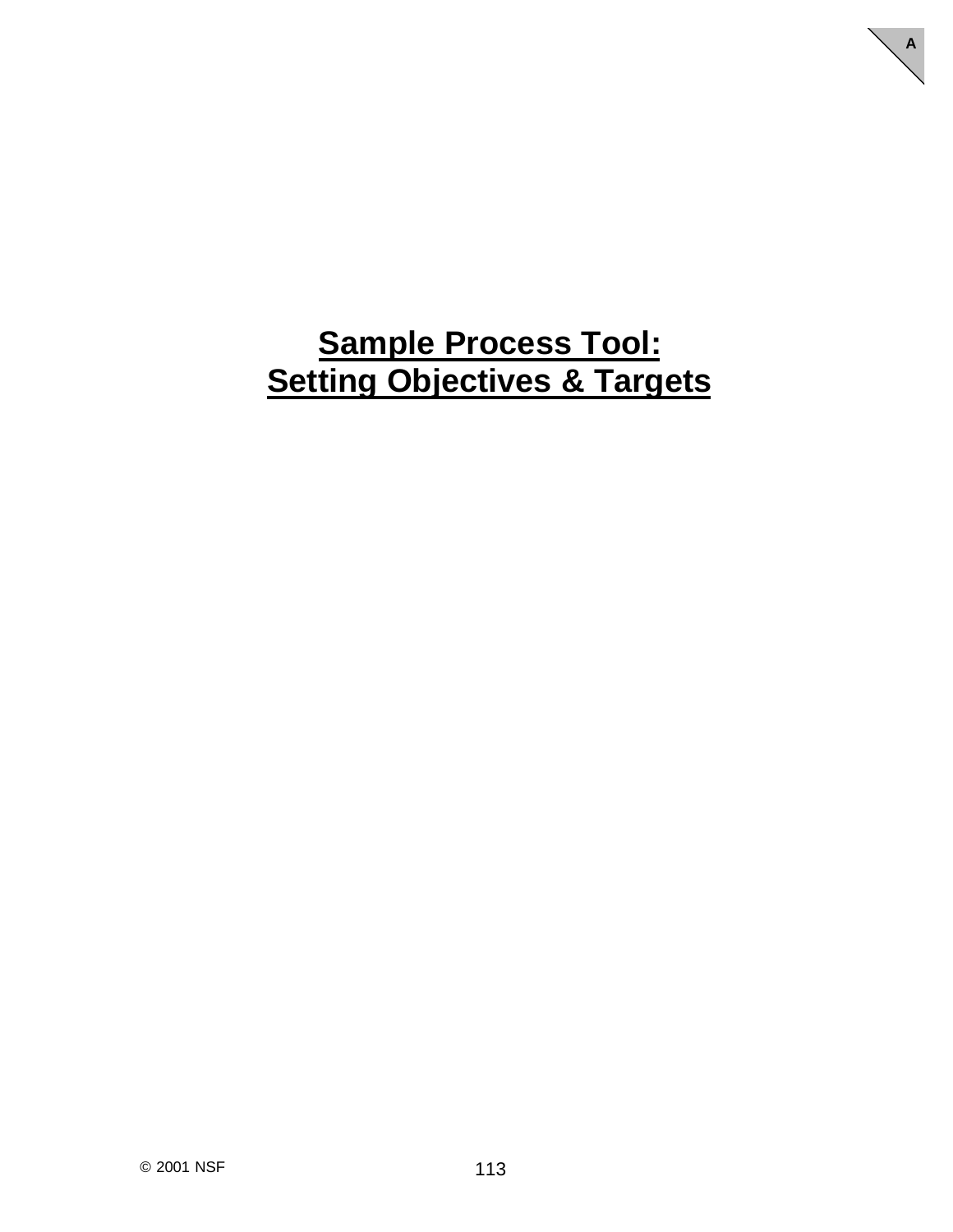

## **Sample Process Tool for Setting Objectives & Targets**

**Step 1**: A **cross-functional team** is a good way for your organization to set realistic objectives and targets. **List here** who needs to be involved on the team:

| <b>Name</b> | <b>Contacted?</b> |
|-------------|-------------------|
|             |                   |
|             |                   |
|             |                   |
|             |                   |
|             |                   |
|             |                   |

|  | Step 2: Think about what information sources your team will need to establish objectives and |
|--|----------------------------------------------------------------------------------------------|
|  | targets. Pull together information sources such as:                                          |

**Step 3**: Is there other information that might be helpful to the team?

| <b>Other Information Needed</b> | Where we will get it |
|---------------------------------|----------------------|
|                                 |                      |
|                                 |                      |
|                                 |                      |
|                                 |                      |
|                                 |                      |
|                                 |                      |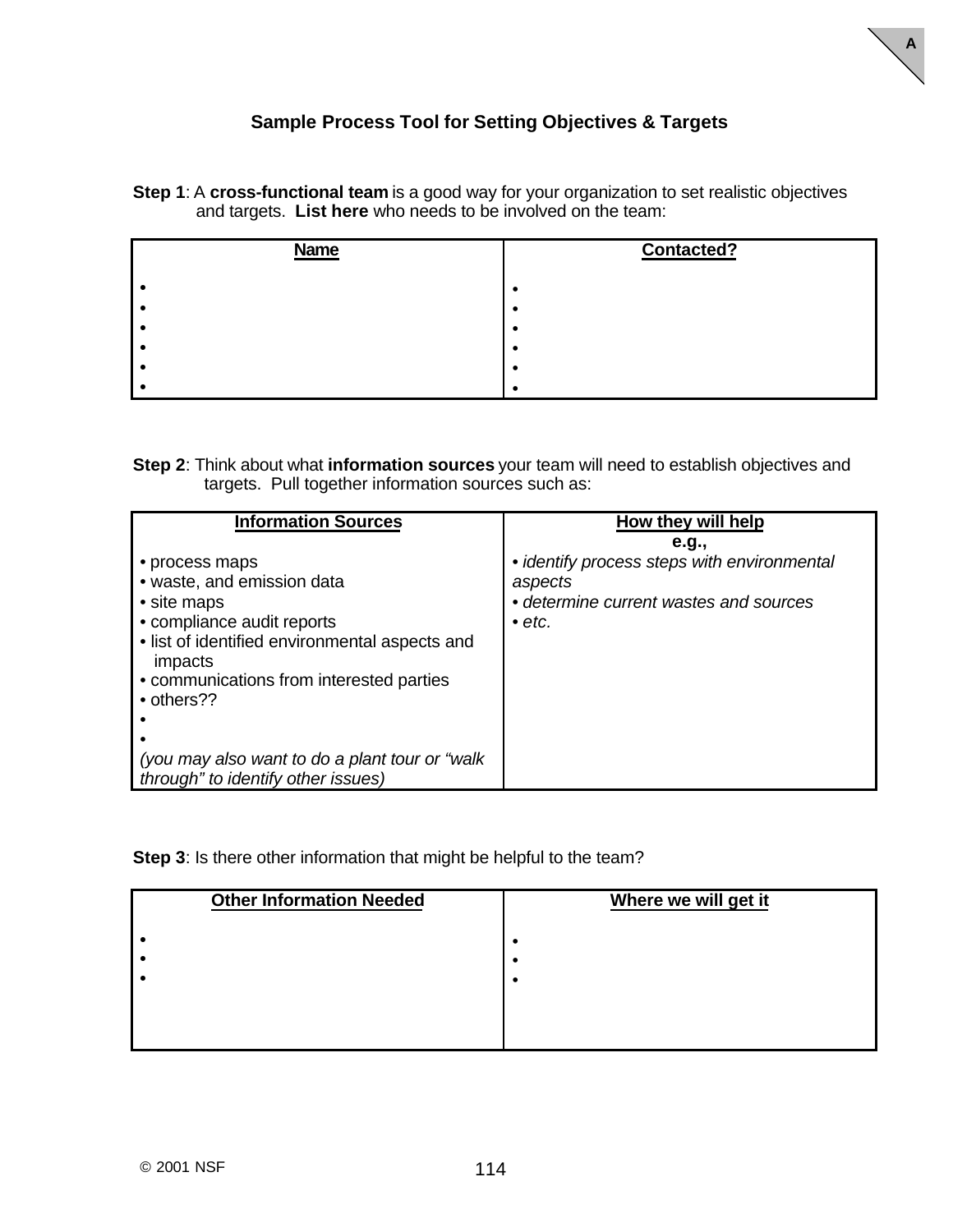**Step 4**: **List the significant environmental impacts** (you identified these earlier). You can **categorize** these impacts by type:

**A**

| <b>Energy</b> | Raw              | <b>Air</b>     | <b>Water</b>   | <b>Waste</b>   | Land          | <b>Other</b> |
|---------------|------------------|----------------|----------------|----------------|---------------|--------------|
| <u>Use</u>    | <b>Materials</b> | <b>Impacts</b> | <b>Impacts</b> | <b>Impacts</b> | <b>Issues</b> | (specify)    |
|               |                  |                |                |                |               |              |

**Step 5**: Look at **processes** (such as plating or assembly) and **activities** (such as shipping or purchasing). Are there any **other issues** the team should consider, in addition to those listed above as significant impacts? (For example, you might want to establish an objective to reduce spills of hazardous materials at the loading dock, even if this was not identified as a potentially significant environmental impact.)

| <b>Process or activity</b> | <b>Issues</b> | <b>Possible Objectives &amp; Targets</b> |
|----------------------------|---------------|------------------------------------------|
|                            |               |                                          |
|                            |               |                                          |
|                            |               |                                          |

**Step 6**: List any new **regulatory requirements** that affect the facility (or other regulations for which the need for additional actions has been identified).

| <b>Regulations, other requirements</b> | <b>Possible Objectives &amp; Targets</b> |
|----------------------------------------|------------------------------------------|
|                                        |                                          |

**Step 7**: Consider inputs from **interested parties**. Any need for additional objectives related to views of neighbors, community groups or other parties?

| <b>Inputs from Interested Parties</b> | <b>Possible Objectives &amp; Targets</b> |
|---------------------------------------|------------------------------------------|
|                                       |                                          |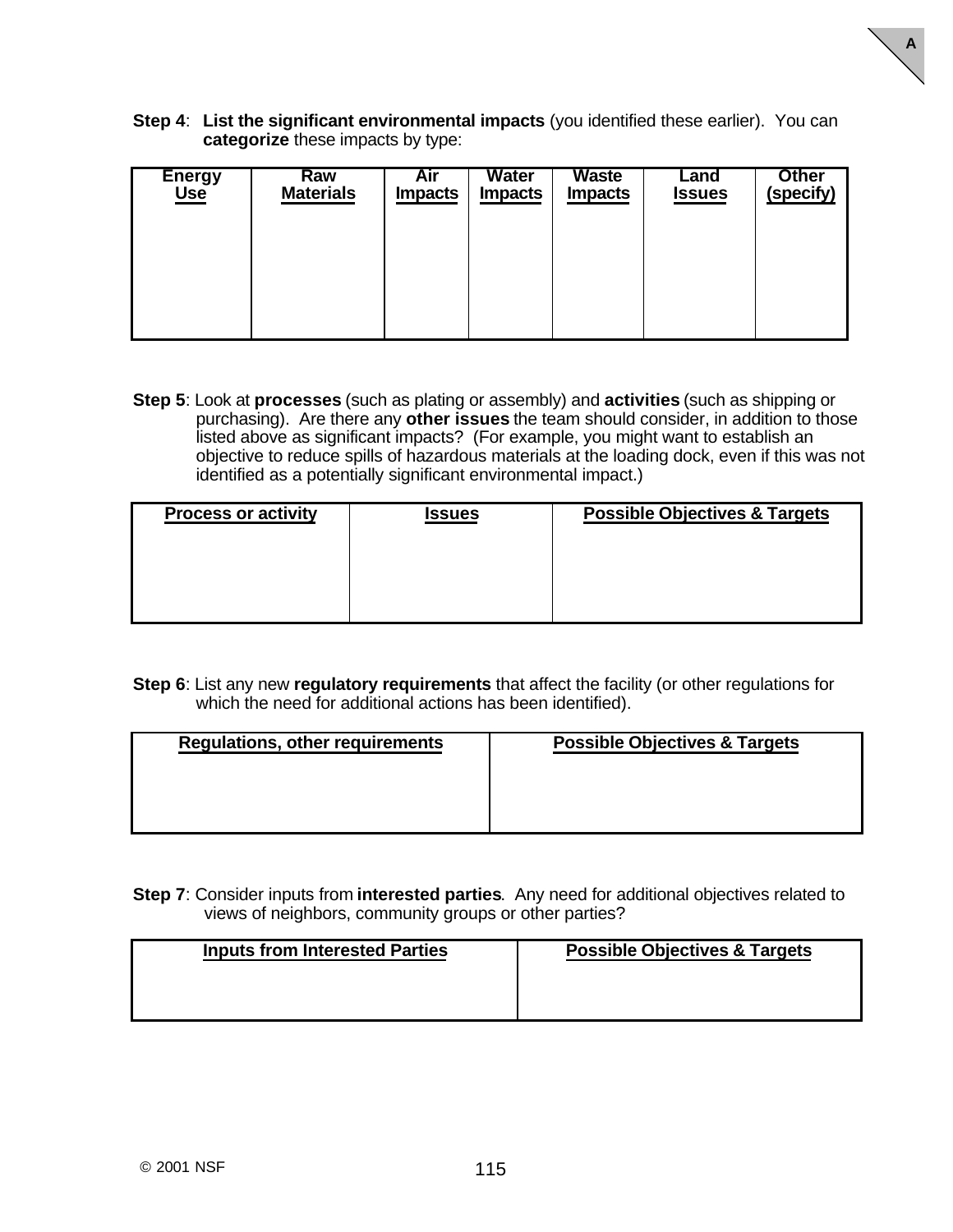

#### **Step 8**: Look at the lists of **possible objectives developed in Steps 4 -7**. **Brainstorm** with the team on whether these objectives are:

- reasonable,
- technologically feasible,
- consistent with other organizational plans/goals, and
- affordable.

**List preliminary objectives and targets** based on this exercise:

| <b>Selected Preliminary Objectives</b> |  |  |  |  |  |  |
|----------------------------------------|--|--|--|--|--|--|
|                                        |  |  |  |  |  |  |
|                                        |  |  |  |  |  |  |
|                                        |  |  |  |  |  |  |
|                                        |  |  |  |  |  |  |
|                                        |  |  |  |  |  |  |

**Step 9**: Determine how you will **measure** each of the selected preliminary objectives. (If you cannot establish an effective way to measure it, put that objective "on-hold" for later consideration).

| <b>Selected Objectives</b> | <b>Performance Indicator(s)</b> |
|----------------------------|---------------------------------|
|                            |                                 |
|                            |                                 |
|                            |                                 |
|                            |                                 |
|                            |                                 |

**Step 10**: For each objective that you selected, determine **who** is going to develop the **action plan** (who, what, when, where, how). List these names below:

| <b>Selected Objectives</b> | <b>Responsibility for Action Plan</b> |
|----------------------------|---------------------------------------|
|                            |                                       |
|                            |                                       |
|                            |                                       |
|                            |                                       |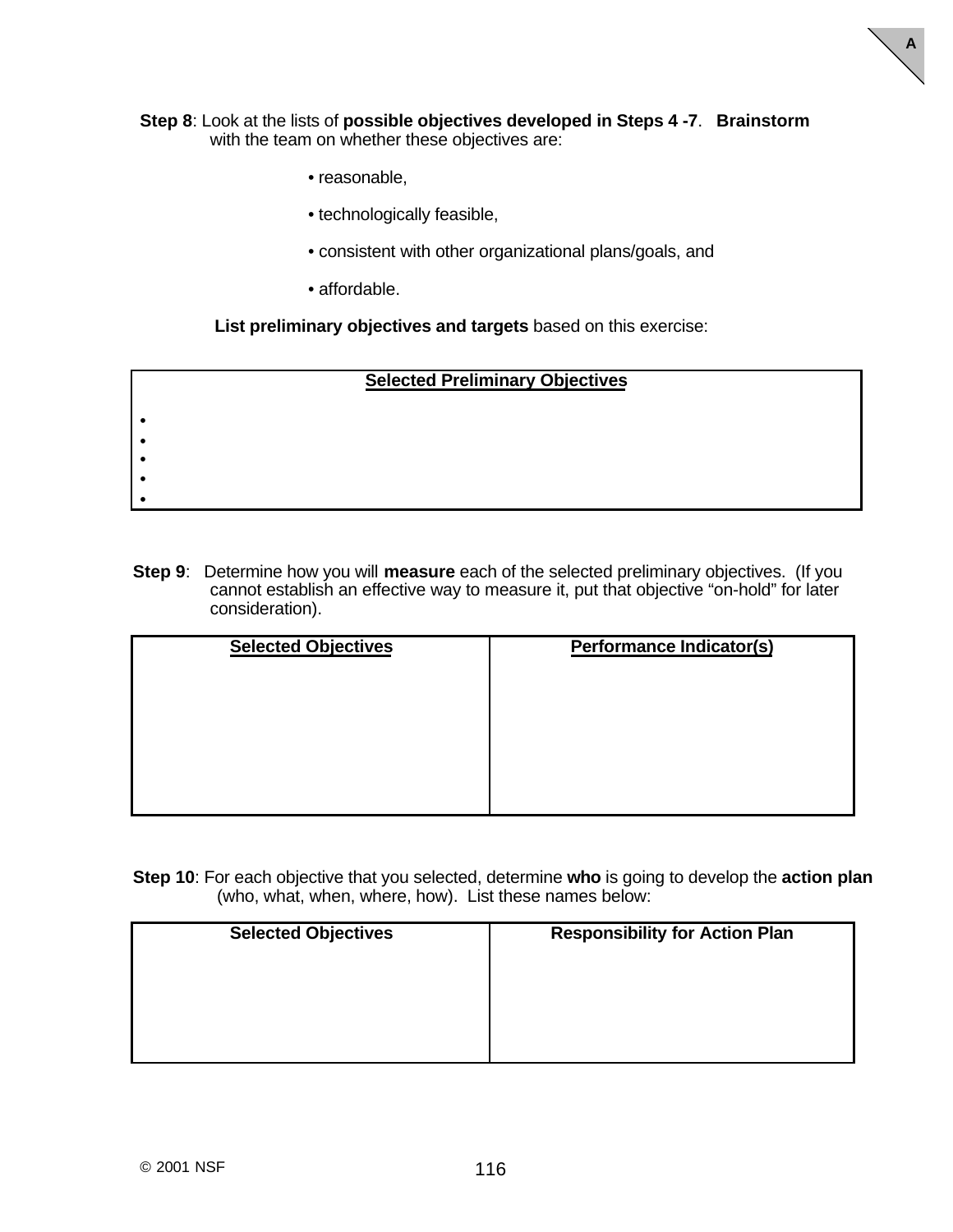# **Sample Procedure: Setting Objectives & Targets**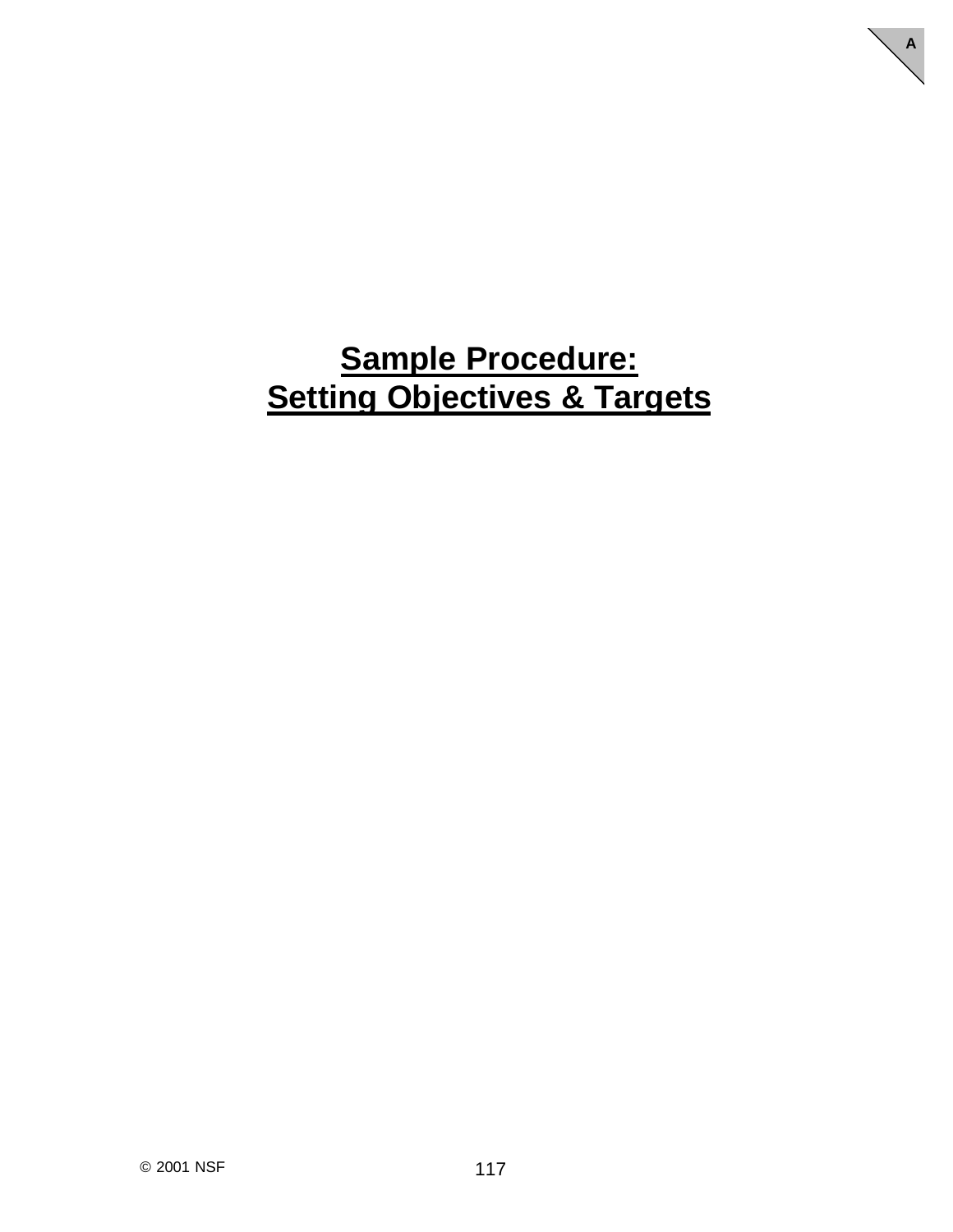#### **EMS PROCEDURE: SETTING AND TRACKING OF ENVIRONMENTAL OBJECTIVES AND TARGETS**

**A**

#### I. Purpose

The purpose of this procedure is to ensure that the organization establishes and maintains documented environmental objectives and targets.

#### II Scope

This procedure applies to environmental objectives and targets set at all relevant levels within the organization.

#### III. Definitions

**Environmental (or environmental) objective**- A site goal that is consistent with the environmental policies and considers significant environmental impacts and applicable laws and regulations. Objectives are quantified wherever practicable.

**Environmental (environmental) target**- A detailed performance requirement (quantified wherever practicable) based on an environmental objective. A target should be met in order for the underlying objective to be achieved.

#### IV. General

The organization establishes environmental objectives and targets in order to implement the environmental policies. Objectives and targets also provide a means for the organization to measure the effectiveness of its environmental efforts and improve the performance of the environmental management system. In establishing environmental objectives, the organization considers:

- applicable laws and regulations (and requirements of other programs, such as ...);
- environmental aspects of the organization's activities and products;
- technological, financial, operational, and other organizational requirements; and,
- the views of employees and other interested parties.

Based on the organization 's environmental objectives, targets are established for different functions within the organization and for different areas of the plant. For example, the organization may establish an environmental objective to "reduce waste generation by 10% per year". Based on this objective, different areas of the plant might set targets for reducing individual waste streams in order to ensure that the organization's objective was achieved. An organization-wide environmental objective might also be translated into individual projects (such as changes in production processes, materials or pollution control equipment) in different plant areas.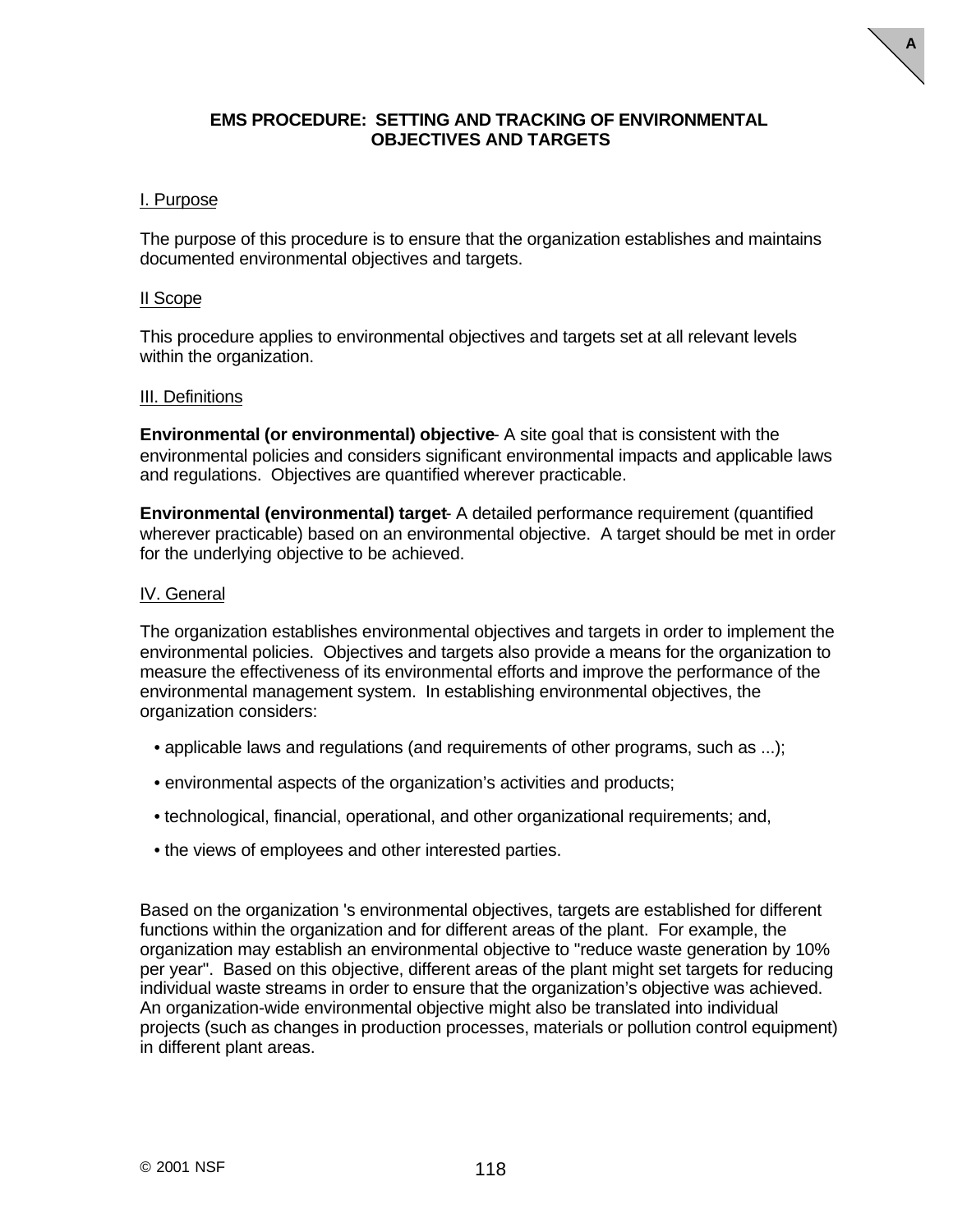

#### V. Procedure

- A. The organization's top management is responsible for establishing environmental objectives on an annual basis. To initiate the process, the Plant Manager holds a meeting of all staff members to discuss the development of environmental objectives.
- B. Objectives are action- and prevention-oriented and are intended to result in meaningful improvements in the organization 's environmental performance.
- C. Each plant area or functional manager is responsible for providing input from his / her own function (Finance, Engineering, etc.) or shop area (Fabrication, Assembly, Shipping / Receiving, etc.). The organization's environmental manager is responsible for providing input on applicable laws and regulations, significant site environmental impacts, and the views of interested parties. (These inputs are obtained from the separate analyses required by Procedure #'s).
- D. As a starting point, the organization's management evaluates its performance against environmental objectives for the current year. As part of this effort, management examines the results of its environmental performance evaluations.
- E. Preliminary environmental objectives are developed for further discussion and evaluation. Each manager is responsible for evaluating the potential impacts within his / her functional or shop area (if any) of the proposed environmental objectives. The organization's environmental manager reviews proposed objectives to ensure consistency with the overall environmental policy.
- F. Environmental objectives are finalized, based on review comments from site managers and employees. Each manager identifies the impacts of the objectives in his / her function or shop area, establishes targets to achieve the objectives, and develops appropriate measures to track progress towards meeting the objectives and targets.
- G. Each manager is responsible for communicating objectives and targets (and the means for achieving them) to others in his / her part of the organization.
- H. Progress towards the objectives and targets is reviewed on a regular basis at management meetings. The progress is also communicated to plant employees via bulletin boards and other similar means.
- I. At the end of each calendar year, the organization's management reviews its performance with regard to achieving the objectives and targets. This information is used as input to setting objectives and targets for the succeeding year.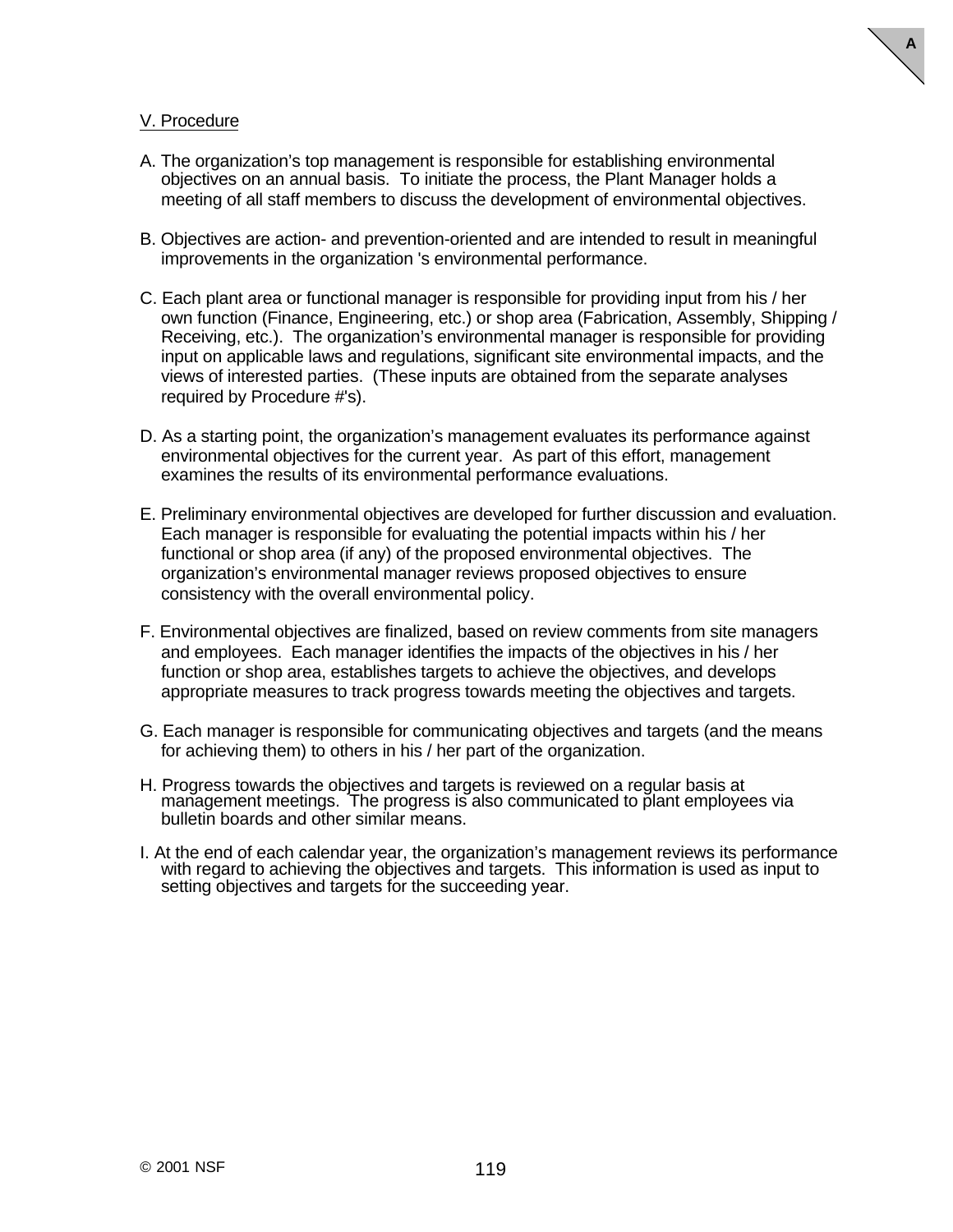# **Sample Tools: Environmental Management Program**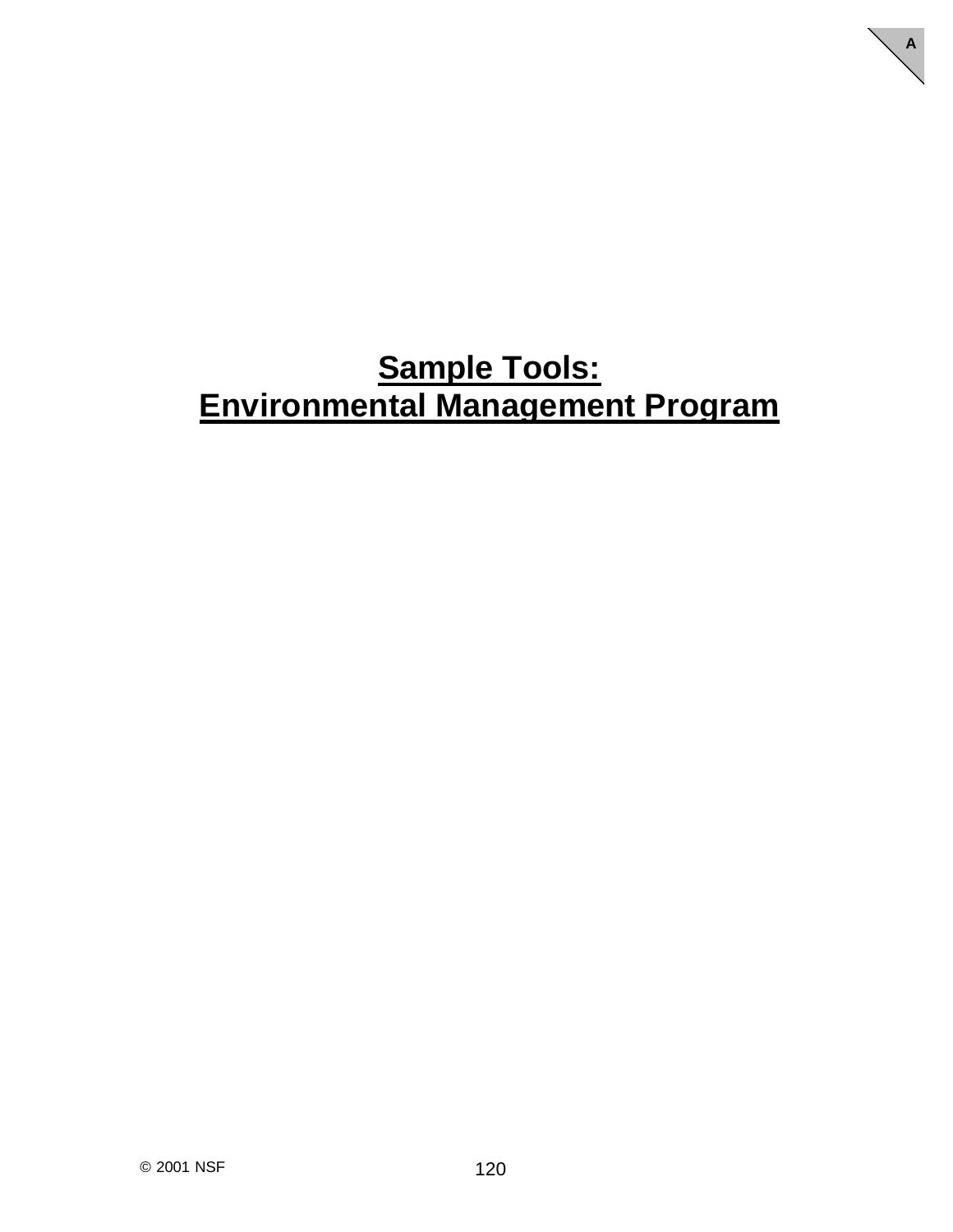## **Sample Environmental Management Program Form**

**A**

*(Note: Use one form per objective)*

| <b>Date</b><br><b>Individual Responsible:</b>                                 |
|-------------------------------------------------------------------------------|
|                                                                               |
|                                                                               |
| <b>Environmental Objective:</b>                                               |
|                                                                               |
|                                                                               |
| <b>Related Target(s):</b>                                                     |
|                                                                               |
|                                                                               |
| <b>Related Significant Environmental Aspect(s):</b>                           |
|                                                                               |
|                                                                               |
| <b>Specific Function and/or Department:</b>                                   |
|                                                                               |
|                                                                               |
| Target Date (Month/Year):                                                     |
|                                                                               |
|                                                                               |
| <b>Environmental Management Program: Action Plan</b>                          |
|                                                                               |
| How will this objective be met? (attach additional pages as necessary)        |
|                                                                               |
|                                                                               |
| What operational controls might support the achievement of this objective?    |
|                                                                               |
|                                                                               |
|                                                                               |
| How will this objective be tracked? (attach additional pages as necessary)    |
|                                                                               |
|                                                                               |
|                                                                               |
| What resources will be required to achieve this objective? (attach additional |
| pages as necessary)                                                           |
|                                                                               |
|                                                                               |
|                                                                               |

*Adapted from the EPA/NSF guide "Environmental Management Systems: A Guide for Metal Finishers" (December 1998). Available for free download at www.nsf-isr.org.*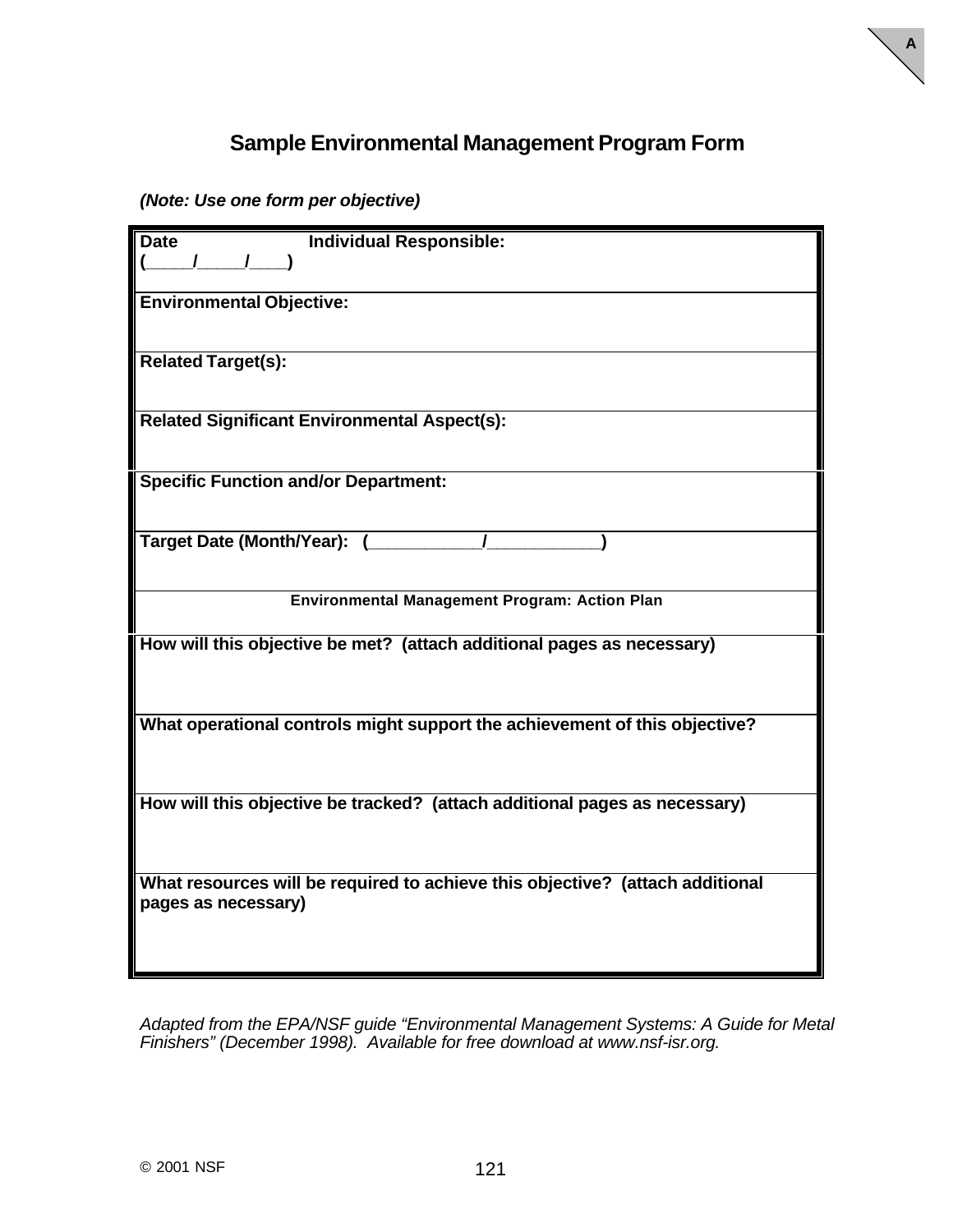## **Environmental Management Program - Sample Tool**

| <b>Objective / Target #1:</b> |                 |                              |                 |                                   |                 |
|-------------------------------|-----------------|------------------------------|-----------------|-----------------------------------|-----------------|
| <b>Action Items</b>           | <b>Priority</b> | <b>Respon-</b><br>sibilities | <b>Schedule</b> | <b>Resources</b><br><b>Needed</b> | <b>Comments</b> |
|                               |                 |                              |                 |                                   |                 |
|                               |                 |                              |                 |                                   |                 |
|                               |                 |                              |                 |                                   |                 |
|                               |                 |                              |                 |                                   |                 |
|                               |                 |                              |                 |                                   |                 |
|                               |                 |                              |                 |                                   |                 |
|                               |                 |                              |                 |                                   |                 |
|                               |                 |                              |                 |                                   |                 |
|                               |                 |                              |                 |                                   |                 |
|                               |                 |                              |                 |                                   |                 |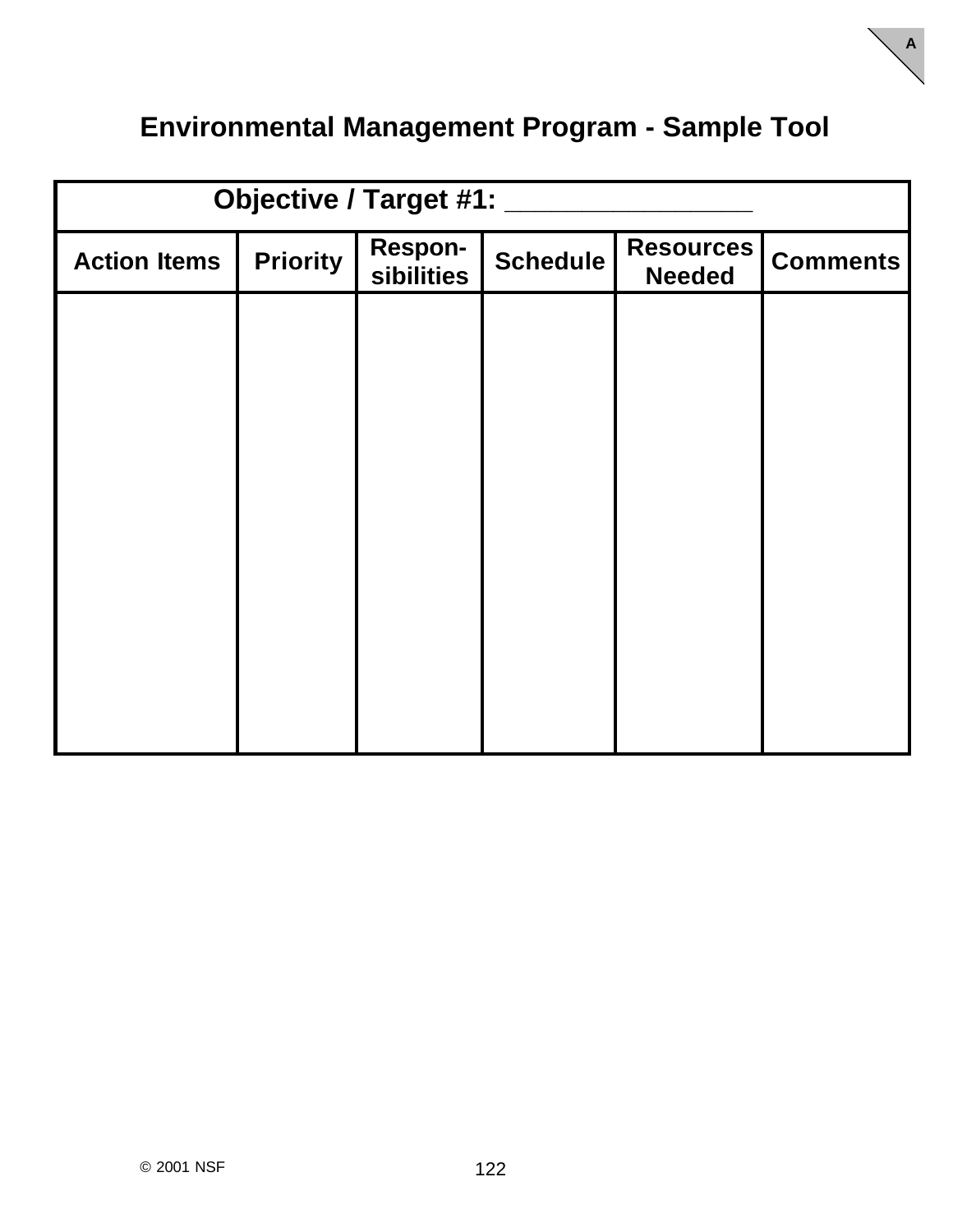# **Sample Responsibility Matrix**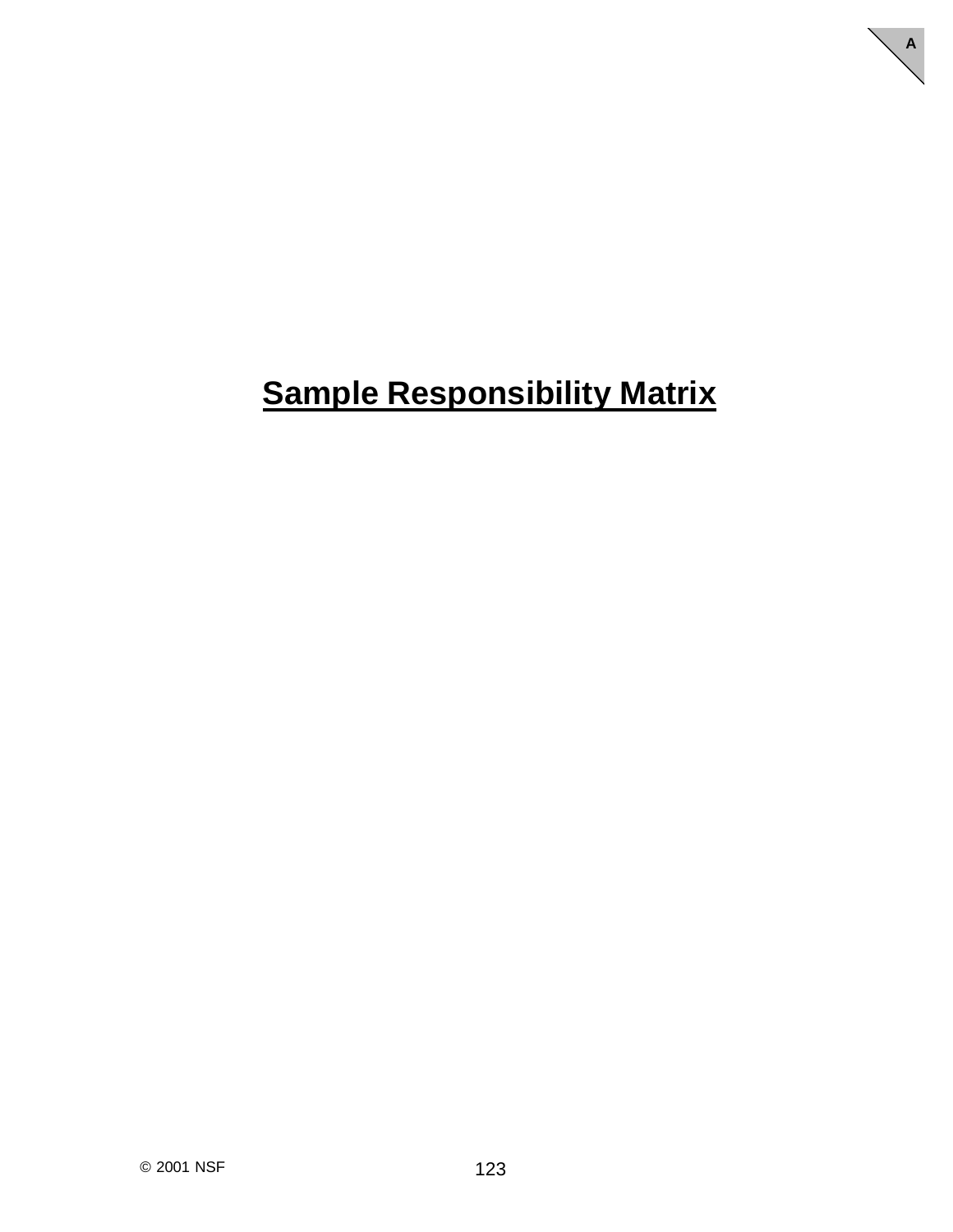### **Responsibility Matrix**

**A**

**Legend: L = Lead Role S = Supporting Role**

|                                                                                            | Plant<br>M'gr | EHS<br>M'gr             | HR.<br>M'gr    | Maintenance    | Purchasing /<br><b>Materials</b> | Engineering    | Production<br>Supervisor(s) | Finance        | <b>EMS</b><br>Mg't Rep. | Employees    |
|--------------------------------------------------------------------------------------------|---------------|-------------------------|----------------|----------------|----------------------------------|----------------|-----------------------------|----------------|-------------------------|--------------|
| Communicate importance of<br>environmental management                                      | L             | $\mathsf{S}$            |                |                |                                  |                | $\mathbf S$                 |                |                         |              |
| Coordinate auditing efforts                                                                |               | L                       |                | $\overline{s}$ |                                  |                | $\overline{s}$              |                |                         |              |
| Track / analyze new<br>regulations (and maintain<br>library)<br>Obtain permits and develop |               | L<br>L                  |                |                |                                  | $\overline{s}$ |                             |                |                         |              |
| compliance plans                                                                           |               |                         |                |                |                                  |                |                             |                |                         |              |
| Prepare reports required by<br>regulations                                                 |               | L                       |                |                |                                  |                |                             |                |                         |              |
| Coordinate communications<br>with interested parties                                       |               |                         | L              |                |                                  |                |                             |                |                         |              |
| Train employees                                                                            |               | S                       |                |                |                                  |                | $\mathbf{I}$                |                |                         |              |
| Integrate environmental into<br>recruiting practices                                       |               |                         | L              |                |                                  |                |                             |                |                         |              |
| Integrate environmental into<br>performance appraisal<br>process                           |               |                         | L              |                |                                  |                |                             |                |                         |              |
| Communicate with<br>contractors on<br>environmental expectations                           |               |                         |                |                | L                                |                |                             |                |                         |              |
| Comply with applicable<br>regulatory requirements                                          | L             | L                       | $\overline{s}$ | $\overline{s}$ | $\overline{s}$                   | S              | S                           | $\overline{s}$ | S                       | S            |
| Conform with organization's<br><b>EMS</b> requirements                                     | L             | L                       | S              | S              | S                                | S              | S                           | S              | S                       | $\mathsf{S}$ |
| Maintain equipment / tools<br>to control environmental<br>impact                           |               |                         |                | L              |                                  |                |                             |                |                         |              |
| Monitor key processes                                                                      |               | $\overline{\mathsf{s}}$ |                |                |                                  |                | L.                          |                |                         |              |
| Coordinate emergency<br>response efforts                                                   | L             | $\mathsf S$             |                |                |                                  |                |                             |                |                         |              |
| Identify environmental<br>aspects of products,<br>activities, or services                  | S             | $\mathsf{L}$            | $\overline{s}$ | $\overline{s}$ | $\overline{s}$                   | $\overline{s}$ | $\overline{s}$              | $\overline{s}$ | $\overline{s}$          |              |
| Establish environmental<br>objectives and targets                                          | L             | $\mathbb S$             |                |                |                                  |                | $\mathsf S$                 |                |                         |              |
| Develop budget for<br>environmental management                                             |               | $\mathsf S$             |                |                |                                  |                |                             | L              |                         |              |
| Maintain EMS records<br>(training, etc.)                                                   |               | L                       |                |                |                                  |                |                             |                |                         |              |
| Coordinate EMS document<br>control efforts                                                 |               |                         |                |                | S                                |                |                             |                | $\mathsf L$             |              |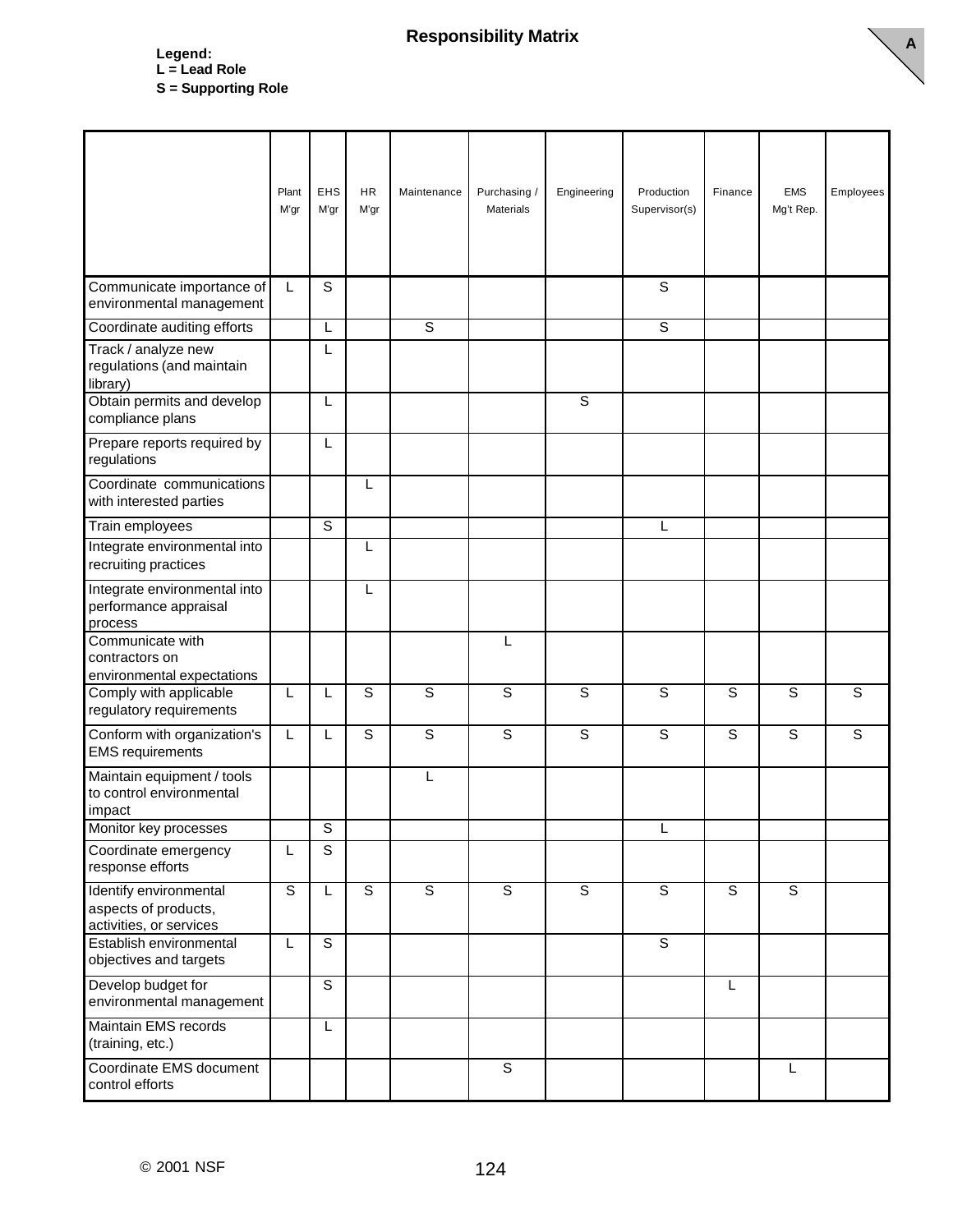# **Sample Environmental Training Log**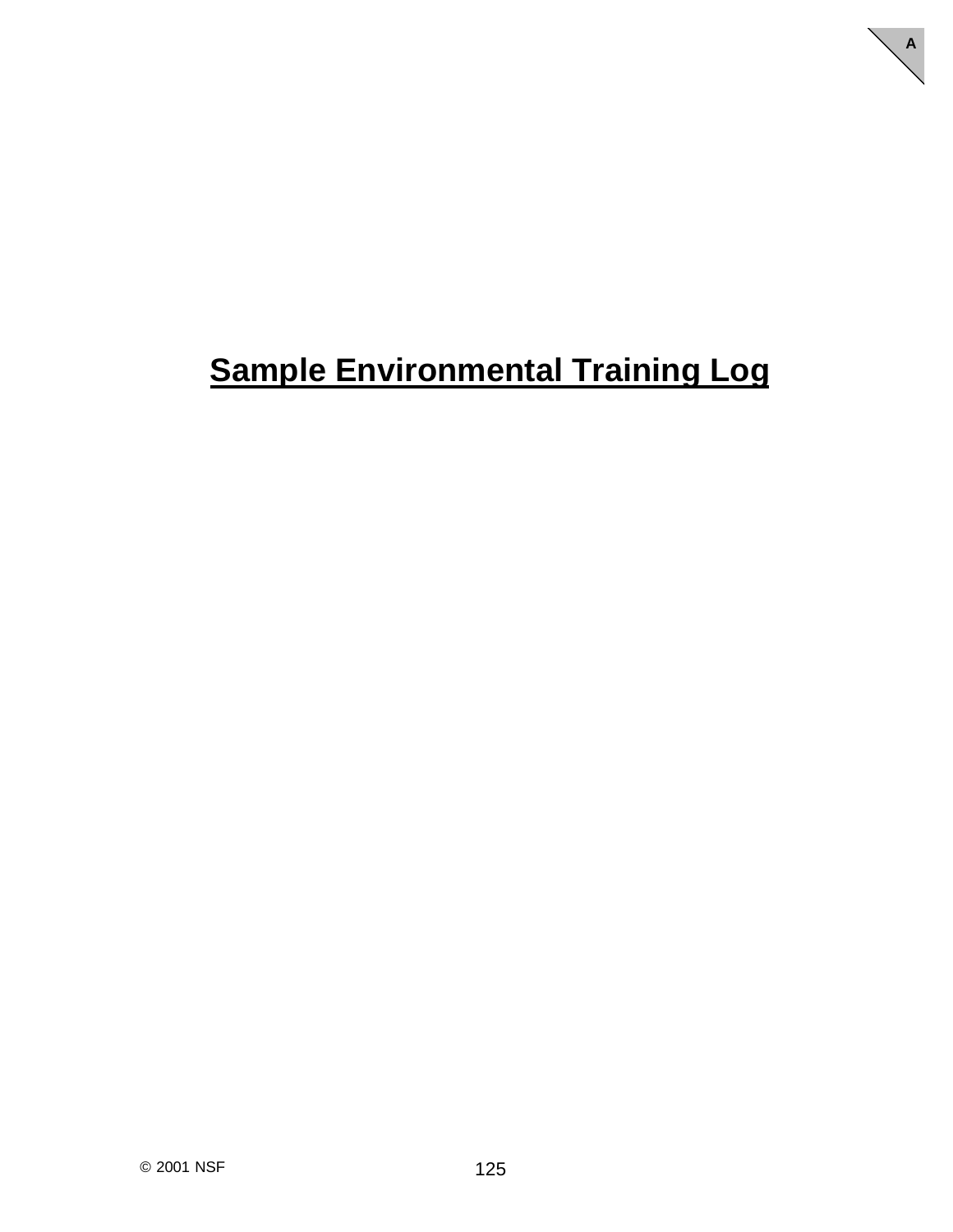

**A**

| <b>Training Topic</b>                   | Attendees* | <b>Frequency</b> | <b>Course Length</b> | <b>Course</b><br><b>Method</b> | <b>Comments</b> | <b>Date</b><br><b>Completed</b> |
|-----------------------------------------|------------|------------------|----------------------|--------------------------------|-----------------|---------------------------------|
| <b>EMS Awareness</b>                    |            |                  |                      |                                |                 |                                 |
| <b>Supervisor EHS Training</b>          |            |                  |                      |                                |                 |                                 |
| Hazardous Waste<br>Management           |            |                  |                      |                                |                 |                                 |
| <b>Hazardous Waste</b><br>Operations    |            |                  |                      |                                |                 |                                 |
| Spill Prevention &<br>Response          |            |                  |                      |                                |                 |                                 |
| <b>Chemical Management</b>              |            |                  |                      |                                |                 |                                 |
| <b>Emergency Response</b>               |            |                  |                      |                                |                 |                                 |
| Accident Investigation                  |            |                  |                      |                                |                 |                                 |
| <b>Hazardous Materials</b><br>Transport |            |                  |                      |                                |                 |                                 |
| <b>Hazard Communication</b>             |            |                  |                      |                                |                 |                                 |
| <b>Personal Protective</b><br>Equipment |            |                  |                      |                                |                 |                                 |
| <b>Fire Safety</b>                      |            |                  |                      |                                |                 |                                 |
| <b>Electrical Safety</b>                |            |                  |                      |                                |                 |                                 |
| <b>Hearing Conservation</b>             |            |                  |                      |                                |                 |                                 |
| <b>Confined Space Entry</b>             |            |                  |                      |                                |                 |                                 |
| Lock-out/Tag-out                        |            |                  |                      |                                |                 |                                 |
| <b>Bloodborne Pathogens</b>             |            |                  |                      |                                |                 |                                 |
| Job-Specific Training (list)            |            |                  |                      |                                |                 |                                 |

#### **Attendees Code**

**1: All Employees**

**2: Supervisors / Managers**

**3: Operators**

**4: Maintenance**

**5: Material Handlers**

**6: Engineering**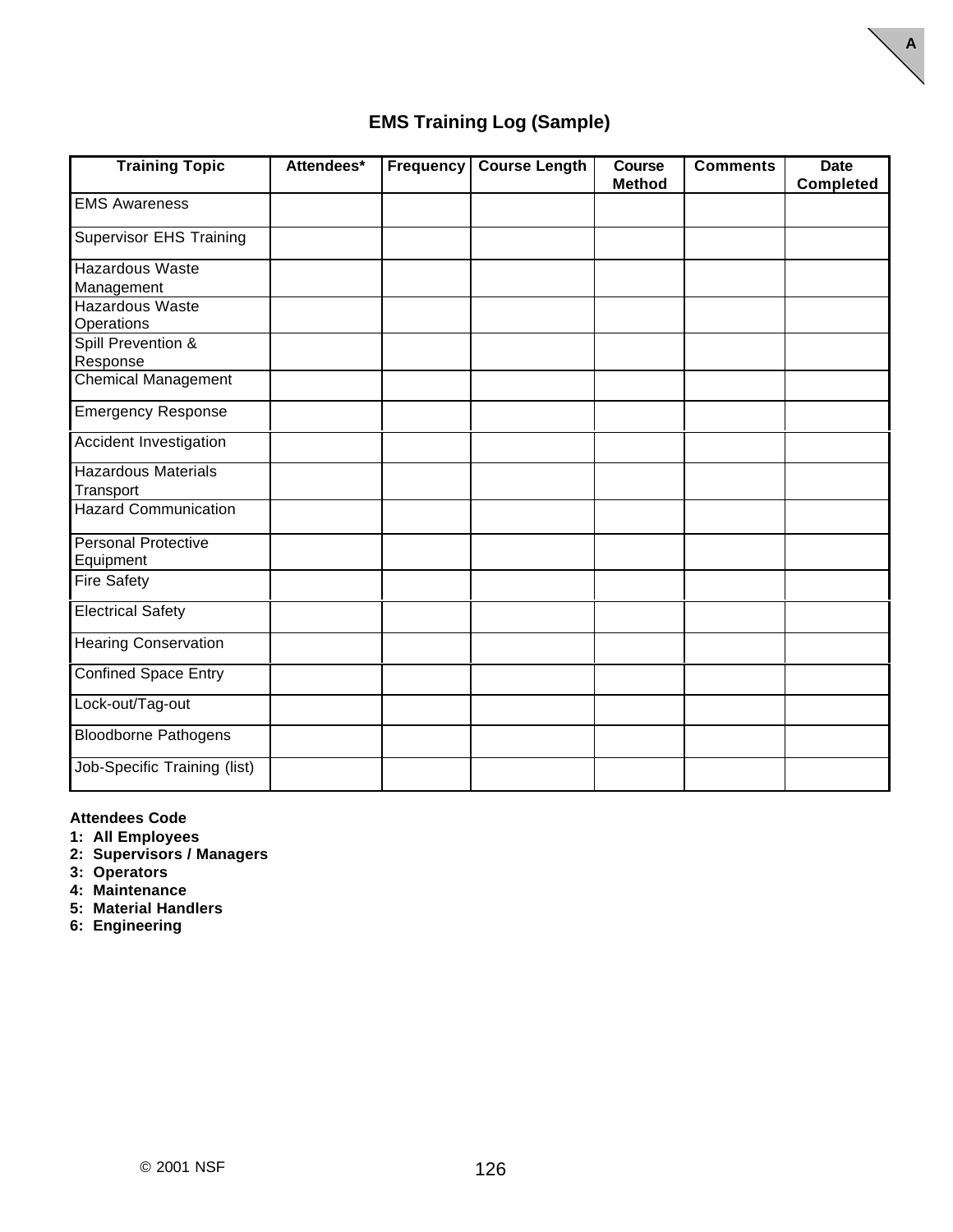# **Sample Procedure: Communications with External Parties**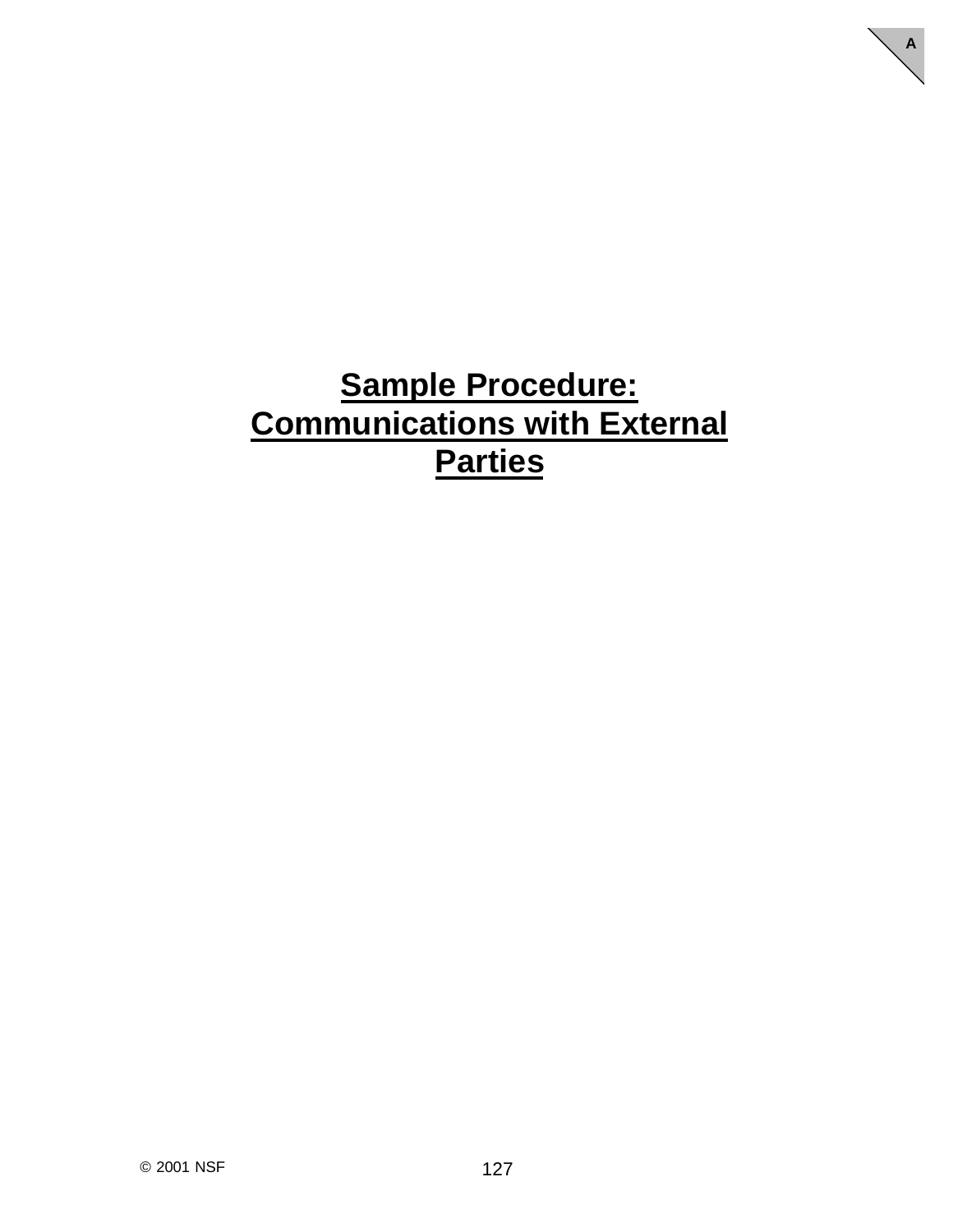### **EMS PROCEDURE: COMMUNICATIONS WITH EXTERNAL PARTIES**

**A**

### I. Purpose

This procedure is intended to establish a process for outreach and communication with external parties regarding the organization's environmental management system *(Note: the organization should also consider external communication regarding its significant environmental aspects).*

#### II. Scope

This procedure describes how the organization receives, documents, and responds to communications from external parties. In addition, it discusses proactive steps that the organization takes to maintain a meaningful dialogue with external parties on environmental matters.

#### III. Definitions

**Interested Parties**- Individuals or groups with an interest in the environmental impacts of the organization's products, activities or services. These parties include regulators, local residents, employees, stockholders, insurers, customers, environmental groups and the general public *(adapted from ISO 14001).*

#### IV. General

The organization uses a number of mechanisms to ensure effective communication with interested parties. These mechanisms include regulatory filings (such as permit applications and reports), open houses, the media, and informal discussions with regulators, community representatives, and local business leaders.

To solicit the views of interested parties, the organization may use additional techniques, including (but not limited to) surveys, community advisory panels, newsletters, or informal meetings with representatives of external groups.

General rules for external communications require that the information provided by the organization:

- be understandable and adequately explained to the recipient(s); and
- present an accurate and verifiable picture of the organization and its environmental management system, its environmental performance, or other related matters.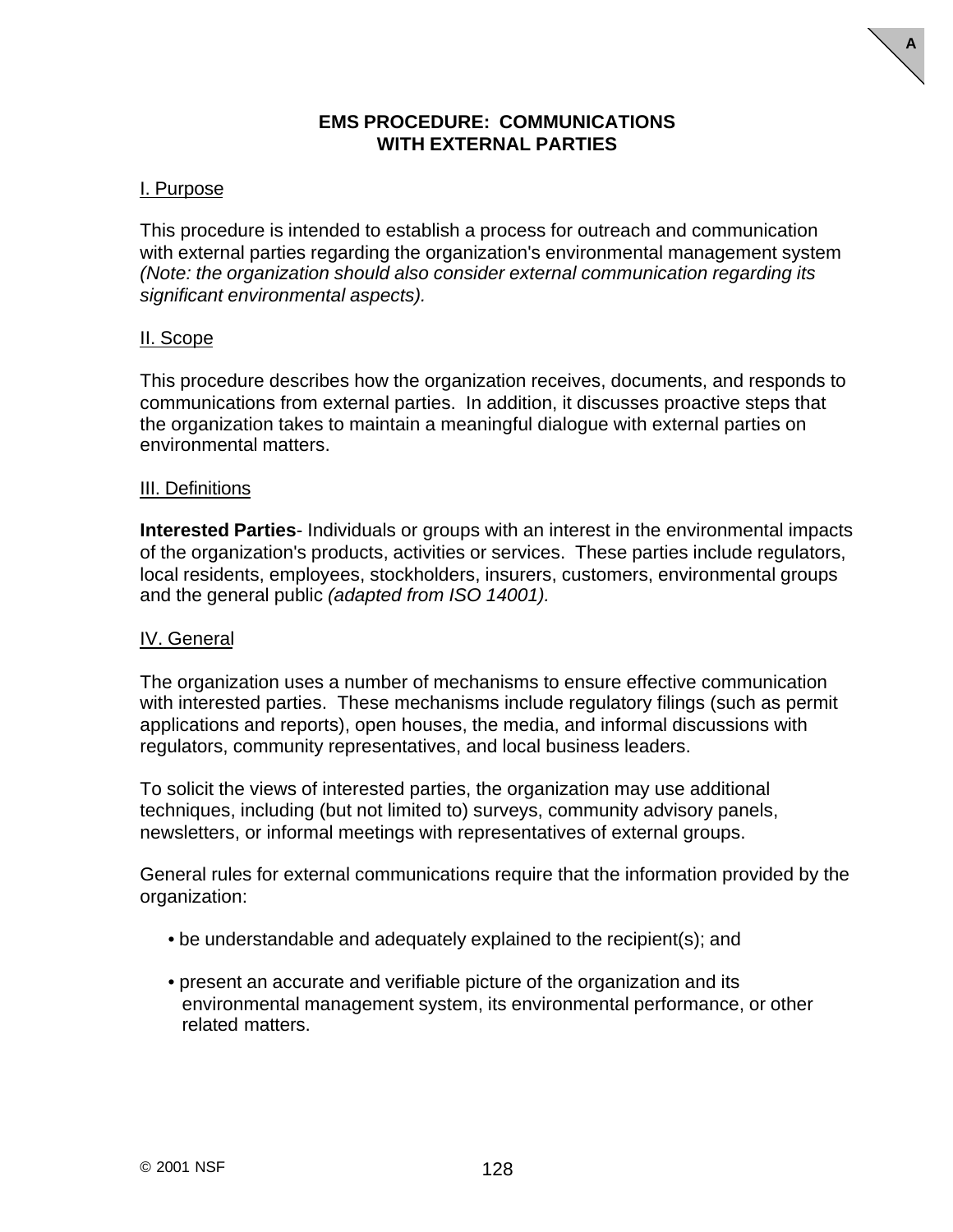

### V. Procedure

### A. Management of Communications from External Parties

- 1. Inquiries and other communications (received by mail, fax, telephone, or in person) from external parties concerning the organization's EMS or environmental performance may be received by a number of the organization's representatives, including the Plant Manager, the environmental manager, and the human resources manager, among others. All such communications are reviewed by the Plant Manager or his / her designee to determine the appropriate response.
- 2. Communication with representatives of regulatory agencies is delegated to the organization's environmental manager, who maintains records of all such communications (both incoming and outgoing). In the absence of the environmental manager, communications with regulatory officials are delegated to the human resources manager.
- 3. Copies of all other written communications on environmental matters are maintained by the human resources manager. All non-written communications from external parties are documented using telephone logs or similar means. All records of external communications are maintained as discussed in Procedure # (Records Management).
- 4. A record of the responses to all communications from external parties is maintained by the human resources manager in files designated for that purpose.
- B. Outreach to Interested Parties
	- 1. The organization solicits the views of interested parties on its environmental management system, its environmental performance, and other related matters. In particular, such outreach is conducted when significant changes at the facility are being considered, such as facility expansion or other actions that might affect the actual or potential environmental impacts of the organization's products, activities, or services.
	- 2. As part of the Management Review process, the team designated to conduct the Review evaluates proactive efforts to communicate with external parties. Based on this evaluation and other factors, the organization's management determines the need for outreach with external parties in the coming year and how such communications can be carried out most effectively.

#### External Hazard and Emergency Communication

Note: All external communications regarding emergency response are addressed in Procedure #.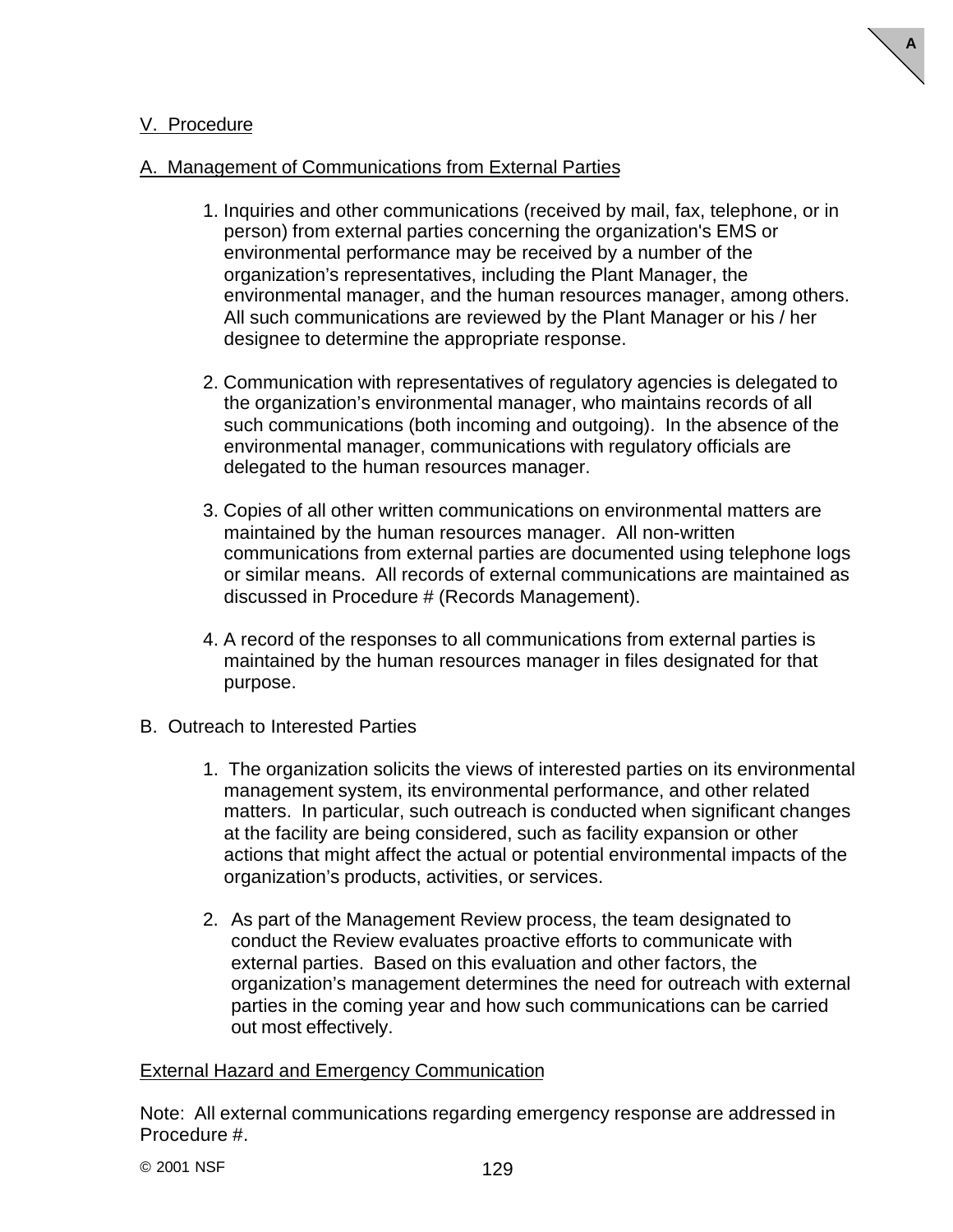# **Sample Document Index**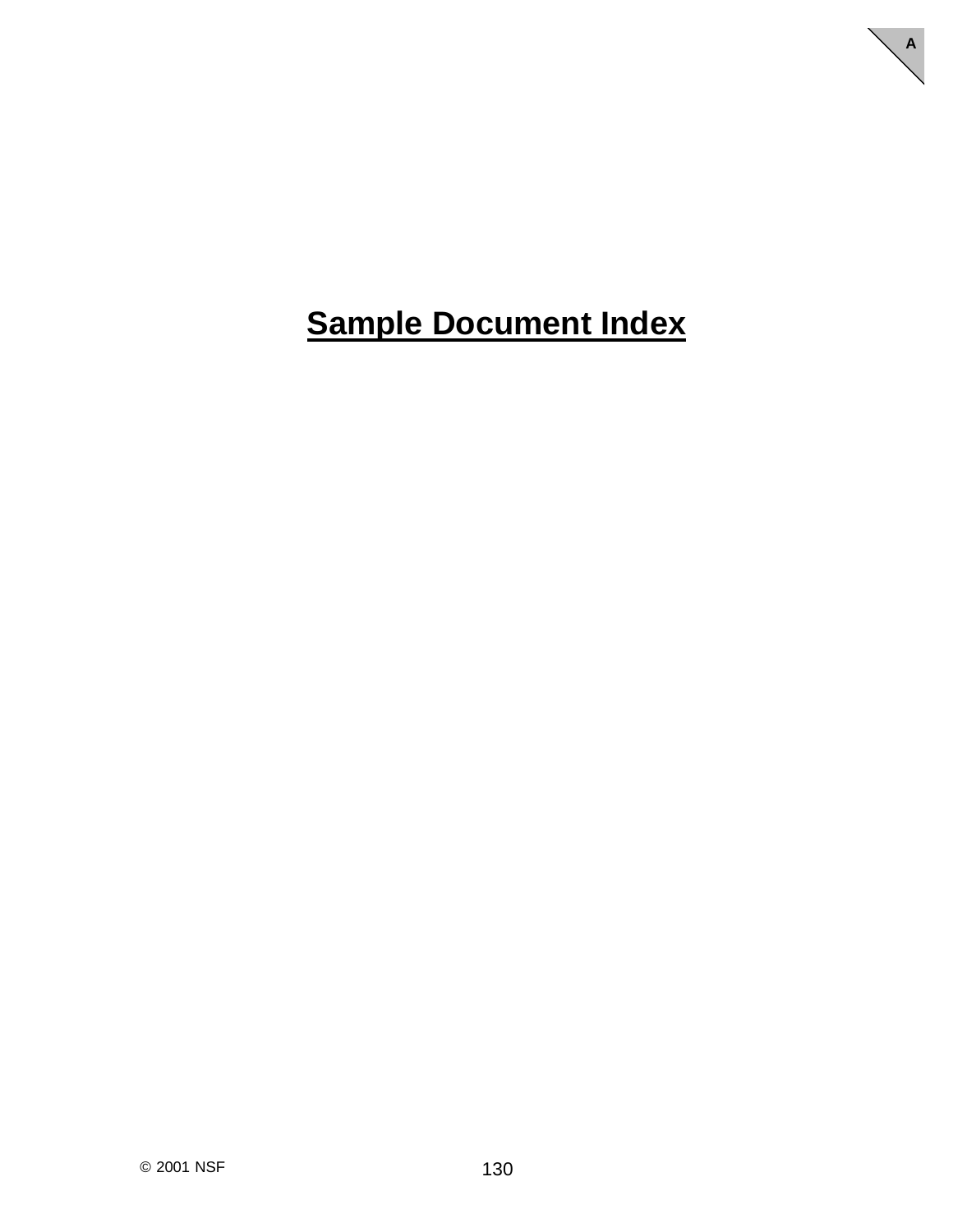

### **Sample Document Index**

(sample indicates individual that revised document, his/her position/department and date(s) of revision) **Revision Number**

| <b>Document</b>                                                                                                                      | 1                                            | $\overline{\mathbf{2}}$                      | 3 | 4 | 5 | 6 |
|--------------------------------------------------------------------------------------------------------------------------------------|----------------------------------------------|----------------------------------------------|---|---|---|---|
| <b>Environmental Policy</b>                                                                                                          | John Smith<br><b>Plant Manager</b><br>1/1/98 | John Smith<br><b>Plant Manager</b><br>1/1/99 |   |   |   |   |
| <b>Environmental Manual</b>                                                                                                          |                                              |                                              |   |   |   |   |
| Procedure 1:<br><b>Environmental Aspects</b><br>Identification                                                                       |                                              |                                              |   |   |   |   |
| Procedure 2: Access to<br>Laws and Regulations                                                                                       |                                              |                                              |   |   |   |   |
| Procedure 3: Setting<br>Objectives & Targets                                                                                         |                                              |                                              |   |   |   |   |
| Procedure 4:<br><b>Environmental Training</b>                                                                                        |                                              |                                              |   |   |   |   |
| Procedure 5: External<br>Communications                                                                                              |                                              |                                              |   |   |   |   |
| Procedure 6: Internal<br>Communications                                                                                              |                                              |                                              |   |   |   |   |
| Procedure 7: Document<br>Control                                                                                                     |                                              |                                              |   |   |   |   |
| Procedure 8:<br>Emergency<br>Preparedness                                                                                            |                                              |                                              |   |   |   |   |
| Procedure 9: Corrective<br>Action                                                                                                    |                                              |                                              |   |   |   |   |
| Procedure 10: Records<br>Management                                                                                                  |                                              |                                              |   |   |   |   |
| Procedure 11: EMS<br>Audits                                                                                                          |                                              |                                              |   |   |   |   |
| Procedure 12:<br><b>Management Reviews</b>                                                                                           |                                              |                                              |   |   |   |   |
| Procedures 13-X (list<br>individually)                                                                                               |                                              |                                              |   |   |   |   |
| <b>EMS Audit Checklist</b>                                                                                                           |                                              |                                              |   |   |   |   |
| Other plans &<br>documents related to<br>above procedures (list<br>separately, e.g. SPCC<br>Plan, Emergency<br>Response Plan, etc.). |                                              |                                              |   |   |   |   |
| Other forms and<br>checklists (list)                                                                                                 |                                              |                                              |   |   |   |   |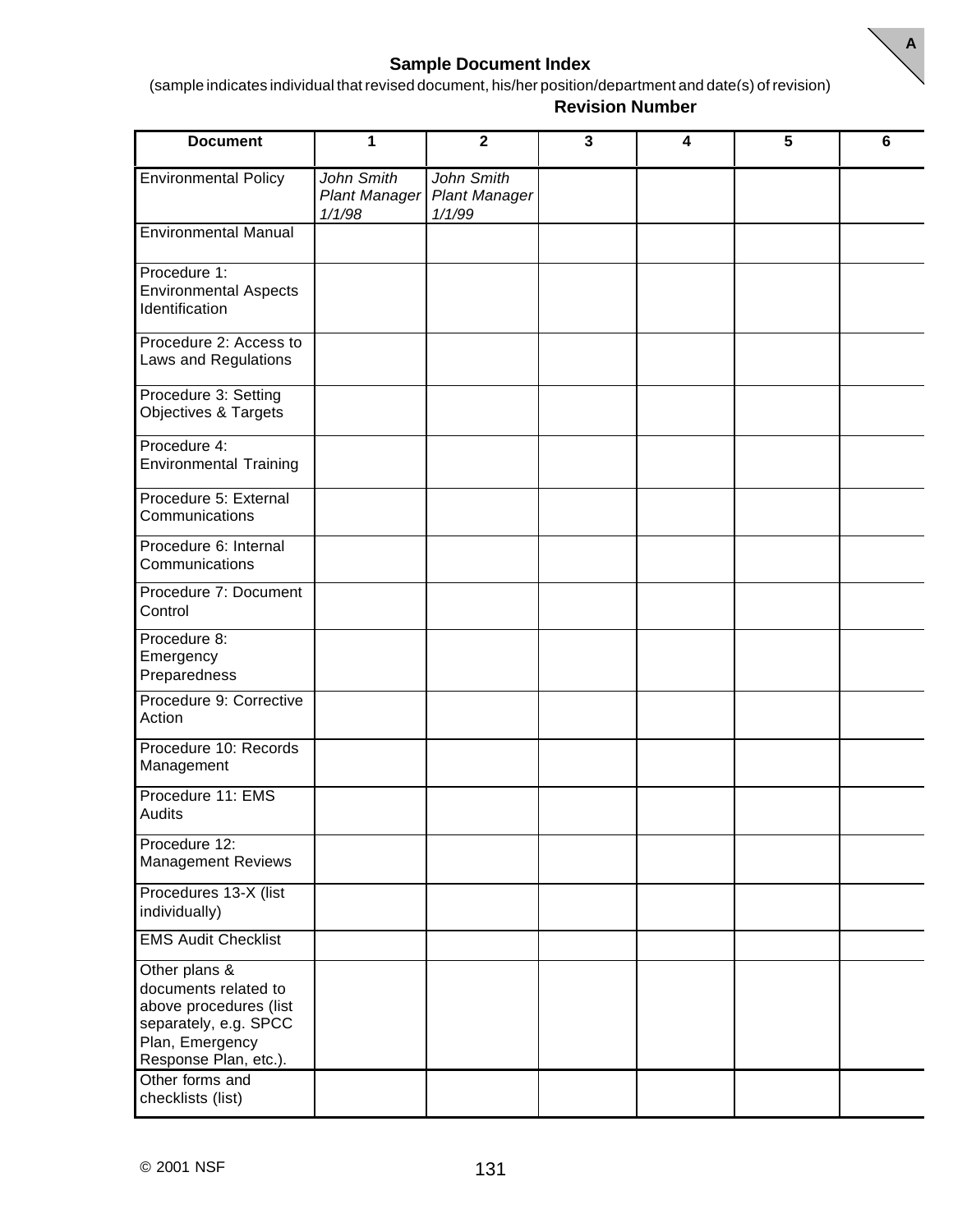## **Outline of Sample EMS Manual and Other EMS Documents**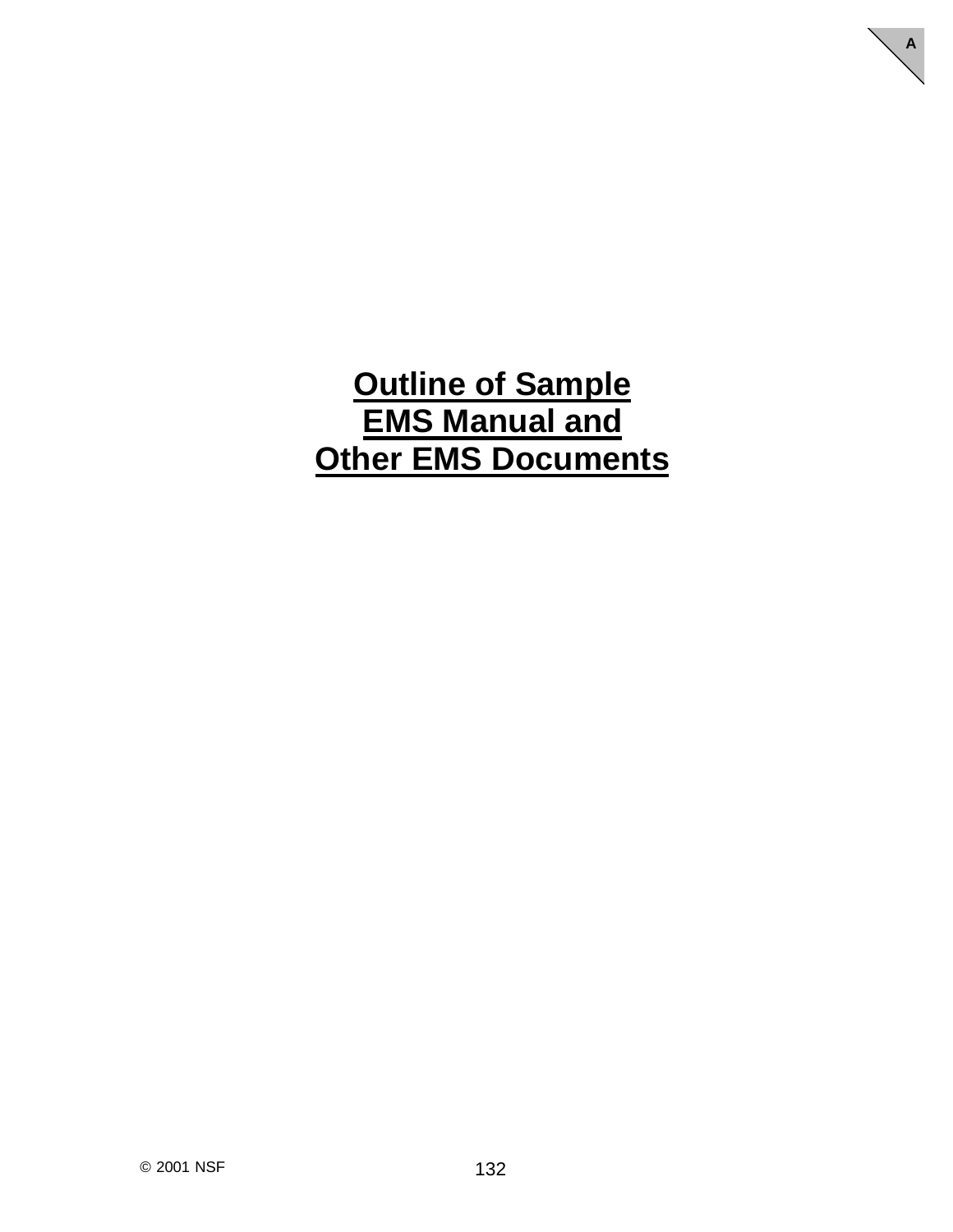## **Outline of Sample EMS Manual and Other EMS Documents**

**A**

### **Basic EMS Manual**

- **Index / Revision History / Distribution List**
- **Environmental Policy**
- **Description of How Our EMS Addresses Each of the EMS Elements (and linkages among these elements)**
	- How We Identify Significant Environmental Aspects
	- How We Access and Analyze Legal and Other Requirements
	- How We Establish and Maintain Objectives and Targets
	- How the Organizational Structure Supports EMS (organization charts, key responsibilities)
	- How We Train our Employees and Ensure Competence
	- How We Communicate (internally and externally)
	- How We Control EMS Documents
	- How We Identify Key Processes and Develop Controls for them
	- How We Prepare for and Respond to Emergencies
	- How We Monitor Key Characteristics of Operations and Activities
	- How We Identify, Investigate and Correct Nonconformance
	- etc.

#### **Environmental Management Program Description**

- **Annual Objectives and Targets**
- **Action Plans (to achieve objectives and targets)**
- **Tracking and Measuring Progress**

#### **EMS Procedures**

- **Index / Revision History / Distribution List**
- **Organization-wide Procedures (for some EMS elements there might be more than one procedure)**
	- Environmental Aspects Identification
	- Access to Legal and Other Requirements
	- Training, Awareness and Competence
	- Internal Communication
	- External Communication
	- Document Control
	- Change Management Process(es)
	- Management of Suppliers / Vendors
	- Emergency Preparedness and Response
	- Monitoring and Measurement
	- Calibration and Maintenance of Monitoring Equipment
	- Compliance Evaluation
	- Corrective and Preventive Action
	- Records Management
	- EMS Auditing
	- Management Review

### **• Procedures / Work Instructions for Specific Operations or Activities**

- Waste Management
- Wastewater Treatment *(These are examples only)*
- Operation of the Paint Line

#### **Other EMS Documentation (Emergency Response Plans, etc.)**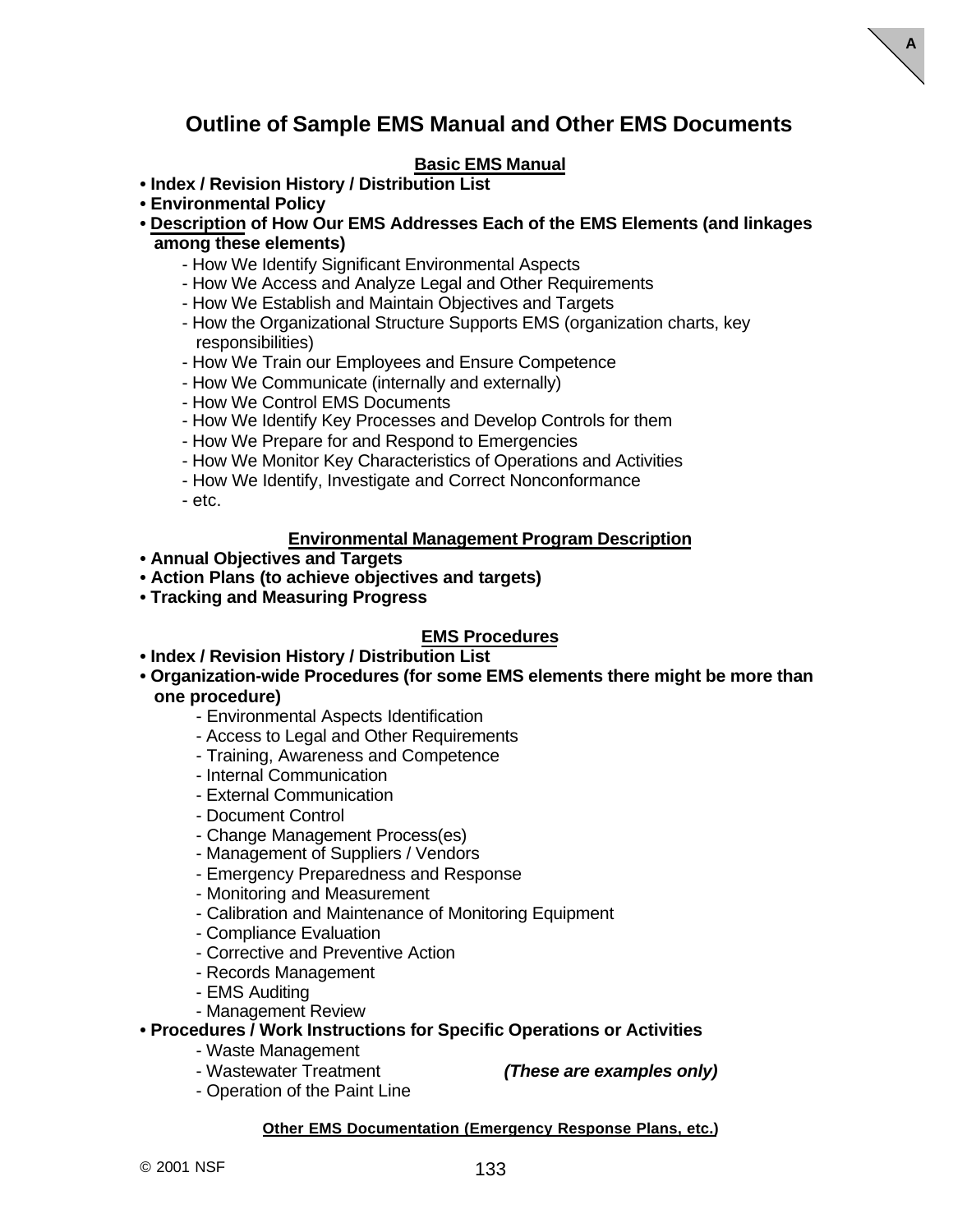# **Sample Records Management Form (supplied courtesy of General Oil Company)**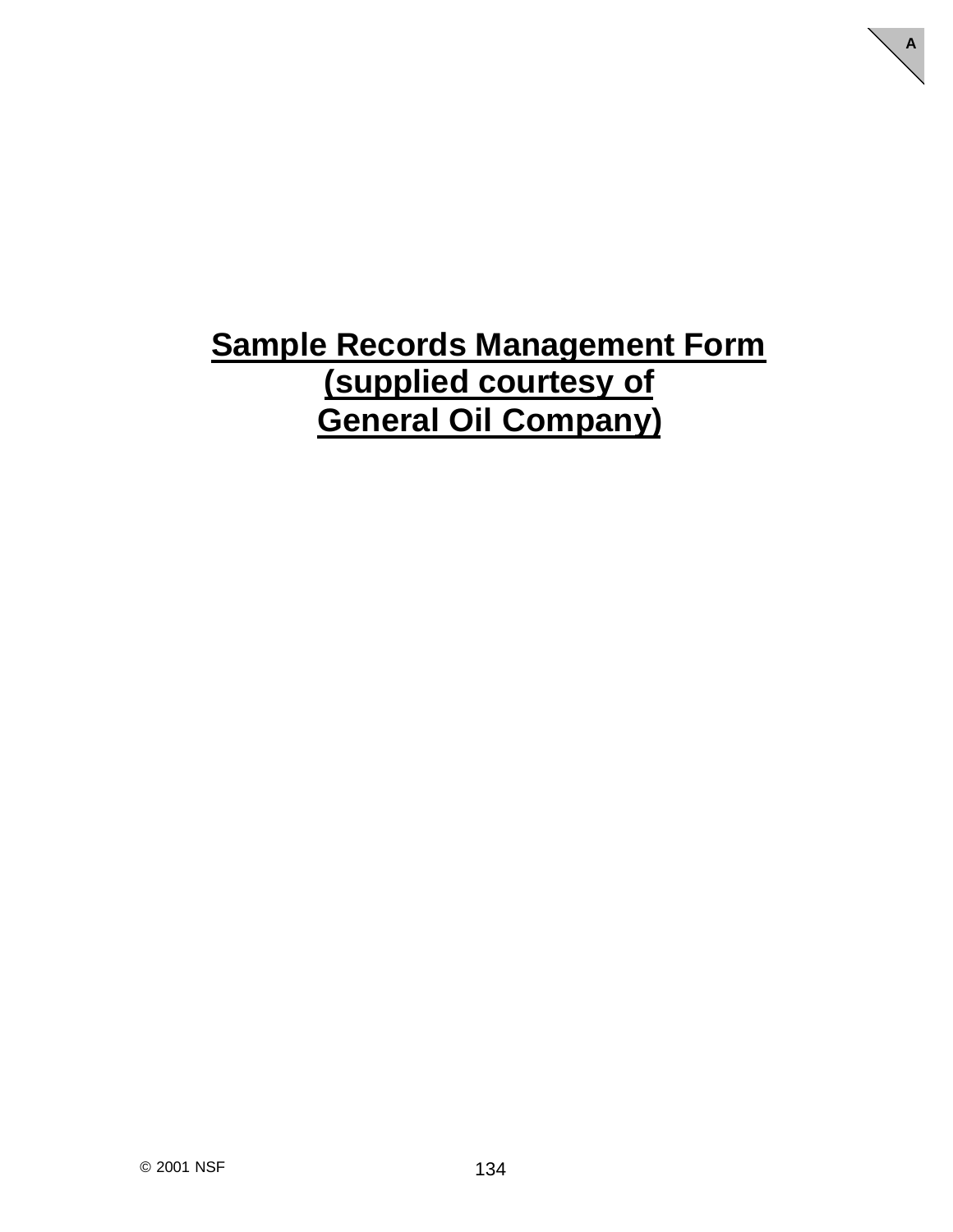| <b>Title: EMS RECORDS MANAGEMENT TABLE</b>                    | <b>Doc. No.: EMF-4.5.3</b> |
|---------------------------------------------------------------|----------------------------|
| <b>Revision Date: November 7, 2000</b>                        | Approval by:               |
| <b>Print Date: January 29, 2001 (Uncontrolled document if</b> | Page 135 of 1              |
| printed)                                                      |                            |

**A**

## **EMS Records Management Table**

The following table lists records related to the Environmental Management System, in accordance with EMP-4.5.3 (Record keeping procedure).

| <b>Record Type</b>                                                                   | <b>Person Responsible</b> | <b>Location</b> | <b>File</b><br><b>Method</b> | <b>Retention</b><br>minimum |
|--------------------------------------------------------------------------------------|---------------------------|-----------------|------------------------------|-----------------------------|
| <b>ADMINISTRATION</b>                                                                |                           |                 |                              |                             |
| Records on costs - purchasing,<br>operations, and disposal                           | Office Manager            | Admin. Office   | Date order                   | 3 years                     |
| <b>Utility bills</b>                                                                 | Office Manager            | Admin. Office   | Date order                   | 3 years                     |
| Record of annual waste quantity<br>received                                          | Office Manager            | Admin. Office   | Date order                   | Life of Co.                 |
| Certificates of Insurance                                                            | Office Manager            | Admin. Office   | Date order                   | Life of<br>Company          |
| <b>Waste Analysis Sheets</b>                                                         | Office Manager            | Admin. Office   | Customer<br>name             | 3 years                     |
| Waste Manifests - outgoing                                                           | Office Manager            | Admin. Office   | Date order                   | 3 years                     |
| <b>ENVIRONMENTAL</b>                                                                 |                           |                 |                              |                             |
| <b>Incident Reports</b>                                                              | Env. Dept.                | Env. Office     | Date order                   | 3 years                     |
| <b>Complaint Reports</b>                                                             | Env. Dept.                | Env. Office     | Date order                   | 3 years                     |
| <b>EMS Communications with external</b><br>parties                                   | Env. Dept.                | Env. Office     | Issue                        | 3 years                     |
| Decision regarding external<br>communication of significant<br>environmental aspects | Env. Dept.                | Env. Office     | Date order                   | 3 years                     |
| Major Source Determination Records                                                   | Env. Dept.                | Env. Office     | Date order                   | Life of Co.                 |
| <b>Title V Permit Exemption</b>                                                      | Env. Dept.                | Env. Office     | Date order                   | Life of<br>Company          |
| Correspondence regarding Air Notices                                                 | Env. Dept.                | Env. Office     | Date order                   | 5 years                     |
| Odor Control System Permit                                                           | Env. Dept.                | Env. Office     | Date order                   | 5 years or<br>per Permit    |
| <b>Air Emission Reports</b>                                                          | Env. Dept.                | Env. Office     | Date order                   | 5 years                     |
| Records on waste disposal sites used                                                 | Env. Dept.                | Env. Office     | Site name                    | Life of Co.                 |
| <b>EMS Monitoring Inspection reports</b>                                             | Env. Dept.                | Env. Office     | Date order                   | 5 years                     |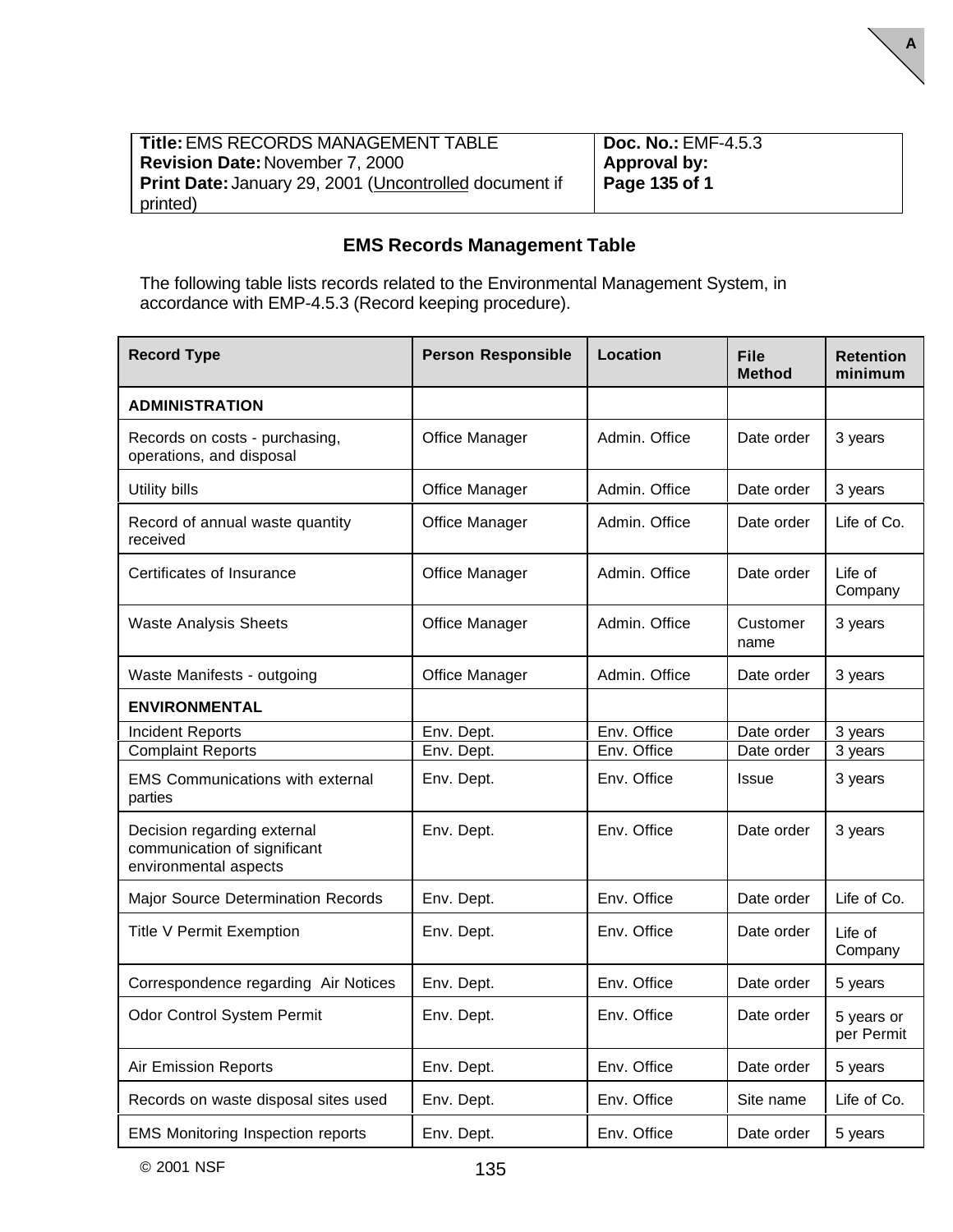## **Sample Procedure: Corrective and Preventive Action (includes tracking log)**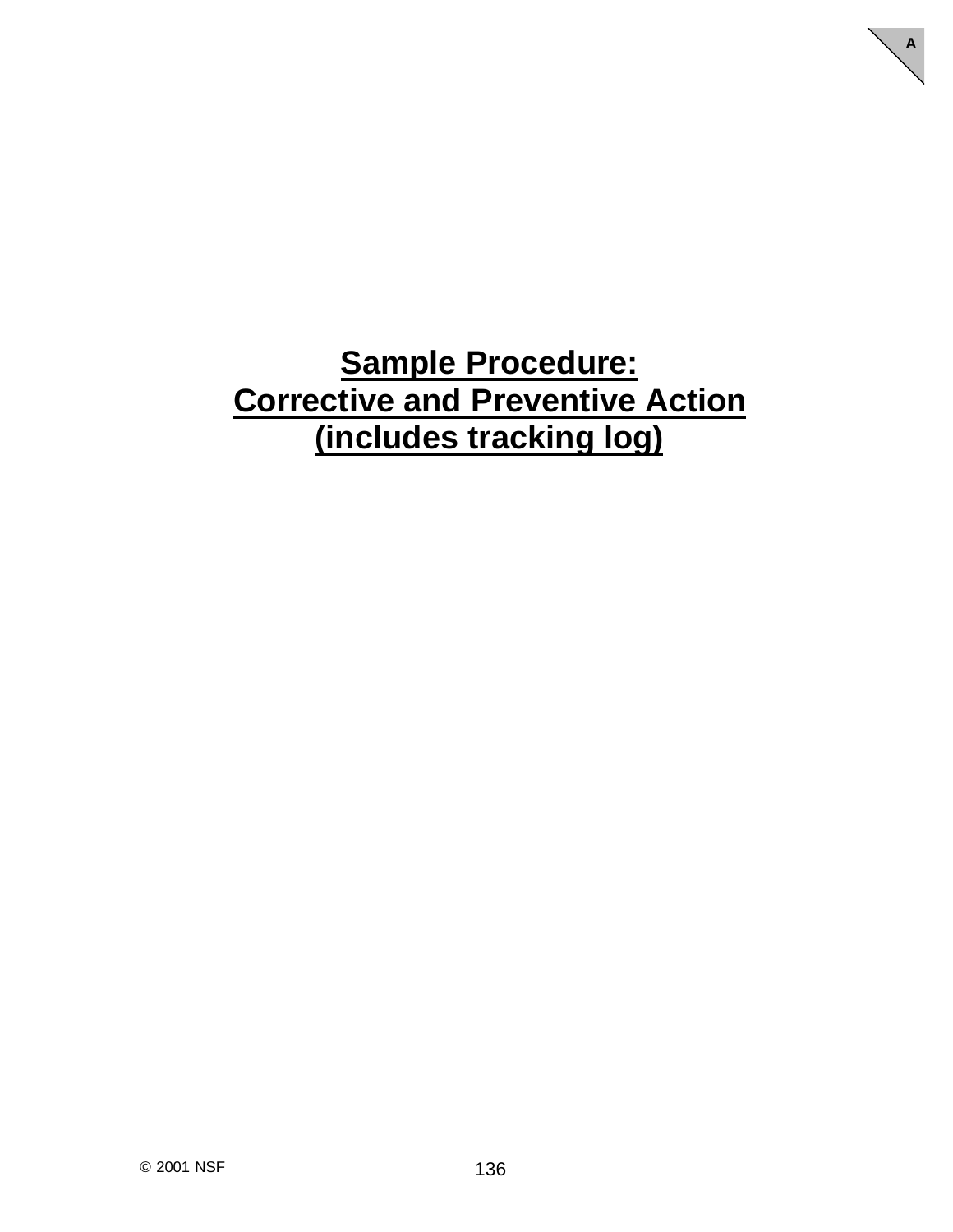### **EMS PROCEDURE: PREVENTIVE AND CORRECTIVE ACTION**

**A**

#### I. Purpose

The purpose of this procedure is to establish and outline the process for identifying, documenting, analyzing, and implementing preventive and corrective actions.

#### II. Scope

Preventive or corrective actions may be initiated using this procedure for any environmental problem affecting the organization.

#### III. General

- A. Corrective action is generally a reactive process used to address problems after they have occurred. Corrective action is initiated using the Corrective Action Notice (CAN) document as the primary vehicle for communication. Corrective action may be triggered by a variety of events, including internal audits and management reviews. Other items that might result in a CAN include neighbor complaints or results of monitoring and measurement.
- B. Preventive action is generally a proactive process intended to prevent potential problems before they occur or become more severe. Preventive action is initiated using the Preventive Action Notice (PAN). Preventive action focuses on identifying negative trends and addressing them before they become significant. Events that might trigger a PAN include monitoring and measurement, trends analysis, tracking of progress on achieving objectives and targets, response to emergencies and near misses, and customer or neighbor complaints, among other events.
- C. Preventive and corrective action notices are prepared, managed and tracked using the preventive and corrective action database.
- D. The ISO Management Representative (or designee) is responsible for reviewing issues affecting the EMS, the application and maintenance of this procedure, and any updates to EMS documents affected by the preventive and corrective actions.
- E. The ISO Management Representative is responsible for logging the PAN or CAN into the database, and tracking and recording submission of solutions in the database. The requester and recipient of the CAN or PAN are responsible for verifying the effectiveness of the solution. The ISO Management Representative is responsible for overall tracking and reporting on preventive and corrective actions.
- F. Personnel receiving PAN's and CAN's are responsible for instituting the required corrective or preventive action, reporting completion of the required action to the ISO Management Representative, and assuring sustained effectiveness.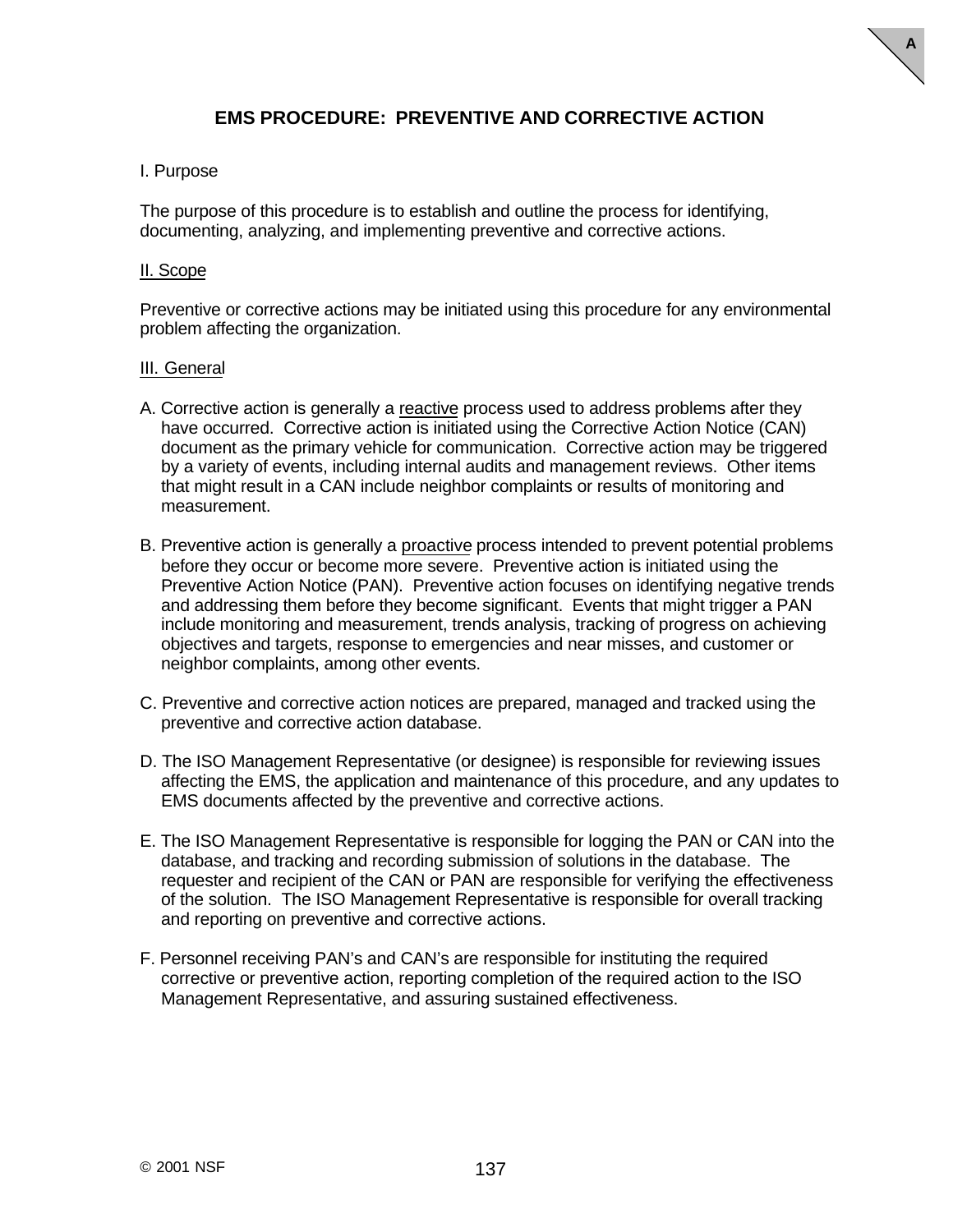

- *III. General (cont'd.)*
- G. Completed records of PAN's and CAN's are maintained in the database for at least two years after completion of the corrective or preventive action.

#### IV. Procedure

A. Issuing a CAN or PAN

- 1. Any employee may request a CAN or PAN. The employee requesting the CAN or PAN is responsible for bringing the problem to the attention of the ISO Management Representative. The ISO Management Representative is responsible for determining whether a CAN or PAN is appropriate and enters the appropriate information into the corrective and preventive action database. Responsibility for resolving the problem is assigned to a specific individual ("the recipient").
- 2. The ISO Management Representative, working with the recipient, determines an appropriate due date for resolving the CAN or PAN.

B. Determining and Implementing Corrective and Preventive Actions

- 1. The CAN or PAN is issued to the recipient, who is responsible for investigation and resolution of the problem. The recipient is also responsible for communicating the corrective or preventive action taken.
- 2. If the recipient cannot resolve the problem by the specified due date, he / she is responsible for determining an acceptable alternate due date with the ISO Management Representative.
- C. Tracking CAN's and PAN's
	- 1. CAN's or PAN's whose resolution dates are overdue appear on the Overdue Solutions report. The ISO Management Representative is responsible for issuing this report on a weekly basis to the Plant Manager and the recipients of any overdue CANs or PANs.
	- 2. Records of PANs and CANs are maintained in the database for at least two years after completion of the corrective or preventive action.
- D. Tracking Effectiveness of Solutions
	- 1. The recipient of a CAN or PAN, in conjunction with the requester, are responsible for verifying the effectiveness of the solution. If the solution is deemed not effective, the CAN or PAN will be reissued to the original recipient.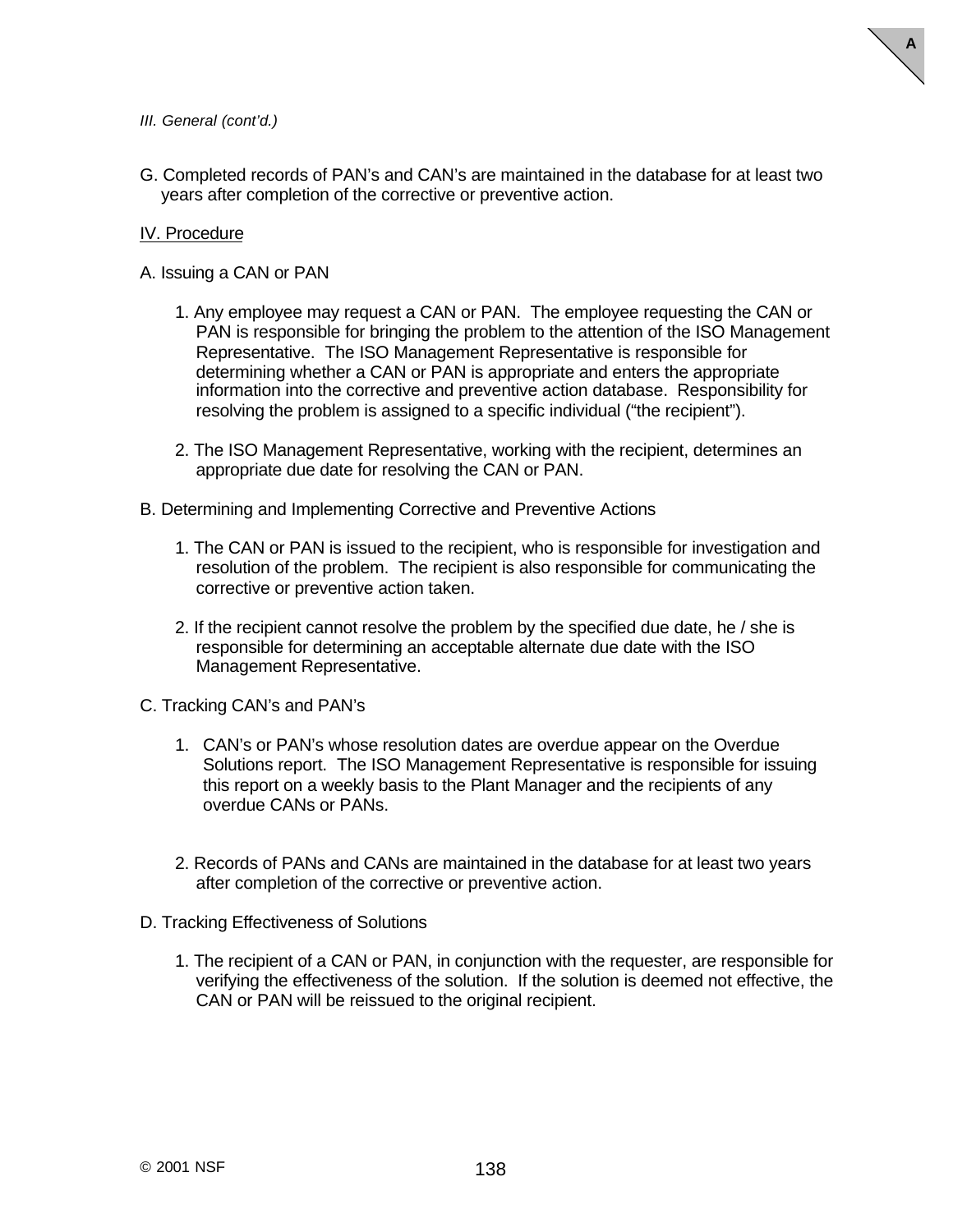## **SAMPLE CORRECTIVE ACTION NOTICE**

**CAN Number:** Issue Date: Solution Due Date:

**A**

Name Location **Phone:** 

Requested By: Issued To:

**Problem Statement** (completed by ISO Management Representative):

**Most Likely Causes** (completed by ISO Management Representative):

**Implemented Solutions** (completed by recipient - include dates as applicable):

**Results** (confirming effectiveness):

Closed by: Closing Date: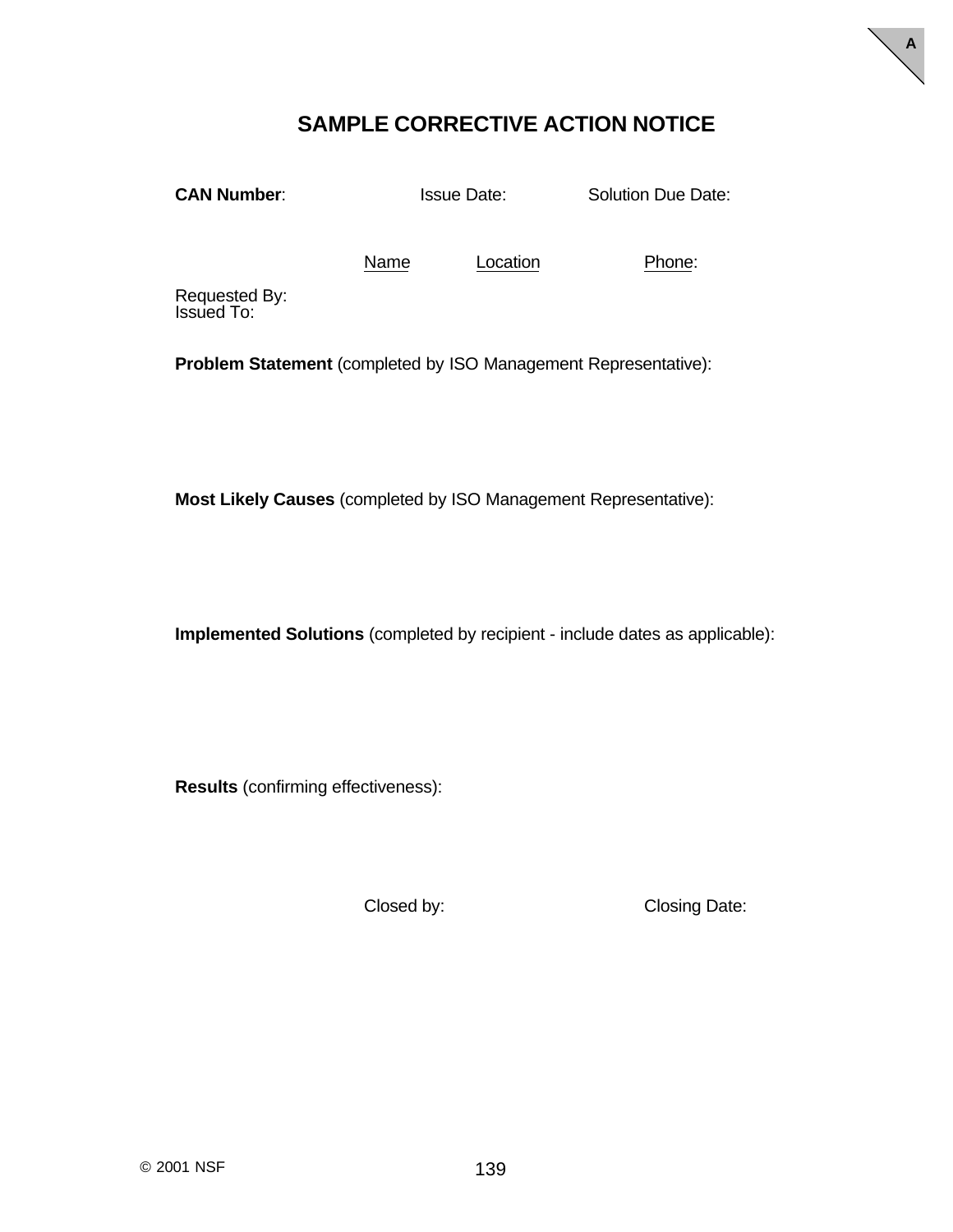

| CAN    | Requested | <b>Issued</b> | Plan   | Plan                | Corrective          | Effectiveness | CAN    |
|--------|-----------|---------------|--------|---------------------|---------------------|---------------|--------|
| Number | By        | To            | Due    |                     | Action              | Verified      | Closed |
|        |           |               | (Date) | Completed<br>(Date) |                     | (Date)        | (Date) |
|        |           |               |        |                     | Completed<br>(Date) |               |        |
|        |           |               |        |                     |                     |               |        |
|        |           |               |        |                     |                     |               |        |
|        |           |               |        |                     |                     |               |        |
|        |           |               |        |                     |                     |               |        |
|        |           |               |        |                     |                     |               |        |
|        |           |               |        |                     |                     |               |        |
|        |           |               |        |                     |                     |               |        |
|        |           |               |        |                     |                     |               |        |
|        |           |               |        |                     |                     |               |        |
|        |           |               |        |                     |                     |               |        |
|        |           |               |        |                     |                     |               |        |
|        |           |               |        |                     |                     |               |        |
|        |           |               |        |                     |                     |               |        |
|        |           |               |        |                     |                     |               |        |
|        |           |               |        |                     |                     |               |        |
|        |           |               |        |                     |                     |               |        |
|        |           |               |        |                     |                     |               |        |
|        |           |               |        |                     |                     |               |        |
|        |           |               |        |                     |                     |               |        |
|        |           |               |        |                     |                     |               |        |
|        |           |               |        |                     |                     |               |        |
|        |           |               |        |                     |                     |               |        |
|        |           |               |        |                     |                     |               |        |
|        |           |               |        |                     |                     |               |        |
|        |           |               |        |                     |                     |               |        |
|        |           |               |        |                     |                     |               |        |
|        |           |               |        |                     |                     |               |        |
|        |           |               |        |                     |                     |               |        |
|        |           |               |        |                     |                     |               |        |
|        |           |               |        |                     |                     |               |        |
|        |           |               |        |                     |                     |               |        |
|        |           |               |        |                     |                     |               |        |
|        |           |               |        |                     |                     |               |        |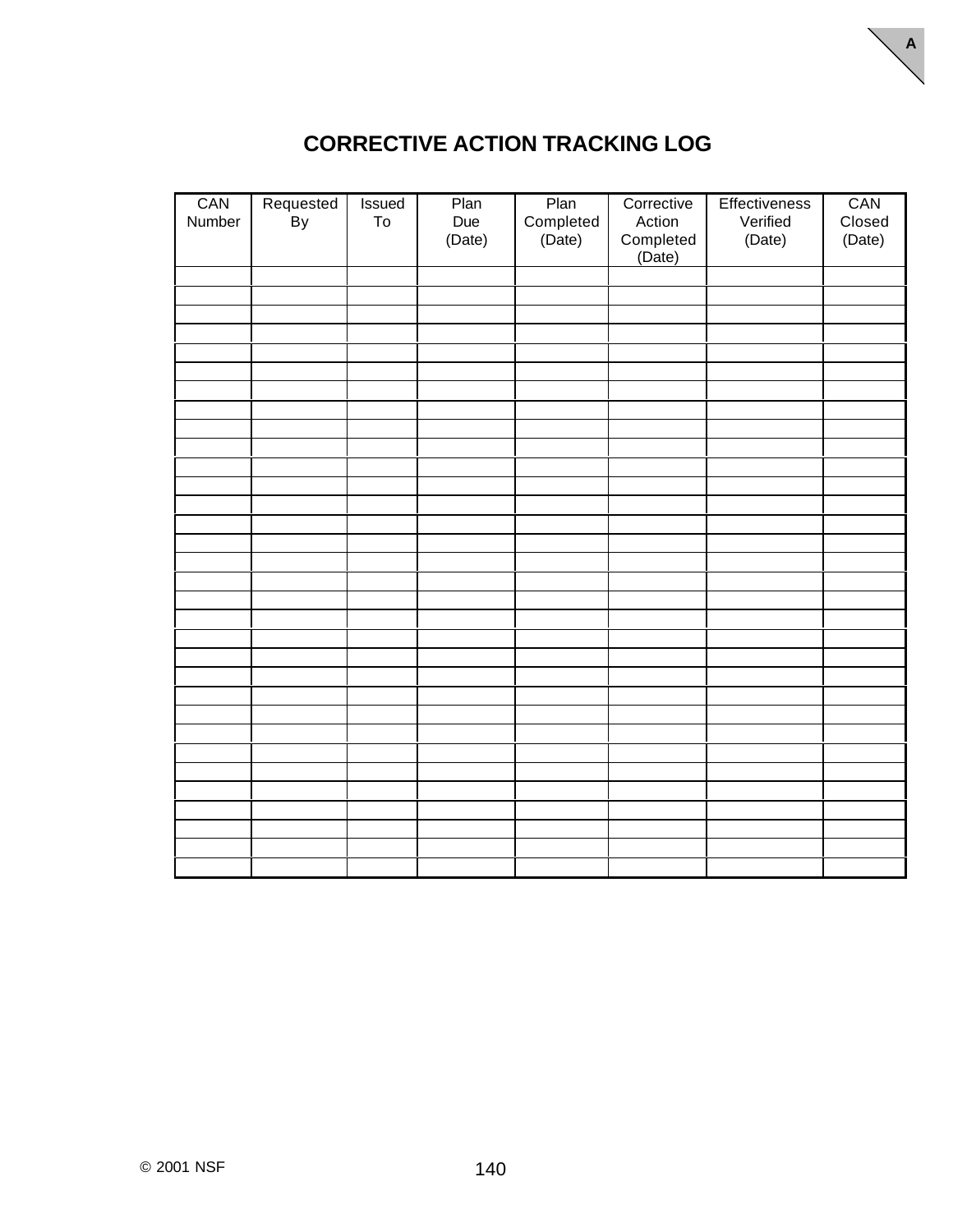## **Sample Environmental Records Organizer**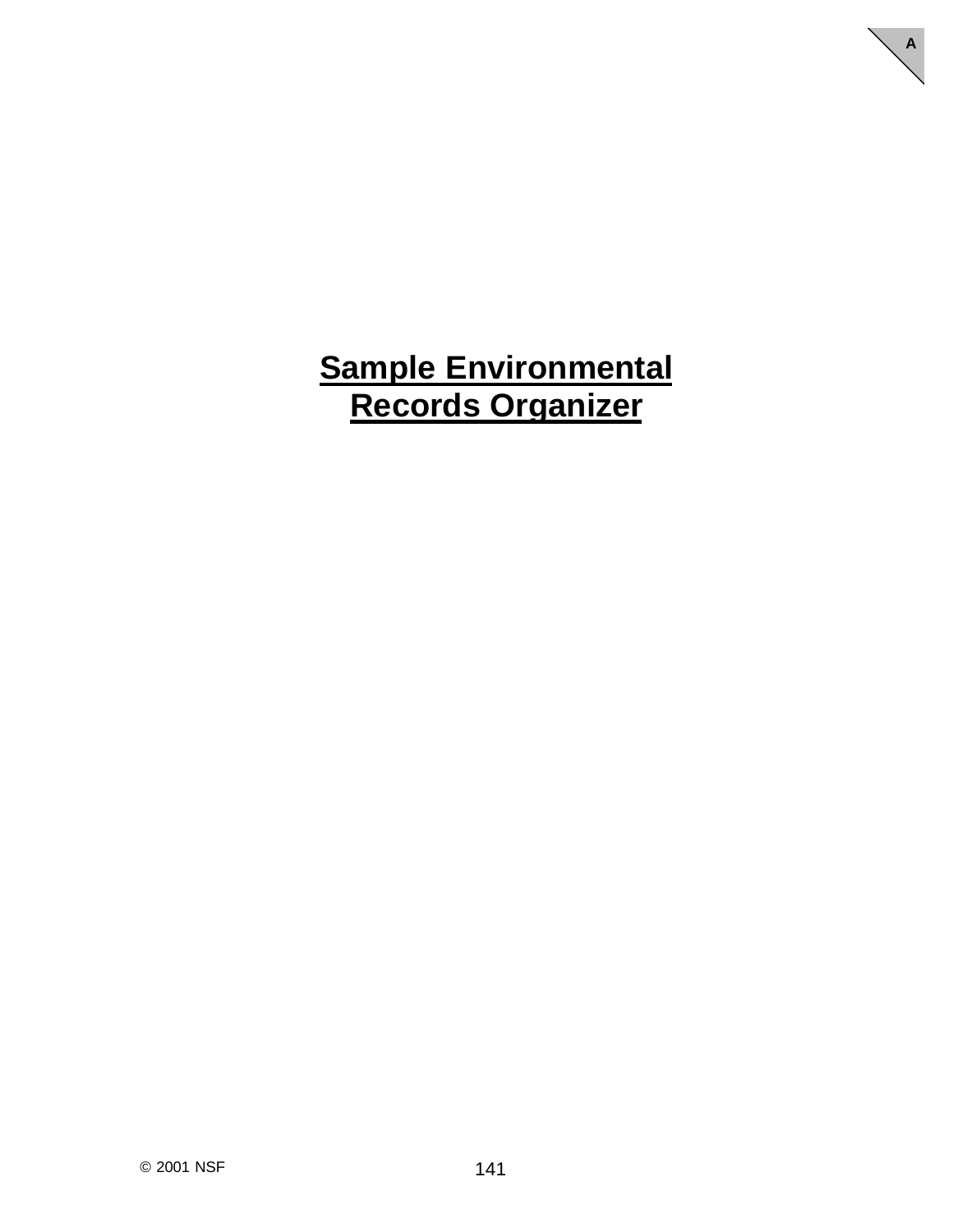### **Environmental Records Organizer (SAMPLE)**

| <b>Air Emissions Regulations</b>         | <b>Loss Prevention Information</b>             |
|------------------------------------------|------------------------------------------------|
| <b>Air Emissions Fees</b>                | <b>Other Permits &amp; Permit Applications</b> |
| <b>Air Emissions Inventories</b>         | <b>Pollution Prevention (P2) Regulations</b>   |
| <b>Air Emissions Permits</b>             | <b>Pollution Prevention Fees</b>               |
| <b>Air Permit Applications</b>           | <b>Pollution Prevention Reporting</b>          |
| Air Permit(s): Historical                | <b>Recycling Information</b>                   |
| <b>Annual Licenses &amp; Fees</b>        | <b>Recycling Projects</b>                      |
| <b>Compliance Reporting</b>              | <b>Special Wastes</b>                          |
| <b>Compliance Plans</b>                  | <b>Solid Waste Permit</b>                      |
| <b>Community Right-to-Know</b>           | <b>Solid Waste Fees</b>                        |
| <b>EPCRA Regulations</b>                 | <b>Spill Reports</b>                           |
| <b>EPCRA Reporting</b>                   | <b>Spill Response Actions</b>                  |
| <b>Hazardous Waste Regulations</b>       | <b>Stormwater Regulations</b>                  |
| <b>Hazardous Waste Permit/ID Number</b>  | <b>Stormwater Permit</b>                       |
| <b>Hazardous Waste Fees</b>              | <b>VOC/HAPs Reporting</b>                      |
| <b>Hazardous Waste Biennial Report</b>   | <b>VOC Annual Analysis</b>                     |
| <b>Hazardous Waste: Open Manifests</b>   | <b>Wastewater Regulations</b>                  |
| <b>Hazardous Waste: Closed Manifests</b> | <b>Wastewater Fees</b>                         |
| <b>Historical Data</b>                   | <b>Wastewater Permit</b>                       |
| <b>Indoor Air Quality</b>                | <b>Wastewater: Semi-Annual Reporting</b>       |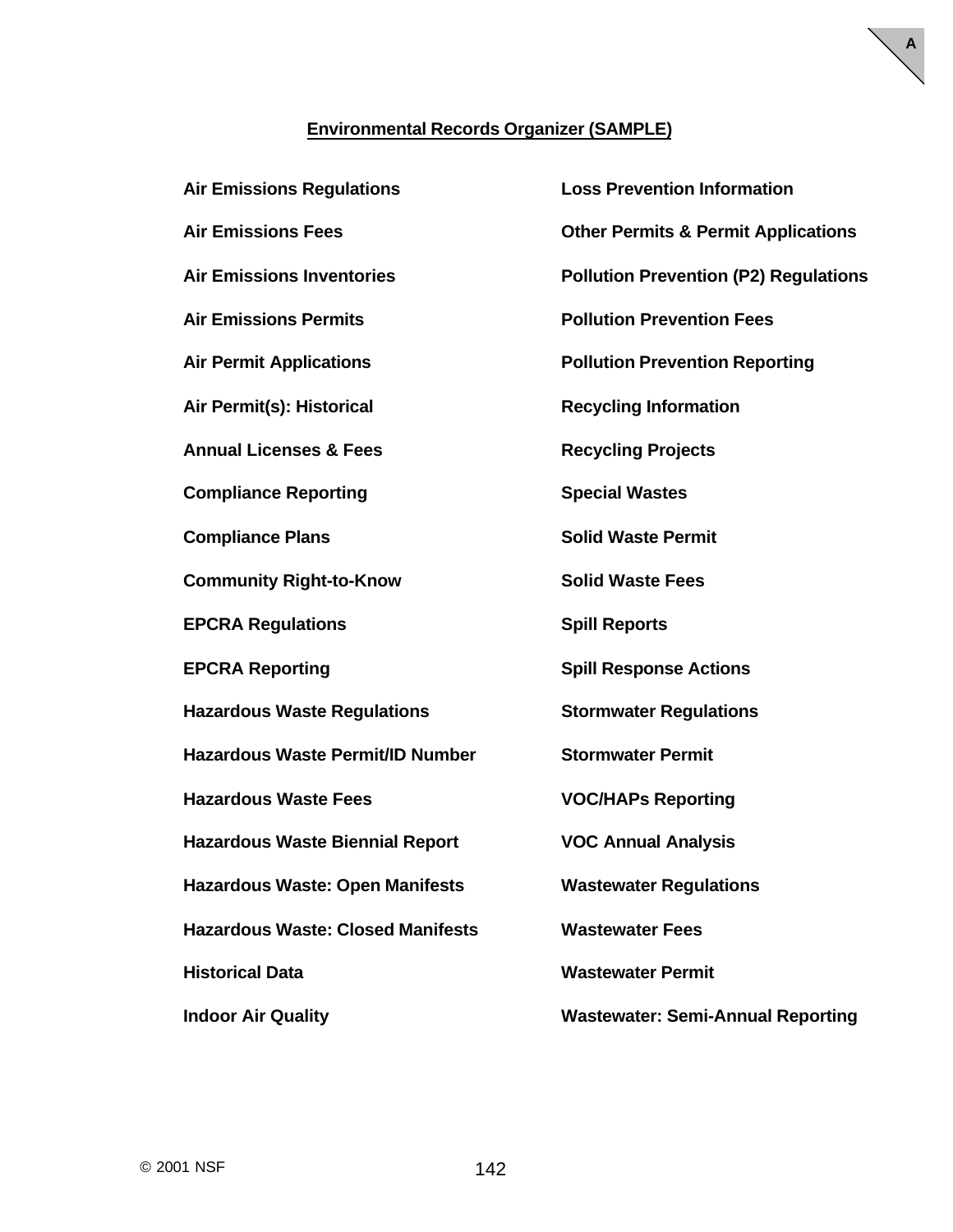# **Sample Procedure: EMS Audits**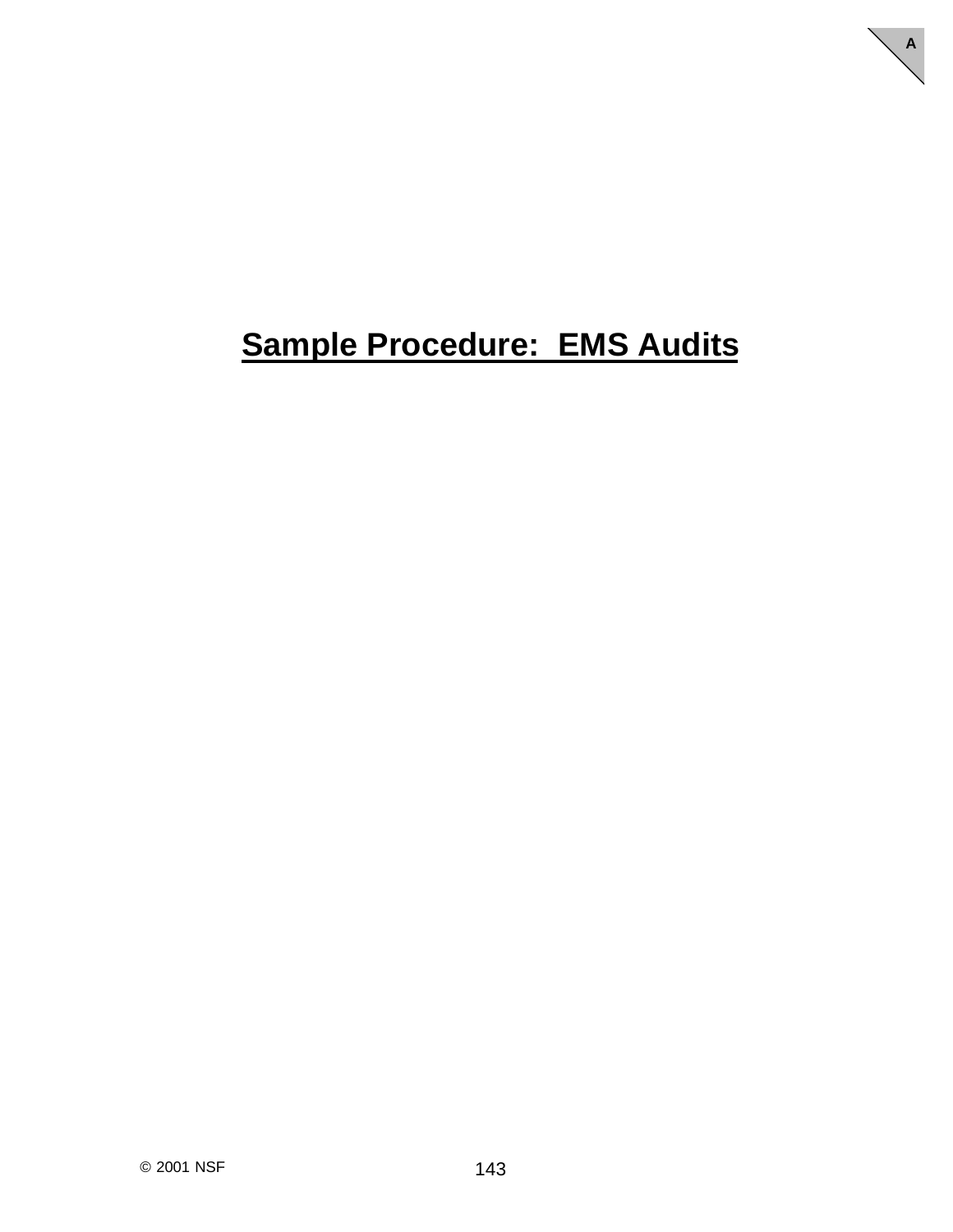

**A**

#### I. Purpose

To define the process for conducting periodic audits of the environmental management system (EMS). The procedure defines the process for scheduling, conducting, and reporting of EMS audits.

#### II. Scope

This procedure applies to all internal EMS audits conducted at the site.

The scope of EMS audits may cover all activities and processes comprising the EMS or selected elements thereof.

#### III. General

Internal EMS audits help to ensure the proper implementation and maintenance of the EMS by verifying that activities conform with documented procedures and that corrective actions are undertaken and are effective.

All audits are conducted by trained auditors. Auditor training is defined by Procedure #. Records of auditor training are maintained in accordance with Procedure #.

When a candidate for EMS auditor is assigned to an audit team, the Lead Auditor will prepare an evaluation of the candidate auditor's performance following the audit.

The ISO Management Representative is responsible for maintaining EMS audit records, including a list of trained auditors, auditor training records, audit schedules and protocols, and audit reports.

EMS audits are scheduled to ensure that all EMS elements and plant functions are audited at least once each year.

The ISO Management Representative is responsible for notifying EMS auditors of any upcoming audits a reasonable time prior to the scheduled audit date. Plant areas and functions subject to the EMS audit will also be notified a reasonable time prior to the audit.

The Lead Auditor is responsible for ensuring that the audit, audit report and any feedback to the plant areas or functions covered by the audit is completed per the audit schedule.

The ISO Management Representative, in conjunction with the Lead Auditor, is responsible for ensuring that Corrective Action Notices are prepared for audit findings, as appropriate.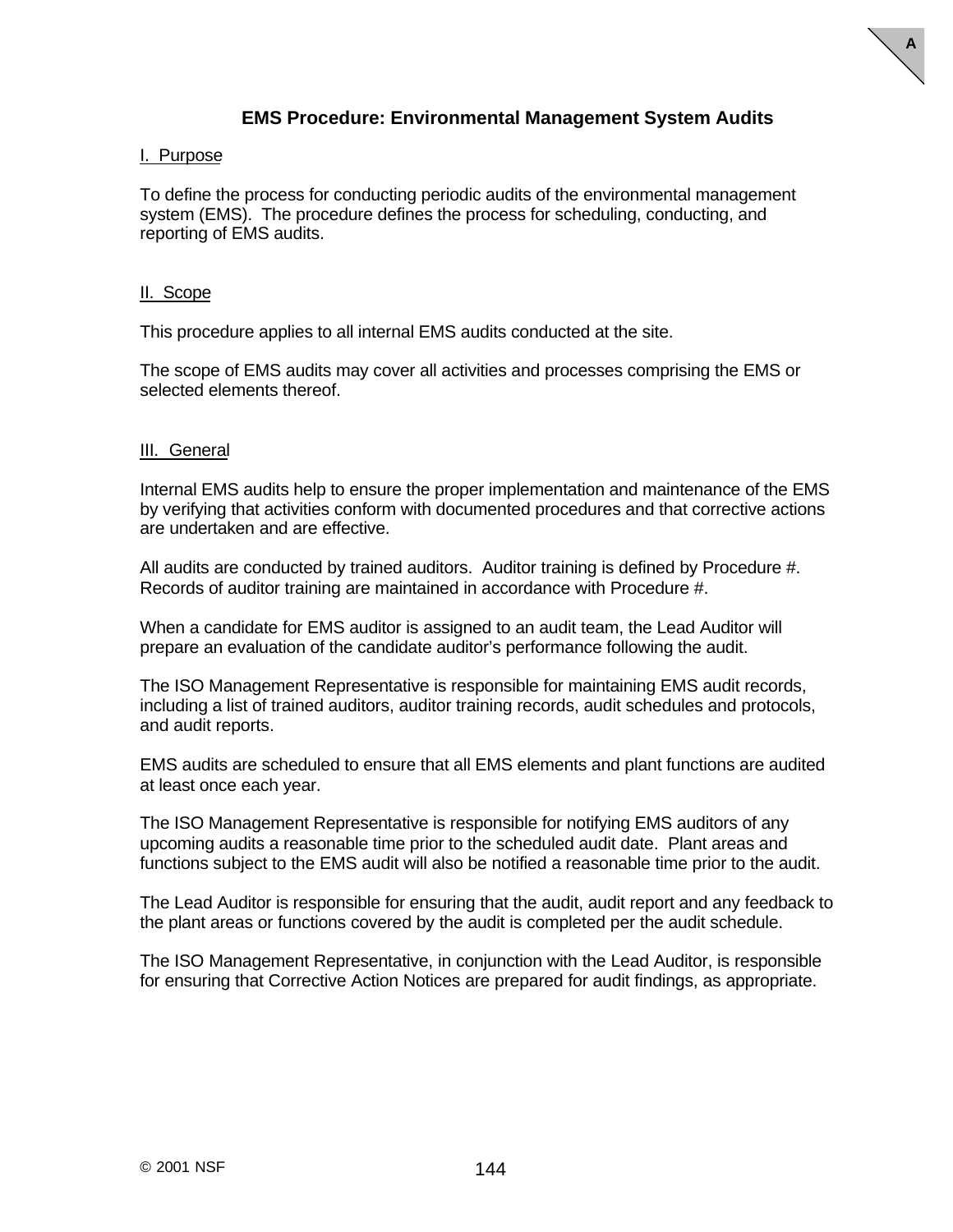

#### IV. Procedure

- A. Audit Team Selection One or more auditors comprise an audit team. When the team consists of more than one auditor, a Lead Auditor will be designated. The Lead Auditor is responsible for audit team orientation, coordinating the audit process, and coordinating the preparation of the audit report.
- B. Audit Team Orientation The Lead Auditor will assure that the team is adequately prepared to initiate the audit. Pertinent policies, procedures, standards, regulatory requirements and prior audit reports are made available for review by the audit team. Each auditor will have appropriate audit training, as defined by Procedure #.
- C. Written Audit Plan The Lead Auditor is responsible for ensuring the preparation of a written plan for the audit. The Internal EMS Audit Checklist may be used as a guide for this plan.
- D. Prior Notification The plant areas and / or functions to be audited are to be notified a reasonable time prior to the audit.

#### E. Conducting the Audit

- 1. A pre-audit conference is held with appropriate personnel to review the scope, plan and schedule for the audit.
- 2. Auditors are at liberty to modify the audit scope and plan if conditions warrant.
- 3. Objective evidence is examined to verify conformance to EMS requirements, including operating procedures. All audit findings must be documented.
- 4. Specific attention is given to corrective actions for audit findings from previous audits.
- 5. A post-audit conference is held to present audit findings, clarify any misunderstandings, and summarize the audit results.
- F. Reporting Audit Results
	- 1. The Team Leader prepares the audit report, which summarizes the audit scope, identifies the audit team, describes sources of evidence used, and summarizes the audit results.
	- 2. Findings requiring corrective action are entered into the corrective action database.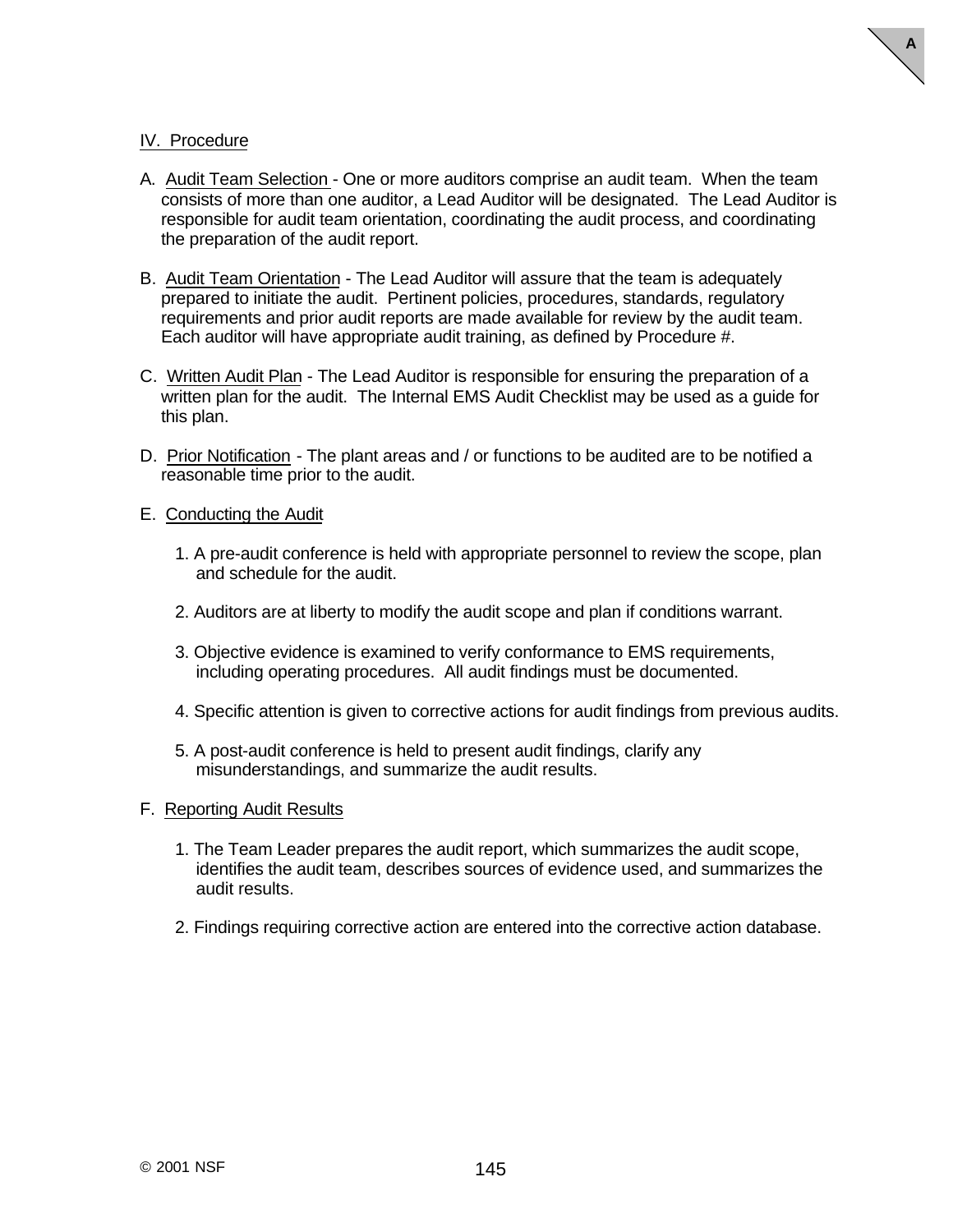

#### *IV. Procedure (cont'd.)*

#### G. Audit Report Distribution

- 1. The ISO Management Representative is responsible for communicating the audit results to responsible area and / or functional management. Copies of the audit report are made available by the ISO Management Representative.
- 2. The ISO Management Representative is responsible for ensuring availability of audit reports for purposes of the annual Management review (see Procedure #).

#### H. Audit Follow-up

- 1. Management in the affected areas and / or functions is responsible for any follow-up actions needed as a result of the audit.
- 2. The ISO Management Representative is responsible for tracking the completion and effectiveness of corrective actions.

#### I. Record keeping

1. Audit reports are retained for at least two years from the date of audit completion. The ISO Management Representative is responsible for maintaining such records.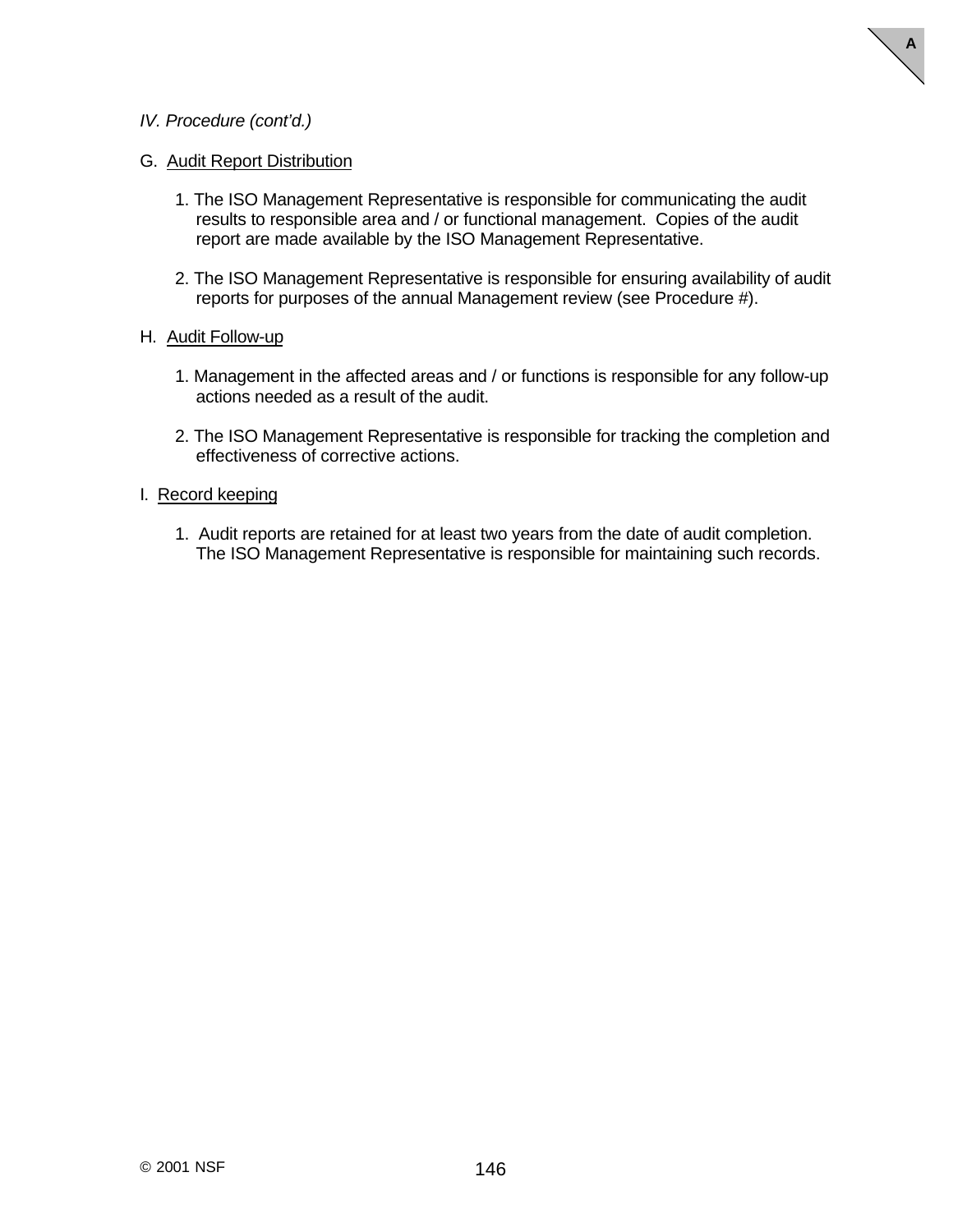### **Audit Plan**

| Area or<br><b>Function to be</b><br><b>Audited</b> | Lead<br><b>Auditor</b> | <b>Audit Team</b><br><b>Members</b>          | <b>Target</b><br><b>Date</b> | <b>Special Instructions</b>                                                                     |
|----------------------------------------------------|------------------------|----------------------------------------------|------------------------------|-------------------------------------------------------------------------------------------------|
| Purchasing<br>$\bullet$                            | Jim H.<br>$\bullet$    | Linda B.<br>$\bullet$<br>Joe S.<br>$\bullet$ | 11/10/00<br>$\bullet$        | - Verify corrective actions<br>from previous audit<br>- Interview new employee<br>in department |
| $\bullet$                                          | $\bullet$              | $\bullet$                                    | $\bullet$                    | $\bullet$                                                                                       |
| $\bullet$                                          | $\bullet$              | $\bullet$                                    | $\bullet$                    | $\bullet$                                                                                       |
|                                                    | $\bullet$              | $\bullet$                                    | $\bullet$                    | $\bullet$                                                                                       |
| $\bullet$                                          | $\bullet$              | $\bullet$                                    | $\bullet$                    | $\bullet$                                                                                       |
|                                                    | $\bullet$              | $\bullet$                                    | $\bullet$                    | $\bullet$                                                                                       |
|                                                    | $\bullet$              | $\bullet$                                    | $\bullet$                    | $\bullet$                                                                                       |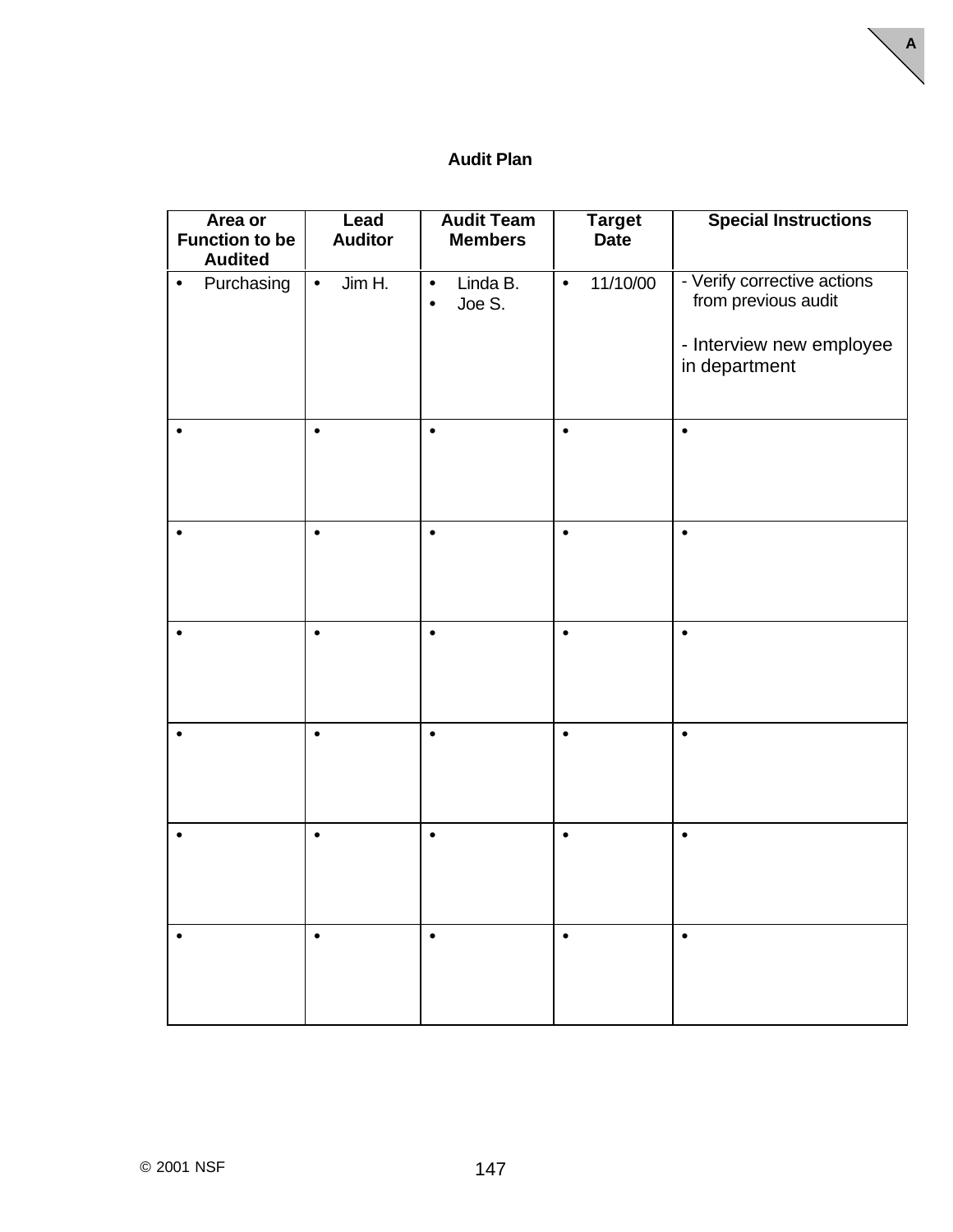#### **ENVIRONMENTAL MANAGEMENT SYSTEM AUDIT**

Lead Auditor:

Audit Team Members:

Audit Area: Target Due Date:

**A**

Listed above is the area to be audited. The due date given is the target to have the entire audit completed, including the report and follow-up meeting with the responsible area management. Listed below are the areas of environmental management systems criteria that you are to assess. If you have any questions, please call me. Special instructions, if any, are listed below. Thank you for your help. Effective audits help make an effective environmental management system.

- Legal and Other Requirements **Containers** Elegal and Other Requirements
- \_\_ Environmental Aspect identification \_\_ Objectives and Targets
- Let Environmental Management Program Theory Contracture and Responsibility
- \_\_ Training, Awareness, Competence \_\_ Communication
- \_\_ EMS Documentation \_\_ Document Control
- \_\_ Operational Controls \_\_ Emergency Preparedness
- \_\_ Monitoring and Measurement \_\_ Nonconformance / Corrective Action
- \_\_ Records
- \_\_ Management Review

\_\_ Management System Audits

Special Instructions:

ISO Representative (signature)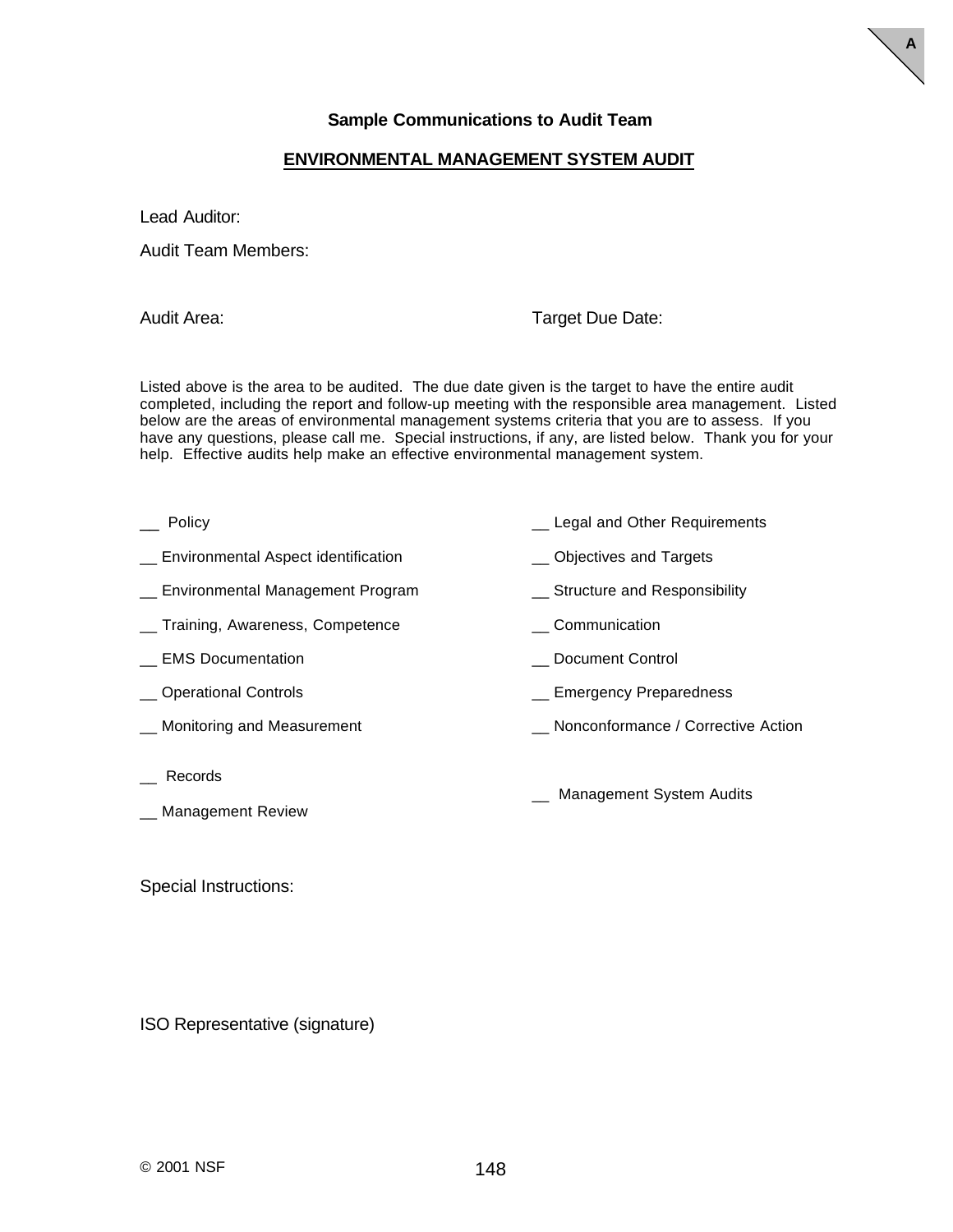# **Sample EMS Audit Forms**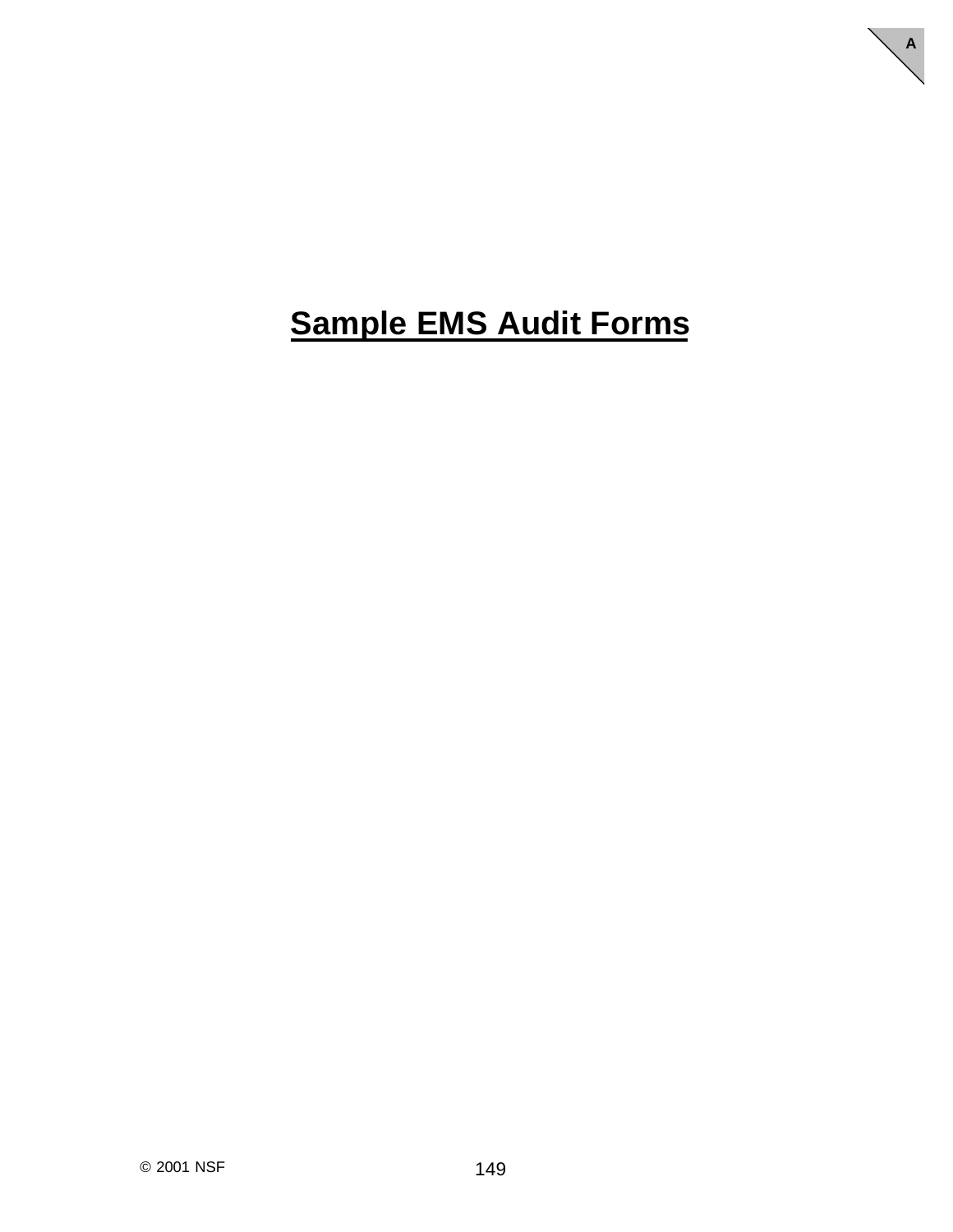## **EMS AUDIT SUMMARY SHEET**

**Organization Audited:\_\_\_\_\_\_\_\_\_\_\_\_\_\_\_\_\_\_\_\_\_\_\_\_\_\_\_\_\_\_\_\_\_\_\_\_\_\_\_\_\_\_\_\_\_\_**

**Lead Auditor: Date:** 

| <b>ELEMENT NUMBER AND DESCRIPTION</b>                                                                                                                      |                                                 | <b>AUDIT RESULTS</b>                                                                                                                                                                                                  |                |  |
|------------------------------------------------------------------------------------------------------------------------------------------------------------|-------------------------------------------------|-----------------------------------------------------------------------------------------------------------------------------------------------------------------------------------------------------------------------|----------------|--|
|                                                                                                                                                            |                                                 | No. of Majors / No. of Minors                                                                                                                                                                                         | A, N, or $X^*$ |  |
| 4.2                                                                                                                                                        | <b>Environmental Policy</b>                     |                                                                                                                                                                                                                       |                |  |
| 4.3                                                                                                                                                        | <b>Planning</b>                                 |                                                                                                                                                                                                                       |                |  |
| 4.3.1                                                                                                                                                      | <b>Environmental Aspects</b>                    |                                                                                                                                                                                                                       |                |  |
| 4.3.2                                                                                                                                                      | <b>Legal and Other Requirements</b>             |                                                                                                                                                                                                                       |                |  |
| 4.3.3                                                                                                                                                      | <b>Objectives and Targets</b>                   |                                                                                                                                                                                                                       |                |  |
| 4.3.4                                                                                                                                                      | <b>Environmental Management Program(s)</b>      |                                                                                                                                                                                                                       |                |  |
| 4.4                                                                                                                                                        | <b>Implementation and Operation</b>             |                                                                                                                                                                                                                       |                |  |
| 4.4.1                                                                                                                                                      | <b>Structure and Responsibility</b>             |                                                                                                                                                                                                                       |                |  |
| 4.4.2                                                                                                                                                      | <b>Training, Awareness, and Competence</b>      |                                                                                                                                                                                                                       |                |  |
| 4.4.3                                                                                                                                                      | <b>Communication</b>                            |                                                                                                                                                                                                                       |                |  |
| 4.4.4                                                                                                                                                      | <b>EMS Documentation</b>                        |                                                                                                                                                                                                                       |                |  |
| 4.4.5                                                                                                                                                      | <b>Document Control</b>                         |                                                                                                                                                                                                                       |                |  |
| 4.4.6                                                                                                                                                      | <b>Operational Control</b>                      |                                                                                                                                                                                                                       |                |  |
| 4.4.7                                                                                                                                                      | <b>Emergency Preparedness and Response</b>      |                                                                                                                                                                                                                       |                |  |
| 4.5                                                                                                                                                        | <b>Checking and</b><br><b>Corrective Action</b> |                                                                                                                                                                                                                       |                |  |
| 4.5.1                                                                                                                                                      | <b>Monitoring and Measurement</b>               |                                                                                                                                                                                                                       |                |  |
| 4.5.2                                                                                                                                                      | <b>Corrective and Preventive Action</b>         |                                                                                                                                                                                                                       |                |  |
| 4.5.3                                                                                                                                                      | <b>Records</b>                                  |                                                                                                                                                                                                                       |                |  |
| 4.5.4                                                                                                                                                      | <b>EMS Audit</b>                                |                                                                                                                                                                                                                       |                |  |
| 4.6                                                                                                                                                        | <b>Management Review</b>                        |                                                                                                                                                                                                                       |                |  |
| <b>TOTAL</b>                                                                                                                                               |                                                 |                                                                                                                                                                                                                       |                |  |
| Legend:<br>A = Acceptable: Interviews and other objective<br>evidence indicate that the EMS meets all the<br>requirements of that section of the standard. |                                                 | N = Not Acceptable: The auditor has made<br>the judgment that, based on the number and<br>type of nonconformances, the requirements<br>of that the section of the standard are not<br>being met.<br>$X = Not$ Audited |                |  |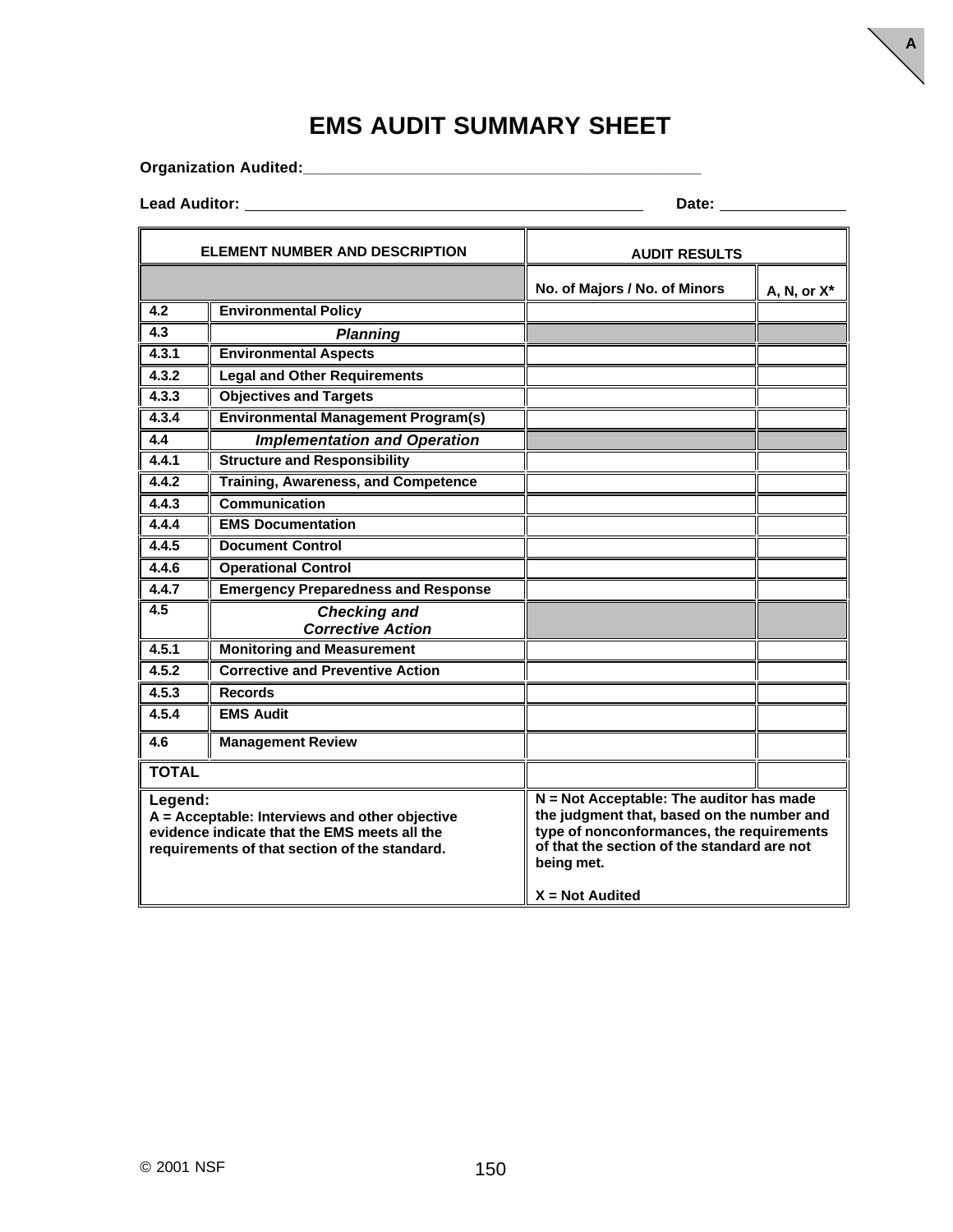## **EMS AUDIT FINDINGS FORM**

| Type of Finding (circle one):                                               |       |  |                                          |  |  |  |
|-----------------------------------------------------------------------------|-------|--|------------------------------------------|--|--|--|
| Nonconformance: Major Minor                                                 |       |  | <b>Positive Practice Recommendation</b>  |  |  |  |
| Description (include where in the organization the finding was identified): |       |  |                                          |  |  |  |
|                                                                             |       |  |                                          |  |  |  |
| ISO 14001 (or other EMS criteria)<br><b>Reference:</b>                      | Date: |  | <b>Finding Number:</b>                   |  |  |  |
| Auditor:______________________________                                      |       |  |                                          |  |  |  |
| <b>Corrective Action Plan (including time frames):</b>                      |       |  |                                          |  |  |  |
|                                                                             |       |  |                                          |  |  |  |
|                                                                             |       |  |                                          |  |  |  |
| <b>Preventive Action Taken:</b>                                             |       |  |                                          |  |  |  |
|                                                                             |       |  |                                          |  |  |  |
| Individual Responsible for Completion of the<br><b>Corrective Action:</b>   |       |  | <b>Date Corrective Action Completed:</b> |  |  |  |
| <b>Corrective Action Verified By:</b>                                       |       |  |                                          |  |  |  |
|                                                                             |       |  | Date:                                    |  |  |  |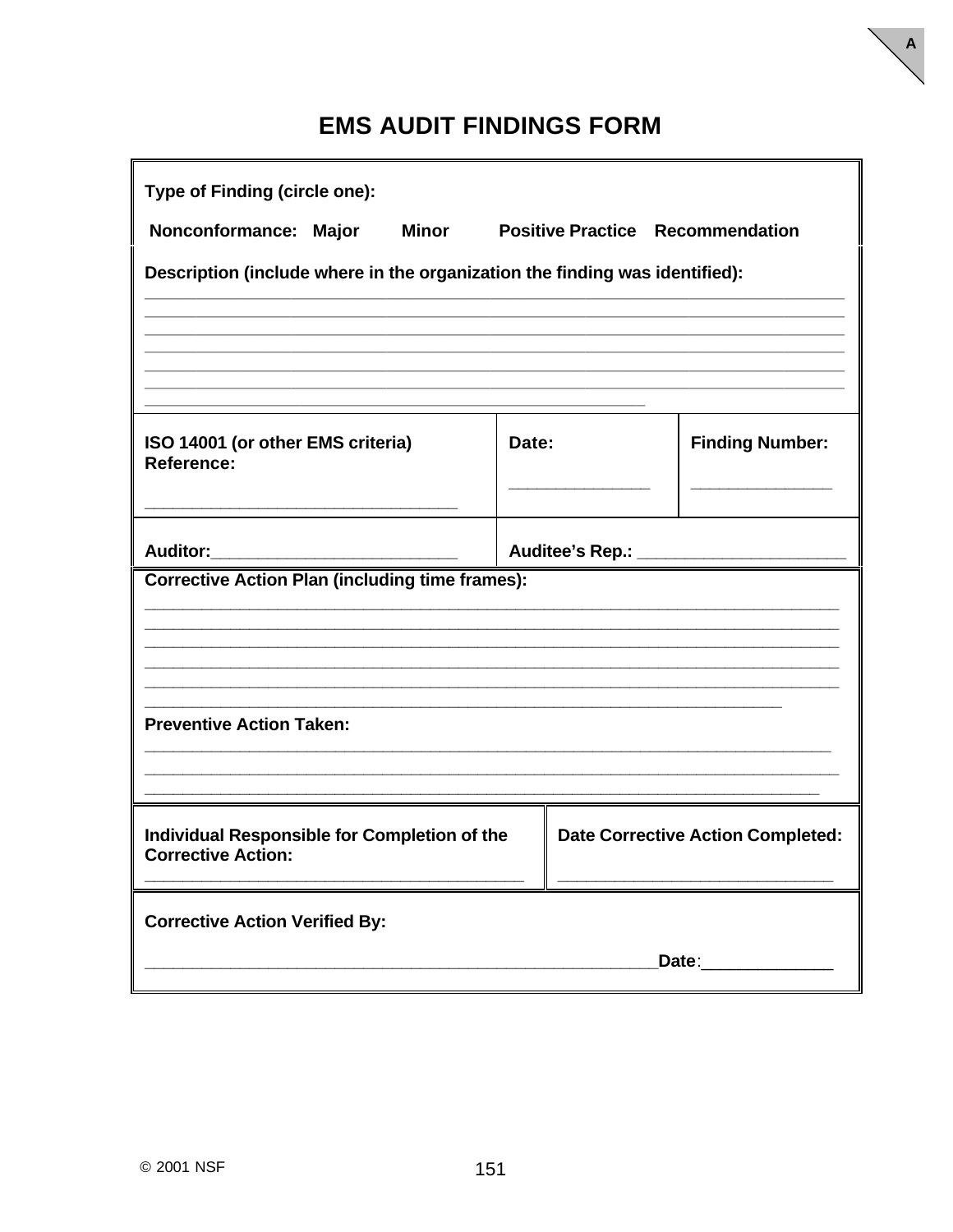## **Sample EMS Audit Questions (by organizational function)**

**A**

*The following questions are excerpted from a comprehensive list of EMS audit questions contained in the NSF-ISR project report, "Implementing Environmental Management Systems in Community-Based Organizations: Part 2".*

*For a complete list of EMS audit questions by function, download Part 2 of the project report from the NSF web site (www.nsf-isr.org)*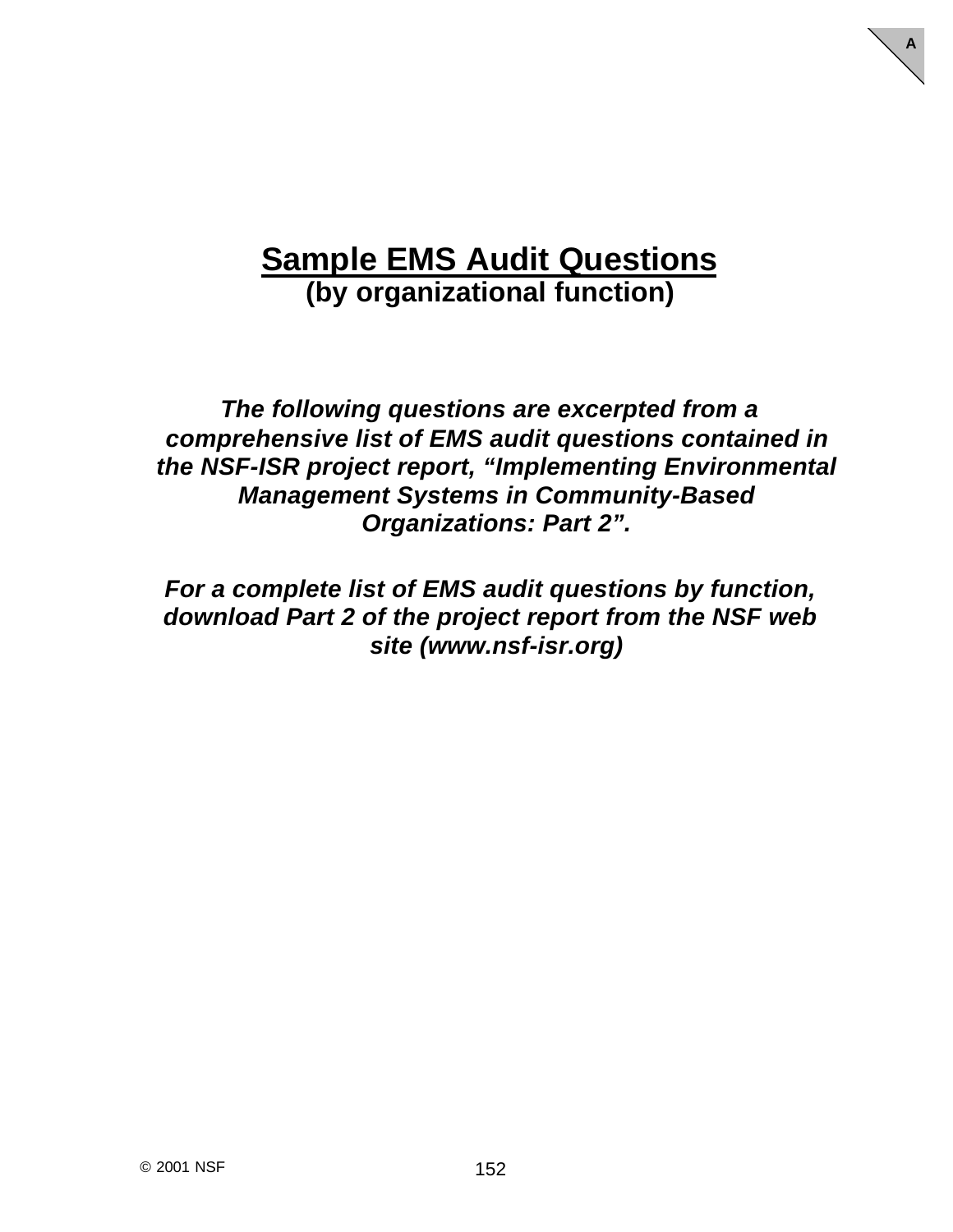**A**

| 4.2<br><b>Environmental Policy</b>                                                                                                                                       |                           |  |  |  |
|--------------------------------------------------------------------------------------------------------------------------------------------------------------------------|---------------------------|--|--|--|
| <b>Top Management</b>                                                                                                                                                    | <b>Objective Evidence</b> |  |  |  |
| Describe your role in the development of the<br>a.<br>environmental policy.                                                                                              |                           |  |  |  |
| How do you know that your policy is<br>b.<br>appropriate for your activities, products, and<br>services?                                                                 |                           |  |  |  |
| What is management's role in the review and<br>C.<br>revision of the policy?                                                                                             |                           |  |  |  |
| How does management ensure continued<br>d.<br>adherence to the policy throughout the<br>company?                                                                         |                           |  |  |  |
| How does the policy help guide organizational<br>е.<br>decisions?                                                                                                        |                           |  |  |  |
| f.<br>How are employees made aware of the<br>environmental policy?                                                                                                       |                           |  |  |  |
| How is the policy made available to the public?<br>q.                                                                                                                    |                           |  |  |  |
| [Auditor Note: Is there evidence that the policy was<br>issued by top management? (e.g., Is the policy signed?<br>By whom? At what level in the organization are they?)] |                           |  |  |  |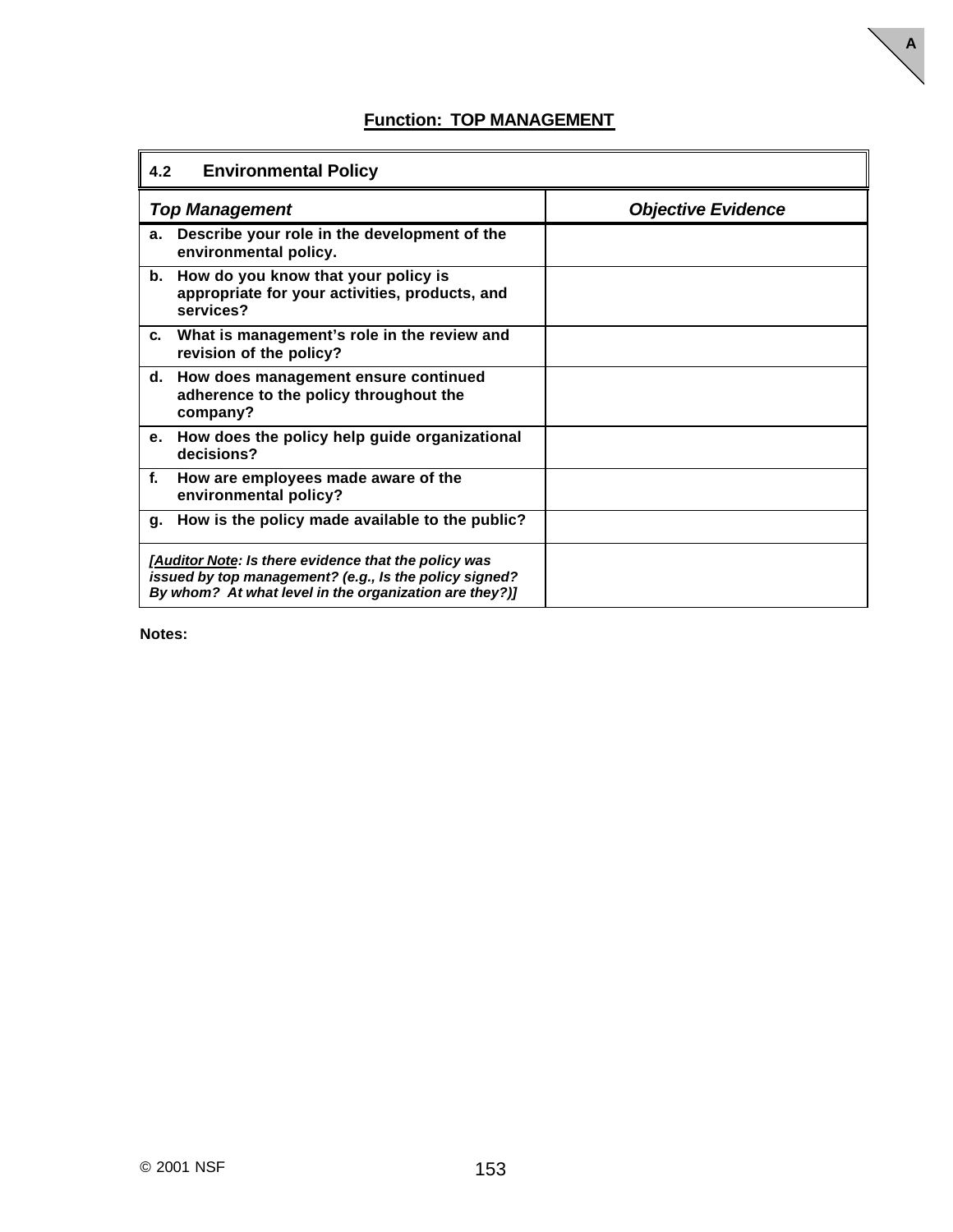**A**

| <b>Objectives and targets</b><br>4.3.3                                                                                                           |  |  |  |
|--------------------------------------------------------------------------------------------------------------------------------------------------|--|--|--|
| <b>Objective Evidence</b><br><b>Top Management</b>                                                                                               |  |  |  |
| a. What are the environmental objectives and<br>targets for your organization? What is your role<br>in approving them?                           |  |  |  |
| What are the relevant functions and levels within<br>your organization that support the attainment<br>each of the objectives and targets?        |  |  |  |
| b. How are the environmental objectives linked to<br>other organizational goals (and vice versa)?                                                |  |  |  |
| c. Are the objectives/targets consistent with the<br>goals of the environmental policy for prevention<br>of pollution and continual improvement? |  |  |  |
| d. How were the objectives and targets developed<br>by or communicated to management?                                                            |  |  |  |
| How does management keep up with progress<br>е.<br>in meeting their objectives and targets<br>throughout the year?                               |  |  |  |
| f.<br>How often are you informed of the status of the<br>objectives and targets?                                                                 |  |  |  |
| On what basis are the objectives and targets<br>g.<br>reviewed and modified?                                                                     |  |  |  |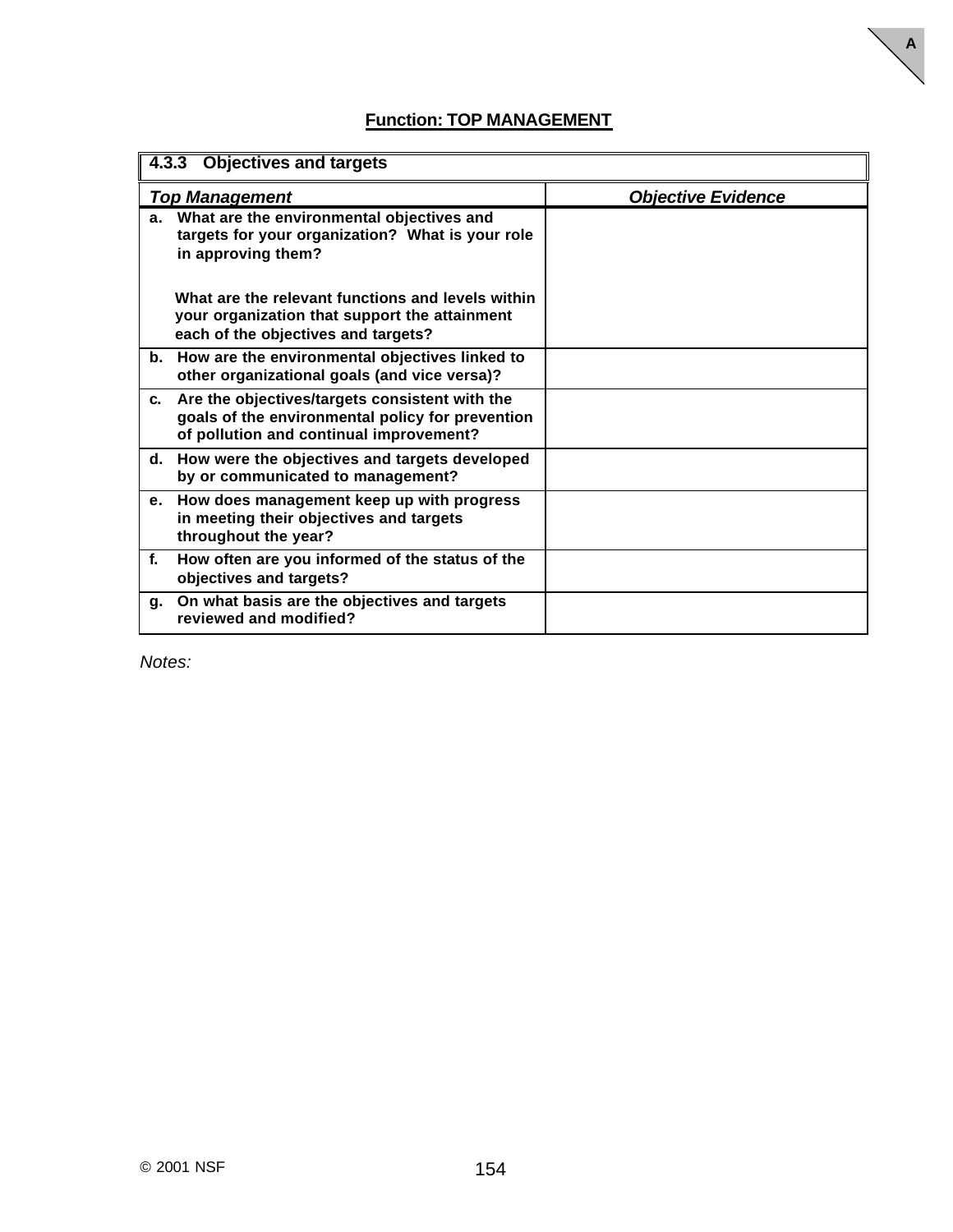**A**

| 4.4.1 Structure and responsibility                                                                                                                                           |                           |  |  |
|------------------------------------------------------------------------------------------------------------------------------------------------------------------------------|---------------------------|--|--|
| <b>Top Management</b>                                                                                                                                                        | <b>Objective Evidence</b> |  |  |
| a. At what level within the organization is the<br>designated EMS representative placed?                                                                                     |                           |  |  |
| Auditor Note: Is the EMS representative at a level within<br>the organization to effectively implement an EMS for<br>his/her organization?]                                  |                           |  |  |
| b. What authority does the EMS representative<br>have to carry out his/her responsibilities?                                                                                 |                           |  |  |
| How does the organization assess its resource<br>C.<br>needs for environmental management? How<br>are these factored into operating and strategic<br>plans (and vice-versa)? |                           |  |  |
| What resources (financial, technical personnel)<br>d.<br>has management provided to develop or<br>maintain the EMS?                                                          |                           |  |  |
| How are you informed on the performance of<br>е.<br>the EMS? Do you receive routine reports?                                                                                 |                           |  |  |
| $f_{\rm{L}}$<br>Are responsibilities for the environmental<br>management of the organization documented?<br>If so, where?                                                    |                           |  |  |
| Is an integrated structure in place in which<br>accountability and responsibility are defined,<br>understood, and carried out?                                               |                           |  |  |
| How are these responsibilities communicated to<br>g.<br>all employees (including managers)?                                                                                  |                           |  |  |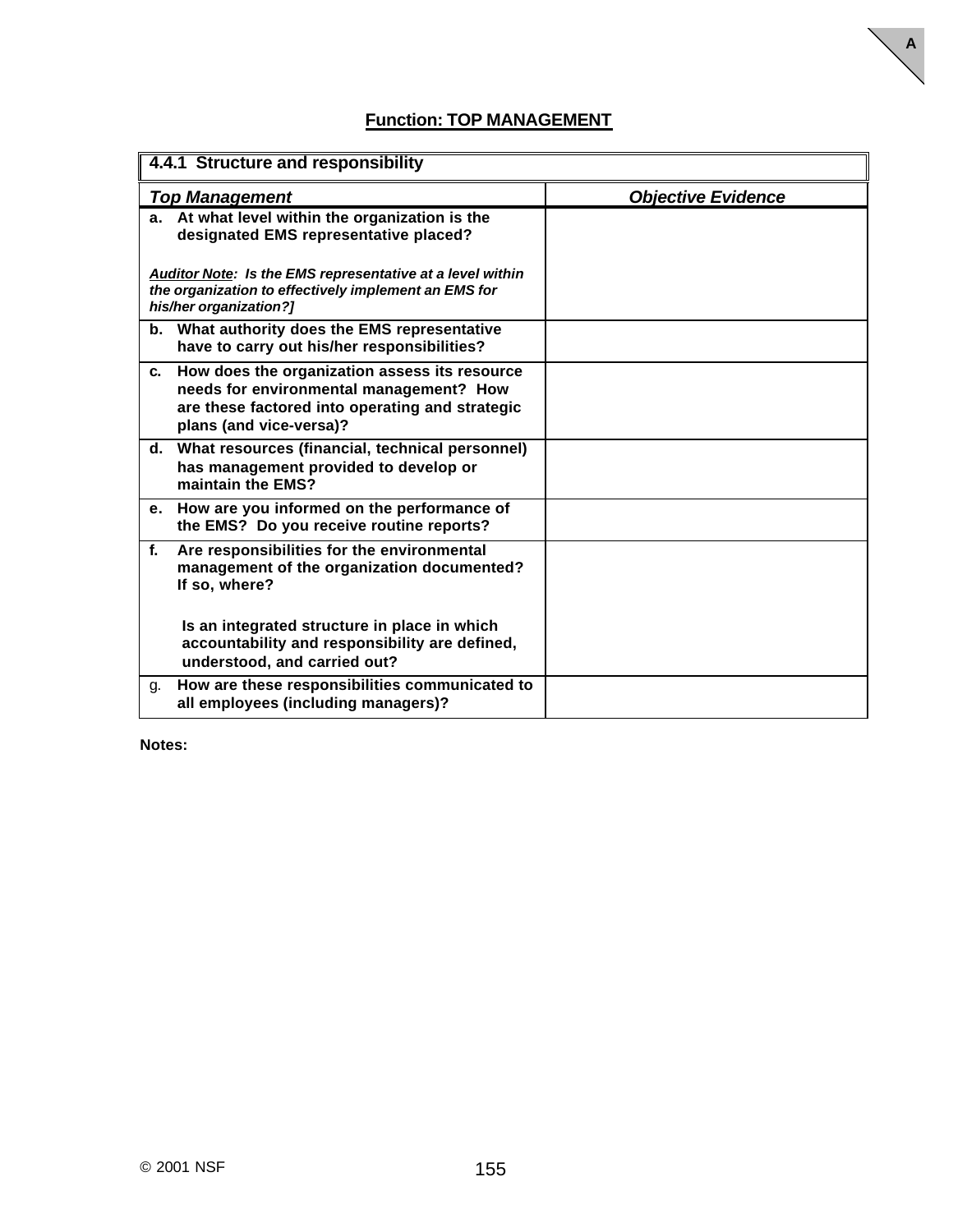**A**

| 4.4.3 Communication                                                                                                                                             |                           |  |  |
|-----------------------------------------------------------------------------------------------------------------------------------------------------------------|---------------------------|--|--|
| <b>Top Management</b>                                                                                                                                           | <b>Objective Evidence</b> |  |  |
| How are you informed of the environmental<br>а.<br>issues within your organization? How often<br>does this take place? Does this include<br>compliance issues?  |                           |  |  |
| How are you kept up to date with progress in<br>b.<br>meeting your organization's environmental<br>objectives and targets?                                      |                           |  |  |
| How is this information passed on to your<br>managers?                                                                                                          |                           |  |  |
| How do you communicate with the<br>c.<br>organization on environmental issues?                                                                                  |                           |  |  |
| How is this done? How frequently?                                                                                                                               |                           |  |  |
| How does the organization handle inquiries<br>d.<br>from interested parties (e.g., the public,<br>regulators, other organizations) on<br>environmental matters? |                           |  |  |
| Who has responsibility for responding to such<br>inquiries?                                                                                                     |                           |  |  |

| $\overline{4.6}$ | <b>Management review</b>                                                                      |  |  |  |  |
|------------------|-----------------------------------------------------------------------------------------------|--|--|--|--|
|                  | <b>Objective Evidence</b><br><b>Top Management</b>                                            |  |  |  |  |
| а.               | Describe the organization's management<br>review process.                                     |  |  |  |  |
|                  | b. How often are management reviews<br>performed? How was this frequency<br>determined?       |  |  |  |  |
|                  | c. Who is involved in the management review<br>process? What are their roles in this process? |  |  |  |  |
|                  | d. What changes have been made to the EMS as a<br>result of the last review?                  |  |  |  |  |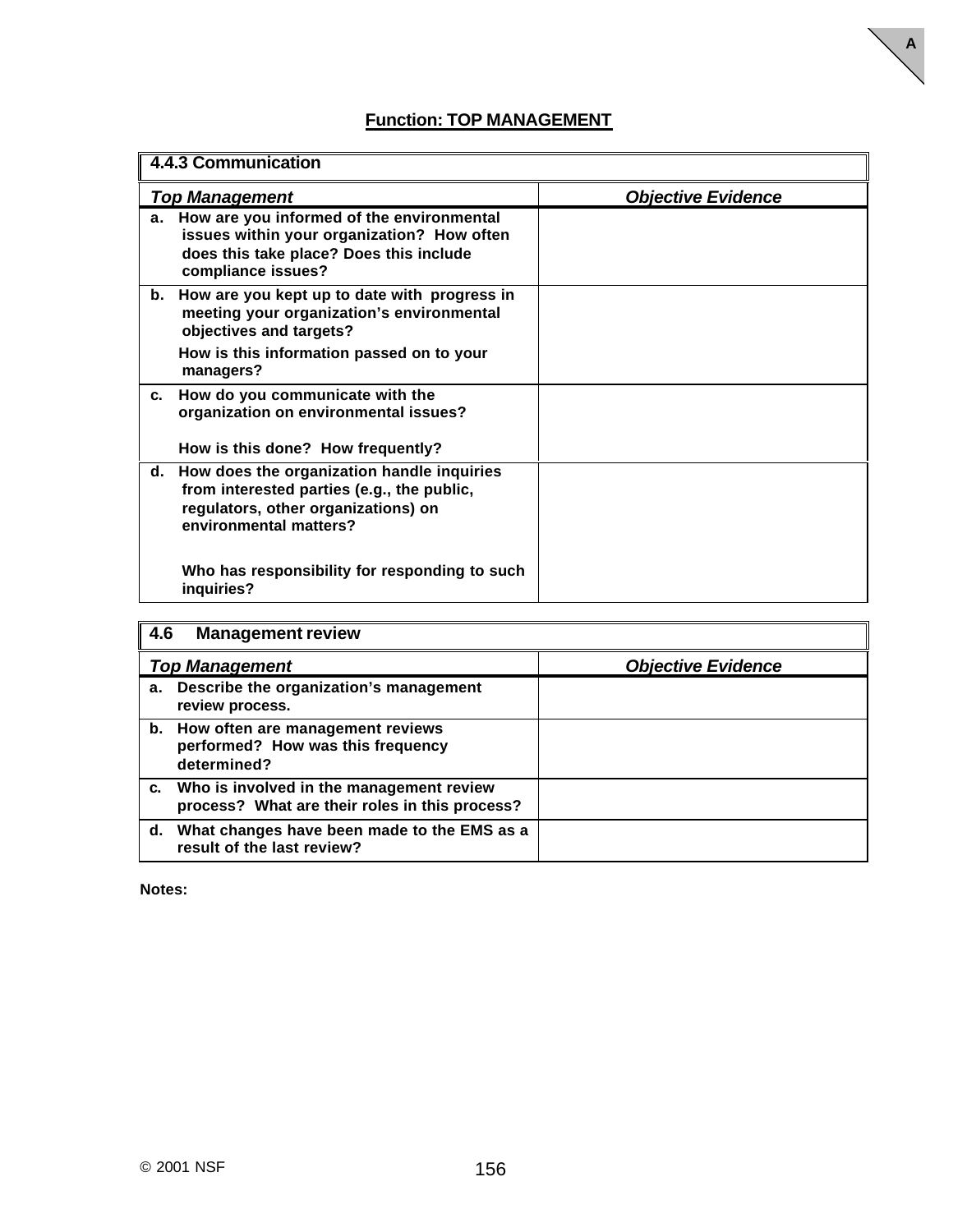## **Sample Procedure: Management Review**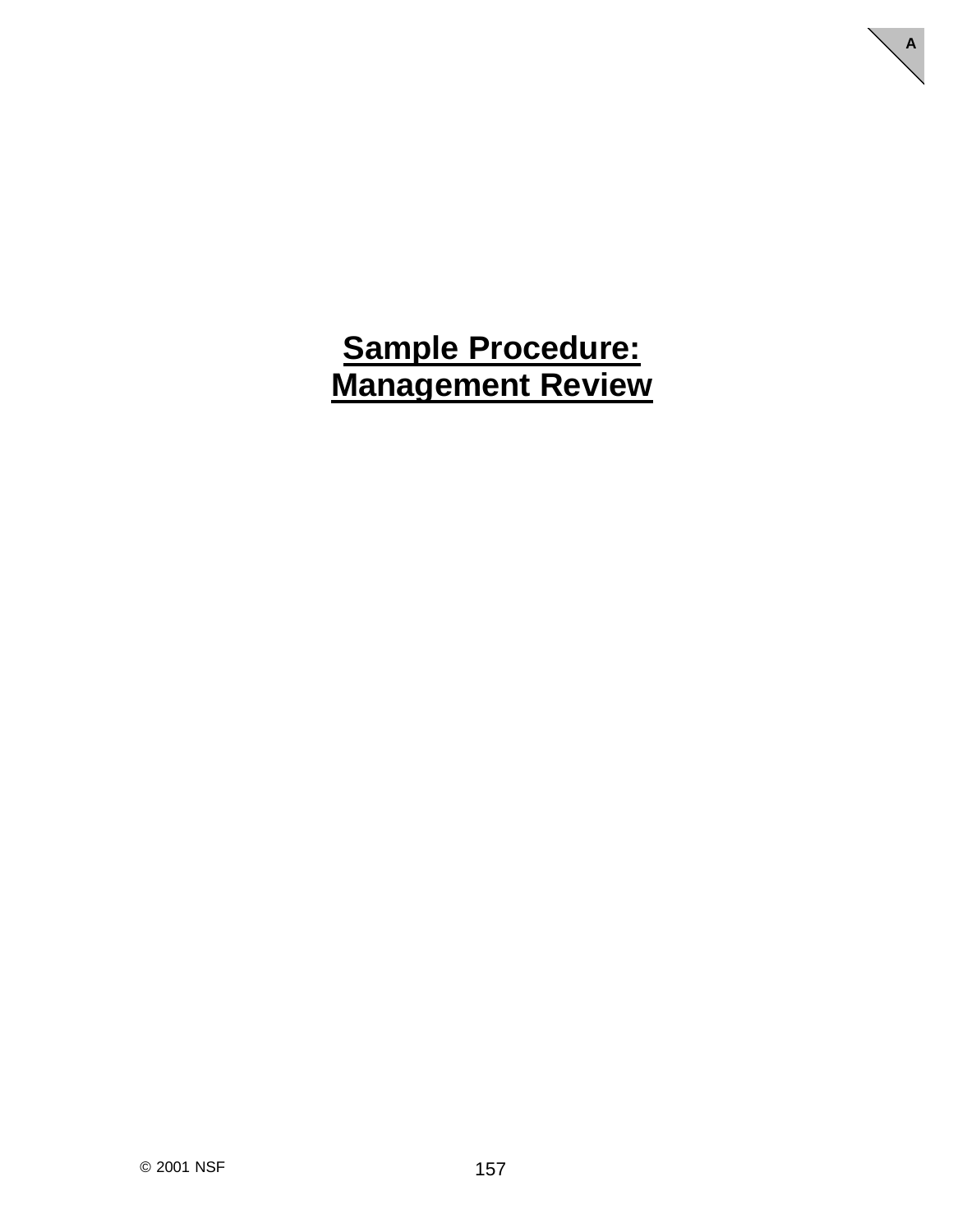

#### **EMS PROCEDURE: MANAGEMENT REVIEW**

#### I. Purpose

The purpose of this procedure is to document the process and primary agenda of issues to be included in the Management Review meetings for evaluating the status of the organization's environmental management system (EMS).

#### II. Scope

This procedure applies to all Management Review meetings conducted by the organization.

#### III. General

The Management Review process is intended to provide a forum for discussion and improvement of the EMS and to provide management with a vehicle for making any changes to the EMS necessary to achieve the organization's goals.

#### IV. Procedure

A. The ISO Management Representative is responsible for scheduling and conducting a minimum of two Management Review meetings during each 12-month period. The ISO Management Representative is also responsible for ensuring that the necessary data and other information are collected prior to the meeting.

B. At a minimum, each Management Review meeting will consider the following:

- suitability, adequacy and effectiveness of the environmental policy;
- suitability, adequacy and effectiveness of the environmental objectives (as well as the organization's current status in achieving these objectives);
- overall suitability, adequacy and effectiveness of the EMS;
- status of corrective and preventive actions;
- results of any EMS audits conducted since the last Management Review meeting;
- suitability, adequacy and effectiveness of training efforts; and,
- results of any action items from the previous Management Review meeting.
- C. Minutes of the Management Reviews will be documented and will include, at a minimum the list of attendees, a summary of key issues discussed and any actions items arising from the meeting.
- D. A copy of the meeting minutes will be distributed to attendees and any individuals assigned action items. A copy of the meeting minutes will also be retained on file.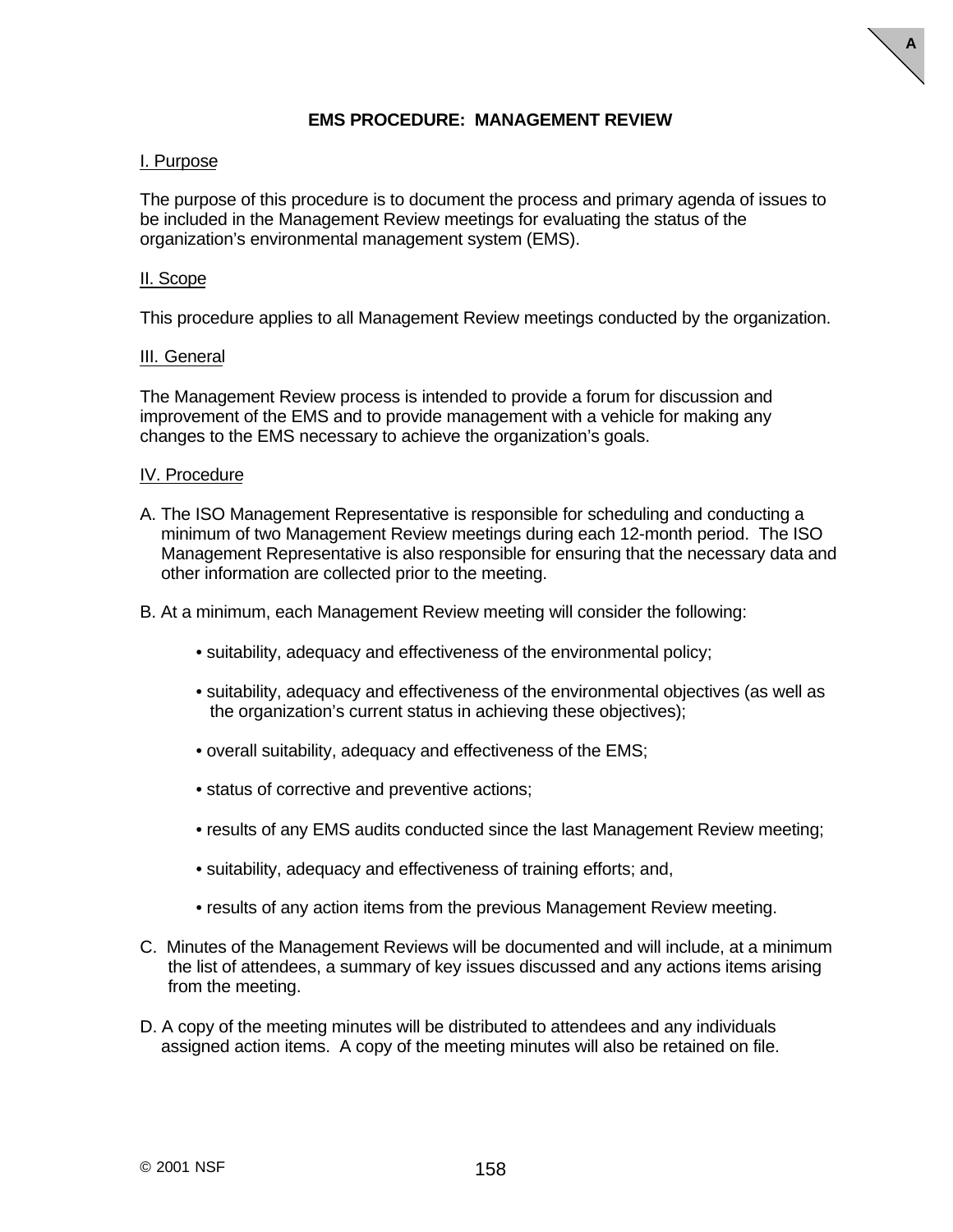# **Appendix B:**

**B**

## **EPA's National Environmental Performance**

**Track and Other Government EMS Initiatives**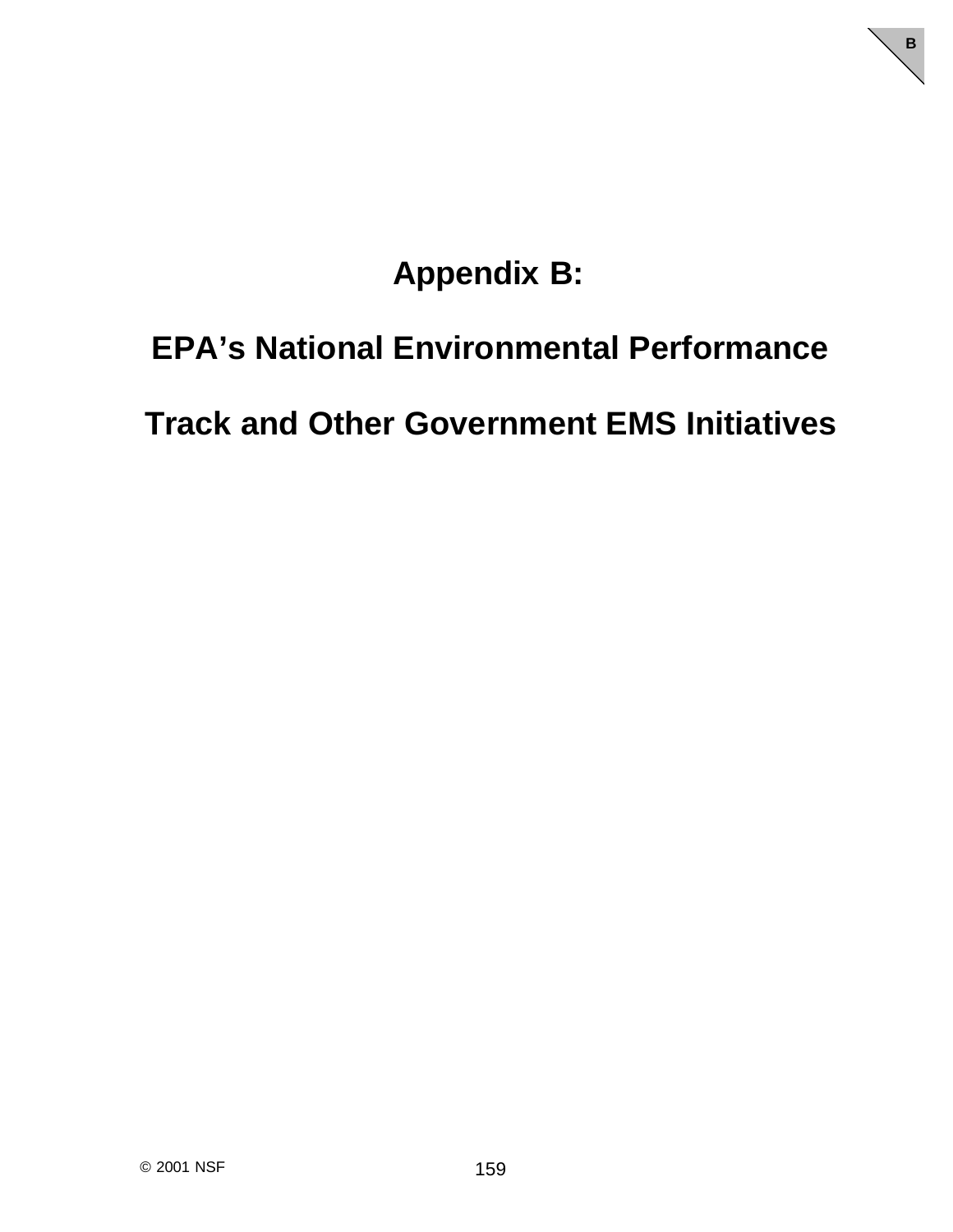### **National Environmental Performance Track Program**

**B**

The National Environmental Performance Track is designed to recognize and encourage top environmental performers – those who **go beyond** compliance with regulatory requirements to attain levels of environmental performance and management that benefit people, communities, and the environment. As top environmental performers, participants earn access to a unique reward package that includes recognition, better information, and administrative streamlining.

The Performance Track consists of two levels. The first level, the **National Environmental Achievement Track**, is available now and is open to facilities of all types, sizes, and complexity, public or private, manufacturing or service-oriented. It is designed to recognize facilities that consistently meet their legal requirements and have implemented high-quality environmental management systems, as well as encourage them to even better achievement by continuously improving their environmental performance and informing and involving the public. The second level, the **National Environmental Stewardship Track**, is designed to recognize and encourage broader and higher levels of voluntary environmental performance than those expected under the Achievement Track. The Stewardship Track is still under development, and EPA plans to have it available by May 2001.

Any program for improving environmental performance must aim for participation by small businesses and other small entities, such as local governments. EPA is making every effort to make the Achievement Track accessible for small entities. This effort is reflected in several aspects of the design. For example, depending on the nature and extent of a facility's operations, the EMS for a small facility may be simpler than one for a larger, more complex facility. For the same reason, a small facility may have fewer environmental aspects. In addition, a small facility is not asked to make as many performance commitments as other participants.

#### **Environmental Management System (EMS) Requirements**

Facilities wanting to participate in the Performance Track must meet several requirements. A facility will certify that it has an EMS in place.<sup>1</sup> The EMS will include the elements listed below and will have gone through at least one full cycle of implementation (i.e., planning, setting performance objectives, EMS program implementation, performance evaluation, and management review). A facility that has adopted systems based on EMS models with a Plan-Do-Check-Act framework would meet most of these elements.

EPA recognizes that the scope and level of formality of the EMS will vary, depending on the nature, size, and complexity of the facility. EPA's experience with a variety of programs suggests that these EMS elements are within the capability of small facilities and can be met through a variety of approaches. To help small facilities implement an EMS, EPA will make guidance documents and assistance materials available.

A facility will certify that it has implemented an EMS that includes these elements:

 1 For purposes of the Achievement Track, an EMS represents an organization's systematic efforts to meet its environmental requirements, including maintaining compliance and achieving performance objectives that may be related to unregulated aspects of the organization's activities.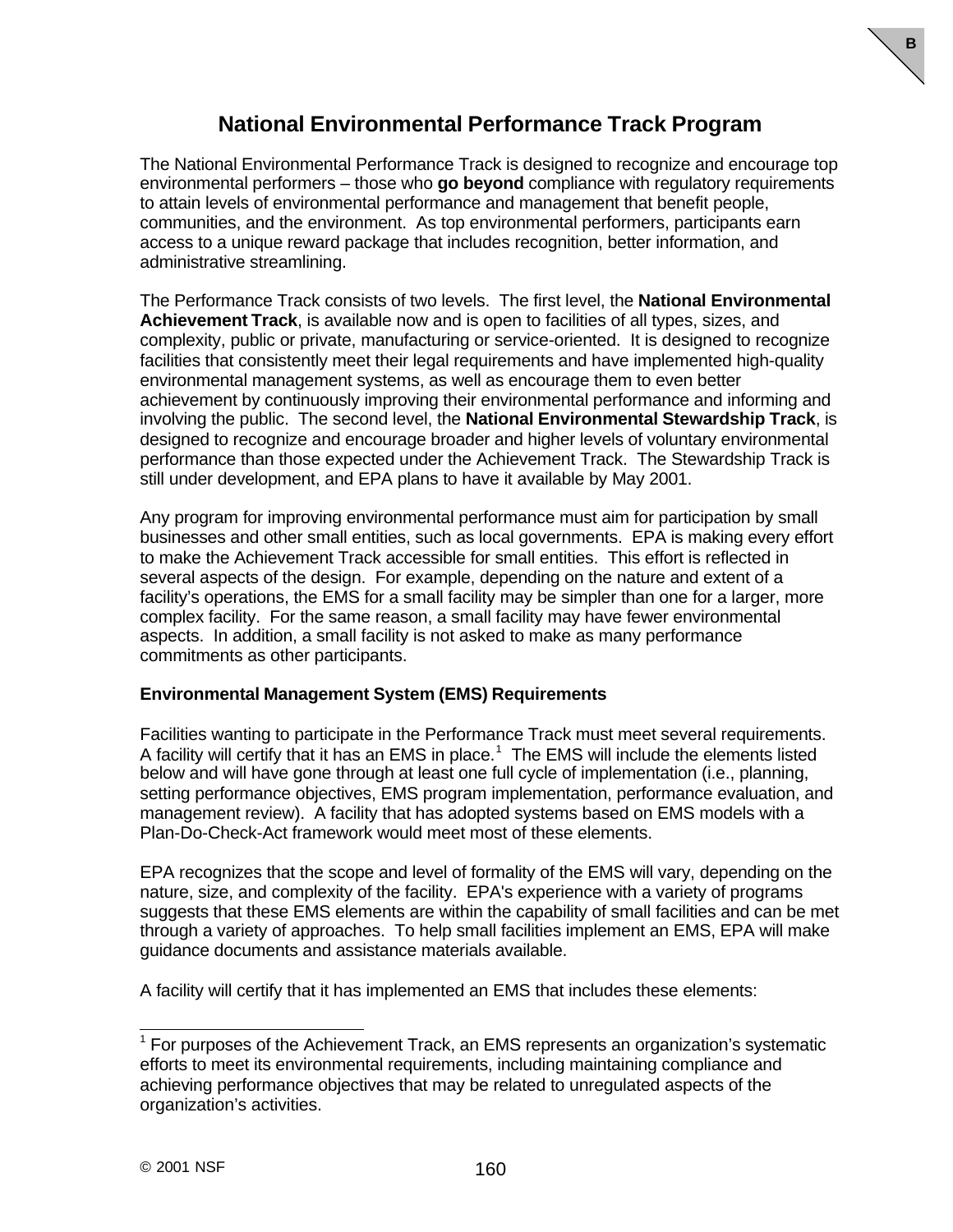#### *Policy*

A written environmental policy, defined by top facility management, that includes commitments to: (1) compliance with both legal requirements and voluntary commitments; (2) pollution prevention (based on a pollution prevention hierarchy where source reduction is the first choice); (3) continuous improvement in environmental performance, including areas not subject to regulations; and (4) sharing information about environmental performance and the operation of the EMS with the community.

**B**

#### *Planning*

- $\bullet$  Identification of significant environmental aspects<sup>2</sup> and legal requirements, including procedures for integrating anticipated changes to the facility's requirements or commitments into the EMS.
- Measurable objectives and targets to meet policy commitments and legal requirements, to reduce the facility's significant environmental impacts, and to meet the performance commitments made as part of the facility's participation in the program. In setting objectives and targets, the facility should consider the following criteria: preventing non-compliance, preventing pollution at its source, minimizing cross-media pollutant transfers, and improving environmental performance.
- Active, documented programs to achieve the objectives, targets, and commitments in the EMS, including the means and time-frames for their completion

#### *Implementation and Operation*

- Established roles and responsibilities for meeting objectives and targets of the overall EMS and compliance with legal requirements, including a top management representative with authority and responsibility for the EMS.
- Defined procedures for: (1) achieving and maintaining compliance and meeting performance objectives; (2) communicating relevant information regarding the EMS, including the facility's environmental performance, throughout the organization; (3) providing appropriate incentives for personnel to meet the EMS requirements; and (4) document control, including where documents related to the EMS will be located and who will maintain them.
- General environmental training programs for all employees, and specific training

 2 An "environmental aspect" is defined as an "element of an organization's activities, products, or services that can interact with the environment." Facilities are asked to use their list of significant environmental aspects in selecting performance commitments under this program.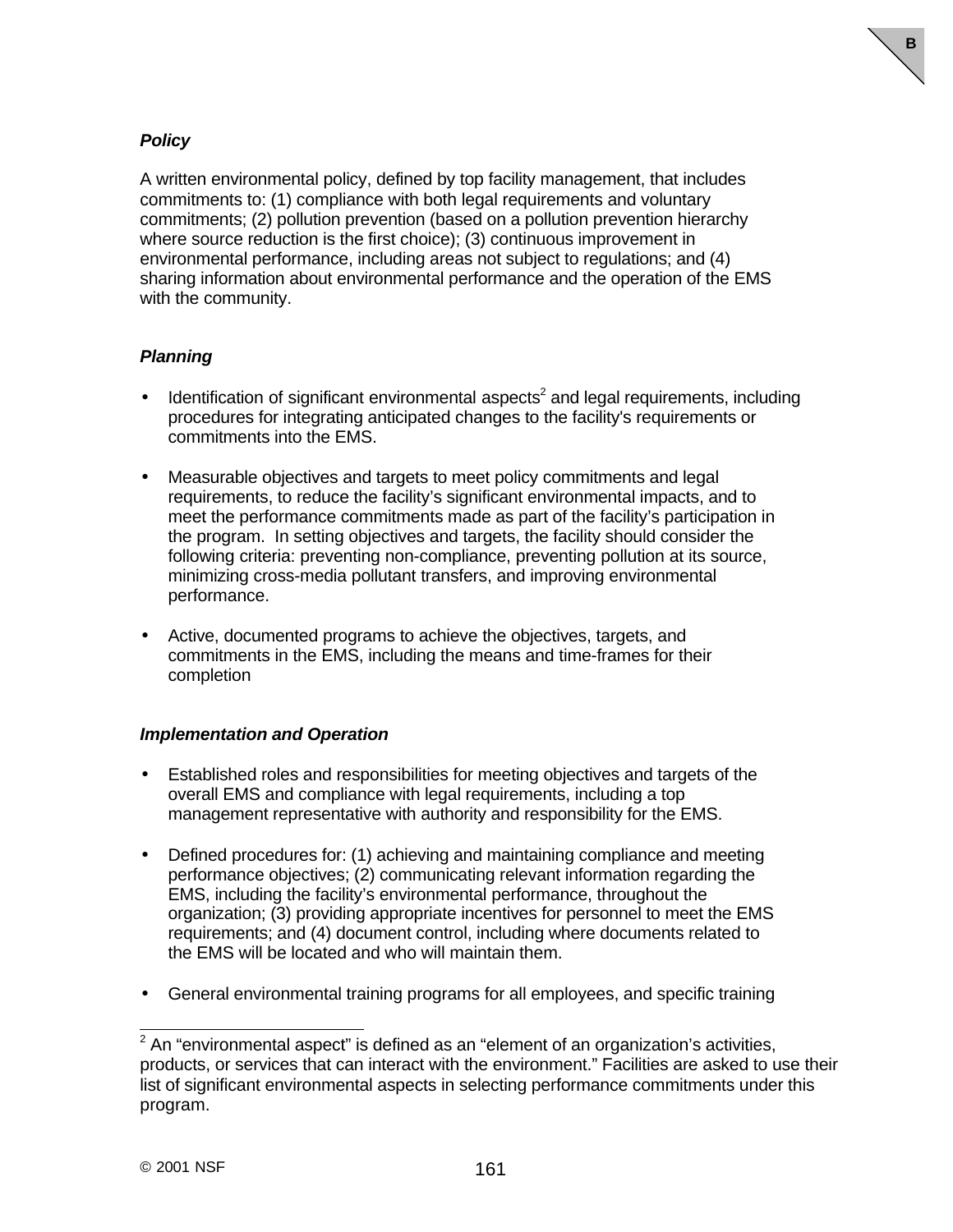for those whose jobs and responsibilities involve activities directly related to achieving objectives and targets and to compliance with legal requirements. **B**

- Documentation of the key EMS elements, including the environmental policy, significant environmental aspects, objectives and targets, a top management representative, compliance audit program, EMS audit program, and overall EMS authority.
- Operation and maintenance programs for equipment and for other operations that are related to legal compliance and other significant environmental aspects.
- An emergency preparedness program.

#### *Checking and Corrective Action*

- An active program for assessing performance and preventing and detecting nonconformance with legal and other requirements of the EMS, including an established compliance audit program and an EMS audit program.
- An active program for prompt, corrective action of any non-conformance with legal requirements and other EMS requirements.

#### *Management Review*

• Documented management review of performance against the established objectives and targets and the effectiveness of the EMS in meeting policy commitments.

\*\*\*\*\*\*\*

Although a third-party audit of the EMS is not necessary to qualify for the Achievement Track, a facility is asked in the application form if it has undergone such an audit. If it has not, it will have conducted a self-assessment. A facility will retain EMS documentation and provide a summary of its performance, including performance against objectives and targets, and a summary of the results of compliance and EMS audits, in its Annual Performance Report.

For more information about the National Environmental Performance Track, contact the EPA via:

Web: www.epa.gov/performance track E-Mail: ptrack@indecon.com Phone: 888-339-PTRK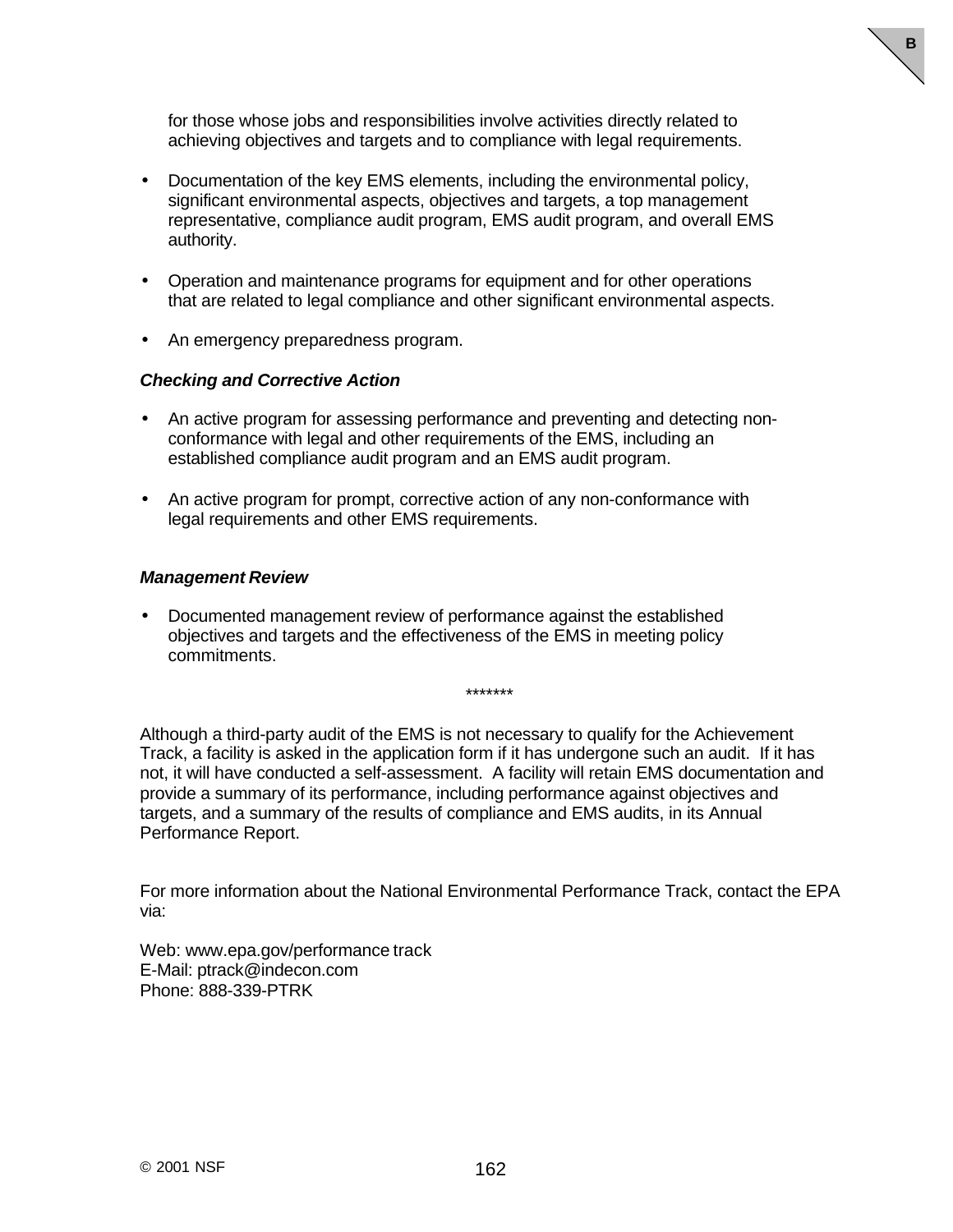## **The Multi-State Working Group on Environmental Management Systems Overview of Organizational and State Activities**

**B**

MSWG is an organization that convenes government, non-government, business and academic interests to conduct research, promote dialogue, create networks and establish partnerships that improve the state of the environment, economy and community through systems-based public and private policy innovation. Its quarterly meetings move around the US to accommodate participation. Meetings are open; everyone is welcome. All have a right to speak. Decisions are by consensus. The Council of State Governments (CSG) handles administration and to accommodate gifts has 501(c)(3) status. Voluntary dues support MSWG. NGOs do not pay dues. New members are welcome, especially businesses and NGOs. All 50 states are enrolled in MSWG and linked by e-mail. About 25 states regularly participate at quarterly meetings and 30-40 states attend the annual meeting and workshop. Check www.mswg.org for information.

What activities does MSWG sponsor?

- Pilot projects: In partnership with the U.S. EPA, the Environmental Law Institute, and University of North Carolina-Chapel Hill, MSWG states sponsor about 75 EMS pilot projects that produce data for a national database project funded by the EPA's Office of Water. The purpose of the pilots is to evaluate the ability of environmental management systems to improve the environment. Information is at: www.eli.org/isopilots.htm
- EMS Research: MSWG held six EMS research roundtables at major universities that led to a Research Summit, held in 1999 at The Brookings Institution in cooperation with CSG and the National Academy of Public Administration. The Summit produced an EMS research agenda. Summit papers are included in a textbook, edited by Harvard University and the Massachusetts Institute of Technology, published in 2001 by Resources for the Future. Plans are being made for a second summit.
- EMS Policy Academy: With funding from The Joyce Foundation to CSG and support of business, MSWG has a design team of business, government, academic and NGO appointees preparing recommendations for a national EMS Policy Academy. The "virtual" Academy will focus on learning about public policy EMSs, not those within the confines of a private organization and will complement and not compete with existing services. Public policy EMSs have designed to have credibility with business, government, NGO, consumer and enlightened shareholder interests.
- Workshops: Each June or July, MSWG sponsors, with support from EPA and businesses, an annual EMS workshop. It is a "hands-on" event that hosts EMS practitioners from the US and abroad. It has grown from 75 participants in Cary, NC 1998 to nearly 300 in San Diego, CA in 1999.
- Networking: MSWG provides a networking function between states and EMS support functions, especially those focused on EMSs that fit into a public policy strategy. Technical assistance centers in Florida, Georgia, Iowa, Kentucky, Massachusetts and South Carolina help MSWG participants.
- Other activities: MSWG members contribute to numerous public policy-related environmental initiatives and discussions including EPA's Performance Track, ISO 14001 revisions; Environmental Council of States forums; Global Environmental Management Initiative meetings; professional and trade association programs and Commission for Environmental Cooperation.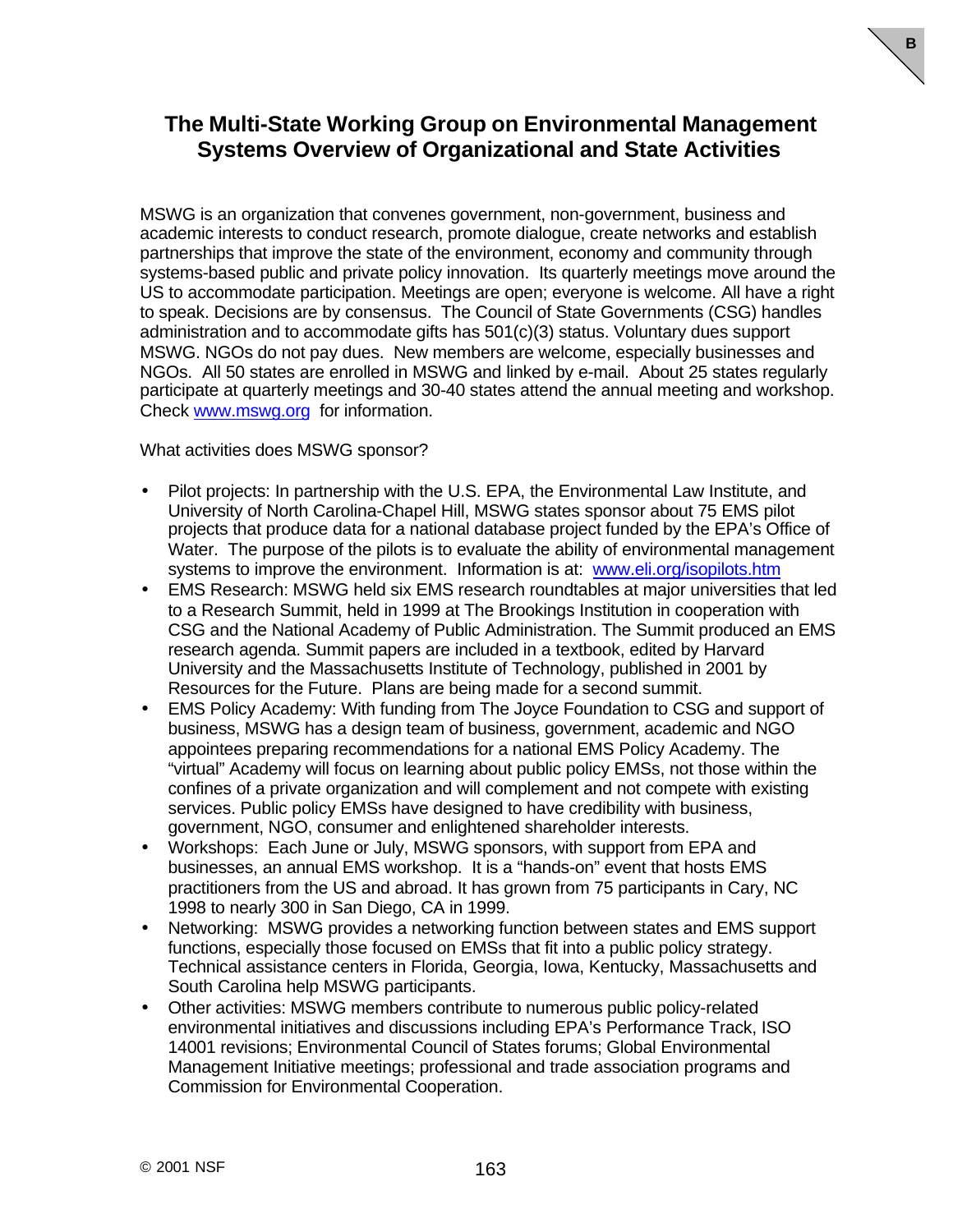MSWG is state-driven. Several states sponsor EMS pilot projects and contribute data to the UNC-ELI database. They are: AZ, CA, IL, IN, NC, NH, OR, PA VT and WI. These states have or are developing public-policy-related EMS policies, programs, internal EMSs or environmental laws that recognize EMSs: AZ, CA, CT, FL, IA, IL, IN, LA, MA, ME, MN, NC, NH, OH, OR, PA, SC, TX, VA, WA, VT and WI. Contact Marci Carter, carterm@uni.edu for state contact information or questions. Many MSWG states participate in EPA's performance track program, whose businesses use EMSs for public policy purposes.

**B**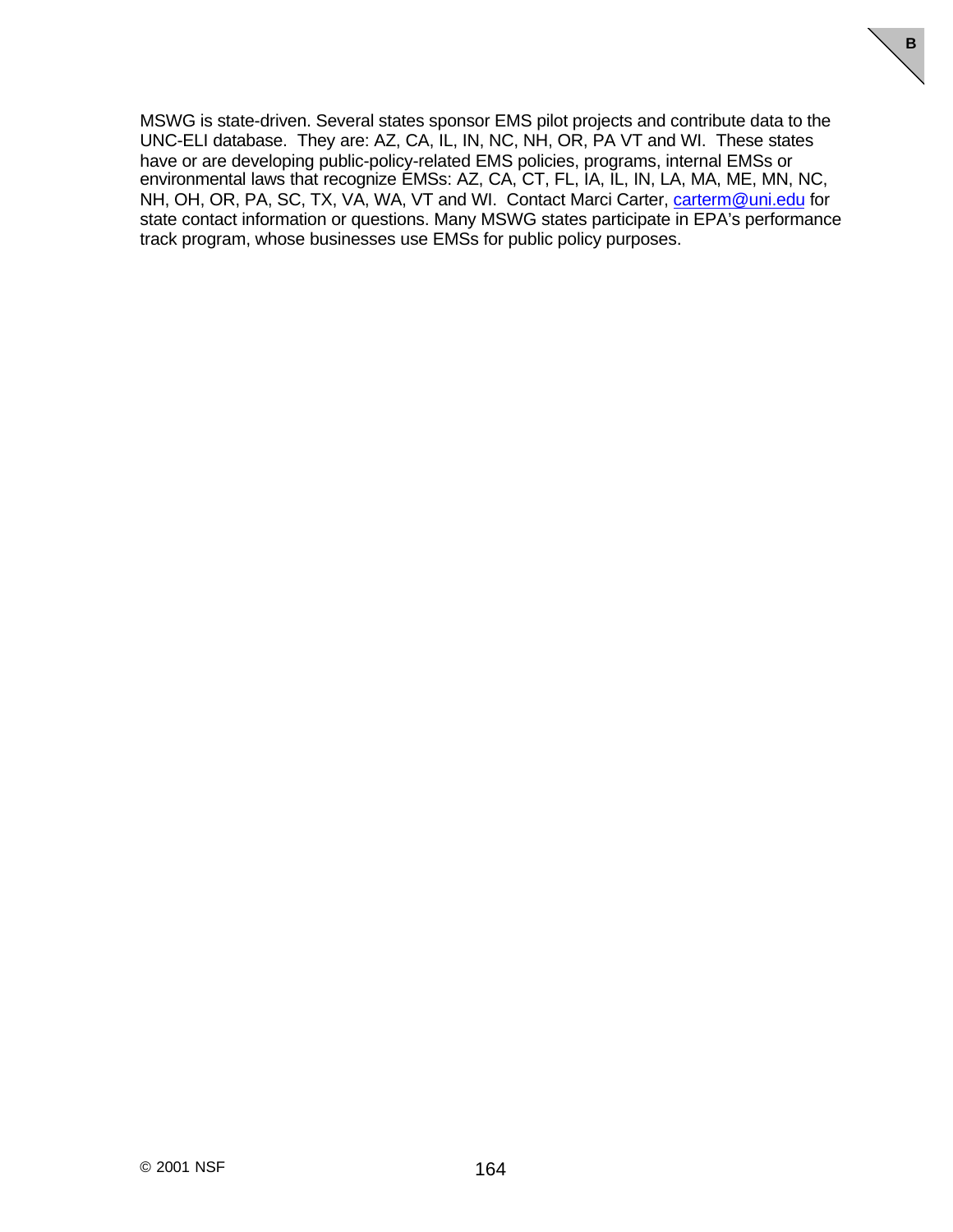

### **Implementing Environmental Management Systems In Government Entities**

**B**

Fourteen government entities were selected from an applicant pool of 50 to participate in a pilot project designed to assist public-sector organizations develop and implement an environmental management system (EMS) based on the ISO 14001 protocol. The U.S. Environmental Protection Agency's (U.S. EPA) Office of Water, Office of Compliance, and Office of Air and Radiation, including Regions I and IX, jointly sponsor this initiative which runs from April 2000 to January 2002.

Each participating organization has selected a facility/organization ("fenceline") in which to implement the EMS, as noted below.

| <b>Public Entity</b>                                 | <b>Fenceline</b>                            |
|------------------------------------------------------|---------------------------------------------|
| City of Berkeley, CA                                 | Solid Waste Management Division             |
| City of San Diego, CA                                | <b>Refuse Disposal Division</b>             |
| City of Detroit, MI                                  | Department of Recreation & Public           |
|                                                      | Lighting                                    |
| Florida Gulf Coast University - Fort Myers, FL       | Solid Waste Activities and Services         |
| Port of Houston, TX                                  | <b>Container Terminal and the Central</b>   |
|                                                      | Maintenance Department                      |
| Jefferson County, AL                                 | <b>General Services Department</b>          |
| Little Blue Valley Sewer District - Independence, MO | <b>Wastewater Treatment Facility</b>        |
|                                                      | All operations                              |
| Louisville and Jefferson County Metropolitan Sewer   | Wastewater Treatment Facility and           |
| District Louisville, KY                              | <b>Purchasing Department</b>                |
| <b>Wisconsin Department of Natural Resources -</b>   | Air Management Bureau                       |
| Madison, WI                                          |                                             |
| Tri-County Metropolitan Transportation District      | <b>Maintenance Facilities</b>               |
| Portland, OR                                         |                                             |
| King County Solid Waste Division - Seattle, WA       | Entire Division - Eight Transfer Stations & |
|                                                      | one Regional Landfill                       |
| Massachusetts Department of Environmental            | <b>Wall Experiment Station</b>              |
| Protection Lawrence, MA                              | <b>Analytical Laboratory</b>                |
| University of Massachusetts - Lowell, MA             | <b>Olney Science Building - Laboratory</b>  |
| New Hampshire Department of Transportation           | <b>Bureau of Traffic</b>                    |
| Concord, NH                                          |                                             |

In 1997, U.S. EPA sponsored the first two-year EMS project for nine local governments. Participants experienced compelling environmental and economic benefits over the two-year project period:

• **Improved Environmental Awareness -** "*There's a much better understanding of environmental issues in every department of the fenceline, not just in the environmental department. We are recognizing simple internal "housekeeping" measures that are having a positive effect on our environmental performance. We have self-imposed additional requirements to help prevent pollution, reduce energy use, manage our contractors, and expand environmental education for our citizens. Employees are bringing ideas for reducing our waste streams, for less toxic products. There has been a definite improvement in involvement and morale."*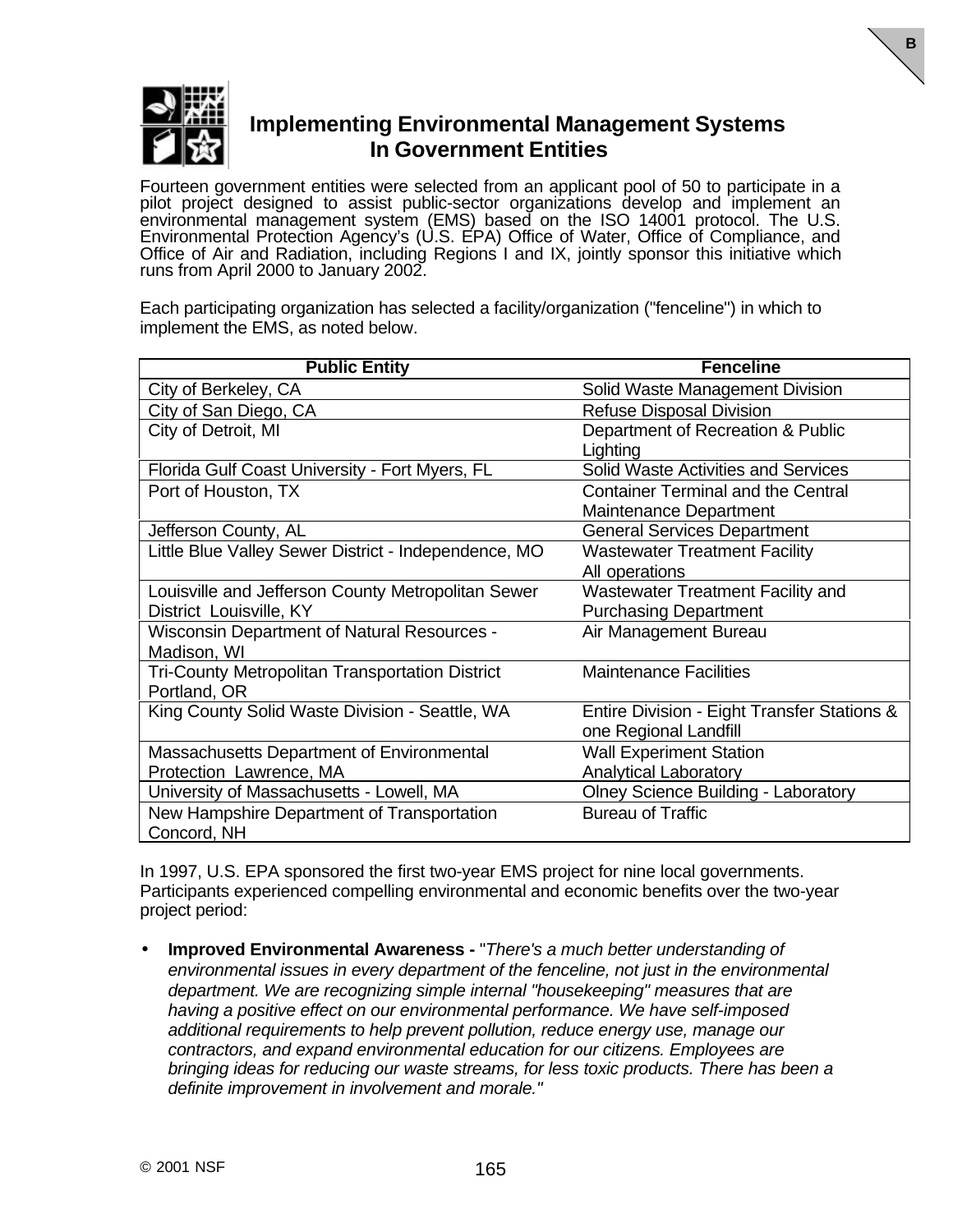• **Improved Efficiency -** "*Systematically analyzing compliance issues revealed an opportunity for cost savings. Fifteen departments were responsible for obtaining their own air quality permits - 23 altogether. The implementation team consolidated these permits into eight, saving the city \$16,000 per year."*

**B**

• **A Positive Effect on Environmental Compliance and Performance -** "*With regards to environmental compliance, we have a better understanding of our legal requirements. We have better-trained employees whose competence in their work area is critical to the environment. We expect that our EMS efforts will increase our ability to stay in compliance."*

For case study information, see the final report at www.getf.org/projects/muni.cfm.

#### **THE SECOND GOVERNMENT EMS INITIATIVE**

Due to the overwhelming success of the first program and local governments' growing interest in EMSs, U.S. EPA decided to conduct a second EMS initiative to gather additional data about the value of EMS tools in government organizations. The Global Environment & Technology Foundation (GETF) was again selected to lead the effort, providing in-depth training, coaching and on-site technical assistance to help participants design and implement their EMS's.

Jim Horne, the National Project Manager, from U.S. EPA's Office of Water said,

*"The U.S. EPA team was extremely gratified by the level of interest shown by local governments for this second initiative and the level of sophistication of the applications. It is clear that public-sector organizations are rapidly becoming aware of the value of implementing EMS's and the value of working with U.S. EPA. We are delighted with the diverse range of organizations that were selected and expect great things from each of them."*

During the two-year project, participants attend five comprehensive workshops. At each they receive training, materials, and technical assistance to help them accomplish EMS milestones in each of the four implementation phases.

The Houston Port Authority, TX had the following to say about the project:

"*This will be an interesting two-year process, learning with and from other organizations who share our interest in protecting the environment while providing public services. We plan to convey all that we learn to our tenants, the city and county, and other port authorities so that we can all do a better job as stewards of the environment."*

For more information on the Local Government EMS Initiative, please contact Craig Ruberti (cruberti@getf.org) at 703-750-6401, Faith Leavitt (fleavitt@earthvision.net) at 941-489- 1647, or Jim Horne (horne.james@epa.gov) at 202-260-5802 **or** visit the project web site (http://www.getf.org/projects/muni.cfm) for regular updates on the project.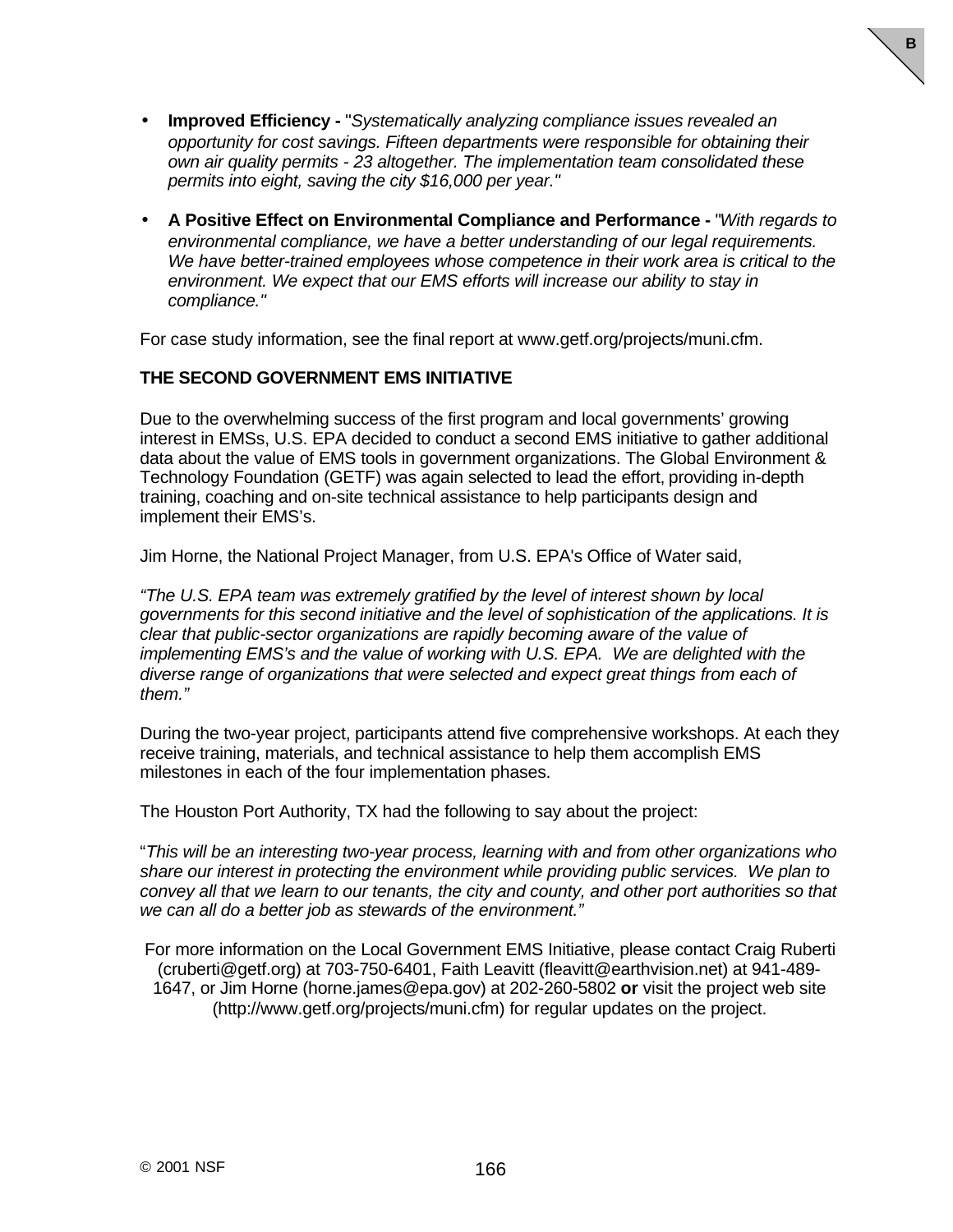## **NEIC Compliance-Focused Environmental Management System**

Since the late 1980s, civil multimedia compliance investigations conducted by the EPA National Enforcement Investigations Center (NEIC) have increasingly involved identifying causes of observed noncompliance. In a significant number of cases, the causes arise from inadequate environmental management systems (EMSs). NEIC, in response, developed key elements for a compliance-focused EMS (CFEMS) model, which have been used as the basis for EMS requirements in several settlement agreements. The CFEMS, which includes a guide for using it in settlement agreements, was published in August 1997 and revised in January  $2000.<sup>3</sup>$ 

The CFEMS elements are as follows:

- 1. Environmental Policy
- 2. Organization, Personnel, and Oversight of EMS
- 3. Responsibility and Accountability
- 4. Environmental Requirements
- 5. Assessment, Prevention and Control
- 6. Environmental Incident and Noncompliance Investigations
- 7. Environmental Training, Awareness, and Competence

8. Environmental Planning and Organizational Decision-Making **B**

- 9. Maintenance of Records and **Documentation**
- 10. Pollution Prevention Program
- 11. Continuing Program Evaluation and Improvement
- 12. Public Involvement/Community **Outreach**

To achieve maximum benefit from the CFEMS elements, the overall EMS in which they are incorporated should embody the "plan, do, check, and act" model for continuous improvement. Consequently, the compliance-focused EMS model described here is intended to supplement, not replace, EMS models developed by voluntary consensus standards bodies, such as the ISO 14001 EMS standard developed by the International Organization for Standardization.

Settlement agreements that require an EMS typically include a requirement that the organization conduct an initial review of its current EMS, followed by development of a comprehensive CFEMS that must be documented in a manual. The EMS manual must contain policies, procedures, and standards for the 12 key elements, at a minimum, and should also identify other, more detailed procedures and processes (e.g., inspections and self-monitoring) that may be located elsewhere at the facility. After the organization has had sufficient time to implement and refine the EMS (usually 2 to 3 years), the agreement should require at least one EMS audit by an independent third-party auditor, with results reported to both the organization and EPA. However, additional audits may be required, as individual circumstances dictate

 $\overline{a}$ 

<sup>&</sup>lt;sup>3</sup>The document is available on NEIC's website. http://es.epa.gov/oeca/oceft/neic/12elmenr.pdf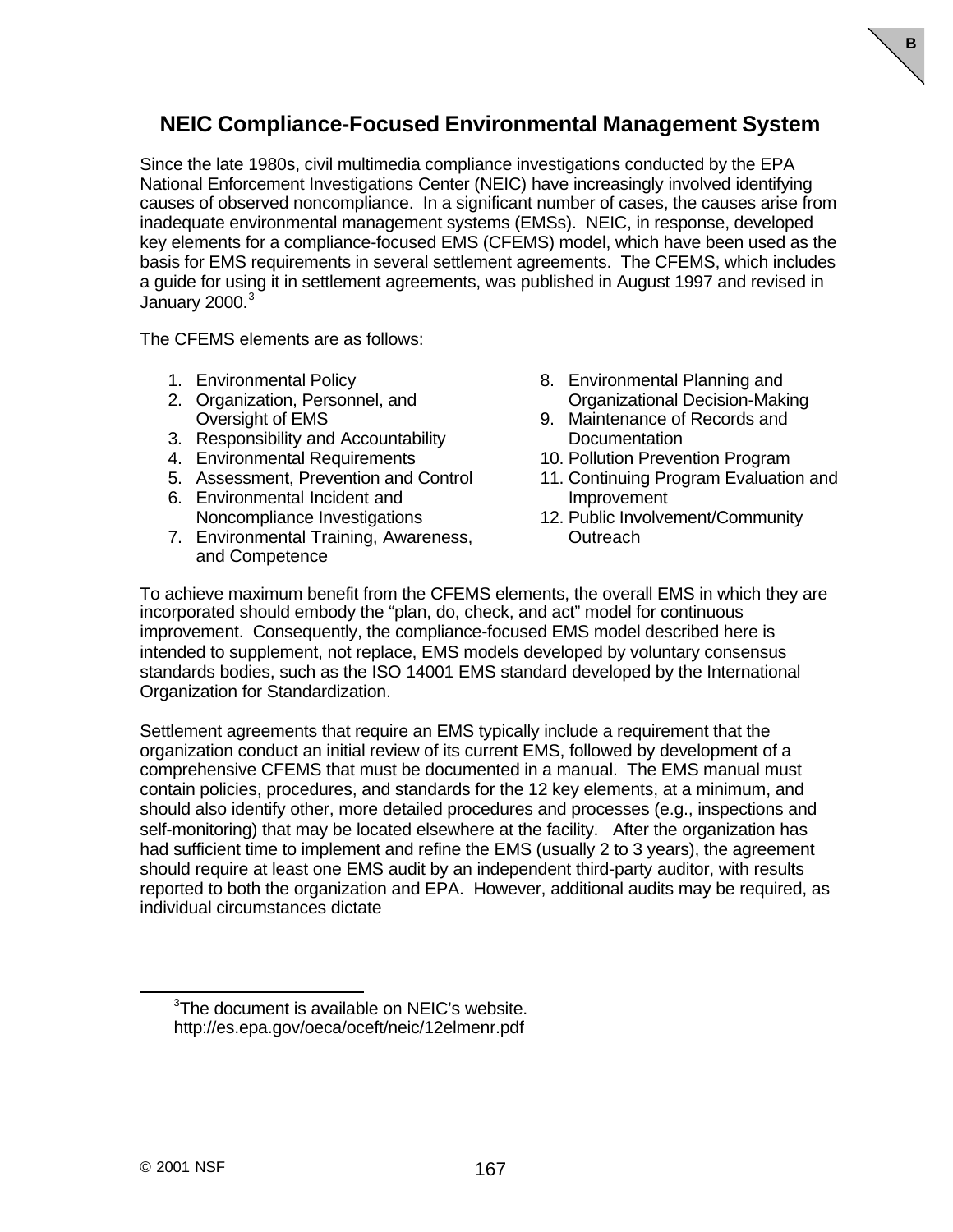The intended result of this approach is twofold: first, to have the organization develop an EMS that will both improve its compliance with applicable environmental requirements and, second, to improve its environmental performance by achieving the organization's environmental targets and objectives.

**B**

The January 2000 revision involved enhancing several of the elements and more completely incorporating the due diligence provisions of the EPA audit policy. Refinement continues through settlement negotiations, and discussions with EPA staff, EMS consultants, and environmental personnel from several companies with medium-size and large facilities.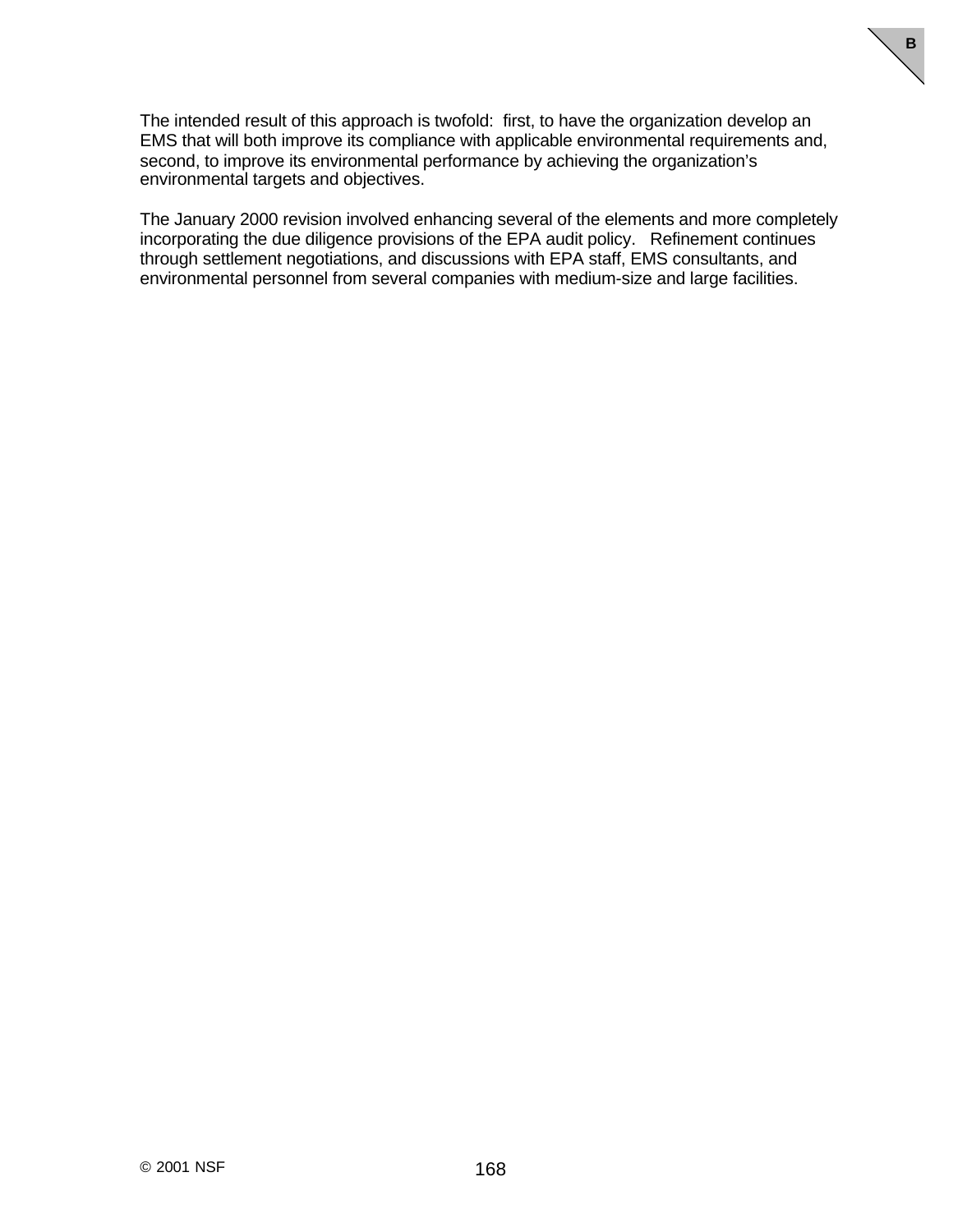# **Appendix C:**

**C**

## **Information on Process Mapping and Design**

## **for Environment**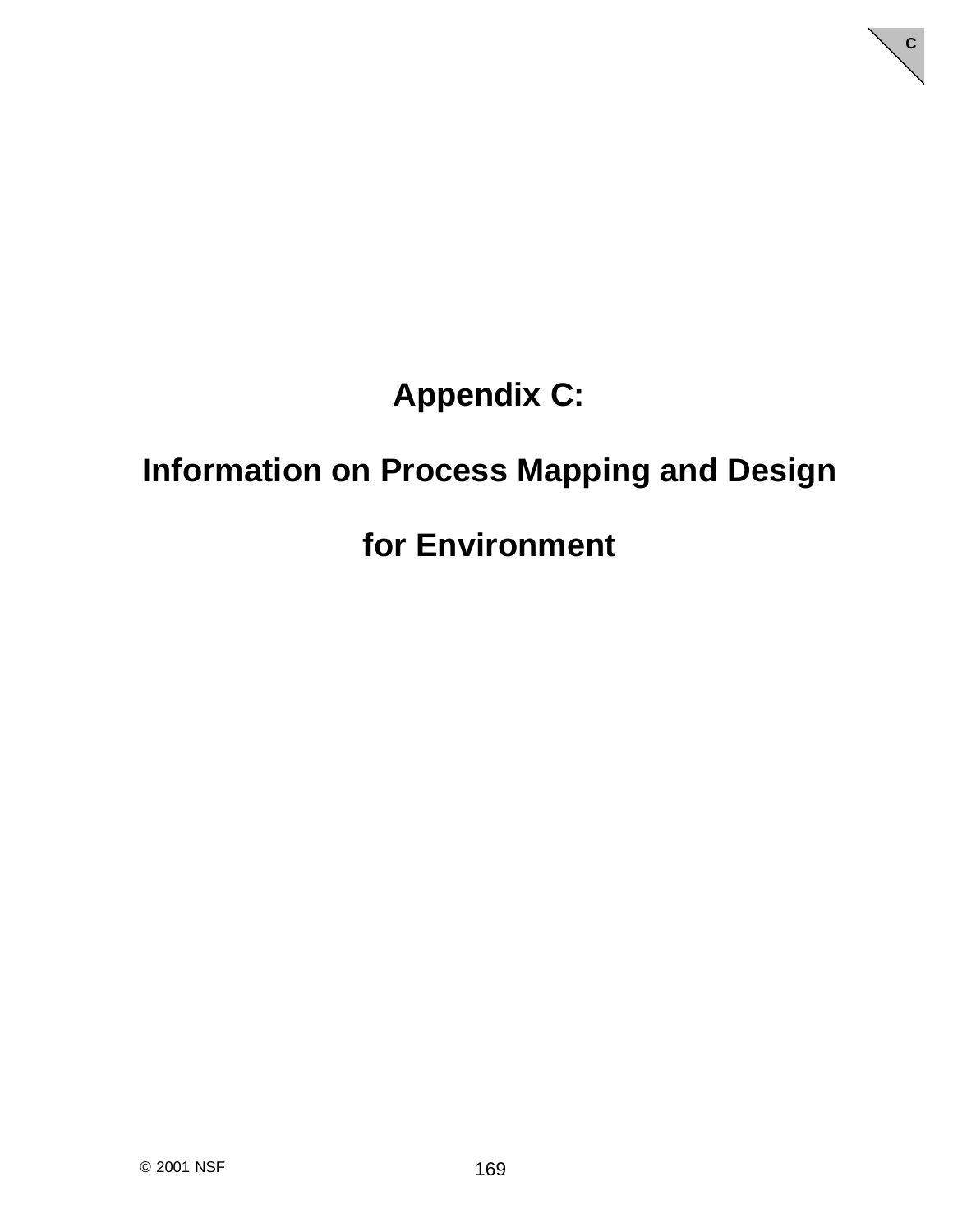### **Introduction to Process Mapping**

**C**

Organizations operate using a collection of processes. A process can be defined as a method of doing something, generally involving a number of steps or actions. An EMS is one example of linked organizational processes that are directed at a specific purpose. Most organizations employ a variety of processes to carry out their core functions, such as manufacturing a product or providing a service.

A process typically has four components. Two of these are inputs (the items to which action is done) outputs (the results of those actions). In addition, a process has controls (which direct the action) and mechanisms (which are the resources that actually perform the action). Mechanisms can be people or machines that change the inputs to the outputs. Other concepts that are important to process mapping are process boundaries (which define the limits of a particular process from its larger environment), suppliers (who provide the process inputs) and customers (whoever receives the output of the process).

Process mapping is a tool that allows an organization to visualize and understand how work gets accomplished and how its work processes can be improved. It is a simple but powerful tool through which an organization can focus its efforts where they matter most and eliminate process inefficiencies. Used properly, process mapping can help an organization understand its environmental aspects and reduce wastes and pollution. It also can help an organization to reduce operating costs by identifying and eliminating unnecessary activities.

As an EMS tool, process mapping can help an organization to:

- **improve its understanding of existing processes**, including the key **inputs** (such as chemicals, raw materials and other resources used), **outputs** (including products, wastes, air emissions, etc.) and **interactions** with other processes.
- **identify areas for process improvement** that can result in environmental performance improvements (such as pollution prevention opportunities)

Over time, processes are often modified many times in seemingly small ways. Over time, these process modifications can result in a process that is ineffective. This is one of the bases for the concept of "re-engineering" which seeks to examine processes in a holistic manner to ensure they are effective and necessary to achieve an organization's mission.

#### **Getting Started on Process Mapping**

- **Select a process** (or set of related processes) to examine. Processes might be prioritized for review based on a number of criteria, such as relevance or importance to the organization, prior assessments of the process, existing knowledge of the environmental significance of the process, or history of problems with the process, among others. Define the process boundaries.
- Use a **team** to understand and map how these existing process(es) work. At a minimum, the team should include the process "owner" as well as individuals that are actively involved in carrying out the process. Many organizations use a facilitator that is independent of the process under review to manage team meetings. Don't be surprised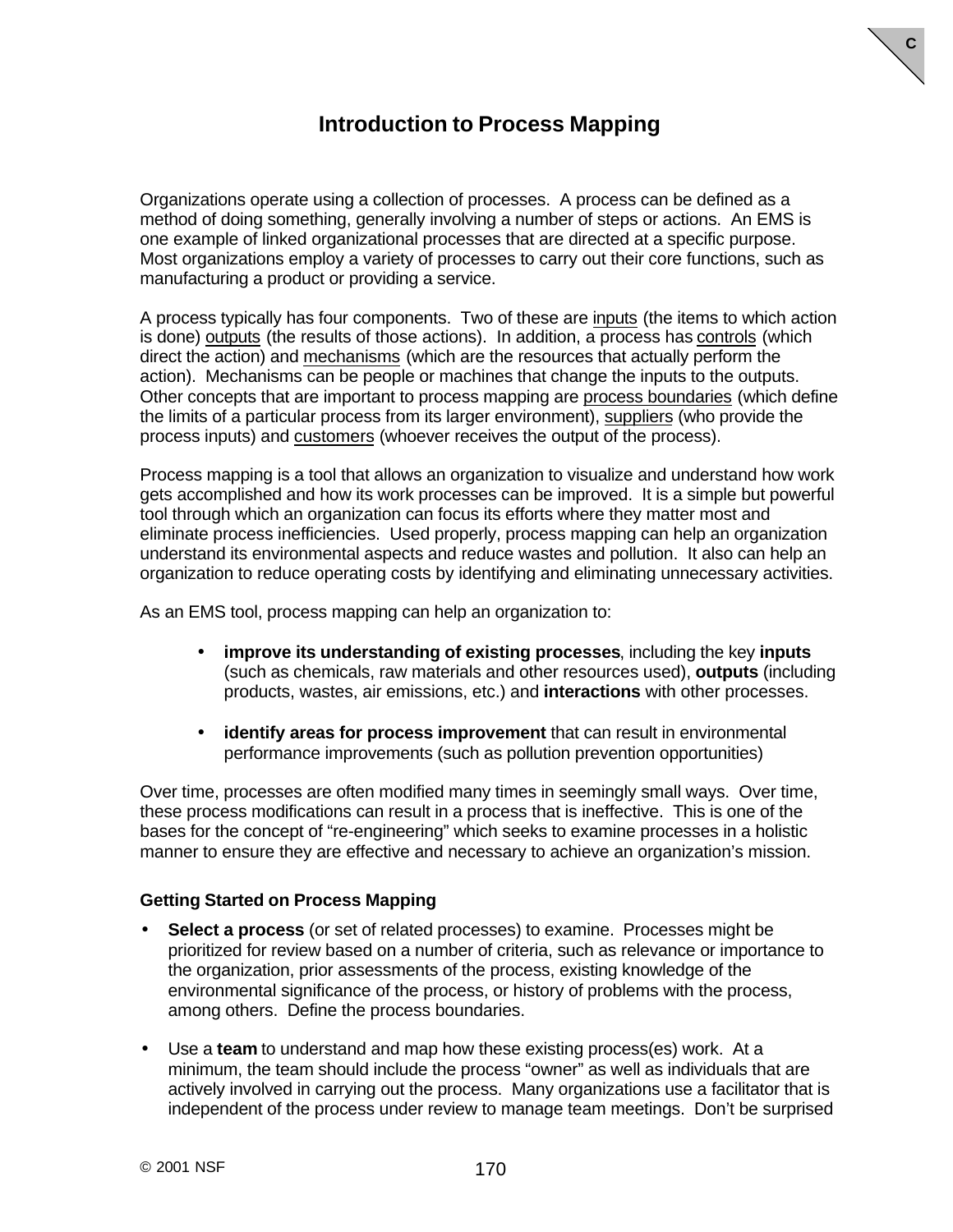

if a diversity of opinions exists among team member exist regarding how the existing process works.

- **Clarify the objectives** of the process under review. Each process should have a primary customer and a primary performer, although additional (secondary) customers and performers also might exist.
- As a team, **determine the level of detail** needed to accurately map your processes. Initially, you might map at a fairly high level, then get into more detail as improvement opportunities as identified.
- Decide on a **set of symbols** that the team will use to visually describe the process. For example, use one symbol for work steps, another symbol for process inputs, a third symbol for process outputs, a fourth symbol for decision points, a fifth symbol for measurement points, etc.
- **Identify the key steps** (or "unit operations") in the process first, then go back and **analyze** each of these steps in more detail. Use lines or arrows to show the relationships among individual process steps. Use brainstorming and/or storyboarding techniques to identify the process steps, then agree upon the sequence of these steps.
- Start with the **preparation of an "as is" map** that describes how the process works now, including key process inputs to and outputs. For environmental purposes, key inputs might include energy and other resources consumed, and raw materials and chemicals used. Outputs might include products or services, air emissions, wastewater discharges, solid and hazardous wastes. This "as is" map can be analyzed to identify environmental aspects and key opportunities for improvement.
- Some processes can be extremely complex and might consist of numerous **subprocesses**. If the team gets bogged down, it might examine and map some of the key sub-processes first, rather than trying to tackle the entire process at once. As a rule of thumb: If the process is so complex that it cannot be shown on a single page, then it might be a good candidate for re-engineering.
- Depending on the purpose of the process mapping exercise, the analysis of the "as is" map can lead to the preparation of a **modified map** that defines how the re-engineered process is intended to function.
- A variety of **tools and materials** can be used to prepare process maps. For example, a number of commercial software packages exist. However, you can also employ simpler methods, such as self-sticking removable ("Post-It") note pads. These are particularly useful for moving individual process steps around on a board.

A **sample process map** for a printing operation is shown at the end of this section.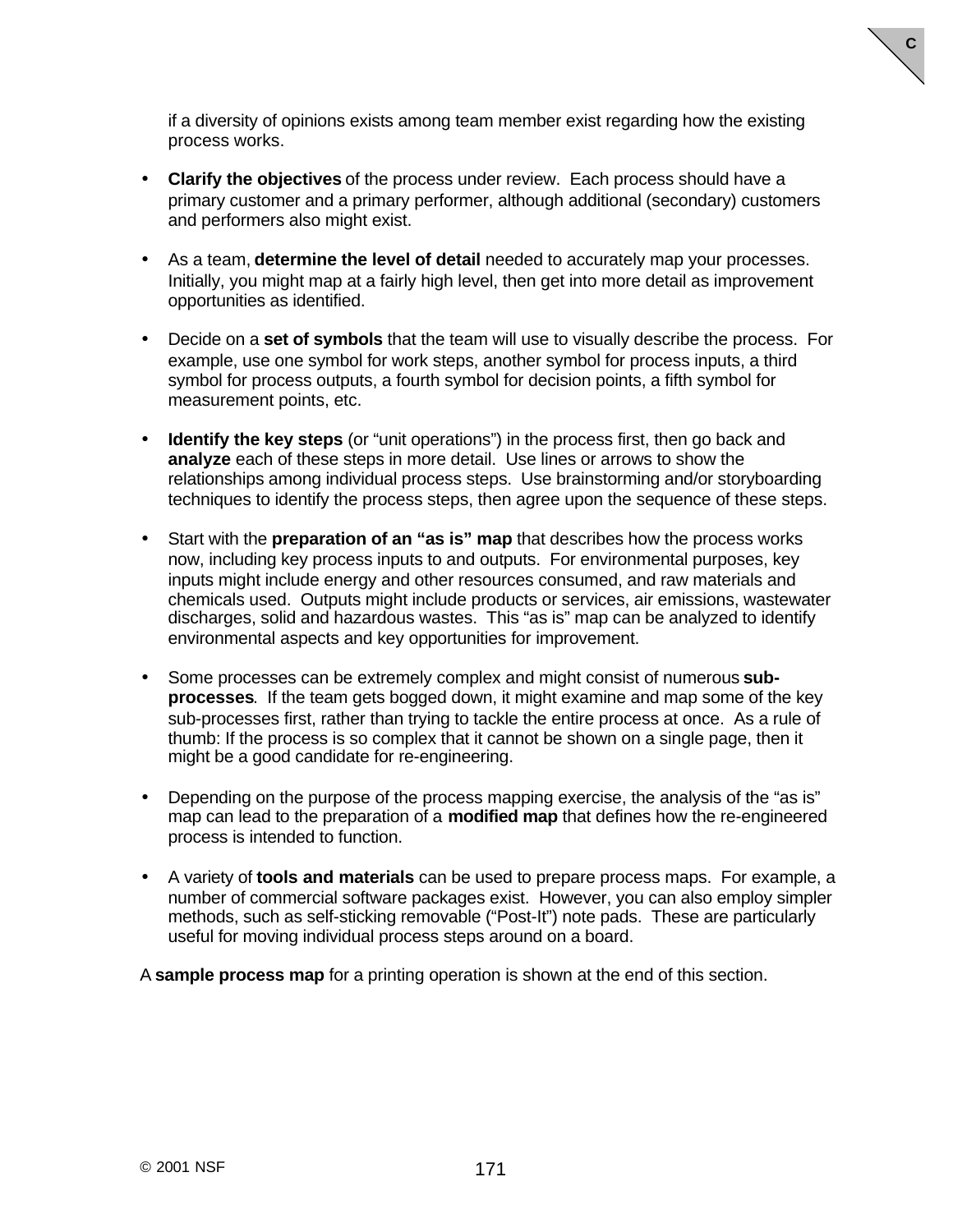#### **Conclusion**

Process mapping can provide a solid foundation for understanding and continually improving an organization's processes.

Viewing processes graphically helps an organization to see things that otherwise might not be apparent. Once a process map has been prepared, it can be used as training tools as well as for internal and external communications.

**C**

Process mapping has several important benefits for an EMS. First, it allows an organization to understand its current environmental aspects and impacts as well as the specific operations and activities from which they arise. Second, it provides a basis for enhancing an organization's processes in a manner that can improve both environmental and financial performance.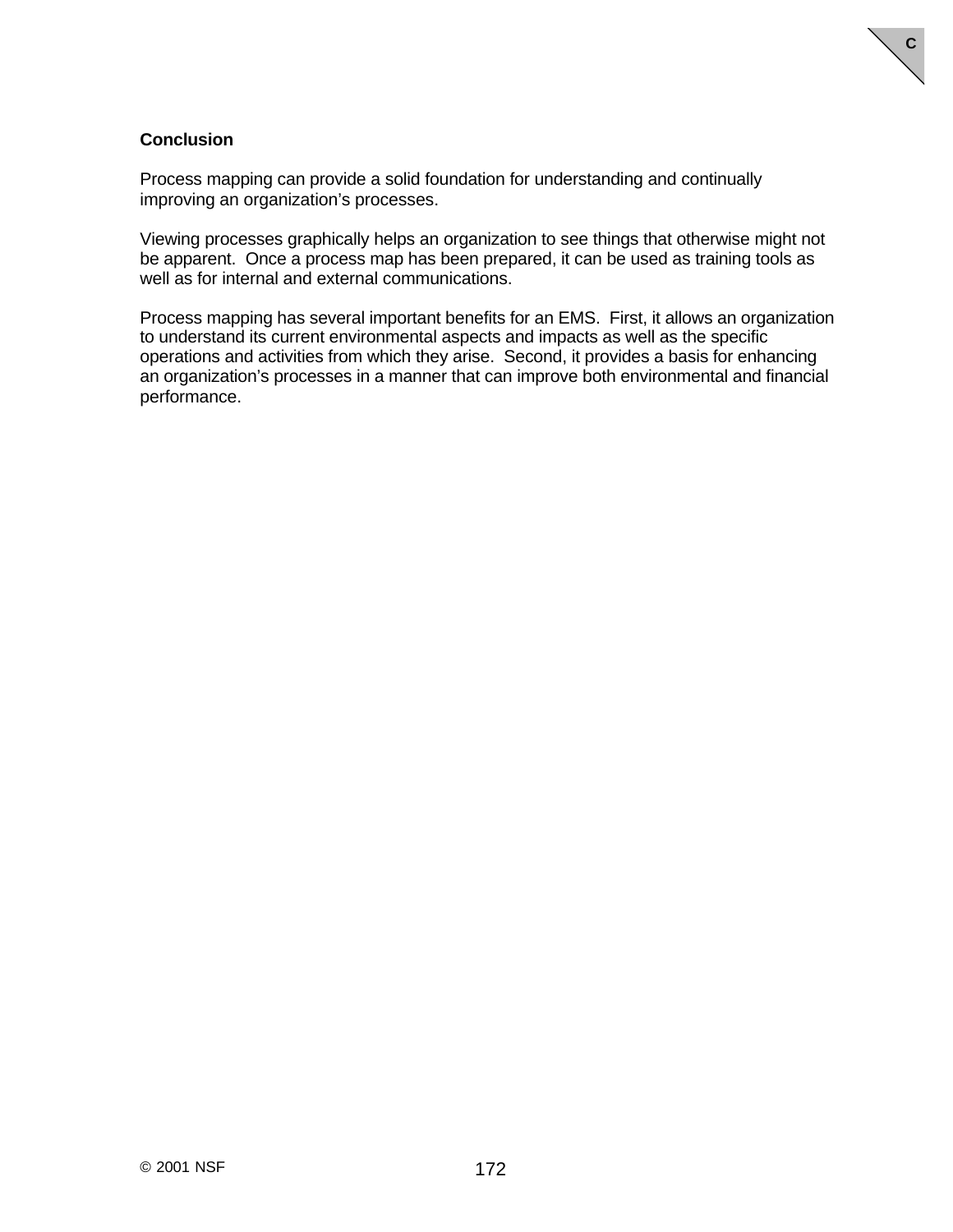

## **Sample Process Map for Printing Operation**

**C**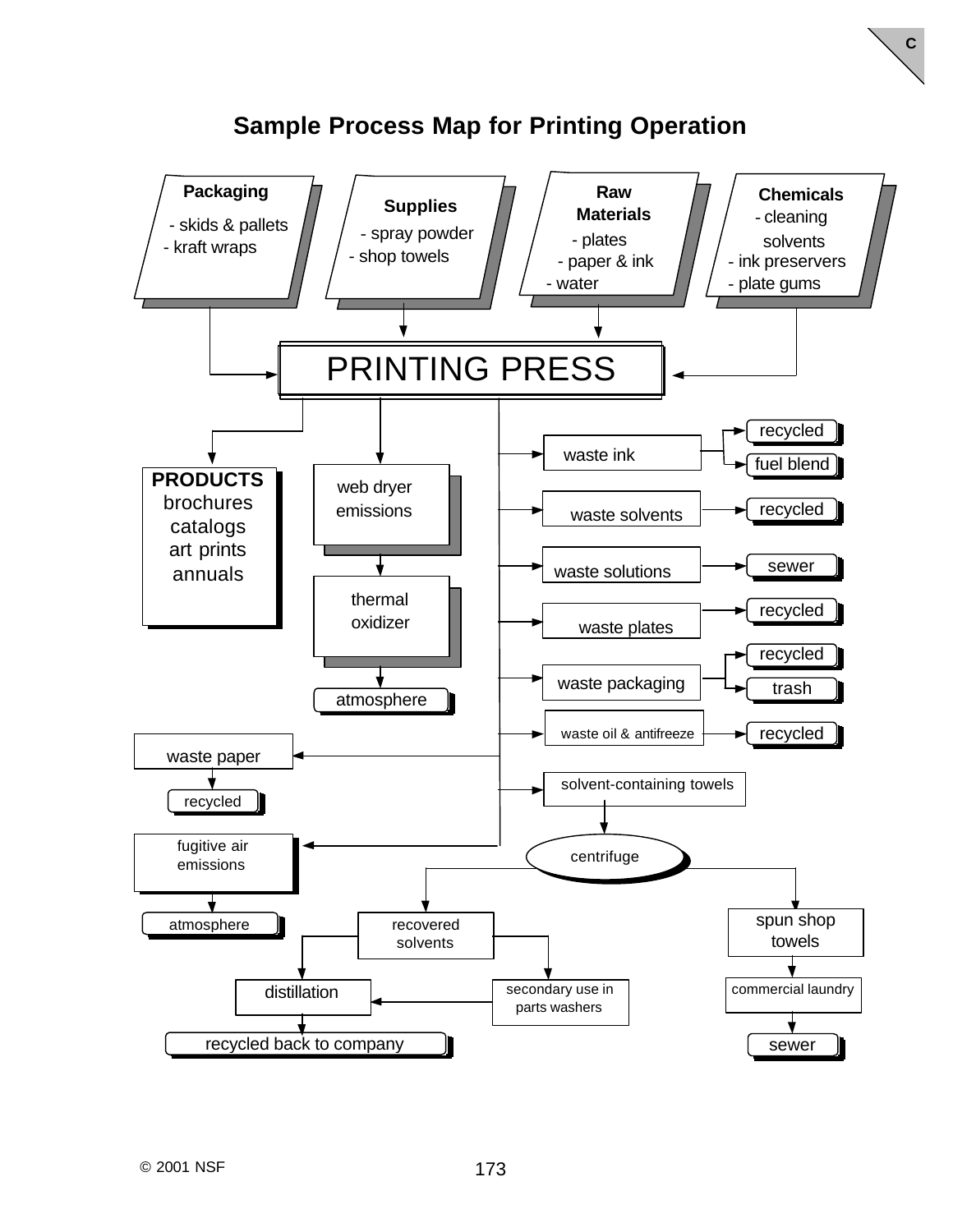## **Information on Design for Environment**

Every product or service has some impact on the environment. Such impacts can occur at many stages of the product or service's life cycle, from raw material acquisition to ultimate disposal or reuse. Just as the quality and performance characteristics of a product are significantly affected by decisions made at the development stage, so are the product's environment attributes. Consideration of potential environmental impacts throughout the product or service development process can improve both environmental and financial performance. By looking at each stage of a product or service life cycle, an organization can better understand and control the potential environmental impacts.

Design for Environment (DFE) is based on techniques for integrating environmental considerations into an organization's decisions concerning its products and services, as well as manner in which these products and services are generated. In involves an understanding of materials flows (and the environmental effects of such material flows) as well as the comparison of alternative approaches to producing a product or service.

DFE is grounded in the use of life cycle assessment to evaluate the full range of impacts associated with a product or service. Such life cycle assessments allow an organization to evaluate potential environmental impacts and identify opportunities to make improvements.

DFE is based on an assessment of the performance, costs and risks associated with alternatives. The technique seeks to encourage front-end innovation through product or service redesign, rather than reliance on "end of pipe" controls in order to manage risks to the environment. As such, use of the technique might result in redesign of a product formulation, a manufacturing process, or a management practice, among other possibilities.

In general, the earlier that environmental considerations are taken into account in the product or service development process, the more effective the results will be with respect to environmental performance. Organizations can use an approach that includes:

- Evaluating information on the environmental attributes of a product or service,
- Designing specific measures to reduce associated environmental impacts.
- Testing alternatives that seek to reduce impacts, while considering other importance product characteristics (such as quality and performance), and
- Applying the resulting "lessons learned" to subsequent product or service development.

While it might be simpler to implement DFE practices on new products or services, an organization also might find opportunities to apply DFE in their existing products or services. In conducting such evaluations, an organization could consider a number of goals, such as:

- Minimizing the use of toxic materials Minimizing energy use
- 
- Avoiding chemicals that are banned or restricted by customers / other parties
- Minimizing packaging

• Minimizing compliance costs • Minimizing use of water, other resources

**C**

• Maximizing reuse potential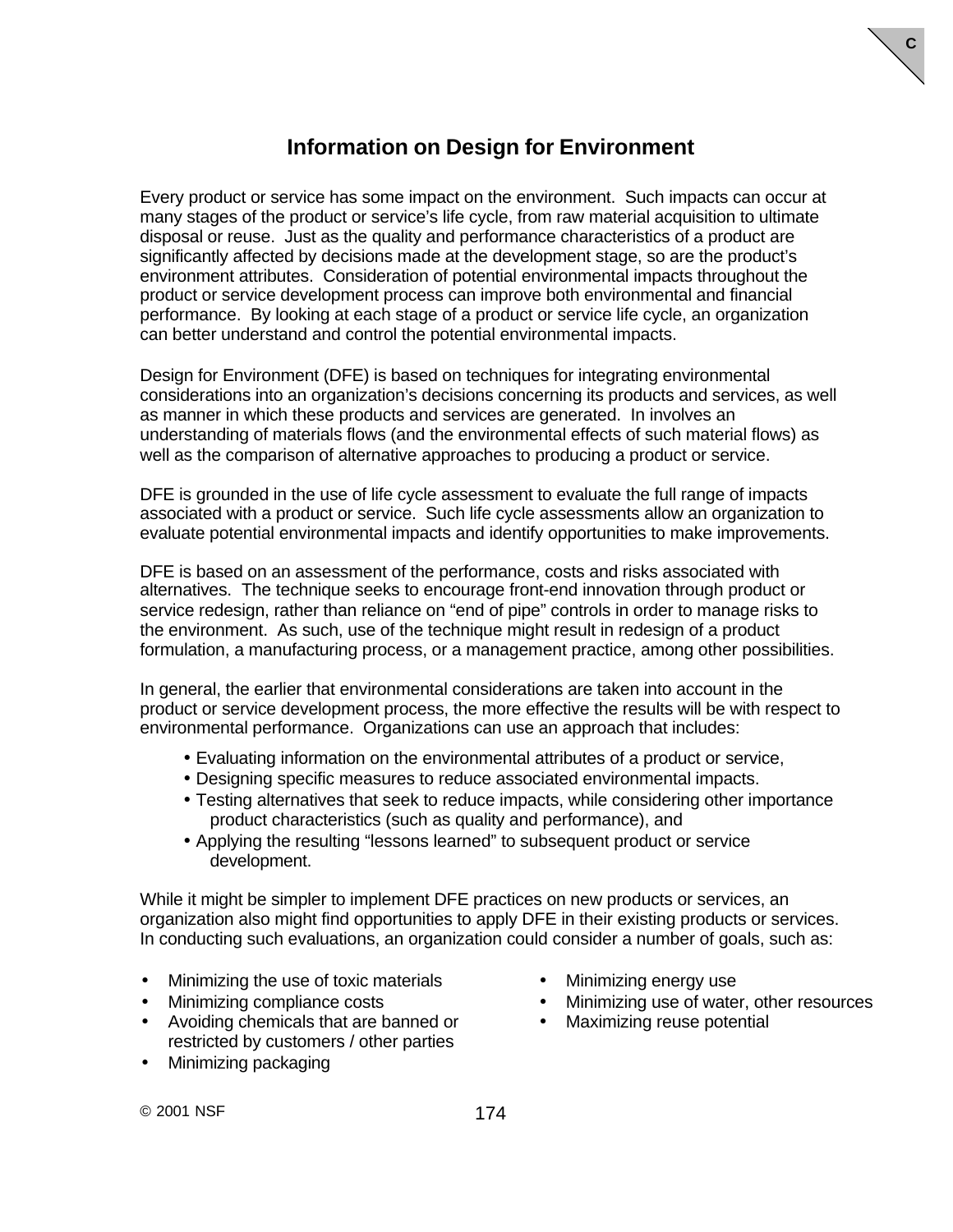A product or service's environmental impacts are largely based on the inputs used to make the product (or provide the service) and the outputs generated at various stages of its life cycle. An organization can start to apply DFE concepts by using a simple matrix to assess the environmental impacts associated with a product, such as shown below (1).

| <b>Product Life</b><br><b>Cycle Stages</b> | <b>Material</b><br>Selection | Energy<br>Use | Air<br>Emissions | Water<br><b>Discharges</b> | Solid<br>Wastes |
|--------------------------------------------|------------------------------|---------------|------------------|----------------------------|-----------------|
| Premanufacture<br>(Product design)         |                              |               |                  |                            |                 |
| Product<br>Manufacturing                   |                              |               |                  |                            |                 |
| Product<br>Packaging &<br>Delivery         |                              |               |                  |                            |                 |
| Product<br>Use                             |                              |               |                  |                            |                 |
| <b>Product Disposal</b><br>or Reuse        |                              |               |                  |                            |                 |

#### *Potential Environmental Issues*

**C**

For many organizations, the effective application of DFE concepts involves working closely with their suppliers and customers. Effective communications with supply chain partners can be critical in ensuring that an organization's products or services satisfy all their performance needs (i.e., performance, durability, environmental, safety, cost, etc.)

More information on DFE can be obtained from a variety of sources (see Appendix F for additional information sources). In particular, organizations can access information on DFE tools and projects on EPA's DFE web site at *www.epa.gov/opptintr/dfe*.

*(1) Adapted from "Best Current Practices: Design for Environment", Lucent Technologies, February 1997.*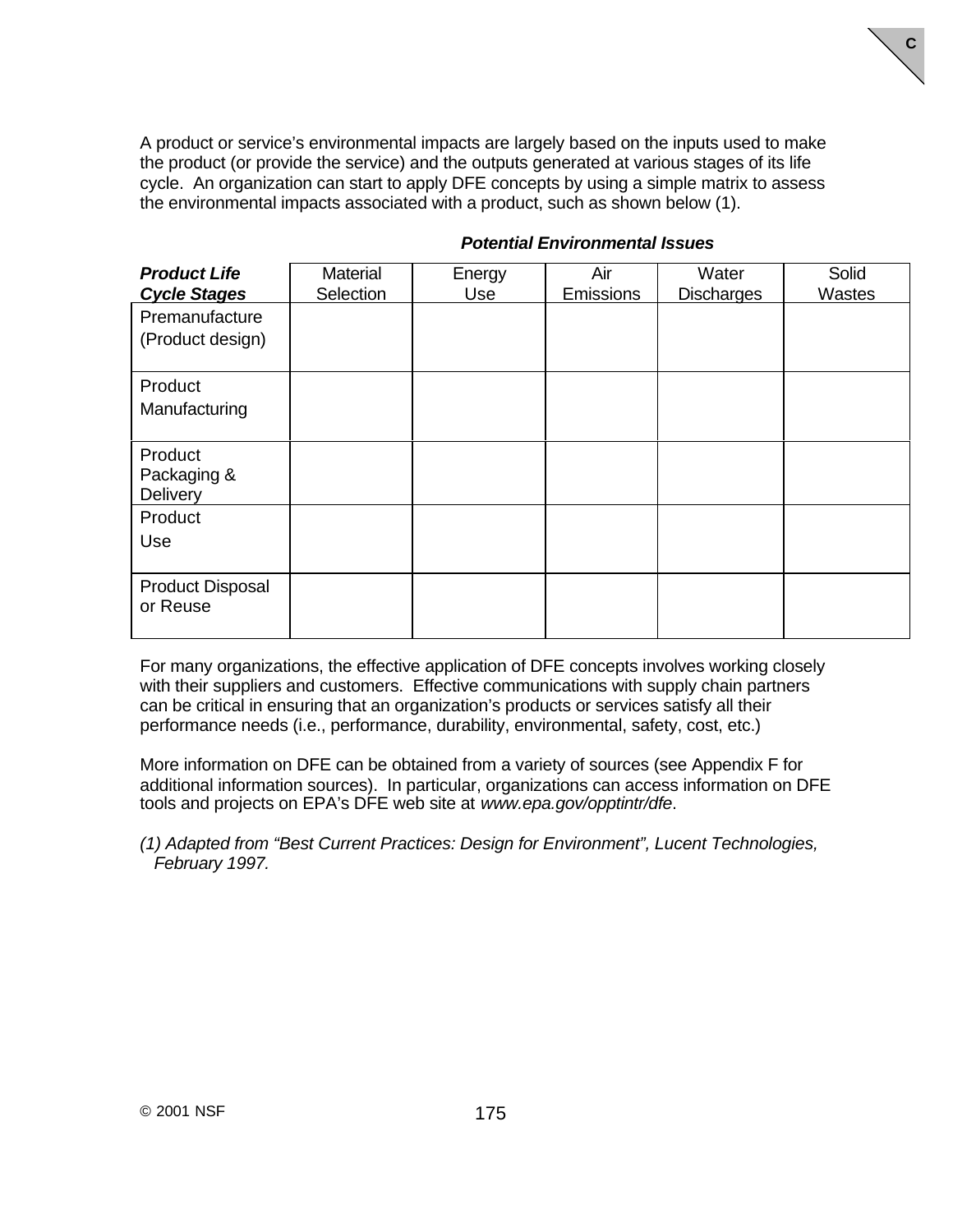

**C**

### **Integrated Environmental Management Systems**

### *What is EPA's DfE Program?*

EPA's Design for the Environment Program partners with stakeholders to help businesses help the environment. DfE projects help businesses design products, processes, and management systems that are cost-effective, cleaner, and safer for workers and the public. The DfE goals are to

- < Encourage businesses to incorporate environmental information into their decision criteria, and
- < Effect behavior change to facilitate continuous environmental improvement.

To accomplish these goals DfE and its partners use several approaches including cleaner technology and life-cycle assessments, environmental management systems (EMS), formulation improvement, best practices, and green supply chain initiatives.

To date, the DfE Program has brought environmental leadership to over 2 million workers at over 170,000 facilities. Small- and medium-sized businesses recognize DfE as a unique source of reliable environmental (as well as performance and cost) information.

#### *DfE's Approach to EMSs*

EPA's Design for the Environment (DfE) Program has developed an enhanced EMS approach called Integrated Environmental Management Systems (IEMS) to help companies achieve continuous environmental improvement. IEMSs emphasize reducing risk to humans and the environment, pollution prevention, and wise resource management. DfE's IEMS combines continuous improvement principles and tools with proven environmental assessment methodologies.

Key IEMS components that might not be included in traditional EMSs are

- Paying close attention to process and material flows,
- ' Obtaining knowledge of chemicals used and their hazards and exposures,
- ' Conducting substitutes assessments that can include full-cost accounting, and
- Considering and selecting cleaner technologies.

IEMSs assist companies in making sound environmental decisions as part of daily business practices. As a result, IEMSs help companies to

- Reduce cross-media impacts and Use energy and other resources efficiently,
- Better manage the risk associated with using hazardous chemicals (both regulated and unregulated),
- Practice extended product and process responsibility, and
- Integrate environmental and worker safety and health requirements.

© 2001 NSF 176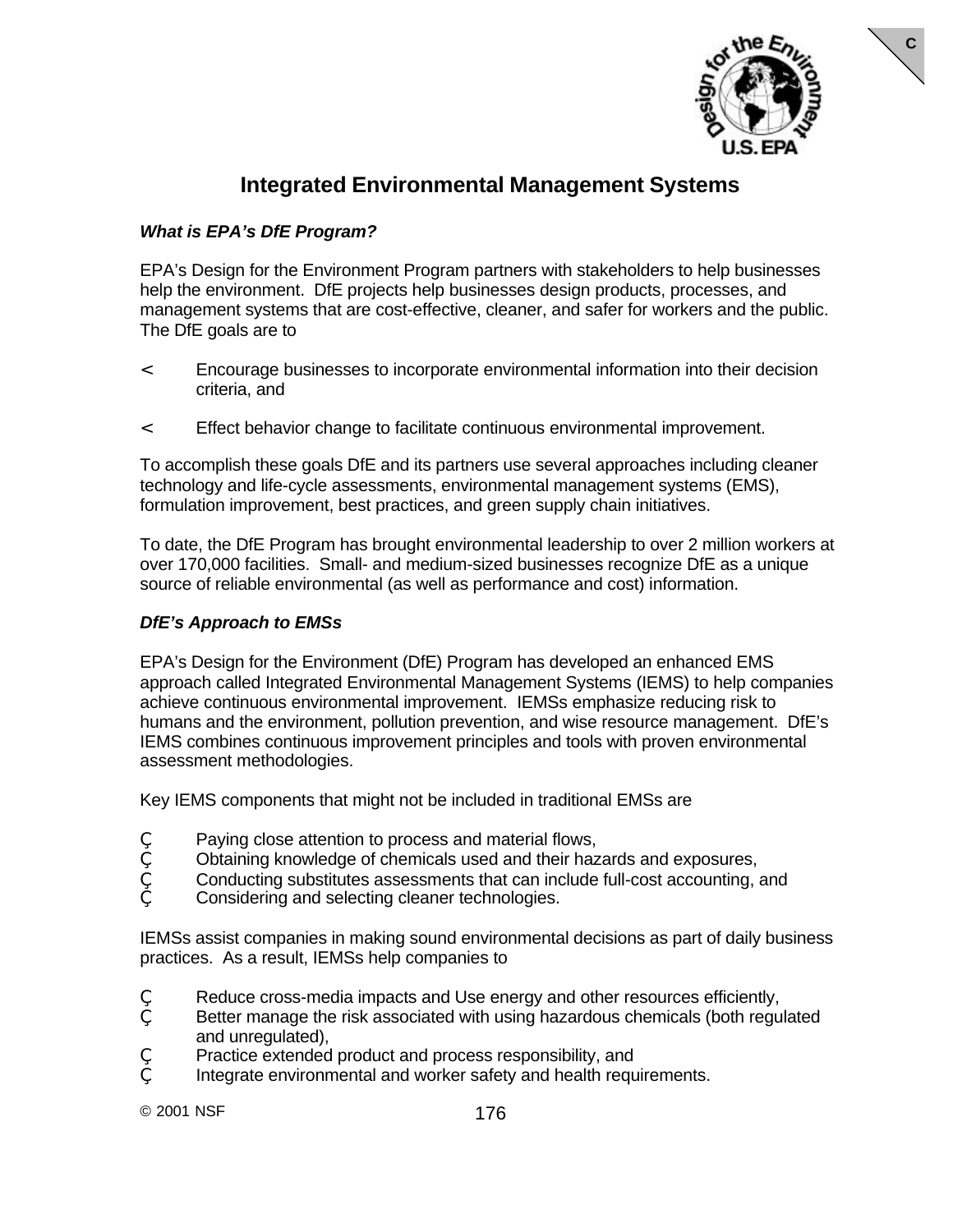DfE's IEMS approach was piloted with several small and large screen printing companies and the Screenprinting & Graphic Imaging Association International. The pilots demonstrated that both small and large companies can develop and implement sophisticated, action-oriented IEMSs. Several of the pilot companies are applying for ISO 14001 certification.

**C**

#### *What IEMS Materials Are Available?*

To help organizations create and document their own IEMSs, DfE has developed an IEMS Implementation Guide (EPA 744-R-00-011), an IEMS Company Manual Template (EPA 744-R-00-012), and a website. The Implementation Guide walks an organization through the steps of developing an IEMS. It provides simple, thorough directions that are clear even to those unfamiliar with environmental management planning. The Guide includes worksheets, examples, and step-by-step guidance on process mapping, environmental policy development, risk assessment, and evaluating cleaner alternatives.

IEMS information and materials may be obtained by visiting the DfE website at www.epa.gov/dfe or by contacting EPA's Pollution Prevention Information Clearinghouse via email (ppic@epa.gov) or phone (202-260-1023).

#### *Possible IEMS Roles for Lead Organizations, Associations, Technical Assistance Providers, and Large Companies*

A lead organization such as an association, a technical assistance provider, or a large company can greatly facilitate development of IEMSs among its members, clients, or small suppliers. DfE's IEMS experience shows that the IEMS development process can be much more cost- and time-efficient and more fun if a lead organization takes on common activities, such as developing a basic process map or providing group training, that each company would otherwise do separately. Some additional ways in which a lead organization could help companies with IEMSs include

- Adapt the IEMS Implementation Guide and other tools to reflect a given industry sector's unique conditions,
- ' Organize and lead participating companies to develop an IEMS,
- Develop sector-specific pollution prevention and regulatory information,
- Help establish environmental improvement targets and evaluate results, and
- Recognize or certify companies that participate and demonstrate results.

**Opportunities For IEMS Partnerships With DfE:** If you are interested in becoming an IEMS partner and in leading IEMS efforts for an industry group or supply chain call DfE at 202-260-1678.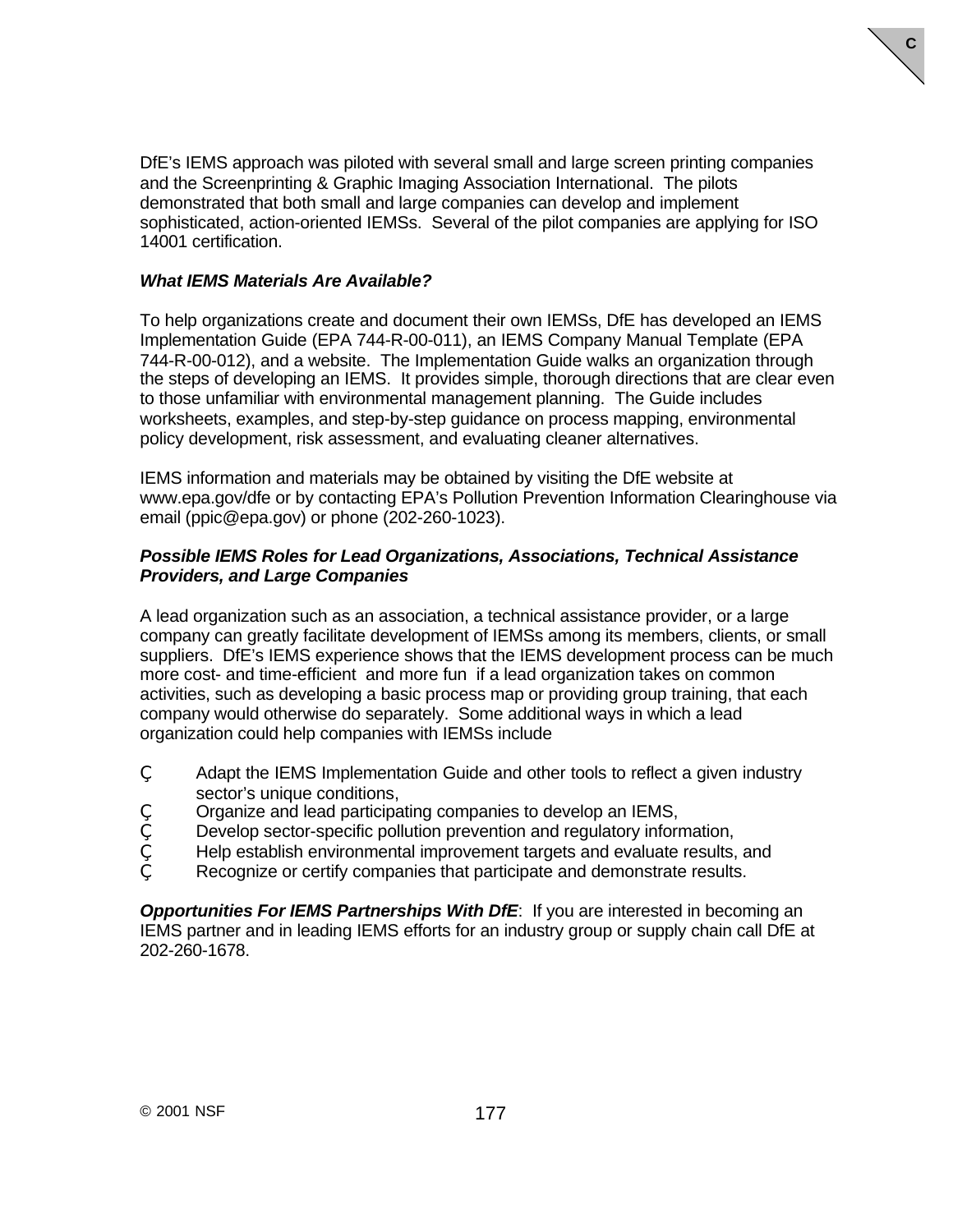# **Appendix D:**

**D**

# **Registration of Environmental**

## **Management Systems**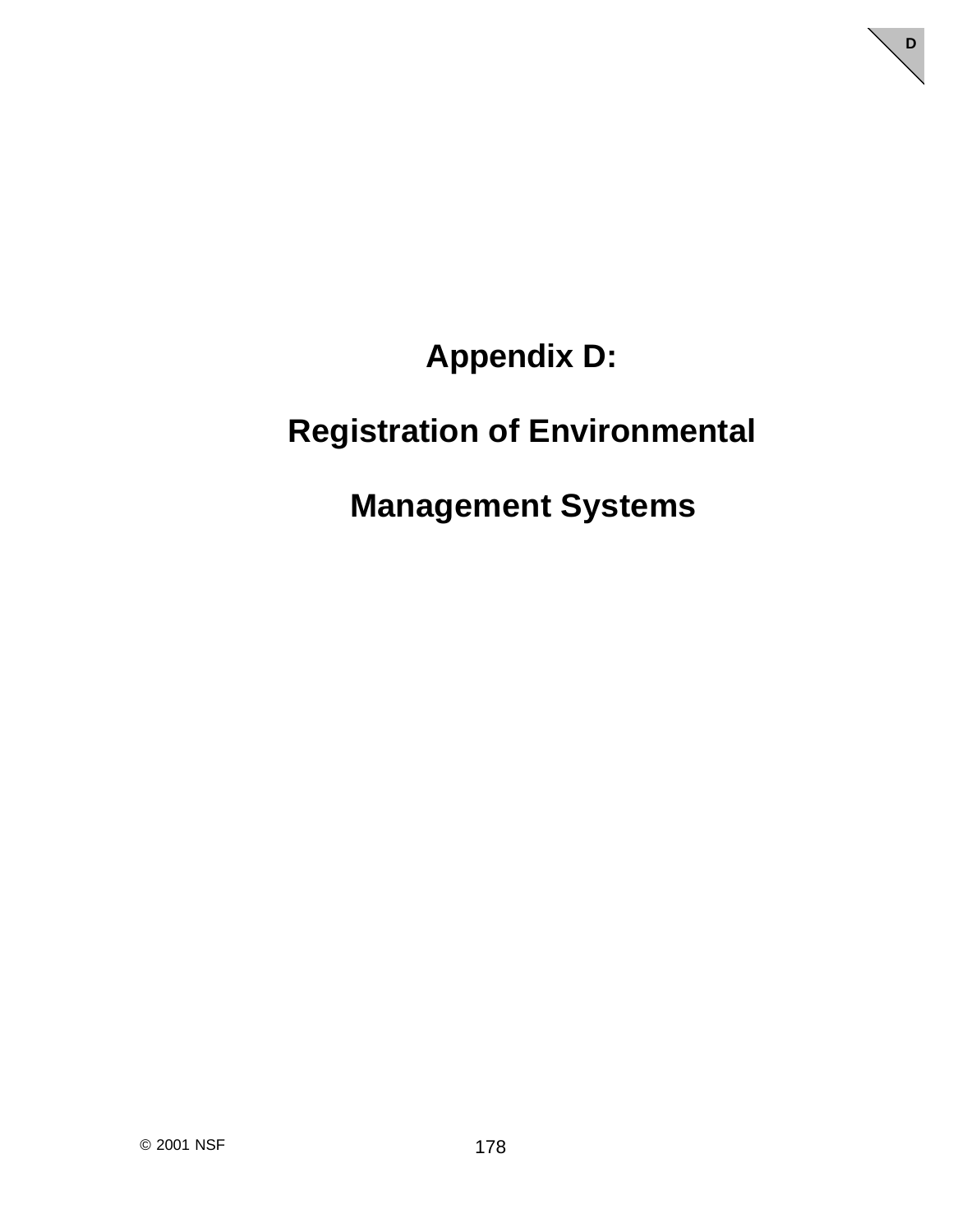## **Registration of Environmental Management Systems**

#### **1st Party Audit** Internal Audit

#### **2nd Party Audit**

Customer audit of a supplier

#### **3rd Party Audit**

Audit by another party independent of a supplier and its customer

#### *Registration* **vs.** *Certification*

Both terms refer to describe the thirdparty audit process. Technically speaking, "registration" applies to management systems, while "certification" applies to products. However, in common usage, they are synonymous.

#### *Scope of Registration….*

..is the activities and organizations that are included within the EMS.

The scope should be discussed with your registrar before Stage 1.

EMS registration in this appendix refers to the process whereby a non-biased third-party attests that an organization's EMS conforms with the requirements of the ISO 14001 Standard. ISO 14001 was written to describe the requirements for registration/self declaration and is the only one of the ISO series of environmental standards (such as environmental labeling or environmental performance evaluation) to which an organization may register. The thirdparty organization that performs the registration services is called the "registrar," and is selected by the organization that desires registration services.

An **accredited registrar** is one whose competence is evaluated by an independent third-party. Each country of the world has its own accreditation body established either nationally or by their government. In the United States, the accrediting body for both ISO 9000 and ISO 14001 is the **American National Standards Institute/Registrar Accreditation Board** (ANSI/RAB). ANSI/RAB has established criteria which registrars must meet in order to achieve accreditation. Accreditation is not a legal requirement. However, accreditation provides organizations assurance that their registrar has met ANSI/RAB requirements for things such as impartiality, confidentiality, a documented registration system, quality assurance, and policies to handle complaints and appeals.

#### **The Registration Process**

ANSI/RAB has established a two-stage registration approach for accredited registrars. Registrars may have different registration processes but must follow the basic two stage process:

#### *Stage 1 Planning for the Audit*

The purpose of Stage 1 is to determine the organization's preparedness for the registration audit. This stage includes a document review as well as on-site visit. A review of the EMS in light of the possible significant environmental aspects is a primary objective of Stage 1.

**D**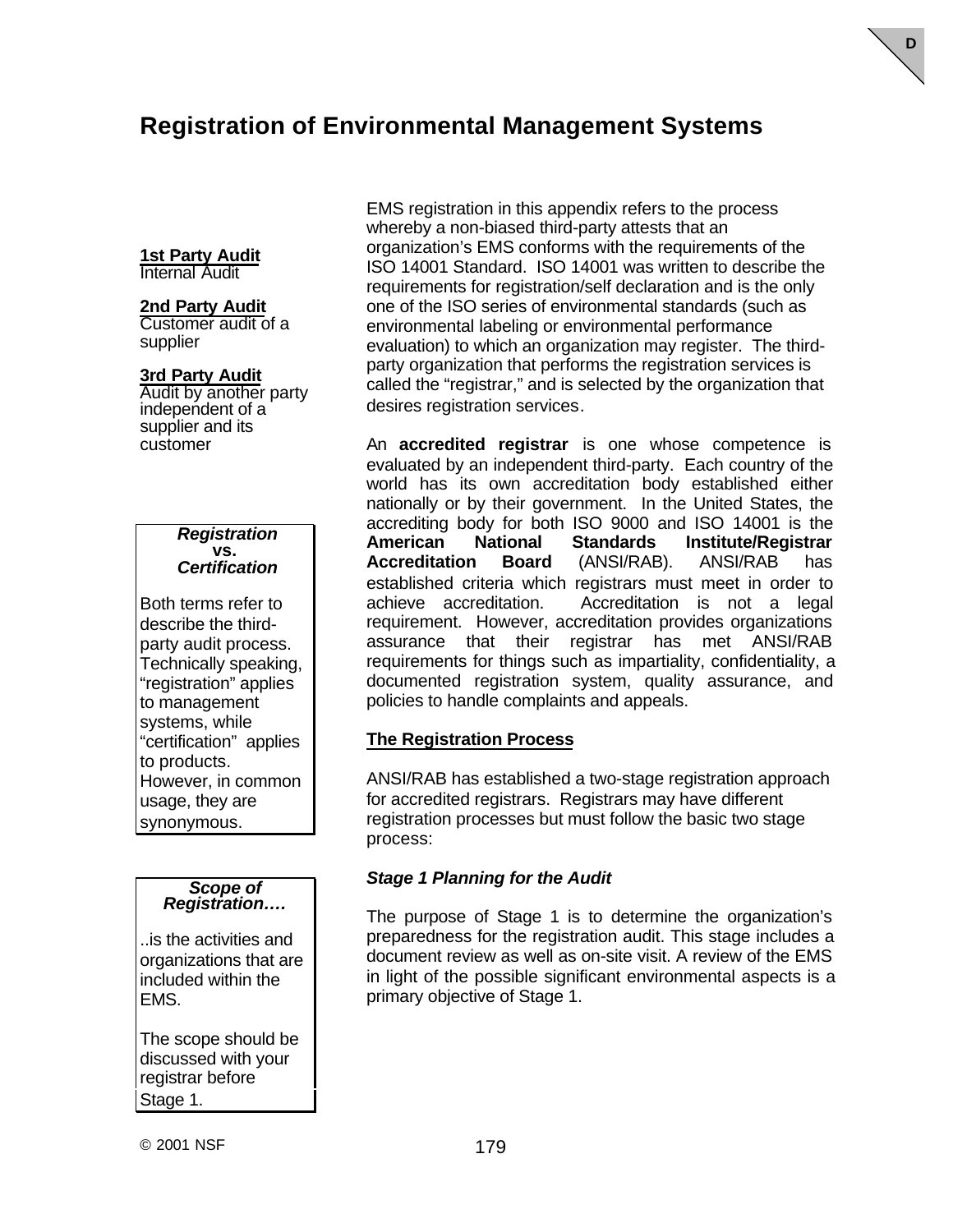# **D**

### *Stage 2: Evaluating Implementation*

#### *What does registration really mean?*

Registration to ISO 14001 does not mean that your organization is a "green" facility, is environmentally friendly or that you have demonstrated superior environmental performance.

It means that your organization can claim it has a documented EMS that is fully implemented and consistently followed.

#### **Major Nonconformance occurs when……**

- One or more of the numbered requirements of ISO 14001 have not been addressed and/or;
- One or more of the numbered requirements of ISO 14001 have not been implemented and/or;
- **Several** nonconformances taken together lead a reasonable auditor to conclude that one or more of the numbered requirements of ISO 14001 have not been addressed or implemented

Stage 2 always takes place at the organization's location. An audit team conducts an on-site audit to evaluate and verify through objective evidence (interviews, procedures, records, etc.) that the EMS conforms to the requirements in the ISO 14001 Standard and is implemented and maintained.

Once you achieve registration, regular surveillance audits by the registrar are required by ANSI/RAB. These may be conducted once per year (with a re-audit after three years) or at least twice per year with all 17 elements audited in a three year period.

### *To what do you conform?*

The answer may surprise you. Naturally you have to conform to ISO 14001 Standard requirements but you also have to conform to:

- Your own organization's policies and procedures: The EMS an organization designs often goes above and beyond ISO 14001 requirements. Did your environmental policy say your organization would promote sustainable development? Be an environmental leader? Continually improve environmental performance? During a registration audit, your policies and procedures become criteria to which you will be audited.
- The policies and procedures of the registrar: You will not be audited to the registrar's policies and procedures but they will include your responsibilities (such as timeframes for corrective actions) and rights within the registration process (such as auditor approval), and processes you should be aware of (such as confidentiality and dispute resolution).

### *Why Register?*

The ISO 14001 Standard does **not** require third-party registration. However, for some industries such as automotive, a registered EMS is a mandated requirement for thousands of suppliers to the major auto makers. In addition, organizations that sell their goods or services internationally may find that EMS registration is a strong selling point in the global marketplace and may enable them to obtain preferred supplier status.

Where registration is not a direct market driver, organizations may pursue registration for many reasons including: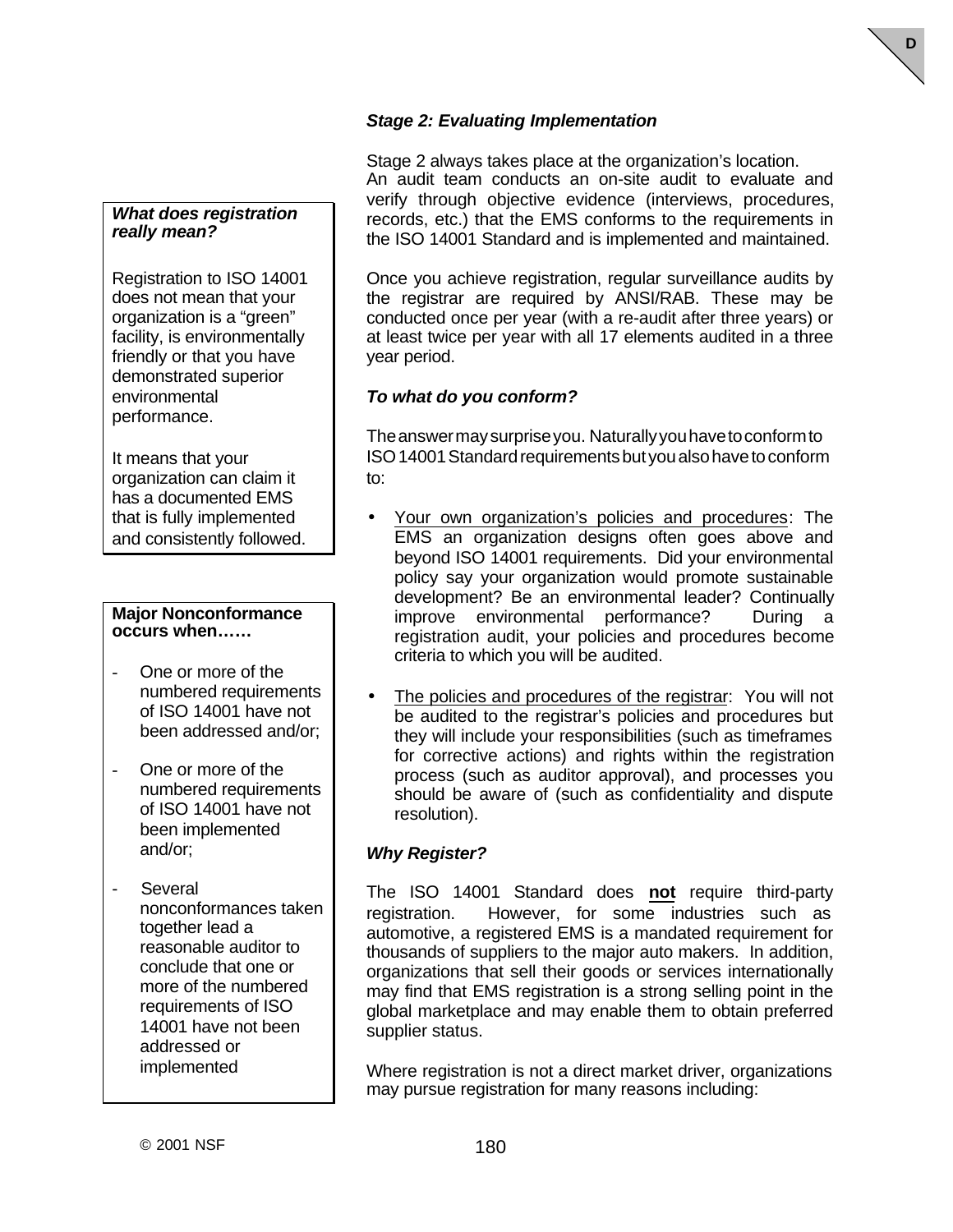"Sufficient data on an organization's compliance with relevant legislation and regulations, gathered during the registration review and surveillance, are relevant and necessary to determine whether or the organization's systems conform to the standard. "

-ANSI/RAB Criteria for Bodies Operating Registration of **Environmental** Management Systems (E3.2)

"…while compliance is part of the management system, the registration audit is not an audit of full compliance with all applicable regulatory requirements."

- ANSI/RAB Criteria for Bodies Operating Registration of **Environmental** Management Systems (E3.2).

- Maintenance of current market position;
- Opportunities for a competitive advantage;
- Help ensure regulatory compliance;
- Improve relationships with regulators and/or the surrounding community; and

**D**

Support state and Federal regulatory incentive programs.

There are also important but often unrecognized *internal benefits* to registration. Registration is a way to protect the investment your organization has made in your EMS. Knowing that you will be audited regularly by an outside party helps to keep management's attention on the EMS and ensure that it has the resources it needs to improve over time.

#### **Registration and Compliance**

A registration audit is not a compliance audit. Difference in the two types of audits are highlighted in Table 1. An EMS auditor will not perform a detailed compliance inspection but the will gather data on how your organization manages its compliance program. Pertinent questions may include; How do you stay informed of new requirements? How are these communicated to employees? How do you evaluate compliance with regulations? What process do you have for resolving any noncompliances identified?

Occasionally, an EMS auditor may identify a regulatory noncompliance during the registration audit. Does this mean you automatically fail the audit? No, it does not. The registrar must verify that the EMS is set up to handle noncompliances and that taken together, the noncompliances do not indicate a major nonconformance.

Accredited registrars are required to have a method for handling and reporting regulatory noncompliance identified during a registration audit. Ask your registrar for their policy or procedure for handling this situation.

Table 1. Difference between EMS and Compliance Audits

| <b>EMS Audit</b>                                                                | <b>Compliance Audit</b>                                   |
|---------------------------------------------------------------------------------|-----------------------------------------------------------|
| Focus is on systems                                                             | Focus is on details of<br>regulations                     |
| Information gathered<br>largely through interviews<br>and document review       | Observation of activities<br>is important                 |
| Corrective action involves<br>individuals outside of the<br>environmental staff | Corrective actions<br>involve only<br>environmental staff |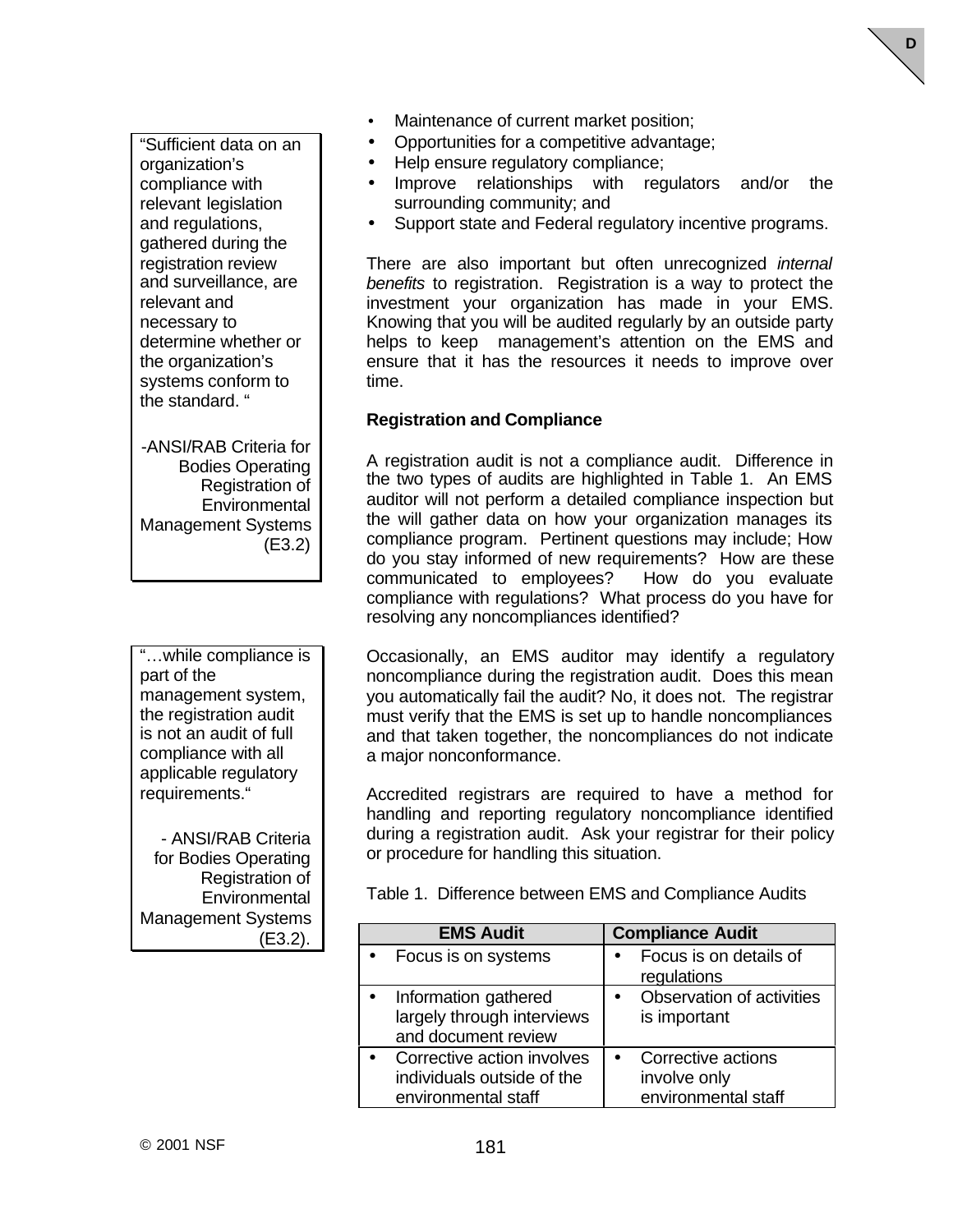# **Appendix E:**

**E**

## **Integration of Environmental Management**

## **Systems and Quality Management Systems**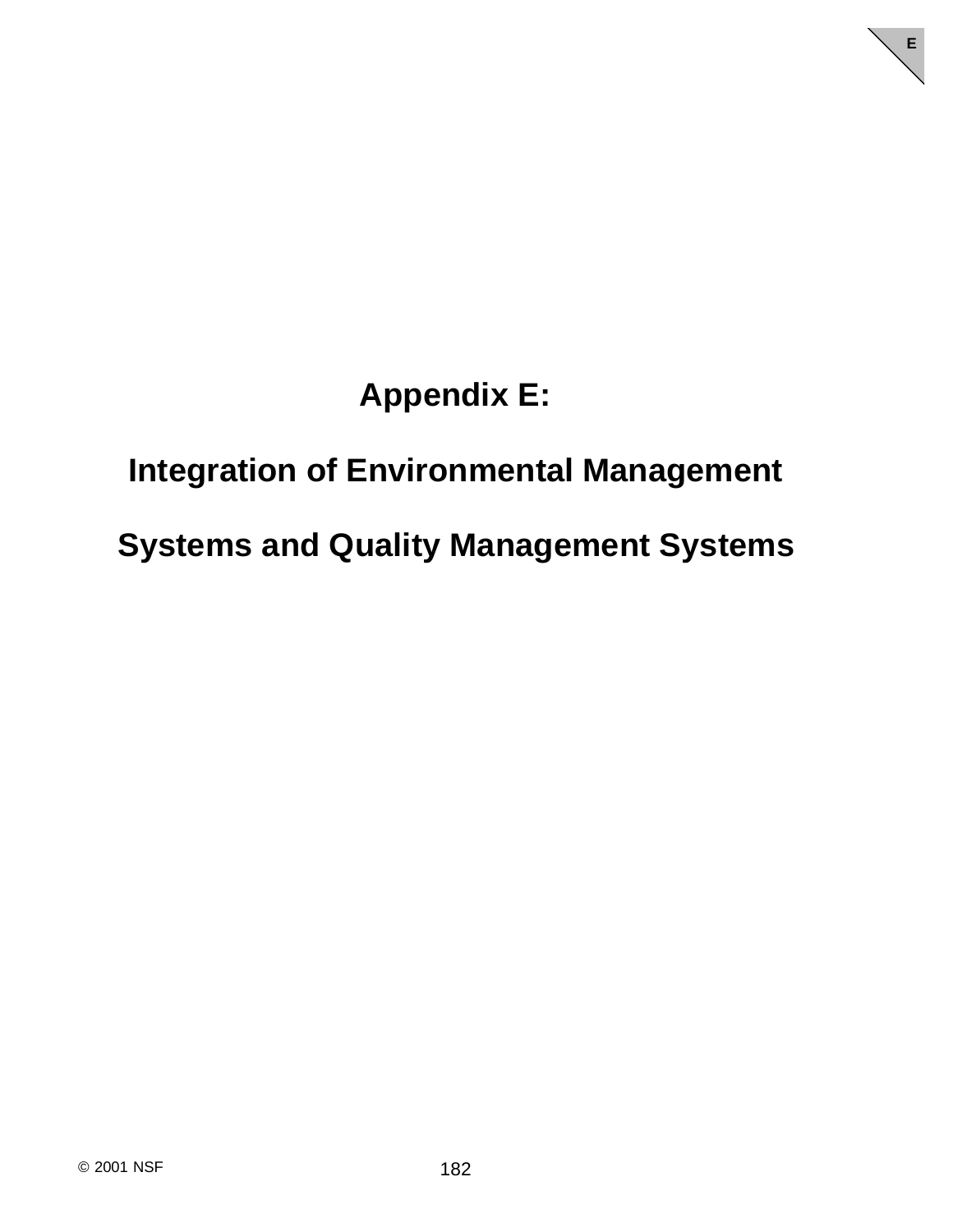### **Integration of Management Systems**

**E**

Integrating management systems has become an increasingly important competitive issue. A growing body of information indicates that organizations that integrate their EMS and quality management systems (QMS) can realize significant benefits, such as streamlined operations and decision-making, simplified employee training, more efficient of resources and reduction in audit costs. Systems for managing health & safety and other organizational functions can be similarly integrated.

The two most common models for QMS and EMS (ISO 9001 and ISO 14001, respectively) share many common elements. This should be no great surprise, since ISO 9001 was one of the source documents used by the drafters of ISO 14001. The two standards are very compatible in their current forms. The ISO committees responsible for the development and maintenance of these two standards continue to examine potential opportunities to increase the compatibility or alignment of the two standards.

Organizations that choose to implement both of these standards generally find that they can use many common processes to conform. In general, the elements of a QMS and an EMS can be categorized as either (1) essentially the same, (2) similar or (3) unique (see table below). System elements in both the "essentially the same" and "similar" categories can often be addressed by a common procedure (or parallel procedures), although some customization may be needed to address the differing overall purposes of these systems. Unique elements are typically dealt with in separate (EMS or QMS) procedures. Some of the typical elements for integration include: document control, corrective/preventive action, training, records management and management review. However, some organizations have gone much further – for example, some have developed common (quality and environmental) policies. The degree of system integration varies widely from organization to organization.

While an EMS can be readily integrated with an existing QMS, the overall purposes of these two systems must be kept in mind. A QMS is intended primarily to ensure that an organization satisfies its customers by assuring the quality of its products. An EMS generally has a broader context – the relationship between an organization and the environment in which it operates. Also, an EMS often concerns itself with a broader range of stakeholders, such as neighboring communities, customers and regulatory agencies.

System integration can have environmental benefits. By linking environmental management more closely with day-to-day planning and operation, some organizations have been able to raise the visibility of environmental management as a core organizational issue. In addition, these organizations enhance their abilities to address environmental issues when making modifications to products or processes for quality purposes.

Organizations that have a QMS in place generally are better off when implementing an EMS for several reasons. First, employees typically are already familiar with management system concepts and are involved in making the system work. Second, many of the processes needed for the EMS might already be in place. Finally (and perhaps most importantly), top management has committed the use of management systems to achieve organizational goals.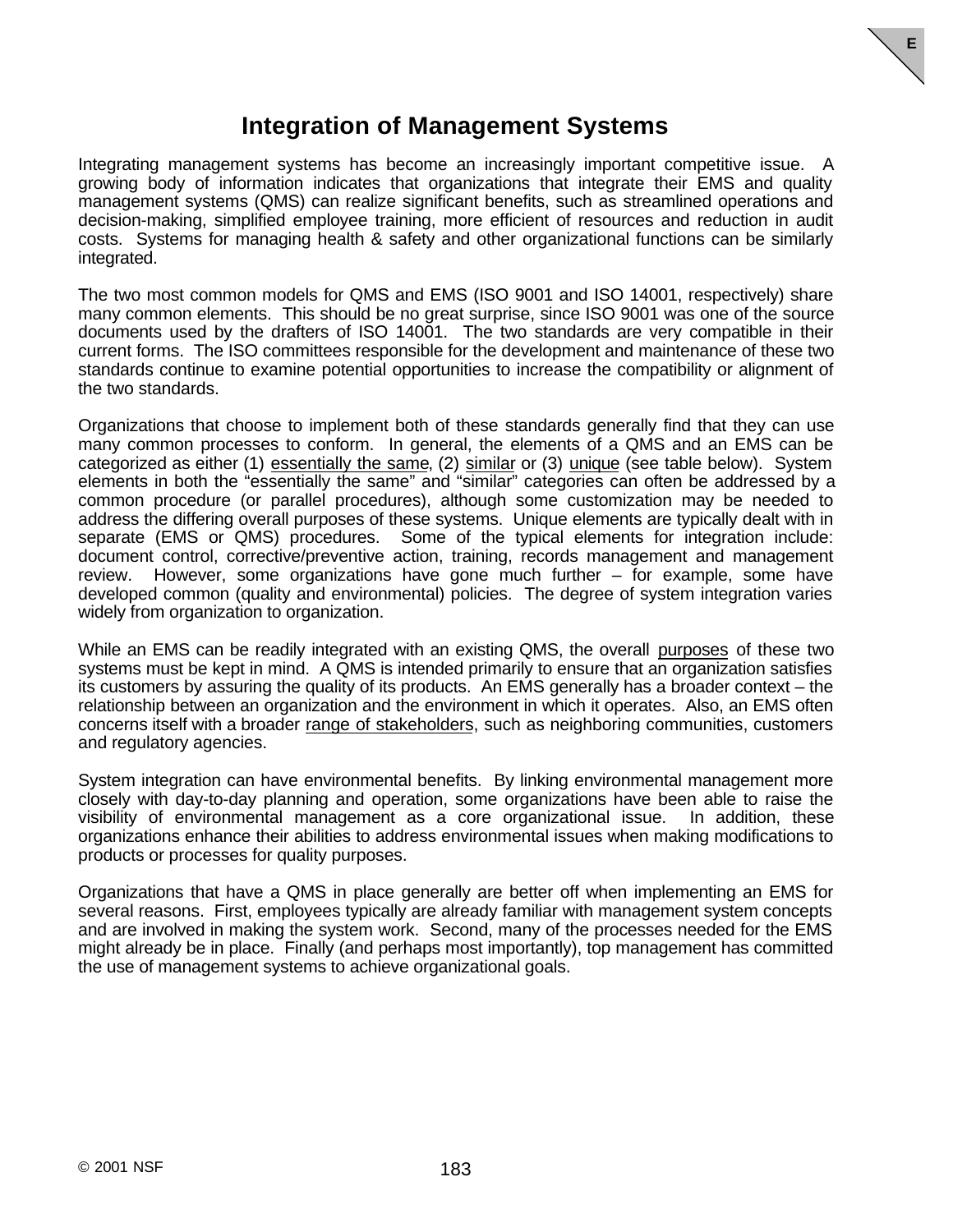

### **A Few Tips on System Integration**

For organizations that have an existing QMS and wish to integrate an EMS with it, some suggestions are provided below.

- F Understand the existing QMS, its effectiveness and how the workforce perceives the system. Is the existing QMS documentation clear and workable? Do employees believe that the system is helping the organization to achieve desired results?
- $\mathcal F$  Ensure that the scope of the two systems will be consistent (i.e., that the systems will cover the same facilities, products, activities and/or services). In particular, this will be an important issue if third-party registration will be sought.
- $\mathcal F$  Establish a cross-functional team (including, at a minimum, representatives from the environmental and quality functions) to determine the optimal approach to system integration.
- F As needed, manage resistance to change. Some employees and managers may be reluctant to change a system that they are already familiar with and/or in which they have important roles.
- F Understand how QMS and EMS differ in purpose. While there are many common management system elements, there are elements of each system that are unique (see below). In the case of EMS, these include for example, environmental aspects, communications, emergency preparedness and response. These differences must be acknowledged and accommodated within the integrated management system.

### **Relationship of EMS Elements to QMS (based on ISO 9001: 1994)**

#### **Elements that are Essentially the Same**

- F Training, Awareness & Competence
- F Document Control
- F Nonconformance, Corrective & Preventive F EMS Documentation Action
- F Calibration (part of the Monitoring & F Monitoring & Measurement Measurement element)
- F Records

#### **Elements that are Unique**

Environmental Aspects Legal and Other Requirements Objectives & Targets Environmental Management Program(s) **Communications** Emergency Preparedness & Response

#### **Elements that are Similar**

- F Environmental Policy
- $\mathcal F$  Structure and Responsibility
- 
- F Operational Control
- 
- F EMS Audit
- F Management Review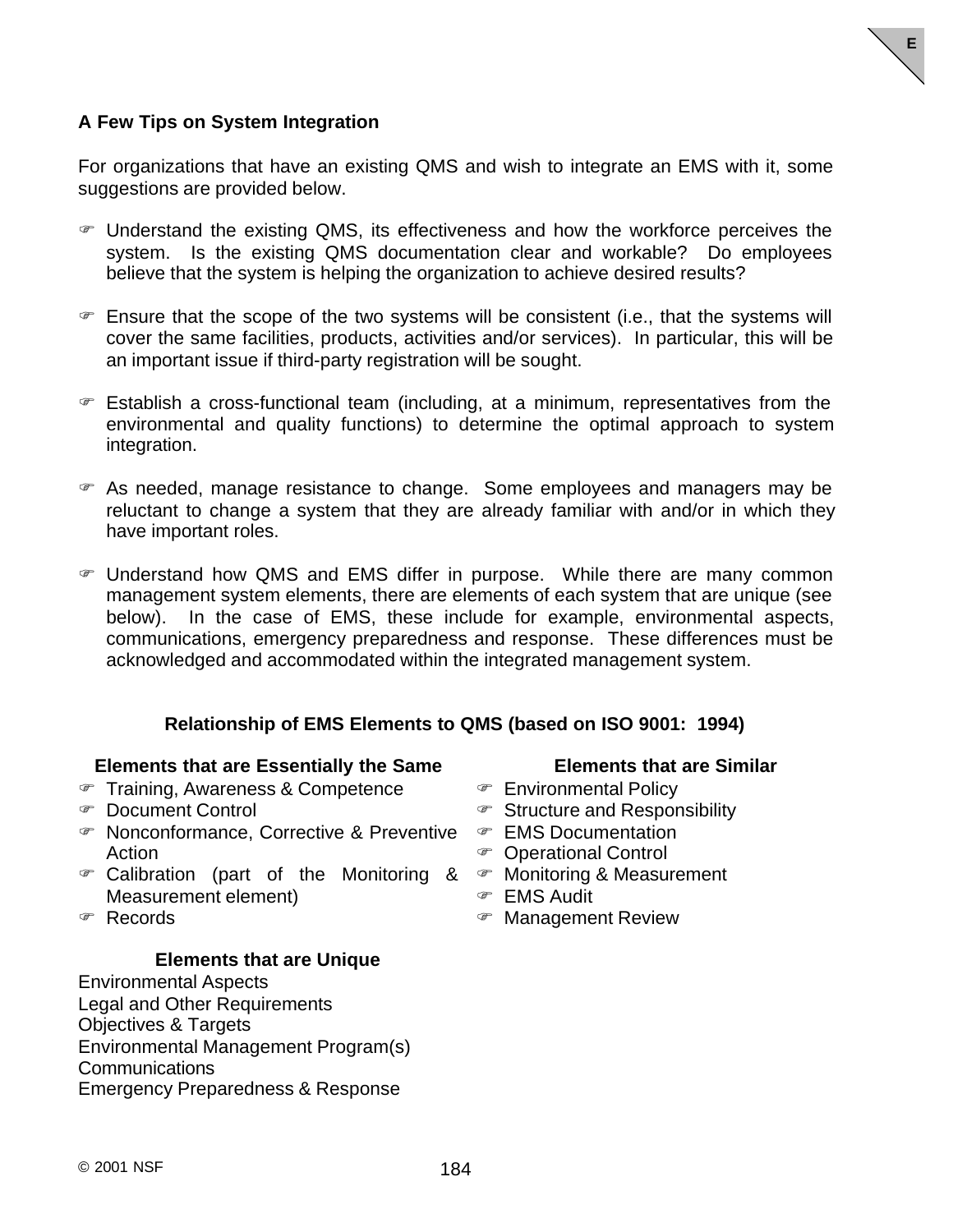

- Modify system documentation as required. Keep procedures simple and clear for users. Review proposed changes with affected managers and employees.
- On a procedure-by-procedure basis, consider whether to integrate procedures or keep them separate. While integration can reduce the total number of procedures or work instructions, it also can confuse the overall purpose of such procedures in some cases.
- Once the integrated system documentation has been prepared, train managers and employees on the integrated system.
- Audit the integrated system and take actions as necessary.

### **A few final thoughts on system integration:**

- Can your organization afford to have two or more separate systems?
- Are there compelling reasons to keep these systems separate?
- What is the optimal approach from a strategic and operational standpoint?
- What approach is best suited for the organization's change and growth?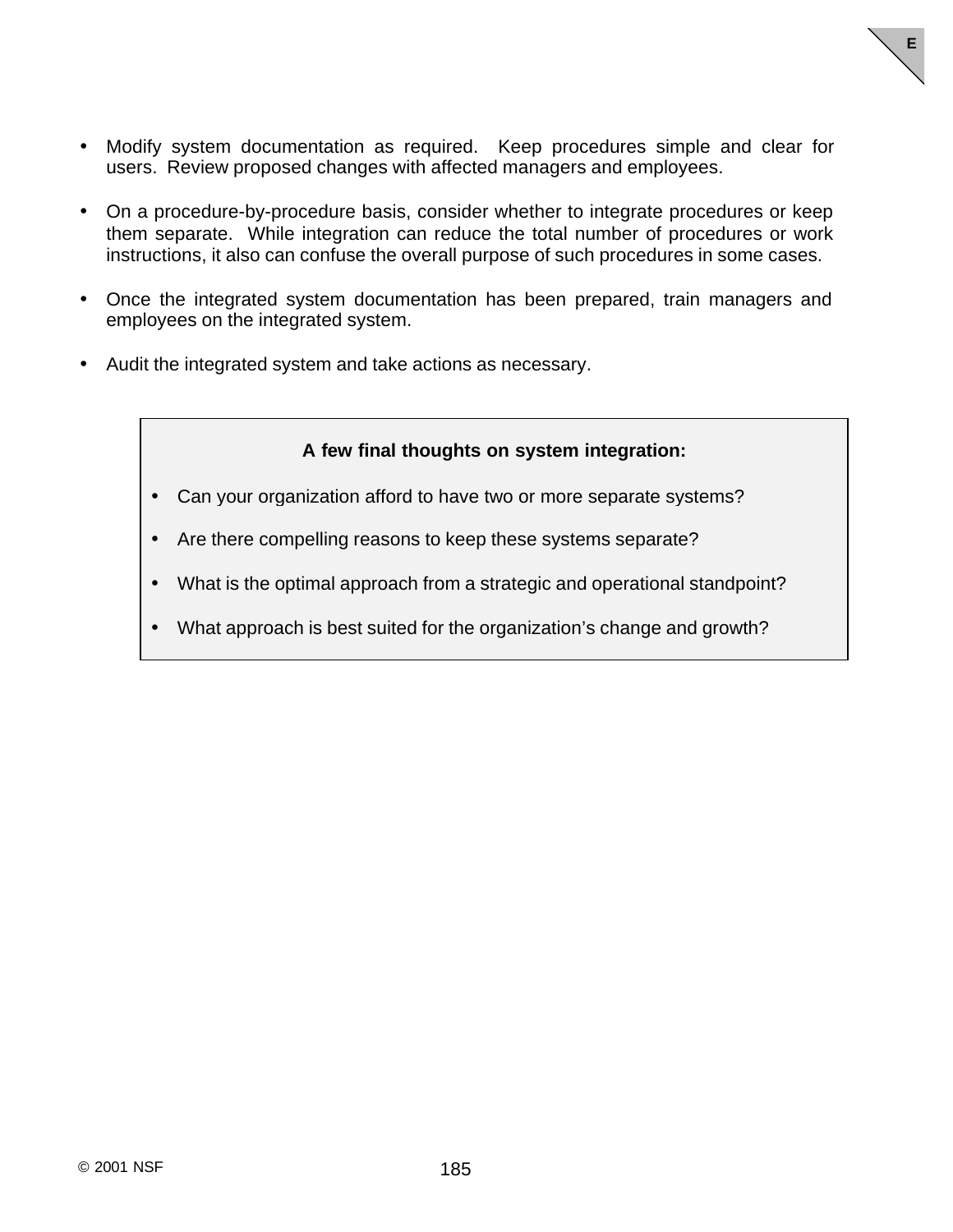# **Appendix F:**

**F**

# **Additional Sources of Information and**

# **Contacts**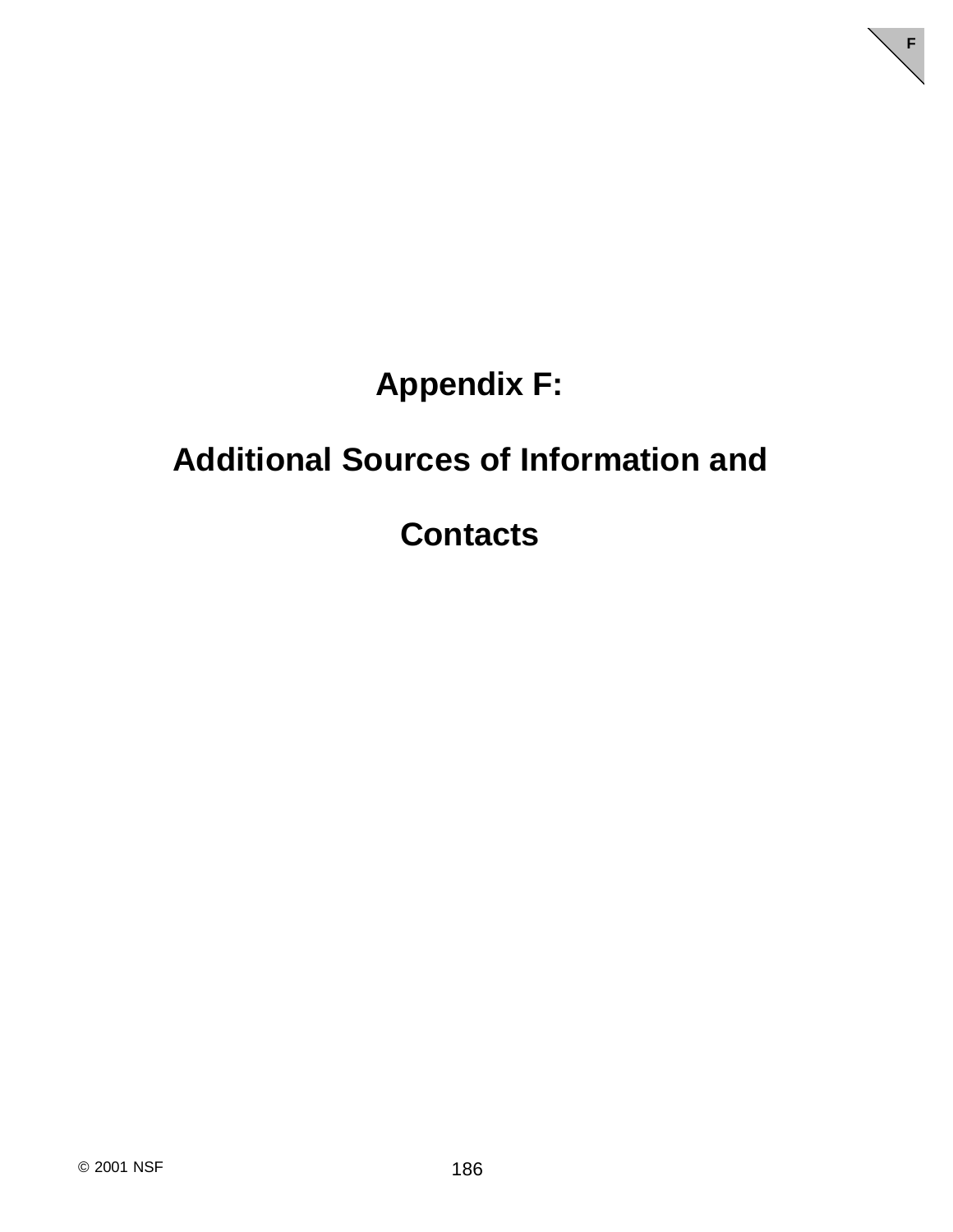## **Appendix F: Additional Sources of Assistance**

**F**

There are many resources available to help your organization develop and implement an EMS that are free of charge or relatively inexpensive. The following is a description of some of these resources.

### **Federal Government Agencies**

The U.S. **Environmental Protection Agency** (USEPA) provides information on a number of topics that can be useful in the development and implementation of an EMS. Some of these resources include: assistance with interpretation of environmental laws and regulations; information on pollution prevention technologies (case studies and fact sheets); and hotlines to answer questions about environmental issues. The Agency also has web sites for information on EMS's and Design for Environment. The USEPA's Office of Compliance has established national Compliance Assistance Centers for various industry sectors.

The **Small Business Administration** (SBA) provides assistance to small and medium-sized organizations. The SBA can provide information and assistance related to: operation and management of a business; sources of financial assistance; international trade; as well as laws and regulations.

#### **State Agencies**

Your state environmental regulatory agency can provide assistance with the development of an EMS. Contact your state environmental agency and inquire about education and outreach programs for organizations that are developing an EMS. Many state environmental agencies also can provide publications, pamphlets, and on-line help related to state environmental laws, innovative pollution prevention technologies, waste reduction, and permitting. Some states (such as North Carolina, Wisconsin and Virginia) have developed programs to help organizations implement and EMS and/or seek ISO 14001 registration. Recently, several states (including Texas and Virginia) established "EnviroMentor" programs within their Small Business Assistance Offices. These mentoring programs are intended to help small companies comply with regulations.

#### **Associations**

Industry trade associations can provide assistance with the development of an EMS. These organizations can provide information on industry-specific environmental management issues, and can put you in contact with other organizations that can share their experience and expertise in EMS implementation.

#### **Colleges and Universities**

Some colleges and universities provide EMS-related training or manage EMS demonstration projects.

#### **Chambers of Commerce**

Your local or state chamber of commerce might be helpful in providing information about legislative and regulatory issues that affect environmental management for small and medium- sized organizations. Other services that are commonly offered include handbooks, workshops, conferences and seminars.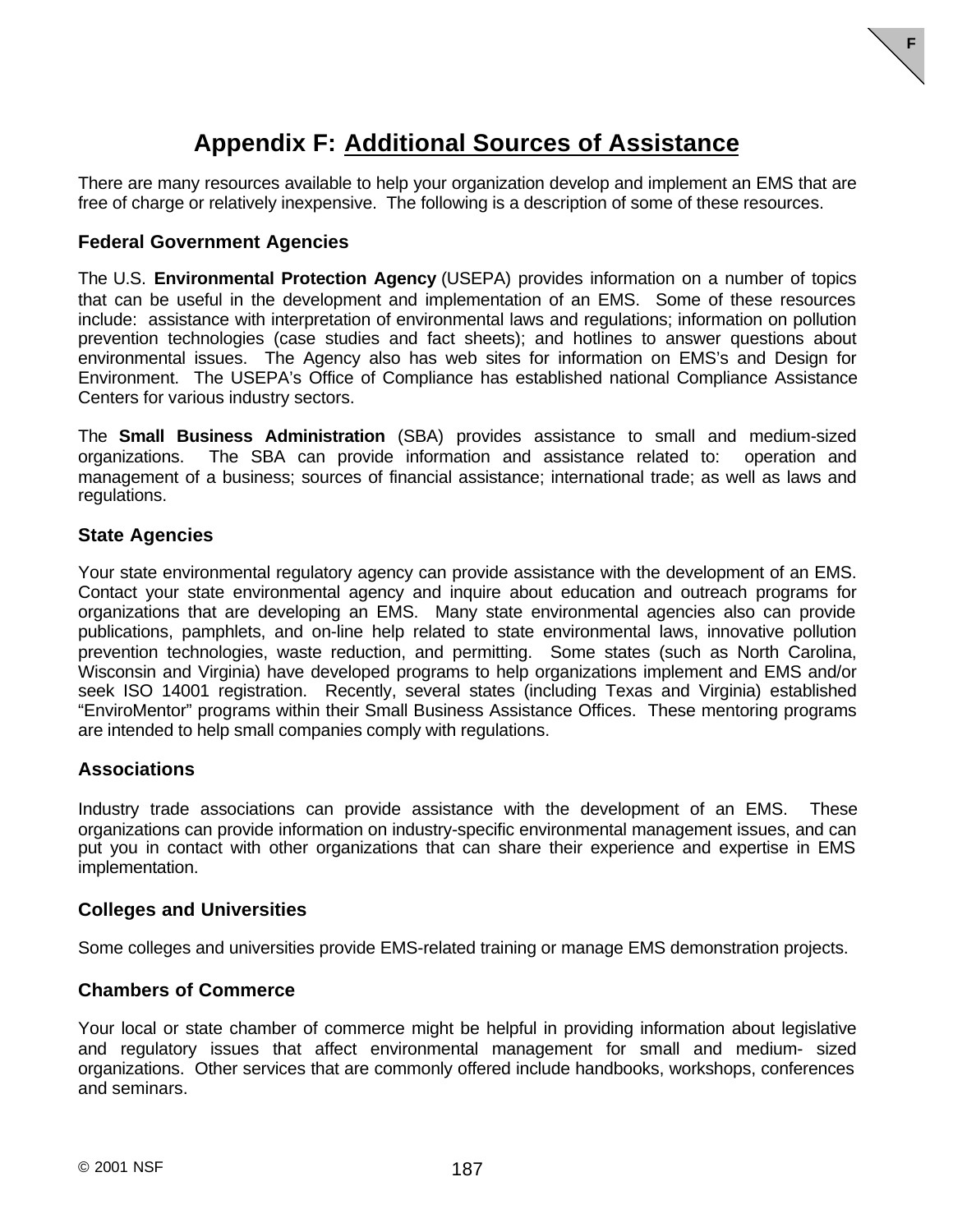

### **Non-Profit Organizations**

Another resource to consider is the Manufacturing Extension Partnership (MEP), which is a growing nationwide system of services that provide technical support to businesses interested in assessing and improving their current manufacturing processes. The MEP is a partnership of local manufacturing extension centers which typically involve federal, state, and local governments, educational institutions, and other sources of information and funding support. The MEP can also often provide assistance with quality management, development of training programs and business systems.

The Industrial Technology Institute (ITI) is a non-profit organization dedicated to expanding technology access and technology management among U.S. manufacturers. ITI provides technical assistance to small and medium-sized organizations through the Michigan Manufacturing Technology Center. ITI also has experience with the development of business performance tools and provides services for energy, environment, and manufacturing assessments; as well as, QS 9000 and ISO 14000 training and implementation.

#### **Other Organizations**

Another recommended source of information and expertise is the organizations with which you do business. It is likely that your suppliers and customers have experience with many of the aspects of an EMS, and might be willing to share their experiences and provide advice to your organization.

#### **On-line Resources**

There is a wealth of information related to EMS implementation available electronically via the Internet. Many state, federal, and local agencies have home pages on the Internet containing information that can be useful to your organization. Numerous non-governmental organizations have home pages that contain information on topics such as ISO 14000, pollution prevention, recycling and waste minimization, environmental laws and regulations, innovative manufacturing technologies, and materials substitution. If your organization does not have Internet access, contact your local library to see if it provides Internet access to users.

#### \*\*\*\*\*\*\*\*\*\*\*\*\*\*\*\*\*\*\*

Additional EMS resources and contacts are described on the following table.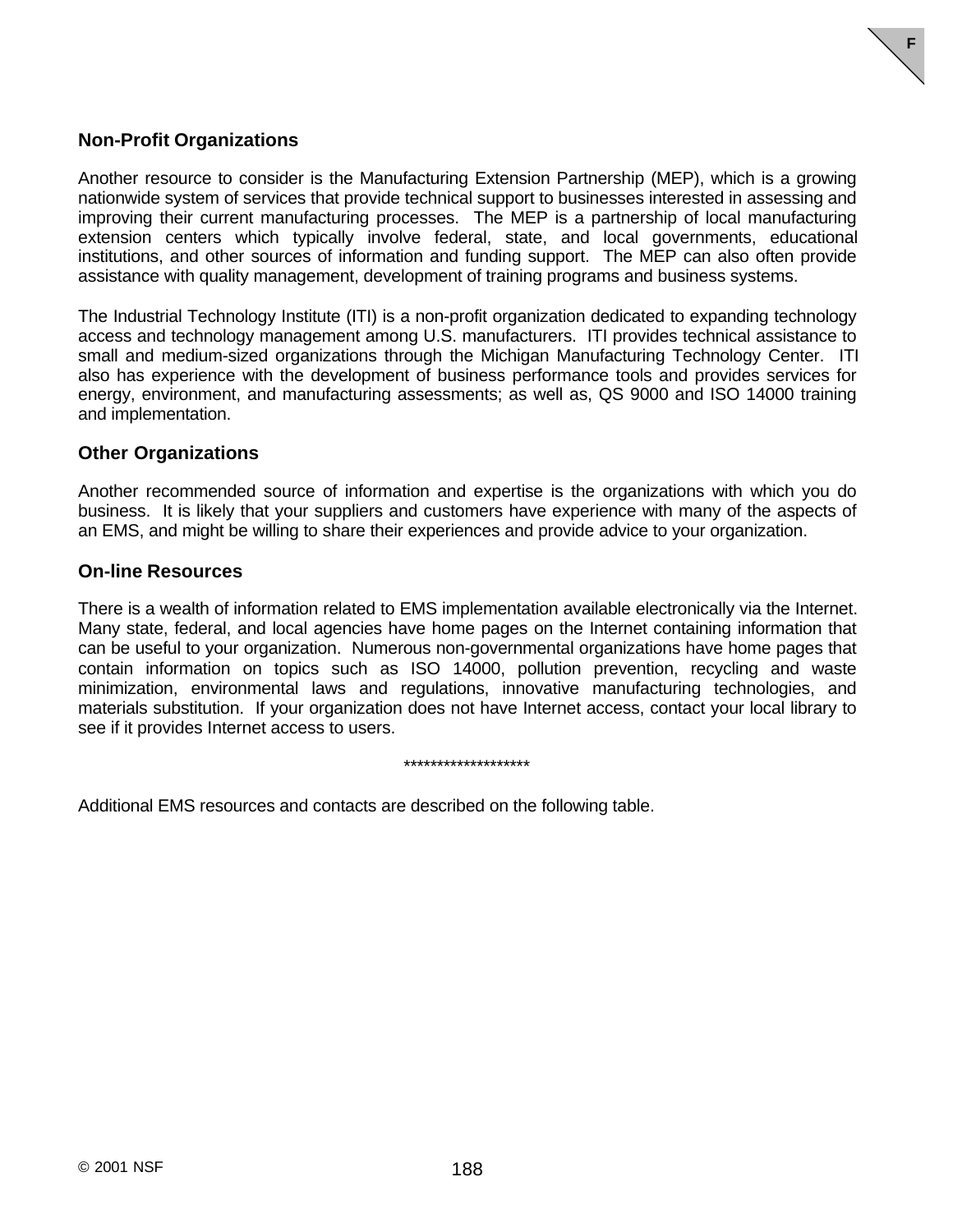### **Appendix F (cont'd.) Additional Sources of Information and Contacts**

**F**

Note: This list is not intended to be comprehensive. Appearance on this list should not be construed as an endorsement by NSF of any products/service.

#### **FEDERAL AGENCIES Organization Resource Telephone Number / Internet Address Description** *US Environmental <u>Protection</u>* Small Business Compliance Assistance Centers: 202/564-7066 (general information) Centers are Internet Web Sites with comprehensive environmental compliance, technical assistance, & pollution prevention information for various industry sectors. Design for Environment Guide. Fact Sheets and DFE EMS **Template** www.epa.gov/opptintr/dfe/tools/ems/ ems.html Website contains information on EMS and how to incorporate DFE into an EMS. Provides a how-to manual for implementing a DFE-based EMS and a set of integration tools for companies that already have an EMS. Small Business Compliance Policy 202/564-7072 www.epa.gov/oeca/smbusi.html Effective May 11, 2000, this policy supercedes the June 1996 version. Published in the Federal Register on April 11, 2000 (65FR19630). Compliance-Focused EMS – Enforcement Agreement Guidance http://es.epa.gov/oeca/oceft/neic/ 12elemnr.pdf Presents the key elements of a compliance focused EMS model. Environmental Compliance Auditing Protocols EPA National Service Center 1-800-490-9198 www.epa.gov/oeca/ccsmd/profile.html These protocols are intended to guide regulated entities in the conduct of compliance audits and to ensure that audits are conducted in a thorough manner. Code of Environmental Management Principles www.epa.gov/oeca/cemp/cemptoc.html Collection of five broad principles and performance objectives that provide a basis for environmental management among Federal agencies. Pollution Prevention **Clearinghouse** 202/260-1023 Technical Information on materials and processes, including publications related to

waste minimization and pollution prevention.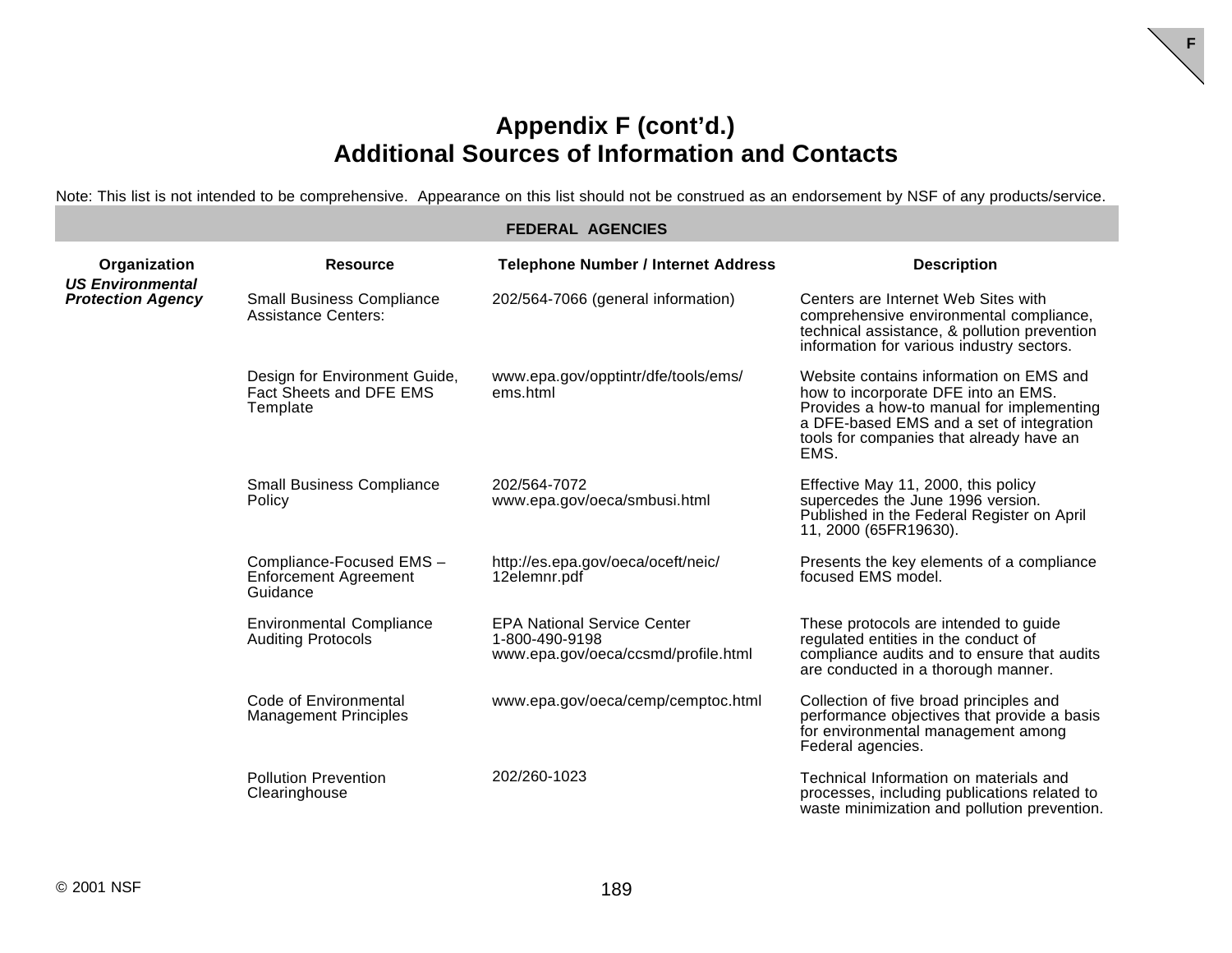| <b>FEDERAL AGENCIES</b>                             |                                                          |                                                    |                                                                                                                                                                          |
|-----------------------------------------------------|----------------------------------------------------------|----------------------------------------------------|--------------------------------------------------------------------------------------------------------------------------------------------------------------------------|
|                                                     | Office of Wastewater<br>Management                       | www.epa.gov/owm/iso2/htm                           | Provides information on various EPA-<br>sponsored EMS projects.                                                                                                          |
|                                                     | <b>Public Information Center</b>                         | 202/260-7751                                       | General information about EPA programs.                                                                                                                                  |
|                                                     | RCRA / Superfund Hotline                                 | 800/424-9346<br>202/382-3000                       | Provides information about hazardous waste<br>regulations and handles requests for federal<br>documents and laws.                                                        |
|                                                     | <b>Small Business and Asbestos</b><br>Ombudsman          | 800/368-5888<br>202/557-1938                       | Information and advice on compliance<br>issues for small quantity generators of<br>hazardous waste.                                                                      |
|                                                     | Technology Transfer and<br>Support Division              | 513/569-7562                                       | Access to the ORD research information and<br>publications.                                                                                                              |
|                                                     | <b>TSCA Hotline</b>                                      | 202/554-1404                                       | Assistance and guidance on TSCA<br>regulations.                                                                                                                          |
|                                                     | Enviro\$en\$e                                            | http://es.inel.gov                                 | Solvent alternatives, international, federal<br>and state programs, other research and<br>development. Also, environmental profiles<br>of various industrial categories. |
|                                                     | US EPA Home Page                                         | http://www.epa.gov                                 | Information about EPA regulations,<br>initiatives, and links to the home pages of<br>other agencies and EPA regional offices.                                            |
| <b>U.S. Small Business</b><br><b>Administration</b> | <b>SBA Answer Desk</b>                                   | 1-800-8-ASK-SBA                                    | Information about SBA programs, and<br>telephone numbers for local offices.                                                                                              |
|                                                     | SBA Home Page                                            | http://www.sbaonline.sba.gov                       | Information about business services<br>available to your organization, with links to<br>other related sites.                                                             |
| <b>Government Printing</b><br><b>Office</b>         | GPO Superintendent of<br>Documents                       | 202/512-1800                                       | Information about available documents and<br>instructions on ordering GPO publications.                                                                                  |
| <b>US Department of</b><br><b>Energy</b>            | <b>Pollution Prevention Information</b><br>Clearinghouse | http://www.er.doe.gov/production/esh/<br>epic.html | Pollution prevention and environmental<br>design information.                                                                                                            |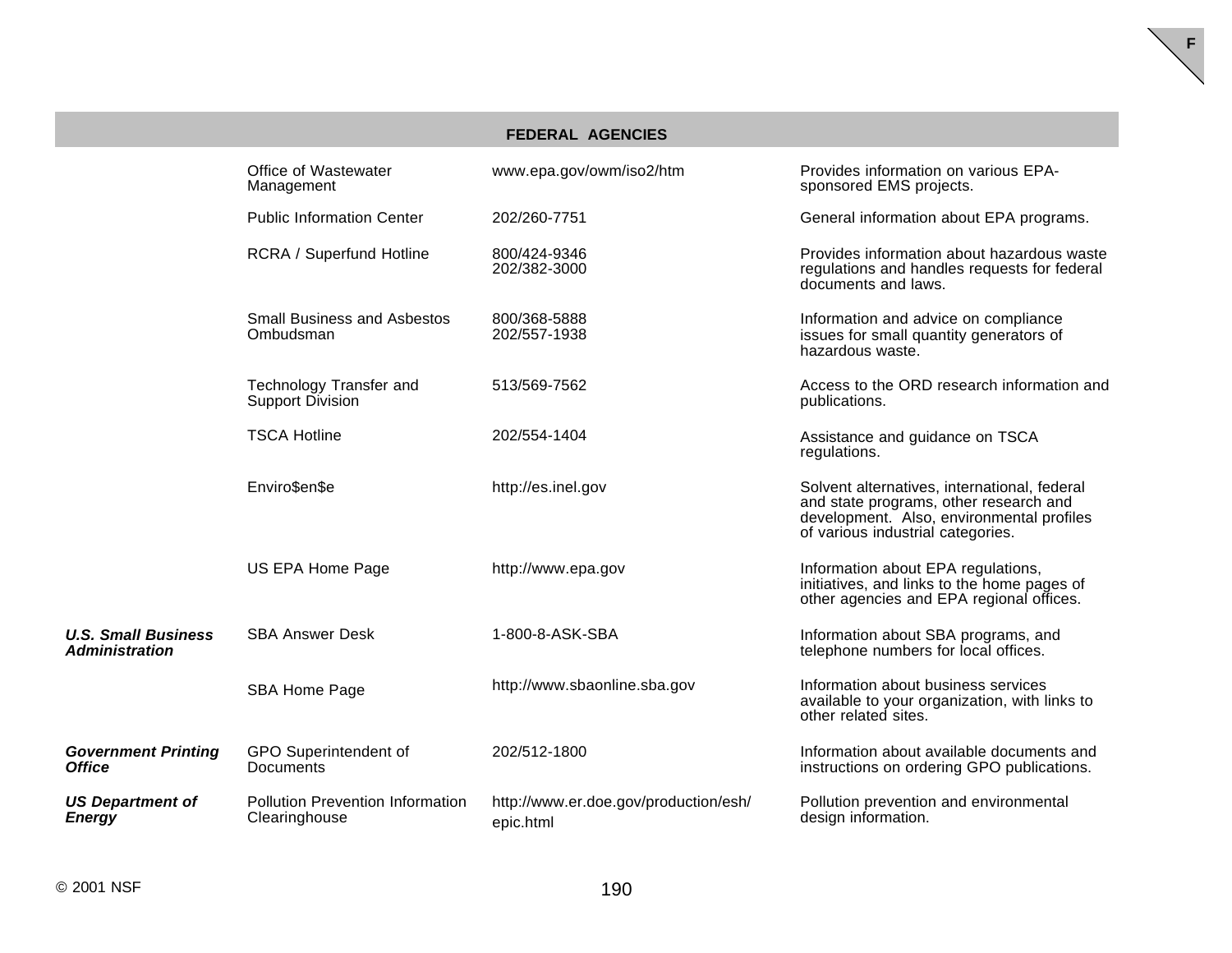| <b>STATE AGENCIES</b>                                                |                                                                                                        |                                                                                                                                                                  |                                                                                                                                                                                                                                   |
|----------------------------------------------------------------------|--------------------------------------------------------------------------------------------------------|------------------------------------------------------------------------------------------------------------------------------------------------------------------|-----------------------------------------------------------------------------------------------------------------------------------------------------------------------------------------------------------------------------------|
| Organization                                                         | <b>Resource</b>                                                                                        | <b>Telephone Number / Internet Address</b>                                                                                                                       | <b>Description</b>                                                                                                                                                                                                                |
| <b>State Environmental</b><br><b>Protection Agencies</b>             | <b>Environmental Assistance</b><br>Programs                                                            | Contact your state's Environmental<br><b>Protection Agency</b>                                                                                                   | Many state environmental protection<br>agencies provide publications, technical<br>assistance, and information on pollution<br>prevention technologies, waste reduction,<br>and regulatory compliance, at little or no<br>charge. |
|                                                                      | <b>Small Business Assistance</b><br>Programs (Mandated under Title<br>V of the Federal Clean Air Act). | Call the EPA Small Business<br>Ombudsman (800/368-5888) for the<br>phone number and address of the Small<br>Business Assistance Program in your<br>state.        | Provides information and technical<br>assistance to small businesses regulated<br>under the Clean Air Act.                                                                                                                        |
|                                                                      | State and Local Pollution<br><b>Prevention Programs</b>                                                | Contact the National Pollution Prevention<br>Roundtable (202/466-7272) for the phone<br>number and address of the pollution<br>prevention program in your state. | Provides information and technical<br>assistance on pollution prevention.                                                                                                                                                         |
| <b>State Environmental</b><br><b>Protection Agencies</b><br>(cont'd) | Michigan Department of<br><b>Environmental Quality</b>                                                 | http://www.deq.state.mi.us                                                                                                                                       | Fact sheets, training, and technical<br>assistance.                                                                                                                                                                               |
|                                                                      | Minnesota Technical Assistance<br>Program                                                              | http://es.inel.gov/techinfo/facts/mpca/mpc<br>a.html                                                                                                             | Fact sheets on pollution prevention,<br>materials substitution.                                                                                                                                                                   |
|                                                                      | Ohio Department of<br><b>Environmental Protection</b>                                                  | http://arcboy.epa.ohio.gov                                                                                                                                       | Fact sheets on pollution prevention,<br>materials substitution.                                                                                                                                                                   |
|                                                                      | Wisconsin Department of<br><b>Natural Resources</b>                                                    | http://es.inel.gov/techinfo/facts                                                                                                                                | Fact sheets on pollution prevention,<br>materials substitution.                                                                                                                                                                   |

**Note: The list shown above represents only a sample of the resources that may be available from state agencies. Contact your state agency for details of existing programs and other forms of assistance available**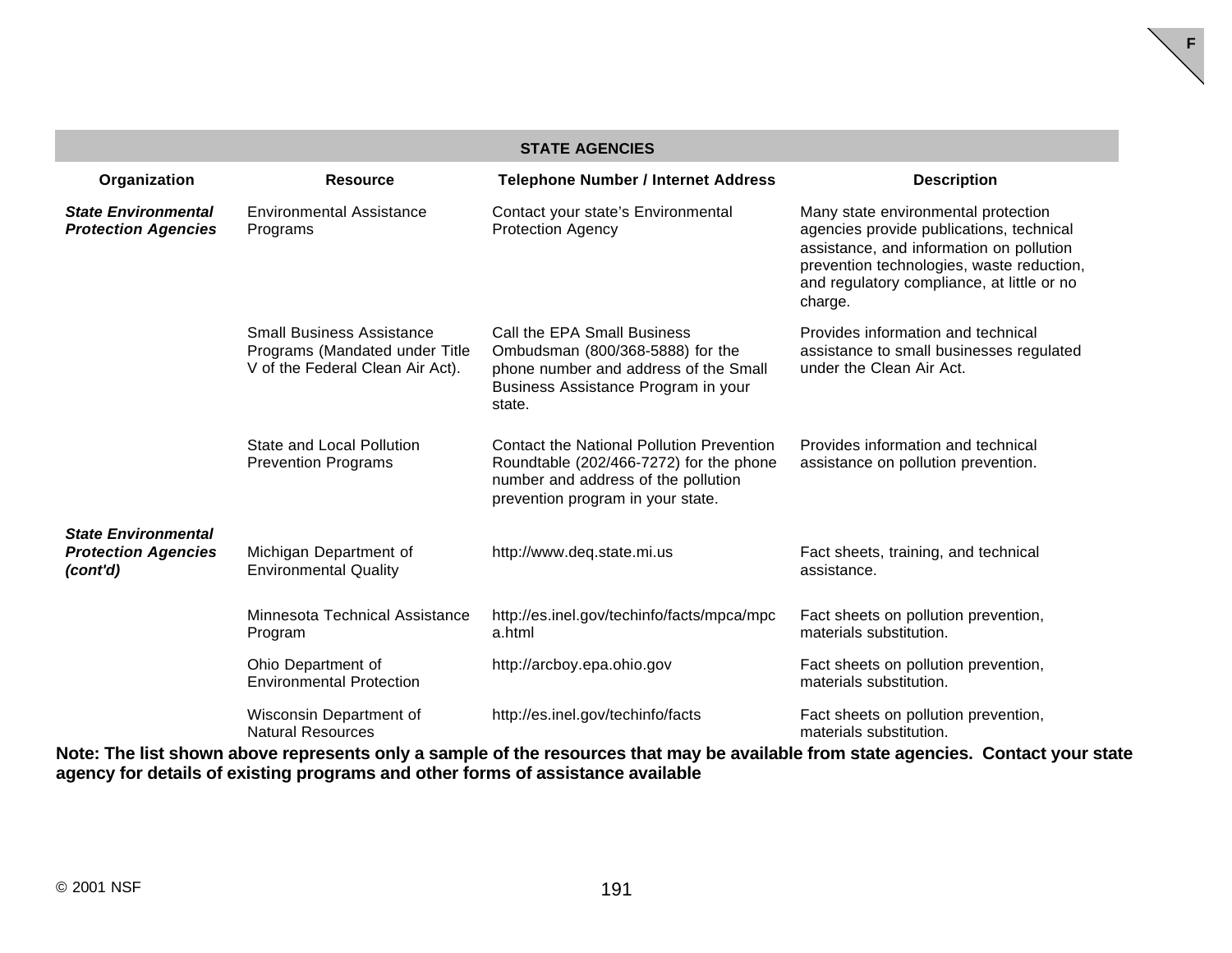| <b>EMS SOFTWARE PACKAGES</b> |                                    |                                                                     |  |
|------------------------------|------------------------------------|---------------------------------------------------------------------|--|
| Organization                 | <b>Contact Info</b>                | <b>Description</b>                                                  |  |
| Greenware                    | 1-800-474-0627                     | Provides ISO 14001 assessment, implementation and audit<br>software |  |
|                              | www.greenware.com                  |                                                                     |  |
| EMSoft2000                   | 1-800-241-3618                     | Software package based on LotusNotes to support EMS                 |  |
|                              | www.rmtinc.com                     | implementation                                                      |  |
| <b>ISOXpert</b>              | 1-800-ISO-EASY                     | Built on LotusNotes platform. Customizable document formats.        |  |
| <b>ISOSoft 14001</b>         | 416-679-0119                       | Provides ISO 14001 assessment, implementation and audit             |  |
|                              | www.isogroup.simplenet.com/soft14k | software. Co-developed with BSI.                                    |  |

#### **NON-PROFIT ORGANIZATIONS**

|                                                                                                                       | Organization                                                     | <b>Address</b>                                                                                                        | <b>Phone Number</b>                                         | <b>Description</b>                                                                                                                                                                                                   |
|-----------------------------------------------------------------------------------------------------------------------|------------------------------------------------------------------|-----------------------------------------------------------------------------------------------------------------------|-------------------------------------------------------------|----------------------------------------------------------------------------------------------------------------------------------------------------------------------------------------------------------------------|
|                                                                                                                       | Industrial Technology Institute (ITI)                            | 2901 Hubbard Road<br>P.O. Box 1485<br>Ann Arbor, Michigan 48106-1485                                                  | 1-800-292-4484<br>Fax: 1-313-769-<br>4064                   | Technical assistance to small and mid-sized<br>manufacturers. Energy, environment, and<br>manufacturing assessments, as well as<br>performance benchmarking, and QS 9000<br>and ISO 14000 implementation assistance. |
|                                                                                                                       | Manufacturing Extension Partnership<br>(MEP)                     | Building 301, Room C121<br>National Institute of Standards and<br>Technology<br>Gaithersburg, Maryland 20899-<br>0001 | 1-301-975-5020<br>1-800-MEP-4MFG<br>Fax: 1-301-963-<br>6556 | Assists manufacturers with assessing<br>technological needs, and works to help small<br>manufacturers solve environmental problems<br>with cost-effective solutions.                                                 |
|                                                                                                                       | North American Commission on<br><b>Environmental Cooperation</b> | www.cec.org/pubs_info_resources/<br>publications/enforce_coop_law/ems                                                 | 514/350-4334<br>(Commission)                                | Joint expression from three North American<br>governments regarding how voluntary EMS's                                                                                                                              |
| "Improving Environmental Performance<br>and Compliance: 10 Elements of Effective<br>Environmental Management Systems" |                                                                  | .cfm?varlan=english                                                                                                   | 202/564-7048<br>(USEPA)                                     | designed for internal management purposes<br>can also serve broader public policy goals,<br>such as compliance assurance and improved<br>environmental performance.                                                  |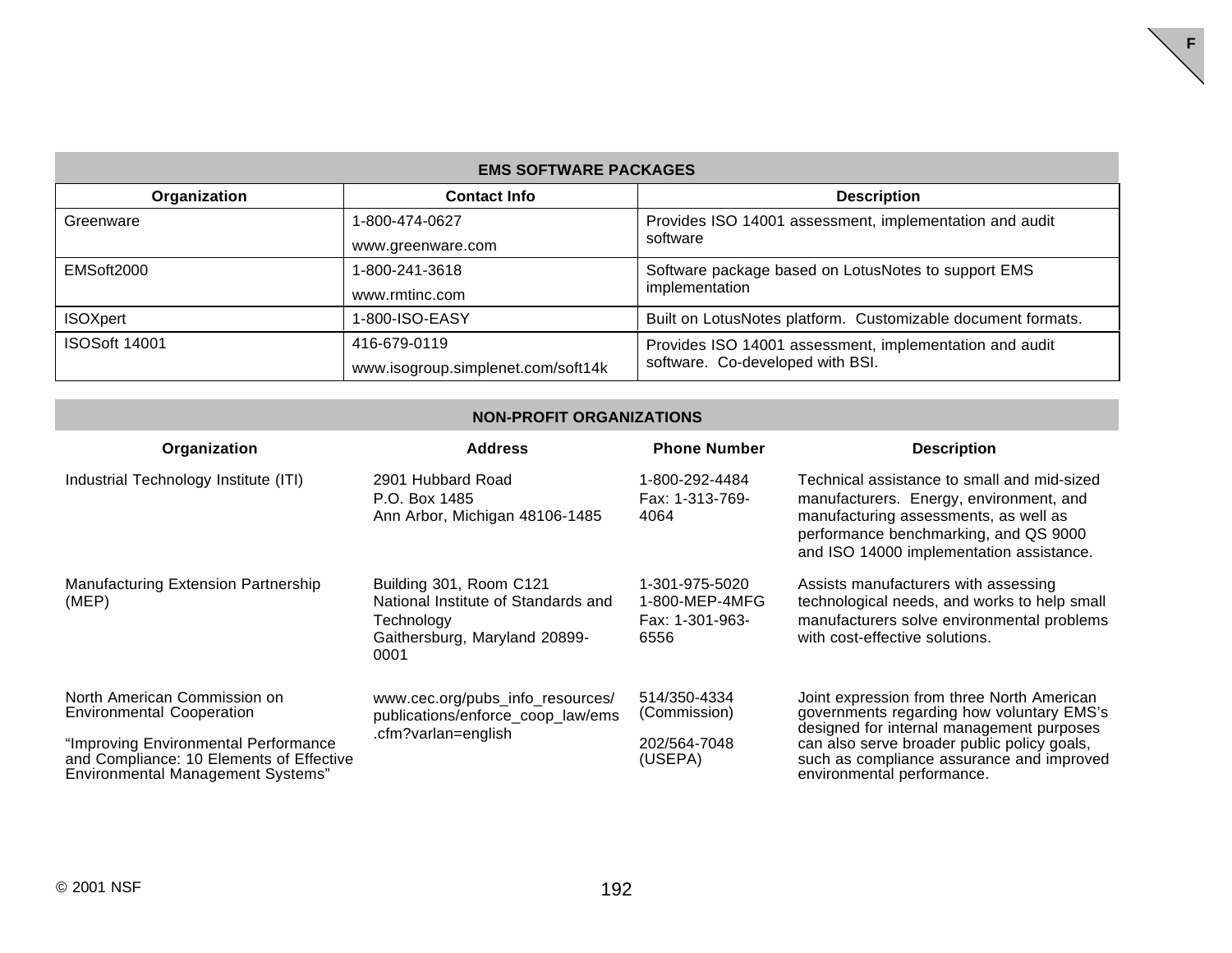| <b>INTERNET RESOURCES</b>                                  |                                            |                                                                                                                                                                 |  |
|------------------------------------------------------------|--------------------------------------------|-----------------------------------------------------------------------------------------------------------------------------------------------------------------|--|
| <b>Resource</b>                                            | <b>Internet Address</b>                    | <b>Description</b>                                                                                                                                              |  |
| <b>ANSI Online</b>                                         | http://www.ansi.org                        | Contains information related to the<br>American National Standards<br>Institute, including meetings, events,<br>and standards information databases.            |  |
| <b>Business Resource Center</b>                            | http://www.kciLink.com/brc                 | Provides information on a variety of<br>topics, including tips on management,<br>recycling, and financing.                                                      |  |
| <b>Canadian Standards Association</b>                      | http://www.csa.ca/isotcs                   | A center for information and services<br>related to ISO 9000 and ISO 14000,<br>maintained by the Canadian<br>Standards Association.                             |  |
| Clean Technologies Center (UCLA)                           | http://cct.seas.ucla.edu                   | Innovative technologies for pollution<br>prevention.                                                                                                            |  |
| Consortium on Green Design and Manufacturing (UC-Berkeley) | http://euler.berkeley.edu/green/cgdm.html  | Environmental design and<br>sustainable development.                                                                                                            |  |
| Environmental Technology Gateway                           | http://iridium.nttc.edu/environmental.html | Access to other environmental links<br>and information, environmental<br>technologies.                                                                          |  |
| International Corporate Environmental Reporting Site       | www.enviroreporting.com                    | International news about<br>environmental issues and resources<br>for environmental reporting.                                                                  |  |
| Industrial Technology Institute Home Page                  | http://www.iti.org                         | Information about ITI, how to find<br>environmental information on the<br>Internet, and links to other<br>organizations.                                        |  |
| International Network for Environmental Management         | www.inem.org                               | Case studies, publications and how-<br>to information on environmental<br>management. Interactive tools for<br>assessing environmental policies and<br>reports. |  |
| ISO 14000 Information Center                               | http://www.iso14000.com                    | Answers to questions on ISO 14000                                                                                                                               |  |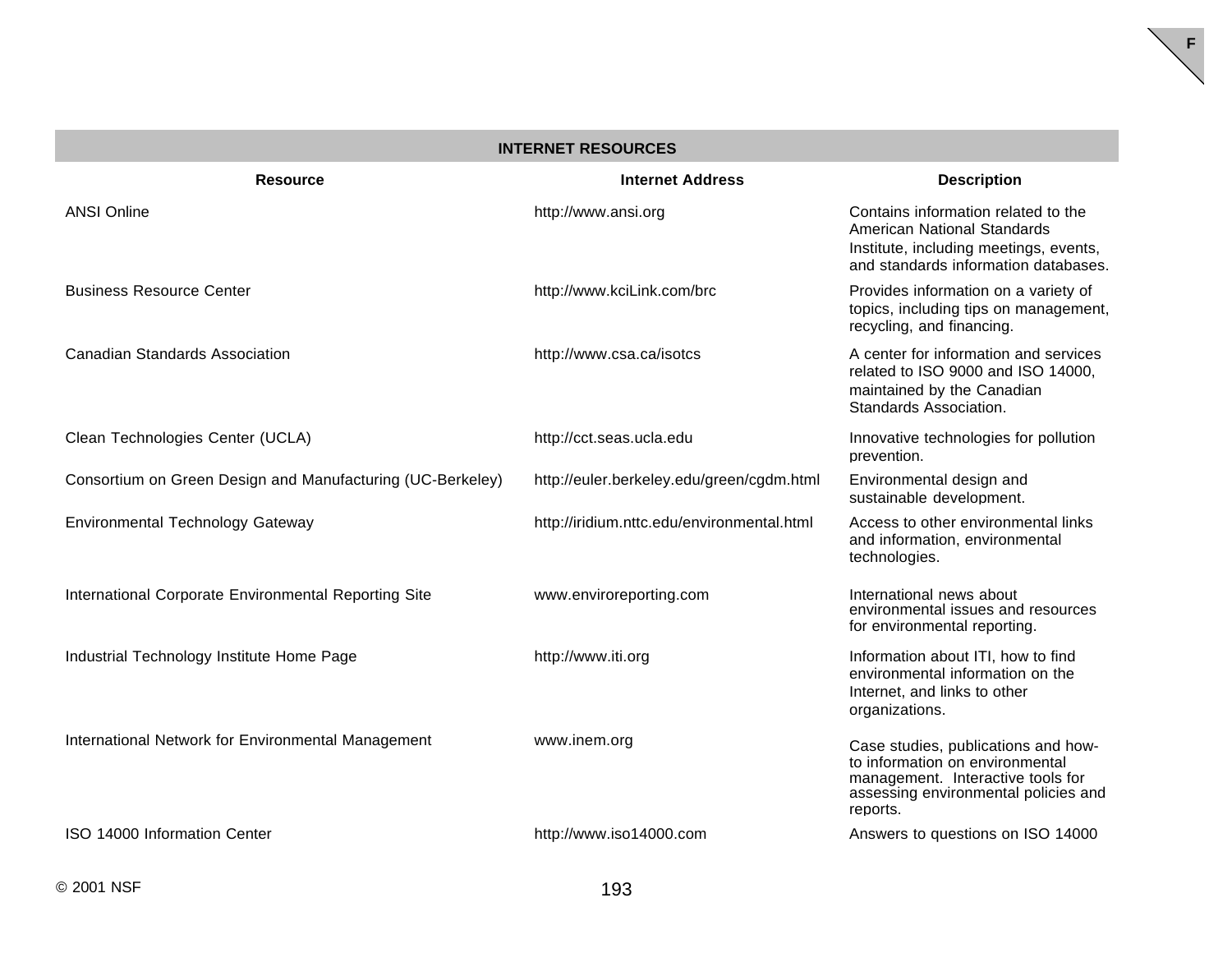| <b>INTERNET RESOURCES</b>                                   |  |                                              |                                                       |                                                                                                                                 |
|-------------------------------------------------------------|--|----------------------------------------------|-------------------------------------------------------|---------------------------------------------------------------------------------------------------------------------------------|
| <b>Resource</b>                                             |  | <b>Internet Address</b>                      |                                                       | <b>Description</b><br>standards.                                                                                                |
| ISO 14000 Integrated Solutions (ANSI/GETF)                  |  | http://www.gnet.org                          |                                                       | Will provide training, conferencing,<br>on-line information services and<br>publications on a fee basis.                        |
| <b>ISO Online</b>                                           |  | http://www.iso.ch                            |                                                       | The ISO homepage provides<br>information on ISO, its structure,<br>members, technical committees,<br>meetings, and events.      |
| Multi-State Working Group                                   |  | www.mswg.org                                 |                                                       | Describes the activities of this group<br>regarding EMS and ISO 14001.                                                          |
| National Environmental Information Resources Center (NEIRC) |  | http://www.gwu.edu/~greenu/                  |                                                       | Provides access to a wide variety of<br>information about environmental<br>matters, with links to hundreds of<br>organizations. |
| NSF-ISR Home Page                                           |  | http://www.nsf-isr.org                       |                                                       | Contains information on NSF<br>International and its pilot projects in<br>EMS implementation.                                   |
| <b>AUTHORIZED SOURCES OF THE ISO 14000 STANDARDS</b>        |  |                                              |                                                       |                                                                                                                                 |
| NSF International (NSF)                                     |  | Phone: 1-888-NSF-9000<br>Fax: 1-734-827-6801 | 789 N. Dixboro Road<br>Ann Arbor, MI 48105            |                                                                                                                                 |
| American National Standards Institute (ANSI)                |  | Phone: 1-212-642-4900<br>Fax: 1-212-398-0023 | 11 West 42 <sup>nd</sup> Street<br>New York, NY 10036 |                                                                                                                                 |
| American Society for Quality (ASQ)                          |  | Phone: 1-414-272-8575<br>Fax: 1-414-272-1734 | Milwaukee, WI                                         |                                                                                                                                 |
| American Society for Testing and Materials (ASTM)           |  | Phone: 1-610-832-9585<br>Fax: 1-610-832-9555 | West Conshohocken, PA                                 |                                                                                                                                 |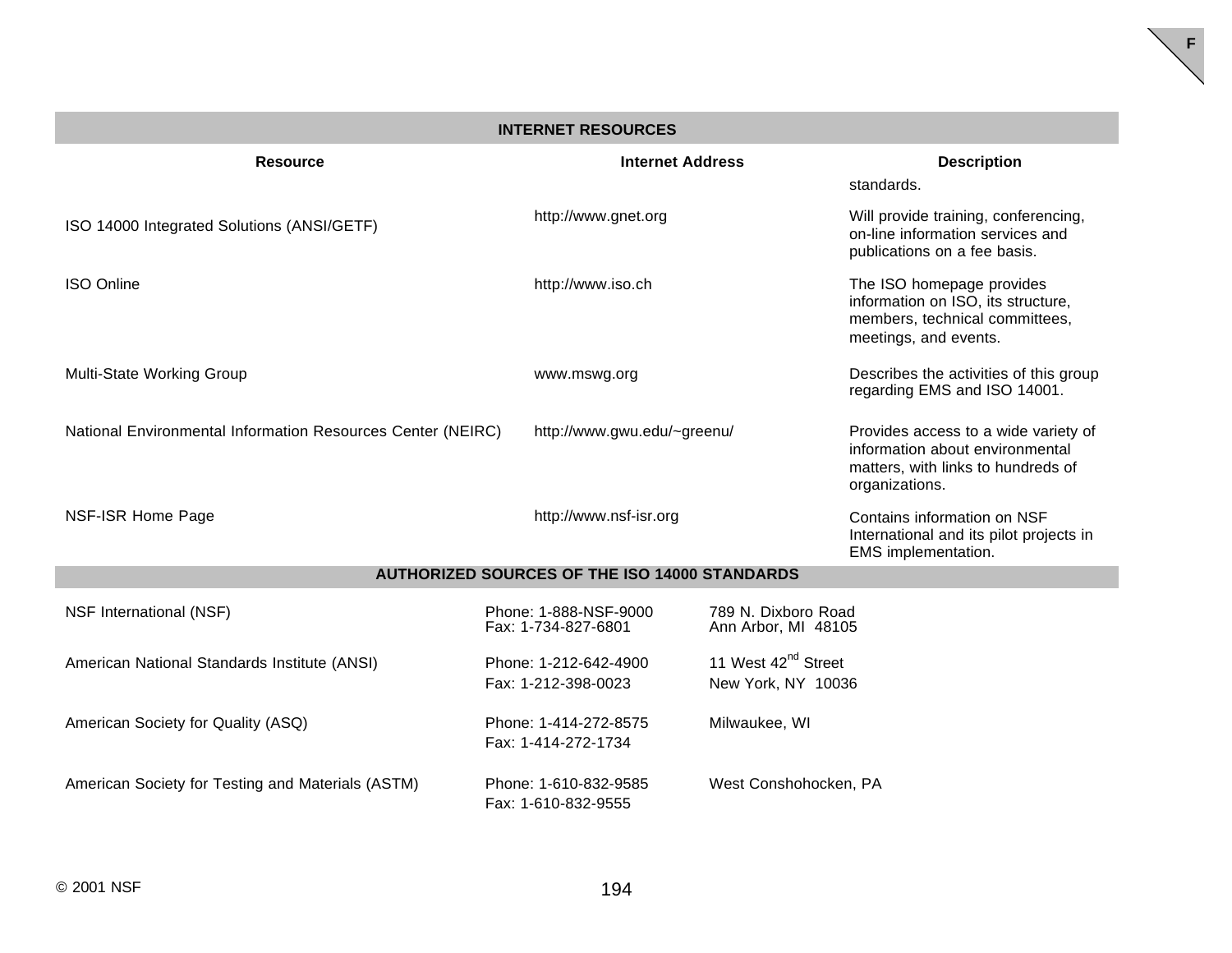## **Glossary of Acronyms**

| <b>ACC</b><br><b>ANSI</b><br><b>API STEP</b><br><b>CAA</b><br><b>CEC</b><br><b>CERCLA</b><br><b>CERES</b><br><b>CFCs</b><br><b>CMA</b><br><b>CWA</b><br><b>DFE</b><br><b>EHS</b> | <b>American Chemistry Council</b><br>American National Standards Institute<br>American Petroleum Institute's "Strategies for Today's Environmental Partnership"<br>Clean Air Act<br><b>Commission for Environmental Cooperation</b><br>Comprehensive Environmental Response, Compensation and Liability Act<br><b>Coalition for Environmentally Responsible Economies</b><br>Chlorofluorocarbons<br><b>Chemical Manufacturers Association</b><br><b>Clean Water Act</b><br>Design for Environment<br><b>Environment, Health and Safety</b> |
|----------------------------------------------------------------------------------------------------------------------------------------------------------------------------------|--------------------------------------------------------------------------------------------------------------------------------------------------------------------------------------------------------------------------------------------------------------------------------------------------------------------------------------------------------------------------------------------------------------------------------------------------------------------------------------------------------------------------------------------|
| <b>EMAS</b>                                                                                                                                                                      | Eco-Management and Audit Scheme                                                                                                                                                                                                                                                                                                                                                                                                                                                                                                            |
| <b>EMS</b>                                                                                                                                                                       | <b>Environmental Management System</b>                                                                                                                                                                                                                                                                                                                                                                                                                                                                                                     |
| <b>EPA</b>                                                                                                                                                                       | (Also USEPA) U.S. Environmental Protection Agency                                                                                                                                                                                                                                                                                                                                                                                                                                                                                          |
| <b>EPCRA</b>                                                                                                                                                                     | Emergency Planning and Community Right-to-Know Act                                                                                                                                                                                                                                                                                                                                                                                                                                                                                         |
| <b>FIFRA</b>                                                                                                                                                                     | Federal Insecticide, Fungicide and Rodenticide Act                                                                                                                                                                                                                                                                                                                                                                                                                                                                                         |
| <b>HMTA</b>                                                                                                                                                                      | <b>Hazardous Materials Transportation Act</b>                                                                                                                                                                                                                                                                                                                                                                                                                                                                                              |
| <b>ICC</b>                                                                                                                                                                       | International Chamber of Commerce                                                                                                                                                                                                                                                                                                                                                                                                                                                                                                          |
| <b>ISO</b>                                                                                                                                                                       | International Organization for Standardization                                                                                                                                                                                                                                                                                                                                                                                                                                                                                             |
| ITI                                                                                                                                                                              | <b>Industrial Technology Institute</b>                                                                                                                                                                                                                                                                                                                                                                                                                                                                                                     |
| <b>MEP</b>                                                                                                                                                                       | <b>Manufacturing Extension Partnership</b>                                                                                                                                                                                                                                                                                                                                                                                                                                                                                                 |
| <b>OSHA</b>                                                                                                                                                                      | Occupational Safety and Health Administration                                                                                                                                                                                                                                                                                                                                                                                                                                                                                              |
| <b>PCBs</b>                                                                                                                                                                      | <b>Polychlorinated Biphenyls</b>                                                                                                                                                                                                                                                                                                                                                                                                                                                                                                           |
| P <sub>2</sub>                                                                                                                                                                   | <b>Pollution Prevention</b>                                                                                                                                                                                                                                                                                                                                                                                                                                                                                                                |
| <b>QMS</b>                                                                                                                                                                       | <b>Quality Management System</b>                                                                                                                                                                                                                                                                                                                                                                                                                                                                                                           |
| <b>RCRA</b>                                                                                                                                                                      | <b>Resource Conservation and Recovery Act</b>                                                                                                                                                                                                                                                                                                                                                                                                                                                                                              |
| <b>SBA</b>                                                                                                                                                                       | U.S. Small Business Administration                                                                                                                                                                                                                                                                                                                                                                                                                                                                                                         |
| <b>SPCC</b>                                                                                                                                                                      | Spill Prevention Control and Countermeasure                                                                                                                                                                                                                                                                                                                                                                                                                                                                                                |
| <b>TC 207</b>                                                                                                                                                                    | Technical Committee 207 (of ISO)                                                                                                                                                                                                                                                                                                                                                                                                                                                                                                           |
| <b>TSCA</b>                                                                                                                                                                      | <b>Toxic Substances Control Act</b>                                                                                                                                                                                                                                                                                                                                                                                                                                                                                                        |
| <b>TQM</b>                                                                                                                                                                       | <b>Total Quality Management</b>                                                                                                                                                                                                                                                                                                                                                                                                                                                                                                            |
| <b>USTAG</b>                                                                                                                                                                     | U.S. Technical Advisory Group (to TC 207)                                                                                                                                                                                                                                                                                                                                                                                                                                                                                                  |
| <b>VOCs</b>                                                                                                                                                                      | <b>Volatile Organic Compounds</b>                                                                                                                                                                                                                                                                                                                                                                                                                                                                                                          |